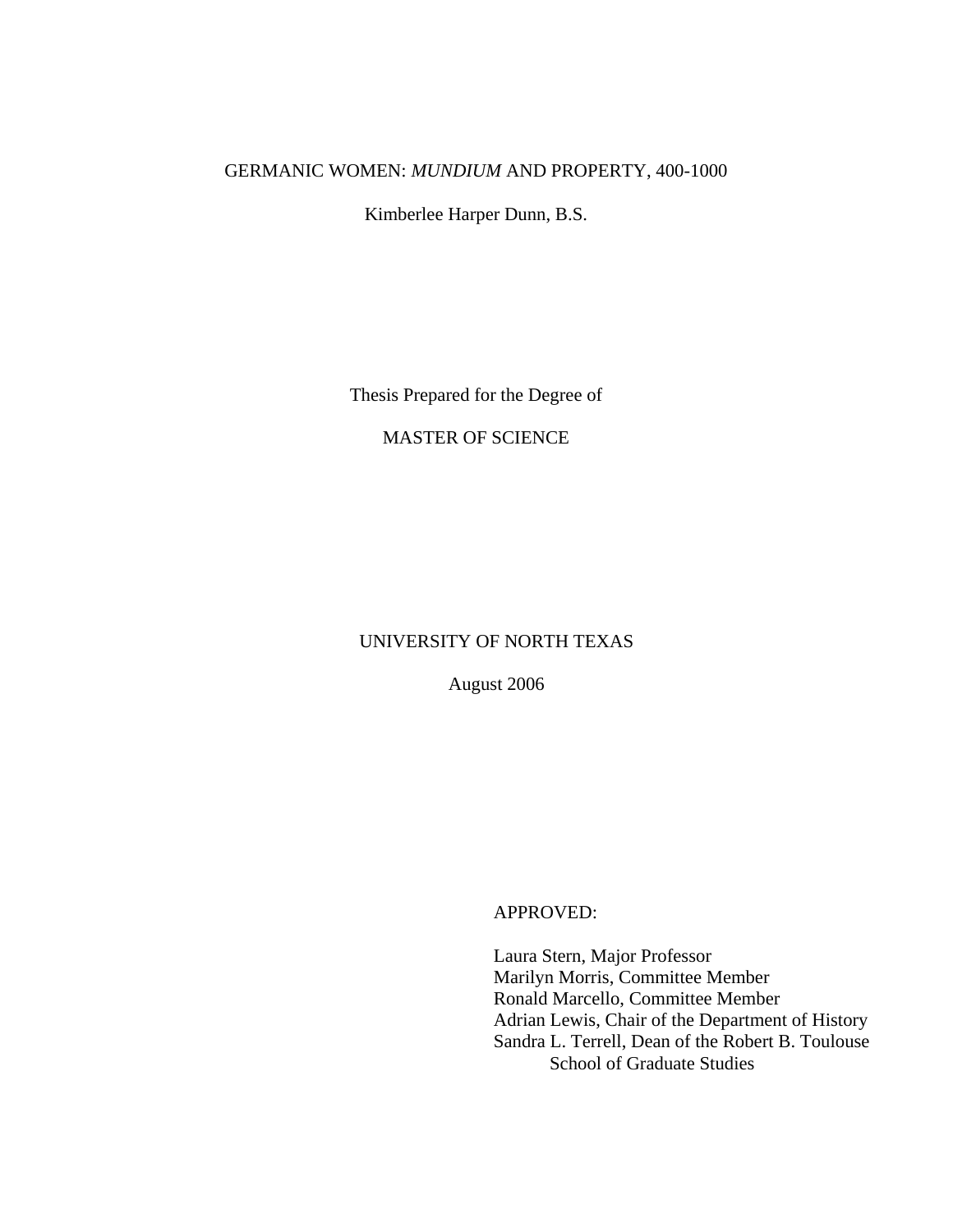Dunn, Kimberlee Harper, Germanic Women: *Mundium* and Property, 400-1000. Master of Science (History), August 2006, 216 pp., references, 44 titles.

 Many historians would like to discover a time of relative freedom, security and independence for women of the past. The Germanic era, from 400-1000 AD, was a time of stability, and security due to limitations the law placed upon the *mundwald* and the legal ability of women to possess property. The system of compensations that the Germans initiated in an effort to stop the blood feuds between Germanic families, served as a deterrent to men that might physically or sexually abuse women.

The majority of the sources used in this work were the Germanic Codes generally dated from 498-1024 AD. Ancient Roman and Germanic sources provide background information about the individual tribes. Secondary sources provide a contrast to the ideas of this thesis, and information.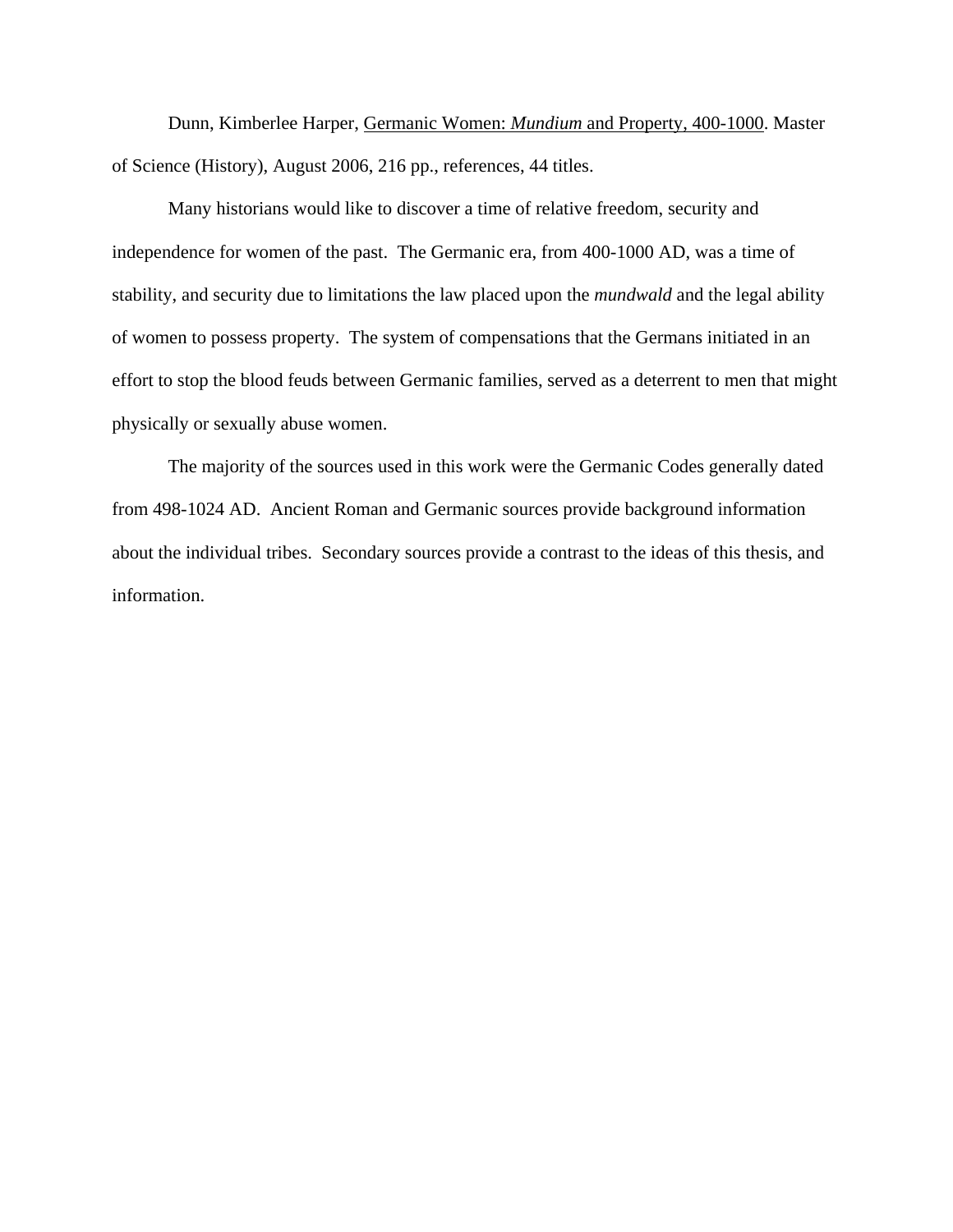#### ACKNOWLEDGEMENTS

 I would like to thank: Professor Laura Stern for the consultation, advice, and debate that enabled me to write this work; Professor Marilyn Morris for reminding me to examine the underlying motivations for the actions that people take; Professor Ronald Marcello for the many grammatical and content changes that he recommended. I would also like to give special thanks to my family, without whom, I would not have finished this thesis: My father, Professor Cecil Harper, Jr. who reminded me that the pursuance of a master's degree was not supposed to be a career and pushed me to finish. My husband, Matthew Dunn, who has patiently heard me, repeatedly, say, I am almost finished for the last four years. My mothers, Priscilla Haynes and Carolyn, Harper for helping me retain my sanity and watch my child. And a special thanks to my daughter, Madelynn Pook Dunn, who reminded me that in reality the world revolves around her.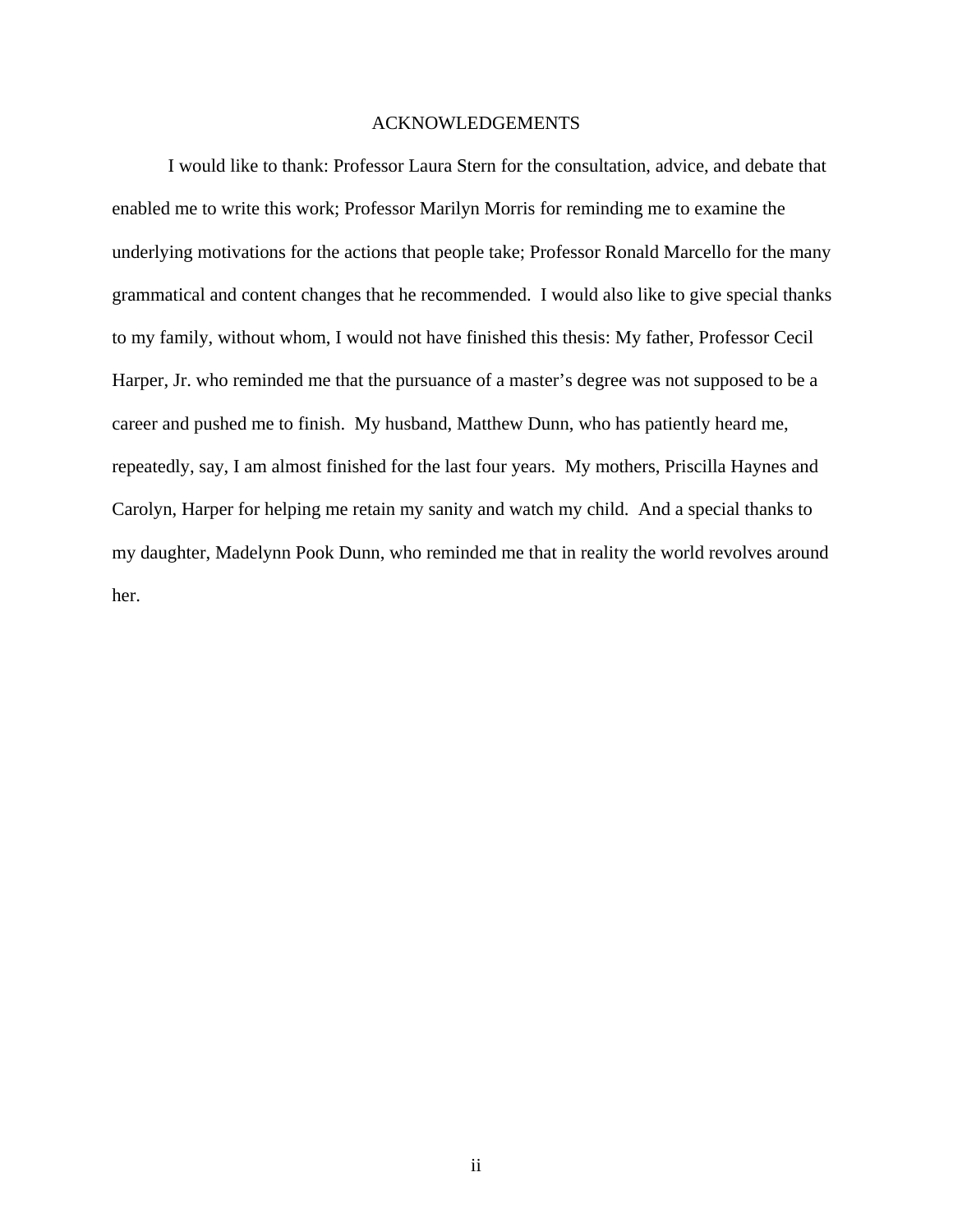# TABLE OF CONTENTS

|                  | Page                                                  |
|------------------|-------------------------------------------------------|
|                  |                                                       |
| Chapter          |                                                       |
| 1 <sub>1</sub>   |                                                       |
| 2.               |                                                       |
| 3.               |                                                       |
| $\overline{4}$ . |                                                       |
| 5.               |                                                       |
| 6.               |                                                       |
| 7.               |                                                       |
| 8.               | SEXUAL CRIMES WOMEN COMMITTED AND DIVORCE RIGHTS  119 |
| 9.               |                                                       |
| 10.              |                                                       |
|                  |                                                       |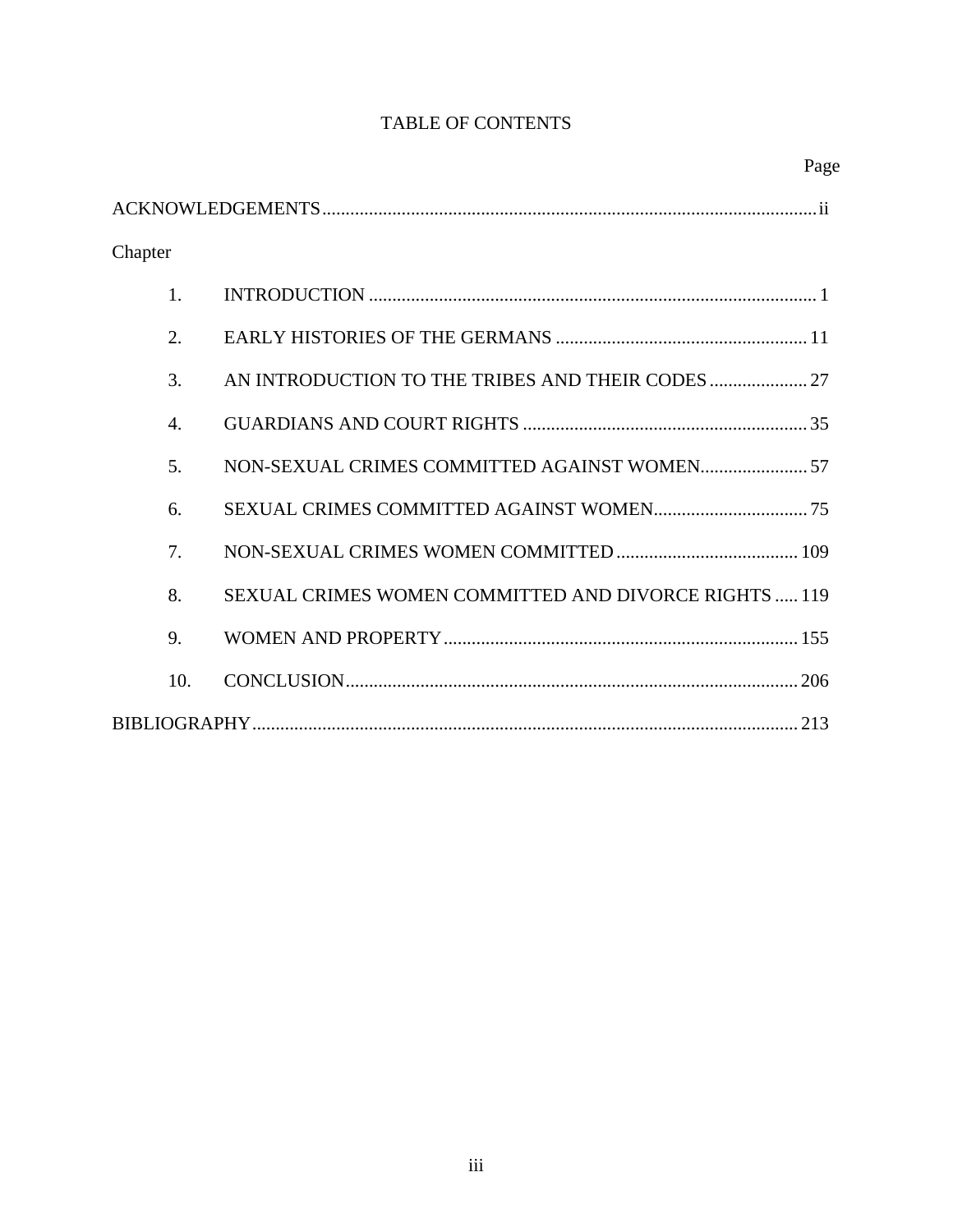#### CHAPTER 1

### INTRODUCTION

Over the last several decades the field of women's history has tremendously increased. Women's rights, past and present, have become an important topic both politically and historically. As historians and others re-evaluate the definition of rights and what matters most in society, it seems that the possession of property and the limitations that her guardian might place on that property are the biggest factors in determining the quality of life that women experienced. There was a dramatic change in the structure of women's property rights after the fall of the Roman Empire and before the re-emergence of Roman law. The history of women's property rights and the restrictions that the presence of a *mundium* implies is an important topic when studying the rights of women during the Germanic era, 400-1000 AD.

Several historians have all made important contributions to the study of women's rights, property and ward-ship during the Germanic era; however, the contradictions inherent in these studies, due either to the obscurity of the sources or the subjectivity of the author in question, leave many questions still unanswered. This work will try to distinguish between characteristics that are truly Germanic in nature, and those that arose from contact with the Roman Empire and Christianity. It will also examine the changes occurring within the codes from the fifth through the eleventh century, along with other available narrative and legal sources from this era, in an effort to clear up many of the ambiguities found in past studies.

Suzanne Wemple has made several important contributions to the field of women's history. Wemple's book on women's status in Frankish society from 500 to 900 is an example of the complexities encountered in the study of the rights of Germanic women. For Wemple, women's rights during the Germanic era swung back and forth between relative freedom and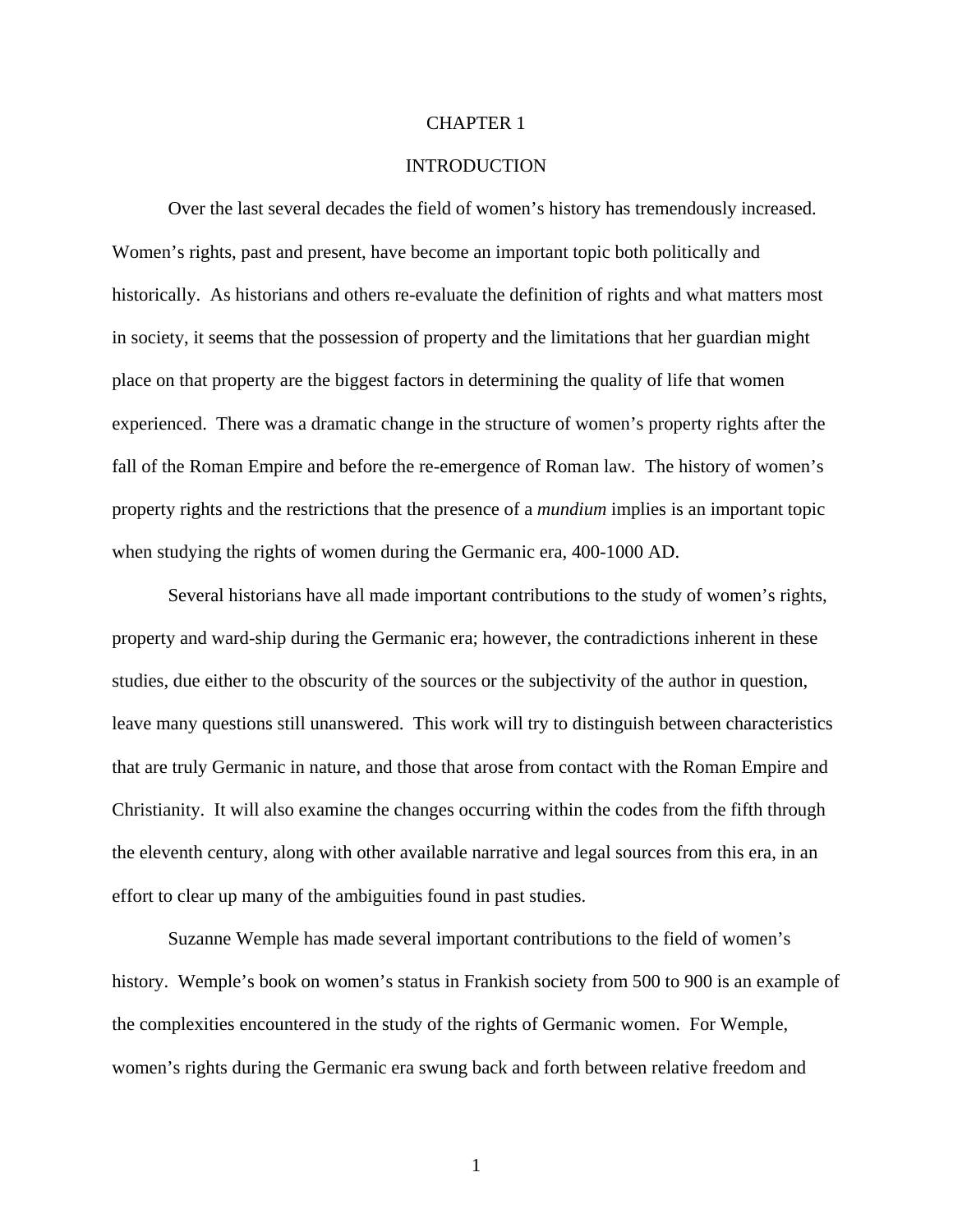intense restrictions. She begins with the rights of Roman women in the late Empire and compares them to the comments that the historian Tacitus made concerning Germanic women, then turning to the Germanic codes, and contemporary narrative sources with information on Germanic women. Wemple argues that women were highly valued in early Germanic society because:

the socio-economic system is based on a simple division of labor--the men functioning as hunters and warriors and the women producing vegetable foods and tending to domestic details- women's contributions to the well- being of their society were fully appreciated. But while Germanic women shared the life of their husbands, even to the extent of accompanying them to battle and giving them advice, they were dominated by, and dependent upon men's superior physical strength. Two directly conflicting notions about women governed the relationship between the sexes among the Germanic tribes: the wife was regarded as the helpmate of her husband, while the daughter was treated as a chattel, whose fate depended upon her nearest male relatives.<sup>1</sup>

According to Wemple, as the barbarian tribes settled within the Roman Empire, the duties of women changed, and this was detrimental to their value in Germanic society.

Wemple believes that in the Merovingian era, during the sixth and seventh centuries AD, "The emphasis in the codes on women's reproductive function and defenselessness fostered acceptance of the concept of feminine passivity and dependence, particularly in the upper classes, where women were not expected to perform physical labor. Discouraged from bearing arms and defending themselves, women in the Merovingian aristocracy were isolated in more narrowly defined sex roles than their Germanic ancestors. The prevailing stereotype of women as helpless creatures provided, moreover, justification for sexual double standards and the subjection of women to the authority of their husbands, principles that were incorporated in the Germanic codes." Wemple further explains that widows in Germanic society acquired the rights

<sup>&</sup>lt;sup>1</sup> Suzanne Wemple, *Women in Frankish Society: Marriage and the Cloister 500 to 900* (Philadelphia: University of Pennsylvania Press, 1981), 14-5.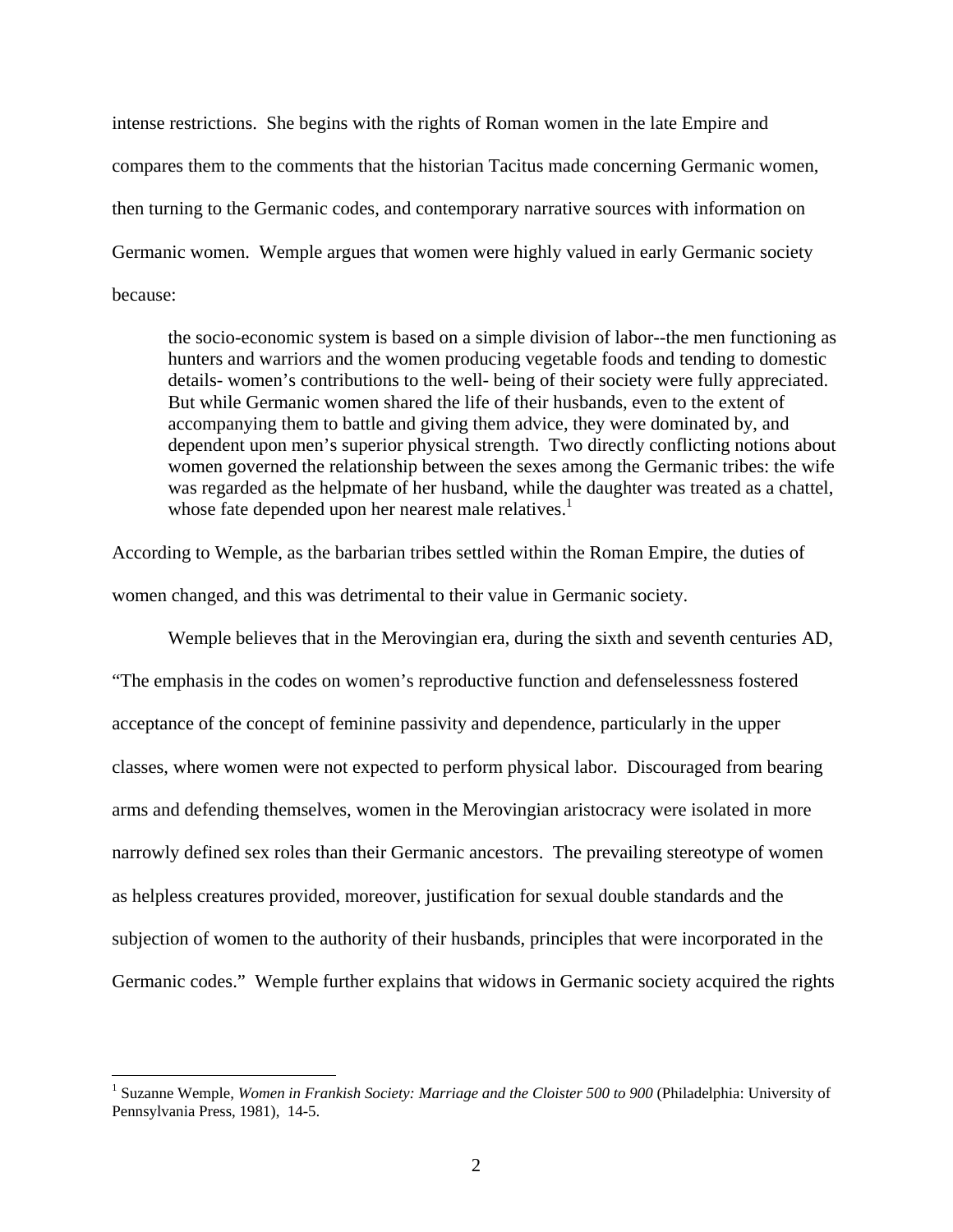and the powers of their deceased husbands, so long as they did not remarry.<sup>2</sup>

 She summarizes in this way: "The obvious conclusion of this study is that the position of women in Frankish society was not static. It differed in each social group and fluctuated within each group under the impact of different historical forces." She states: "... in the Merovingian period, when both royal and ecclesiastical authority had been feeble and decentralized, women could exercise considerable power as members of the landed aristocracy and as heads of monasteries. For all the sexual asymmetry, women were less marginal in Merovingian than in Carolingian society. Ambition in a woman was tolerated as long as she did not appear too independent and achieved her goals by using her sexual power, social connections, and wealth." In summary, Wemple believes that when women were a necessary component to the basic survival of the village, they acquired a more equitable lifestyle as mates, not as daughters, but as the tribes settled and life became more stable, men no longer valued wives for their ability to provide for the community and focused more on the benefits of their reproductive capabilities. In this settled society, the widow achieved the greatest equality because she assumed the position of her deceased spouse.<sup>3</sup>

The majority of Wemple's writings tend to focus on the double standards that appear in the Germanic codes. Sexual double standards are the focus of one of her articles, where states: "Ideals about sexual purity took shape in the early Middle Ages and dominated the social and intellectual scene of medieval and modern times. It was the duty of the female to uphold and practice the sexual restraint that distinguished the two genders. If they did so, they were praised; those that did not were condemned." Wemple believes that this was an unfair expectation and

<sup>&</sup>lt;sup>2</sup> Wemple, *Women in Frankish Society*, 29, 31.

 $3$  Ibid., 194.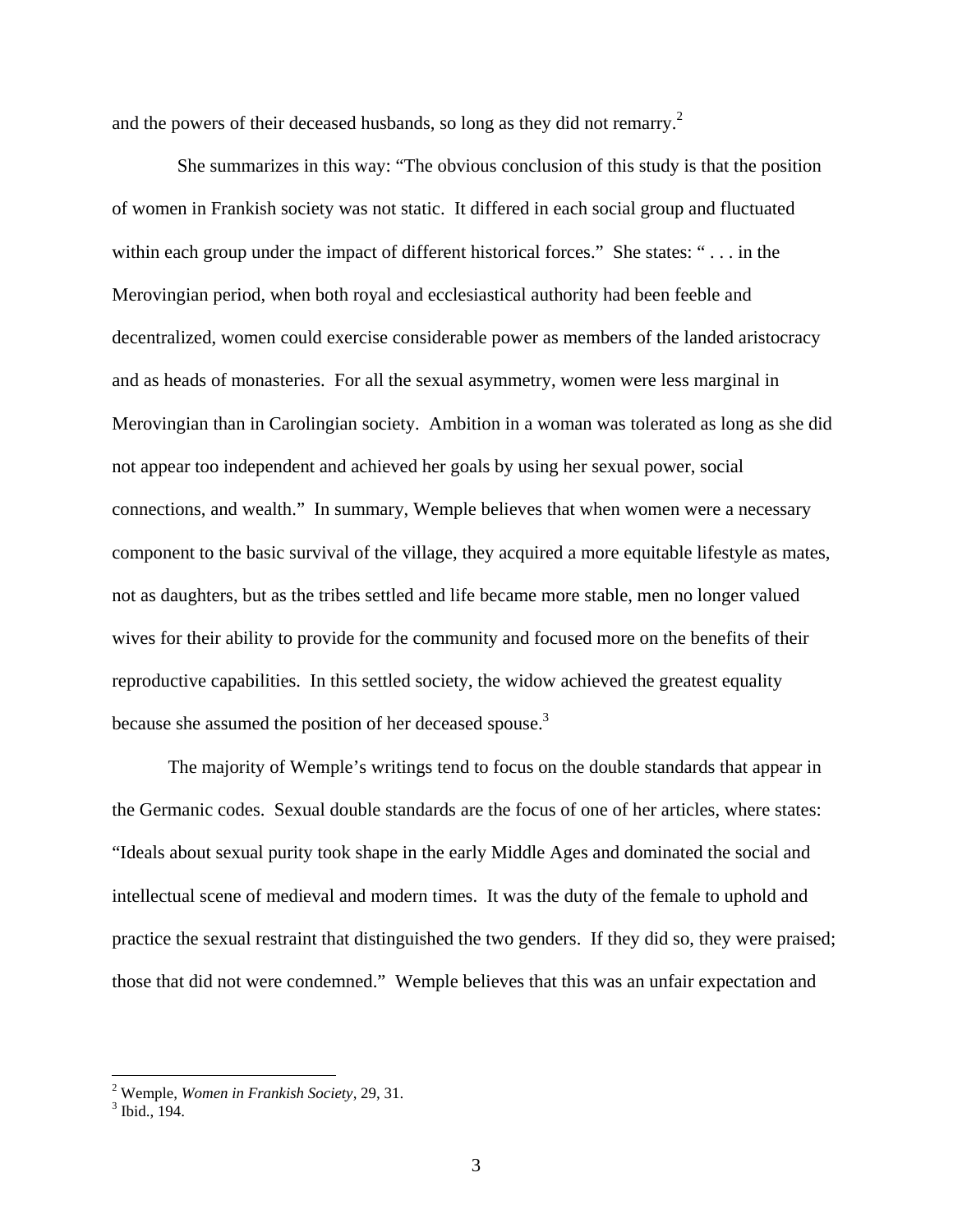that the focus on chastity served as a tool to further limit women's importance in Germanic society.<sup>4</sup>

Most historians agree with Wemple about the existence of sexual double standards in Germanic society. James Brundage concentrates a portion of his study on the sexual double standards. When writing about the customary marriages of the Germans, he states "These unions were not necessarily sexually exclusive; married men commonly maintained one or more concubines in addition to their wives. The concubines were usually servant or slave girls, and the children of these unions could claim no share in their father's estate." Brundage's book covers sexual relations from the "Ancient world" to modern times. He makes no judgment about the value of women in society, simply pointing out that double standards did exist in Germanic society. These double standards were clearly not, however, a Germanic invention. Vern Bullough also notes that sexual double standards existed. "A wife was expected to be chaste, but she had no control over her husband, and the marriage could be easily dissolved if he wanted. Concubinage was widespread and polygamy was not unknown." Katherine Fischer Drew notes that the Lombards created laws regulating inheritance for children born of the father's extramarital unions. According to Jordanes, a sixth-century Germanic historian, Theodoric the Great, King of the Ostrogoths and the Romans from 488 to 526, was the son of a concubine. Sexual double standards existed, as they existed in many societies, but they were by no means inherent to German nature.<sup>5</sup>

<sup>&</sup>lt;sup>4</sup> Suzanne Wemple, "Consent and Dissent to Sexual Intercourse in Germanic Societies from the Fifth to the Tenth Century," in *Consent in Coercion to Sex and Marriage in Ancient and Medieval Societies* ed. Ageliki E. Laiou (Washington: Dumbarton Oaks, 1993), 242.

<sup>5</sup> James Brundage, *Law, Sex, and Christian Society in Medieval Europe* (Chicago: The University of Chicago Press, 1987), 130; Vern Bullough, *The Subordinate Sex: A History of Attitudes Toward Women* (Chicago: University of Illinois Press, 1973 ), 156; Katherine Fischer Drew, introduction to *Lombard Laws*, trans. Katherine Fischer Drew (Philadelphia: University of Pennsylvania Press, 1976), 33; Jordanes, *The Origins and Deeds of the Goths*, trans. (Princeton: Princeton University Press, 1908), 85-6.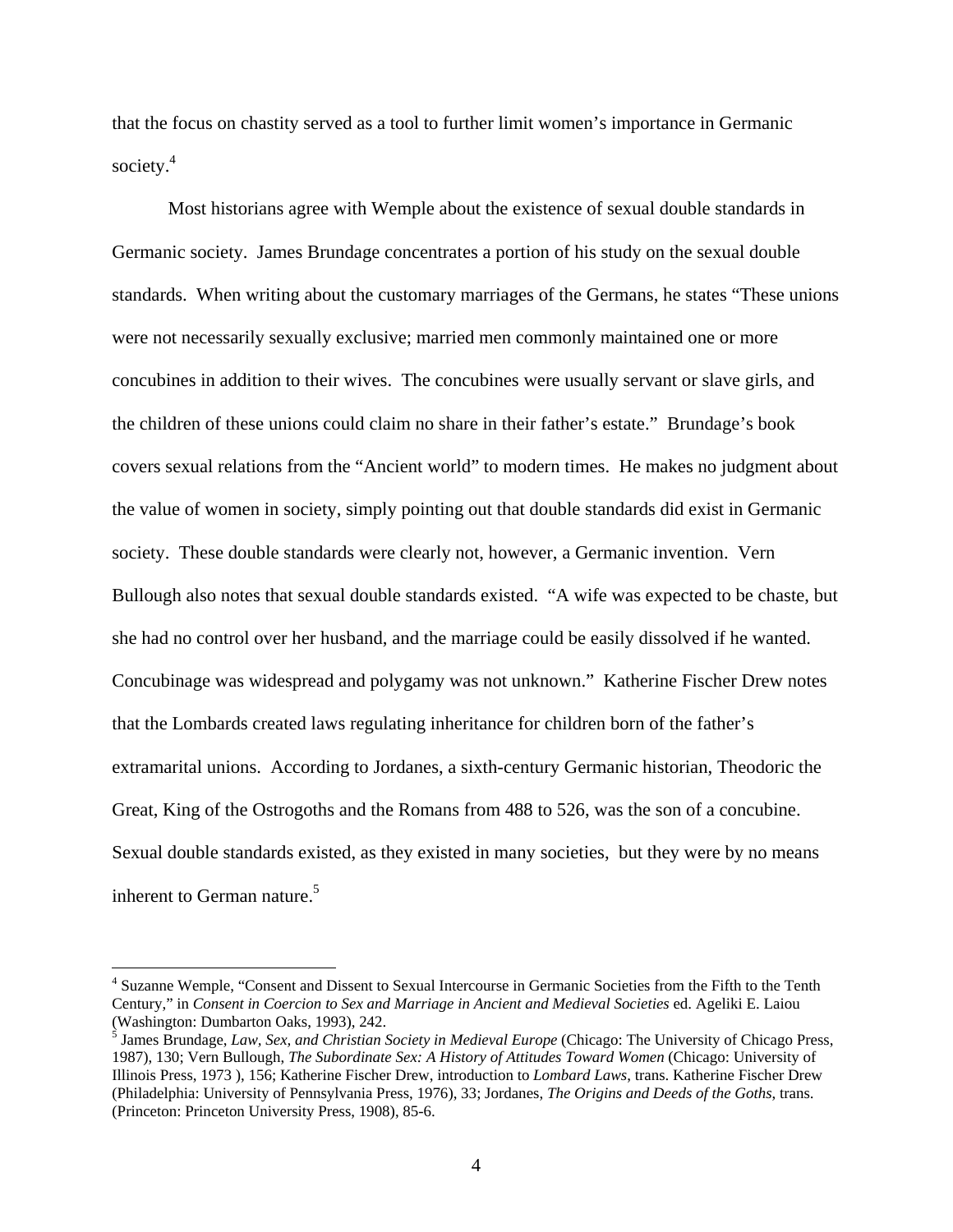Germanic women's ability to appear in the public sector as workers, benefactresses and clerical leaders also provide information about their economic and social opportunities. Wemple believes that the era from 400 to 100 was a time of dramatic change for women in the field of employment. "In the very early Middle Ages, in the fifth, sixth, and seventh centuries, society was loosely organized and the role of women proved open--ended, their contributions to life extensive. In Carolingian times, when kings triumphed over the aristocracy and bishops over the monasteries, the scope of women's activities was delineated narrowly and their involvement outside the home or monastery was curtailed." She further explains that this strict control changes, at least in the role of married women in the absence of their husbands. "A growing number of tenth century wives became castellans, mistresses of landed property, proprietors of churches, participants of secular and ecclesiastical assemblies, and exercisers of military command and attendant rights of justice. Land was the only source of power, and women could inherit land from their husbands or family; they could exercise the power if their husbands were away at war or feuds at the royal or imperial court, or had died."6

David Herlihy discusses the many political options open to women in the Merovingian era; Herlihy found that women had a strong presence in the courts, and cites the church council at Nantes in 660, which made a point of complaining about the presence of women in the courts, concluding that: "If women faced disapproval in their public participation in assemblies and courts, they retained an unquestioned role in household management. For the great families, this was the equivalent to the administration of estates and even realms." Unlike Wemple, Herlihy believed that during the Merovingian era, most women, even those of the nobility played a vital part in the functioning of Germanic society, regardless of whether or not their husbands were

<sup>6</sup> Suzanne Wemple, "Women From the Fifth to the Tenth Century," *A History of Women in the West. Vol.2. Silences of the Middle Ages* ed. Christiane Klapische-Zuber (Cambridge: Harvard University Press, 1992 pp. 169-201), 200-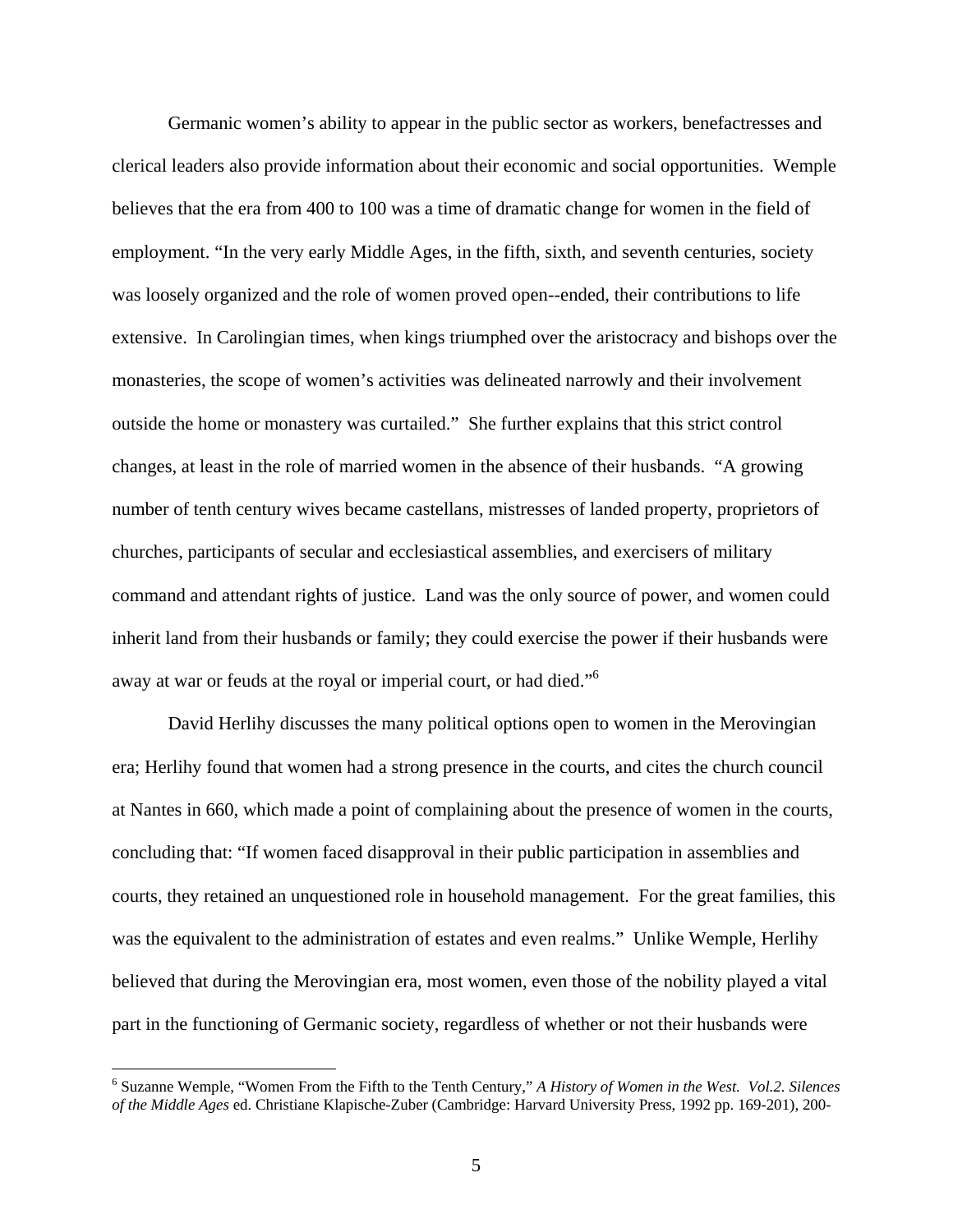present because the home was the women's domain and had been since at least the time of the historian Tacitus.<sup>7</sup>

 One of the reasons that many historians focus on the limited powers of Germanic women is due to the institution of the *mundwald*. The *mundwald* meant the personal guardianship one person held over another. The guardian was responsible for collecting any compensation for injuries that occurred to the ward, ensuring his or her safety, and protecting his or her interests in court. Jo Ann Moran Cruz and Richard Gerberding believe that this system of guardianship prevented women from owning property and that Roman women had greater inheritance rights: "Barbarian women, however, did not enjoy these rights until the barbarian kingdoms were reasonably well established. This development most likely reflects increasing Roman influence in the legal systems of those kingdoms." These authors believe that any property rights Germanic women eventually held were of Roman origin.<sup>8</sup>

 Elise Boulding points out one of the key problems with the study of women's rights in the Germanic era. "Original tribal traditions differed, so those using the barbarians as an excuse for the suppression of women tend to quote Saxon, Thuringian, and Lombard law, while those who would look at tribal life as the source of freedom for women tend to quote Burgundian and Visigothic law." The issue that Boulding illuminates is that the codes are difficult to interpret. The laws among the Germans varied and it is difficult to make comparisons. Many of the codes that remain are fragments of the laws that once existed in writing. Unwritten custom formed the basis of Germanic societies. Furthermore, there is a difficulty in understanding the terminology

 <sup>1, 184.</sup> 

<sup>&</sup>lt;sup>7</sup> David Herlihy, *Opera Muliebria: Women and Work in Medieval Europe* (New York: McGraw-Hill, 1990), 42-3.<br><sup>8</sup> Theodore Biyers, introduction to *The Lawe of the Alamans and Bayanians* trans. Theodore Biyers (Philadelphia Theodore Rivers, introduction to *The Laws of the Alamans and Bavarians* trans. Theodore Rivers (Philadelphia: University of Pennsylvania Press, 1977), 30; Jo Ann Moran Cruz and Richard Gerberding, *Medieval Worlds: An Introduction to European History 300-1492* (Boston: Houghton Mifflin Company, 2004 ), 89.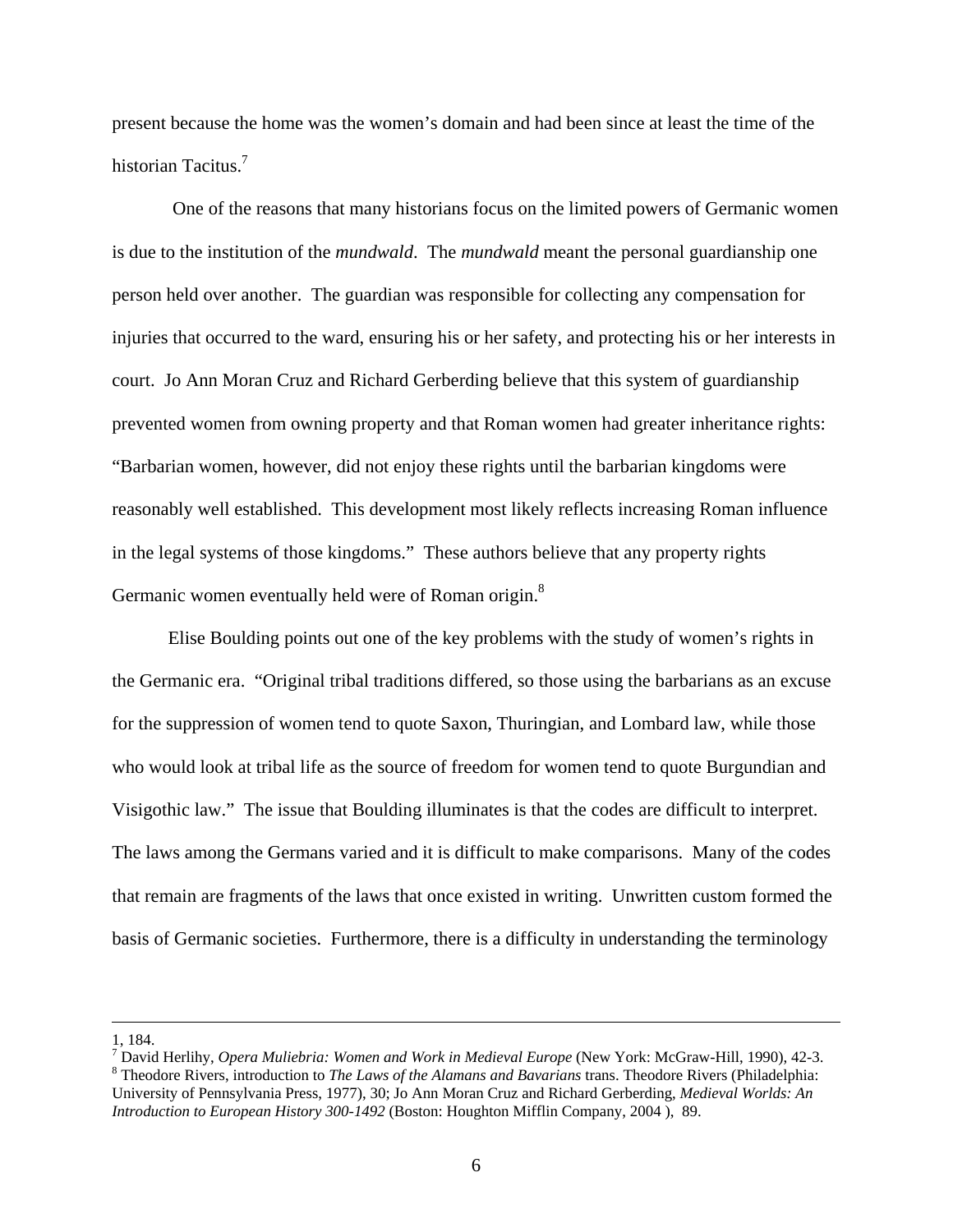of the codes. These are the reasons why historians viewing the same material sometimes arrive at differing conclusions.9

In contrast to Boulding's statement about the Lombards suppressive towards women, Katherine Fischer Drew commends them for their provision of women's property rights. In discussing the rights of Lombard women and the property that they inherited at the time of their marriage, Drew states: "These gifts might well have been of very considerable size and the woman seems to have had some claim to both as part of her separate property which in the event of her death passed to her heirs rather than to her husband." Drew also points out that her ownership rights were limited because the Lombard woman was never "legally competent," but she also says, "But even if not legally competent, the Lombard women enjoyed considerable protection at law. Her husband or *mundwald* might not dissipate her property nor seriously mistreat her. A husband could put his wife aside only if she were guilty of adultery or of plotting against his life--putting her aside for any other cause subjected him to the loss of his wife's *mundium* and the payment of a very large fine." Barbara Kreutz in her article "The Twilight of Morgengabe" also focuses on women's property rights in Lombard society, furthering the idea that kin was important in ensuring that the woman's *mundwald* did not exploit her property rights and dissipate her estate. A law of Liutprand, King of the Lombards in the early eighth century, stipulated that a woman could not alienate her property without the presence of her family in front of a judge. According to Kreutz, who studied relevant charters from the ninth century, "if the evidence of our charters can be trusted, no Lombard law was observed more scrupulously. Transactions involving women-- whether widowed or with living husbands- always take place in the presence of a *judex,* or *sculdais* (an official whose duties included

<sup>9</sup> Elise Boulding, *Underside of History: A View of Women Through Time* (London: Sage Publications, 1992), 301.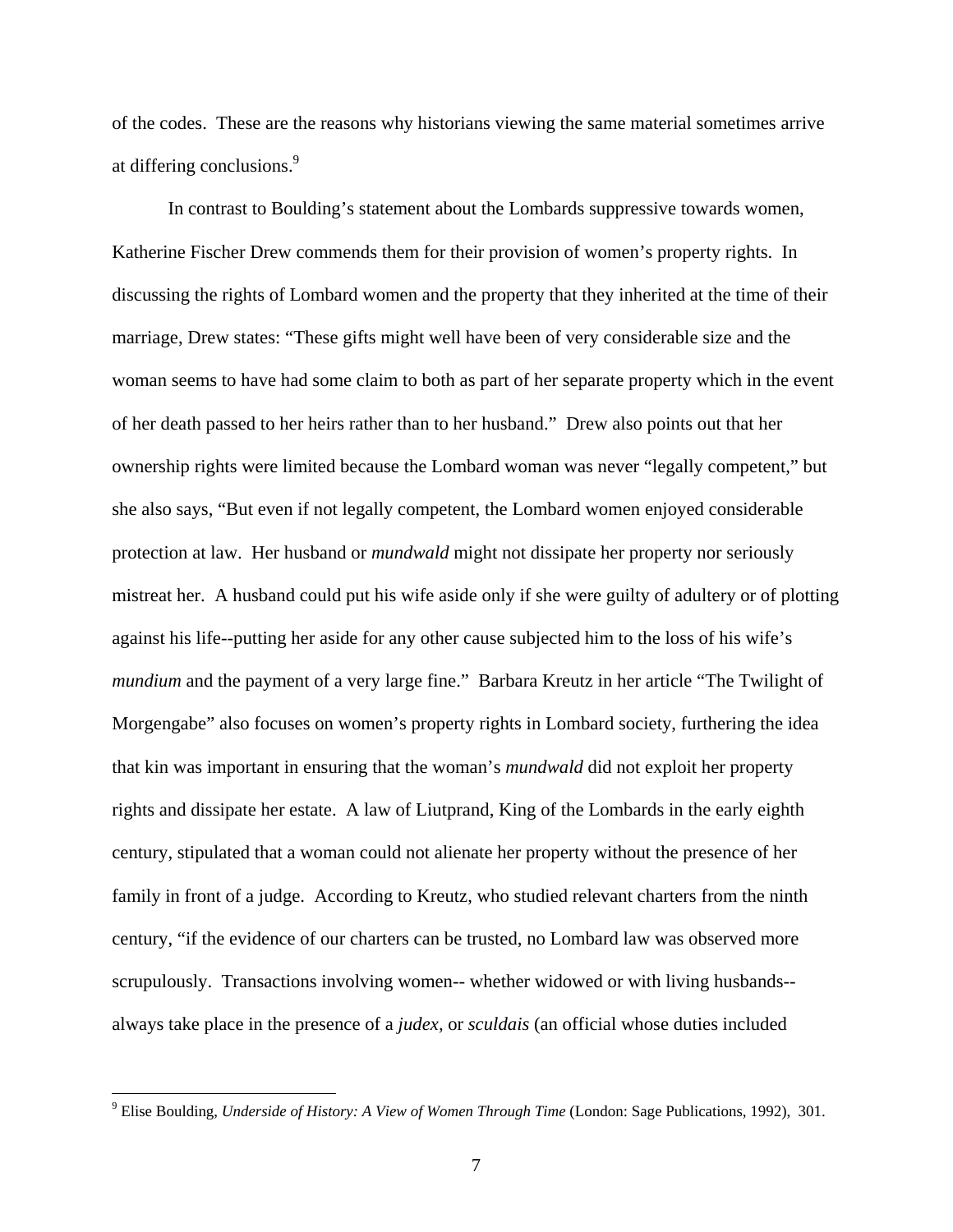judgments), , or sometimes even a *gastald.* And two or three *propinqui parentes* (the woman's nearest male relatives), are always present and vocal."<sup>10</sup>

While Kreutz and Drew studied the morning-gift, Theodore Rivers studied the bridalprice, both of which were property transfers that occurred at the time of the wedding. "There can be little doubt that the earliest form of marriage among the Franks, like all primitive peoples, was by wife--purchase, in which the bride was merely an object of the sale between the bridegroom and the wife's family. This conclusion can easily be drawn because traces of this type of marriage remain in Salic laws . . . . The Bridegroom confirmed his intent to marry the woman he chose by giving to her parents a payment which bound all parties to the contract." He later stated that the bridal price "evolved instead into the dower, which was the provision the husband gave his wife for her pension after his death." Rivers seems to imply that early Germanic brides had little input into the selection of their spouses and mirrors Wemple's concept of daughters traded and treated like property instead of people.<sup>11</sup>

S. P. Scott believes that the Visigoths were very liberal in allowing their widows property rights. "While the wife had the right to the use of half of the deceased husband's property during her lifetime, he had a right to the use of only one third of hers, as he has today. The favor generally shown to the wife in the stipulations of the marriage contract, are largely the result of the independence enjoyed by the sex under the Teutonic and Scandinavian customs."<sup>12</sup> Property rights were an important component in the lives of women and probably the most important

<sup>10</sup> Drew, introduction *Lombards Laws*, 32, 33; Barbara Kreutz, "The Twilight of *Morgengabe*" in *Portraits of medieval Renaissance Living: Essays in Memory of David Herilhy* ed. Samuel K. Cohn and Stephen A. Epstein (Ann Arbor: University of Michigan Press, 1996), 139.

<sup>&</sup>lt;sup>11</sup> Theodore Rivers, introduction to *Laws of the Salian and Ripuarians Franks*, trans. Theodore Rivers (New York: AMS Press, 1986), 20-1.

<sup>&</sup>lt;sup>12</sup> S. P. Scott, introduction to *The Visigothic Code*, trans. S.P. Scott (Littleton, CO: Fred B. Rothman & CO., 1982), 125-6.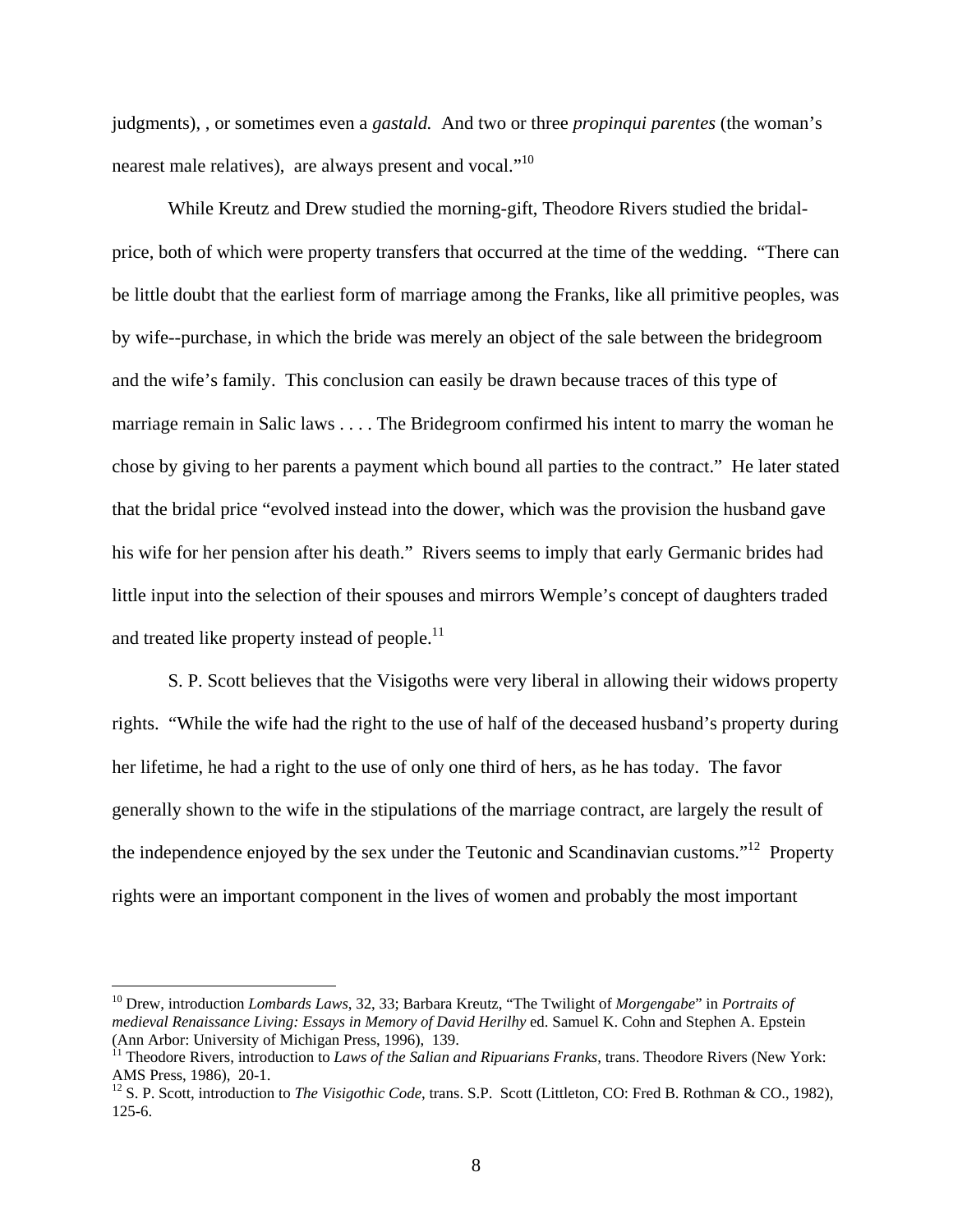factor in ensuring their well-being, security, and independence, greater even than that of the *mundium.*

Another example of the confusion found in understanding the Germanic codes can be found in the introductions of Theodore Rivers *Laws of the Salian and Ripuarian Franks* and that of Katherine Fischer Drew's *Laws of the Salian Franks*. Here two historians, who both have experience translating Germanic codes, take separate and opposing positions concerning the quality of life for women under the Salian codes, based on the same concept of women's control over their own property. Drew states:

In many ways, the Frankish woman seems almost legally self-competent. She was able to own and inherit property (as among the other Germans), , and this property was kept separate from her husband's property. Among the other Germans, however (with the exception of the Visigoths), , the husband administered his wife's property even though he could not dispose of it without the consent of his wife or her relatives. Among the Franks, the wife may have administered her own property. At least she could be assessed composition separately from her husband, which implies that she had an independent control.

Rivers used the concept of the *mundium* to denigrate the power of women.

Being under male guardianship prevented women from taking an oath or defending themselves with weapons. What property a wife brought with her to marriage was managed by her husband, with the exception of her personal property. As long as her husband was still living, a wife could not dispose of any property without his consent, but her personal property was not liable for any obligations her husband may have incurred.

Here are two talented historians presenting two opposing views about the amount of power

Frankish women had over their own property. Theodore Rivers focuses on the power of the

guardian as a limitation upon the property rights of Germanic women, while Katherine Fischer

Drew focuses on the obligations the law placed on the guardian as an enhancement of Germanic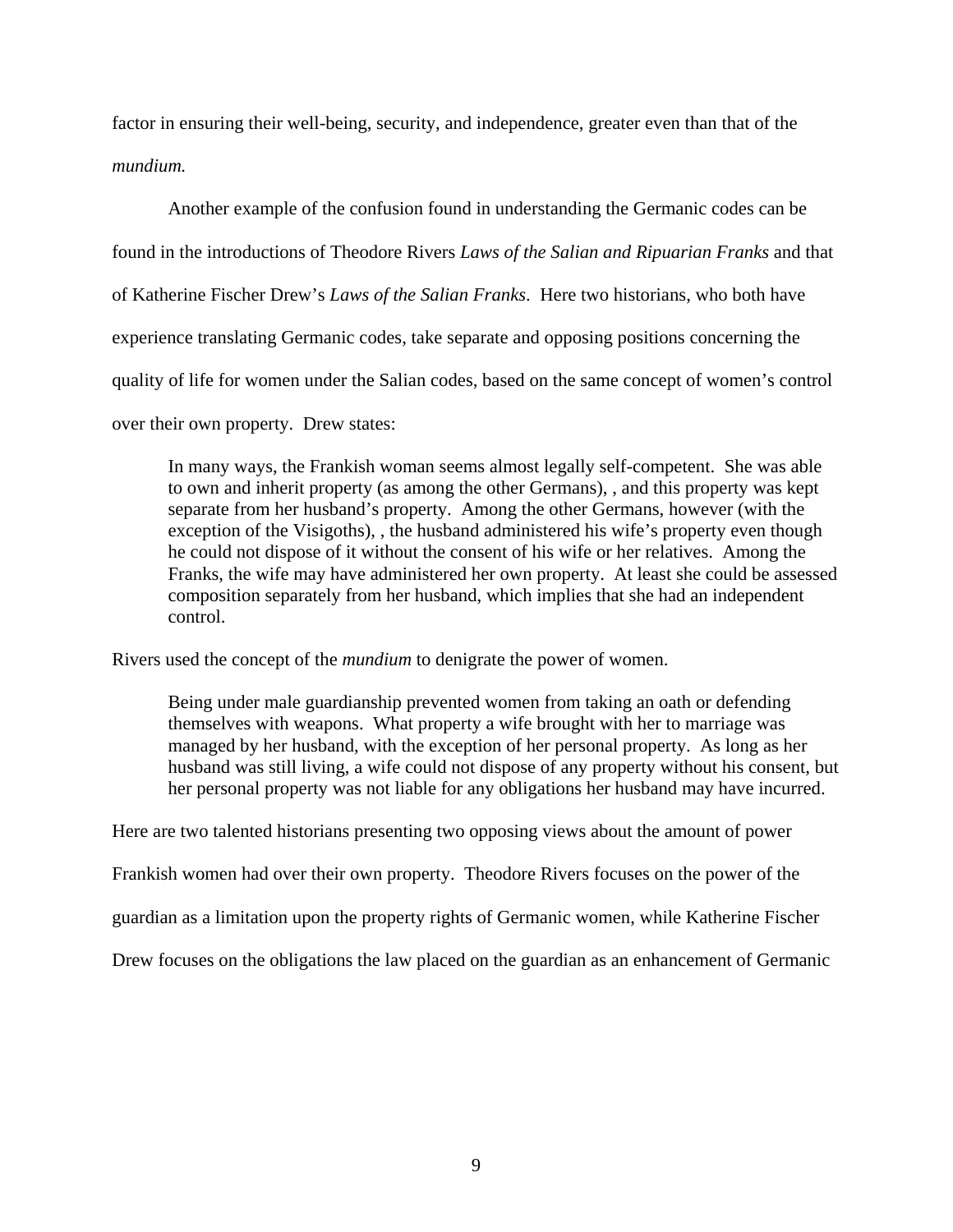women's property rights. Translators and historians sometimes view the material through the biases of their own lives. $13$ 

 Historians view their subjects through their personal biases making it difficult to determine how great the quality of life was for people of the past. The study of the Germanic law codes can at least reveal what lawmakers of that era felt to be necessary in protecting and providing a decent quality of life for women. Germanic lawmakers sought to protect women from physical abuse, restrict women from committing crimes, and monitor their rights to inherit property. Though these laws did vacillate to a certain extent due to the rising influence of the Catholic Church and Roman law, for the most part these basic protections were fairly stable. The most important issues for determining what constitutes the rights and importance of women during the Germanic era rests on their ability to own property and the powers and limitations of their guardians. While the Germanic era was not a "golden age" for women, the study of the laws show that it was at least an era of greater privileges and securities than those of their Roman predecessors or their Renaissance descendants.

In proving this thesis, this work will first examine contemporary Roman and Greek narratives about the invading Germanic tribes, and then turn to Germanic authors' narratives during the Middle Ages in order to define basic Germanic traits within these tribes. This is important in determining what rights and protections the Germans valued. This work will then proceed to examine the law codes in chronological order to find these important traits and detail any changes which occurred due to the influence of the Catholic Church or Roman laws.

<sup>&</sup>lt;sup>13</sup> Katherine Fischer Drew, introduction to *Laws of the Salian Franks*, trans. Katherine Fischer Drew (Philadelphia: University of Pennsylvania Press, 1991), 43; Rivers, introduction to *Laws of the Salian and Ripuarian Franks,* 21.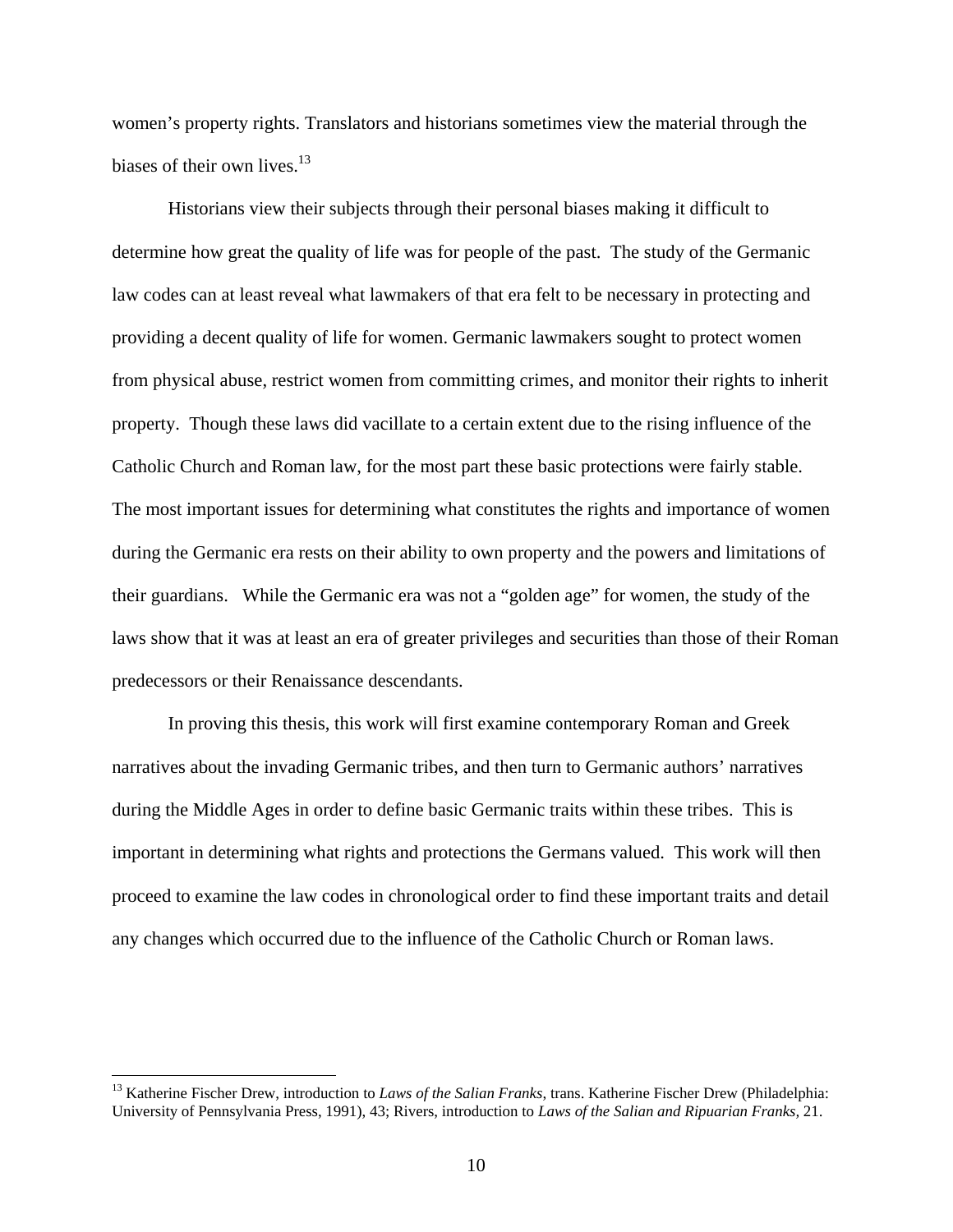#### CHAPTER 2

## EARLY HISTORIES OF THE GERMANS

In order to be able to make an assessment of whether women had more rights under Germanic, Roman, or Christian law, it is necessary to determine what aspects of Germanic law were truly German. Unfortunately there are no surviving written records of the Germans prior to German contact with Roman society. The historian must seek Germanic traditions, through the eyes of the Romans. There are some excellent sources of Germanic behavior in Roman accounts, even if they are slightly biased.

 The Romans had been aware of the existence of the Germans for several centuries before the fall of the Roman Empire in the fifth century. One of the first mentions of the Germans that survived is *The Conquest of Gaul* by Gaius Julius Caesar, written sometime after 51 BC. The work is an account of Rome's triumph over Gaul and the majority of the enemies in it were of either unclear descent or Celtic; however, the book does include information about those whom Caesar referred to as the Germans. Overall, the work is about the war and his mention of women is rare, but the author does illuminate several important issues about the Germans.

Caesar, while writing about people that he called the Gauls, mentioned the institution of compensation. He explained that these were the Gauls and not the Germans who lived further on the borders. Caesar was speaking of the Celts; nevertheless, the tradition of compensation which Caesar speaks of, meaning money paid to compensate for an injury whether criminal or accidental, was also a Germanic trait, which will be evident in their laws. Caesar stated that the religious leaders of the Gauls, or the "Druids," were responsible for serving as judges as well. He says, "They act as judges in practically all disputes, whether between tribes or between individuals; when any crime is committed, or a murder takes place, or a dispute arises about an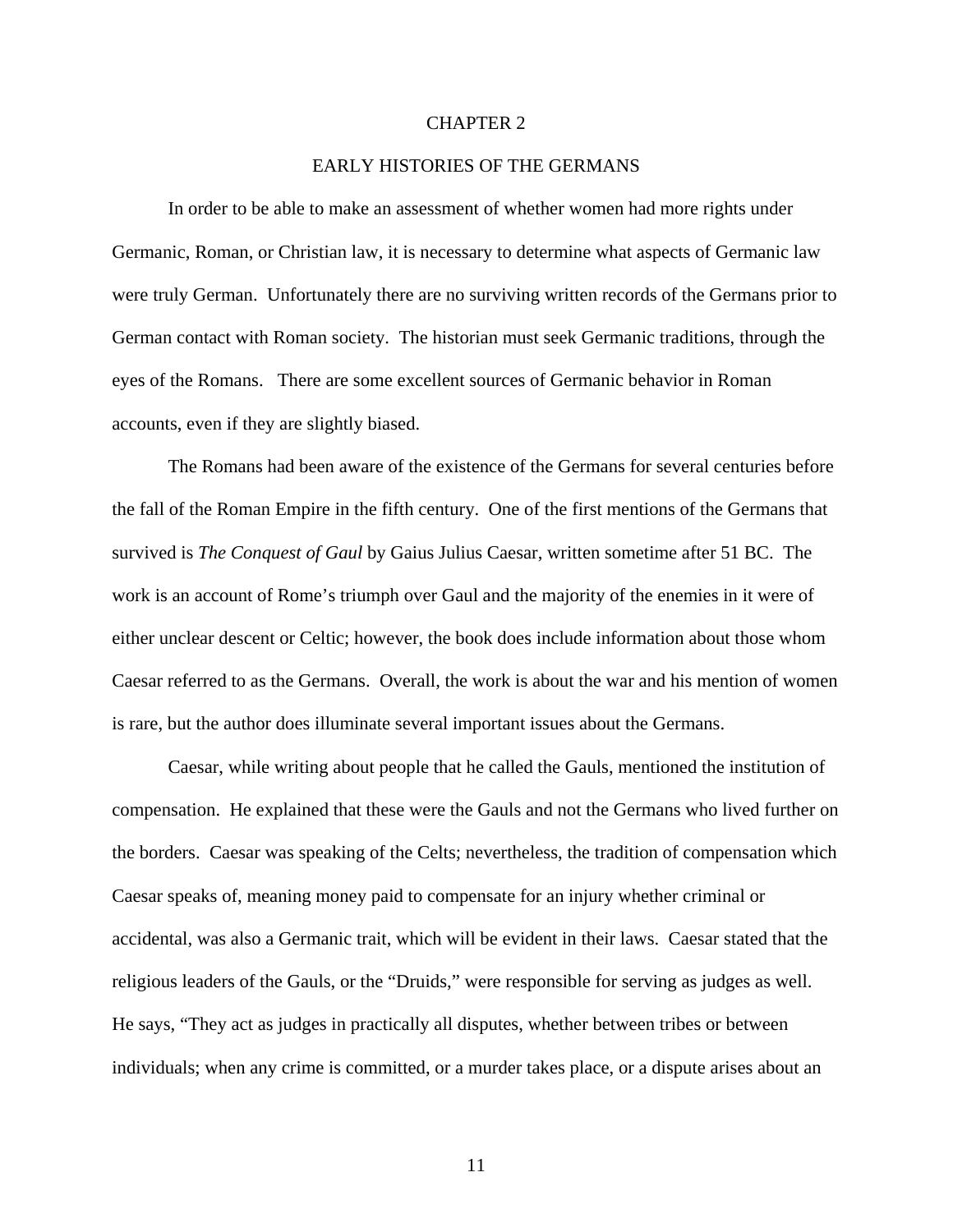inheritance or a boundary, it is they who adjudicate the matter and appoint the compensation to be paid and received by the parties concerned. Any individual or tribe failing to accept their award is banned from taking part in sacrifice--the heaviest punishment that can be inflicted upon a Gaul." Historians generally agree that the Germanic tribes used this compensation to substitute for the blood feud that the injured party or kin might feel inclined to start. This passage did not mention a blood feud, but it is clear that the Gauls intended to ensure that the injured party accepted the compensation. The Celts were not unlike their Germanic neighbors in this aspect. This is important in the scope of women's rights because part of their value in Germanic society was portrayed through the amount of compensation owed for their injuries. Several historians have used the value of women's compensation as a direct sign of their value to Germanic society.<sup>1</sup>

 Several historians have argued that the Germans were a polygamous society and chastity held no importance for the male sex. Many historians credited the Catholic Church with the encouragement of monogamy and sexual abstinence; however, Caesar stated, long before the Church had any influence, "Those who preserved their chastity longest are most highly commended by their friends; for they think that continence makes young men taller, stronger, and more muscular. To have intercourse with a woman before the age of twenty is considered perfectly scandalous. They attempt no concealment, however, of the facts of sex: men and women bathe together in the rivers, and they wear nothing but hides or short garments of hairy skin, which leaves most of the body bare." Though some of the later Germanic laws promoted

<u>.</u>

<sup>&</sup>lt;sup>1</sup> Julius Caesar, *The Conquest of Gaul*, trans. S. A. Handford (London: Penguin Books, 1982), 140.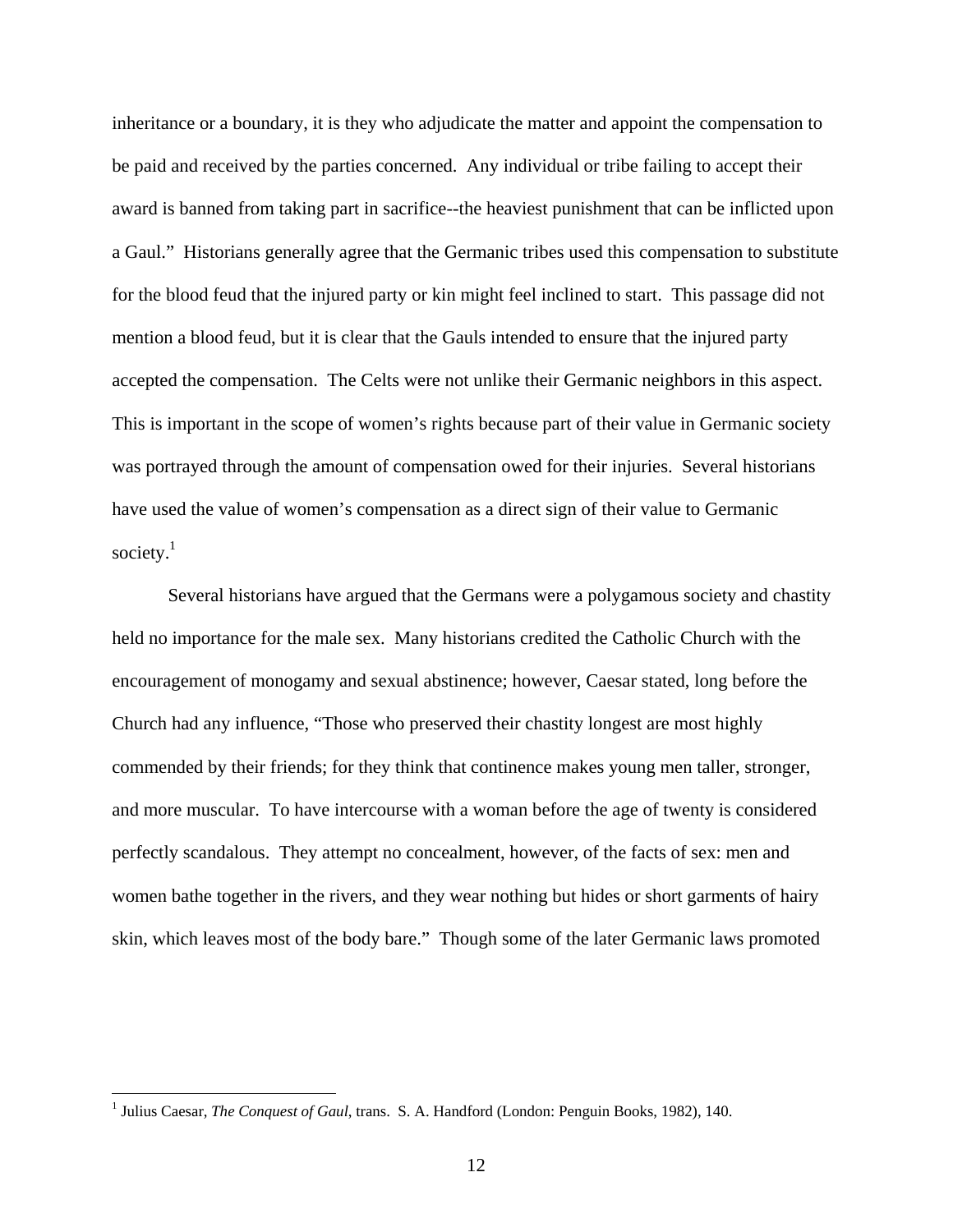sexual double standards, according to Caesar chastity was as important to the Germanic male as the female. $^{2}$ 

 Cornelius Tacitus, a Roman living in the first century AD, also wrote about the invading barbarians in his essay about the Germans titled *Germania*, which he wrote in 98 AD. The intention of Tacitus's work was to chastise the Romans by comparing them to the morally and physically superior Germans. So, while his work is important, historians must view it to some extent as propaganda. Although he had never actually traveled to Gaul and Germany; he still provides information about the Germans. His information about society is so different from Roman society that it be genuinely German.

Tacitus illuminates the importance of women in his essay about the Germans. He recorded the volatile emotions that wife and kin inspired in these warriors. In the *Germania*, Tacitus stated: "It is considered a crime to limit the number of children or to put to death any of the children born after the first, and there good customs have greater influence than good laws elsewhere." In another section of the *Germania*, he wrote: "and what is a particular incitement to bravery, neither chance nor a miscellaneous grouping brings about the cavalry or infantry formation, but families and clans; and close by are their dear ones, whence are heard the wailings of women and the crying of children. These are each man's most sacred witnesses, these are his greatest supporters: it is to their mothers and to their wives that they bring their wounds; and the women do not quake to count or examine their blows, and they furnish sustenance and encouragement to the fighters." Wemple has said of this era that Germanic men valued the aid of their wives, but considered their daughters expendable. While she is right about the

<sup>&</sup>lt;sup>2</sup> Wemple, "Consent and Dissent to Sexual Intercourse in Germanic Societies from the Fifth to the Tenth Century" in *Consent and Coercion to Sex and Marriage in Ancient and Medieval Societies*, ed. Ageliki E Laiou (Washington: Dumbarton Oaks, 1993 pp 227-244), 242; Caesar, *Conquest of Gaul*, 143.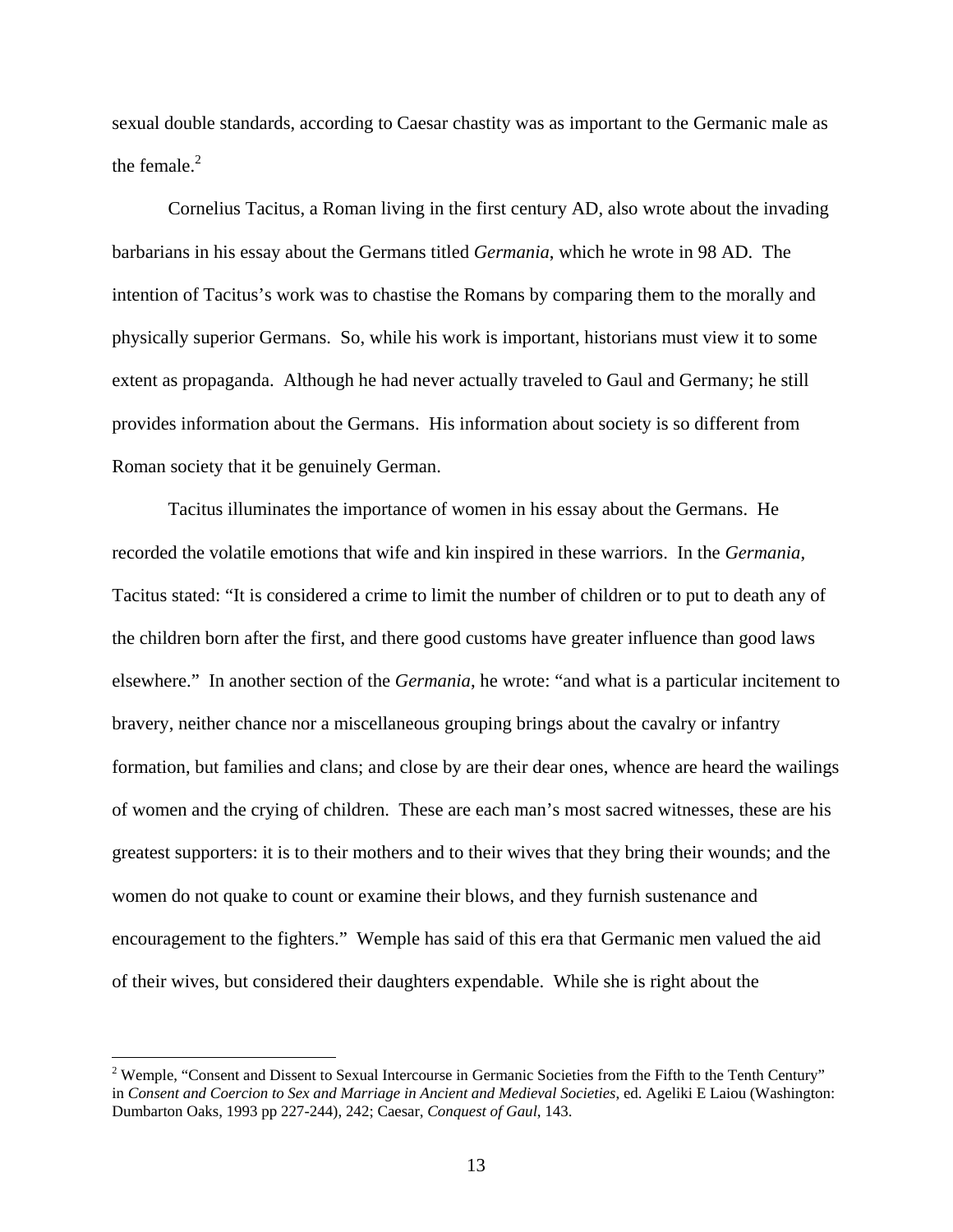supportive efforts of the wives, she is wrong to believe that Germanic fathers did not care about their daughters.<sup>3</sup> Children mattered immensely to the Germans.

The presence of women near the sites of battles also provide a glimpse of the importance of chastity for the Germans. "It is recorded that some battle lines, when already broken and giving way, were restored by the women, by persistent prayers and showing their breasts and pointing to the nearness of captivity, which the Germans fear much more violently for the sake of their women, to such a degree that the spirits of states are more effectively kept under control when the latter are ordered to include girls of high birth among the hostages. They even think that there is a sacred and prophetic quality in women, and so they neither reject their advice nor scorn their forcasts."<sup>4</sup> Women made an important contribution to Germanic society even on the battlefield.

The presence of these women near the fields of slaughter also helped contribute to the perception of Germanic women as warriors. Romans, seeing these women near the field, may have believed that they fought in the actual battles. Later historians also depicted these women as warriors, and some Germanic historians have depicted mythological stories of women who fought. There are, however, several examples of women that did actually take to the field of battle in defense of their honor and their kin.

Like Caesar before him, Tacitus assumed that an increased sexual drive limited a person's physical strength. "The young men experience love late, and for this reason their strength is not exhausted. Nor are the girls hurried into marriage; they have the same youthful vigor and similar stature: they are well matched in age and strength when they enter upon

<sup>3</sup> Tacitus, *Agricola, Germania, and Dialogue on Orators*, trans. Herbert W. Benario (Norman: University of Oklahoma Press, 1991), 73, 67; Wemple, "*Women in Frankish Society: Marriage and the Cloister, 500-900* (Philadelphia: University of Pennsylvania Press, 1981), 14-5.<sup>4</sup>

Tacitus, *Germania*, 67.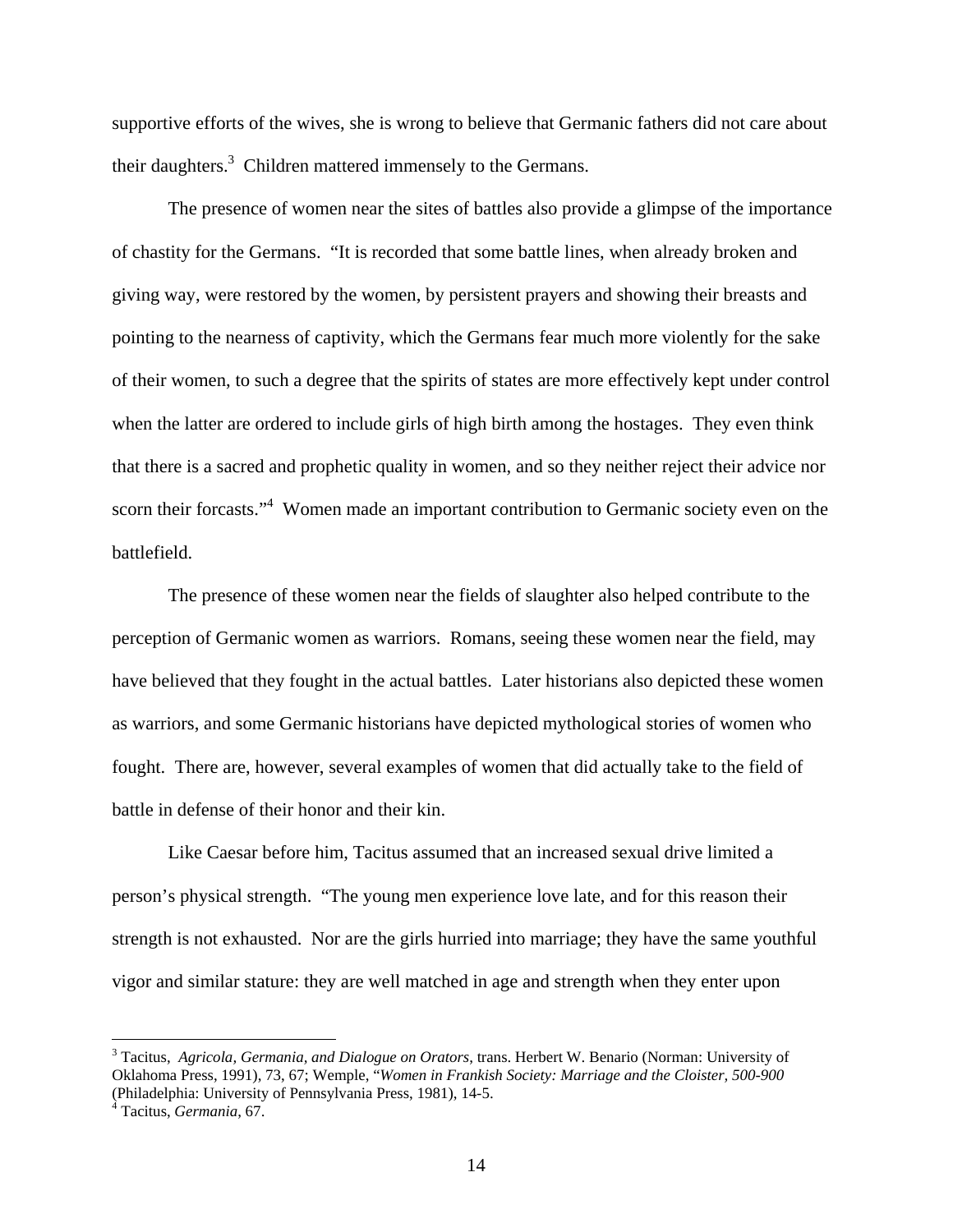marriage, and the children reproduce the strength of their parents." This also illuminates important aspects of normal Germanic marriages. Germanic couples were close in age, had a mutually helpful relationship, and had close ties to their surrounding kin.<sup>5</sup>

 These women were not just helpmates, they were also daughters and family members. Not only did couples generally share the responsibilities, and wives participate in the wars, but these marriages were generally monogamous. "For almost alone of the barbarians they are content with one wife apiece with only a very few exceptions, who are the objects of many offers of marriages not because of their own lust but on account of their high rank." He later stated, "As a result, they live with chastity secured, corrupted by no attractions of games, by no seductions of banquets. Men and women alike are ignorant of secret correspondence. Although their population is so great, there are very few cases of adultery, the punishment for which is immediate and left to the husbands: in the presence of her relatives, the husband drives her naked from the home, with her hair cut off, and whips her through the whole village. Indeed, there is no pardon for prostituted chastity; such a woman would not find a husband regardless of her beauty, youth, or wealth." The rest of this passage was a veiled attempt to humiliate the Romans and the debauchery of their sexual relations. Sexual double standards existed in Germanic society; this fact cannot be denied; however, the existence of concubinage and polygamy that are the worst of the offences were not as prevalent as some have previously thought.<sup>6</sup>

The Germans that Tacitus studied had a bridal price instead of a dowry. These gifts were supposed to be symbolic of the life that the bride accepted:

The wife does not bring a dowry to the husband, but rather the reverse occurs. Parents and relatives are present and pass judgment upon the gifts, gifts not suited to womanly pleasure nor with which the new bride may deck herself out, but cattle and a bridled horse and a shield with *framea* and sword. In return for these gifts a wife is obtained, and

<sup>5</sup> Ibid., 73.

 $<sup>6</sup>$  Ibid., 72, 73.</sup>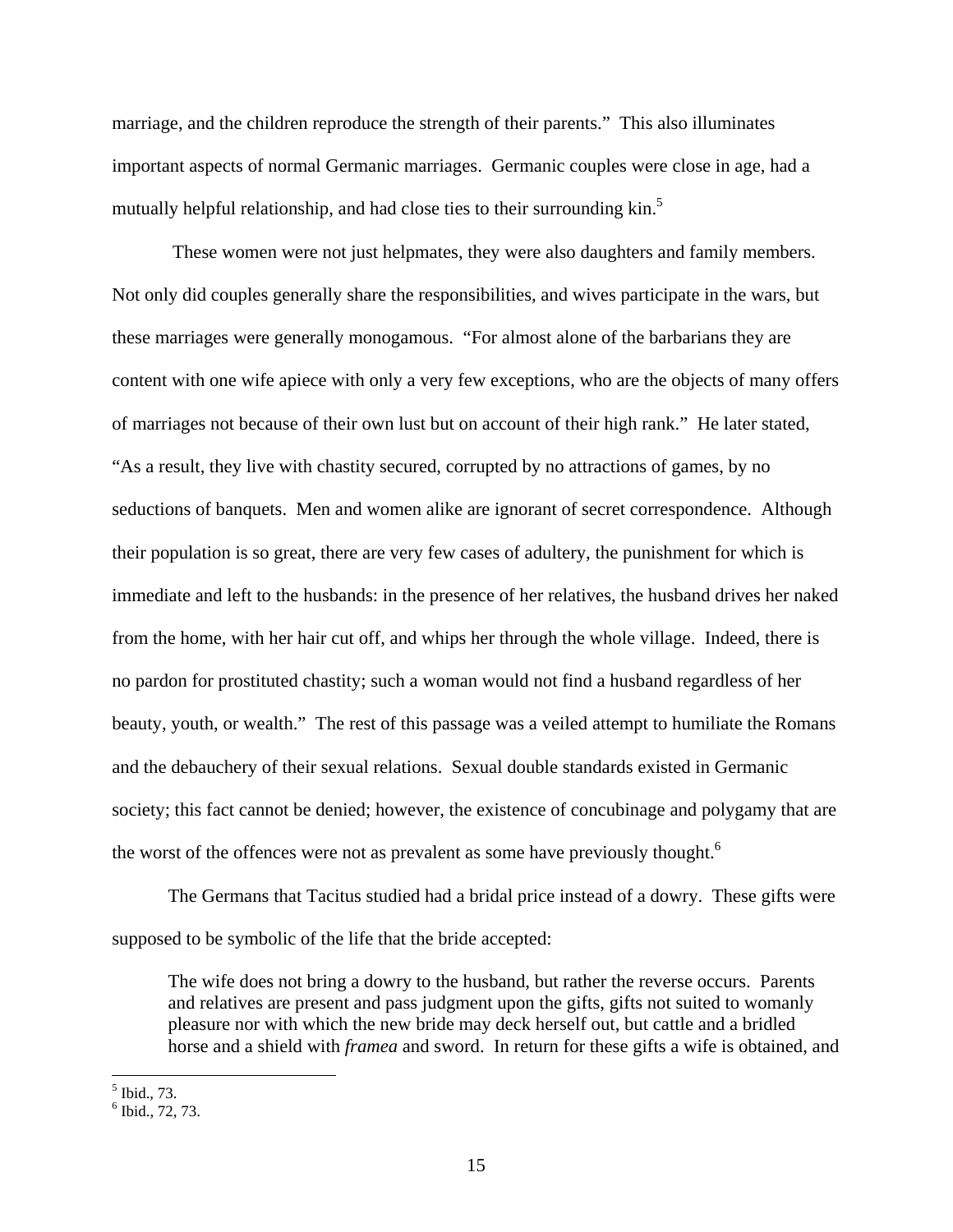she in turn brings the man some weapon: they consider this exchange of gifts their greatest bond, these their sacred rites, these their marriage divinities. So that the woman may not think herself beyond the contemplation of brave acts and unaffected by the disasters of wars, she is reminded by the very first ceremonies with which her marriage begins that she comes as a partner in labors and dangers, who will suffer and dare the same thing as her husband in peace, the same thing in war . . . So must she live and die, with the understanding that she is receiving things she is to hand on to her children, unimpaired and in worthy state, which her daughters-in-law may receive and which may be handed on again to grandchildren. $<sup>7</sup>$ </sup>

Women brought something to the marriage. The concept of the bridal purchase was beneficial to the woman in question as will be seen in the discussion of property rights below. In this example, the Germans instituted a partible inheritance that passed through the female line to their son's brides. The property stayed with a specific family, and yet it went through the female side. In later centuries when lawmakers wrote the Germanic codes, the Burgundians mentioned marriage ornaments that the women brought to the marriage, and historians have assumed that this was jewelry. There is no way to be certain, but it may have been swords instead of clothing and baubles.<sup>8</sup>

Tacitus further illuminated the issues of inheritance when he stated: "Nonetheless, each person's own children are his heirs and successors, and there is no will. If there are no children, the next priority in inheritance is held by brothers, paternal uncles, and maternal uncles." The division of inheritance to both the mother's and the father's brothers implies that both the male and the female had property to bequeath.<sup>9</sup>

Ammianus Marcellinus was a Greek historian who lived during the fourth century AD. For the majority of his life, he was in the military and served on the frontiers, in his later life he settled in Rome where he wrote his history of the Roman Empire titled, *Rerum Gestarum Libri Qui Supersunt*.In his history there is some information about the invading Germanic tribes, and

 $<sup>7</sup>$  Ibid., 72.</sup>

<sup>8</sup> *The Burgundian Code*, trans. Katherine Fischer Drew (Philadelphia: University of Pennsylvania Press, 1949), 59.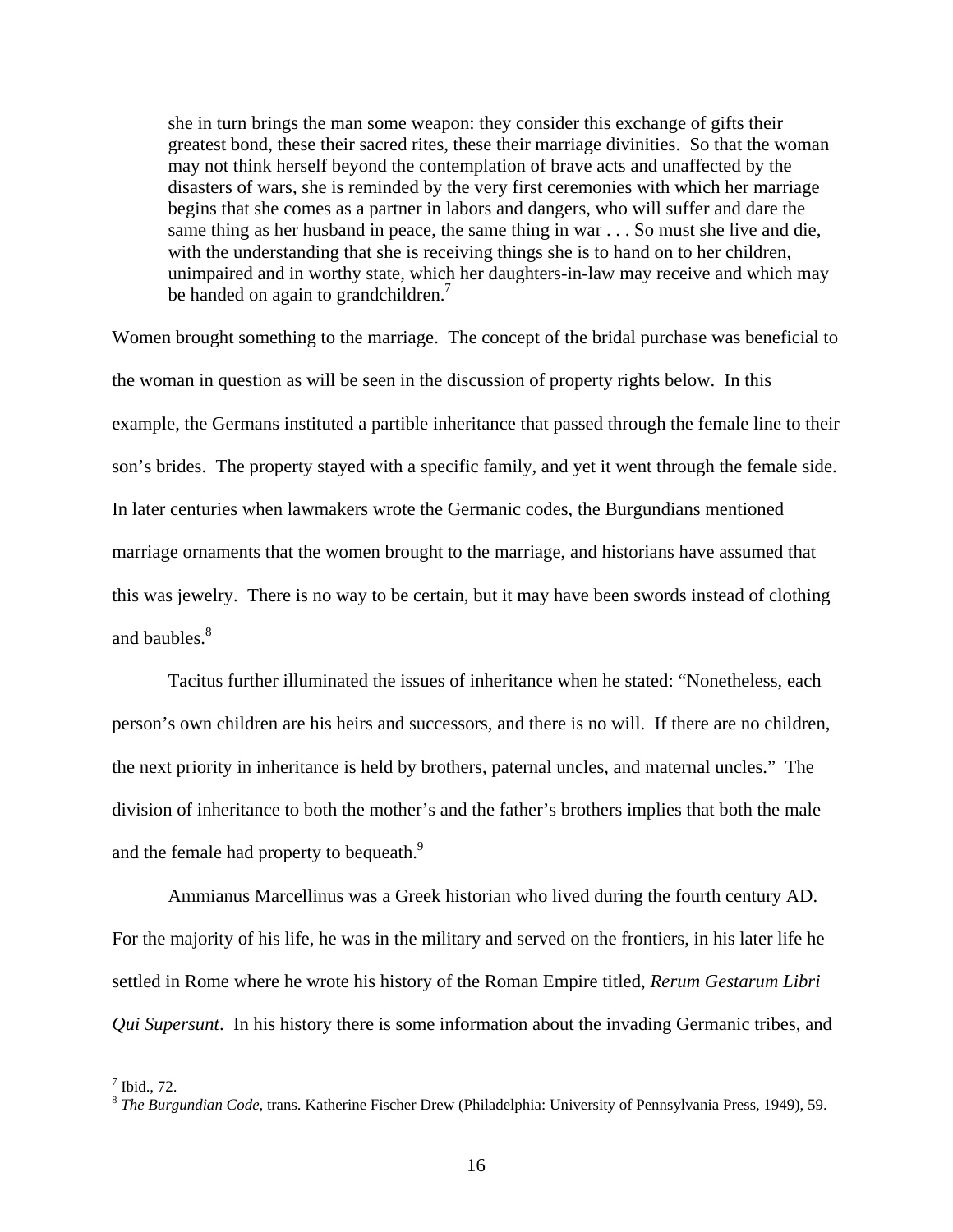like his predecessor Tacitus, his first volume contained a short section about the Germans. He calls them the "Gauls" and these Germanic tribes were distinct from the Franks and the Alamans, both of whom he writes about from time to time and were already familiar to the Romans and Greeks. These newly arriving Germanic tribes were invading the area that the Romans and Greeks referred to as Gaul.

According to Marcellinus, the Gauls were a fiercesome tribe and their women matched their mates, thus continuing to document the Germanic tradition of warrior women:

Almost all the Gauls are of tall stature, fair and ruddy, terrible for the fierceness of their eyes, fond of quarrelling, and of overbearing insolence. In fact, a whole band of foreigners will be unable to cope with one of them in a fight, if he call in his wife, stronger than he by far and with flashing eyes; least of all when she swells her neck and gnashes her teeth, and poising her huge white arms, proceeds to rain punches mingled with kicks, like shots discharged by the twisted cords of a catapult. The voices of them are formidable and threatening, alike when they are good- natured or angry. But all of them with equal care keep clean and neat, and in those districts, particularly in Aquitania, no man or woman can be seen, be she never so poor, in soiled and ragged clothing, as elsewhere. 10

The Romans were at war with these German men, and Marcellinus depicted them as less masculine in an effort to encourage the Roman military. Nevertheless, Germanic women had a military prowess that seemed to stun the Romans and the Greeks.

 Procopius of Caesarea, a Greek lawyer, chronicled the events of the Gothic Wars of the mid-fifth century. The majority of his writings dealt with men and war, but there were some interesting bits of information about women. Wartime for women was dangerous and often fatal. Procopius mentioned several important women, including Amalasuntha, the powerful daughter of King Theodoric the Great.

<sup>-&</sup>lt;br>9

<sup>&</sup>lt;sup>9</sup> Tacitus, *Germania*, 73.<br><sup>10</sup> Ammianus Marcellinus, *Rerum Gestarum Libri Qui Supersunt* Vol.1 in *Ammianus Marcellinus in Three Volumes*, trans. John C. Rolfe (Cambridge: Harvard University Press, 1950), 195, 197.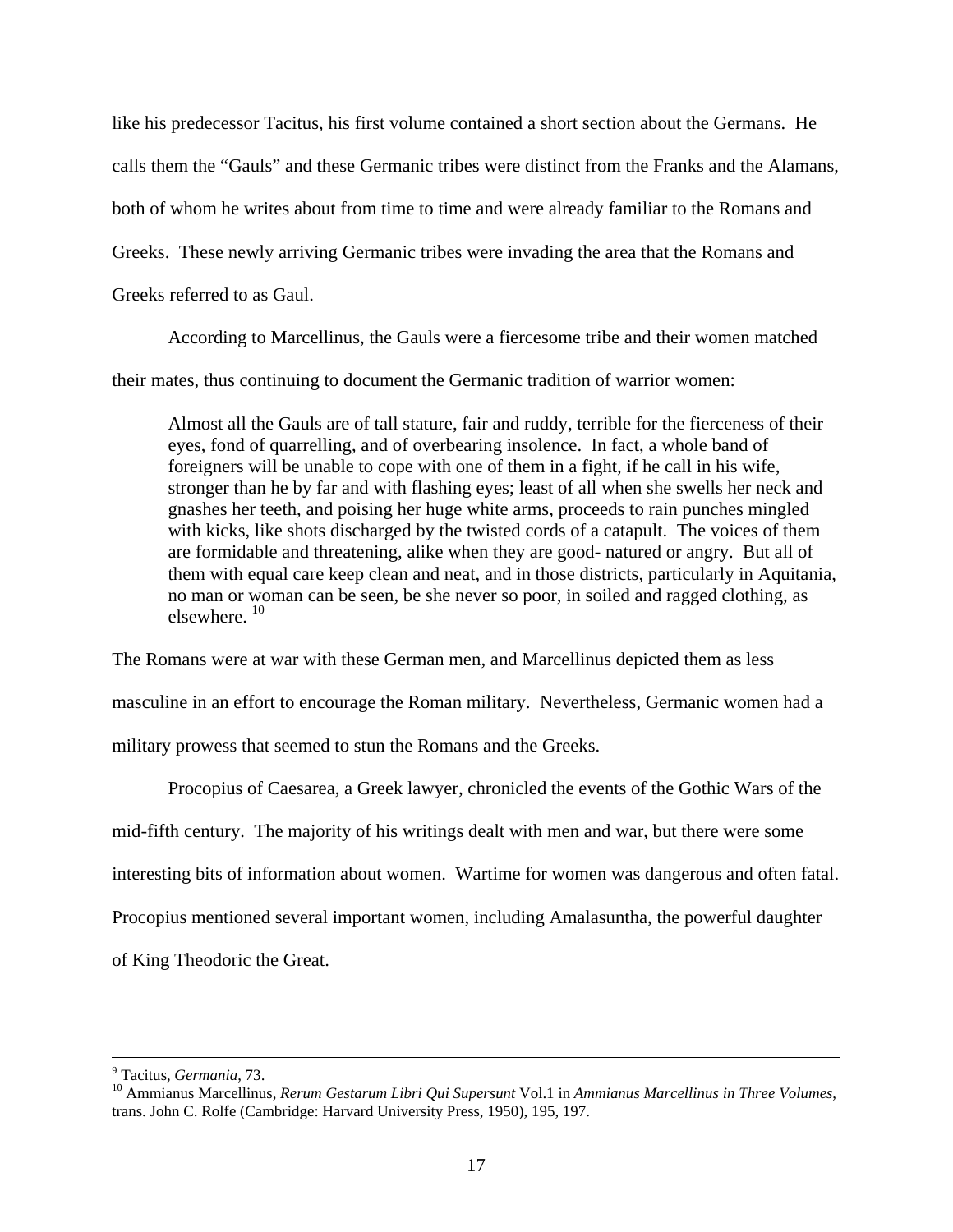During the Gothic wars, women were treated as plunder by the triumphant armies.

Procopius told the story of the surrender of Milan which Mundilas defended. He had strongly urged the Romans to fight against the invading armies, "but not one of the soldiers was willing to undergo the danger." The barbarians spared the lives of the soldiers, but they destroyed the city and all the male inhabitants. Furthermore, the barbarians enslaved the women and gave them to "the Burgundians by way of repaying them for their alliance." In a later episode on the Italian plains, the Franks, under the guise of friendship, crossed the Po River. "But, upon getting control of the bridge, the Franks began to sacrifice the women and children of the Goths whom they found at hand and to throw their bodies into the river as the first- fruits of the war." Facing death and slavery Germanic women encouraged their men to fight. The Goths, under the leadership of Vittigis, surrendered to the Byzantine army under Belisarius without even a fight. "But when the women, as they sat at the gate, had seen the whole army (for they had heard from their husbands that the enemy were men of great size and too numerous to be counted), they all spat upon the faces of their husbands, and pointing with their hands to the victors, reviled them for their cowardice." These women were not afraid of their spouses, though in this case, they were upset and with good reason. The women did not appear to be subservient to their husbands in any way. $11$ 

 Procopius' books contain the story of Amalasuntha. In 527 AD, she reigned over the Goths in the name of her eight-year-old son, Atalaric. According to Procopius, "she proved to be endowed with wisdom and regard for justice in the highest degree, displaying to a great extent the masculine temper. As long as she stood at the head of the government she inflicted punishment upon no Roman in any case either by touching his person or by imposing a fine. Furthermore, she did not give way to the Goths in their mad desire to wrong them, but she even

<sup>&</sup>lt;sup>11</sup> Procopius, *History of the Wars Vol. 4, trans. H. B. Dewing (Cambridge: University Press, 1904), 55, 87, 135.*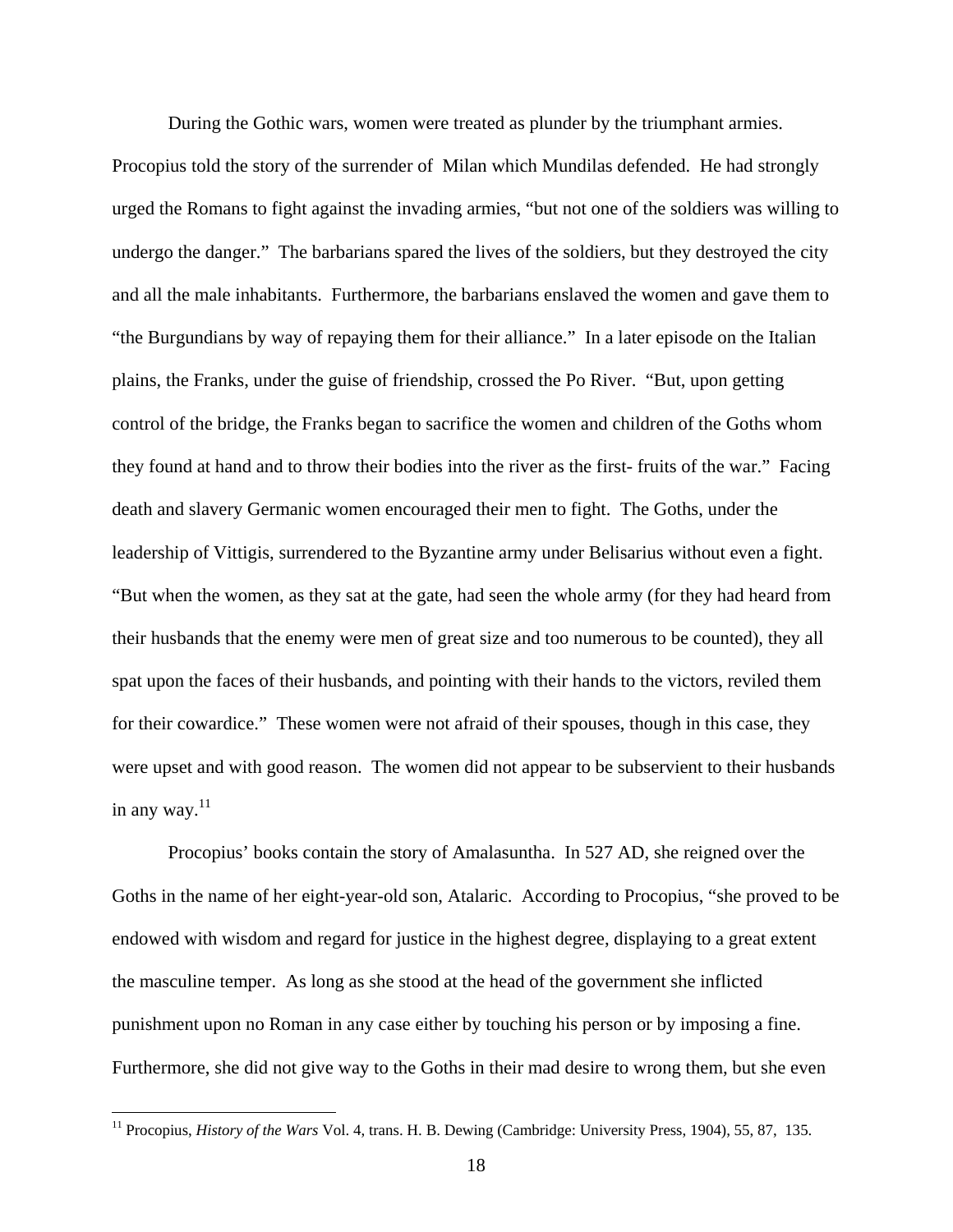restored to the children of Symmachus and Boetius their fathers' estates." This and the Roman education of her son made the queen unpopular with her Gothic followers. She finally gave way and discontinued the education of her son; but because of this he became a drunken troubled person. In an effort to save her life, in the face of a disloyal and dying son, she attempted to give her throne to the Emperor Justinian, and after securing certain conditions, which later went unheeded, allowed Theodatus to control the throne. Theodatus was a wealthy, Gothic landowner, but he was unpopular because he had stolen much of his money. Amalasuntha never intended for Theodatus to reign, but after the death of her son, she needed a man on the throne. She planned to retain the power, but he imprisoned her instead. In the end, the Goths killed her. "For the relatives of the Goths who had been slain by her came before Theodatus declaring that neither his life nor theirs was secure unless Amalasuntha should be put out of their way as quickly as possible. And as soon as he gave in to them, they went to the island and killed Amalasuntha--an act which grieved exceedingly all the Italians and the Goths as well. For the woman had the strictest regard for every kind of virtue  $\dots$ <sup>12</sup>

 The story of Amalasuntha is important in the details it contains about the Germans. In the first place she was able to reign in the name of her son; throughout the Germanic era, several queens reigned as regents in the name of their sons. In the second place, even after her son obtained his majority, she retained the throne. In part this was because he was unsuitable as a leader, but as long as he remained alive, she had title to the throne. Furthermore, this woman fought when necessary against her fellow Goths, and while this made her unpopular among a certain segment of the population, many of her followers mourned her death because she had been such an upstanding woman. Amalasuntha's struggle against her Gothic followers to

<sup>&</sup>lt;sup>12</sup> Procopius, *History of the Wars* Vol. 4, trans. H. B. Dewing (Cambridge: Harvard University Press, 1904), 15, 17, 5, 27; Procopius, *History of the Wars* Vol. 3, 33,35, 37, 41.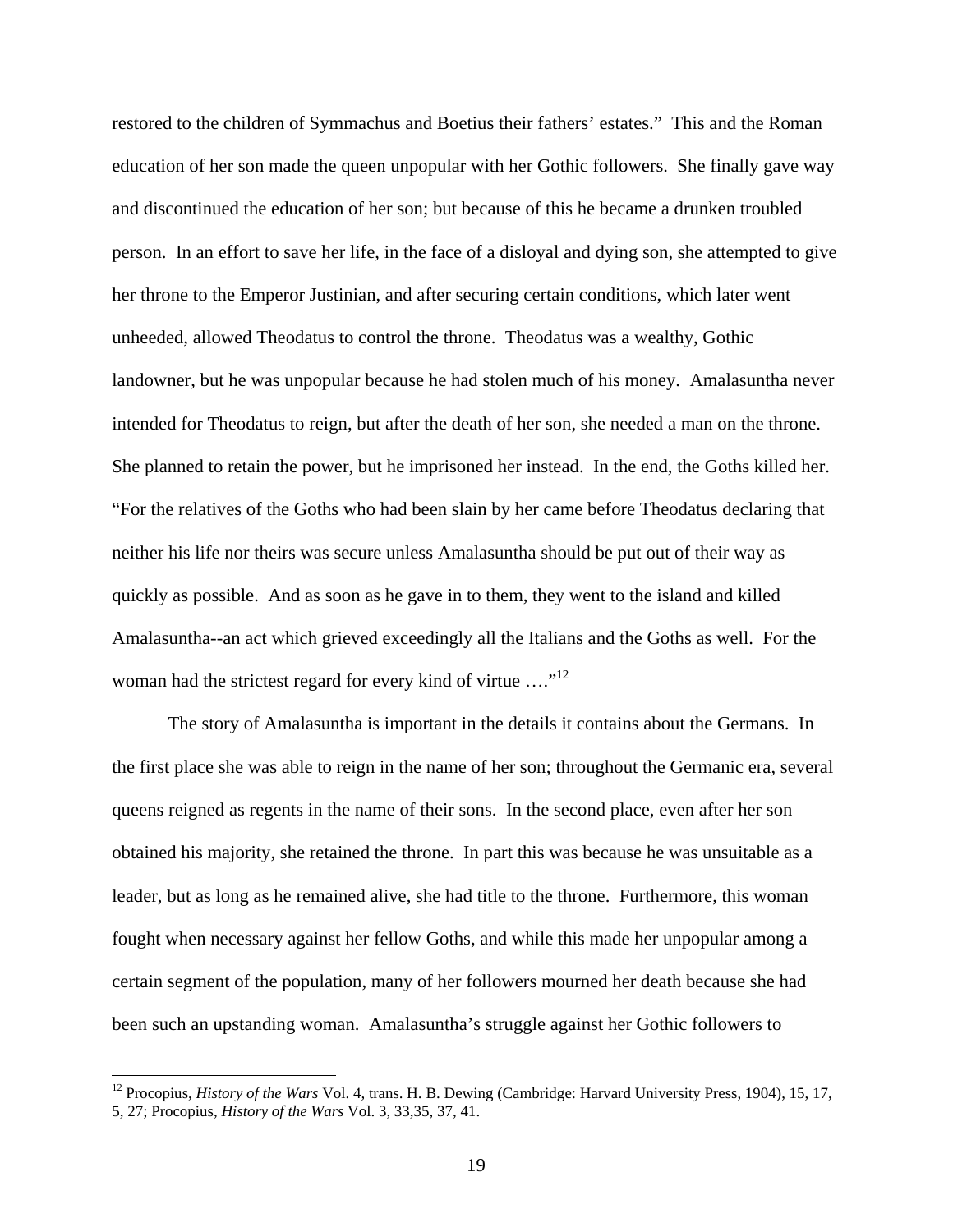provide her son with a Roman education portrays Germanic cultural preferences. The Goths wanted their future king to know and understand the ways and needs of the Goths, which they felt were very different from those of the Romans.

These Roman and Greek sources discussing the invading Germans made several similar comments. Tacitus and Marcellinus were familiar with the work of Julius Caesar, but they both also have examples of the behavior of the Germans that match the expected Germanic traits, which continued in the codes. These traits were the concept of paying compensation for offenses, the power and importance of family, and marriage inheritances that passed from the husband to the wife. Along with these traits was an emphasis on chastity and a mutual relationship within the marriage. The sources also document the tradition of warrior women, these women who matched their husbands in strength and vitality, as was often seen in the works of Procopius.

Several Germanic authors also wrote histories. Jordanes, a monk living in Burgundy during the sixth century, wrote *Origins and Deeds of the Goths*, which he claimed to base on Cassiodorus's history. Jordanes' history covered the migration and movement of both the Ostrogoths and the Visigoths, which initially were the Goths. According to Jordanes, the Goths had been in the area since before the time of Alexander the Great (356- 323 BC),. In political and military histories, women often appear through marriage alliances and causes for wars. Jordanes said of one important alliance: "Then Philip the father of Alexander the Great, made alliance with the Goths and took to wife Medopa, the daughter of King Gudila, so that he might render the kingdom of Macedon more secure by the help of this marriage." According to Jordanes, King Darius III of Persia, a contemporary of Alexander the Great, also sought an alliance with the Goths through a marriage. Darius III ". . . demanded in marriage the daughter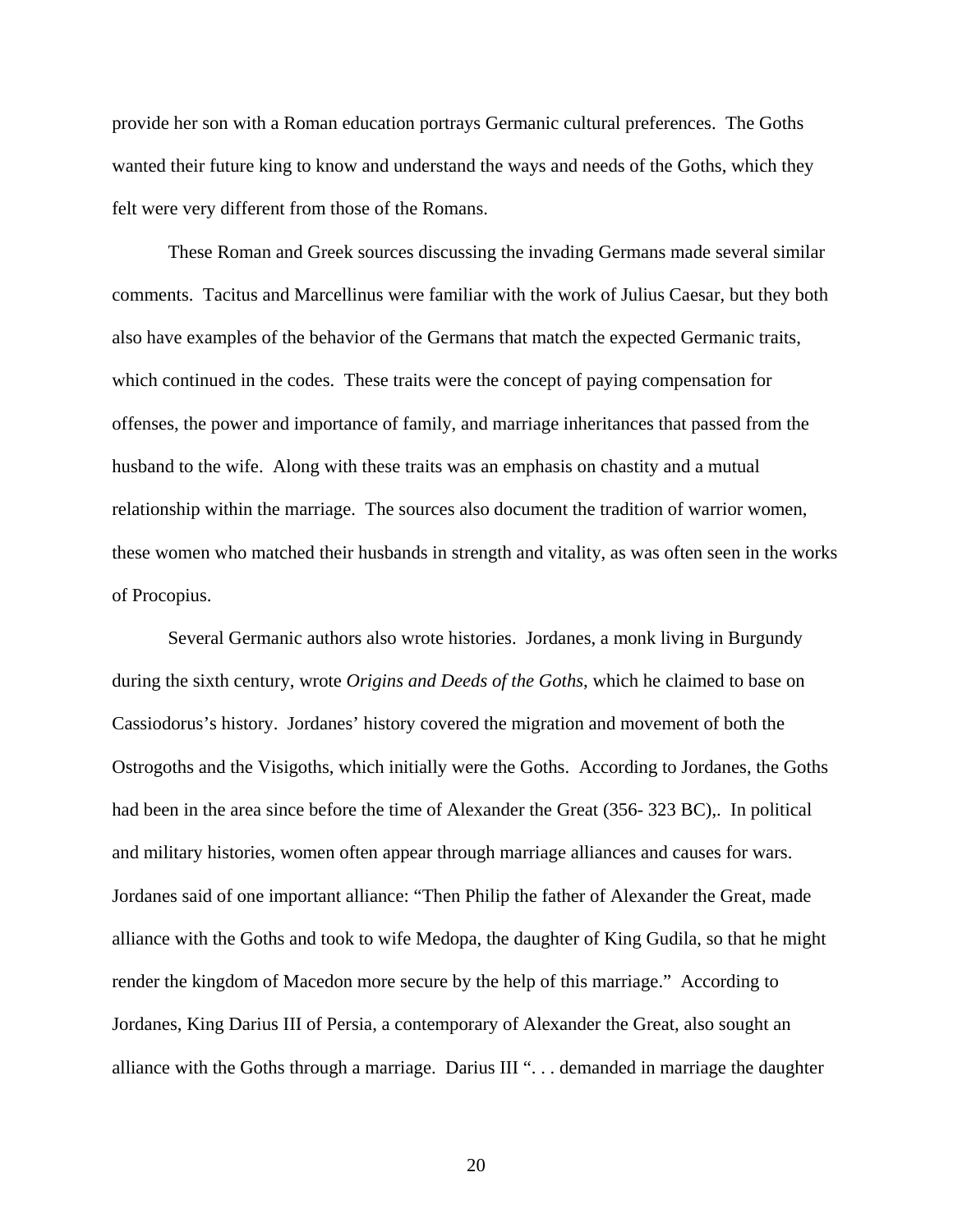of Antyrus, King of the Goths, asking for her hand and at the same time making threats in case they did not fulfill his wish. The Goths spurned this alliance and brought his embassy to naught. Inflamed with anger because his offer had been rejected, he led an army of 700,000 armed men against them and sought to avenge his wounded feelings by inflicting a public injury." Historians believe that these stories reflect a mythological past that Cassiodorus had created for the Goths. Jordanes felt that these stories were important enough to be included in his history of the Goths, and he may have believed them to be true. Jordanes included other alliances, more likely rooted in fact instead of fiction. Theodoric made an alliance with the Franks in 493 AD. "He sent an embassy to Lodoin, King of the Franks, and asked for his daughter Audefleda in marriage. Lodoin freely and gladly gave her, and also his sons Celdebert and Heldebert and Thiudebert, believing that by this alliance a league would be formed and that they would be associated with the race of the Goths." There is nothing revolutionary in the tales of marriage alliances and battles over offended feelings, but it shows that Jordanes found these political marriages acceptable. This also emphasizes the importance of children in forming political alliances. The children were close to their kin and would serve as representatives of their families' interests, while serving in distant lands.  $^{13}$ 

Another mythological tale that reflected the growing tradition of warrior women was the tale of the Amazons, whom Jordanes believed descended from the Goths. These women, according to Jordanes, apparently lived several centuries before the time of Alexander the Great.

After his (king Tanausis) death, while the army under his successors was engaged in an expedition in other parts, a neighboring tribe attempted to carry off the women of the Goths as booty. But they made a brave resistance, as they had been taught to do by their husbands, and routed in disgrace the enemy who had come upon them. When they had won this victory, they were inspired with greater daring. Mutually encouraging each other, they took up arms and chose two of the bolder, Lampeto and Marpesia, to act as

<sup>13</sup> Ian Wood, *The Merovingian Kingdom, 450-751* (New York: Longman, 1994), 35; Jordanes, *The Origins and Deeds of the Goths*, trans. Charles Mierow (Princeton: Princeton University Press, 1908), 20, 19-20, 94.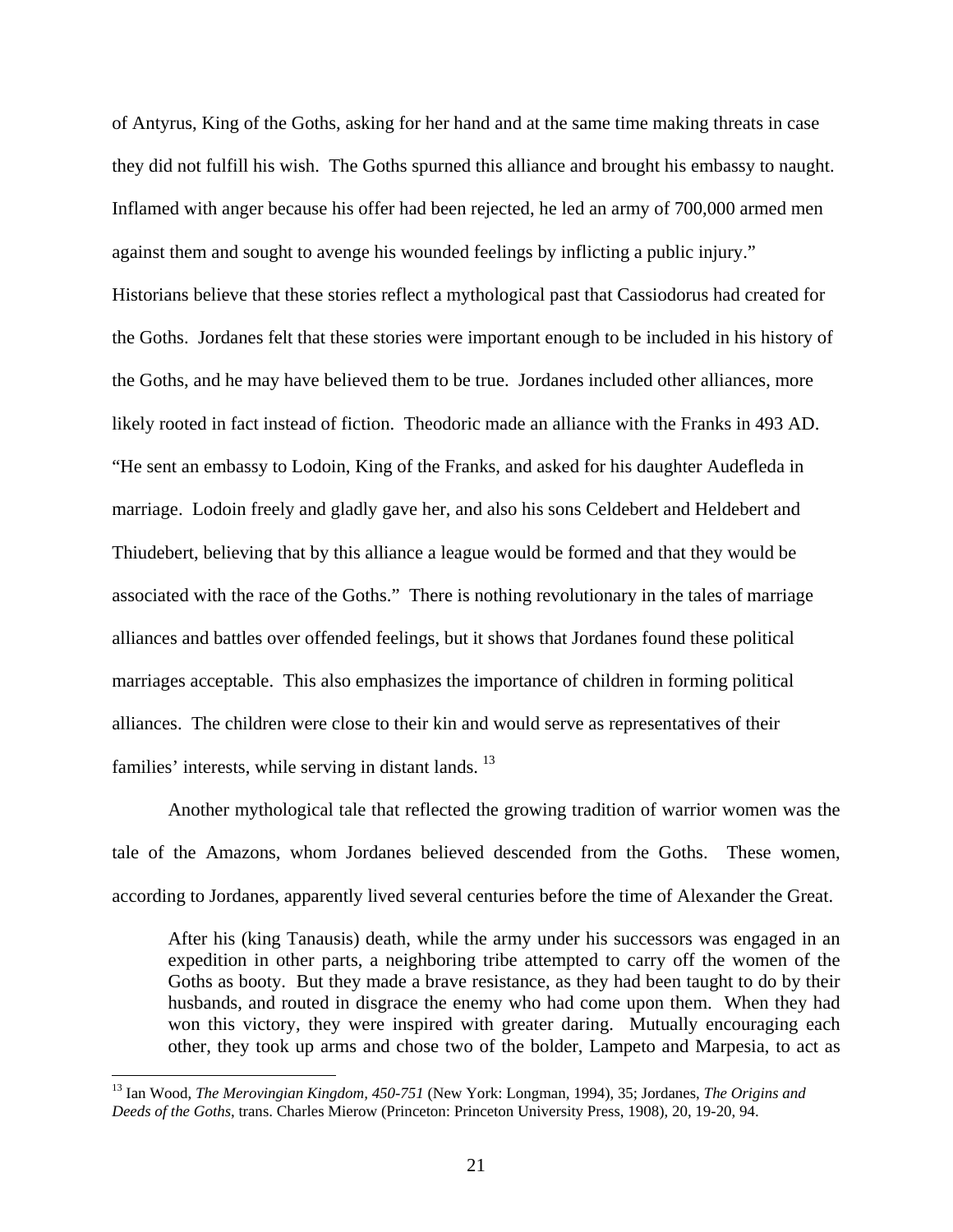their leaders. While they were in command, they cast lots both for the defense of their own country and the devastation of other lands. So Lampeto remained to guard their native land and Marpesia took a company of women and led this novel army into Asia . . . Then these Scythian- born women, who had by such a chance gained control over the kingdoms of Asia, held them for almost a hundred years, and at last came back to their own kinsfolk in the Marpesian rocks I have mentioned above, namely the Caucasus Mountains. . . . Fearing their race would fail, they sought marriage with neighboring tribes. They appointed a day for meeting once in every year, so that when they should return to the same place on that day in the following year each mother might give over to the father whatever male child she had borne, but should herself keep and train for warfare whatever children of the female sex were born. Or else, as some maintain, they exposed the males, destroying the life of the ill- fated child with a hate like that of a stepmother. Among them childbearing was detested, though everywhere else it is desired. The terror of their cruelty was increased by common rumour; for what hope, pray, would there be for a captive, when it was considered wrong to spare even a son?<sup>14</sup>

Jordanes was not concerned about the ancient women defending themselves, especially

since they were initially fighting to preserve their chastity. He was however worried about the possible destruction of the male children and the fact that these women did not enjoy pregnancy. Jordanes believed that in his era, women preferred to bear children. These ancient warrior women appeared to have lost their instinct to nurture their young. For Jordanes, there was no question that women had the right to fight in order to defend their honor in the absence of men on their side; however, at the point where they disregarded their side of the mutual relationship, Jordanes criticized them. The importance of women's ability to reproduce and nurture the young of the community is fundamental to any civilized society. It is not surprising that the Jordanes criticized these mythological women for abandoning that role, while he commended their valor and their strength.

Paul the Deacon, an eighth-century Lombard, also included a tale of the Amazons in his *History of the Lombards*. "At this time a certain prostitute had brought forth seven little boys at a birth, and the mother, more cruel than all wild beasts, threw them into a fish-pond to be drowned." The legend continued that King Agelmund found the babies and saved the one that

<sup>14</sup> Jordanes, *Origins and Deeds*, 15-6, 17-8.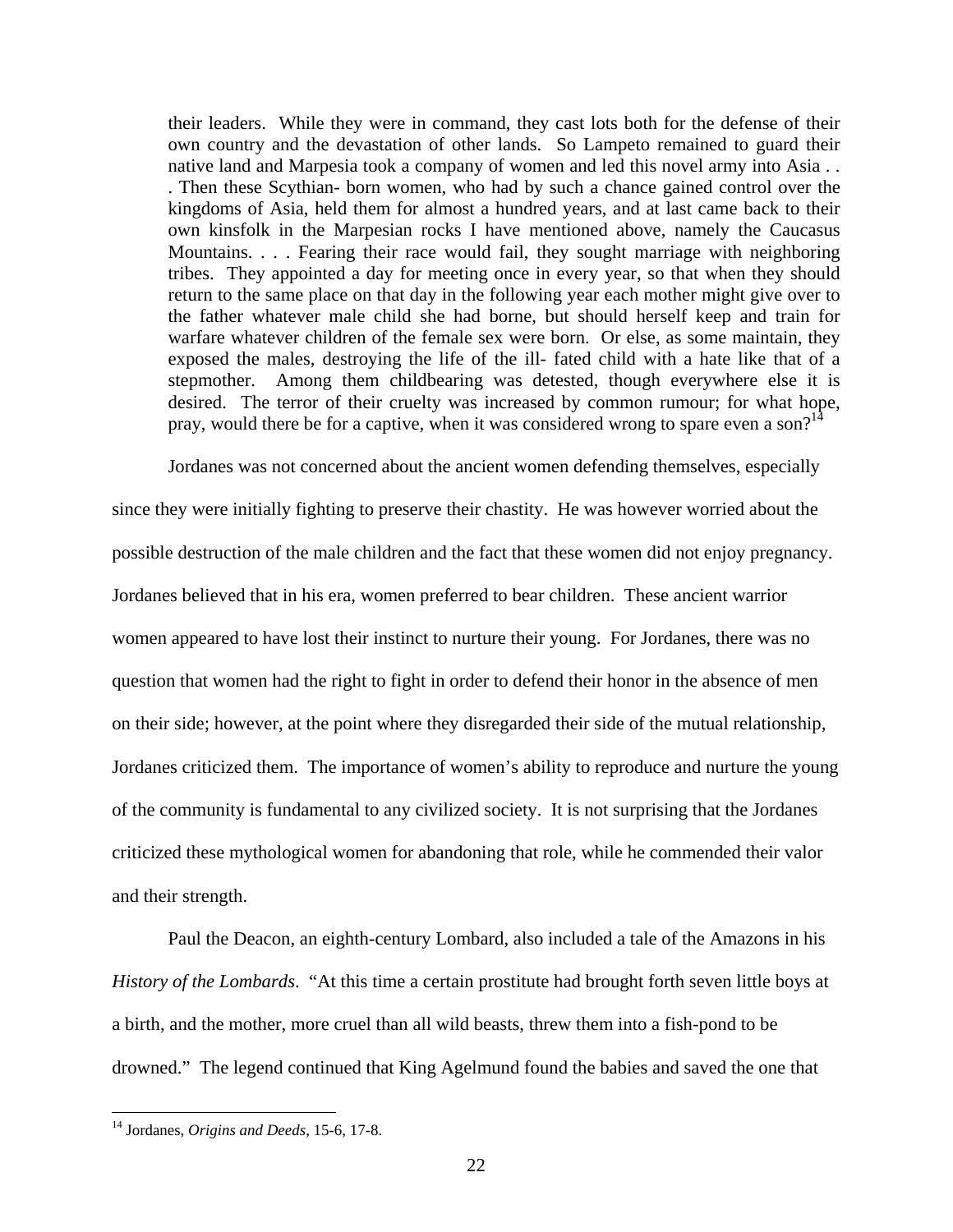survived, who became King Lamissio, a great fighter and killer of the Amazons. "They say that when the Langobards, pursuing their way with their king, came to a certain river and were forbidden by the Amazons to cross to the other side, this man fought with the strongest of them, swimming in the river, and killed her and won for himself the glory of great praise and a passage also for the Langobards." Paul the Deacon was uncertain of the accuracy of this myth $^{15}$ .

Jordanes provided another example of mythological warrior women in Queen Tomyris, who battled the Persian King Cyrus. Jordanes did not criticize this woman at all. "Though she could have stopped the approaching Cyrus at the river Araxes, yet she permitted him to cross, preferring to overcome him in battle rather than to thwart him by advantage of position . . . But when the battle was renewed, the Gettae and their queen defeated, conquered and overwhelmed the Parthians and took rich plunder from them . . . After achieving this victory and winning so much booty from her enemies, Queen Tomyris crossed over into that part of Moesia which is now called Lesser Scythia – a name borrowed from great Scythia,--and built on the Moesian shore of Pontus the city of Tomi, named after herself." As long as the women continued their role as nurturer, Jordanes had no qualms about their fighting. There were no specific warnings against this warrior behavior in women.<sup>16</sup>

There are also several compassionate tales about the relationship between fathers and daughters, brothers and sisters. These stories were not mythological. In one example, Huneric, son of Vandal King Gaiseric, brutally ruined the face of his bride, the Visigothic King Theodorid's daughter. King Gaiseric, concerned that Theodorid "would avenge the injury done to his daughter," sought the aid of Attila the Hun. The injury done to the woman was gruesome. Her husband "... because of the mere suspicion that she was attempting to poison him, he cut

<sup>&</sup>lt;sup>15</sup> Paul the Deacon, *History of the Lombards*, trans. William Foulke (Philadelphia: University of Pennsylvania Press, 1907), 26-7.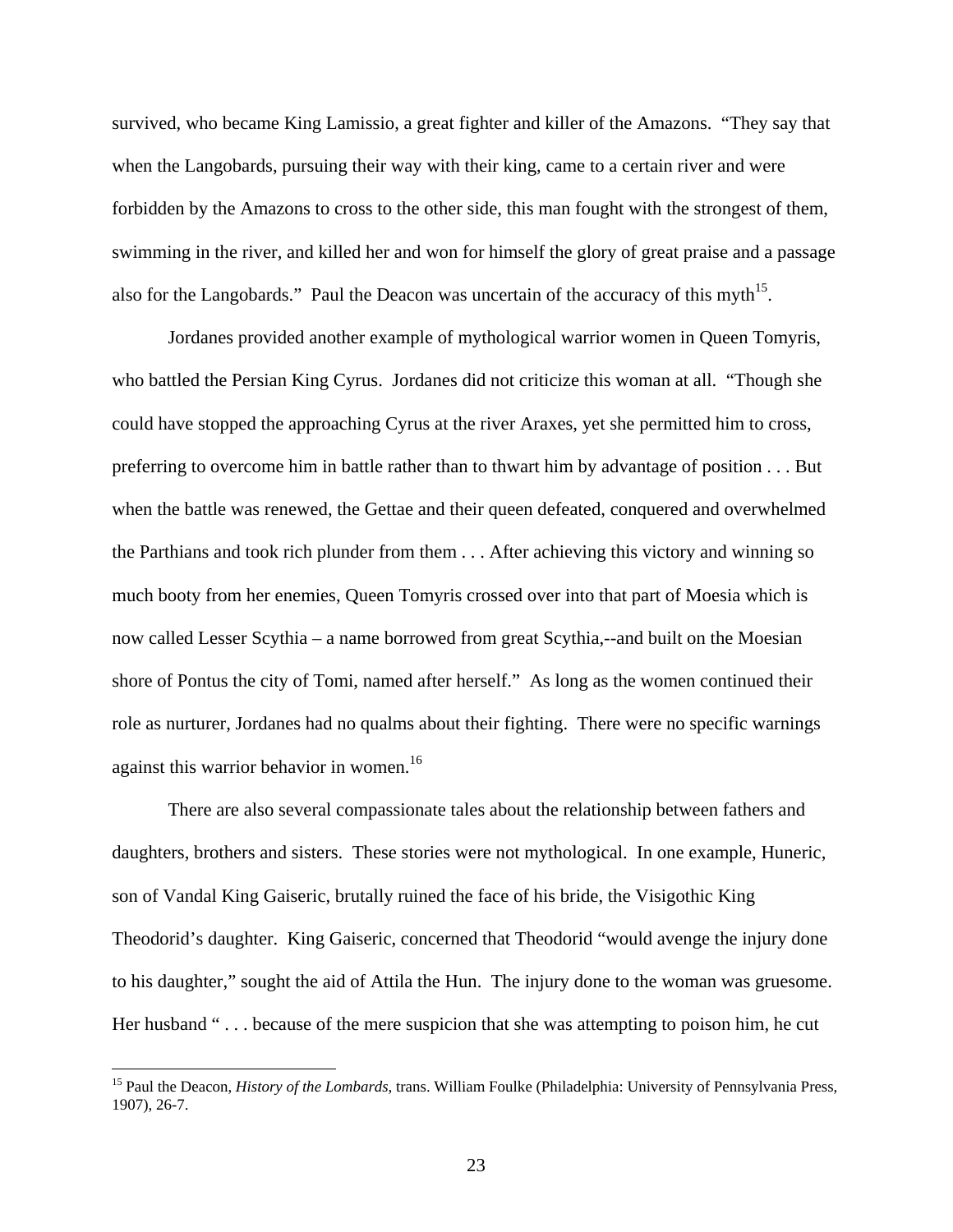off her nose and mutilated her ears. He sent her back to her father in Gaul thus despoiled of her natural charms. So the wretched girl presented a pitiable aspect ever after, and the cruelty which would stir even strangers still more surely incited her father to vengeance." Whether these men sought vengeance on behalf of their kin either through honor or affection is not clear; however, the possible repercussions of such violence served as a deterrent.  $17$ 

Athavulf, a king of the Goths, captured Emperor Honorius's sister Placidia. ". . . Athavulf was attracted by her nobility, beauty, and chaste purity, so he took her as his wife in lawful marriage at Forum Julii, a city of Aemilia." Emperor Honorius was unhappy at the theft of his sister and determined to get her back. He might also have been unaware of the marriage because he promised her in marriage to another. "Moreover Honorius was eager to free his sister Placidia from the disgrace of servitude, and made an agreement with Constantius that if by peace or war or any means so ever he could bring her back to the kingdom, he should have her in marriage. Pleased with this promise, Constantius set out for Spain with an armed force and in almost royal splendor. Valia, the king of the Goths, met him at a pass in the Pyrenees with as great a force. Here upon embassies were sent by both sides and it was decided to make peace on the following terms, namely that Valia should give up Placidia, the Emperor's sister, and should not refuse to aid the Roman Empire when occasion demanded." Honorius was Roman, but Germanic readers well understood the respect and regard he felt for his sister. These stories depicted the concerns of the family for their kin, even for those sent to distant lands in order to form marriage alliances. The stories also reflect tales of vengeance and the recurrence of the

<sup>&</sup>lt;sup>16</sup> Jordanes, *Origin and Deeds*, 19-20.<br><sup>17</sup> Ibid., 57-8.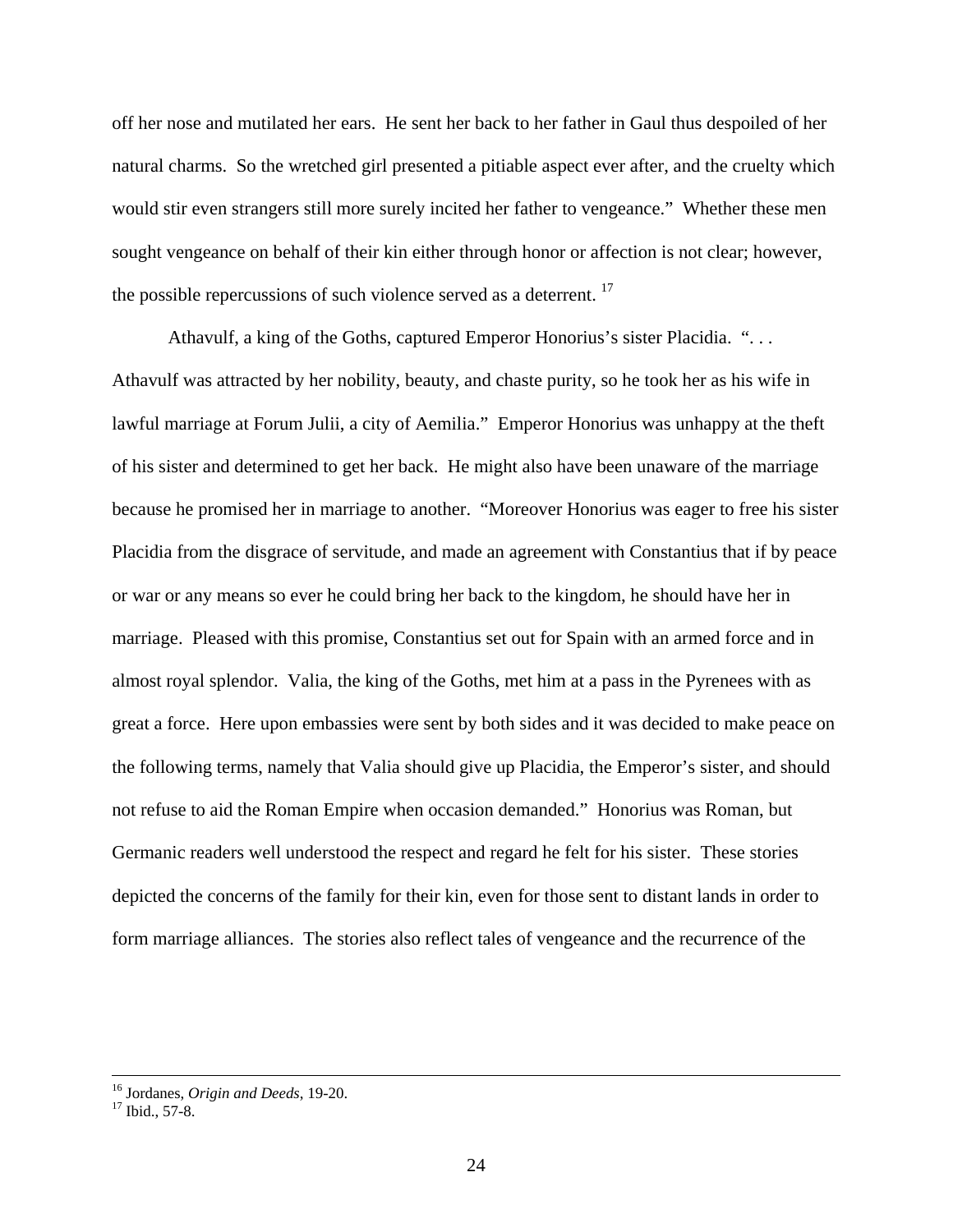blood feud in an effort to defend the woman harmed, as well as the importance of women as conduits of property.<sup>18</sup>

Paul the Deacon related the tale of King Alboin and his wife Queen Rosemund that reflected the emotions that family members felt for one another. King Alboin had murdered Rosemund's father. Then around 572 AD, the king made a fatal mistake. "While he sat in merriment at a banquet at Verona longer than was proper, with the cup which he had made of the head of his father- in-law, King Cunimund, he ordered it to be given to the queen to drink wine, and he invited her to drink merrily with her father. . . . Then Rosemund, when she heard this thing, conceived in her heart deep anguish she could not restrain, and straight away she burned to revenge the death of her father." She contrived to have her husband killed. He " . . . perished by the scheme of one little woman." Rosemund remarried and escaped with "Albsuinda, the daughter of the king, and all the treasure of the Langobards, and came swiftly to Ravenna." In Ravenna, she poisoned her new husband, who forced her to take the drink as well.<sup>19</sup>

Jordanes had little patience for women that did not attempt to preserve their honor and chastity. Attila the Hun demanded the Emperor Valentinian's daughter Honoria in marriage. " . . with her due share of the royal wealth. For it was said that Honoria, although bound to chastity for the honor of the imperial court and kept in constraint by command of her brother, had secretly dispatched a eunuch to summon Attila that she might have his protection against her brother's power--a shameful thing indeed, to get license for her passion at the cost of the public weal." This occurred in 452 AD, and it is an example of the debauchery of the falling Roman Empire.<sup>20</sup>

<sup>18</sup> Ibid., 49-51.

<sup>19</sup> Paul the Deacon, *History of the Lombards*, 81, 83-5. 20 Jordanes, *Origins and Deeds*, 69-70.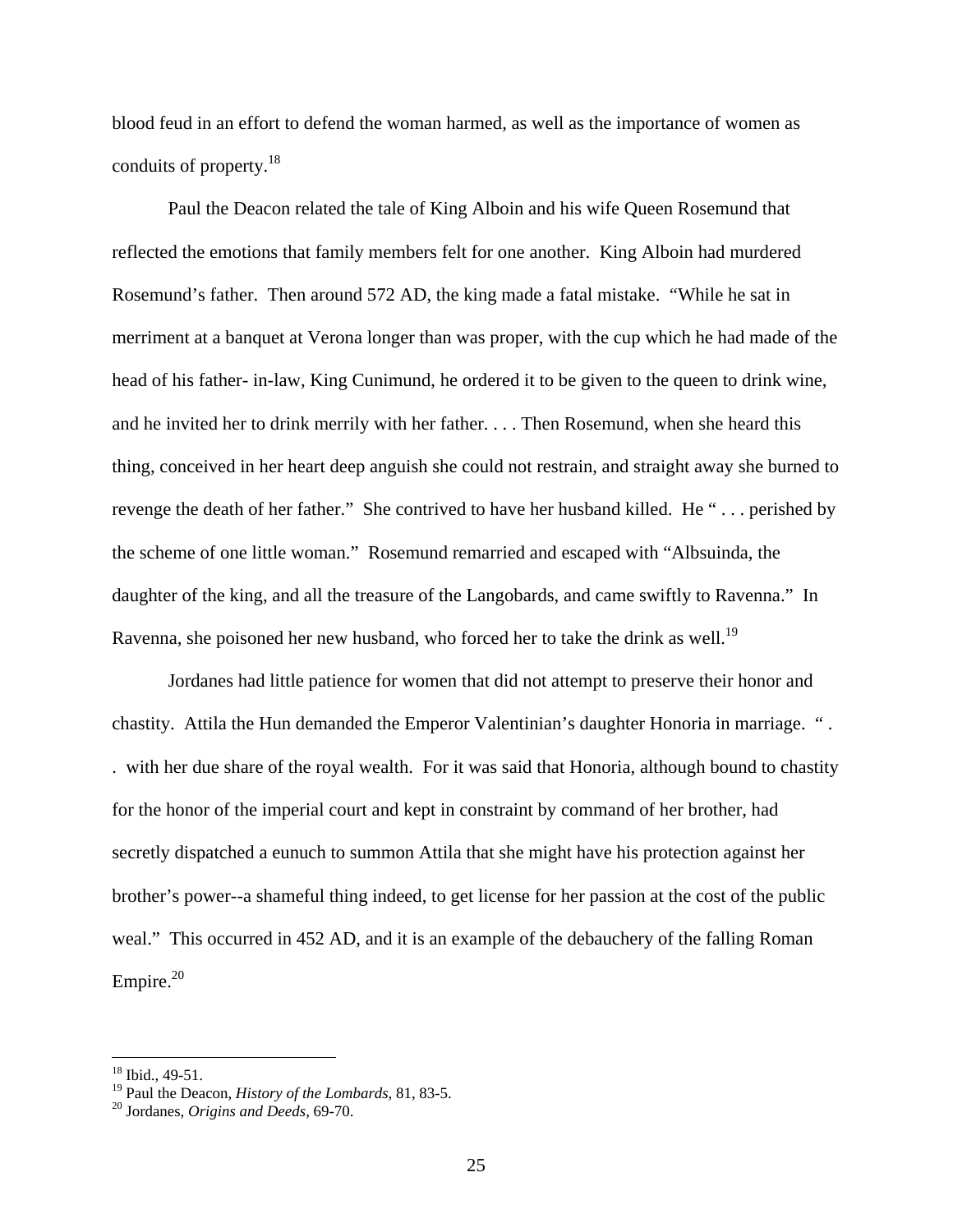The importance of chastity was always an important component in the life of a Germanic woman. In the evidence the Roman historians have presented, the necessity of chastity seems to apply to both the men and the women, with a few notable exceptions. This generally remains the case in the laws, though in most cases the women were more severely punished for the loss of their chastity. This was not a new Germanic institution, nor was it due to the influence of the Romans or the Catholic Church.

 The importance of women within the family structure remains a constant throughout the centuries of Germanic law. Fathers and brothers sought the best interest of the female kin, this being enforced in the law. Women also passed on important familial inheritances, and this also remains a constant within Germanic society. For most of the Germanic era, spouses were close in age and in general the couple retained strong ties to their own kin. This does not imply that other cultures did not share the same concern for their female kin; but the main point at issue here is that several historians have attempted to deny the importance of female in the family in the Germanic world. Furthermore, these women had an importance within the clan long before the influence of either the Romans or the Catholic Church.

 The blood feud, and the system of compensation implemented to prevent the feud, remained traditions throughout the Germanic era. Many of the laws mentioned a series of fines in order to prevent the further injuries of the feud. The fines increased with the severity of the infliction. People within a kin group were keenly aware of the offences done to members of their families and were quick to either demand payment or initiate battles. Compensation and the blood feud were Germanic institutions that the Romans and the Catholic Church could not combat. Furthermore, these issues were important in determining the value of the importance of different crimes committed by and against women within Germanic society.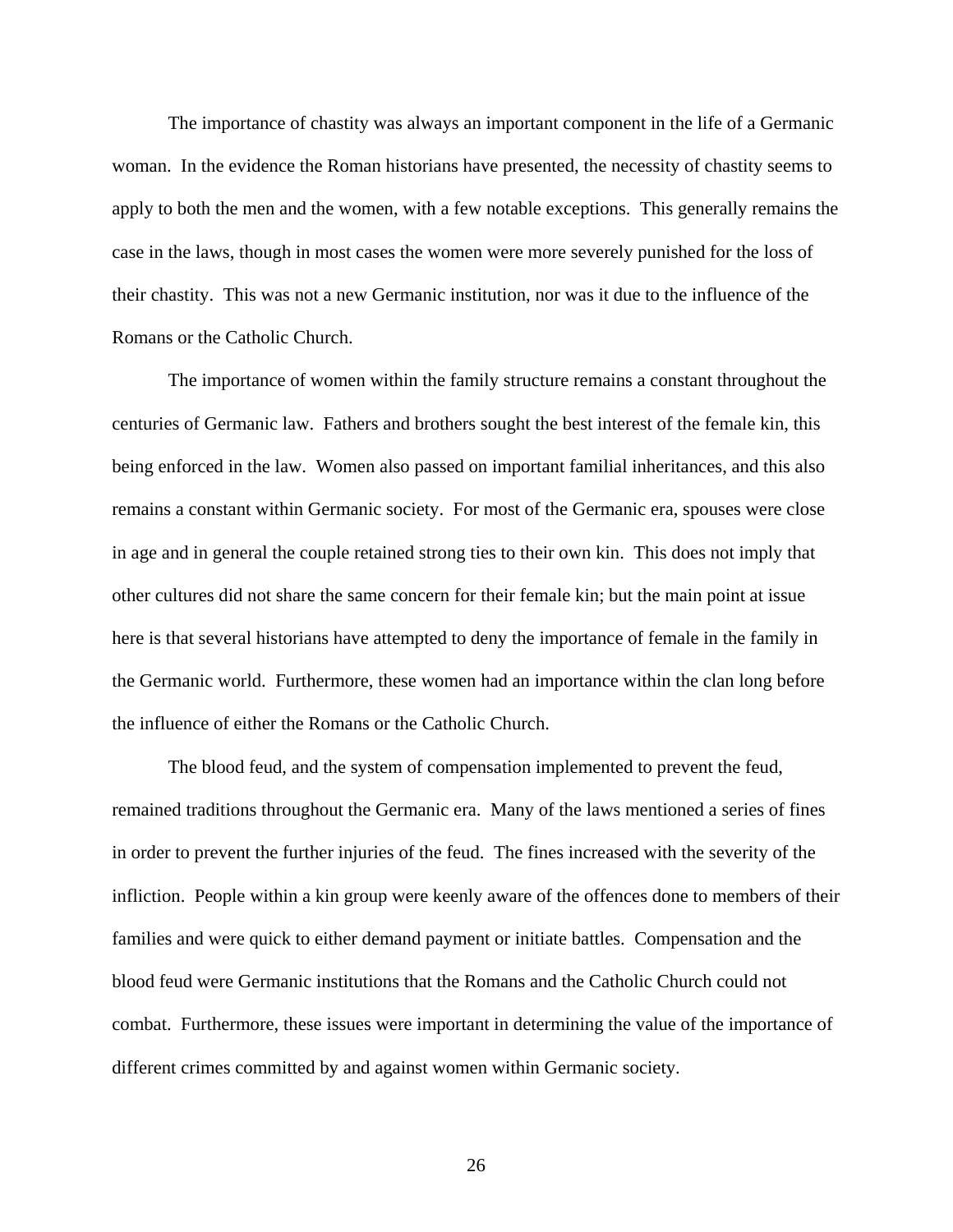#### CHAPTER 3

## AN INTRODUCTION TO THE TRIBES AND THEIR CODES

Most of the Germans formulated a code after settling within or on the outskirts of the Roman Empire. The German codes are divided into three sets. The earliest or the least likely to reflect Roman or Catholic influences are in the first section. These codes were generally written during the fifth and early sixth centuries. The second grouping of Germanic codes were those written by tribes that were issuing further codes, or tribes that redacted their initial laws in the late sixth through the eighth centuries. The third set of laws are those of the Anglo-Saxons, who reissued sets of codes continually from the ninth to the eleventh century. Through the codes, the historian can see the changes in the laws that occurred because of the influence of the Catholic Church and the existing Roman infrastructure. This should help to clarify the questions of what laws reflected Germanic customs, and what laws reflected something foreign to the ancient Germanic societies.

The Visigoths settled in the Catalonian area around 415 AD. According to the translator of the Visigothic Code, S. P. Scott, Euric promulgated the first written customs for the Visigoths in the late 400s. "This collection is unfortunately lost, but many of its provisions were incorporated into the Visigothic Code, although, no doubt subjected to important and numerous modifications in the course of centuries." Katherine Fischer Drew believes that Euric wrote his code around 481 AD. Alaric II followed suit in the early 500s, publishing his "*Brevium Alaricianum*, a body of laws compiled mainly from the Codes of Justinian and Theodosius." The authors of the Visigothic Code divided their laws into four separate sections and one of the sections Scott considered "those based on ancient Gothic customs." According to historian Roger Collins, the ancient laws "have been accepted as deriving from the otherwise lost 'Code of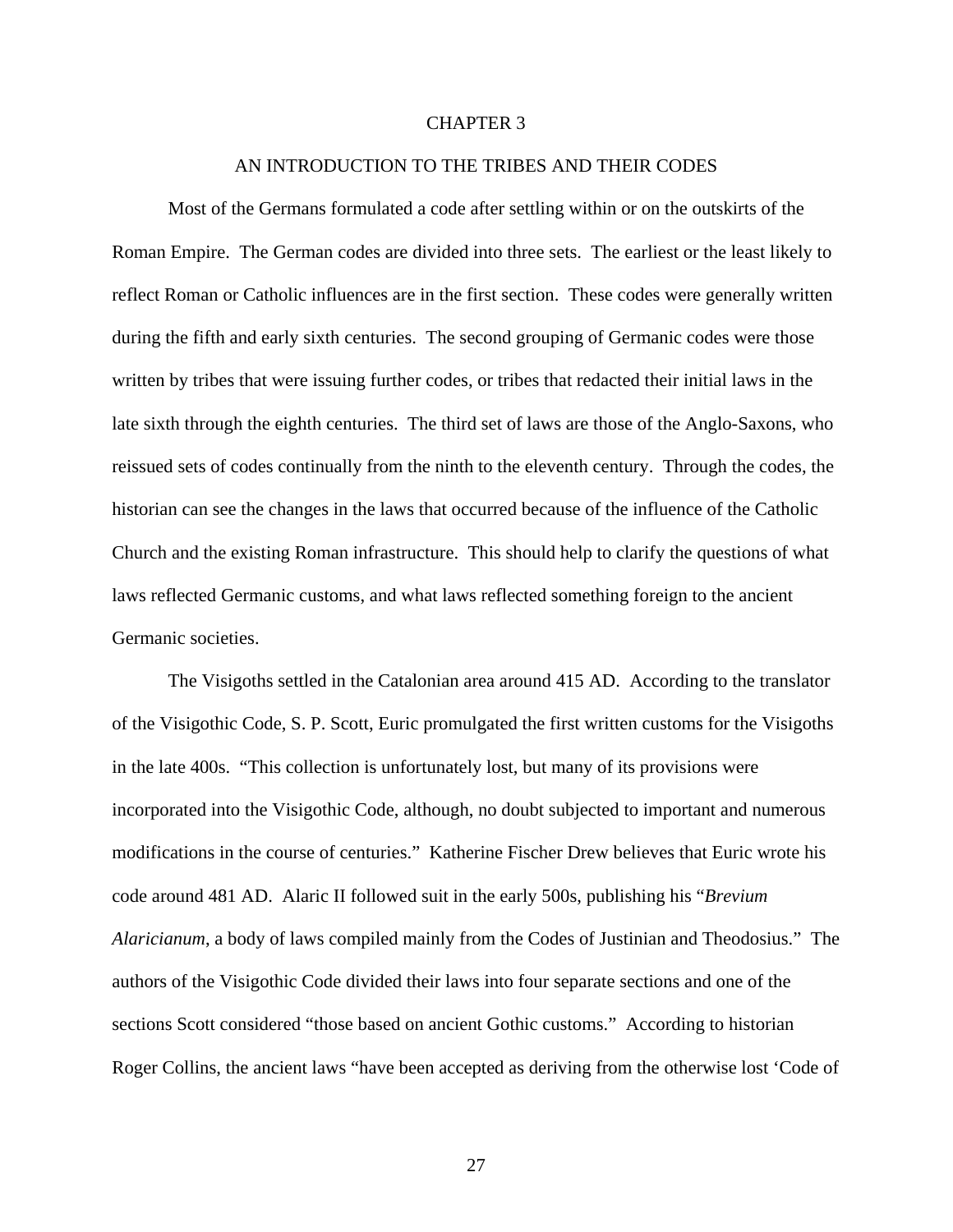Leovigild,' and include revised texts of items that can be found in the 'Code of Euric'." Leovigild was the King of Spain up to the year 586 AD. This "Ancient Law" section of the Visigothic code is included along with the Burgundian laws and the *Pactus Legis Salicae* as the oldest representatives of Germanic law.<sup>1</sup>

By 413 AD, the Burgundians had settled within the Roman Empire as *foederati*. The Romans had invited these Germans to settle on the borders of the Empire in order to help the Roman government stop the further influx of barbarian tribes. In exchange for military service, the Romans gave the tribe land. By 532, the Burgundians had lost their independence to the Salian Franks; however, the Burgundian people continued to abide by the laws of their tribe. According to Katherine Fischer Drew: "The Germanic code was issued in several parts between the years 483 and 532 and is known as the *Liber Constitutionum* or the *Lex Gundobada*. . . .The Burgundian rulers were clearly following Visigothic precedent in these affairs and, as in the case of the Visigoths, almost certainly employed Roman jurists in the preparation of their compilations."<sup>2</sup>

The Salian Franks moved into the Roman Empire during the fourth century. The Romans allowed them to live near modern Belgium and become allies of the Roman Empire. Ammianus Marcellinus in his history explained that Julian, one of the Caesars in the Roman military, decided to win over the Franks in 356 AD in order to obtain control of an important town. "So, having entered Cologne, he did not stir from there until he had overawed the Frankish kings and

<sup>&</sup>lt;sup>1</sup> S. P. Scott, introduction to *The Visigothic Code*, trans. S. P. Scott (Littleton, CO: Fred B. Rothman & Co., 1982), xxiv-xxv; Katherine Fischer Drew, introduction to *The Laws of the Salian Franks*, trans. Katherine Fischer Drew (Philadelphia: University of Pennsylvania Press, 1991), 23; Scott, *Visigothic Code*, xxv; Collins, *Visigothic Spain*, (Oxford: Blackwell, 2004), 234.

<sup>&</sup>lt;sup>2</sup> Katherine Fischer Drew, introduction to *The Burgundian Code*, trans. Katherine Fischer Drew (Philadelphia; University of Pennsylvania Press, 1949), 2-3, 24; Drew, *Laws of the Salian Franks*, 24.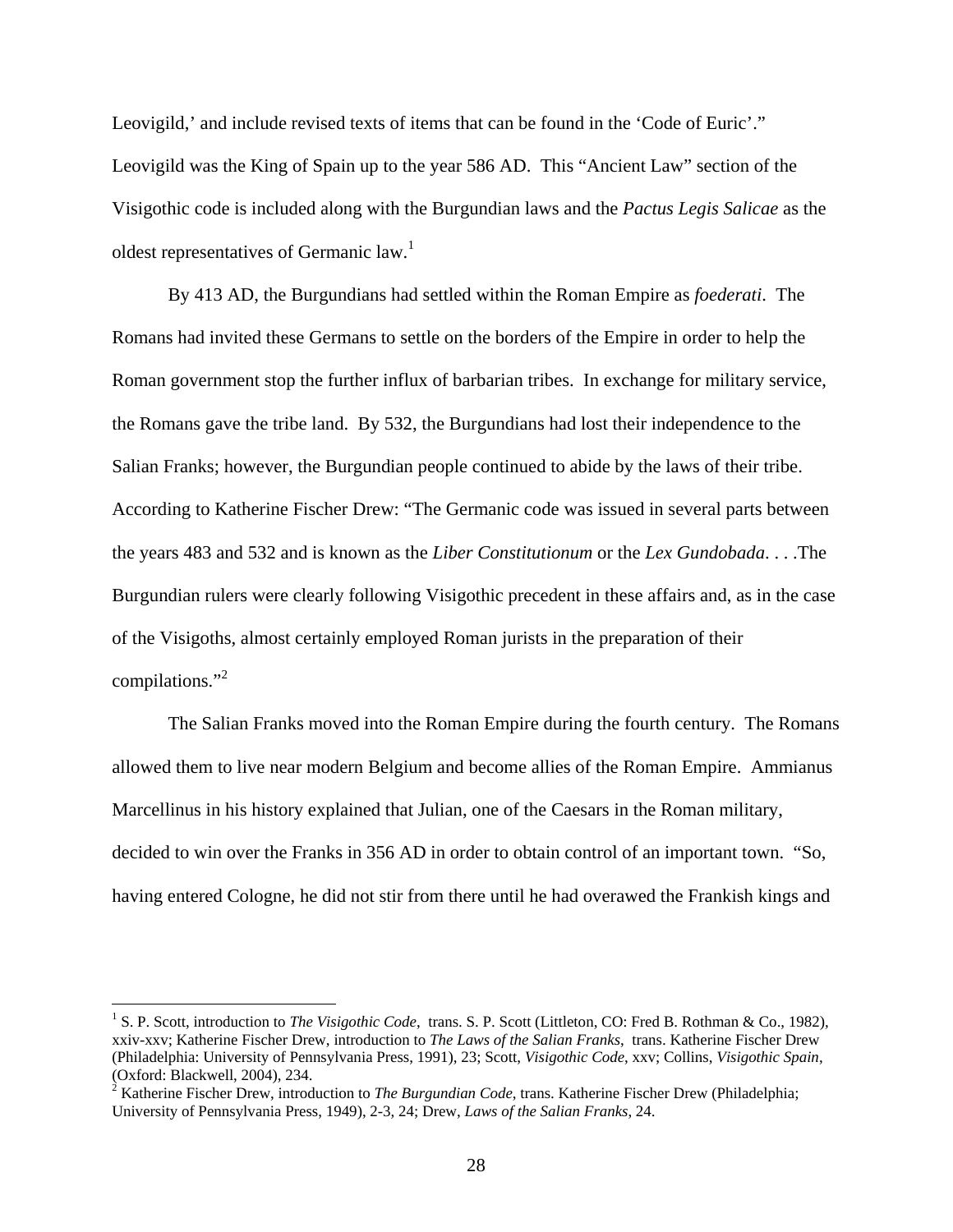lessened their pugnacity, had made a peace with them which would benefit the state meanwhile, and had recovered that very strongly fortified city."<sup>3</sup>

The Salian Franks recorded their laws between 507 and 511 during the reign of King Clovis, thus making the Salians and the Burgundians reasonably contemporary to each other. The timeframe was not the only tie the Salian Franks and the Burgundians shared. In 493 AD, King Clovis married Clotilda, "the Catholic niece of the Burgundian King Gundobad." King Clovis would have been familiar with the Burgundian laws, furthermore, the Burgundians were Catholic, and eventually the Salian Franks adopted this form of Christianity instead of the Arianism of other Germanic tribes. The Salian Franks added a series of laws throughout the sixth century that historians commonly refer to as the capitularies. These laws and lawmakers were "… *Pactus pro Tenore pacis* of Childebert I and Chlotar I (ca. 524), both of whom were sons of Clovis, plus an edict by Chilperic (ca. 575) and a decree by Childebert II (596).<sup>4</sup>

The Angles and Saxons were Germanic invaders who moved to Britain from the North European coast in the early 400s. King Vortigern of the Britons asked the Angles to come to Britain and fight the Picts in exchange for land. The Angles arrived around 449 AD, and several tribes of the Saxons and the Jutes soon joined them, each able to stake out a different area of England in which to live because the Britons were too weak to repel them. The earliest Anglo-Saxon code of laws were not contemporary with the Burgundians, Salian Franks, and the Visigoths, but Roman society had the least influence on the Anglo- Saxons. According to Katherine Fischer Drew, ". . . they had no Roman personnel, no Roman jurists, to employ in their administrations. As a result of these factors, the Anglo-Saxon codes more closely approach pure

<u>.</u>

<sup>3</sup> Ammianus Marcellinus, *Rerum Gestarum Libri Qui Supersunt* Vol 1 in *Ammianus Marcellinus in Three Volumes*, trans. John C. Rolfe (Cambridge: Harvard University Press, 1950), 211. 4

Theodore Rivers, introduction to *Laws of the Salian and Ripuarian Franks*, trans. Theodore Rivers (New York: AMS Press, 1986), 3; Drew, *Laws of the Salian Franks*, 28-9; Rivers, *Laws of the Salian and Ripuarian Franks,* 3.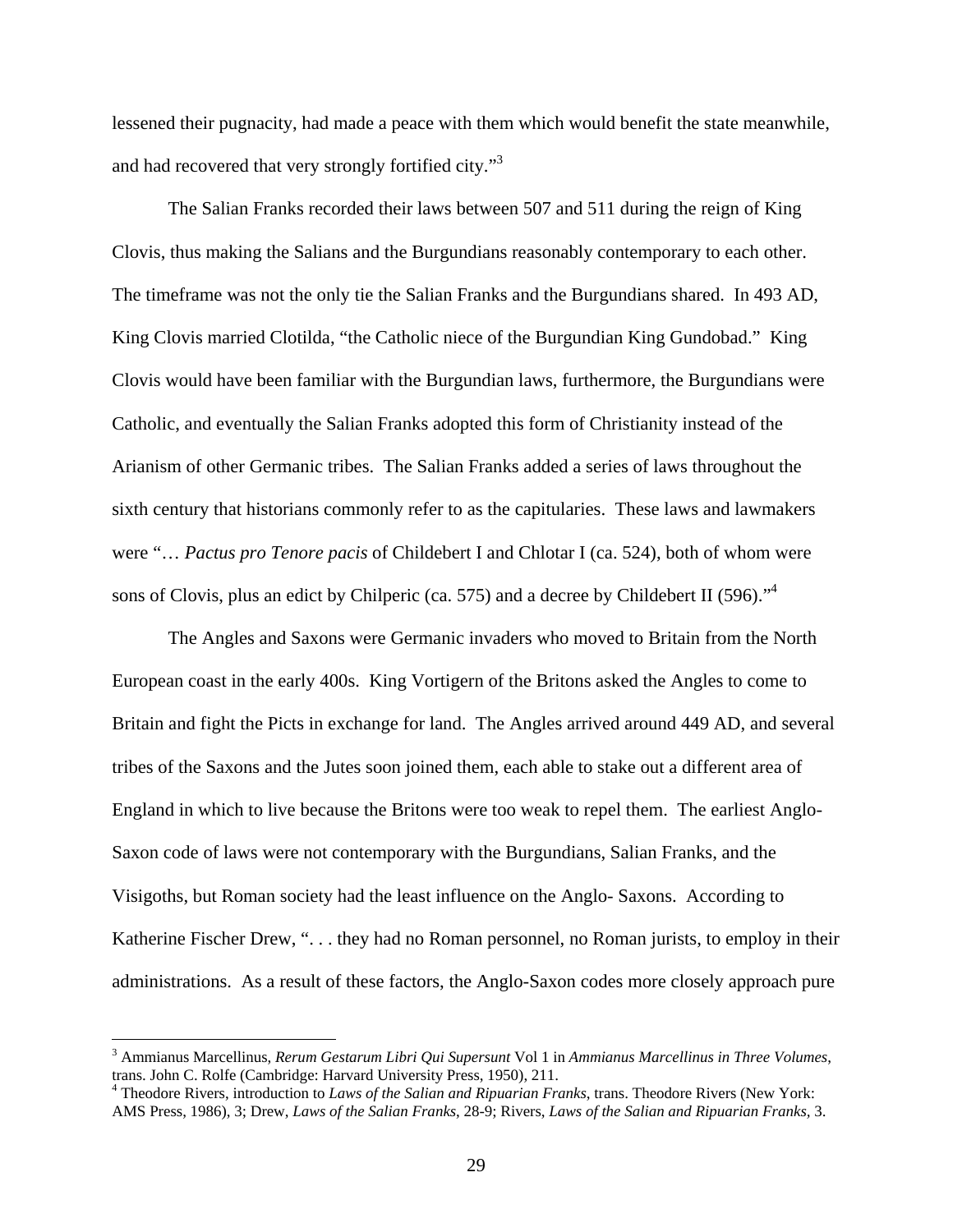Germanic custom than any other early Germanic legislation." According to the Venerable Bede, a Catholic historian in the early seventh century: "Rome fell to the Goths in the  $1164<sup>th</sup>$  year after its foundation, and Roman rule came to an end in Britain almost 470 years after the landing of Gaius Julius Caesar." This occurred quite a few years before the Angles and the Saxons arrived, any surviving Roman infrastructure would have been in disrepair.<sup>5</sup>

According to the historian, Paul the Deacon, the Lombards had arrived in Italy under the leadership of Ibor and Aio, whose mother Gambara had been a respected advisor in the tribe. The Lombards invaded Italy during the late sixth century, finding little political or social infrastructure and little resistance. Italy had previously endured decades of war. Conquest of the territory did not guarantee a successful rule for the Lombards. Only the impending invasion of other barbarians in 584 AD forced several argumentative dukes to participate "in a regal election that put Authari on the Lombard throne." The extent of Roman influence on the laws of the Lombards is uncertain. Rothair, the first king to issue written laws for the Lombards was: "... elected in 636. . . . was an Arian and, as such, was opposed to Roman influences in his kingdom." Though Katherine Fischer Drew believes that remaining Roman advocates counseled Lombard lawmakers. Rothair's edict was promulgated in 643 AD, and King Grimwald's laws were issued in 668 AD, considerably later than the Burgundians, Visigoths and the Franks, but because the Roman state was so disorganized when the Lombards arrived, they deserve to be categorized as a Germanic code that the Romans had little influence over. In 774 AD, Charlemagne conquered the northern portions of Lombard Italy, but the Lombards managed to retain sovereignty in parts of Southern Italy until the Norman conquest of the eleventh century. According to the *Carolingian Chronicles,* "All the Lombards came from every city of Italy and

<sup>5</sup> *Anglo-Saxon Chronicles*, trans. Anne Savage (New York: St. Martin's/ Marek, 1983), 29; Drew, *Laws of the Salian Franks*, 25-6; The Venerable Bede, *A History of the English Church and People*, trans. Leo Shirley-Price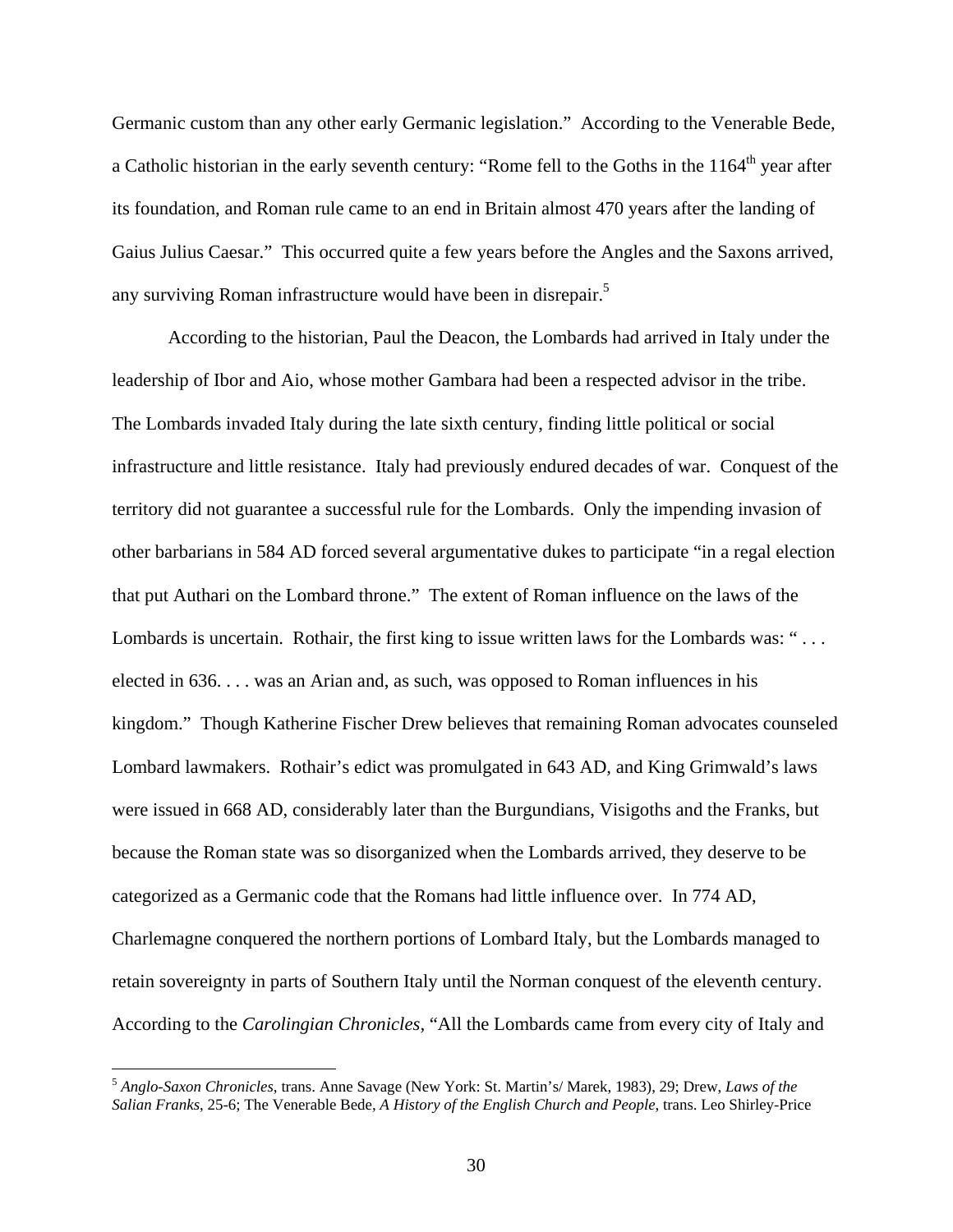submitted to the rule of the glorious King Charles and of the Franks." However, at the most, the Franks never had more than a nominal sovereignty over the Southern Italian Lombards. The Lombards had codified their laws long before the Franks intervened.<sup>6</sup>

 The second set of laws are dated from the late seventh and eighth centuries. Several Germanic tribes transcribed their laws in the seventh century. The Ripuarian Franks were a small group that eventually lost their independence to the Salian Franks. The code of the Ripuarian Franks is entitled *Lex Ribuaria*, and like the Salian, reflects only a portion of the unwritten customs society recognized as  $law<sup>7</sup>$ .

 The Visigoths had several kings responsible for issuing laws during the seventh century. Flavius Chintasvintus, Flavius Recesvintus and Flavius Egica all issued laws between the years 642 and 687. The Visigothic reign over Spain ended in 711 AD. $8$ 

The Alamanni tribe had been neighbors and occasional allies of the Salian Franks for several centuries. Ammianus Marcellinus reported the existence of the Alamanni as early as 354 AD, during which time the Alamans had at least two kings. The Alamans had two editions of their laws. The earliest is entitled *Pactus Legis Alamannorum* and dates between 613 and 629 AD; the second series of laws titled the *Lantfridana Manuscripts*, dated from 717 to 719.<sup>9</sup>

The Bavarians were also allies through marriage to the kings of the Salian Franks. Hiltrude, the sister of Pepin the Short, married Odilo of Bavaria. During the year 748 AD, Grifo,

 <sup>(</sup>Edinburgh: R & R Clark Ltd., 1955), 50.

<sup>&</sup>lt;sup>6</sup> Paul the Deacon, *History of the Lombards*, trans., William Foulke (Philadelphia: University of Pennsylvania Press, 1907), 5; Drew, *Laws of the Salian Franks*, 26; Katherine Fischer Drew, introduction to *Lombards Laws*, trans. Katherine Fischer Drew (Philadelphia: University of Pennsylvania Press, 1976), 66, 17; Drew, *Laws of the Salian Franks,* 26; Barbara Kreutz, *Before the Normans: Southern Italy in the Ninth and Tenth Centuries* (Philadelphia: University of Pennsylvania Press, 1991),1,5; *Carolingian Chronicles and Nithard's Histories*, trans. Bernhard Walter Scholz and Barbara Rogers (Ann Arbor: The University of Michigan Press, 1970), 50;

<sup>&</sup>lt;sup>7</sup> Drew, *Laws of the Salian Franks*, 9.<br><sup>8</sup> Poger Colling, *Visigothic Spain, 400* 

Roger Collins, *Visigothic Spain, 409-711*(Oxford: Blackwell, 2004), 234-7. 9

Marcellinus, *Rerum Gestarum Libri Qui Supersunt* Vol. 1, 79; Theodore Rivers, in introduction to *The Laws of the Alamans and Bavarians* trans. Theodore Rivers (Philadelphia: University of Pennsylvania, 1977), 24.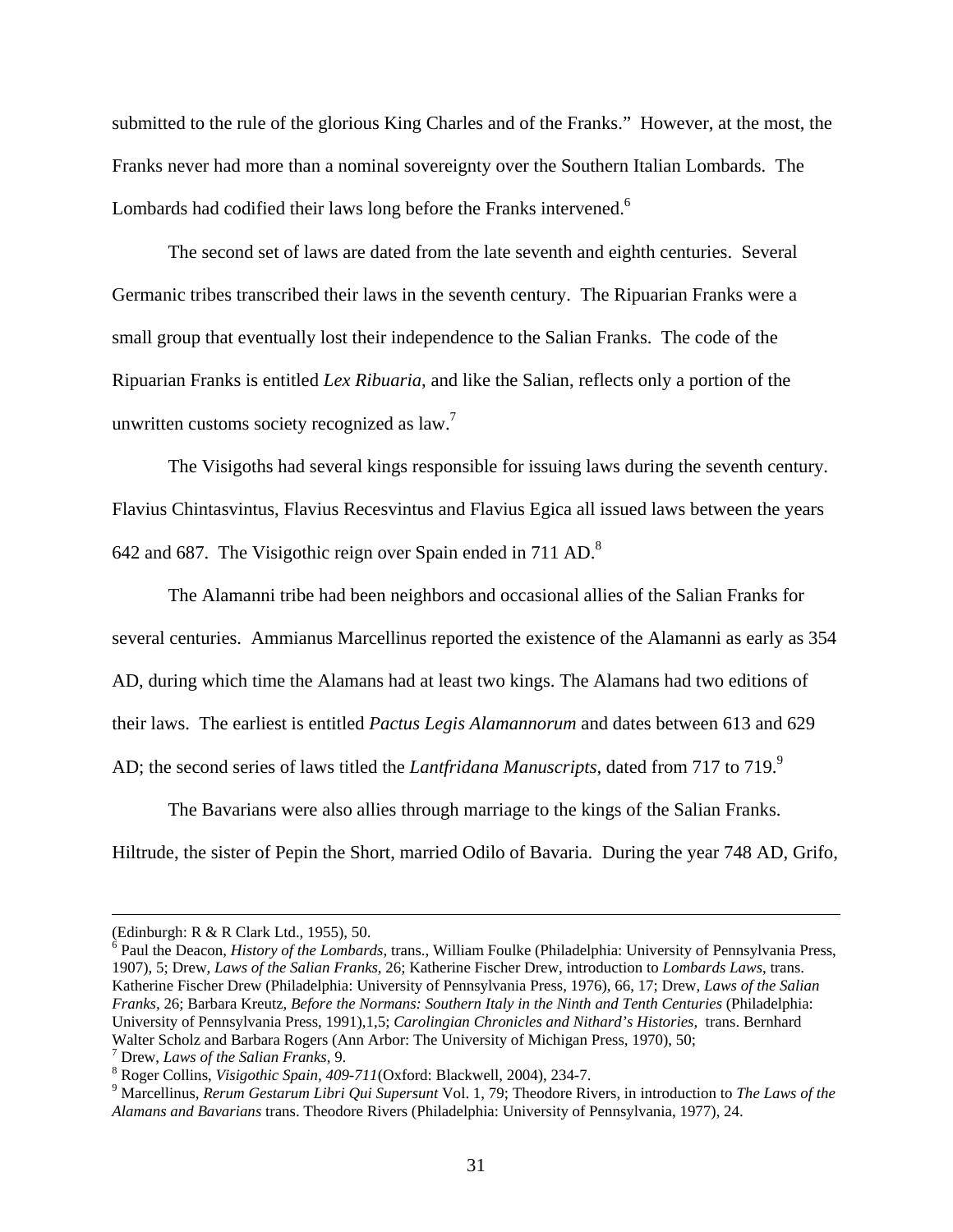Hiltrude's brother, invaded and conquered Bavaria. In retaliation, Pepin the Short invaded Bavaria, quelled his brother Grifo's invasion, and installed Tassilo, Hiltrude's son as Duke of Bavaria. After the year, 748 AD, Bavaria was a troubled province of the Salian Franks. Bavarian lawmakers wrote the *Ingolstadt Manuscript* between 744 and 748 AD. These lawmakers explicitly tied their fellow countrymen to the Salian Franks in the introduction to their laws. "This law-book pertains to the king and his princes and to all the Christian people who live under the Merovingian kingdom."<sup>10</sup>

According to Katherine Fischer Drew, the Ripuarian, Bavarian, and Alamanic codes: "were prepared under Frankish leadership and reflect significant Salic influence." Furthermore, the codes of both the Alamans and the Bavarians reflect a significant influence of the Catholic Church. Theodore Rivers said, "Not only did the clergy aid in promulgating these codes, but they also added laws that protected themselves and church property from injury."<sup>11</sup>

The Anglo-Saxons published two further codes in the seventh century and none in the eighth. King Ine of Wessex recorded his laws between 688- 694 AD, and Wihtred the King of Kent issued his laws in 695 AD. These laws indicate the greater influence of the Catholic Church. They possessed few laws dealing with women, and the ones that did covered religious topics, such as incest and witchcraft.

The Lombards also had further redactions of their laws. King Liutprand issued laws on a regular basis from 713 AD to 735 AD, King Ratchis from 745 to 746 AD, and King Aistulf from 750 to 755 AD. The majority of these laws dealt with issues that needed constant reiteration, and the importance of women is evident in the many repetitions about safety and property.

<sup>10</sup> Scholz, *Carolingian Chronicles*, 33, 39; Rivers, *Laws of the Alamans*, 24. 11 Drew, *Laws of the Salian Franks,* 9; Rivers, *Laws of the Alamans*, 38-9.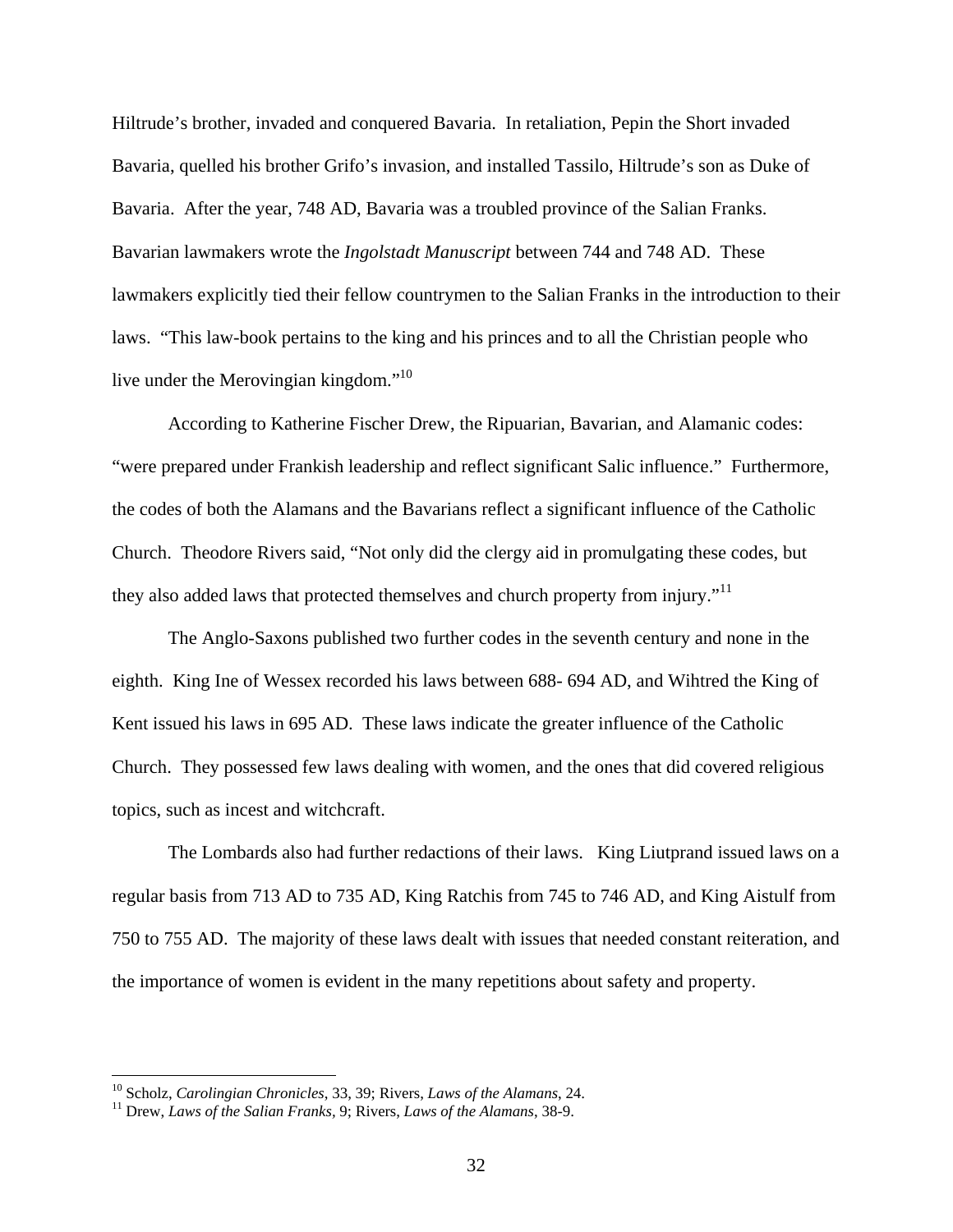In the years 802-3 AD, Charlemagne, the king of the Franks, reissued the *Pactus Legis Salicae* under the title *Lex Salica Karolina*. The majority of Charlemagne's redaction remained the same; however, a few of the laws changed reflecting the influence of the Catholic Church.<sup>12</sup>

With the exception of the capitularies of Charlemagne and his successors, and the Catholic Church Canon Law, the Anglo-Saxons were the only Germans to redact further laws in the ninth through eleventh century. Alfred the Great, the king of Wessex, left a series of laws between the years 871 and 900 AD. Edward the Elder left laws between the years, 900- 925, though just one of them dealt with the rights of women. Æthelstan left laws and an Ordinance on Charities between 925- 939 AD. King Edmund left laws after 942 AD, as did King Edgar 962- 963 AD. The laws of Æthelred 991 to 1015 AD, and King Canute from 1020 to 1034 AD followed these laws. Throughout these centuries, though England was in turmoil facing recurrent Danish invasions, the English kings managed to solidify their hold on England. No longer were there the laws of the King of Wessex, and the laws of the King of Kent. In fact, according to King Alfred the Great, he compiled every possible existing law code in an attempt to ascertain the best laws for the English nation. "Then I, King Alfred, collected these together and ordered to be written many of them which our forefathers observed, those which I liked; and many of those which I did not like, I rejected with the advice of my councilors, and ordered them to be differently observed. For I dared not to presume to set in writing at all many of my own, because it was unknown to me what would please those who should come after us. But those which I found anywhere, which seemed to me most just, either of the time of my kinsman, King Ine, or of Offa, King of the Mercians, or of Ethelbert, who first among the English received baptism, I collected herein, and omitted the others." The various Anglo-Saxon tribes had become a nation, though one not destined to avoid invasion for long. By the time William the

1

<sup>12</sup> Rivers, *Laws of the Salian and Ripuarian Franks,* 3-4.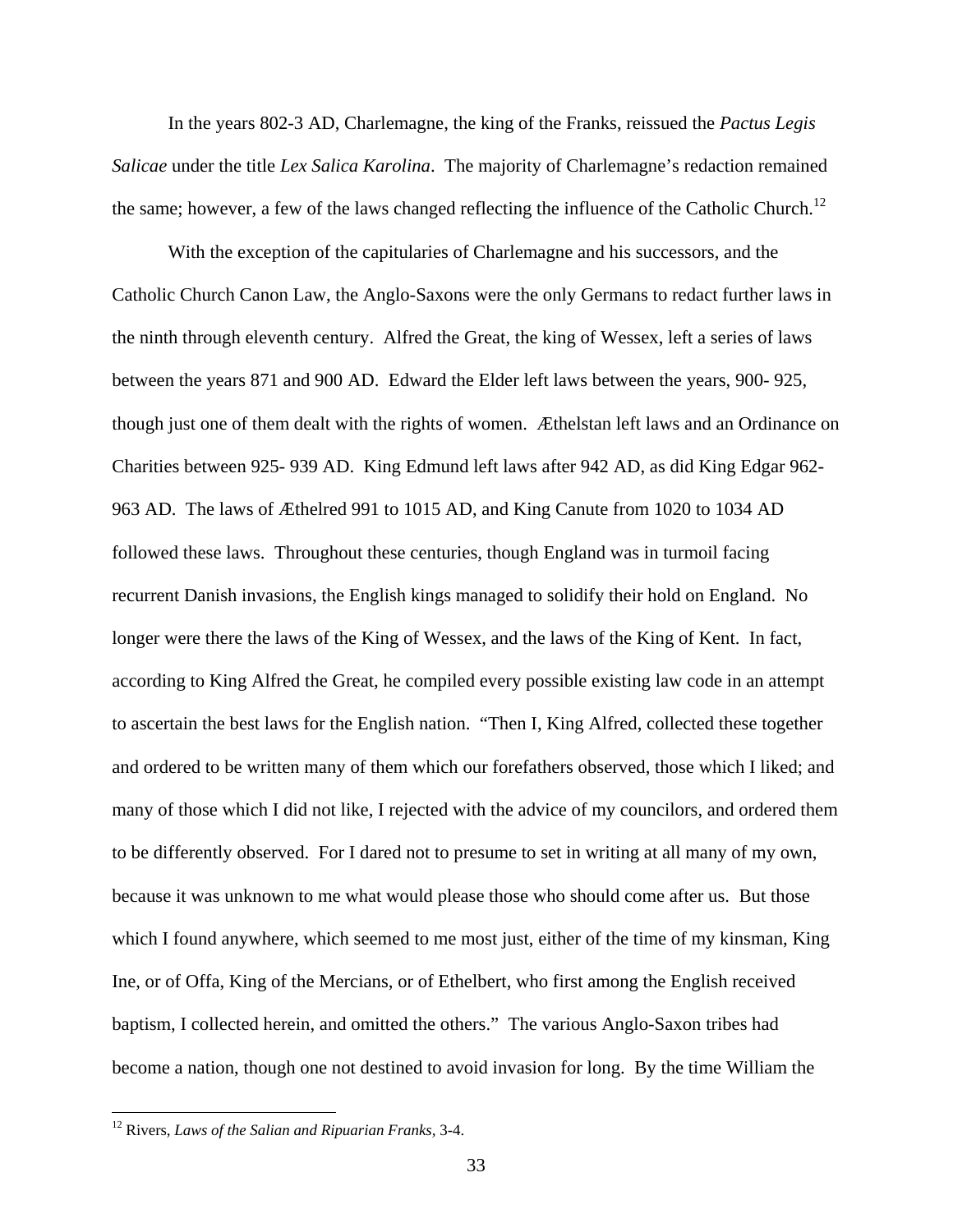Conqueror arrived, he found a highly sophisticated form of government, that these later laws had created. Within the various king's laws, the importance of women's rights is evidenced.<sup>13</sup>

Though some of these codes reflect an awareness of the Roman legal system, the majority of the laws within all of these codes reflect a uniquely Germanic outlook concerning women's property rights and guardianship. Throughout the Germanic era, the influence of the Catholic Church increased, but the essential rights to property remained static. The majority of these codes were numbered either during promulgation or translation, and none of them numbered consistently. Whenever possible this texts includes these numbers to facilitate easier references for the reader, and better comparisons between conflicting translations.

1

<sup>&</sup>lt;sup>13</sup> Dorothy Whitelock, "Laws of Alfred" in *English Historical Documents* Vol. 1 500-1042 gen. ed. David Douglas (New York: Oxford University Press, 1955, pp. 372-380), 373.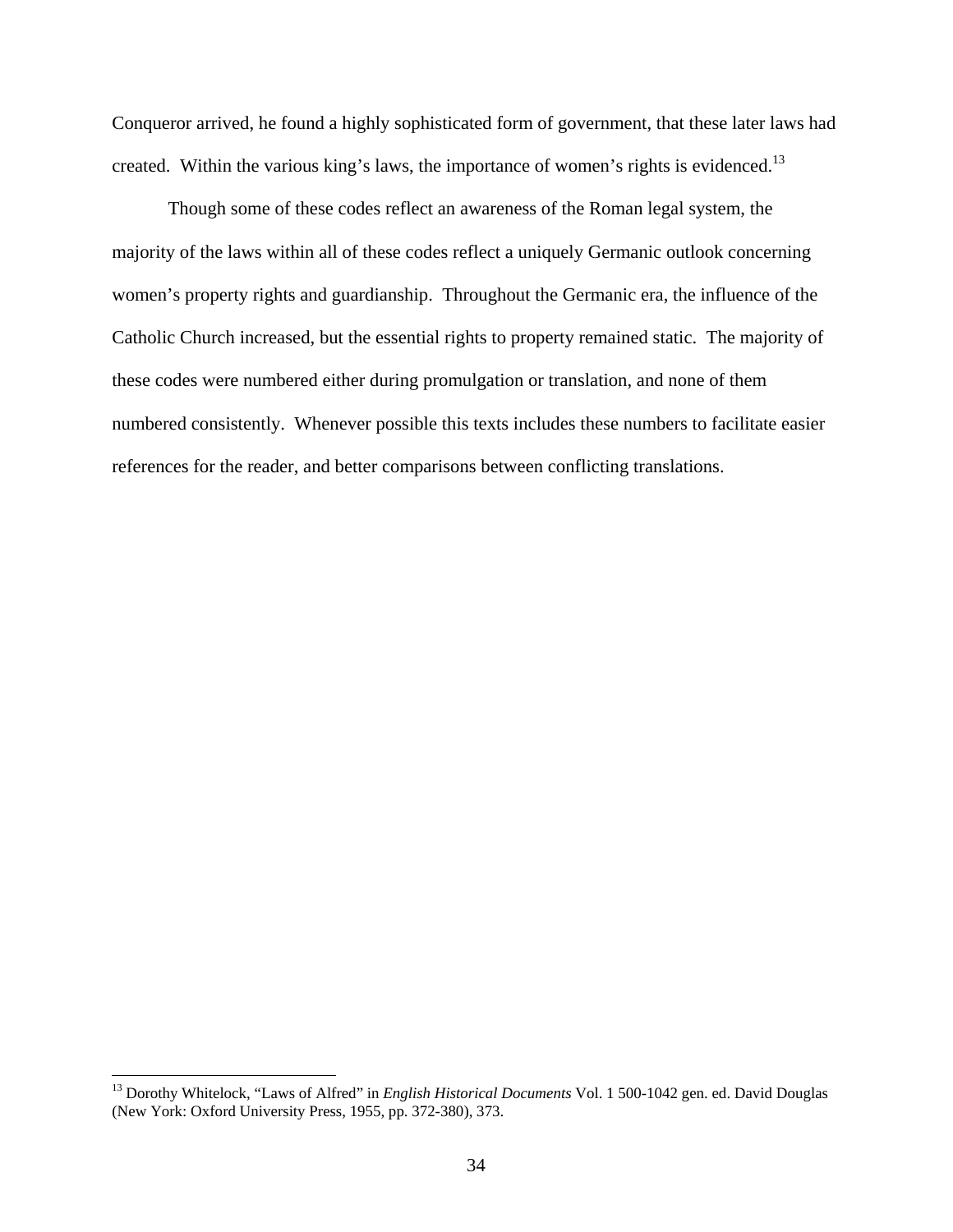### CHAPTER 4

# GUARDIANS AND COURT RIGHTS

 The issue of guardianship among the German nations is an important and controversial issue for historians. Most of the Germanic tribes required that women at some point in their lifetime have a guardian called in the laws *mund, mundium,* or *mundwald*. These all meant that the women in question were under the control of men to some extent. Most often, the woman's guardian was her nearest male relative, followed by her husband, and then in some Germanic areas a relative of her husband after his death. In other areas, the law released the woman from guardianship after she had become a widow.<sup>1</sup>

Sometimes the Germanic concept of *mundium* meant protection in the sense of an extension of the peace. King Æthelberht of Kent in the late sixth century used the term to establish his protection over certain areas. "8. For the breach of the king's personal protection (*mund*-*bryd*), a fine of fifty shillings." The Lombards of the seventh century also believed that the king had special protections. "369. In royal suits which belong to the crown and in which compensation is expected or guilt sought a double composition shall be paid according to ancient custom. However, in cases involving the guardianship (*mundium*) of free women, or murder, or causes for which a composition of 900 *solidi* has been established, we order a single fold payment remain in force [even in royal cases]." The Lombards also had laws protecting particular areas. A person's courtyard was an area of safety and in Rothair's Edict of the seventh century the law had formidable penalties against invading this safe area. "32. If a freeman is found in someone else's courtyard at night and does not willingly give his hands to be bound, he may be killed and no compensation may be sought by his relatives. But if he gives his hands to

<sup>1</sup> *Laws of the Alamans and Bavarians*, trans. Theodore Rivers (Philadelphia: University of Pennsylvania Press, 1977), 30.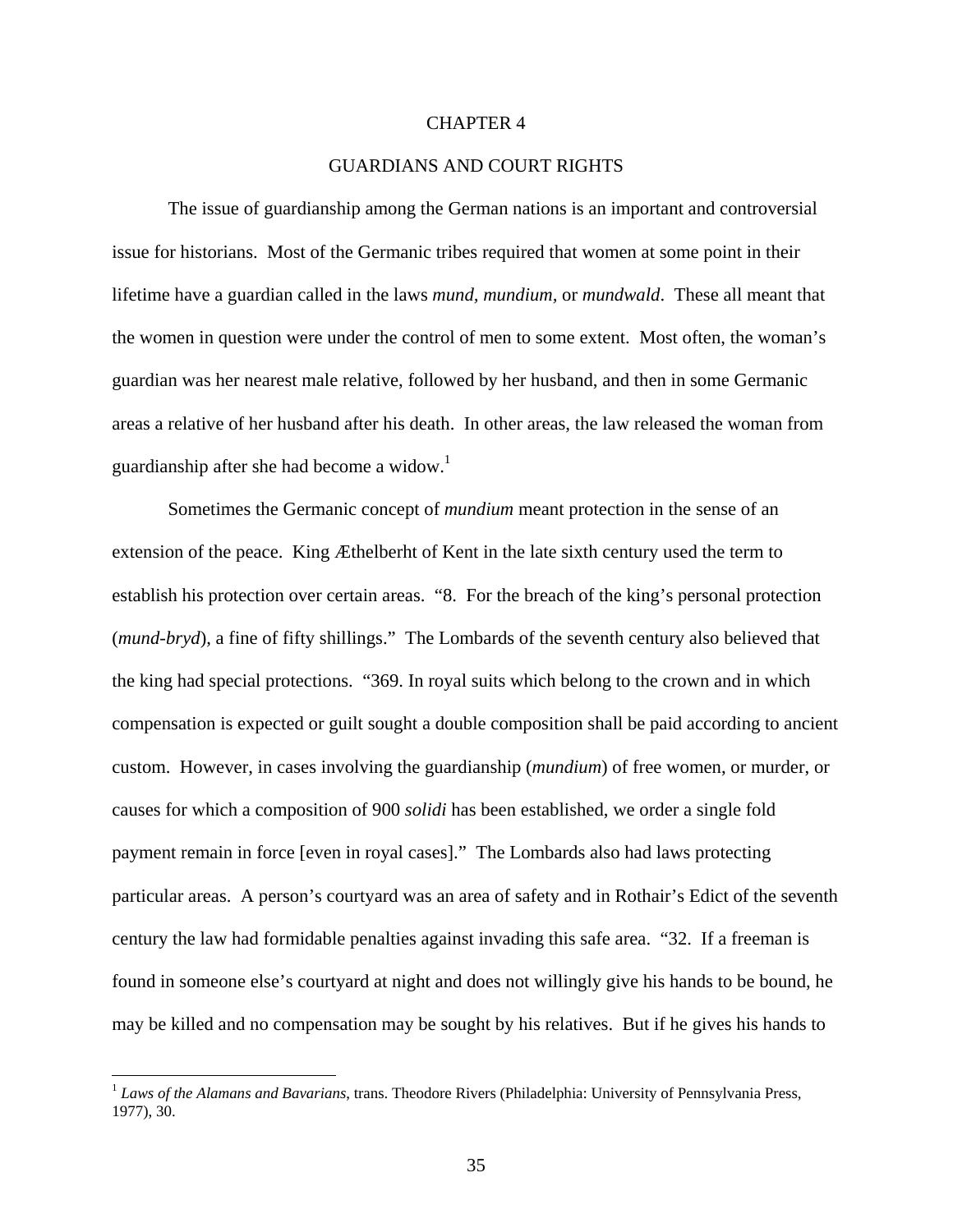be bound and they have been bound, he still must pay eighty *solidi* for himself, because it is not consistent with reason that a man should silently or secretly enter someone else's courtyard at night; if he has some useful purpose, he should call out before he enters." The extension of the Germanic king's peace and a man's ability to protect and defend his interest described in these laws serve as an example of the purposes of the female's *mundwald*.<sup>2</sup>

The issue of guardianship under the Anglo-Saxons was less clear than it was under other Germanic tribes, and often times guardianship remained a protection of important property as well as people. The later Anglo-Saxon kings in the early tenth century had laws pertaining to protection, but the protection was generally over places or things. "34. And if anyone damages a national warship, he shall with all diligence make compensation for it, and shall pay to the king the fine due for breach of his '*mund*'; and if it be destroyed so as to be useless, he shall pay for it in full, and shall give to the king the fine due for breach of his '*mund*'." In another example, this one concerning the protection of a place, Æthelred's law stated: "4. And if the protection of the church is broken in some other respect, without the taking of life, amends shall diligently be made in accordance with the nature of the offence, whether it be fighting or robbery or illicit intercourse or whatever it may be." King Canute in the eleventh century Proclamation II stated: "12. These are the dues to which the king is entitled from all men in Wessex, namely, [the payments for] violation of his *mund*, and for attacks on people's houses, for assault and for neglecting military service, unless he desires to show especial honour to anyone [by granting him these dues]." The law also protected religious festivals charging higher compensation during holidays, than on other days. The extension of special protections over days, homes, and

<sup>2</sup> *An Introduction to Early English Laws*, trans. Bill Griffiths (Norfolk: Anglo-Saxon Books, 1955), 33; *Lombard Laws*, trans. Katherine Fischer Drew (Philadelphia: University of Pennsylvania Press, 1976), 125, 58.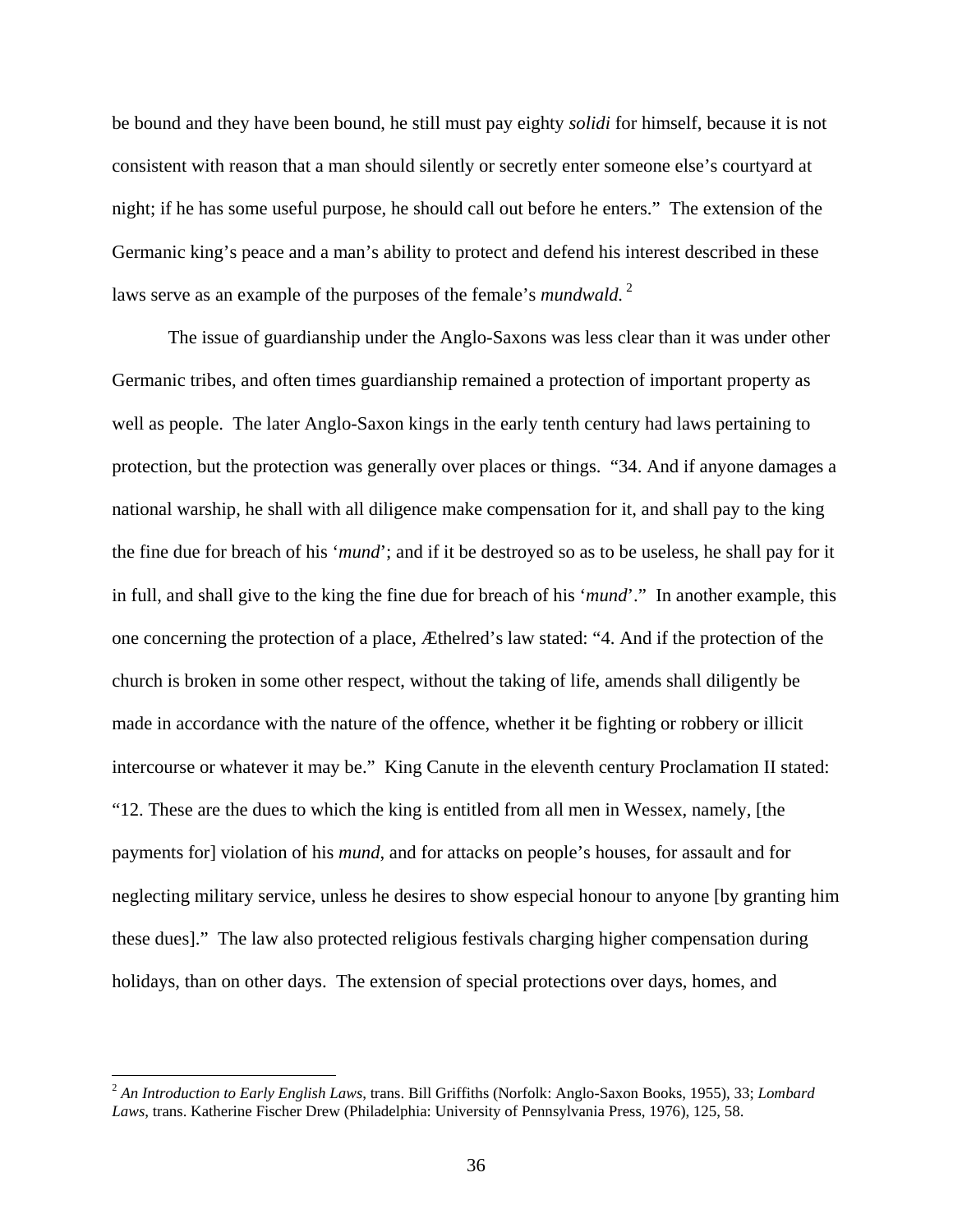military equipment denoted the importance of peace and safety in the Germanic world. The *mundwald* did not imply abject subordination of women.<sup>3</sup>

The implications of guardianship over women in the context of the Germanic written laws varied widely. In a harsh example, the late fifth-century Burgundian law stated: "100. If any woman, Burgundian or Roman, gives herself voluntarily in marriage to a husband, we order that the husband have the property of that woman; just as he has power over her, so also over her property and all her possessions." This was an unusual power in comparison to the other Germanic codes.<sup>4</sup>

In most areas, the woman's guardian obtained the compensation for sexual violations that men committed against her meaning that the right was often monetary. For the earliest Anglo-Saxons the definitions were a little unclear. The laws stated: "75. The compensation to be paid for violation of the *mund* of a widow of the best class, [that is, of a widow] of the nobility, shall be 50 shillings. 1. For violation of the *mund* of a widow of the second class, 20 shillings; of the third class, 12 shillings; of the fourth class, 6 shillings. 76. If a man takes a widow who does not [of right] belong to him, double the value of the *mund* shall be paid."5

In the Burgundian adultery case of Aunegild in the early sixth century, the lawmakers stated that Aunegild, a once-married widow, retained "her own legal competence." The law still required that she obtain the approval of her parents to enter another marriage, in a sense implying that she was still under the nominal control of her own kin; however, her consent was required to enter into the second marriage, too, which was not the case in a few of the codes.<sup>6</sup>

1

<sup>&</sup>lt;sup>3</sup> The Laws of England: From Edmund to Henry1-Part One, Edmund to Canute, trans. A. J. Robertson (Cambridge: At the University Press, 1925), 101, 119,181, 201.<br><sup>4</sup> The Burgundian Code, trans. Katherine Fischer Drew (Philadelphia: University of Pennsylvania Press, 1949), 85.

<sup>&</sup>lt;sup>5</sup> The Laws of the Earliest English Kings, trans. F. L. Attenborough (New York: Russell and Russell, 1963), 15.  $^6$  Burgundian Code, trans. Drew, 60.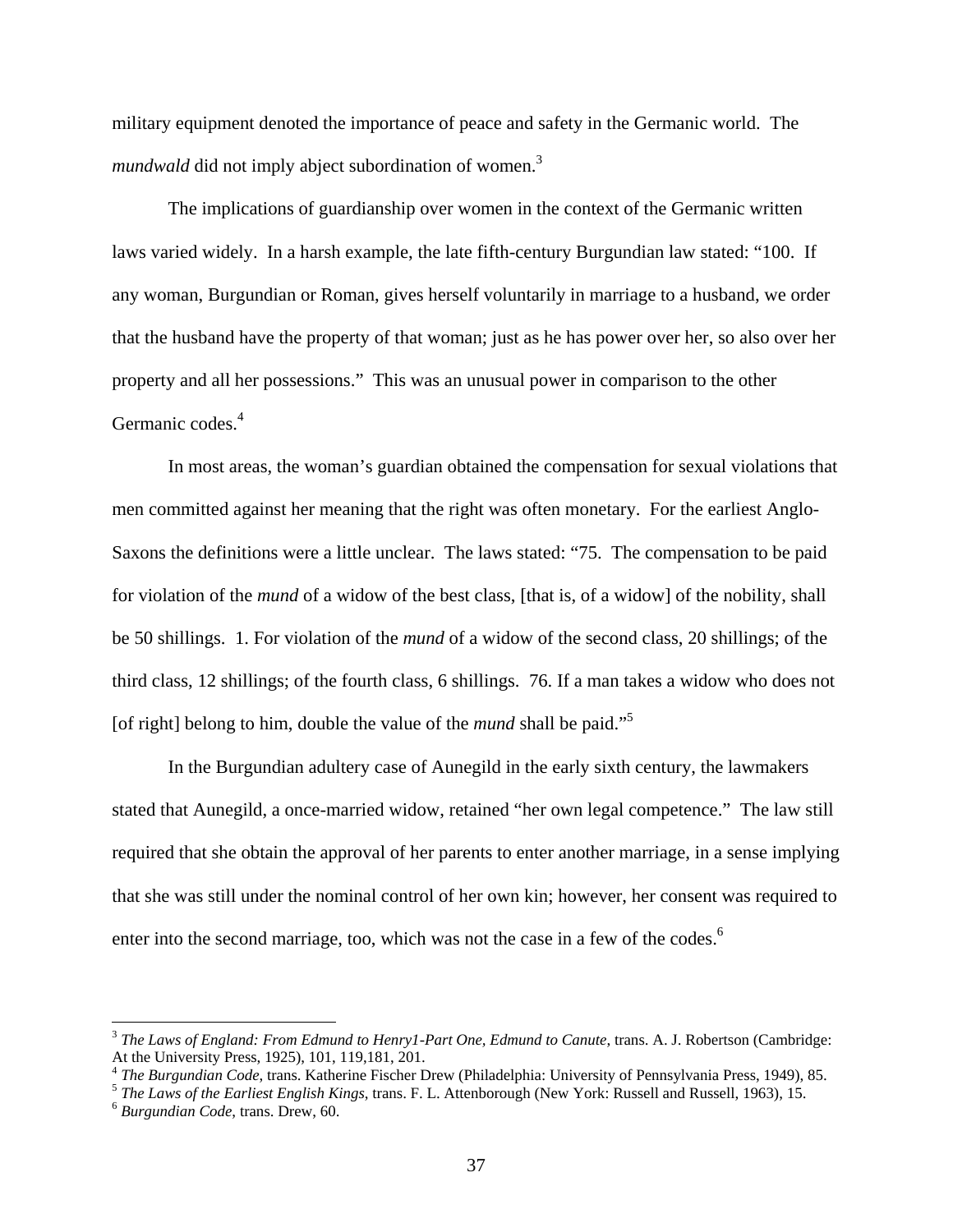Concerning Aunegild's case, the deceased husband's kin were entitled to the woman's *wittimon,* which was her bridal-price. The law did not mention that the deceased's kin needed to release her *mundium*, as is the case in other Germanic codes.<sup>7</sup> For instance, in the early sixth century *Pactus Legis Salicae* the law required the approval of the deceased's kin in order for the widow to remarry:

44.1 If it happens that a man dies and leaves a widow, he who wishes to marry her should take her before a thunginus (*Thunginum*) or hundred man (*centenarium*) so that the thunginus or hundredman may convene a court, and in that court he [the man who wishes to marry the widow] should have a shield and three men should demand three causes. 2. And then the man who would marry the widow should have three *solidi* of equal weight and one *denarius*. And there should be three men who should weigh or hold or appraise his *solidi*; and when this is done and everything is in order, the man to whom she [the widow] is promised may marry her. 3. If he does not do this and marries her anyway . . , he shall be liable to pay twenty-five hundred *denarii* (i.e., sixty-two and one-half *solidi*) to him to whom the betrothal fine is owed. $8$ 

Theodore Rivers believed that the Franks instituted this system of release of the *mundium* in

order to ensure that no one coerced the widow into remarriage. This law was reiterated in the

first capitulary because lawmakers believed the protection of women was so important:

100.1 If after the death of her husband, a widowed woman wishes to give herself to another husband, first let him who wishes to take her pay the ring- money in accordance with the law. And the wife, if she has children by her former husband, must seek advice from the relatives of her children. And if she received a dower of twenty-five *solidi*, let her give three *solidi* as an *achasius* to the relatives, who are the nearest to the deceased husband, that is, if the father and mother are not living, (then) the brother of the deceased, or perhaps a nephew (the son of the eldest brother) is owed the *achasius*. And if these are not alive, then let [the claimant] ask the judge in court, that is, the count or *grafia*, for her. Let her place herself under the king's protection and let the public treasury acquire the *achasiu,* which one must give to the relatives of the dead husband. 2. But if she received a dower of sixty- two and a half *solidi*, an *achasius* of six *solidi* should be given, that is, one –tenth of each solidus is due for the *achasius*. However, after the death of the mother, let the children, if they are without some portion [of the inheritance], make claim to the dower for themselves, which the former husband gave and let them assert it. The mother should not attempt to sell or give away the dower. If the wife of the former husband does not have children and she wishes to take her dower to her second marriage,

 $^7$  Ibid., 61.

<sup>8</sup> *The Laws of the Salian Franks*, trans. Katherine Fischer Drew (Philadelphia: University of Pennsylvania Press, 1991), 108-9.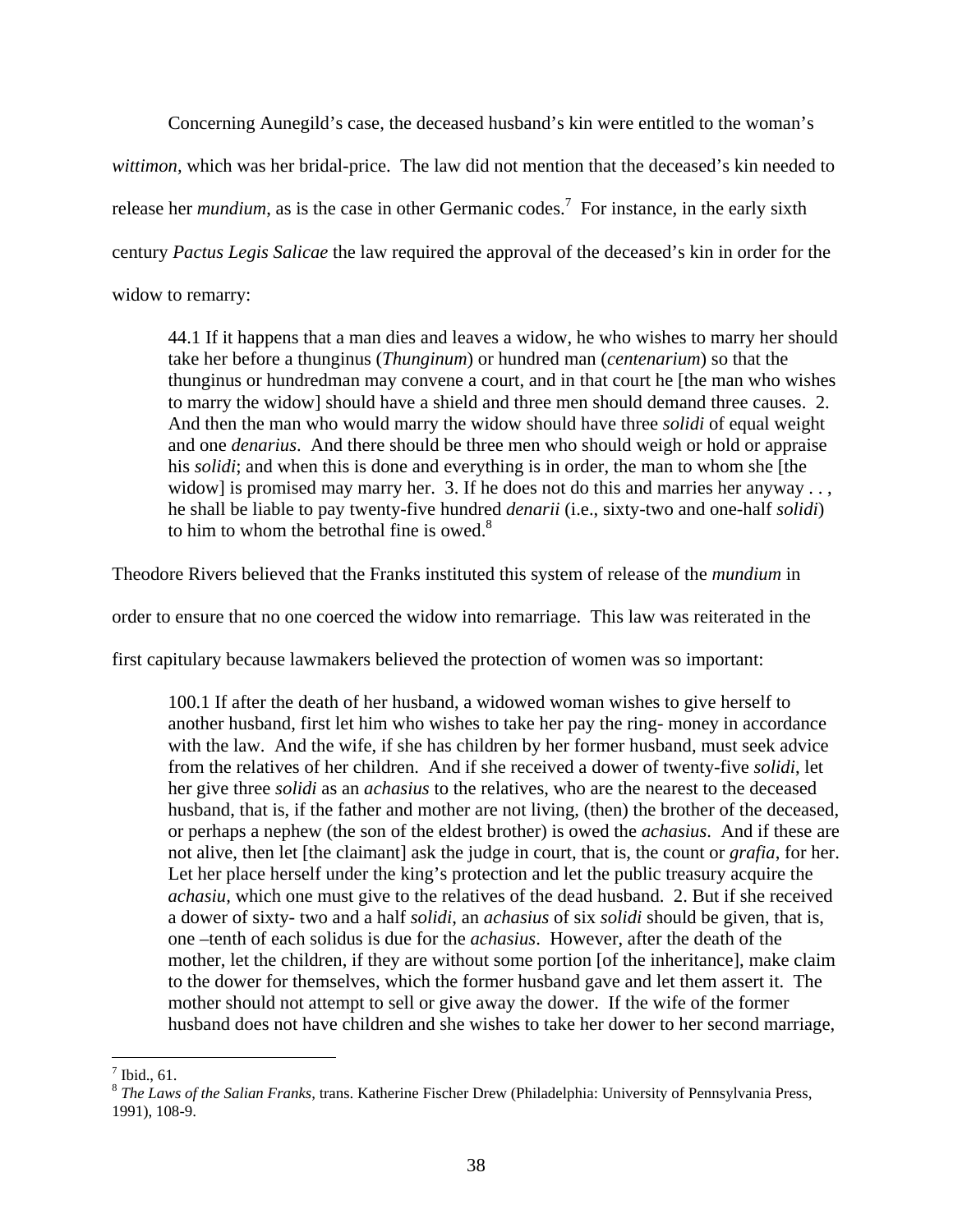let her give the *achasius*, as we described above. And thus let her prepare the table and decorate the bed with a quilt. And in the presence of nine witnesses, let her invite the relatives of the deceased husband and say 'All of you should know as my witnesses that I have given the *achasius* so that I have made peace with [my late husband's] relatives, and that I have prepared a bed, a suitable bed quilt, a table and chairs made ready, which I brought from my father's house, [and] which I leave here' And let it be permitted to give her two- thirds of the dower from the other husband. 3. But if she does not do this, let her lose two- thirds of the dower and, in addition, let her be held liable to the public treasury for sixty- two and one-half *solidi*. 4. Concerning maidservants or freedwomen, let one- half of [the compensation] of this law be required.<sup>9</sup>

Another important point about the *mundium* is whom the law allowed to be the guardian. Some historians maintain that the person in charge of the *mundium* denigrated the position of the ward. Certainly, the *mundwald* had the power to stifle a ward's personal desire, but many of the Germanic codes limit the amount of power that the *mundwald* can possess. Furthermore, it is important to consider who this *mundwald* is. Some Germanic codes allowed women to become the wards of their widowed daughter-in-laws. In the case of the Lombards, if the *mundwald* committed several specified offenses, the laws allowed the woman to select her next *mundwald*, and women may have chosen their daughters to hold at least a portion of their *mundium*. A law dealing with women joining the monastery mentioned a situation where a woman held the *mundium* of another woman, which was unusual for the Lombards. "101.6 … if she has sons or daughters who possess her *mundium* . . .." Visigothic law allowed women to prepare the contractual agreements for their daughter's weddings, which no one could revoke. The Visigoths under Flavius Recesvintus allowed a widowed woman to select her own husband as long as he was an older man. $10$ 

Widows in most areas could become the guardians of their children, if they chose not to remarry. The late fifth-century Burgundian Code stated: "59. If the father is dead, let a

<sup>9</sup> *The Laws of the Salian and Ripuarian Franks*, trans. Theodore Rivers (New York: AMS Press, 1986), 130-1.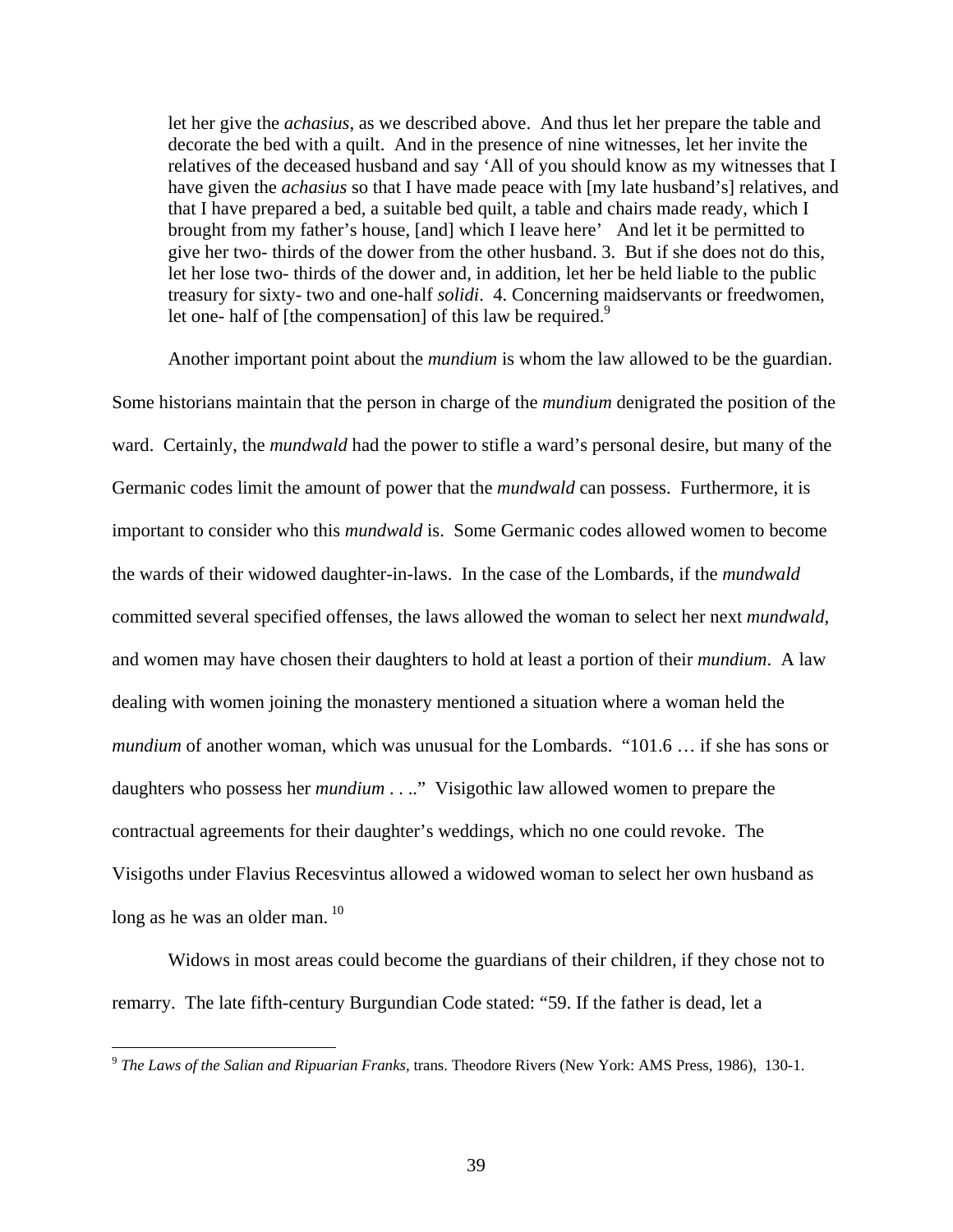grandchild with all of his possessions be given over to the supervision and care of the grandfather if his mother has decided upon a second marriage. Moreover, if she fails to remarry because she has chosen chastity, let her children with all their property remain in her power" (Drew, BC, 65). A later Burgundian law stated: "85.1 If a mother wishes to assume guardianship (*tutela*), no other relationship (*parentela*) shall be placed before her." The early sixth-century Salian Franks did not mention women becoming guardians; any answer to the question of Salian women as guardians during the early sixth century would be speculation. In the Ancient Law of the Visigothic Code, widows had guardianship of their children, unless they decided to remarry:

3.1.8 If the father should be dead, the right to dispose of the children of both sexes in marriage shall belong to the mother. If the mother also should be dead, or if she should have married a second time, the brothers shall have the right to select the husbands or wives for the other children. But if any of their brothers should not be of age, which is indispensable when their brother or sister is to be disposed of in marriage; then the paternal uncles shall have the authority. Where a brother is of full age, and declines the advice of his relatives, he shall have the power to marry without their consent. But if a suitor, equal to a sister in rank, should seek her in marriage; then her uncle or her brother should consult with the other relatives as to whether said suitor shall be accepted, or rejected by common consent. $11$ 

The Anglo-Saxons under Kings Hlothere and Eadric of Kent in their law code written between 673-685, allowed widows the right to retain their children, with the advice of near kin. "6. If a man dies leaving a wife and child it is right that the child should accompany the mother; and one of his father's relatives who is willing to act, shall be given to him as his guardian to take care of his property, until he is ten years old." The Anglo-Saxons under the laws of King Ine of Wessex during the late seventh century, widows became guardians of their children. "38. If a husband has a child by his wife and the husband dies, the mother shall have her child and rear it, and [every year] 6 shillings shall be given for its maintenance--a cow in summer and an ox in

 <sup>10</sup> Jo Ann Moran Cruz and Richard Gerberding, *Medieval Worlds: An Introduction to European History 300-1492* (Boston: Houghton Mifflin Company, 2004), 89; *Lombards Laws*, trans. Drew, 188; *The Visigothic Code,* trans. S. P. Scott (Littleton, CO: Fred B. Rothman & Co., 1982), 77-8.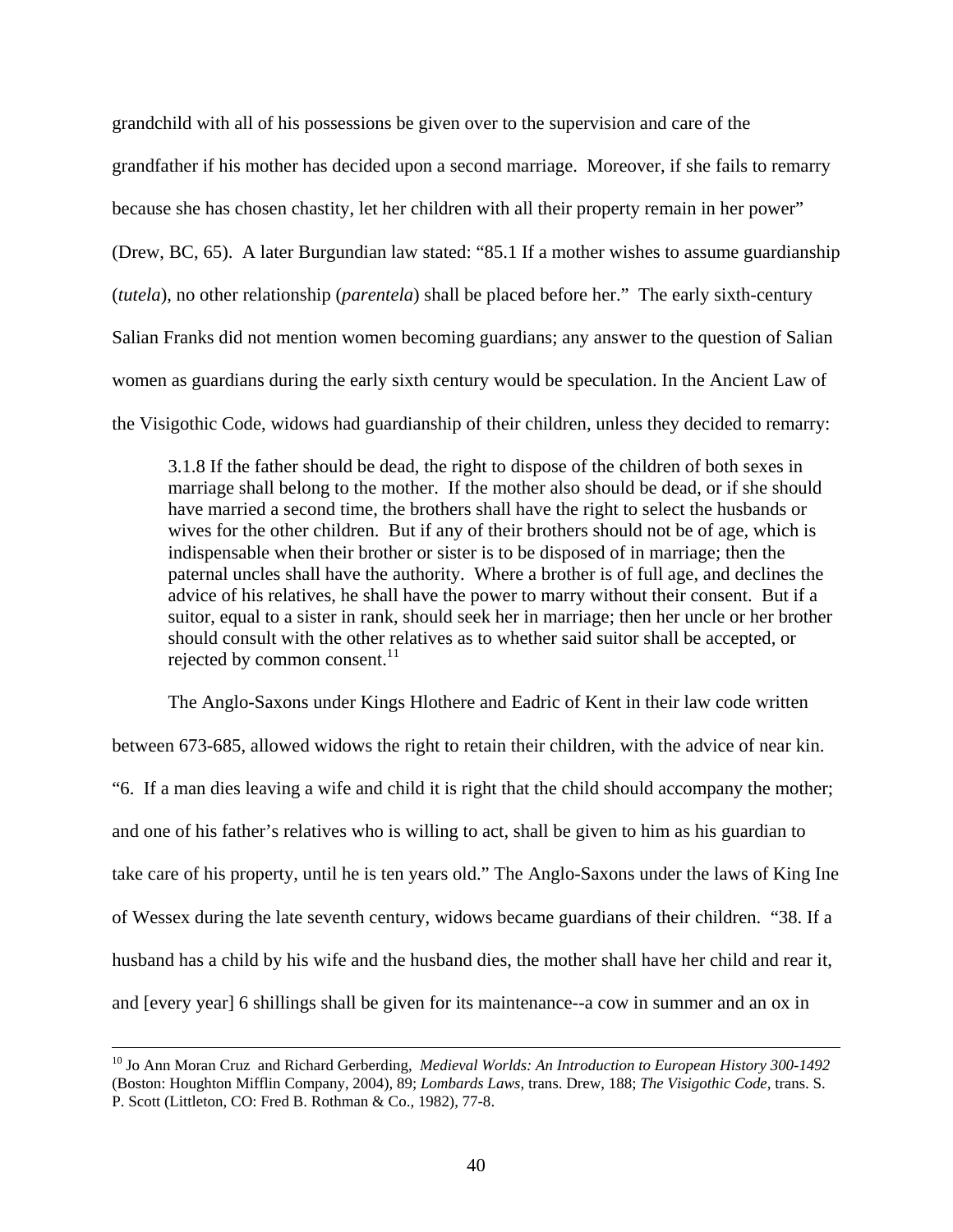winter; the relatives shall keep the family home until the child reaches maturity." Dorothy Whitelock translated the end of this law "the kinsmen are to take charge of the paternal home, until the child is grown up." The laws are not clear about where the woman and her child reside. The Visigoths under seventh-century King Flavius Chintasvintus allowed widows to hold the *mundium* of their younger children as long as they did not remarry. "After the death of the father, the mother shall have the guardianship of the minor children, if she should wish it, provided she remains a widow; and she shall make an inventory of the property to which the children are entitled, by means of which their rights to their inheritance may be established. But if the mother should marry again, any one of the sons who has attained his majority, that is, who has reached the age of twenty years, may assume the guardianship of his younger brothers. ... If any of the brothers should not be of lawful age, or of proper character to undertake the guardianship of orphans, a paternal uncle or a cousin may assume this duty."<sup>12</sup>

Rothair's edict in the seventh century required that all Lombard women have a guardian. "204. No free woman who lives according to the rules of the law of the Lombards within the jurisdiction of the realm is permitted to live under her own legal control, that is, to be legally competent . . . but she ought always to remain under the control of some man or of the king. Nor may a woman have the right to give away or alienate any of her moveable property without the consent of him who possesses her *mundium*." In the eighth-century this law changed, it then required the approval of the woman's kin when dealing with the transfer of her personal

<sup>&</sup>lt;sup>11</sup> *Burgundian Code*, trans. Drew, 65, 78; *Visigothic Code*, trans. Scott, 81.<br><sup>12</sup>*Laws of the Earliest English Kings*, trans. Attenborough, 19, 49; "The Laws of Ine (688-694)," trans. Dorothy Whitelock in *English Historical Documents,* Vol. 1: *English Historical Documents, 500-1042* edited by David Douglass (New York: Oxford University Press, 1955 pp. 364-372), 368; *Visigothic Code*, trans. Scott, 132-3.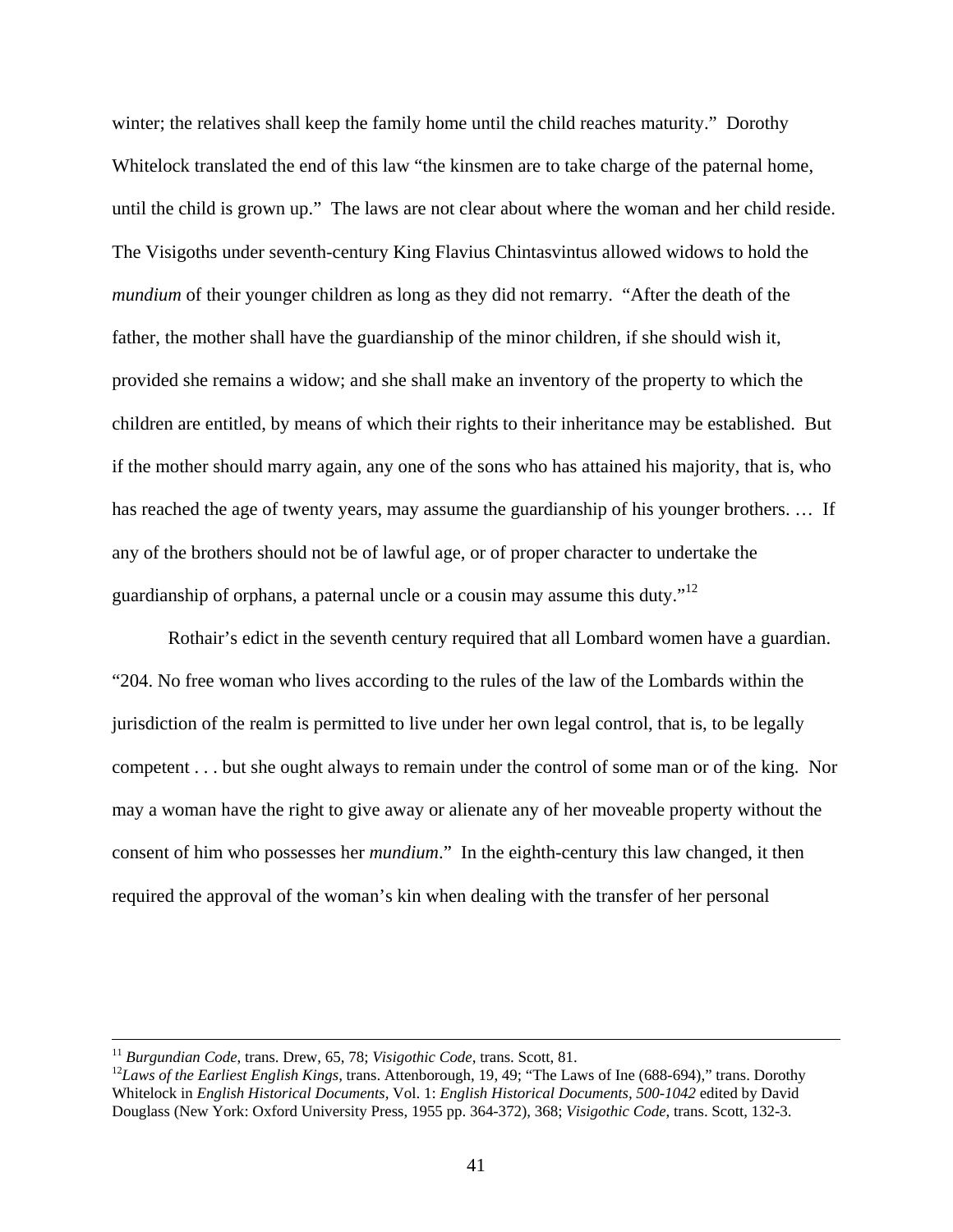property. This law limited the ways in which the spouse might abuse his wife. He could not use force to gain her consent to sell because he also needed the consent of her family.<sup>13</sup>

The concept of the *mundium* in Rothair's Edict seems to be primarily a financial power. The Lombards divided the *mundium* between family members. "161. If a man leaves legitimate and natural sons as well as legitimate and natural sisters, the legitimate sons shall receive twothirds of the sisters' *mund* and the natural sons one- third." The Lombard concept of *mundium* was more flexible than that of other Germanic tribes. Lombard women were always under the *mundium* of someone, but oftentimes several people held the *mundium* of one woman.<sup>14</sup>

Even in the event that one person held the woman's *mundium*, the right could be disputed. In certain cases, husbands had to prove that they held the *mundium* of their wives. "165. If anyone says regarding another man's wife that the right to her *mundium* (guardianship) belongs to him and not to her husband, then he who has her as a wife shall offer oath with his twelve legal oath helpers to the effect that he had legally acquired the *mundium* of that woman from its former possessor and it ought not to belong to the other. If he is able to do this, he shall have her *mundium*. For it seems to be unjust that such an important case should be settled by a duel between the two men." Possessing the *mundium* was a valuable asset.<sup>15</sup>

Holding the *mundium* was also a responsibility. The *mundwald* in Lombard law was expected to cover his guardians expenses. "184. If, when a father hands over his daughter to another as wife . . . one of his friends gives something to the woman and the gift is accepted, then that gift will be under the control of the man who has acquired her *mundium* since the husband must make the return gift (*launigild*) himself if one is required." The guardian was responsible

<sup>&</sup>lt;sup>13</sup> *Lombards Laws*, trans. Drew, 92, 154-5.<br><sup>14</sup> Ibid., 79.

 $^{15}$  Ibid., 80.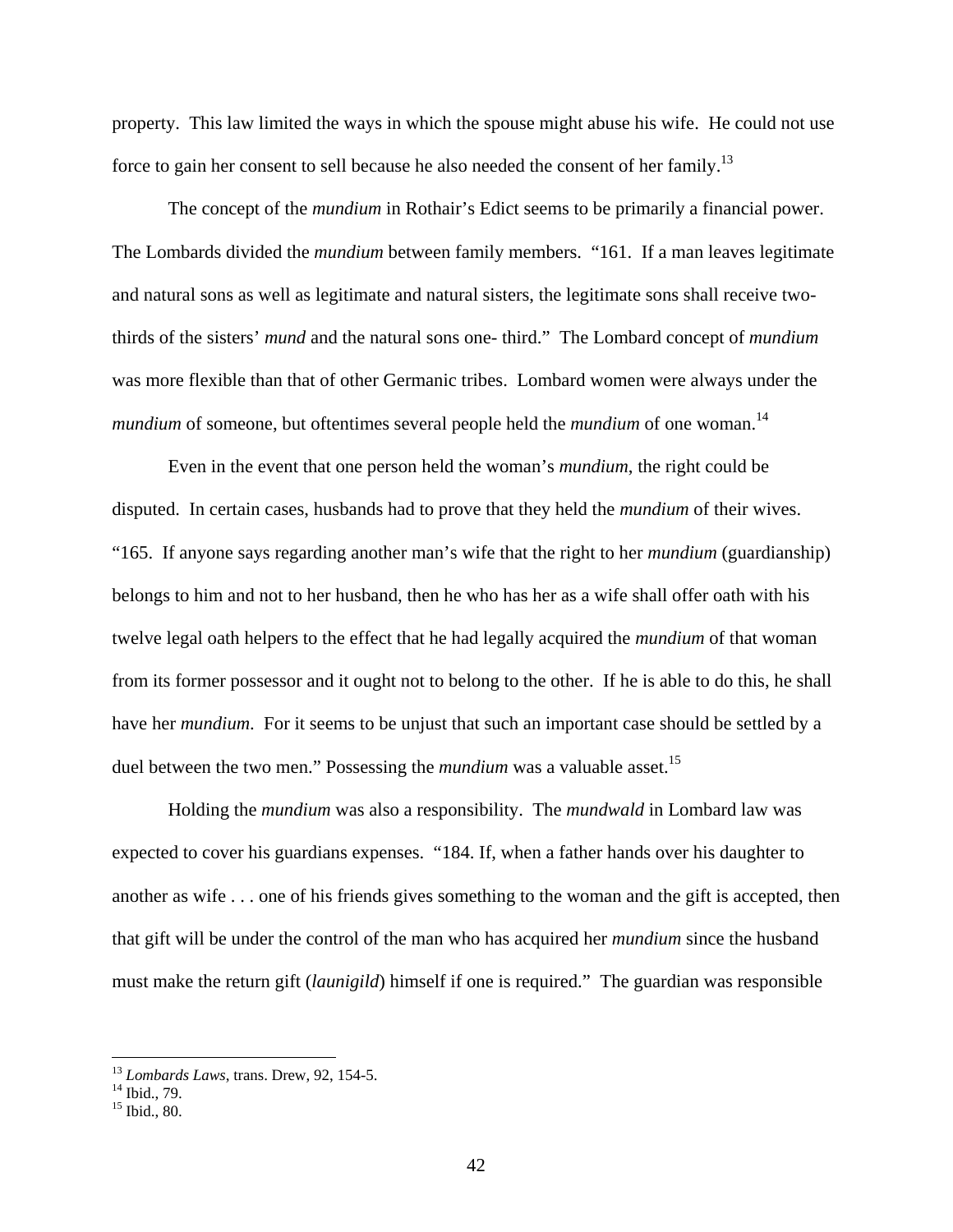for making the counter-gift, so it seems natural that he would have possession of the first gift. This only happened if the husband held her *mundium*. 16

Lombard rulers attempted to ensure that guardians did not abuse their wards. Lombard widows remained in the *mundium* of their deceased husbands kin; however, under Rothair's Edict in the seventh century, if they refused to release her into a second marriage with an appropriate spouse, they "shall not have her *mundium* because they refused their consent: therefore her *mundium* shall return to the near relatives who first gave her to a husband. And if there are no legitimate relatives, then her *mundium* shall belong to the king's fisc. If she is a woman who does not wish or is not able to have another husband, then she shall be in the power of that one to whom her *mundium* belongs. And if that one provides inadequately for her or treats her ill and it is proved, then it is lawful that she should return to her relatives." Rothair's edict displayed a desire for the widow leave the *mundium* of her deceased husband, "and if afterwards the husband dies, then the woman ought to go to another husband, to her relatives, or to the court of the king. In such an event the heirs of the first husband should receive half of the marriage portion as established above, and she should be handed over again by hand (*per mano*) in similar manner as she was handed over to her first husband." These laws could not possibly have guaranteed that all women were safe from greedy in-laws, but the laws certainly served as a deterrent.<sup>17</sup>

Furthermore, in Rothair's edict of the seventh century it was illegal for guardians to abuse their wards. "195. If anyone who possess the *mundium* of a free girl or woman- with the exception of her father or brother- plots against the life of that girl or woman or tries to hand her over to a husband without her consent or voluntarily consents that someone do her violence, or if

 $16$  Ibid., 86.

<sup>17</sup> *Lombards Laws*, trans. Drew, 85-6.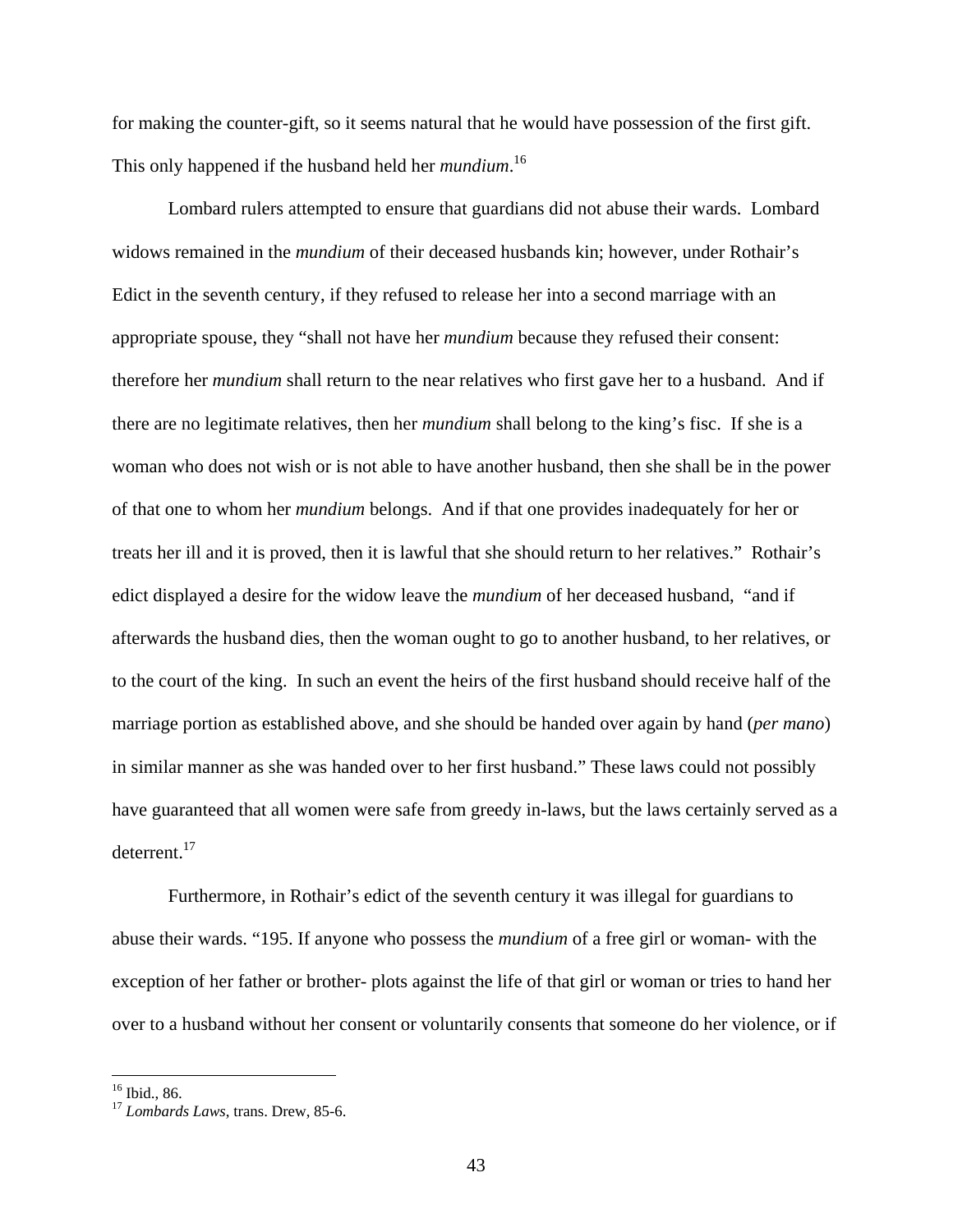he plans one of these offences. And it is proved, he shall lose her *mundium* . . . And if the man who possesses her *mundium* denies this offense, he may clear himself [by oath]; and if he clears himself, he shall keep her guardianship as before." In the eighth century these somewhat limited crimes were further defined.<sup>18</sup>

Lombard lawmakers sought to ensure that guardians would not discredit the reputation of their wards. In Rothair's edict law 196, if any guardian other than her immediate kin "[unjustly] charges her with having committed adultery, he shall lose her guardianship." The same penalty occurred if he falsely accused "her of being a witch (*striga*) or enchantress (*masca*)."19

The Visigothic law of the fifth and sixth centuries further illuminates another important aspect of the presence and the purpose of guardians. When the guardian was also a girl's parents, they had the right to make important decisions on her behalf, but if her guardian were anyone else, then the law limited his power over the girl. Like the Lombard guardians, distant Visigothic kin could not marry their wards without the consent of the woman in question. This law did not allow the brother to make the final decision about his sister's marriage. The law required that he seek the advice of the family. A further law stated that the brother could not refuse the girl her choice of suitor, if he was from the same social class. "3.1.9 If the brothers of the girl should put off her marriage, with the expectation that she, taking refuge with her intended husband, may lose what she would have inherited from her father according to law; and they should repulse her suitor two or three times; the girl, as soon as the deceit of her brothers becomes evident, should she deem that her suitor is her equal in birth, shall then receive from her brothers whatever property she is entitled to inherit from her parents." This law continued stating that if the brothers were clearly acting in her best interest then the girl lost her parental

<sup>18</sup> Ibid., 89.

<sup>&</sup>lt;sup>19</sup> Ibid., 89-90.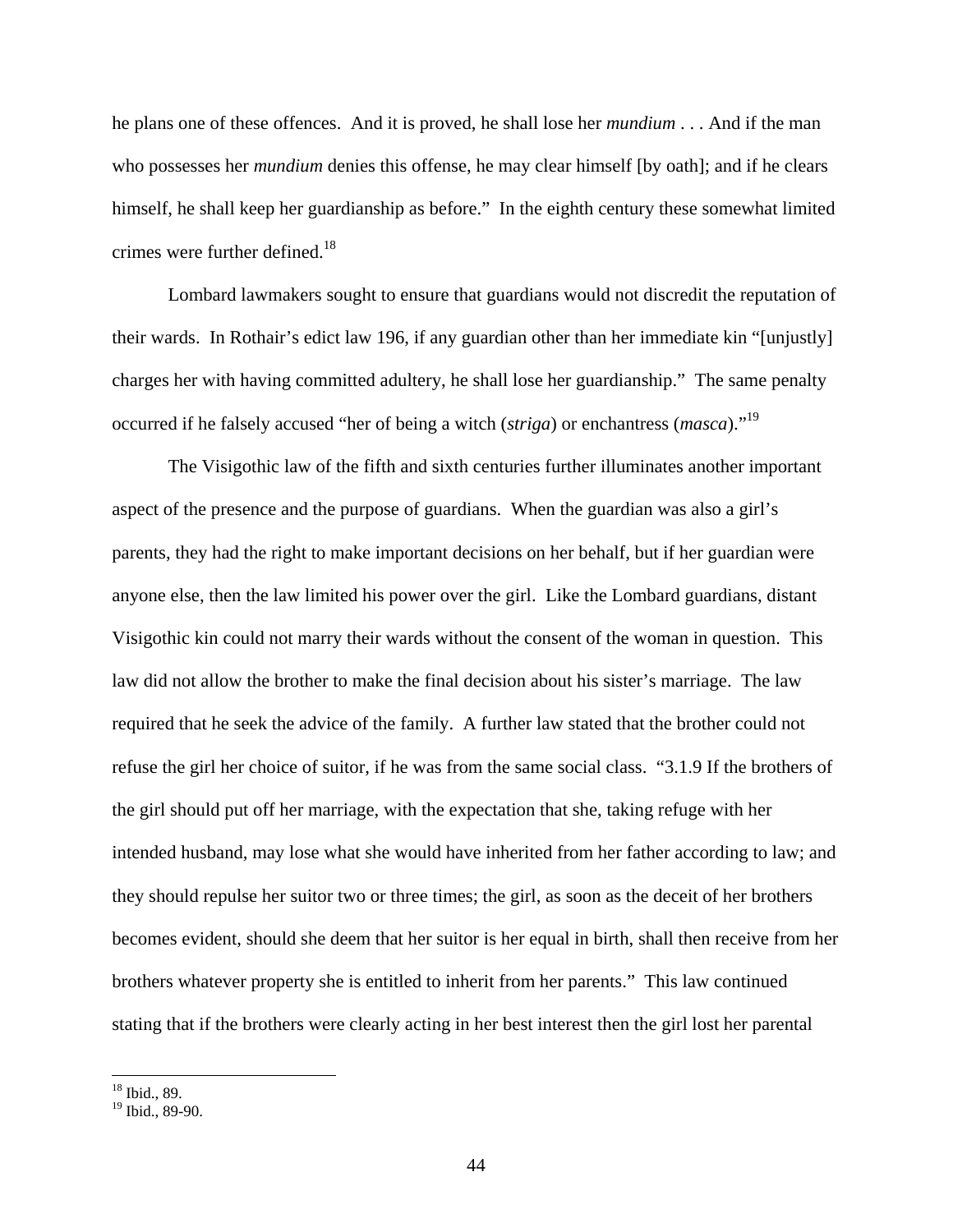inheritance, but the law did not require that her family completely disown her. In the Ancient Law of the Visigoths, lawmakers also punished brothers for allowing her abduction "for the reason that they have disposed of her in marriage to a person of vile character, or against her own will, when they should have protected her honor, they shall lose the half of their property, which shall be given to their sister, and in addition, they shall each receive fifty lashes in public: so that others, admonished by this, may take warning." Property was an important issue in the Germanic nations and the Visigoths through this law and the laws protecting a woman's right to appear in court clearly intended to ensure property rights to their women.<sup>20</sup>

By the early seventh century, the *Lex Ribuaria* allowed the church the right to hold a woman's *mundium*. In the eighth century *Lantfridana Manuscripts* of the Alamans, the duke or the church could hold the *mundium* of certain women, thus providing the guardian with the right to collect any compensation due her. "32. If anyone does something contrary to law to women who are in the duke's service, let him compensate for all things three times what other Alamannic [women] are compensated." The same triple fines applied to women of the church as well. $^{21}$ 

The *mundwald* also had a responsibility to ensure his ward's good behavior in certain situations. The Lombards under King Liutprand in 713 AD allowed guardians to disinherit their wards, in certain situations. "5.5 If daughters or sisters act contrary to the wish of their father or brother, then the father or the brother has the right to judge concerning their property in whatever manner and to whatever extent is pleasing to him. And that which he decides shall remain firmly in effect." The law expected daughters and sisters to obey. $^{22}$ 

<sup>20</sup> *Visigothic Code*, trans. Scott, 81, 90. 21 *Laws of the Salian and Ripuarian Franks*, trans. Rivers, 185; *Laws of the Alamans*, trans. Rivers, 76, 73. 22 *Lombards Laws*, trans. Drew, 146.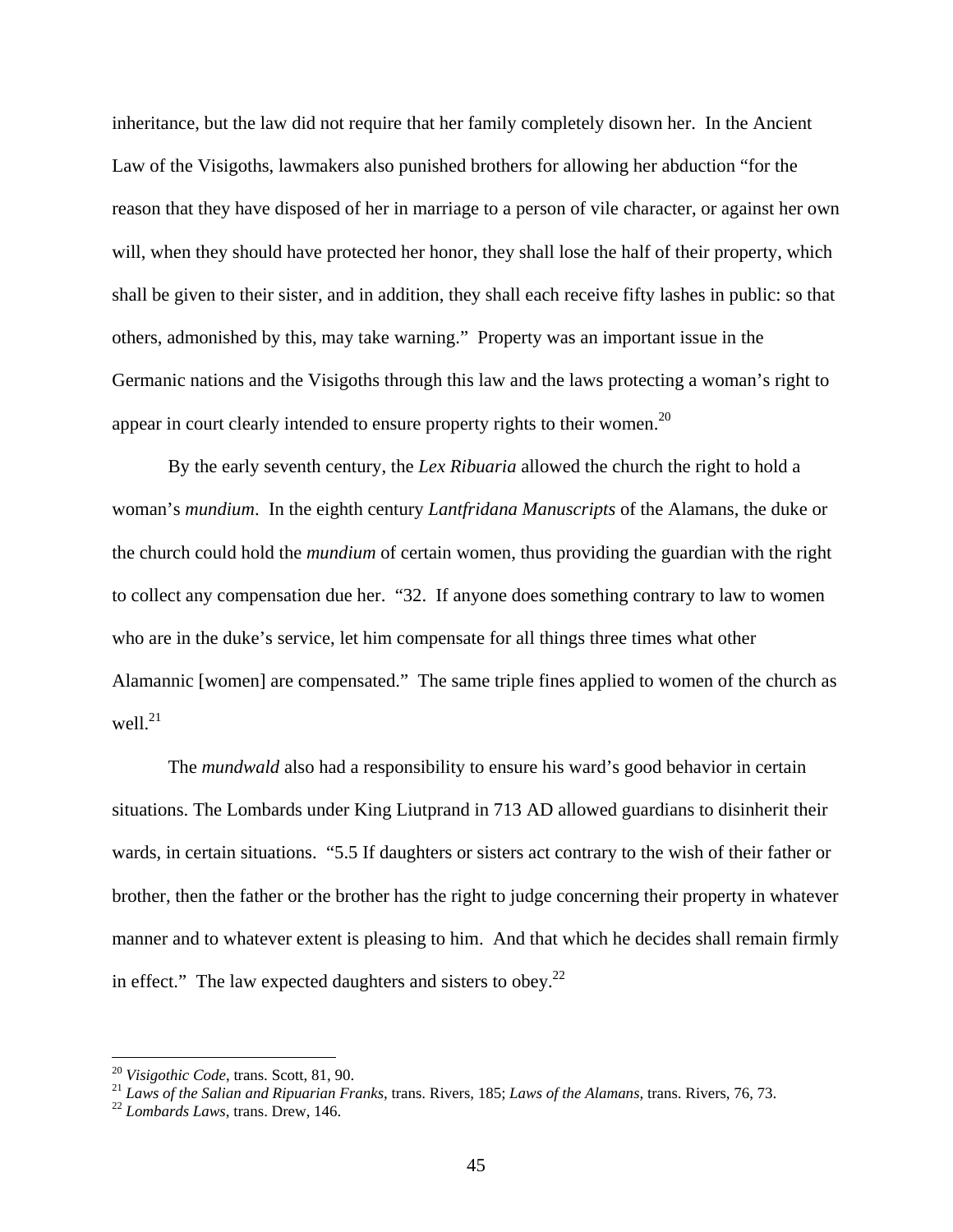Some of the Germanic codes limited the amount of property a *mundwald* might obtain from his ward. According to Lombard law, when a ward died, her *mundwald* was not entitled to her property, unless he was her husband. "14.8 If it happens that one of the sisters dies, then those who have remained unmarried and those who have gone to husbands shall succeed to the portion of their dead sister. The near [male] relatives of her *mundwald* may receive as much as her *mundium* was worth; but they shall receive nothing from her property. If, however, she who died had already been given in marriage, then he who had acquired her and her *mundium* shall succeed to her property." In Lombard law the husband was entitled to inherit his wife's property in the event that there were no surviving heirs to the union.<sup>23</sup>

Furthermore, by 723 AD, King Liutprand limited the amount of compensation that a guardian might acquire in the case of an abducted ward. "31.2 In the case where someone abducts a free unconsecrated woman, for which offense an earlier edict set a composition of 900 *solidi*, we decree that of the 450 *solidi* designated to go to the relatives or to the *mundwald*, whoever the *mundwald* is shall receive 150 *solidi* for his trouble in collecting the penalty. The woman herself who endured the shame or injury shall have the remaining 300. If, however, the woman has father or brother and she is in his *mundium*, then the father or brother may share the 450 *solidi* composition with the daughter or sister as pleases him. But any other *mundwald* or relative shall divide that composition as set forth above."<sup>24</sup> Lombard women were entitled to a portion of their compensation.

 Lombard law further restricted the property rights of a woman's spouse. A husband could not force his wife to make a sale concerning her property:

22.3 If a woman wishes to sell her property with the consent of her husband or in community with him, the man who wishes to buy [from her] or those who wish to sell to

 $23$  Ibid., 149-50.

 $^{24}$  Ibid., 160.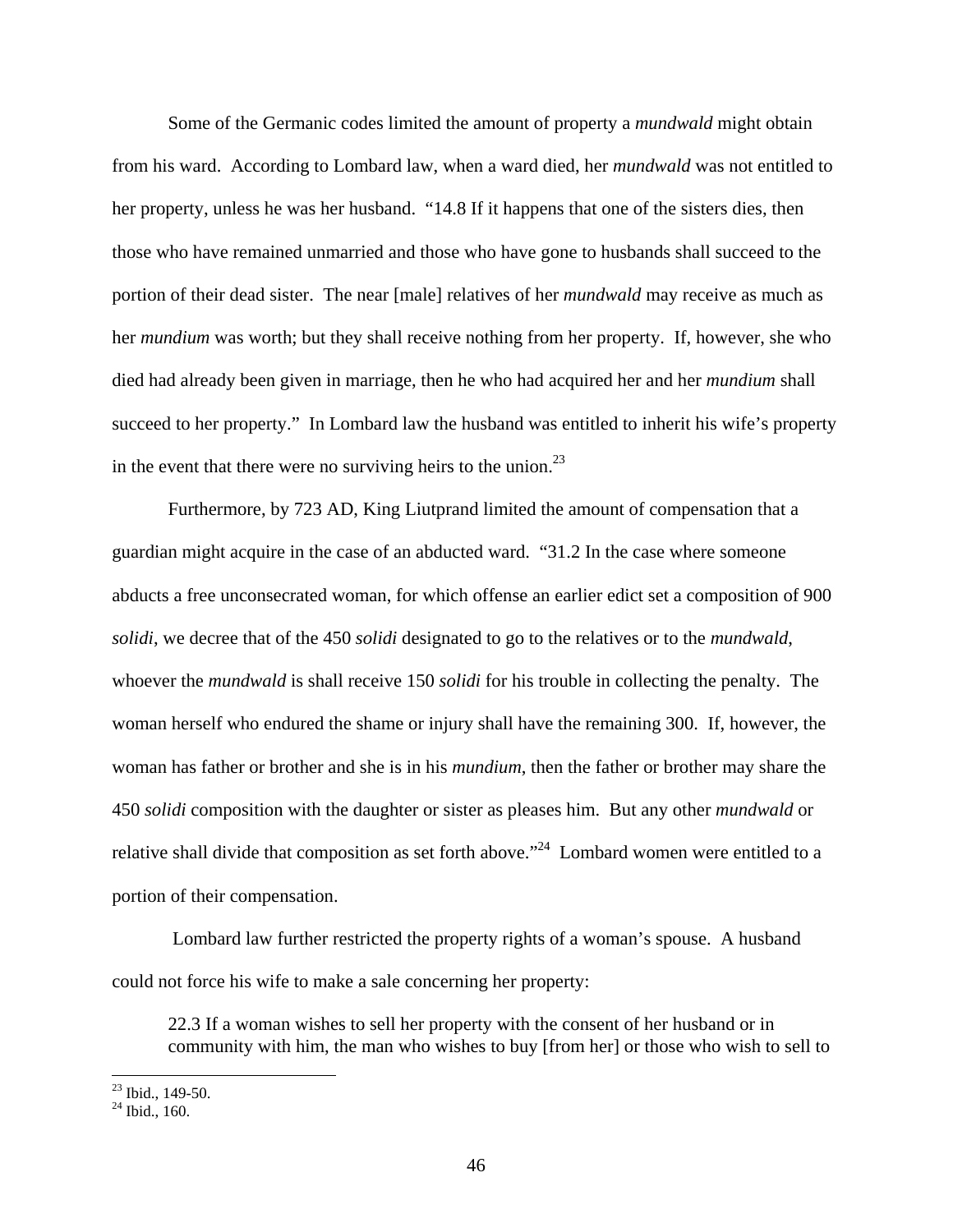her shall notify two or three of the relatives who are nearest in relationship to her. If in the presence of these relatives the woman says that she has acted under compulsion, then that which she sold shall not be valid. But if in the presence of her relatives or of the judge who presides in that place she claims that she did not act under compulsion but voluntarily sold her property, then that which she sold ought to remain valid from that day forth, provided nevertheless that the relatives who were present or the judge set their hand to the charter [detailing the sale]. If it happens that the woman's husband dies [thereafter] and she goes to another husband, the sale shall still remain valid. Moreover, the scribe who prepares the charter shall write it only with the approval of the relatives or of the judge, as is said above. If it is done otherwise, the sale shall be invalid and the above noted scribe shall be as guilty as the man who forges a charter.<sup>25</sup>

This restrictive clause provided women with extensive property rights. According to Barbara Kreutz, by the ninth century, a buyer expected the approval of the wife and kin before purchasing property from the husband because she and her family used this law, in conjunction with inheritance laws, to regain property after his death. "And finally—doubtless the most irritating complication—if ever the husband wished to sell any part of his holdings, he was well advised to secure the approval of his wife and her relatives. Otherwise they might later claim that the property sold had included part of the wife's share."<sup>26</sup>

Like the Lombards, the Visigoths also limited the husband's ability to force his wife to give him property, under King Flavius Chintasvintus of the seventh century. The same law also limited the ability of the husband to alienate his property to his wife. "If a husband should give any property to his wife, he must describe it in a written instrument and affix his signature or seal thereto. And, in order that his gift may be valid, it is necessary that two or three freeborn witnesses should attest the document. This law shall also apply to a wife who wishes to confer any gift upon her husband, provided the gift was not extorted by the husband through violence;

<u>.</u>

 $^{25}$  Ibid., 154-5.

<sup>26</sup> Barbara Kreutz, "Twilight of Morgengabe," in *Portraits of Medieval and Renaissance Living: Essays in Memory of David Herlihy* ed. Samuel K. Cohn, Jr. and Stephen A. Epstein (Ann Arbor: University of Michigan Press, 1996 pp. 131-147), 141.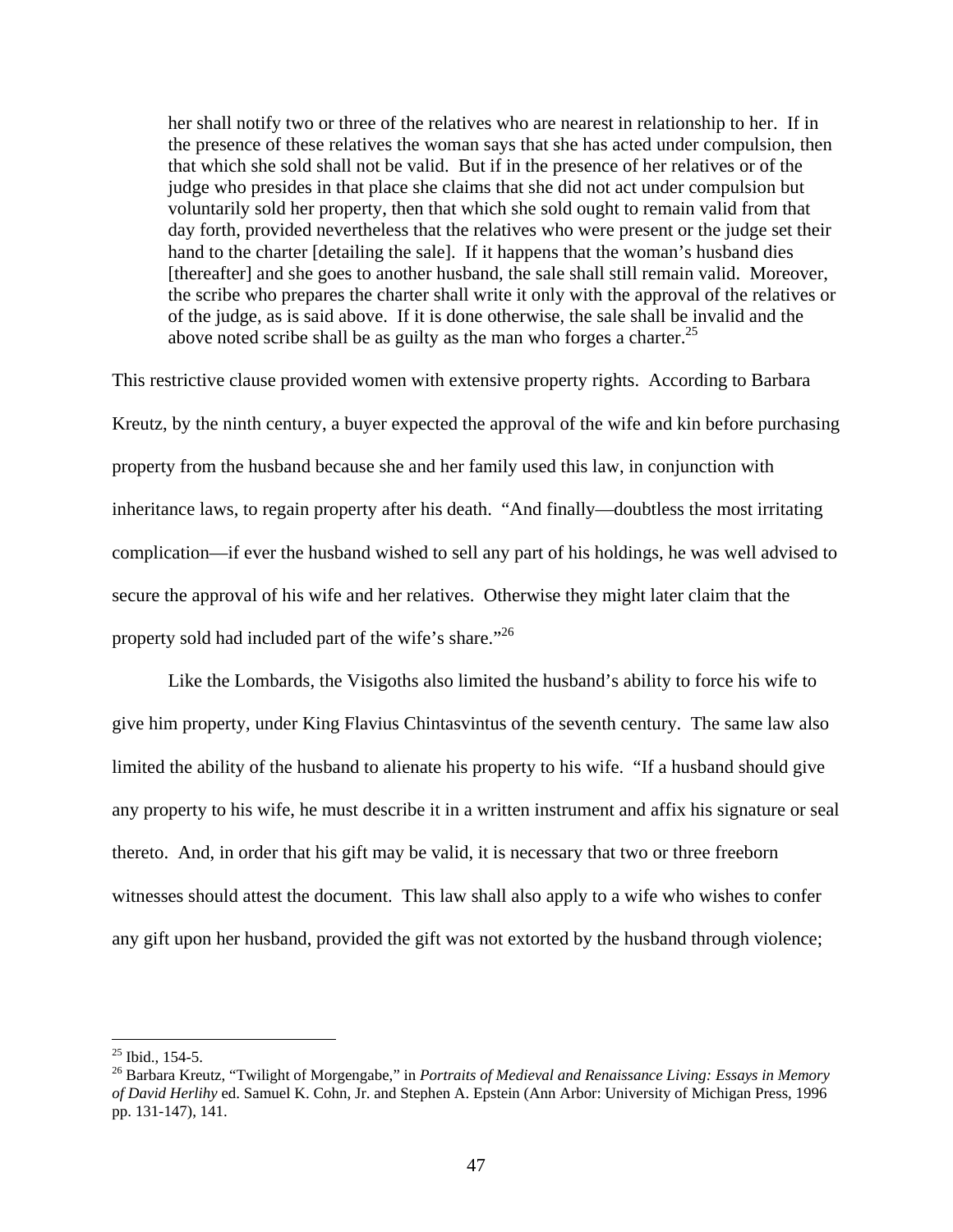to the end that the provisions of the law relating to the disposition of property may be, in every respect, preserved."<sup>27</sup>

The ability to sell property was extremely limited for the Lombards in the sixth through the eighth centuries. The law did not allow minors to sell their property, and parents had to retain ownership of a majority of their belongings to bequeath to their heirs. In a telling law, the historian can see that life was very hard on the Italian countryside, and that King Liutprand of the eighth century was a compassionate person that cared about the hardships of his subjects to the best of his ability. "149.7 This law concerns children who are under age and who are in great need and are dying from hunger. It seems right to us that, since it is a time of hunger, they should have the right to sell part of their land or of their other property with [the advice of] a representative of the king or one of his judges in such an amount that they are enabled to live and to free themselves from hunger and will not die. The judge who presides in that place ought to make provision for this if the minor does it because of his hunger--but it should be done in the judge's presence and with the help of God. … In the charter sale it should be noted that this sale was made on account of the necessity created by hunger ...." As Lombard law protected the wife from making a forced sale, the law also protected minors from the same situation.<sup>28</sup>

 Beyond the property limits, the Lombards also regulated the ways in which a guardian might treat his ward. He could not allow or force her to marry before she reached puberty and without her consent:

If a girl is betrothed or married before she is twelve years old, he who took or betrothed her shall pay the composition for abduction, as is provided in this law book; that is, he shall pay 900 *solidi*, half to the king and half to the child herself [cf. Rothair 191] and she shall return to her home and to her property. She shall remain there up to the abovementioned time [i.e., until she is twelve years old]; afterwards, moreover, she may chose for herself and marry him whom she chooses. If, moreover, her *mundwald* had

<sup>&</sup>lt;sup>27</sup> Visigothic Code, trans. Scott, 155.

<sup>&</sup>lt;sup>28</sup> *Lombard Laws*, trans. Drew, 212.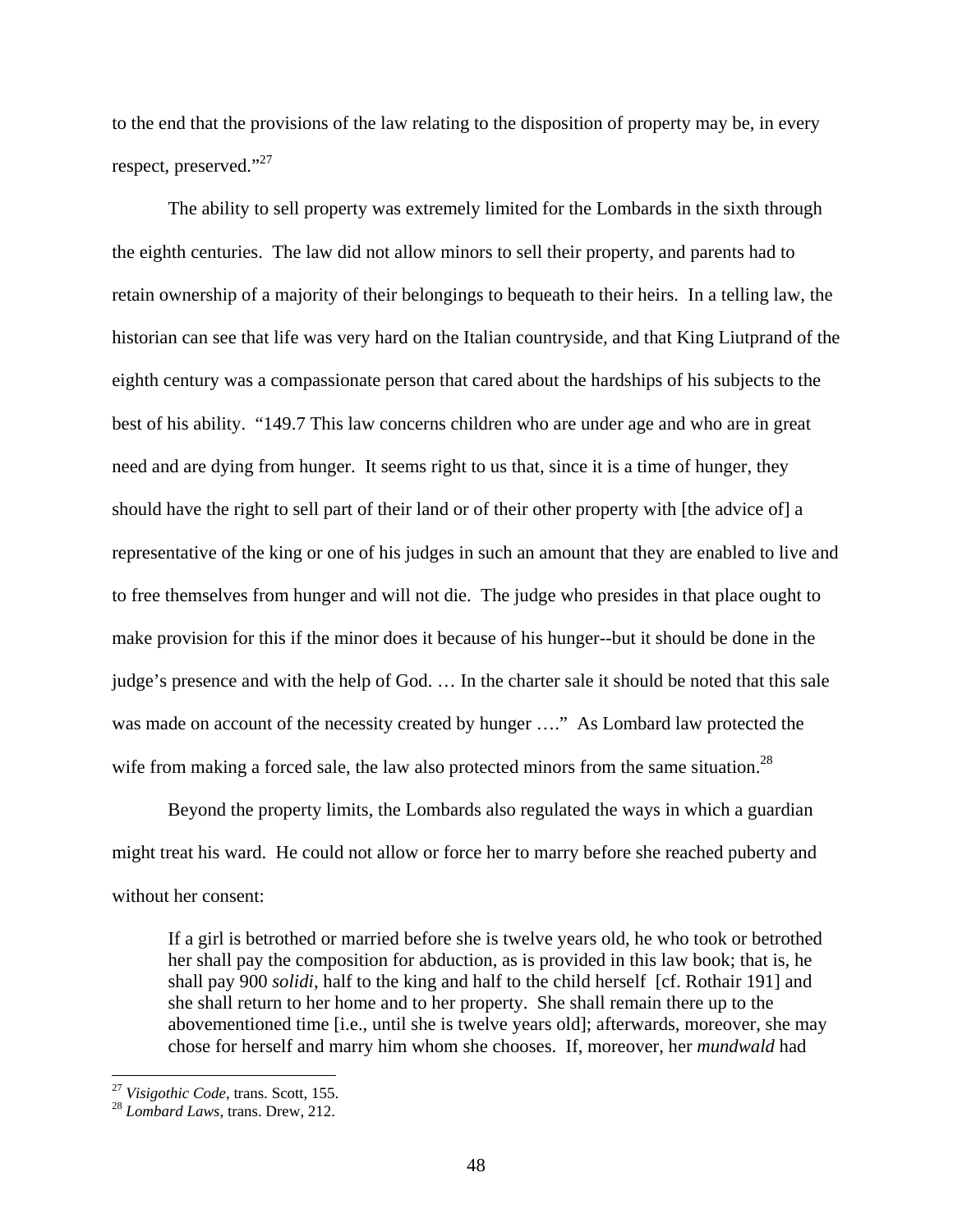given his consent or had handed her over before the girl was twelve years old, he shall pay 300 *solidi* as composition to the royal fisc and he shall lose her *mundium* and the girl with her property shall be in the *mundium* of the palace. However, a father or brother has the right to give or betroth his daughter or sister to whomever or at whatever age he pleases. We have conceded this privilege because we believe that a father ought not [and will not] give his daughter or a brother [give] his sister to any man with evil intent contrary to reason.

King Liutprand reissued this law in 729 AD stipulating that the girl in question must have finished her twelfth year because, "it appears to us that girls are not mature before they have completed twelve years." This law denoted several things about the purpose of the *mundwald*. Lawmakers intended this man to provide for the best interest of the girl in question. If the child were under twelve at the time of the engagement, she would have been too young to comprehend the seriousness of the situation at hand. A ward lost the right to a girl's *mundium* for mistreating her in this way. The Catholic Church believed that marriage ought to be consensual between the two spouses, but the concession to allow close kin to marry their young daughters implied that religion was not the basis for this ruling. The law further declared that a girl's close relatives would not harm her. Moreover, King Liutprand defined the types of abuse that the state found unacceptable in 731 AD:

120.4 An earlier law provides that he who mistreats his ward shall lose her *mundium*, but the law does not define such mistreatment [Rothair 182]. We now state that it is mistreatment if he lets her go hungry or does not give her clothes or shoes according to the quality of his wealth, or if he presumes to give her as a wife to someone else's slave or aldius, or if he strikes her dishonorably (unless she is still a child and in honest discipline he is trying to show her woman's work or is correcting her evil ways just as he would do with his own daughter), or if he sets her forcefully to indecent work, or if he has intercourse with her. If anyone presumes to do any of these things, we say that it is ill treatment. In addition, the guardian may not presume to marry his ward to a freeman without her consent, because there can be no worse treatment than that she be forced to marry a man whom she does not want. Therefore we decree that in the case of such treatment or injury or intercourse, the *mundwald* shall pay composition to that woman and he shall lose her *mundium* as the edict states [Rothair 43-74].<sup>29</sup>

<sup>29</sup> *Lombards Laws*, trans. Drew, 148-9, 192, 197.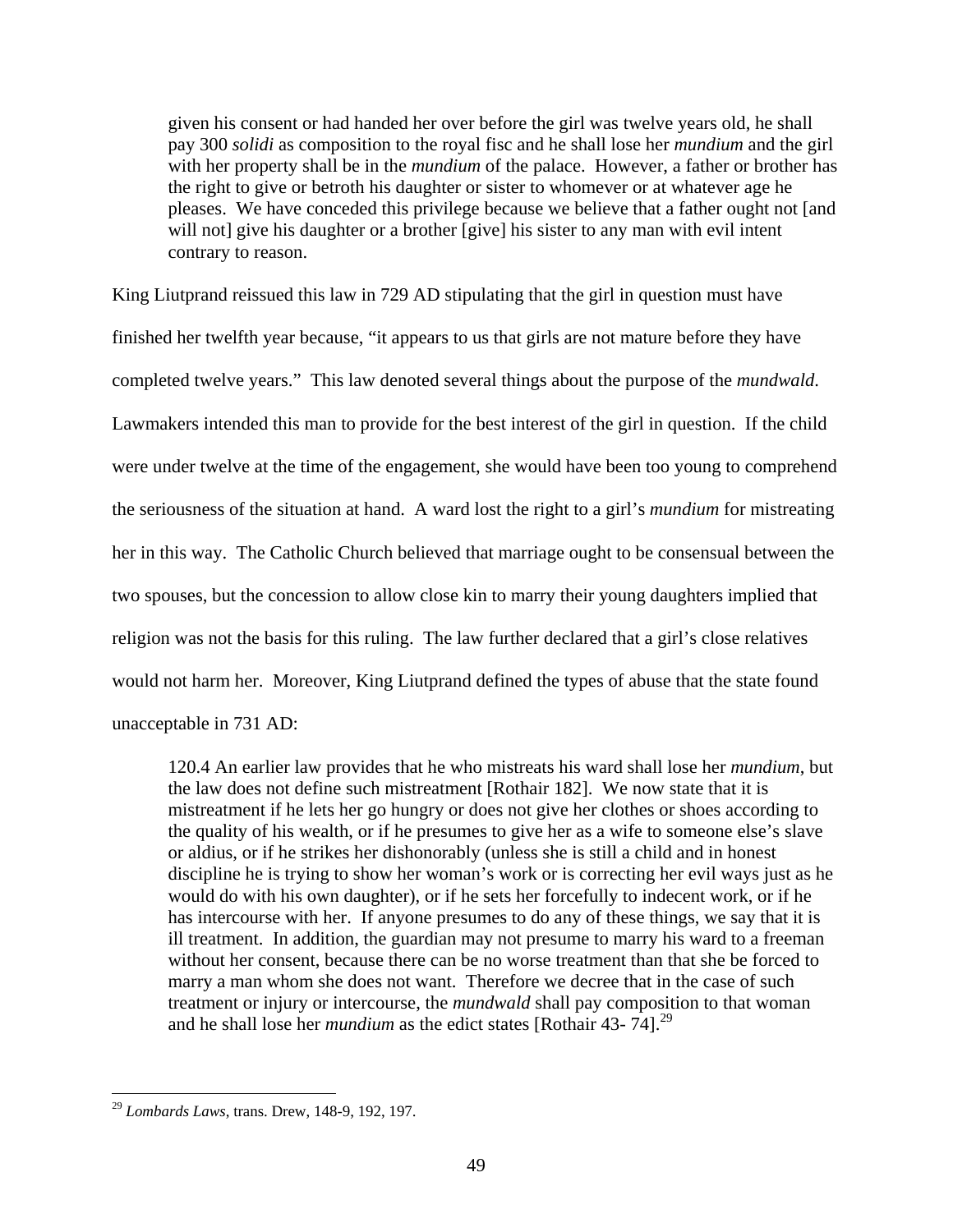The guardians also had other responsibilities in order to protect wards from making bad decisions. Under King Liutprand of the Lombards the law stated:

100.5 No man who holds the *mundium* of a woman may permit her to take the veil or assume the habit of a nun within a year after the death of her husband. If she wishes to do this on her own authority within a year, let her come to the king's palace and request our clemency; … If anyone presumes to do this within a year without the king's permission, he [the *mundwald*] shall pay his wergeld as composition to the king and the *mundium* of the woman and her property shall pass to the control of the palace. He who attempts to do this within a year [does it] on account of greed or worldly ambition and not out of the love of God or for saving her soul; for after the death of her husband, while her grief is new, he is able to incline the woman's mind in any direction he chooses. But when she has returned to herself and the desires of the flesh return, she may fall into adultery and behave as neither nun or lay woman should.<sup>30</sup>

While the power of a woman's *mundwald* was not clear in the later laws of the ninth

through eleventh centuries, there were some laws that protected the wards from forced marriages. King Canute in the eleventh century explicitly stated that a woman had to consent to her marriage. "74. And no woman or maiden shall ever be forced to marry a man whom she dislikes, nor shall she be given for money." A further law stated: "And although she has been married by force, she shall lose her possessions, unless she is willing to leave the man and return home and never afterward be his." This law referred to a widow that was forced into marriage within a year after the death of her spouse. The laws did not mention the *mundwald* specifically, but a guardian or a lord might have the power to force the woman into marriage.<sup>31</sup>

Other Germanic codes prevented the forced sexual abuse of women, thus limiting the occasional perverted guardian. Furthermore, the eighth-century Lombard law restricted husbands from forcing their wives into sexually indecent behavior:

130.1 In the case where a man gives his wife permission to do evil by saying to his wife, 'Go, sleep with such a man,' or by saying to the man, 'Come sleep with my wife,' and where such an evil deed has been carried out and it is proved that it was done through the advice of the husband himself, we decree as follows. The woman who consents to and

 $30$  Ibid., 187-8.

<sup>31</sup> *Laws of England from Edmund to Henry I*, trans. Robertson, 213, 211, 213.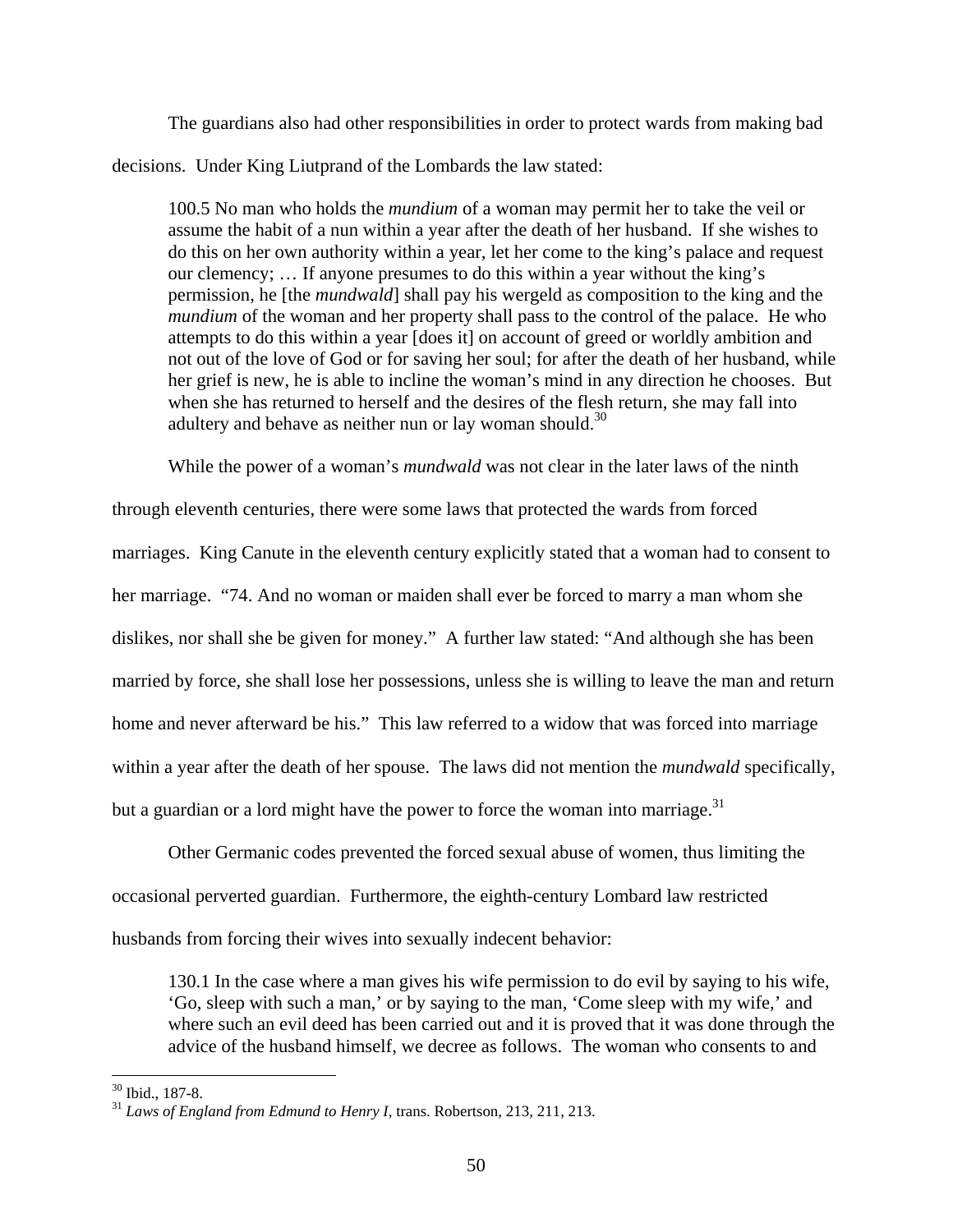commits such an evil thing shall be killed, in accordance with an earlier edict, because she ought not to commit nor hide such a case [Rothair 212]. For if a woman's husband commits adultery with his maidservant or with another woman, the wife herself should proclaim this to the king's court or to the judges; therefore she ought by no means to be silent when he first says such a thing to her. … The husband, moreover, who offered such counsel to her or to the other man, and who gave authority to his wife to commit such an evil deed, shall pay as composition to the wife's relatives such an amount as would be paid if she were killed in a brawl … If the woman has children, the children shall have her property. If she does not have children, her property shall return to her relatives. We do this because we believe that the wretched man who sought to do this thing [did it] so that he might get rid of his wife and have her property. The man who commits adultery with another man's wife, even though he had the consent of her husband, shall be handed over to the woman's relatives and not to the husband who consented to such an evil deed or gave his illegal advice.<sup>32</sup>

Germanic guardians were also important in representing a woman's interest in court.

Most of the Germanic codes allowed women some minimal court rights, and women did have judicial responsibilities from time to time. However, for every day issues, the woman's guardian, alone or in conjunction with her kin, represented her interests to the judges.

Most Germanic women had nominal rights to appear as witnesses or take cases to court. Late fifth-century Burgundian law expected older women to be competent in the eyes of the law. Certain women made legal oaths. "7.1 If a native freeman, either barbarian or Roman, is accused of a crime through suspicion, let him render oath, and let him swear with his wife and sons and twelve relatives: if indeed he does not have a wife and sons and he has mother or father, let him complete the designated number with father and mother." Furthermore, lawmakers refused women the right "to deny questioning (to refuse to reply to an inquiry)." Burgundian women were fully capable of serving as oath takers, but this was somewhat unusual among other Germanic codes. Salian women in the early sixth century *Pactus Legis Salicae* delivered messages to their husbands, but the laws did not refer to them as witnesses. "1.3 He who summons another man should go with witnesses to that man's house and summon him thus or, if

<u>.</u>

<sup>32</sup> *Lombard Laws*, trans, Drew, 201-2.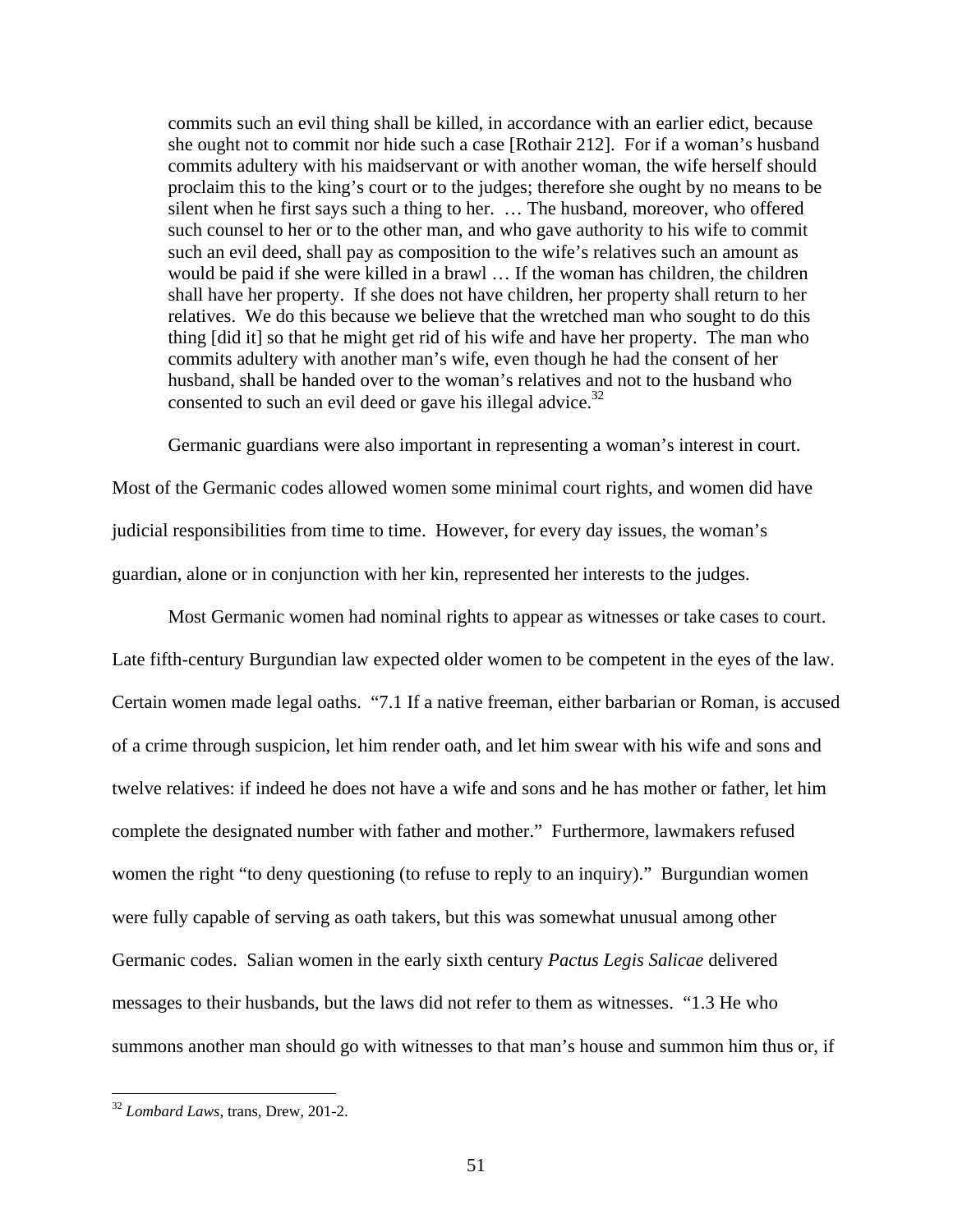the man summoned is not present, he shall deliver the charge to that one's wife or to some other member of his family so he or she will make known to him [the accused] that he has been summoned to court." Salian law never mentioned the right of women to appear in court or serve as oath-takers, so the issue for those women is obscure. However, David Herlihy noted that church officials complained about the constant presence of women in the courts.<sup>33</sup>

Visigothic lawmakers clearly created a role for women in their court system. An Ancient

## Law, reads:

No woman can conduct a case under the authority of another, but she is not forbidden to transact her own business in court. Nor can a husband conduct the case of his wife without authority from her; and, indeed, he should protect himself with such an instrument in writing, that the wife may not repudiate the whole proceeding; and if she should repudiate it, the husband shall undergo the penalty to which he is liable who presumed to conduct a case without the authority of his wife. And if the husband should lose a case which he prosecuted without the order of his wife, her rights shall in no way be prejudiced; and she can afterwards either prosecute the case herself, or can authorize anyone she wishes to do whatever is proper in the matter. And if the case should go justly against her husband, and the wife should believe that the adversary who prevailed should again be sued; and after the second trial, it should be apparent that her husband was not unjustly beaten in the first trial, the wife shall render satisfaction as prescribed by law, not only to the judge who first heard the case, but also to the other party whom she brought into court for the second time. $34$ 

This Visigothic Law had huge implications; the law protected the woman from what was

more than likely property loss even to the extent of rendering judgments made against her

husband invalid, if he lacked her permission to attempt the suit.

The ability to appear in court is an important component in the quality of someone's life.

Several of the seventh and eighth centuries Germanic codes allowed women at least the ability to

appear in court to protect their property interests. The seventh-century *Lex Ribuaria* allowed

women to appear in court in answers to summons after the age of fifteen. "If a Ripuarian man

1

<sup>33</sup> *Burgundian Code*, trans. Drew, 29, 33; *Laws of the Salian Franks,* trans. Drew, 65; David Herlihy, *Opera Muliebria: Women and Work in Medieval Europe* (New York: McGraw-Hill, 1990), 42-3. 34 *Visigothic Code*, trans. Scott, 50.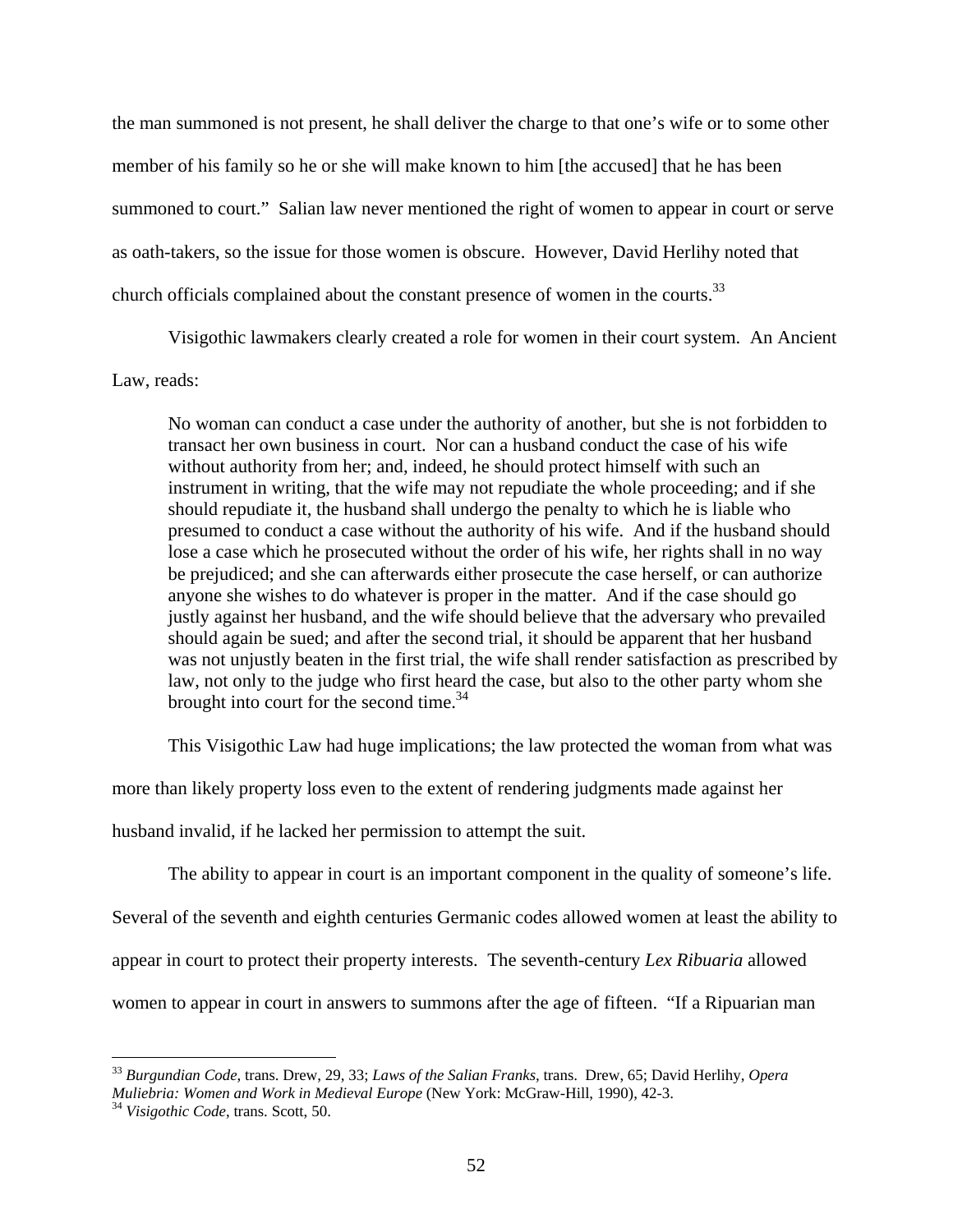dies or is killed and he leaves a son, let [his son] neither prosecute a complaint nor, being called into court, respond until his fifteenth year. However, after [he is] fifteen. Let him either respond or choose a defender [that is, a champion who would engage in trial by combat for him]. And let a daughter do likewise." The Alamans in the eighth-century *Lantfridana Manuscripts* allowed women to swear oaths concerning their property ownership. "54.3 If, however, that woman says: 'My husband gave a *morgengeba* [morning-gift] to me,' let her estimate its worth, either in gold, silver, slaves, or horses, estimating the property at twelve *solidi*. Then let it be permitted to that woman to swear on her heart and say: 'My husband gave this property to me under my own jurisdiction, and I should possess it.'" The Anglo-Saxons allowed women to swear oaths attesting to their innocence in cases of a husband's theft. Lombards also allowed women, in conjunction with some of her relatives, to appear in court when they sold their property: "She should say to the judge: 'I wish to sell my property.' The relatives shall set their hands to the charter of sale and she may then make the sale; if her *mundwald* thus consents to it, that which she has sold shall be valid." The eighth-century king of the Lombards, King Liutprand, did not allow women to be forced to testify. "93.10 If anyone presumes to put to oath a woman or girl or a woman consecrated to religion--any of whom are in someone else's *mundium*--he shall pay fifty *solidi* to the treasury." Visigothic law allowed women to appear in court for particular situations, during the reign of Glorious Flavius Recesvintus in the seventh century. "A wife shall have the right to inquire into the death of her husband, or into any injury he has suffered at the hands of another; and a husband has likewise, the same privilege in the case of a wife, and may demand that the crime be avenged by law."<sup>35</sup>

<sup>35</sup> *Laws of the Salian and Ripuarian Franks*, trans. Rivers, 210; *Laws of the Alamans*, trans. Rivers, 85; *Laws of the Earliest English Kings,* trans. Attenborough, 55, 57; *Lombards Laws*, trans. Drew, 158, 184; *Visigothic Code*, trans. Scott, 226.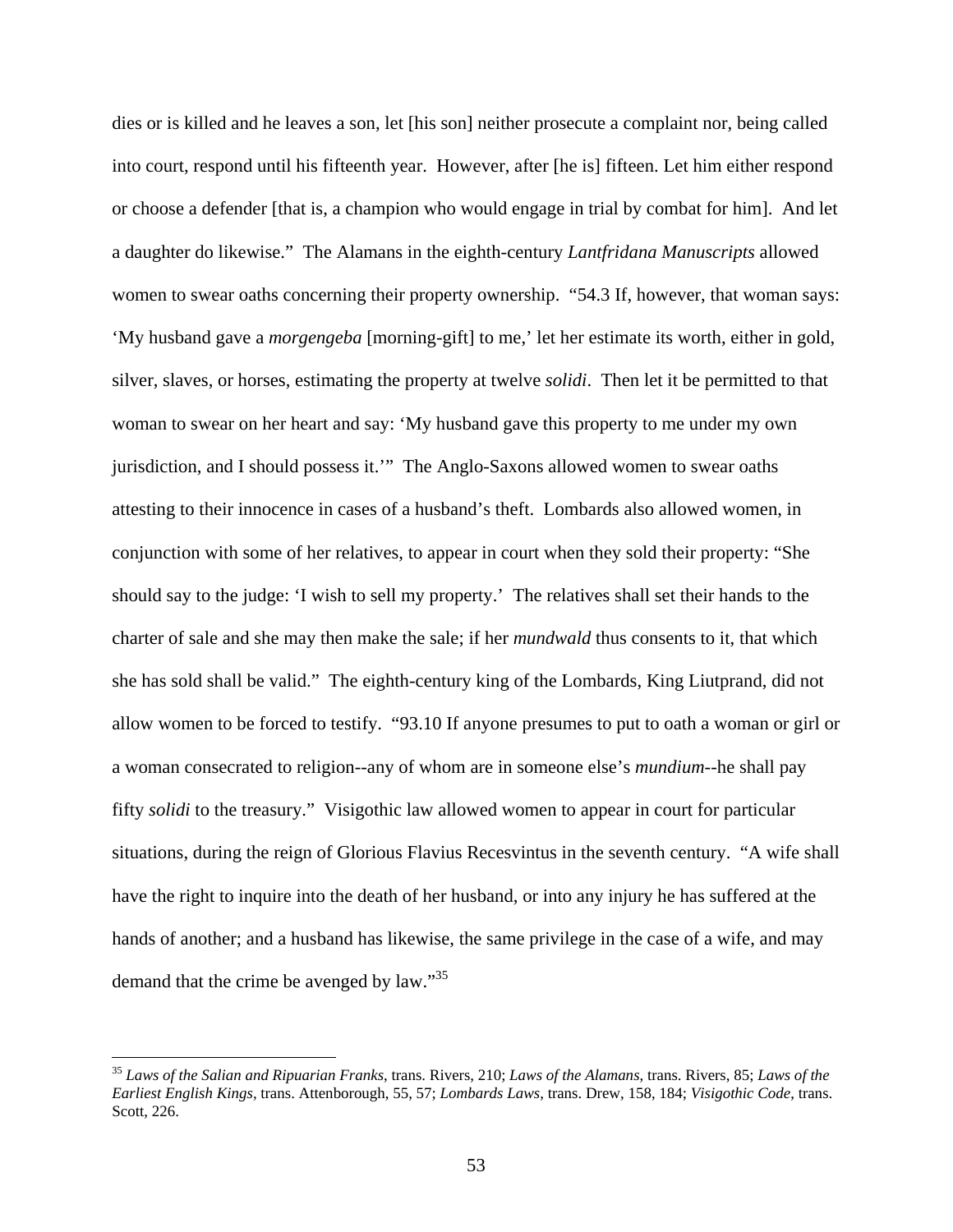In the ninth through the eleventh centuries, Anglo-Saxon women appeared in court. In the second redaction of the laws created during the reign of Æthelstan in the early tenth century, a law required that a man's family members testify to the value of his character under oath. "11. And we have declared that he who demands redress for a slain thief shall go with three others, two [of the three] belonging to the father's kindred and one to the mother's, and they shall give an oath that they know of no theft committed by their kinsman, for perpetrating which he deserved to be put to death. The homicide shall go with twelve others and charge the dead man with guilt in the manner already ordained. And if the kinsmen of the dead man will not come thither at the appointed day, each of those who have demanded redress shall pay 120 shillings." This law was probably intended for men, but it did not specifically prohibit women from providing testimony, and there are several wills in existence from this era where women left legal wills. Another law of Æthelred's in the early eleventh century stated: "3. And there shall be no interference with purchases of land, or gifts by a lord of what he has a legal right to bestow, or purchases of legal rights, or asseverations (which have been duly made),or testimonies (which have been duly given)." Furthermore, King Canute in the eleventh century allowed women to inherit the property of their spouses and if their husbands had any unresolved court issues about his property at the time of his death then the law allowed her the right to pursue the case in court. "72.1 And if the householder had been cited before his death, then his heirs shall answer the charge, as he himself would have done, had he been alive." By the eleventh century, Anglo-Saxon women had accumulated vast property rights and were able to defend them in court. These women learned a great deal about their legal rights and used their ability to defend their interests in courts and wills whenever necessary.36

<sup>36</sup> *Laws of the Earliest English Kings,* trans. Attenborough, 133, 135; *Laws of England: From Edmund to Henry 1*, trans. Robertson, 65, 211.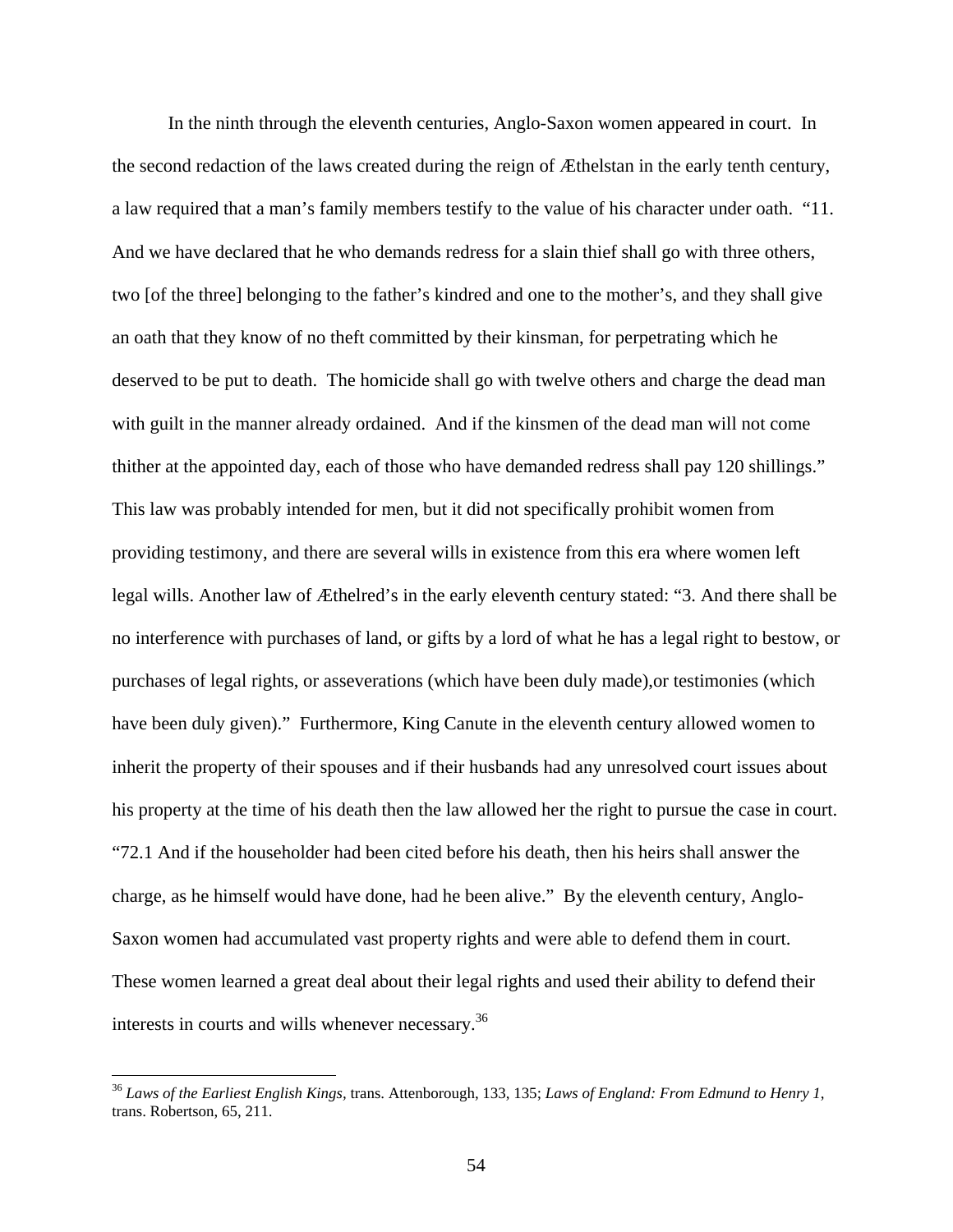The later Germanic law codes dating from the late seventh to the eleventh century also included the rights of the clergy in their codes. The church could become the women's guardians. The Lombards under King Liutprand in the eighth century prevented people from forcing women to testify in court. "93.10 If anyone presumes to put to oath a woman or a girl or a woman consecrated to religion--any of whom are in someone else's *mundium*--he shall pay fifty *solidi* to the treasury."37

The institution of the *mundium* enabled Germanic parents to provide and protect their children. The Germanic *mundwald* in many ways resembled that of the Roman *Patria Potestas*. A father figure for the family seeking the best interests of the clan. No father wanted his daughter in the hands of an abusive man, nor did he desire to see his family inheritance lost to illtimed investments. In most cases, the protection of the property was as important as that of the girl.

 These men in areas such as Burgundy had the power of life and death over these women. In some areas they had property rights, and in almost all areas the *mundwald* was responsible for suing for any compensation due to his or her ward. The opportunities for abuse of the ward were many in most areas. The power of the guardian is one of the reasons that so many historians have condemned the practice of *mundium* as detrimental to women.

The limitations lawmakers placed on the powers of the *mundwald* enabled Germanic parents to ensure the safety of their daughters and property after marriage. The Lombards, the Visigoths and the Anglo-Saxons all limited the powers of the guardian. These laws were intended to restrict a guardian from abusing the woman or squandering her belongings. The guardian did not have the right to arrange the ward's marriage to someone without her consent, if

<sup>37</sup> *Laws of the Salian and Ripuarian Franks*, trans. Rivers, 185; *Lombards Laws*, trans. Drew, 184.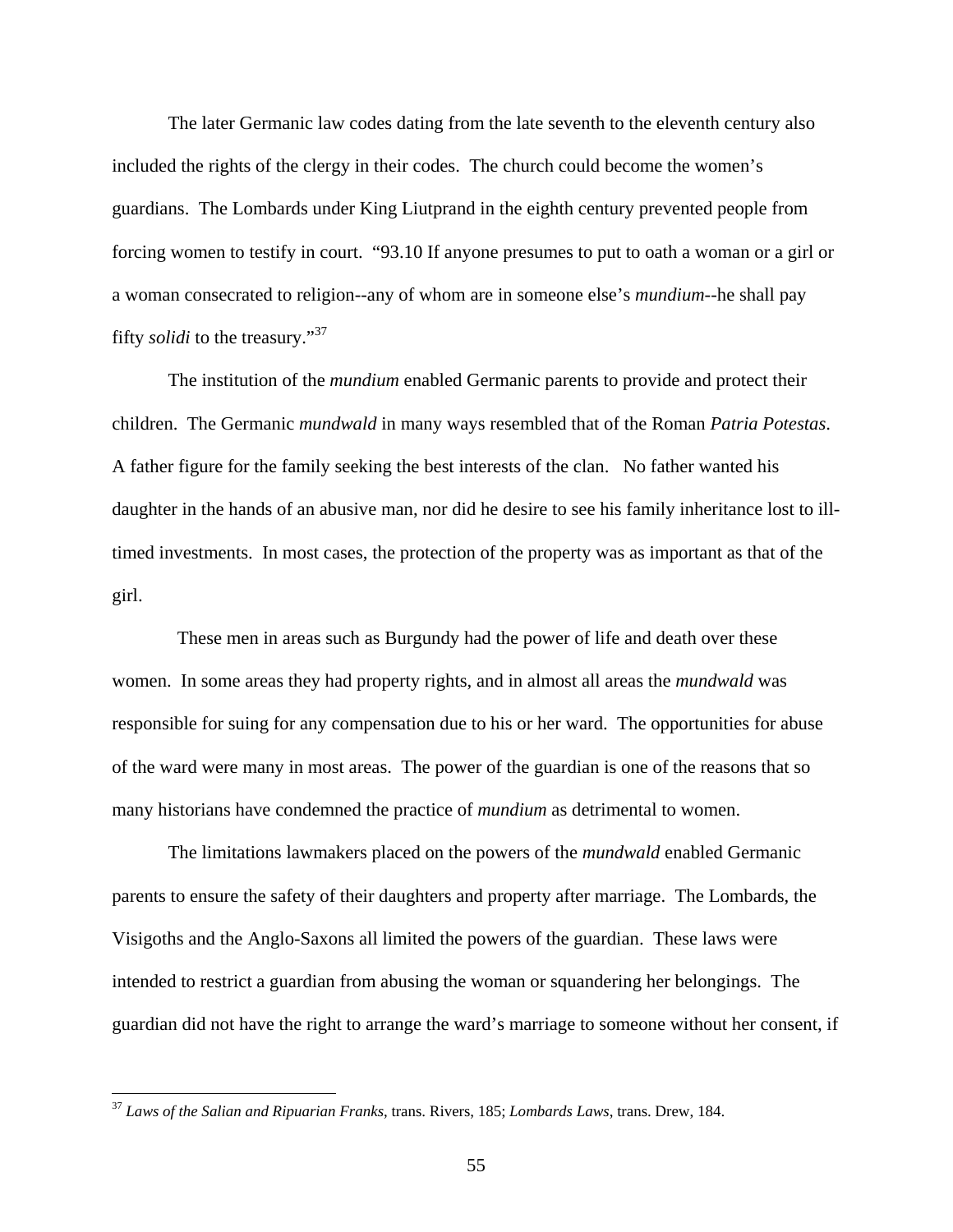she was not his child. In the case of the Lombards, the division of the *mundium* among several members of the family also served to limit the powers of the guardian.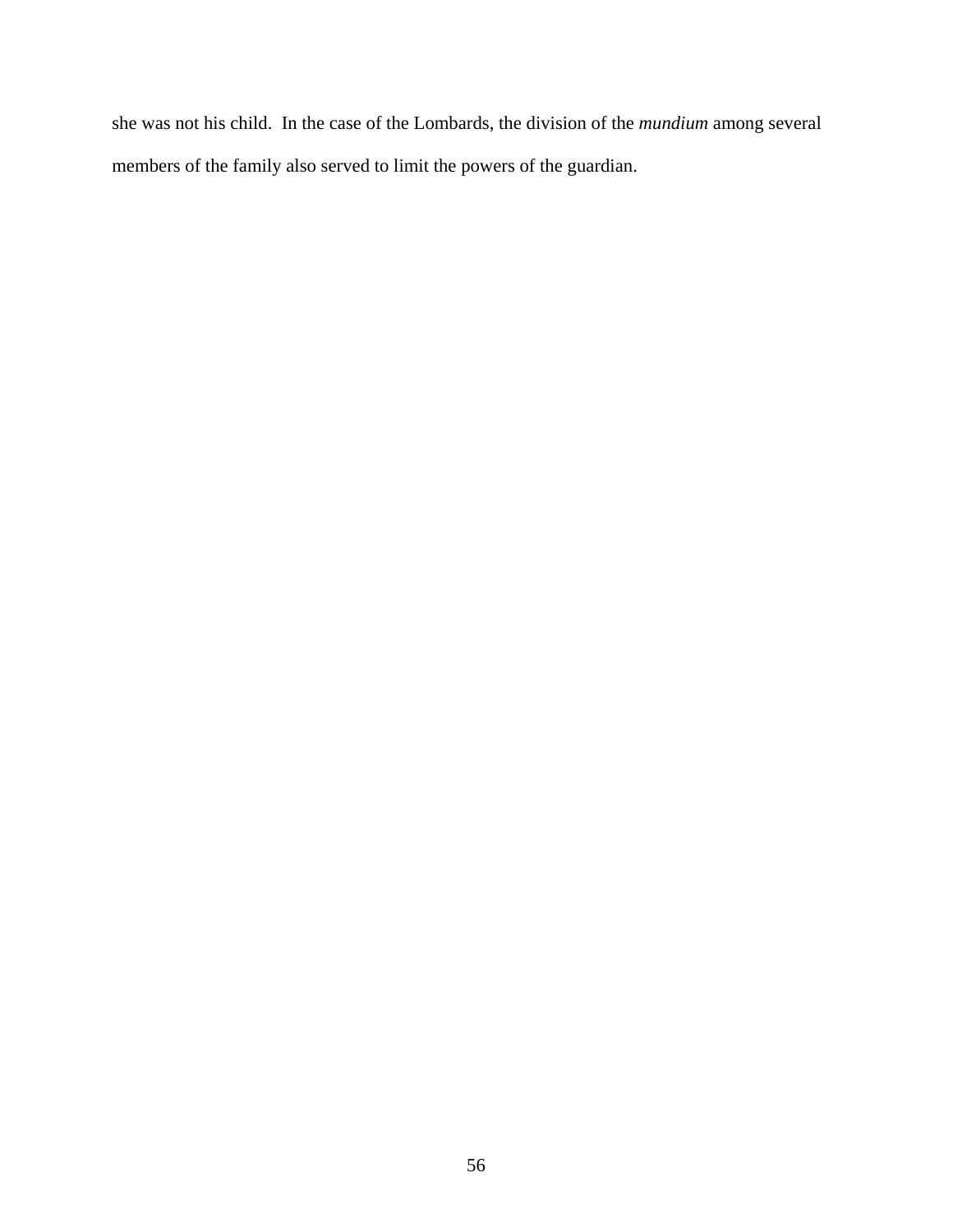### CHAPTER 5

### NON- SEXUAL CRIMES COMMITTED AGAINST WOMEN

One important issue for women in the Germanic era, concerned crimes of a non- sexual nature that men committed against them. How the laws punished these men, and what the law considered to be a crime were very important issues from the fifth to the eleventh centuries and, like other areas in women's lives, the laws changed during the centuries. Lawmakers intended to use compensations as a way to compel their subjects to stop the blood feud. The laws required payment for offenses committed against women, because the protection of women was one way that the feuds began. These compensations were often paid to the woman's guardian, but this did not alter the fact that these fines discouraged the commission of these crimes.

Burgundian law-makers included one non-sexual crime that men committed against women. "92. 1 If any native freeman presumes to cut off the hair of a native freewoman in her courtyard, we order that he pay thirty *solidi* to the woman, and let the fine be twelve *solidi*." The law reduced the compensation and fines for women of lower status. The Salian Franks had a similar law: "24.3. If he cuts the hair of a free girl without the consent of her relatives, and it is proved against him . . . , he shall be liable to pay eighteen hundred *denarii* (i.e., forty-five *solidi*)." The Salians reissued the law against cutting the hair of someone else's child in Capitulary III in which the fine increased to 100 *solidi* if the child was a girl." The length of a person's hair was a symbol of status, shorter hair often symbolized slave status or mature status. Laws protecting the length of a girl's hair were a way of preserving her identity. The *Pactus Legis Alamannorum* in the seventh century said, "18.7 If a man seizes her hair [let him compensate her similarly]." $1$ 

<sup>&</sup>lt;sup>1</sup> The Burgundian Code, trans. Katherine Fischer Drew (Philadelphia: University of Pennsylvania Press, 1949), 82; *The Laws of the Salian Franks*, trans. Katherine Fischer Drew (Philadelphia: University of Pennsylvania Press,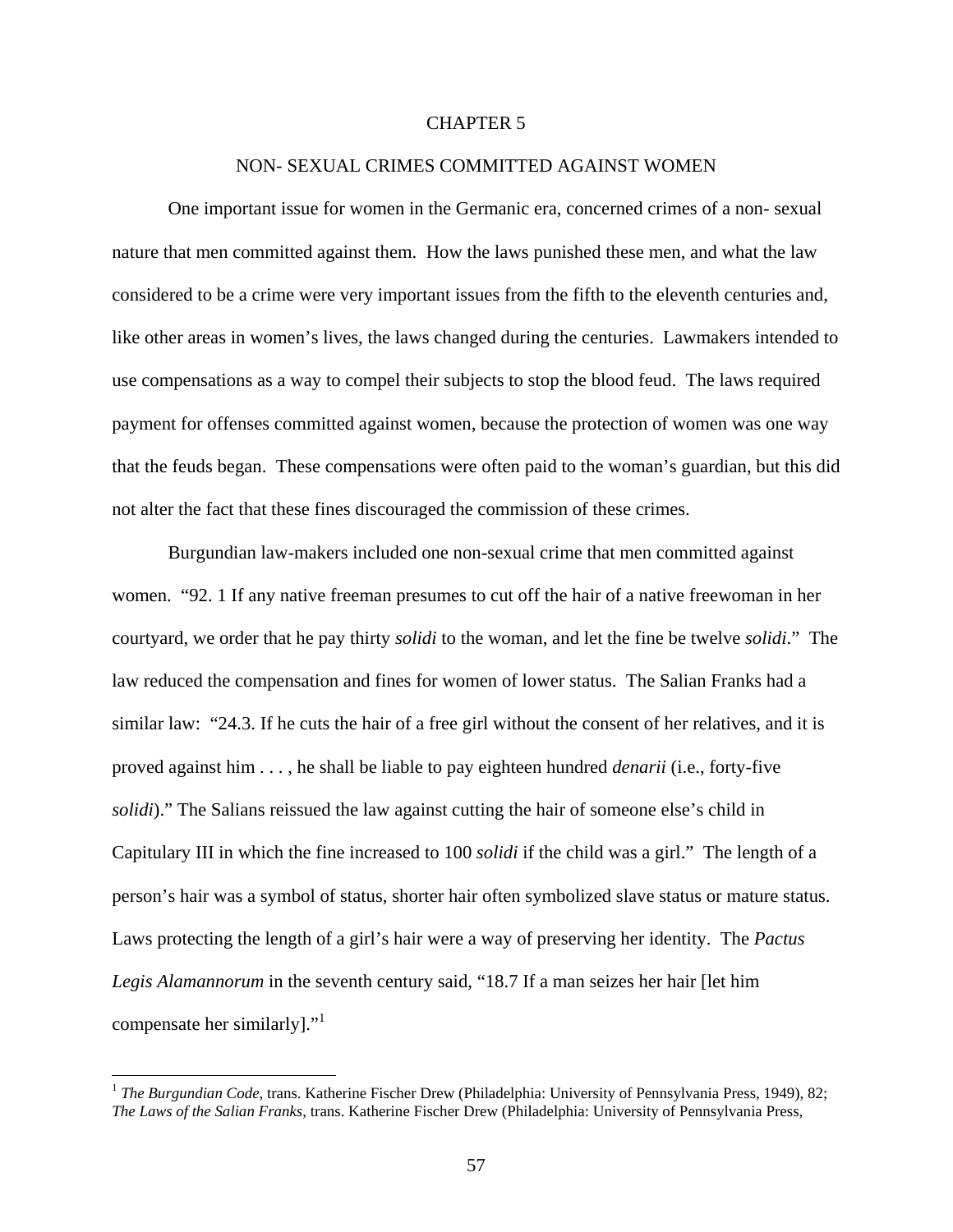In Burgundian law, "92.4 If a slave presumes to do this to a native freewoman, let him be handed over to death and let nothing be sought from the master of the slave." The owner of the slave was able to "redeem" him with a fine and then the owner could whip the slave instead of killing him. This Burgundian law punishing the slave with death depicted the concern that lawmakers had about the proximity of women and slaves. In the majority of the crimes mentioned, the punishment was much more severe if the offender was a slave and the woman was free. $2$ 

The Alamans in the seventh century, in the *Pactus Legis Alamannorum*, also had laws against the physical abuse of women. "2.7 If anyone strikes a freewoman with a blow and blood does not flow, let him pay two *solidi*." If the woman was from the servant classes, the law reduced the fines. Lawmakers reiterated this law in the later *Lantfridana Manuscripts* a century later. The Anglo- Saxons during the reign of Æthelberht of Kent in the sixth century declared: "compensation [for injury] to be paid to an unmarried woman, shall be on the same scale as that paid to a freeman."<sup>3</sup>

The Visigoths had a similar law preventing the abuse of elderly family members; both the victim and the assailant could be either gender:

The grandfather and grandmother, as well as the father and the mother, shall have the right to chastise and restrain their children and grandchildren, as long as they remain members of the family. And if a son or daughters, grandson or granddaughter, should attempt to inflict any serious injury upon their parents or grandparents; that is to say, if he or she should give any of them a blow with the fist; or a kick; or strike them with a stone, or with a scourge, or with a whip; or should insolently seize any of them by the foot, or by the hair, or even by the hand; or be guilty of any shameless assault upon them; or should publicly accuse them of crime; then, any child or grandchild convicted of such an

 <sup>1991), 86;</sup> *The Laws of the Salian and Ripuarian Franks*, trans. Theodore Rivers (New York: AMS Press, 1986), 129; *Laws of the Alamans and Bavarians*, trans. Theodore Rivers (Philadelphia: University of Pennsylvania Press, 1977), 52.<br><sup>2</sup> Burgundian Code, trans. Drew, 82.

<sup>&</sup>lt;sup>3</sup> Laws of the Alamans, trans. Rivers, 38, 99; *The Laws of the Earliest English Kings*, trans. F. L. Attenborough (New York: Russell and Russell, 1963), 15.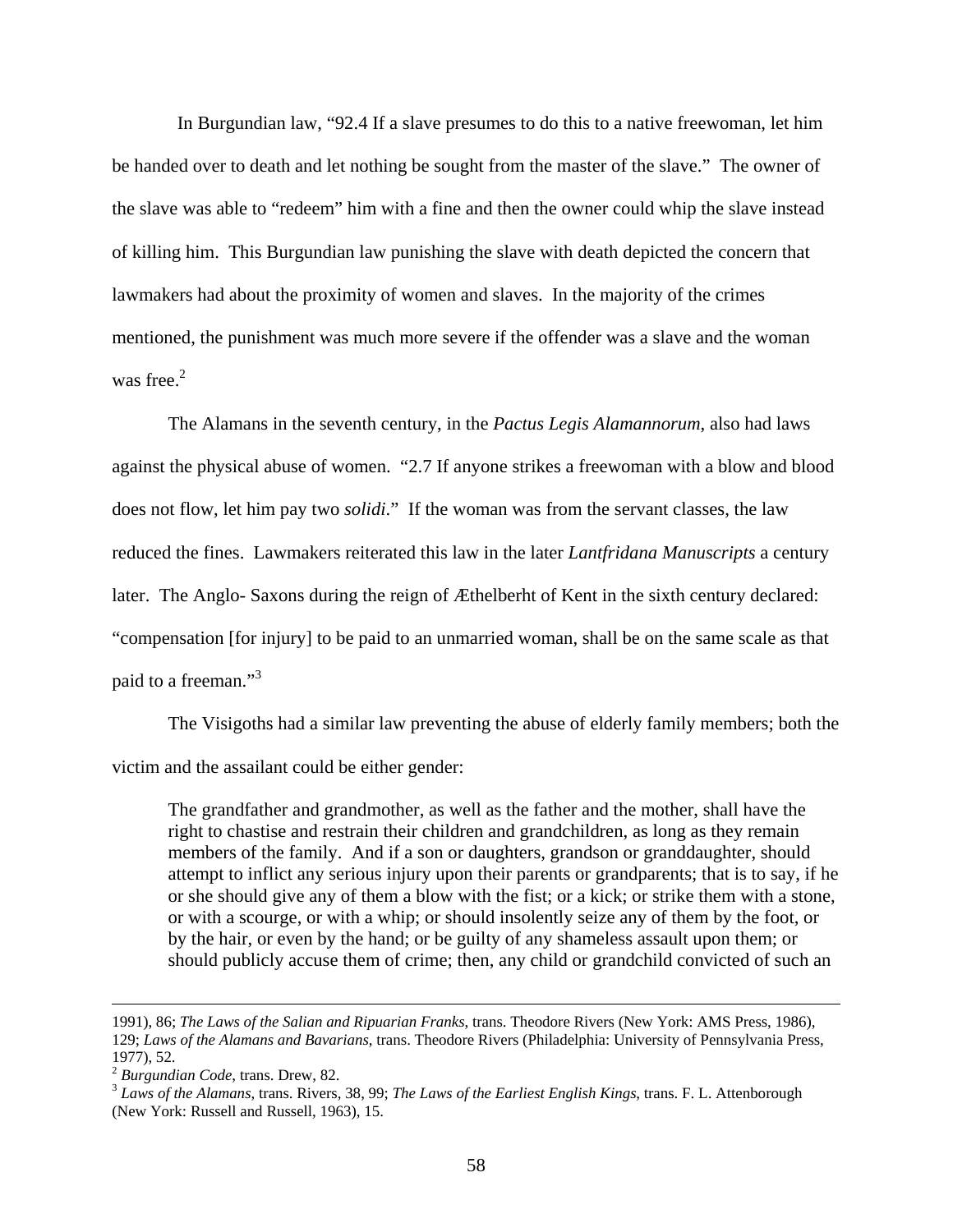offence, shall receive fifty lashes with the scourge, in the presence of the judge, and shall forfeit all claim to the inheritance of its grandparents or parents, should the latter so  $desire<sup>4</sup>$ 

 The Alamans, in the seventh century, also protected children from injuries in the *Pactus Legis Alamannorum*. "31. 4. If anyone [injures] the child of a person from the lower class, let him pay a solidus. 5. If [the child] is from the middle class, let him pay six *solidi*. 6. If from the highest class, let him pay twelve *solidi*."5

Alfred the Great, in the late ninth century, included a section in his introduction demanding kindness to widows. "34. Do not harm … widows and step- children … neither do them any injury … If you do otherwise, they will call upon Me and I will listen to them, and then I will slay … you with my sword and I will ensure that your wives shall be widows and your children orphans." Likewise, King Æthelred (991- 1015 AD) created laws protecting widows. "39. And if anyone injures a nun or does violence to a widow, he shall make amends to the utmost of his ability both towards church and state." King Canute in his Code (1020- 1034 AD) changed the penalty of this crime to the cost of the man's wergeld, instead of the vague fine imposed under King Æthelred. Æthelred also provided instructions to "all our friends," "45. That they should always protect and honour the servants of God. 46. And that they should comfort and feed the poor of God. 47. And that they should not be constantly oppressing the widow and the orphan, but that they should diligently cheer them." King Canute also created laws, in the eleventh century, protecting virgins, and unmarried women from physical abuse, but

<sup>&</sup>lt;sup>4</sup> *The Visigothic Code*, trans. S. P. Scott (Littleton, CO: Fred B. Rothman & Co., 1982), 183-4. <sup>5</sup> *Laws of the Alamans*, trans. Rivers, 55.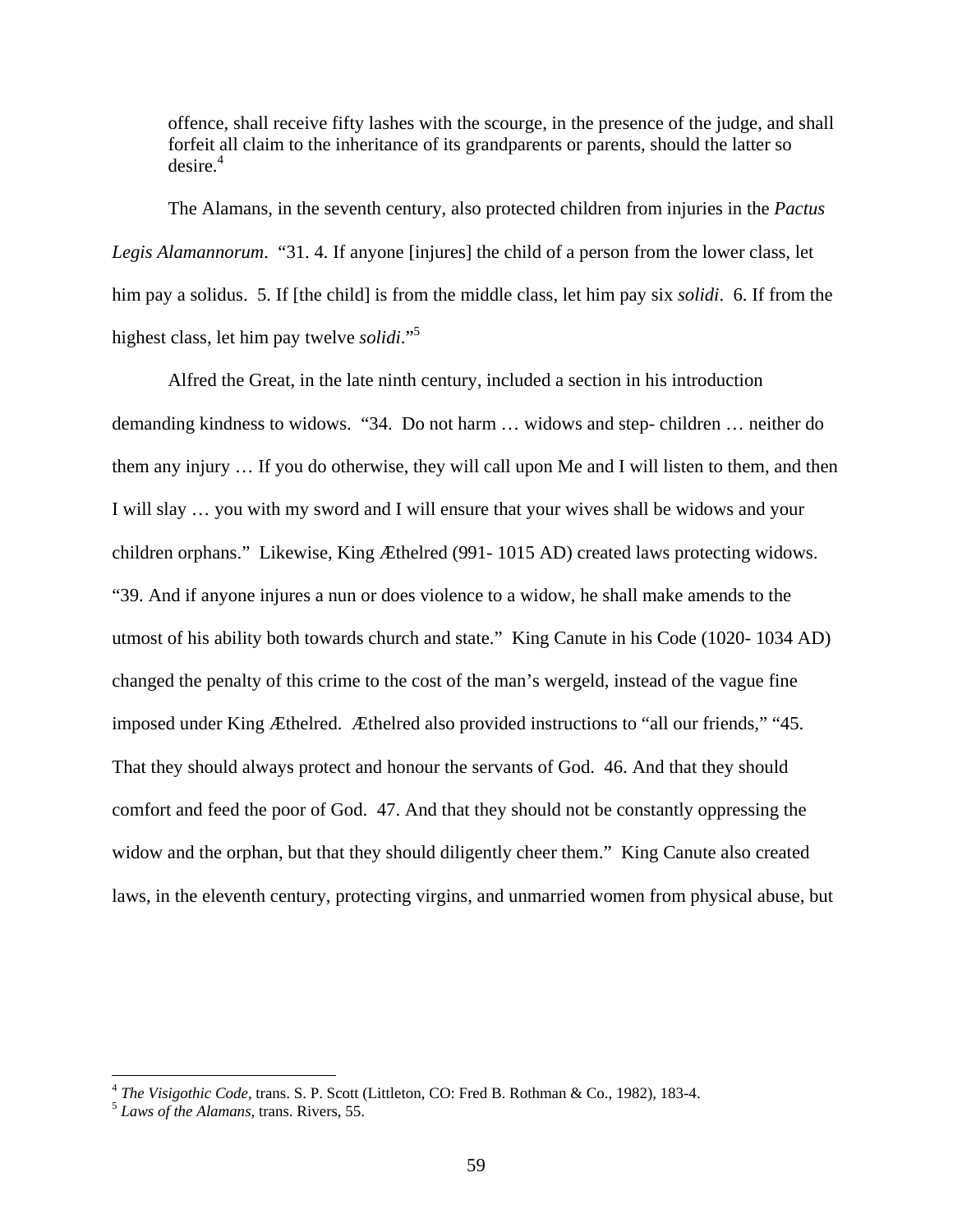whether this was sexual abuse is not clear. "52.1 If anyone does violence to a maiden he shall make amends by the payment of his wergeld"<sup>6</sup>

The Salian Franks code the *Pactus Legis Salicae* of the sixth century had several laws that punished the murder of women according to their ability to bear children:

24.5. He who strikes a pregnant free woman, and it is proved against him . . ., he shall be liable to pay twenty-eight thousand *denarii* (i.e., seven hundred *solidi*). 6. He who kills an infant in its mother's womb or within nine days of birth before it has a name, and it is proved against him . . ., shall be liable to pay four thousand *denarii* (i.e., one hundred *solidi*). 8. He who kills a free woman after she has begun to bear children, if it is proved against him . . ., shall be liable to pay twenty-four thousand *denarii* (i.e., six hundred *solidi*). 9. He who kills a woman after she is no longer able to bear children, if it is proved against him . . ., shall be liable to pay eight thousand *denarii* (i.e., two hundred *solidi*).7

The Salian lawmakers repeatedly included fines for those that killed women, for instance laws numbered: 41.1, .5, .16, .17, .19, .20, and 65 e. 1-4 all deal with homicide. The Salic law of the Franks never valued a free woman at less than the value of a man. In Rothair's edict of seventh century Lombard law, if a husband was implicated in the death of his wife, he could "clear himself with his legal oathhelpers by swearing that he was not involved in the death of that woman, either through himself or through any personal substitute." "If a husband kills his innocent wife who had not legally deserved to die [Rothair 202, 211, 212], he must pay 1200 *solidi* as composition, half to the relatives who gave her to her husband and from whom he received her *mundium* and half to the king." Rothair's edict #201 stated that 1200 *solidi* was the fine any time a woman was murdered. The Ancient code of the Visigoths also mentioned fines for homicide in passing, but the actual law was not included in the earliest compilation or has not survived. The Bavarians in the eighth century also compensated its women for injuries they

<sup>6</sup> *Introduction to Early English Laws*, trans. Bill Griffiths (Norfolk: Anglo-Saxon Books, 1955), 51; *The Laws of England: From Edmund to Henry1-Part One, Edmund to Canute*, trans. A. J. Robertson (Cambridge: At the University Press, 1925), 103, 203, 105, 203.

<sup>7</sup> *Laws of the Salians*, trans. Drew, 86.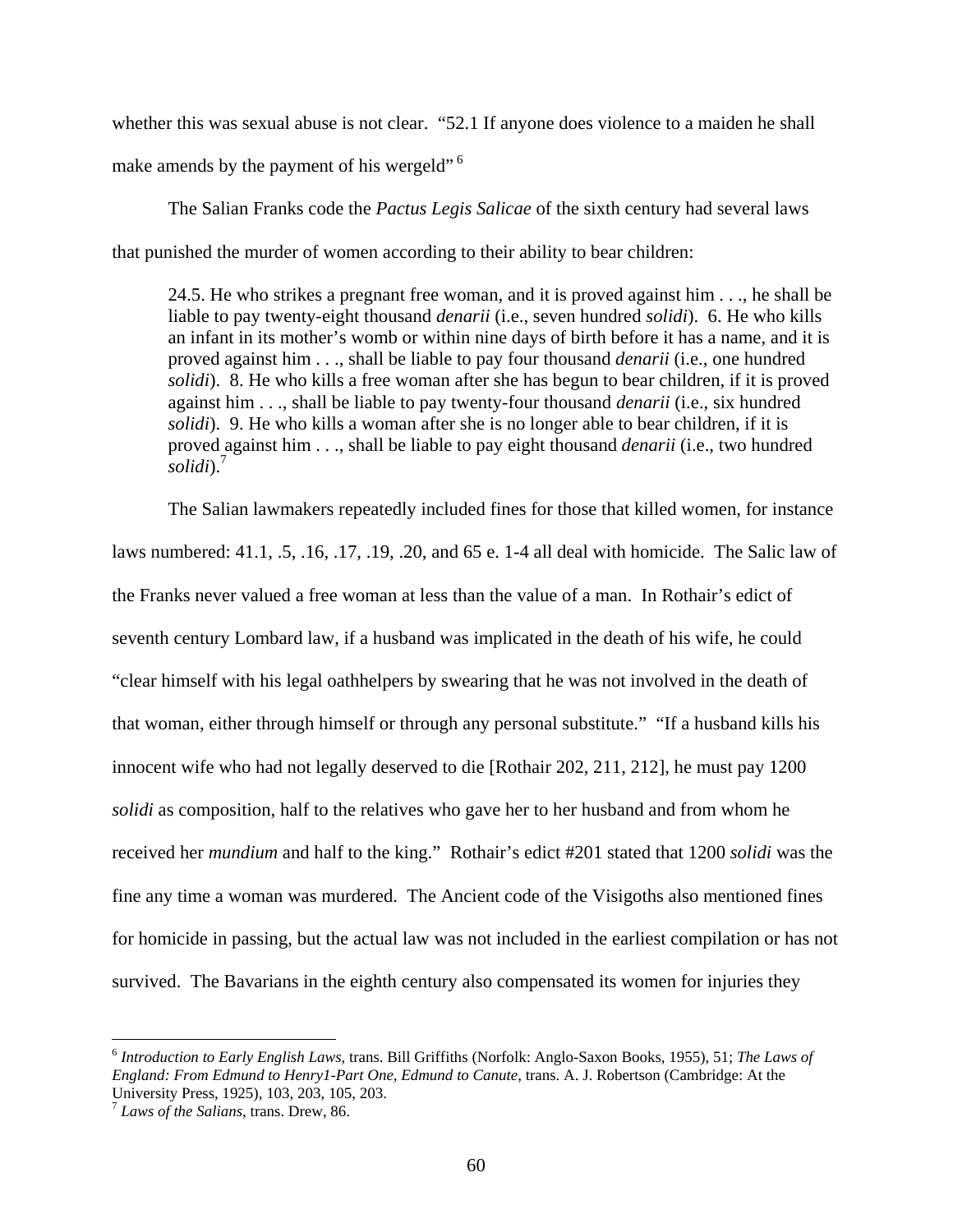suffered. " 4.29 In any of these acts [killing] happens to the women of those free men, let all be compensated for twofold. Since a woman cannot defend herself with weapons, let her obtain a double compensation." The eighth-century Alamans also provided double compensation for women. The Ripuarians had laws against homicide that held the same value for women as the Salian Franks, the differences being that the *Lex Ribuaria* defined the form of proof where it had been vague in Salian Laws. "Or if he denies it, let him swear with seventy- two [oath takers]." Another difference was that the law defined the age past which a woman does not bear children anymore as forty, where the Salians had not specified an age.<sup>8</sup>

The Salians in Capitulary I created a new fine for those people that attempted to cover up a homicide. "70.2 If he kills an *antrustin* or a woman in such a manner and plunders them, and [then] cremates them, and it can be proven that he did this, let him compensate 1800 *solidi*." This fine was double that of the fine for a freeman. The Lombards in Rothair's edict distinguished between homicide and "murder." "14. If anyone secretly kills a freeman or a man or woman slave, if one or two persons commit the homicide, he or they shall pay 900 *solidi* as composition."<sup>9</sup>

The *Pactus Legis Alamannorum* in the seventh century also had laws that distinguished murder from accidental death, thus reflecting the Christian concept of intent. "15. If anyone murders [*mortadus fuerit*] a man [*baro*] or a woman who is [free], let the lawful wergeld be paid ninefold, or let the doer swear with twenty- four men, all chosen, or with eighty, whomever he can find." The same law code *Lantfridana Manuscripts* repeated the law of its previous code #15 verbatim in law #69; however, the *Lantfridana Manuscripts* had another law, which

<sup>8</sup> *Laws of the Salians*, trans. Drew, 104, 126, 127; *Lombard Laws*, trans. Katherine Fischer Drew (Philadelphia: University of Pennsylvania Press, 1976), 80-1, 91; *Laws of the Alamans*, trans. Rivers, 134, 90; *Laws of the Salian and Ripuarian Franks*, trans. Rivers, 175. 9

 $9$  Laws of the Salian and Ripuarian Franks, trans. Rivers, 115; Lombards Laws, trans. Drew, 55.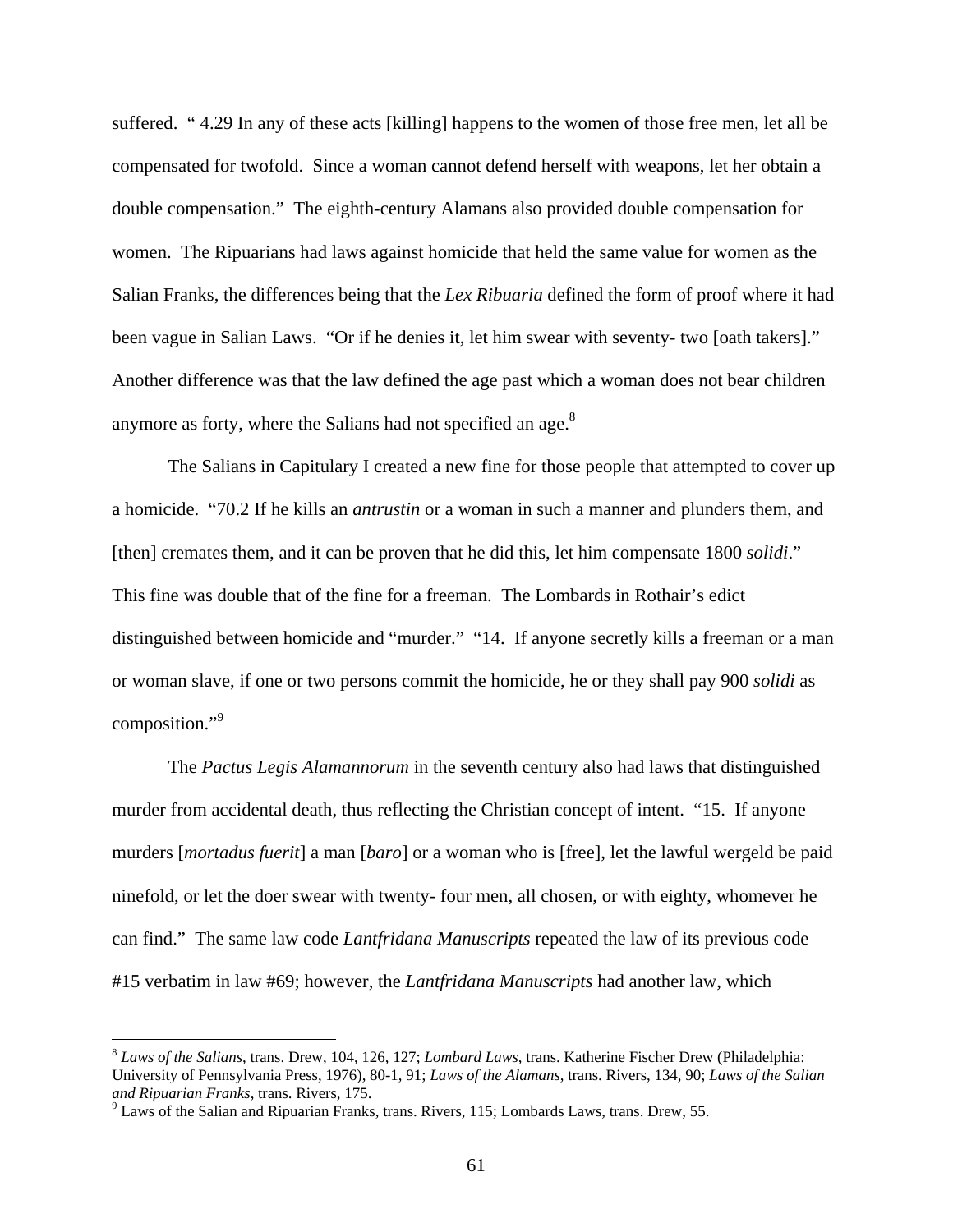decreased the amount of the fine paid for a woman and including a fine for the theft of a woman's apparel. "48. If anyone murders another, which the Alamans call *mortaudo*, let him pay a ninefold wergeld for him and compensate for whatever weapons and clothing he stole from him, as if it were in secret. If, however, this happens to women, let that man compensate twofold. Let him compensate for the clothing she wore as if he stole in secret."<sup>10</sup>

 The *Pactus Legis Alamannorum* had a law against killing and plundering the belongings of the victim. In the *Lantfridana Manuscripts*, the law penalized grave robbers as well. Like the fine for murder, the compensation for women was less than half that paid for men. "49.1 If anyone exhumes a freeman from the ground, let him restore whatever he stole there with a ninefold wergeld and compensate with forty *solidi*. If, however, he exhumes a woman from the ground, let him compensate with eighty *solidi*. Let him compensate for the property [as if he stole] in secret." $^{11}$ 

A Ripuarian law concerned the husband that committed murder in defense of his wife or property. "If anyone captures a man stealing his property and wishes to tie him up, or [if the man abducts] his wife or daughter or a comparable person and [the former] is unable to tie him up, and strikes him a blow and kills him, he should raise him up in a hurdle at the crossroads in the presence of witnesses and safeguard [the corpse] . . . And then let him swear at the sanctuary [*harhus*] before the judge that the man he killed had forfeited his life. But if he does not do this, let him be held guilty of homicide. Or if he denies it, let him swear with the lawful number that he did not do this." $^{12}$ 

The authors of the eighth-century Alamannic *Lantfridana Manuscripts* created special punishments for the men who killed their own kin, using the *Bible* as their motivation. "40. If

<sup>&</sup>lt;sup>10</sup> *Laws of the Alamans*, trans. Rivers, 51, 93, 82-3.<br><sup>11</sup>*Laws of the Alamans*, trans. Rivers, 1, 5, 83.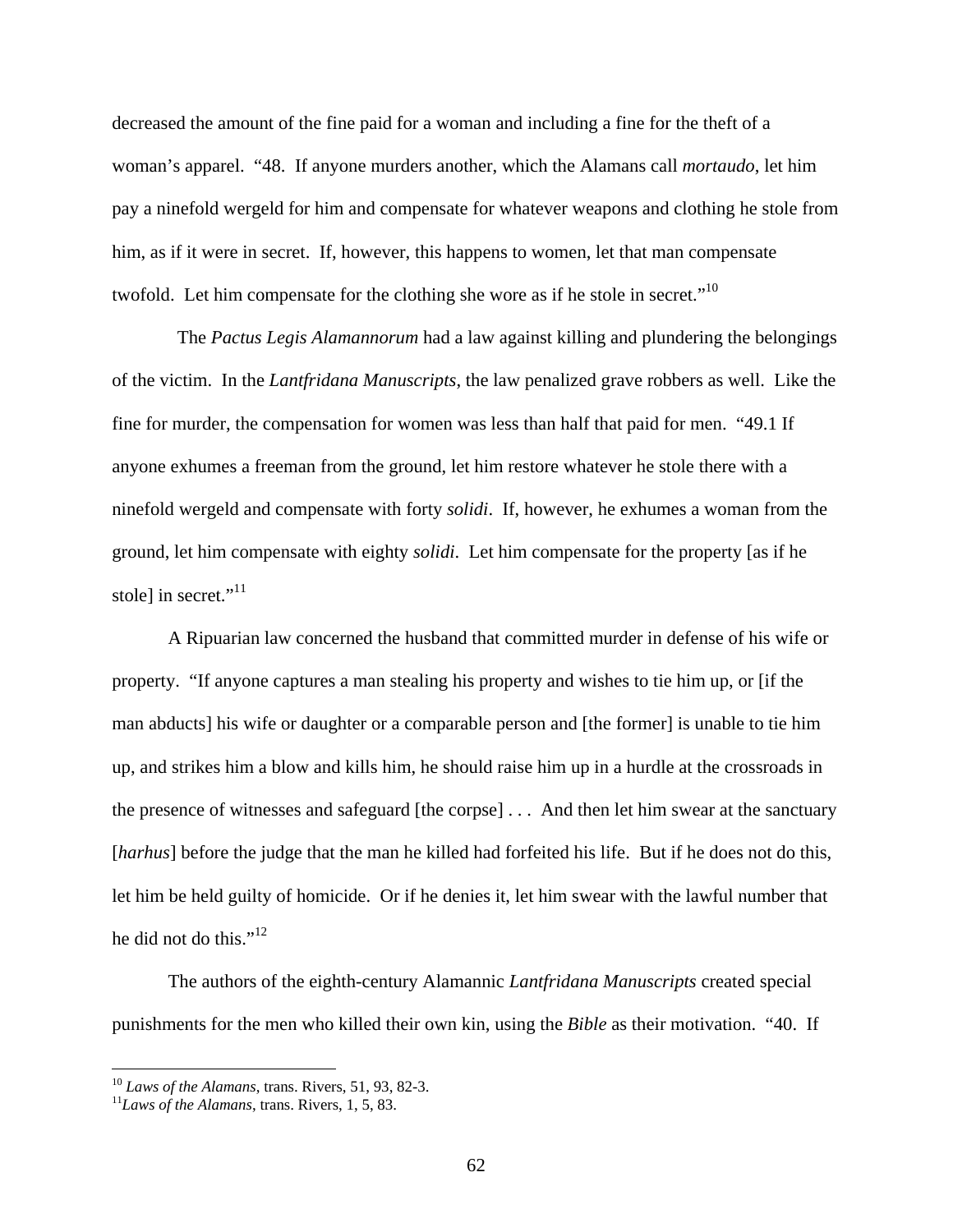any man willingly kills his father, his brother, his uncle, his brother's son, his mother, or his sister, let him know that he acted against God, and, since he was not his brother's keeper according to God's commandment, that he seriously sinned against God. And in the presence of all his relatives, let his property be confiscated and let nothing more descend to his heirs. However, let him receive punishment according to the canons of the Church.<sup>"13</sup>

Kidnapping was comparable to homicide for the Visigoths in their Ancient code:

If anyone should kidnap the son or daughter of a freeborn person, of either sex, or should lure them home, and cause them to be taken into other provinces of our kingdom, or into any foreign country; he who is guilty of such an atrocious crime, shall be delivered up to the father or mother of the child; or to its brothers, if there are any; or to its nearest relatives; to be killed or sold into slavery. Should they wish to do so, they may exact from the kidnapper the legal compensation for homicide; that is to say, three hundred *solidi:* because for a child to be sold by its parents, or to be kidnapped, is as serious a crime as the commission of homicide. If, however, the kidnapper should recover the child from the foreign country where it has been sent, and bring it again to its native land, he shall pay a hundred and fifty *solidi*: that is to say half the compensation for homicide; and should he not be possessed of said amount, he shall be condemned to servitude

Lawmakers offered an incentive to the thief in the hope that the child might be returned.<sup>14</sup>

The Alamans of the eighth century punished those men that sold Alamans into slavery in

other countries. "46. If, however, anyone sells a freewoman outside the borders [*marcha*], let

him restore her former freedom to her and compensate with eighty *solidi*. If, however, he cannot

bring her back, let him compensate with 400 *solidi*."15

The Germanic codes also tried to protect the lives of those yet unborn. The Ripuarian

Franks had laws against abuse that led to miscarriages and death.

104. 4 If anyone strikes a pregnant free woman in the stomach or kidneys with his fist or his heel and the fetus is not aborted [but] because of this it becomes so ill that it nearly dies, let him be held liable for 200 *solidi*. 5. If anyone strikes [a woman so that] the fetus is killed and is aborted, let him be held liable for 600 *solidi*. 6. But if the woman was

<sup>&</sup>lt;sup>12</sup> Laws of the Salian and Ripuarian Franks, trans. Rivers, 208-9.

<sup>&</sup>lt;sup>13</sup> *Laws of the Alamans*, trans. Rivers, 80.<br><sup>14</sup> *Visigothic Code*, trans. Scott, 248.<br><sup>15</sup> *Laws of the Alamans*, trans. Rivers, 82.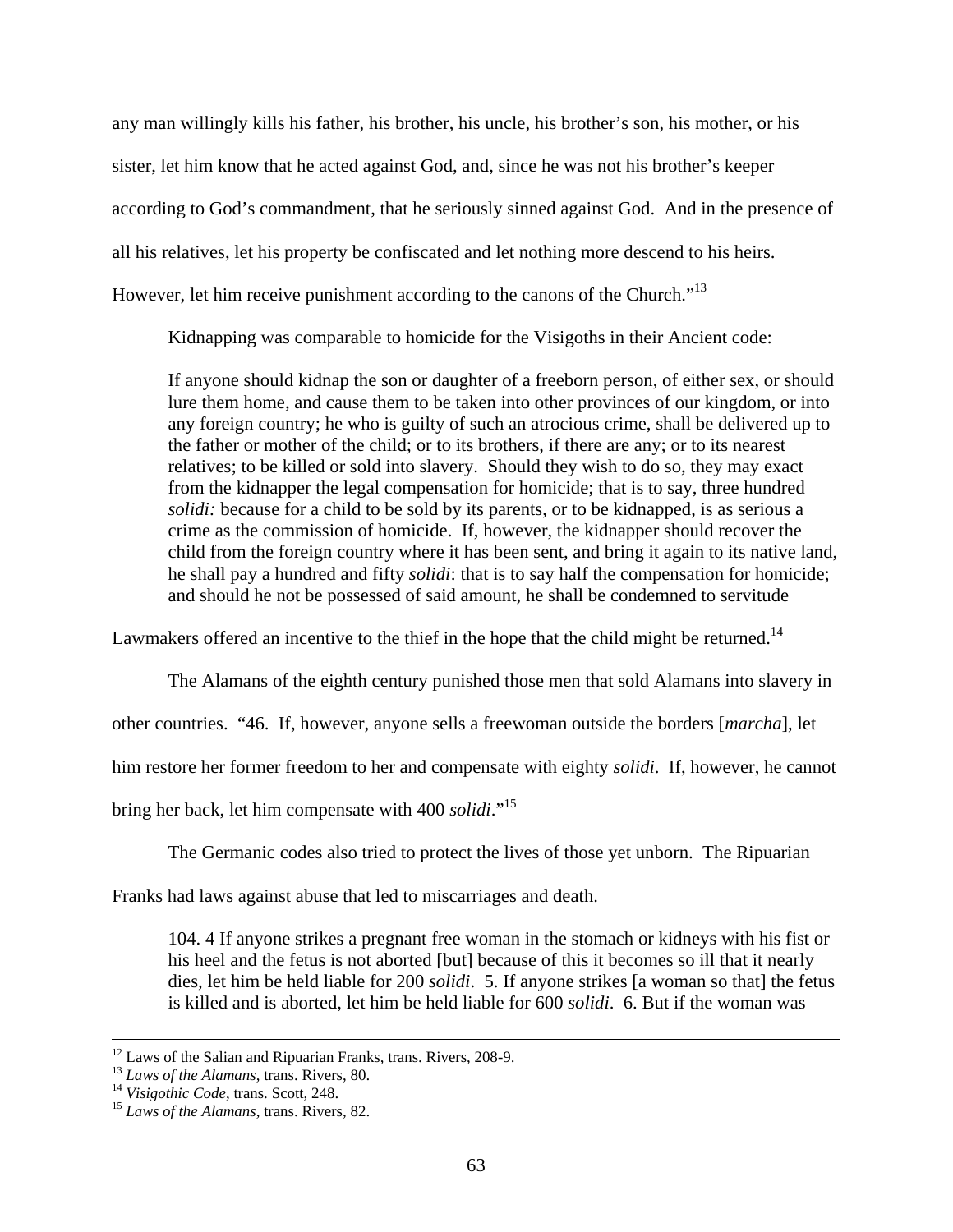killed due to this, let him be held liable for 900 *solidi*. 7. But if the woman was under the king's protection for some reason, let him be held liable for 1200 *solidi*. 8. But if the child that was aborted was a girl, let him compensate 2400 *solidi*.

In the case of a servant or freedwoman or a Roman woman, the law reduced the penalties by fifty percent.16

The death of a pregnant woman was also a concern of the Anglo-Saxons in the eighth and ninth centuries. The compensation for her death was "a full wergeld for the woman, and half the wergeld for the child [which shall be] in accordance with the wergeld of the father's kindred." The king's court also imposed a fine for such a death. In the introduction to the laws of Alfred the Great, he stated: "18. If anyone in the course of a dispute … injure … a pregnant women … let him make compensation … for the hurt as judges … decide in his case … If she be dead, let him give life for life." $17$ 

 In several of the Germanic codes, lawmakers focus on protecting the life of a pregnant woman and her child. For the Ripuarian Franks, in the eighth century, the value of an unborn or unnamed child only 100 *solidi*. Seventh-century Alamans, in the *Pactus Legis Alamannorum,* also punished those that killed infants. "12. If any woman is pregnant and through the act of another the child is born dead, or born alive but does not live for nine nights, let him who is accused pay forty *solidi* or swear with twelve men, half of whom are chosen." The *Lantfridana Manuscripts* reiterated this prior Alamanic law #12.<sup>18</sup>

Some of the Germanic codes required a larger compensation for the death of female infants. Germanic society valued the reproductive capabilities of women. The eighth-century Alamanic law code also stated: "88.1 If anyone causes an abortion in a pregnant woman so that

<u>.</u>

<sup>&</sup>lt;sup>16</sup> Laws of the Salian and Ripuarian Franks, trans. Rivers, 133-4.

<sup>17</sup> *Laws of the Earliest English Kings,* trans. Attenborough, 69; *Introduction to Early English Laws*, trans. Griffiths, 47.

<sup>18</sup> *Laws of the Salian and Ripuarian Franks*, trans. Rivers, 185; *Laws of the Alamans*, trans. Rivers, 50, 93.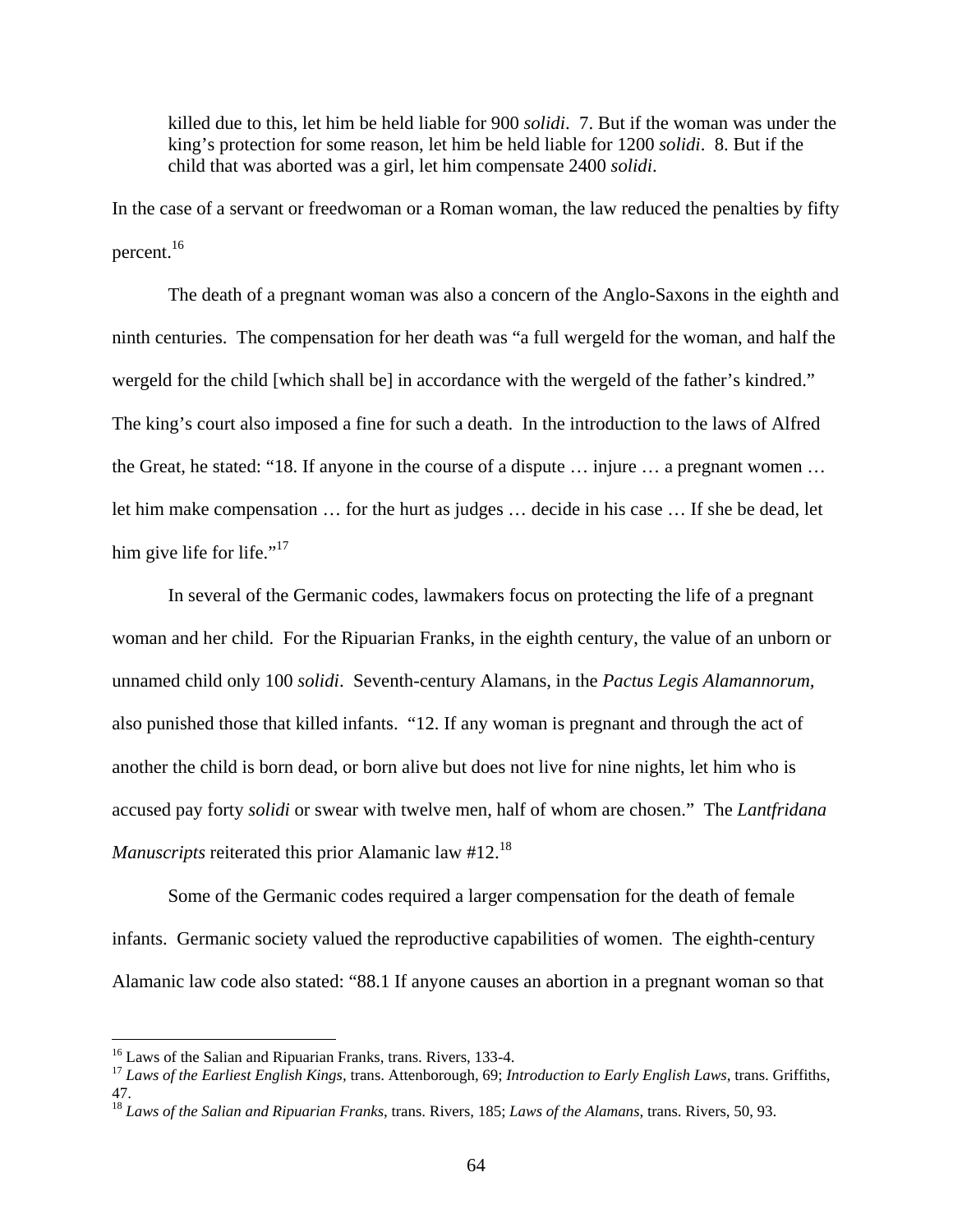you can immediately recognize whether [the offspring] would have been a boy or a girl; if it was to be a boy, let him compensate with twelve *solidi*; however, if a girl, [let him compensate] with twenty- four [*solidi*]. 2. If whether [the fetus is male or female] cannot be immediately recognized, and [the fetus] has not changed the shape of the mother's body, let him compensate with twelve *solidi*. If he seeks more, let him clear himself with oath takers." Apparently, the restrictions mentioned in the last line of this law meant to prevent the guardian from seeking a greater settlement for his ward's injury. The Bavarians in the eighth century also punished those that caused abortions. "8.18 If any woman gives a drink [to a woman] so that she causes an abortion, if it is a maidservant, let her receive 200 lashes, and if it is a freewoman, let her lose her freedom and be assigned to slavery to whomever the duke orders. 19. If any one causes an abortion in a woman through any blow, if the woman dies, let it be considered the same as a homicide. However, if the child alone is killed, let him compensate twenty *solidi* if the child does not come forth alive. If, however, it was living [at the time of the abortion], let him pay the wergeld." This law continued:

8. 20 If he causes an abortion, in the first place let him be compelled to pay twelve *solidi*. Then let him and his posterity pay a single solidus each year, that is, in the autumn, until the seventh generation from father to son. 21. Therefore our ancestors have declared an unceasing compensation, and this was decreed after the Christian religion was established in the world, since after a soul receives flesh, if it does not come to light of birth, it suffers unceasing punishment, and without the sacrament of baptism- owing to the abortion- the soul is delivered up to Hell. 22. If, however, a maidservant is weakened by another, in whatever way, so that he causes an abortion, if a child does not come forth alive, let him compensate with four *solidi*. 23. If, however, it was living [at the time of the abortion], let him compensate with ten *solidi*; let the maidservant be returned to her  $\frac{1}{2}$ lord.  $\frac{19}{2}$ 

The Ancient law of the Visigoths also considered abortions to be a serious crime that people sometimes committed against women. "If any one should cause a freeborn woman to abort by a blow, or by any other means, and she should die from the injury, he shall be punished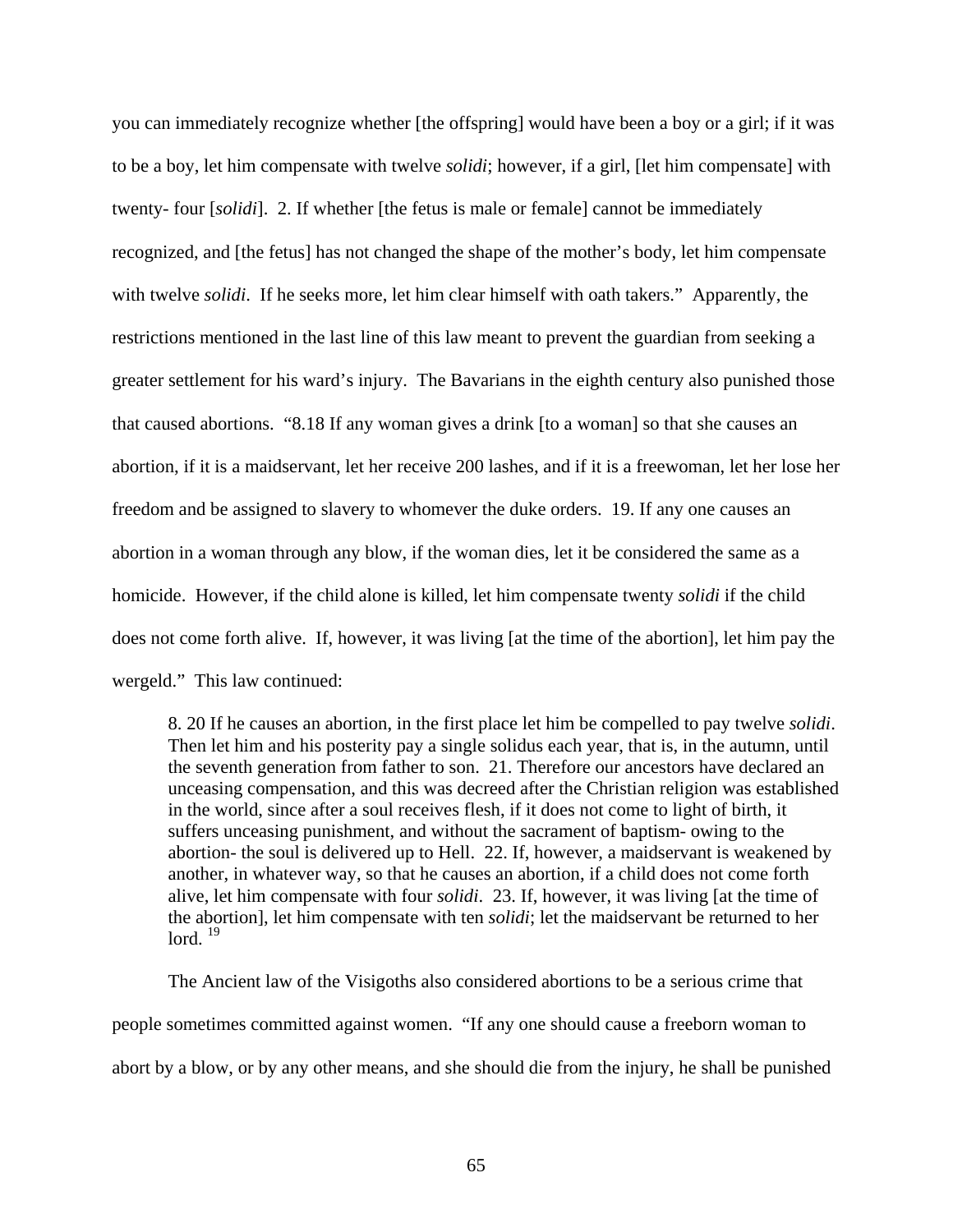for homicide. But if only an abortion should be produced in consequence, and the woman should be in nowise injured; where a freeman is known to have committed this act upon a freewoman, and the child should be fully formed, he shall pay two hundred *solidi*; otherwise, he shall pay a hundred *solidi*; by way of satisfaction." Furthermore: "Where a slave produces an abortion upon a freeborn woman, he shall receive two hundred lashes in public, and shall be delivered up as a slave to said woman." Most of the Germanic codes considered abortion a crime.<sup>20</sup>

The Lombards in Rothair's Edict, seventh-century, distinguished between the accidental death of a child, and a purposeful assault. "75. . . . If a child is accidentally killed while still in its mother's womb, and if the woman is free and lives, then her value shall be measured in accordance with her rank, and composition for the child shall be paid at half the sum at which the mother is valued. But if the mother dies, then composition must be paid for her according to her rank in addition to the payment of composition for the child killed in her womb. But thereafter the feud shall cease since the deed was done unintentionally."<sup>21</sup>

The majority of the Germanic codes protected their women from homicide, kidnapping and forced abortions. The women or their guardians received compensation for these injuries. These laws reflected a concern for women that went beyond their reproductive capabilities, and portrayed a society that respected its female members. Even women that had passed their procreative abilities were not valued at less than a man of the same status.

Another crime that people committed against women was theft. The Salian *Pactus Legis Salicae* had laws against petty theft. "27.34. If anyone steal's a woman's bracelet (known in the Malberg as *subto*) let him be held liable for 120 *denarii*, which make three *solidi*." Katherine Fischer Drew translated the Malberg Gloss *subto* differently than Theodore Rivers. "27.34. He

<sup>19</sup> *Laws of the Alamans*, trans. Rivers, 98, 141-2. 20 *Visigothic Code*, trans. Scott, 206-7.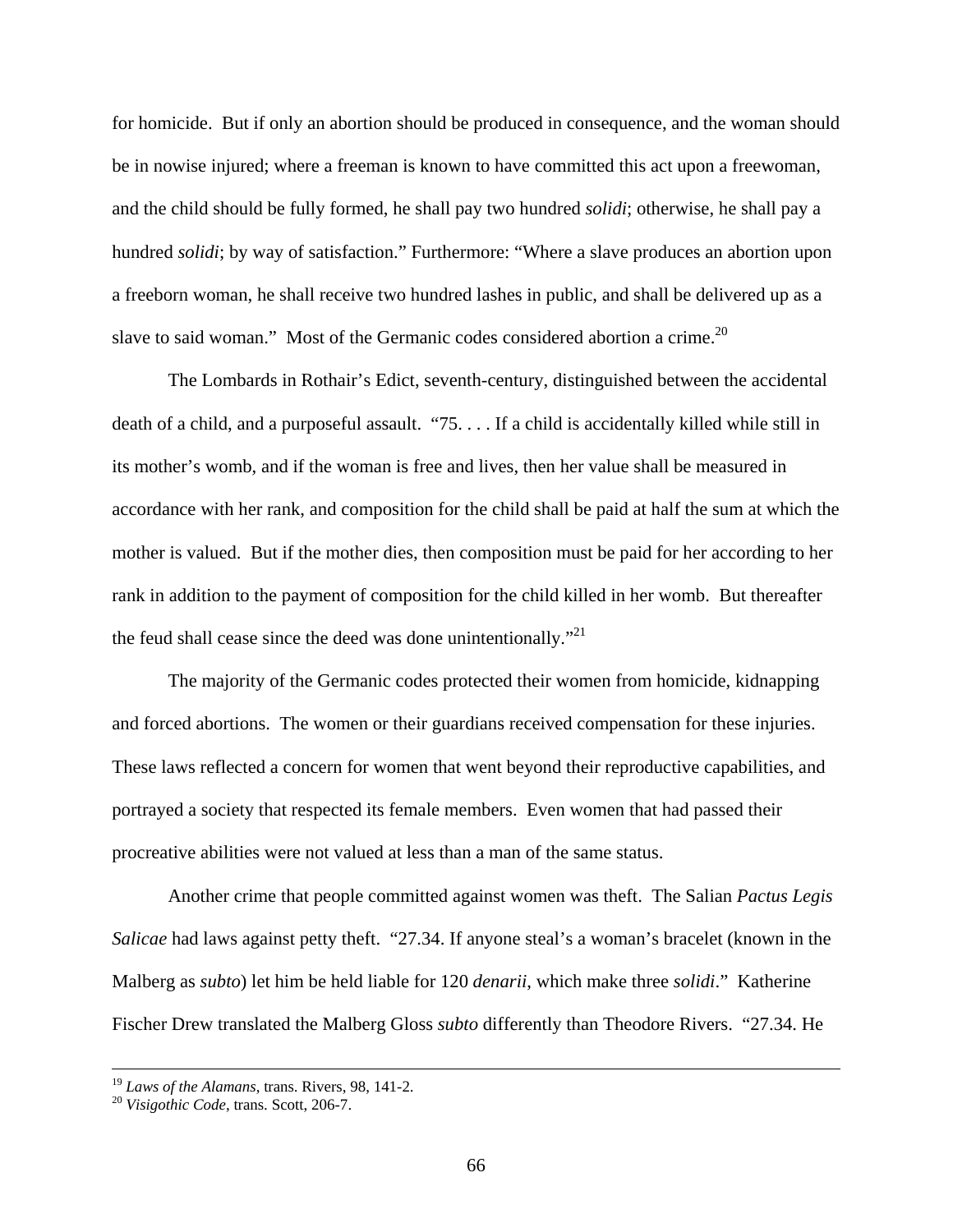who steals a woman's girdle-belt (brachilem) (called *subto* in the Malberg gloss) shall be liable to pay one-hundred twenty *denarii* (i.e., three *solidi*) [in addition to the return of the girdle-belt plus a payment for the time its use was lost]." If this law pertained to the theft of a girdle-belt rather than a bracelet, it may have constituted a sexual crime.<sup>22</sup>

Most of the Germanic codes considered false defamation of character a serious crime. Reputation was important both to the individual and the kin group. The Salian lawmakers concerned themselves with insults made against women. "64.2 He who calls a free woman a witch (*striam* or *meretricem*), and is not able to prove it . . .shall be liable to pay three times twenty-five *denarii* (i.e., one hundred and eighty-seven and one-half *solidi*)." Theodore Rivers translated law #64.2 in the following way: "But if anyone calls a freewoman a witch or prostitute . . ., and it cannot be proven, let him be held liable for 2500 *denarii*, which make sixty-two and one-half *solidi*." In Rothair's Edict, Lombard lawmakers also protected the reputation of women. "179. If a man accuses his betrothed of committing adultery after the betrothal, her relatives may legally clear her with the support of their twelve oathhelpers. After she has been cleared, the man shall receive his betrothed as was first provided in the betrothal agreement." Furthermore:

If anyone accuses the girl or free woman in someone else's *mundium* of being a harlot or witch, and if it is clear that he spoke against her in uncontrolled wrath, he may then offer oath with twelve oathhelpers to the effect that he accused her of the offense of witchcraft in wrath and not with any certain knowledge. For making an unfounded accusation, he shall pay twenty *solidi* as composition and he shall not be held further liable. But if he perseveres in his charge and says that he can prove it, the case shall be determined by the *camfio*, that is, by duel according to the judgment of God. If he proves his charge by combat, then she shall be guilty and punished as provided in this code [Rothair 189 and 376]. But if he who accused her of the offense is not able to prove it, he shall be

<sup>&</sup>lt;sup>21</sup> *Lombards Laws*, trans. Drew, 65.<br><sup>22</sup> *Laws of the Salian and Ripuarian Franks*, trans. Rivers, 71; *Laws of the Salians*, trans. Drew, 91.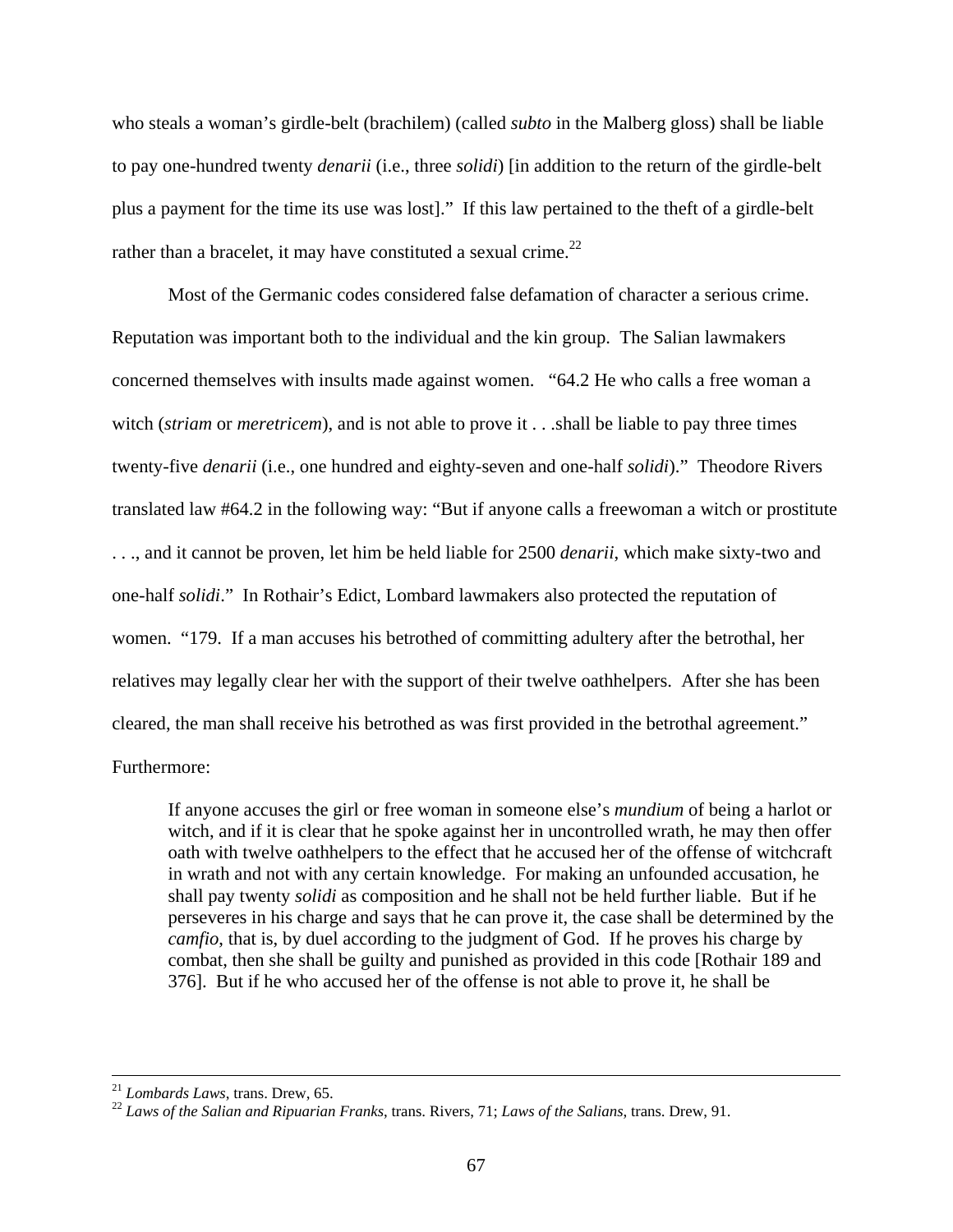compelled to pay as composition an amount equal to the wergeld of that woman as determined by the status to which she was born.<sup>23</sup>

King Grimwald of the Lombards issued a similar law in which a husband "maliciously and without legal cause accuses his wife of having committed adultery or of having conspired against the life of her husband, that woman may clear herself by the oath of her relatives by combat. If she clears herself, then the husband shall offer oath together with his legal relatives, twelve with himself, [to the effect] that he accused her of the offense neither with evil intent nor maliciously, and that he ought to leave her only if he has had his suspicions confirmed. . . But if he does not dare to so swear, he shall pay the wergeld of that woman in composition, such an amount as if he had killed her brother, half to the king and half to the relatives." Reputation was important in Germanic societies; the false accusation of witchcraft cost the man a relatively high fine.<sup>24</sup>

These laws protecting the reputation of women were important because this was an accusatorial society. The burden of proof fell on the accused. A man of good standing in the community could gather his oathhelpers to swear to his innocence. A person with a bad reputation and those without oathhelpers faced the ordeal. The ordeal was a physical test that generally involved either boiling water or heated iron rods. "His hand would then be bound for a number of days. If, when the bandage was removed, his wound was clean and healing properly, the verdict was 'innocent'; if the wound was festered, the verdict was 'guilty'." According to Germanic belief in the case of the Ordeal, the Lord pronounced the verdict according to the status of the wound. The same principle applied in the trial by combat, where two men dueled, and society assumed that the Lord sided with the innocent, who won. In most Germanic areas, the accusation of adultery had serious repercussions. Some of the codes punished the women

<sup>23</sup> *Laws of the Salians*, trans. Drew, 125; *Laws of the Salian and Ripuarian Franks*, trans. Rivers, 109; *Lombards Laws*, trans. Drew, 84, 90. 24 *Lombards Laws*, trans. Drew, 134.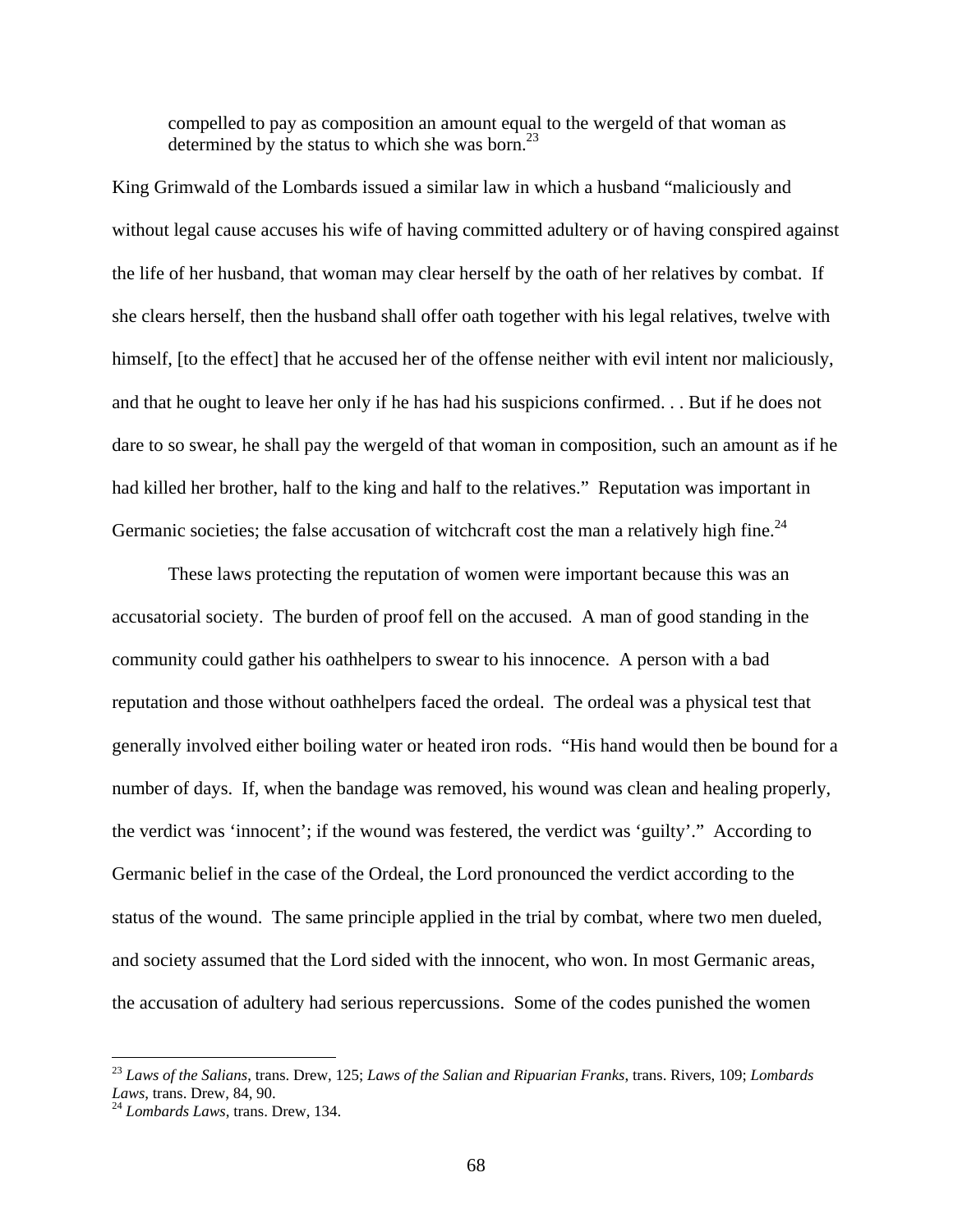with death and some of the codes allowed the torture of slaves, making it virtually impossible to prove a woman innocent. According to the law of the Visigoths, personal slaves were tortured in an effort to uncover an adulterous couple. "But because it is difficult to prove the adultery of a woman by the evidence of persons who are free, as generally this crime is perpetrated in secret; henceforth, whenever the evidence of a freeborn person is not available to prove adultery … it is granted by the present law to bring an accusation of this kind, to put the slaves of both parties to the torture, that the crime may be proved in court." Visigothic law punished adultery with the loss of property for both parties and perpetual slavery. Thus accusations had serious implications for the women and their  $\text{kin.}^{25}$ 

The accusation of witchcraft was also a serious crime in most Germanic societies. The *Pactus Legis Alamannorum* in the seventh century illustrated the suffering that people faced when accused of the crime of sorcery:

14.1 If anyone accuses a freewoman of the crime of witchcraft or poisoning and seizes her and puts her in a hurdle, let him compensate eighty *solidi*, and let her be defended by her relatives with twelve men half of whom are chosen, or with drawn sword. . . . 3. If she [a freewoman] is not put in a hurdle [but] is seized and tortured, let him compensate with forty *solidi*. . . 5. And if a man finds her guilty and because of this she is killed, let him pay the same [her] wergeld, since he accused the woman. 6. If it is a man from the lower class [minoflidis], let him pay 160 *solidi*. 7. If it is an Alaman from the middle class, let him compensate with 200 *solidi*. 8. If it is an Alaman from the upper class, let him compensate with 240 *solidi* or swear with twenty- four men, half of whom are chosen, or with forty, whomever he can find.

This law continued raising the fines according to the status of the woman he killed.<sup>26</sup>

Another important issue was the way in which the law dealt with crimes committed

against male and female slaves. The Germanic laws protecting the rights of slaves in the earliest

codes, generally intended to protect the property of the masters. However, selfish this might

<sup>&</sup>lt;sup>25</sup> Bryce Lyon, Herbert Rowen and Theodore Hamerow, *A History of the Western World* (Chicago: Rand McNally Company, 1969), 124; *Visigothic Code*, trans. Scott, 101. 26 *Laws of the Alamans*, trans. Rivers, 50-1.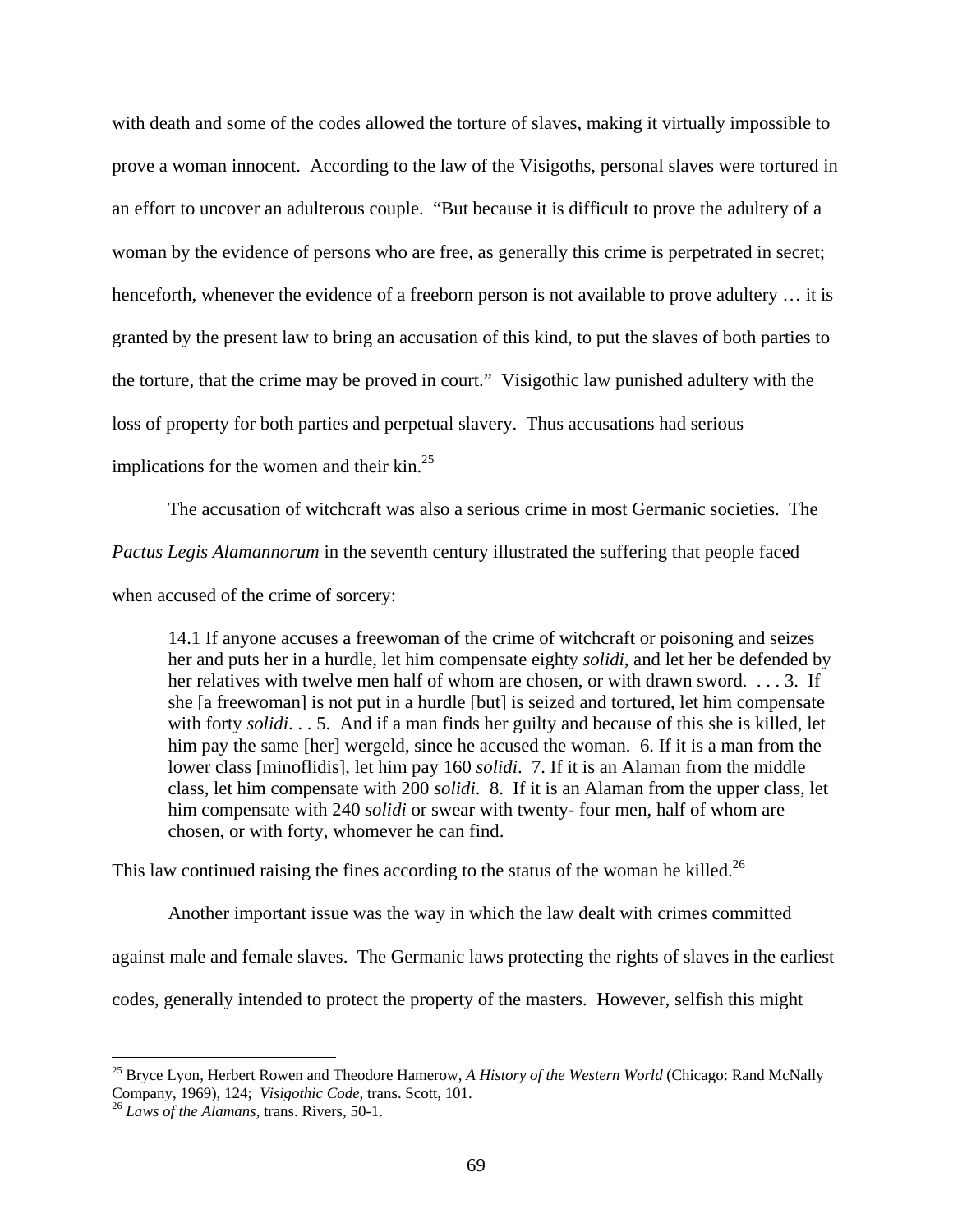seem at first sight, the preoccupation with defending someone's possessions, the end result was still protection of the slaves in question. This provided at least a minimal safety for the slaves.

 The Lombards had laws protecting their slaves to a limited degree. Rothair's edict stated: "Anyone who blocks the road to another's man or woman slave or to his aldius or freedman shall pay twenty *solidi* as composition to that one's lord." Though the offenders paid the compensation to the lord, the laws intended to stop these crimes from occurring at all.<sup>27</sup>

Æthelberht's code of the sixth century punished those who killed someone else's servant or slave, regardless of the gender. "25. If a man slays the dependent of a commoner, he shall pay [the commoner] 6 shillings compensation." Rothair's Edict of the Lombard Law stated: "137. He who accidentally kills the small child of a tenant slave . . . or of another slave shall have it decided by the judge according to the child's age or according to whatever profits he was able to produce: and thus composition is to be paid."<sup>28</sup>

The Lombards also a law against harming pregnant female slaves. "He who strikes a woman slave large with child and causes a miscarriage shall pay three *solidi* as composition. If, moreover, she dies from the blow, he shall pay composition for her and likewise for the child in her womb." Lawmakers instituted this regulation to protect their pregnant slaves because they were valuable property. The slave status of the mother generally passed to her child. The Ancient law of the Visigoths also protected slaves from forced abortions. "Where a freeborn man produces abortion upon a female slave, he shall be compelled to pay twenty *solidi* to the master of the slave." If a "male slave" committed this crime, "he shall be compelled to pay ten *solidi* to her master, and in addition, shall receive two hundred lashes."<sup>29</sup>

<sup>&</sup>lt;sup>27</sup> Lombards Laws, trans. Drew, 57-8.

<sup>27</sup> *Lombards Laws*, trans. Drew, 57-8. 28 *Laws of the Earliest English Kings,* trans. Attenborough, 7; *Lombards Laws*, trans. Drew, 73; *Visigothic Code*, trans. Scott, 207.

<sup>29</sup> *Lombards Laws*, trans. Drew, 117.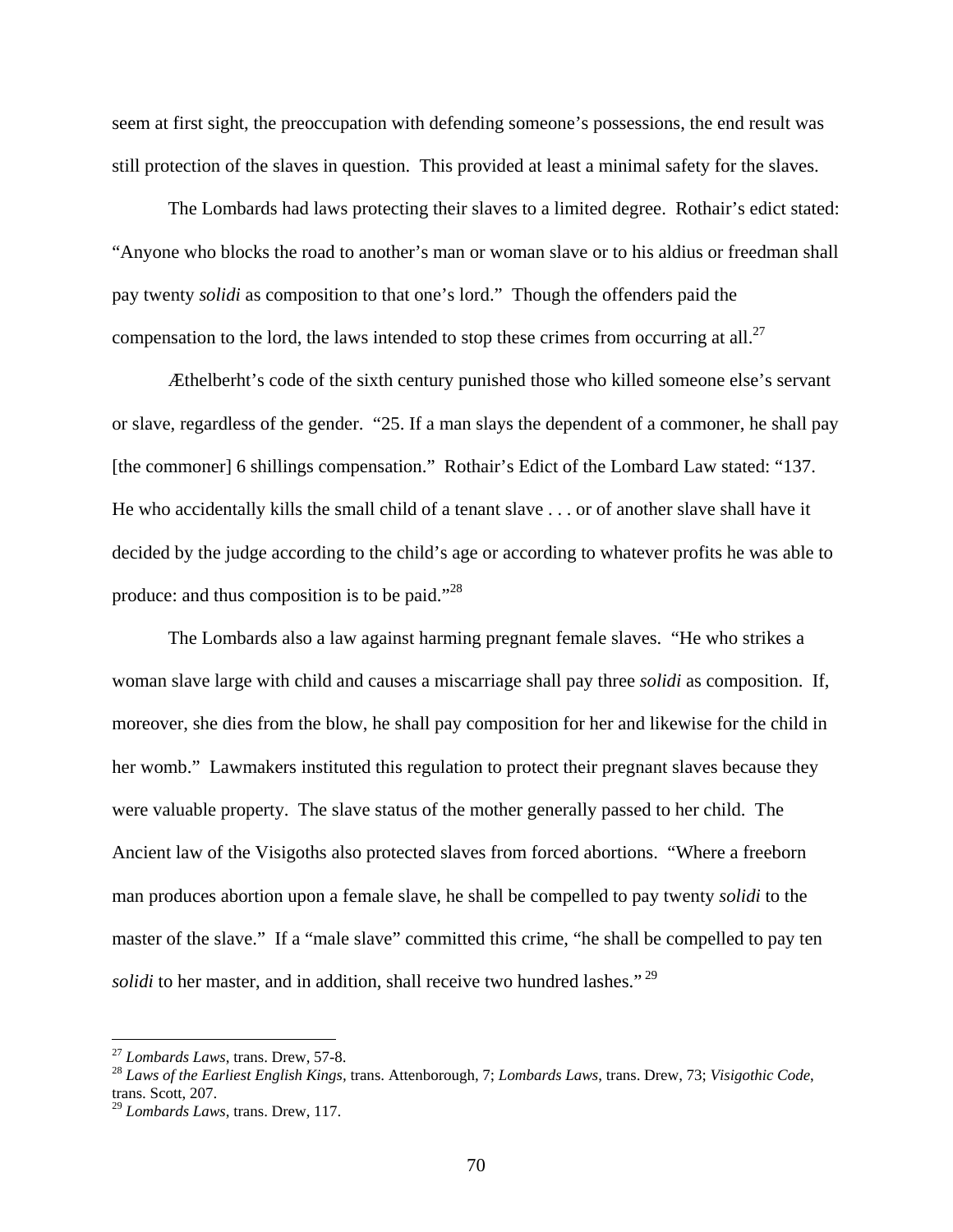Rothair's edict, for the Lombards, #208- 210 dealt with men who abducted servants belonging to others. These three laws imposed fines on those who attempted to keep the owner away from his stolen slave and her abductor. The Salians in *Pactus pro tenore pacis*, Capitulary II, created a law to prevent the abduction of servants. "If anyone unjustly detains another's *mancipia* and does not return her within forty days, let him be held punishable as kidnapper of *mancipia*." Abduction of servants and freedwomen was a concern of the Salian lawmakers in Capitulary IV. "130.1 If a freedman abducts another's freedwoman, let him be held liable for 800 *denarii*, which make twenty *solidi*. 2. Moreover, let him pay ten *solidi* to the *grafio,* and let the woman be returned to the authority of her master. 3. If he abducts a free woman, let him compensate with his life."<sup>30</sup>

 The Salians ranked the status of their slaves based upon their abilities, when describing crimes committed against slaves:

10.1 He who steals another man's male or female slave, horse or mare, and this is proved against him . . . shall be liable to pay fourteen hundred *denarii* (i.e., thirty-five *solidi*), in addition to returning the chattel stolen (or its value), plus a payment for the time its use was lost. 2. If the male or female slave has carried some property of his or her lord with him or her, the thief shall restore the bondsman and the property . . . . and is liable to pay six hundred *denarii* (i.e., fifteen *solidi*) [for the property] (in addition to thirty-five *solidi* for the slave plus a payment for the time his/her use was lost). 4. He who steals a female slave . . . shall be liable to pay twelve hundred *denarii* (i.e., thirty *solidi*) [in addition to return of the slave or her value plus a payment for the time her labor was lost]. . . .6. He who loses [i.e., steals and sells] a female slave worth fifteen or twenty-five *solidi* or a swineherd, vine dresser, metalworker, miller, carpenter, or groom (strator), or any other craftsman worth twenty- five *solidi* . . . and it is proved against him, shall be liable to pay twenty-eight hundred *denarii* (i.e., seventy-two *solidi*) in addition to the return of the slave [or his/her value] plus a payment for the time his/her labor was lost. [6. He who steals or kills or sells an overseer (*mairom*) steward (*infertorem*), butler (*scancionem*), horsekeeper (*mariscalcum*), groom (*stratorm*), a metalworker, gold worker, or carpenter or swineherd or household servant (*ministerialum*) worth twenty-five solid . . . shall be liable to pay fourteen hundred *denarii* (i.e., thirty-five *solidi*), in addition to return of the slave [or his value] plus a payment for the time his labor was lost. If it is a female overseer (*maiorissama*), or female household servant (*ministerialem*), worth twenty-five *solidi*, the above provisions should be observed]. 7. He who steals a young male or

<sup>&</sup>lt;sup>30</sup> Lombards Laws, trans. Drew, 92-3; Laws of the Salian and Ripuarian Franks, trans. Rivers, 122, 143.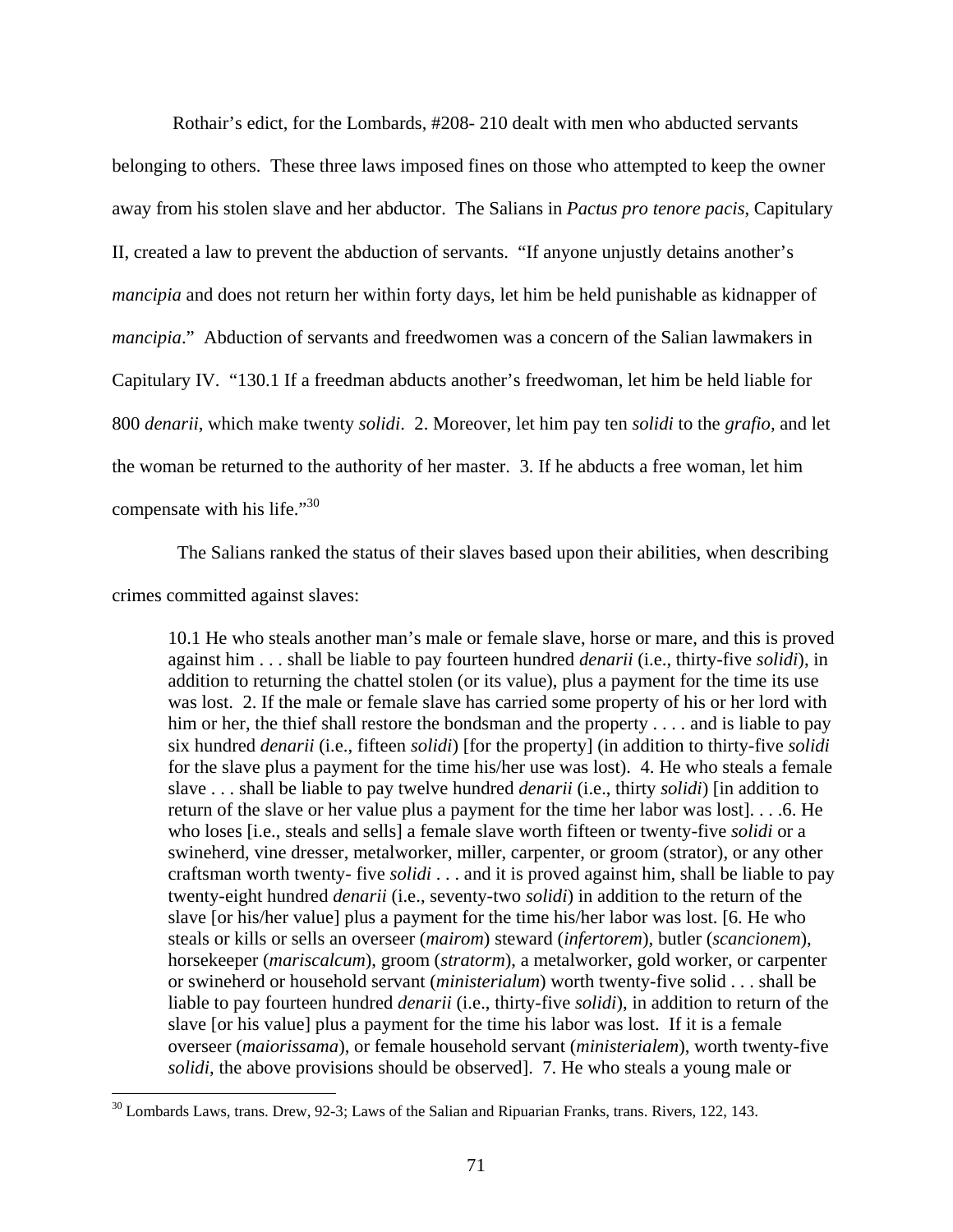female household slave . . .shall return the twenty-five *solidi* value of the slave and in addition shall be liable to pay fourteen hundred *denarii* (i.e., thirty-five *solidi*), and return of the slave [or his/her value] plus a payment for the time his/her labor was lost.<sup>31</sup>

An interesting literary change occurred in the law dealing with the theft of slaves between the sixth-century creation of the law and the ninth-century revision. The *Pactus Legis Salicae*:

10.1. He who steals another man's male or female slave, horse or mare, and this is proved against him . . . in addition to returning the chattel stolen . . .

The *Lex Karolina Salicae* 42.1 read:

If anyone steals another man's male or female slave, he shall be liable to pay fourteen hundred *denarii* (i.e., thirty- five *solidi*), in addition to return of the stolen slave . . .

This change reflected the Catholic Church's influence on the state. The law no longer coupled slaves with animals and did not refer to them as chattel. Though the language portrayed a more sympathetic treatment for the slaves, the fines for theft of the slave remained the same.<sup>32</sup>

King Charlemagne's *Lex Salica Karolina* of the ninth century had several laws relating to the treatment of slaves, but the majority of those laws reiterated the laws of the previous codes. One new law dealt with punishing those people who harmed slaves. "66.1 If a slave kills a male or female slave like himself, the lords may divide the killer between themselves. 2. If any free man attacks (*ad sallierit*), and robs another man's slave and is convicted of it, if the value of what he took is more than forty *denarii* (i.e., one solidus), he shall be liable to pay twelve hundred *denarii* (i.e., thirty *solidi*)."33

 The majority of the above laws concerning crimes people committed against male and female servants reflected a similarity in value for each gender. Germanic society was hierarchical and laws often valued the slaves in comparison to their jobs, or their owners, but the law never valued them because of their sex.

<sup>31</sup> *Laws of the Salians*, trans. Drew, 74-6. 32 *Laws of the Salians*, trans. Drew, 74, 203.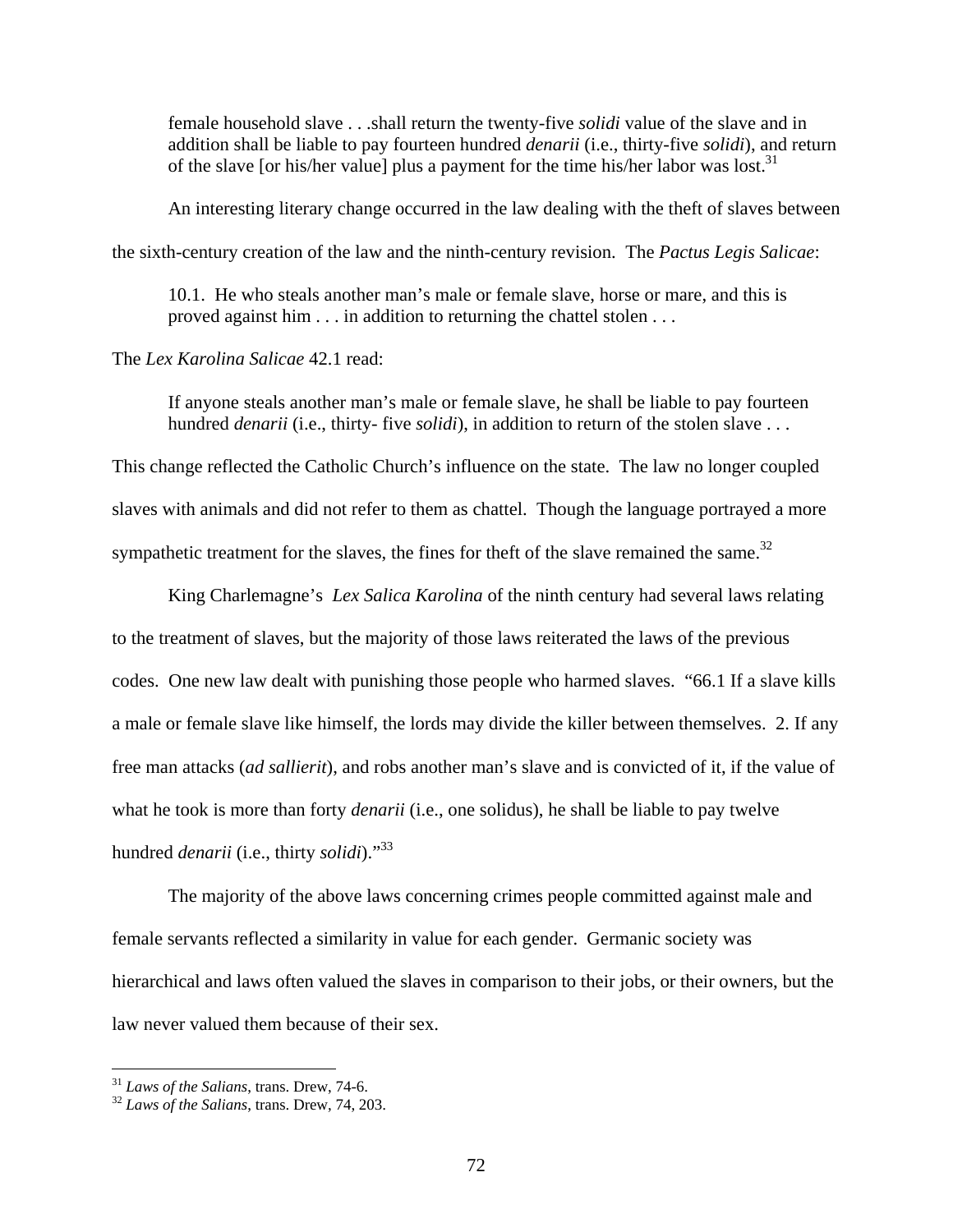Later Germanic lawmakers included laws pertaining to the rights of clergy.

The Alamans in the *Lantfridana Manuscript* in the eighth century allowed the clergy special compensation in the case of theft. "6. If anyone steals property from a church and is convicted, so that he must pay for whatever property he stole, let him pay thrice ninefold, either for a slave or a maidservant, an ox, horse, or any animal whatever, or other property that belongs to the church."34

 The Ripuarians had special laws concerning the death of religious women. "15. If he kills a [church] girl who is older than forty, let him be held liable for 100 *solidi*, or let him swear with twelve [oath takers]." A woman's ability to bear children was an important aspect, even to the church. "14. If anyone kills a king's woman or churchwoman who is capable of having children, let him be held liable for 300 *solidi*, or let him swear with thirty- six [oath takers]."35

These were the non-sexual crimes that the Germanic law codes covered in order to protect their women. The laws implemented fines for physically harming women beginning with the shearing of her hair and culminating in causing her death, accidentally or otherwise. The compensations that lawmakers created were a Germanic institution that continued into the eleventh century. Though the woman's guardian often received this payment, the laws still intended to protect the women and thus forestall a blood feud. Lawmakers hoped to end the blood feud through provision of monetary compensation for offenses committed against women.

Another point evident from the laws regarding the reputation of women and insults that people made against them is that family members were still important, even for married women. If a woman's husband accused her of adultery, according to Lombard law, her family had the right to defend her. This was also true in other Germanic codes, when the woman was accused

 <sup>33</sup> Ibid., 222.

<sup>34</sup> *Laws of the Alamans*, trans. Rivers, 155.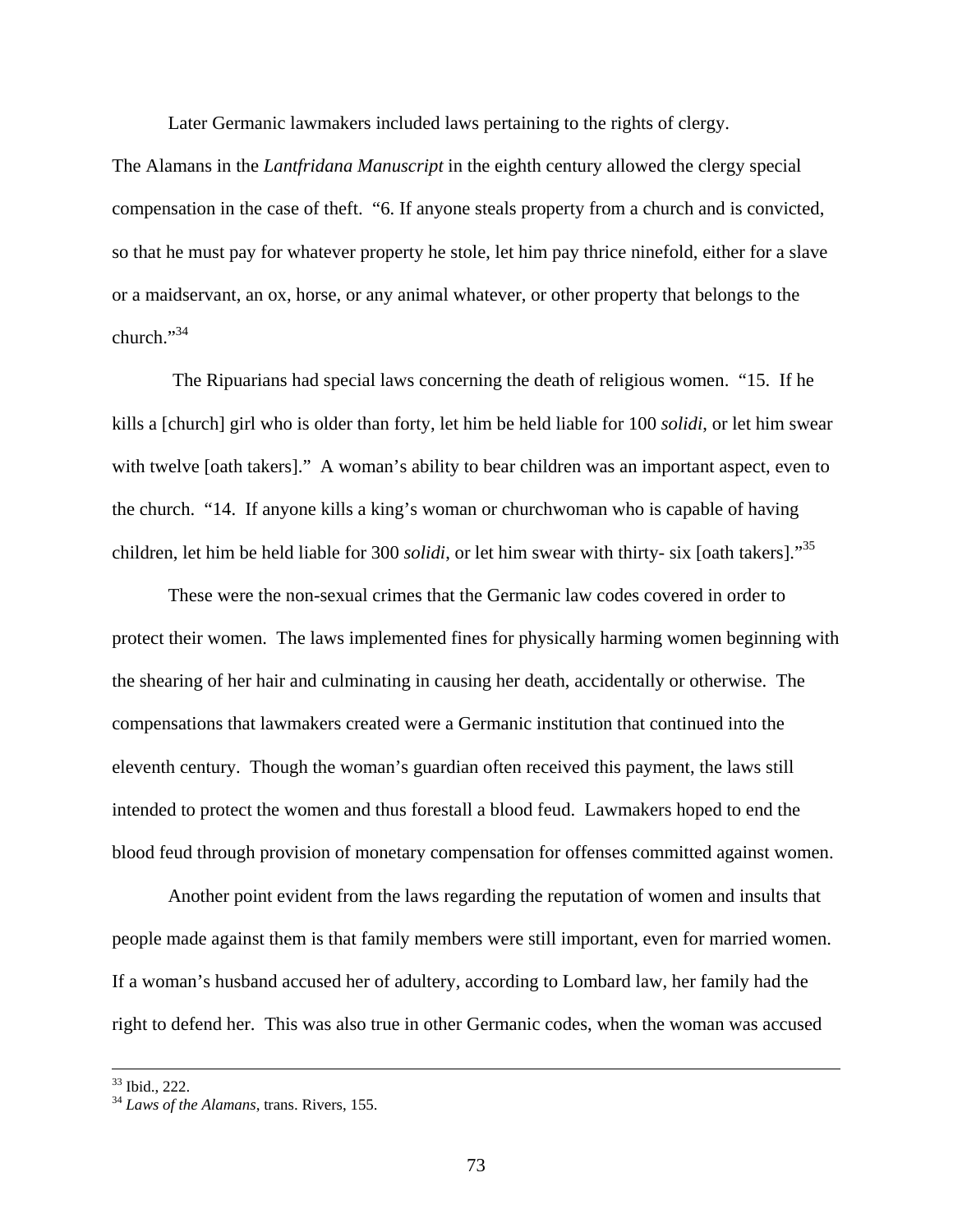of witchcraft. The importance of family never disintegrated in the Germanic era, regardless of what Wemple believes of daughters being treated as chattel.<sup>36</sup>

There are some historians, such as Theodore Rivers, who do not believe that the protection of women from abuse in these codes reflected a society that placed a high value on their women. Theodore Rivers, editor of several of the law codes, believes that the codes only implemented a double compensation for women in crimes that were not of a sexual nature, and this fact reflected a society that viewed women as weak, but not important. Rivers oversimplifies the situation. Furthermore, in his depiction of the Germanic code's treatment of women, he downplayed the importance of the woman's guardians. Every woman who lived under the laws of the Germanic codes in most areas had a guardian. A woman's guardian was a male relative or husband who was responsible for representing her interests in court, taking care of her properties and in many cases ensuring her safety. Even slaves were under the protection of their owners, who sued for and received compensation for any injuries she or her children might endure. In general Germanic society viewed women as weaker and under certain codes, such as the Burgundian, women were barred from defending themselves. The role of the guardian is crucial and the government created laws encouraging the *mundwald* to protect these women. These guardians stood to benefit in enforcing the laws both customary and written. The family received monetary gain from protecting the women within its clan. This re-enforced the importance of the family and the women within it. $37$ 

<sup>&</sup>lt;sup>35</sup> *Laws of the Salian and Ripuarian Franks*, trans. Rivers, 175-6.<br><sup>36</sup> Suzanne Wemple, *Women in Frankish Society: Marriage and the Cloister, 500 to 900* (Philadelphia: University of Pennsylvania Press, 1981), 14-5.

<sup>37</sup> *Laws of the Alamans and Bavarians*, trans. Rivers, 30; Katherine Fisher Drew, "The Law of the family in the Germanic Barbarians Kingdoms: A Synthesis," in *Studies in Medieval Culture XI*. Ed. John R. Sommerfeldt and Thomas H. Seiler (Michigan: Western Michigan University, 1977 pp 17-26), 23.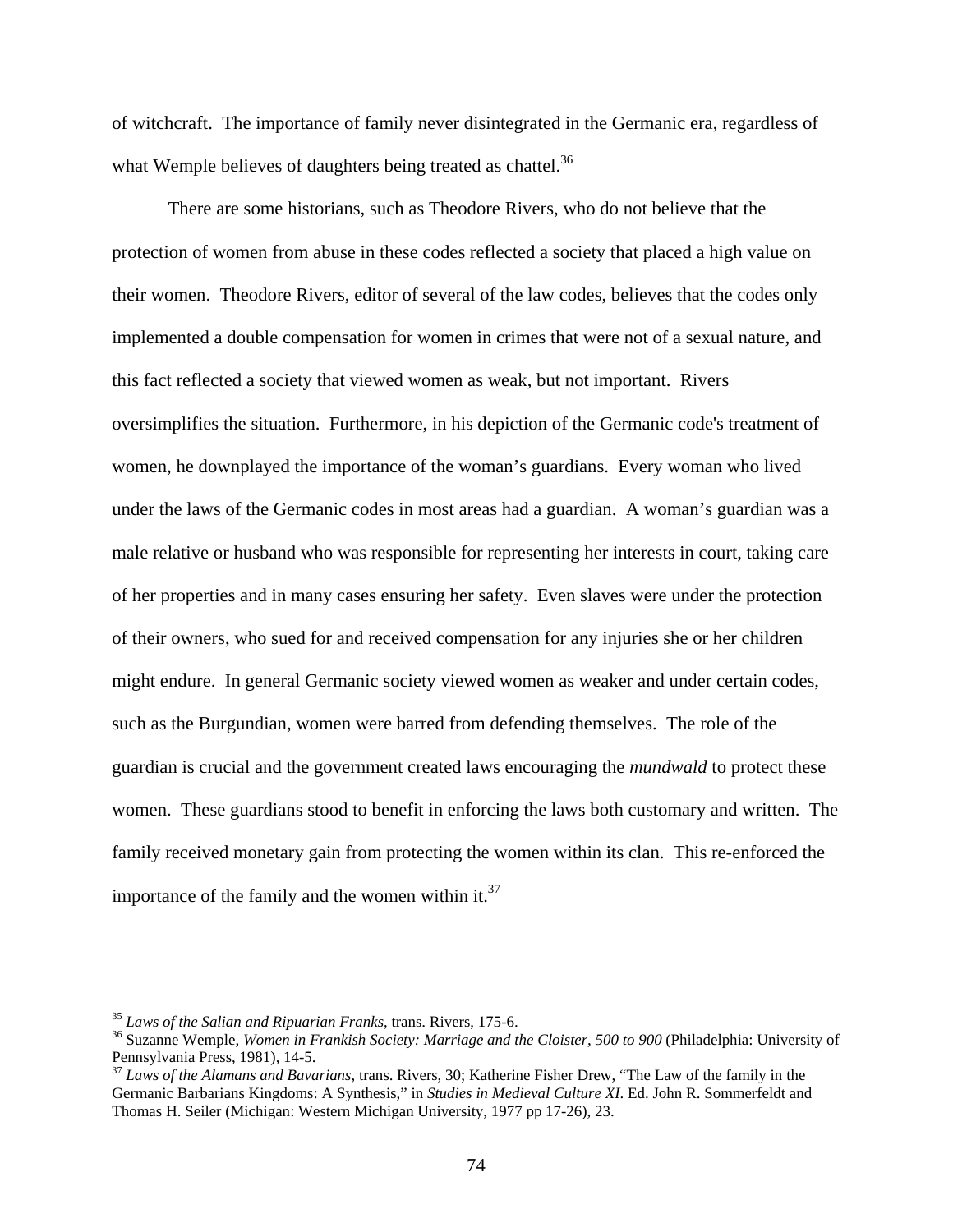## CHAPTER 6

## SEXUAL CRIMES COMMITTED AGAINST WOMEN

The majority of the crimes on which lawmakers focused that men committed against women were sexual in nature. These ranged from seduction, to sexual assault, to rape. The abduction of women for the purpose of marriage was also penalized in most Germanic areas. Marriage by capture had once been an acceptable procedure, but some chapters of the Germanic codes were clearly attempts to end this practice. A major focus for the Germanic codes was on the preservation of chastity for unmarried women and protection for married women.

In the case of the Salian Franks in the early sixth century, they considered the attempted seduction of a woman to be a crime.

20.1 The freeman who touches the hand or arm or finger of a free woman or of any other woman, and it is proved against him . . . shall be liable to pay six hundred *denarii* (i.e., fifteen *solidi*). 2. If he touches her arm [below the elbow] . . ., he shall be liable to pay twelve hundred *denarii* (i.e., thirty *solidi*). 3. But if he places his hand above her elbow and it is proved against him . . ., he shall be liable to pay fourteen hundred *denarii* (i.e., thirty-five *solidi*). He who touches a woman's breast or cuts it so that the blood flows . . . shall be liable to pay eighteen hundred *denarii* (i.e., forty-five *solidi*).

Obviously, if the man "cuts" her "breast" the man has moved beyond seduction. The Salian Franks intended to protect their women from seduction, rape and murder in the same law. The laws of the late fifth-century Burgundians did not have any similar legislation. In fact, the Burgundians had few laws concerning the abuse of women.<sup>1</sup>

In the *Lex Ribuaria,* the code of the seventh century Ripuarians, the laws did not define seduction as explicitly as in the *Pactus Legis Salicae*. "43. If anyone touches a free woman's hand, let him be held liable for fifteen *solidi*. If perhaps he places his hand above her elbow, let him be fined thirty *solidi*." The Ripuarians in the seventh century had laws against committing

<sup>&</sup>lt;sup>1</sup> The Laws of the Salian Franks, trans. Katherine Fischer Drew (Philadelphia: University of Pennsylvania Press, 1991), 84.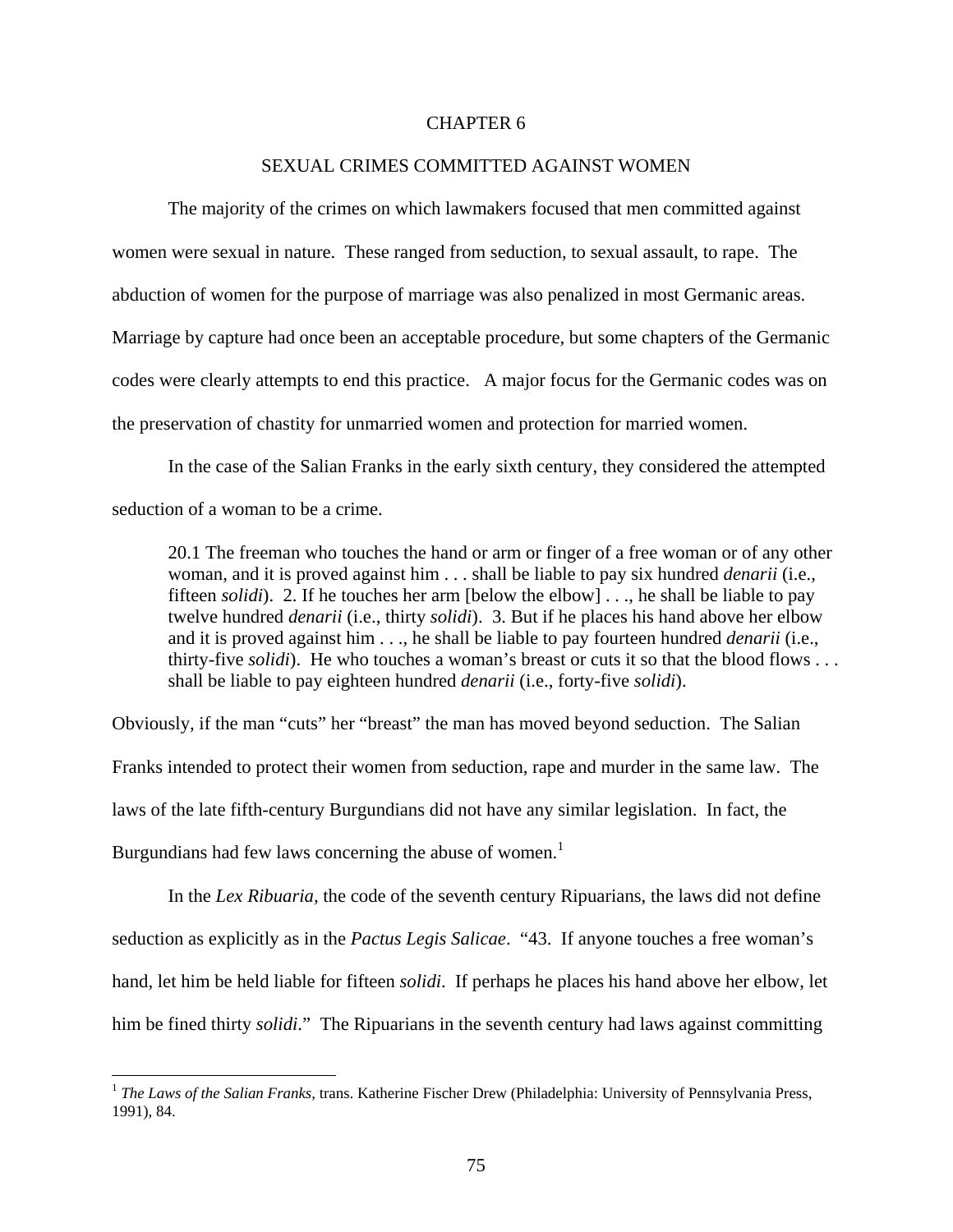fornication with young women, but the issue of consent was questionable. There was no penalty for the woman. "39.2 If anyone engages in sex with a free-born girl, let him be held liable for fifty *solidi*." The eighth-century Bavarians also penalized men for attempting to seduce or assault women. " 8.3 If anyone lays a hand on a free woman because of lust, or on a virgin or another's wife, which the Bavarians call *horcrif*, let him compensate with six *solidi*." The laws required a greater fine if the woman consented to the assault: "If anyone fornicates with a free woman with her consent and does not wish to take her in marriage, let him compensate with twelve *solidi*, since he is not betrothed nor married by his parents, but is defiled by lust."<sup>2</sup>

By the later sixth century, modesty had become an issue for Salian Frank lawmakers. This denotes the increasing influence of the Catholic Church and is evident in laws concerning women's veils. "104. 1. If anyone unties the hair of a woman, so that her veil falls to the ground, let him be held liable for fifteen *solidi*. 2. But if he unties her hair band, so that her hair touches her shoulder, let him be held liable for thirty *solidi*. 3. If a slave strikes a freewoman or unties her hair, either let him lose his hand or let him pay five *solidi*." These laws compare to the non-sexual crime of cutting a woman's hair, which was a way of discrediting her reputation.<sup>3</sup>

The *Lex Salica Karolina* of the ninth-century had several laws similar to their Salian Frankish ancestors about sexual security for women. The laws against seduction were reiterated in the *Pactus Legis Salicae* law #20. 1-3, and nearly matched Charlemagne's law #22. 1-4, with the exception that the crimes formerly committed against a "free woman or of any other woman" excluded "other women." Furthermore, the law speaking about a man assaulting a woman's

<u>.</u>

<sup>2</sup> *The Laws of the Salian and Ripuarian Franks*, trans. Theodore Rivers (New York: AMS Press, 1986), 187, 185; *Laws of the Alamans and Bavarians*, trans. Theodore Rivers (Philadelphia: University of Pennsylvania Press, 1977), 139.

 $3$  Laws of the Salian and Ripuarian Franks, trans. Rivers, 133.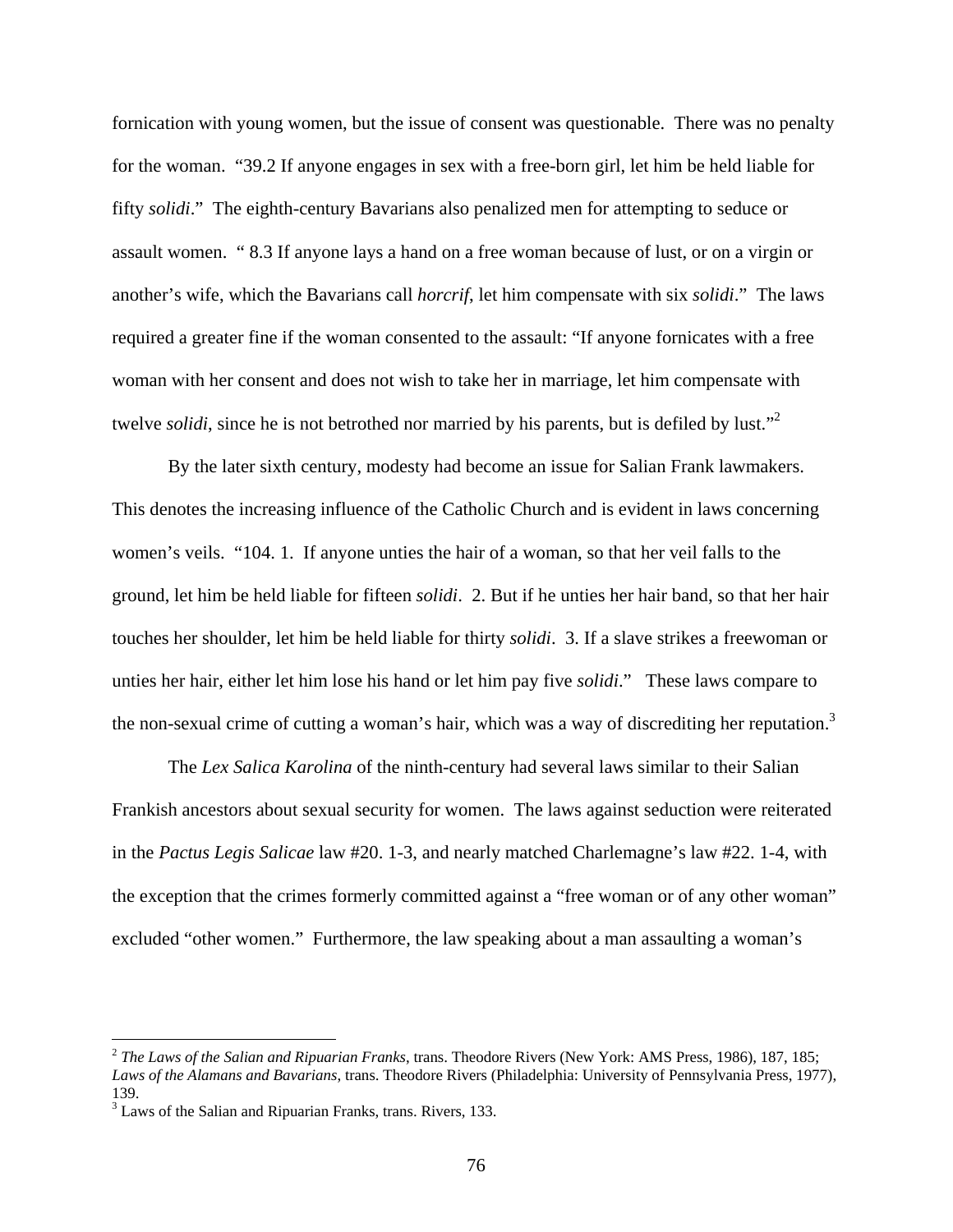breast "cuts it so that the blood flows" was not in the more modern version. Why this portion of the law was neglected is unclear. Perhaps physical assaults on women were declining.<sup>4</sup>

The eighth-century Bavarians also protected their women from the deceit of men in the attempt to seduce them. "8.17 If anyone persuades a freewoman as if he meant to marry her and dismisses her on the way, which the Bavarians call *wancstodal*, let him compensate with twelve *solidi*." The Anglo-Saxons in the ninth century under King Alfred the Great created laws preventing the seduction of single women that were similar to the law of the Bavarians. In this situation, the law required the man to marry her if at all possible. "29. If anyone seduce … an uncommitted woman … and sleeps with her, let him pay … for her and take her then as his wife. But if the woman's father is unwilling to let her go ... then let the seducer hand over money ... in proportion to her dowry …." Another law said, "6. Do not lie in sexual union secretly." All of these laws portrayed the direct influence of the Catholic Church, which desired to prevent men from promising marriage in order to obtain sexual favors and then refusing to wed the ruined woman.<sup>5</sup>

The seduction of another man's wife was also a concern of the Germanic invaders in the seventh century. The Lombards under King Liutprand in 731 AD also created laws punishing a man that attempted to seduce another man's wife, and the woman if she consented:

121.5 He who converses shamefully with someone else's wife- that is, if he places her hands on her bosom or on some other shameful place and it is proved that the woman consented, he who commits such an evil deed shall pay his wergeld as composition to the woman's husband. If, however, the case is not proved but some man, suspecting another man of treating his wife, accuses him of doing this, then he who accuses shall have the right to challenge the other man to combat or put him to the oath, as he chooses. If the woman had consented to such an illicit deed, her husband has the right to take vengeance on her or to discipline her in vindication as he wishes; nevertheless, however, she may not be killed nor may any mutilation be inflicted on her body. If perchance the man

<sup>&</sup>lt;sup>4</sup> Laws of the Salian and Ripuarian Franks, trans. Rivers, 84, 188, 84;

<sup>5</sup> *Laws of the Alamans*, trans. Rivers, 141; *Introduction to Early English Laws*, trans. Bill Griffiths (Norfolk: Anglo-Saxon Books, 1955), 50, 45.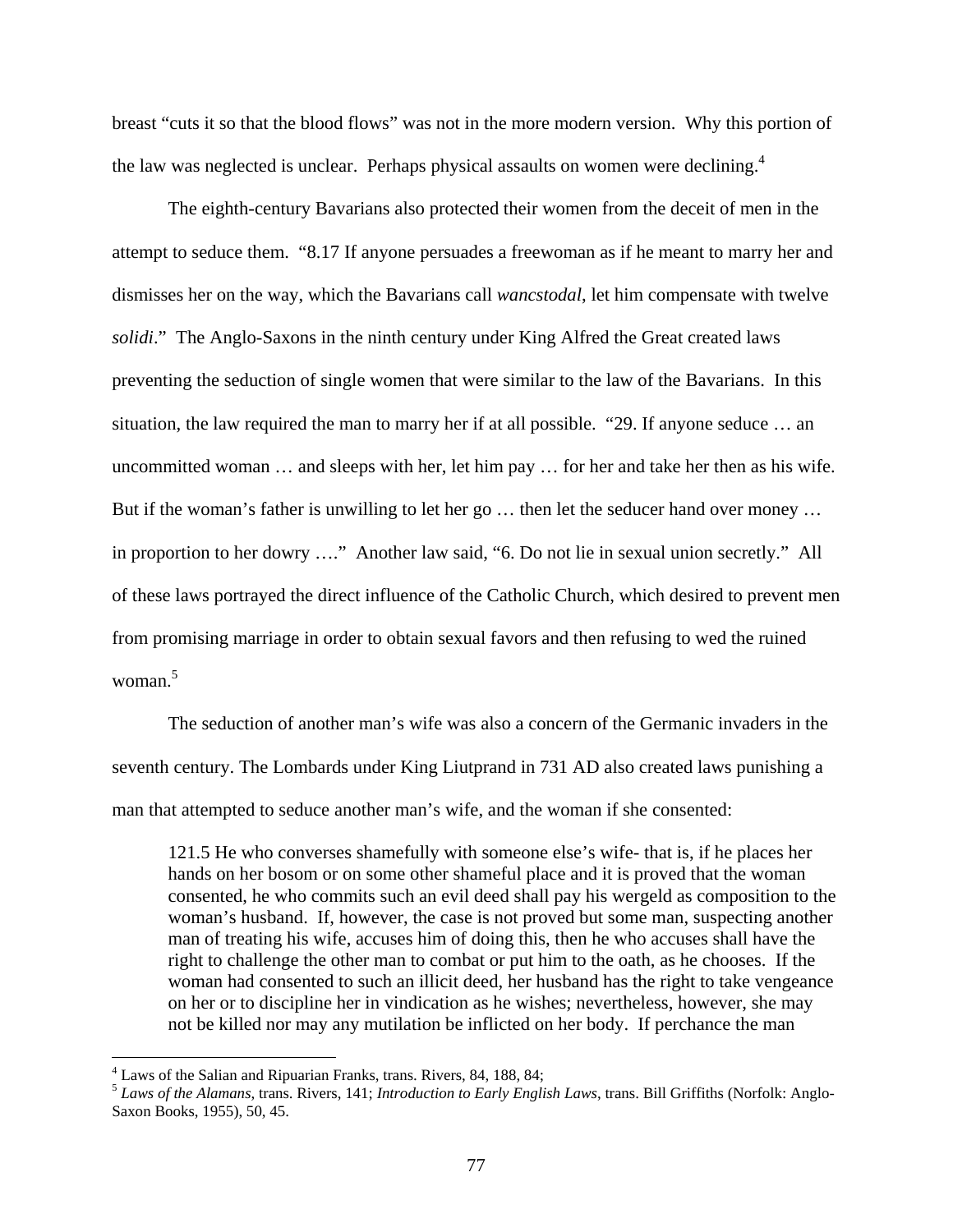proved guilty is a freeman who does not have enough to pay composition, then a public official shall hand him over to the woman's husband, and the husband may inflict vengeance on him or discipline him in vindication, but he may not kill him or inflict any mutilation on his body. If, moreover, someone else's aldius or slave presumes to do this to a freewoman, then his lord shall pay sixty *solidi* as composition to the woman's husband and hand over his person to the husband.<sup>6</sup>

Under Flavius Chintasvintus in the seventh century, the Visigoths had a law relating to the seduction of women. "3. 3.11: Therefore those who solicit wives to commit adultery, or deceive the daughters of others; or widows; or women who are betrothed; whoever they use, as their agents, persons who have been freed, who are born free, or slaves of either sex; as soon as their crime shall be made apparent by positive testimony, they shall be arrested, along with their emissaries, by order of the judge; and shall be delivered up into the power of him, whose wife, daughter, or betrothed relative, they are convicted of having solicited, to be disposed of at his pleasure; as he is the person whom the conjugal condition, or the relationship by blood, designates as the legal avenger of such a crime." The eighth-century Bavarians also punished men who committed adultery with someone else's wife; however, the complicity of the wife is uncertain. " 8. 1 If anyone lies with another's free woman, if it is discovered, let him compensate with the *wergeld* of that wife to the husband. And if he is killed in bed with her, let him lie in his crime without further punishment or compensation to her husband. And if he places one foot on the bed and is prevented by the woman and does nothing more, let him compensate with fifteen *solidi*, since he trod unjustly on another man's marriage bed. 2. If a slave does this and is killed with a free woman in another's marriage bed, let the *wergeld* of that wife be diminished by twenty *solidi* for her damages; however, let his master be compelled to pay what remains until the amount of compensation is paid. And if the slave escapes and is not killed, but nevertheless is convicted of the crime, let his master nevertheless return him to the

<sup>6</sup> *Lombard Laws*, trans. Katherine Fischer Drew (Philadelphia: University of Pennsylvania Press, 1976), 197-8.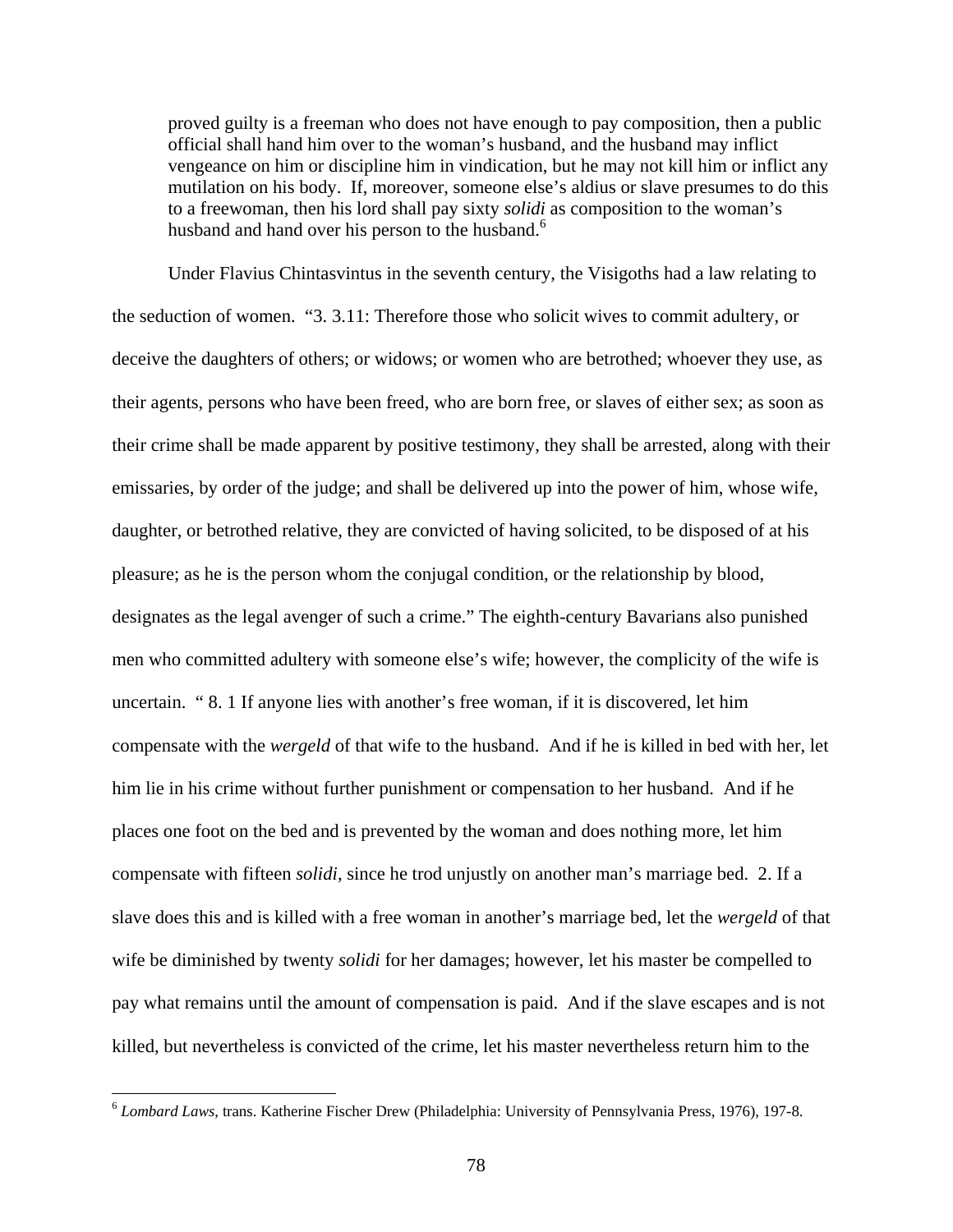man whose wife he disgraced in place of the twenty *solidi*. However, let him [the master] fulfill all conditions, since he did not impose discipline on his slave." The majority of the Germanic tribes imposed fines on sexual offenders, with the exception of slaves. In general, if a near relative discovered the adulterous pair and killed them, the law considered this to a legitimate defense of the family's honor.<sup>7</sup>

The Salians in the early sixth century had a law preventing abuse on the roads. "31.2, He who blocks the road to a free woman or girl or strikes her . . ., shall be liable to pay eighteen hundred *denarii* (i.e., forty-five *solidi*)." Rothair's Edict for the Lombards in the seventh century states: "Anyone who places himself in the road before a free woman or girl, or inflicts some injury upon her, shall pay 900 *solidi* as compensation, half to the king and half to her who suffered the injury or to him who is her legal guardian." In a different section of the *Pactus Legis Salicae* of the sixth-century Salian Franks the law stated: "13.14 He who attacks on the road a betrothed girl with her bridal party being led to her husband and forcefully has intercourse with her  $\dots$ ." Most of the Germanic tribes have similar laws.<sup>8</sup>

The Germanic tribes that codified their laws in the seventh and eighth century were still concerned about men that caused injury on the roadways. The *Pactus Legis Alamannorum* of the seventh century stated: " 18.1 Concerning waylayers [*wegalaugen*], [if a man blocks the way of a freeman], let him pay six *solidi*. . . 4. If he does this to a free Alamannic woman, let him compensate with twelve *solidi*." The eighth-century Alamanic *Lantfridana Manuscripts* protected women from injury while traveling. "56.1 If any free virgin woman [maiden] goes on a journey between two estates, and anyone meets her [and] uncovers her head, let him compensate with six *solidi*. And if he raises her clothing to the knee, let him compensate with

1

<sup>7</sup> *The Visigothic Code,* trans. S. P. Scott (Littleton, CO: Fred B. Rothman & Co., 1982), 93; *Laws of the Alamans*, trans. Rivers, 138.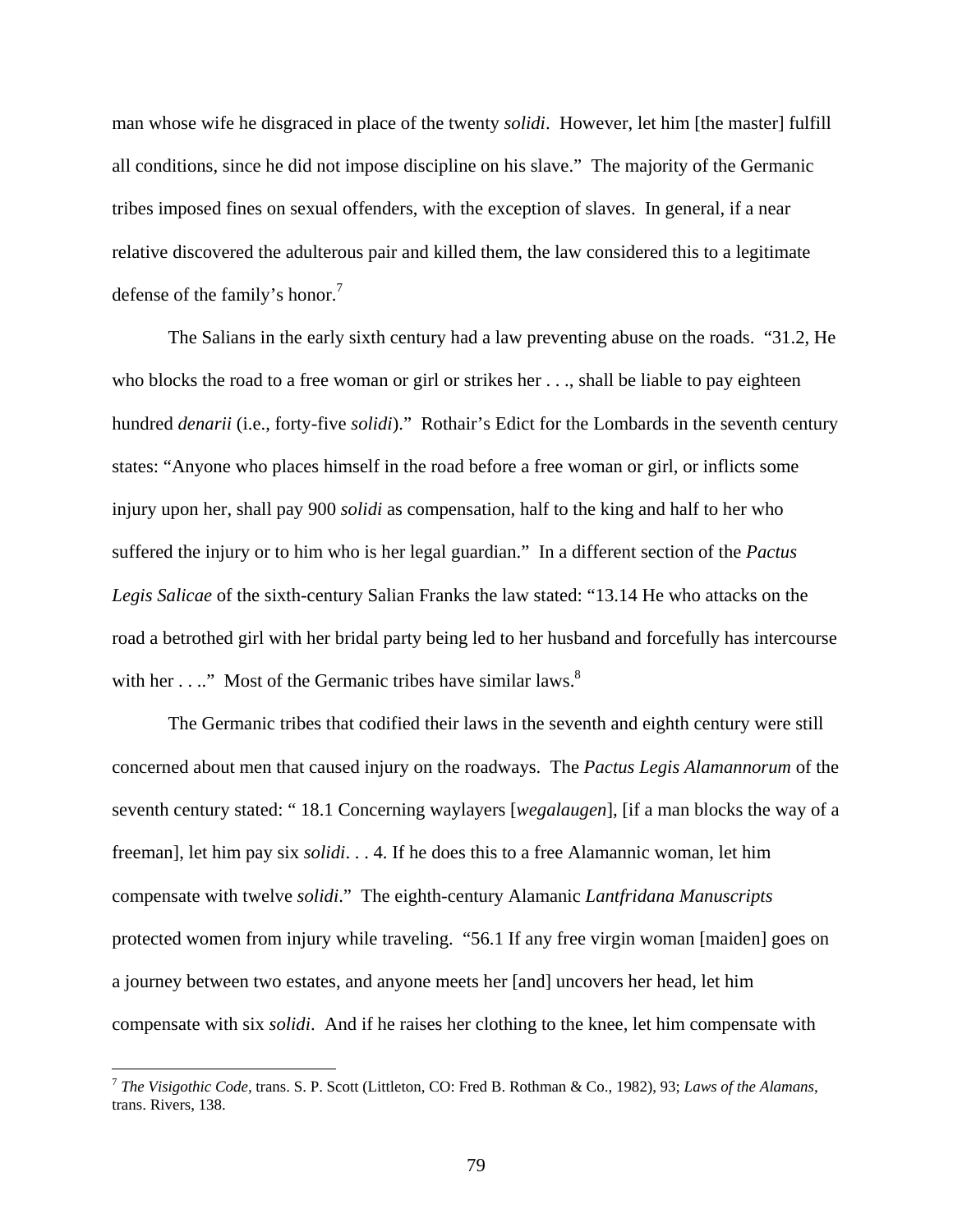six *solidi*. And if he exposes her so that her genitalia or posterior appears, let him compensate with twelve *solidi*. If, however, he fornicates with her against her will, let him compensate with forty *solidi*. 2. If, however, this happens to an adult woman, let him compensate all things twice what we said above concerning the virgin." The eighth-century Bavarians had a very similar law: " 8.4 If he lifts her garments above the knees, which they call *himilzarunga*, let him compensate with twelve *solidi*. 5. If, however, he takes off a head covering from her head, which they call *walcuurf*, or lustfully seizes a virgin's hair, let him compensate with twelve *solidi*."9

The Salian law, in the later sixth century, Capitulary I, punished men who witnessed crimes but did not participate in assaults on women on the road. "And if there are [others] from that armed band who have not committed this crime, and [nevertheless] one knows that they were there [as onlookers], if there are more or fewer than three let [each one of] them be held liable for forty five *solidi*." This is an example of the Salian state attempting to punish men who did not aid a woman in the defense of her virtue, though they had not actually done her any physical harm.10

Beyond implementing laws to protect women during their travels, the Lombards also created legislation designed to protect women in other vulnerable situations. The seventhcentury Lombard King Liutprand developed a law protecting women from injury when they were in vulnerable positions, which the king based on a situation that had occurred. "125.9 If anyone maliciously or through spite, just as we are aware that it has been done, presumes to hit or stab a freewoman or girl as she crouches to relieve herself or on any other occasion when her needs require her to remove her clothes, he shall pay eighty *solidi* as composition to the

<sup>8</sup> *Laws of the Salians*, trans. Drew, 95; *Lombards Laws*, trans. Drew, 57; *Laws of the Salians*, trans. Drew, 78. 9 *Laws of the Alamans*, trans. Rivers, 52, 85, 139.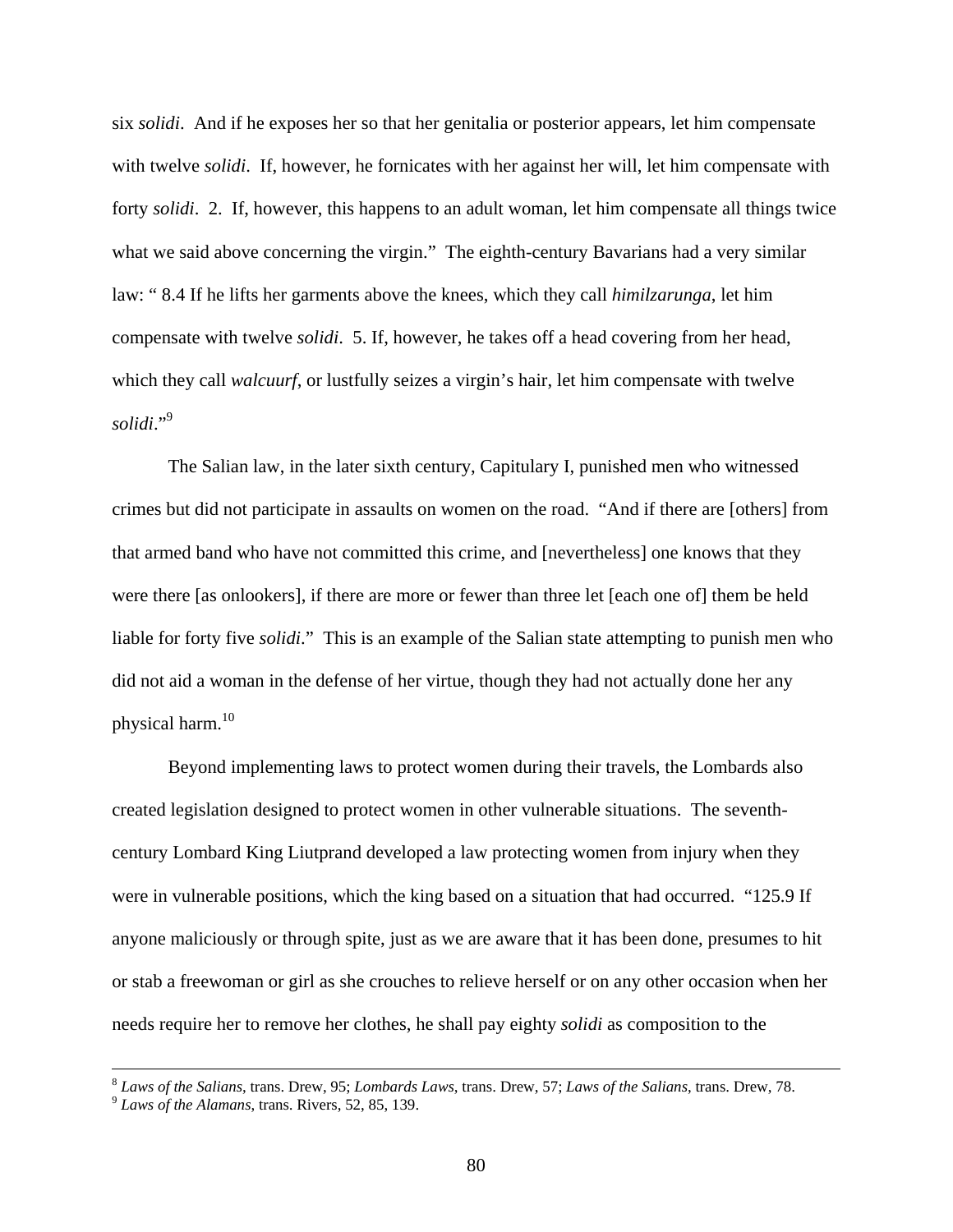*mundwald*. If it is an *aldius* or slave who presumes to do this, his lord shall pay sixty *solidi* as composition and hand over the person who committed this evil deed to the woman's *mundwald*." This person clearly intended to cause physical harm to the woman, but she was also in a sexually vulnerable situation. In 733 AD, Liutprand responded to another specific case with new law:

135.6 It has been made known to us that a certain perverse man took all of a woman's clothing while she was bathing in the river; as a result the woman was naked and everyone who walked or passed through that place considered her condition to be the result of her sinful nature. She could not, moreover, remain forever in the river and, blushing with shame, returned naked to her home. Therefore we decree that the man who presumes to do such an illicit act shall pay his wergeld as composition to that woman to whom he did this shameful thing. We say this because if the father or husband or near relatives of the woman had found him, they would have entered into a violent fray (*scandalum*),with him and he who was the stronger would have killed the other man. Therefore it is better that the culprit, living, should pay his wergeld as composition than that a feud develop over a death and produce such deeds that the eventual composition would be greater still.

The Lombards had another similar law, intended to prevent the feud, in 755 AD during the reign of King Aistulf. "15.6 It has been made known to us that when a number of men walked along with a wedding party ... that was taking a bride to her bridegroom certain perverse men threw down polluted and unclean water upon them" the law fined them 900 *solidi* in order to avert the feud. The king was less concerned about the shame and degradation the woman suffered as he was about the possibly ensuing feud. The woman's family could create a blood feud over the chastity, reputation, and shame which a female family member suffered. These laws displayed the importance the family placed on its women, and the state's attempt to provide a modicum of domestic tranquility.<sup>11</sup>

Gregory of Tours, a famous French historian of the late sixth century, in his book *The History of the Franks* depicted several tales of sexual misconduct*.* In one episode, he told the story of an attempted rape in the late sixth century. Duke Amalo, having sent his wife away,

 $10$ Laws of the Salian and Ripuarian Franks, trans. Rivers, 116.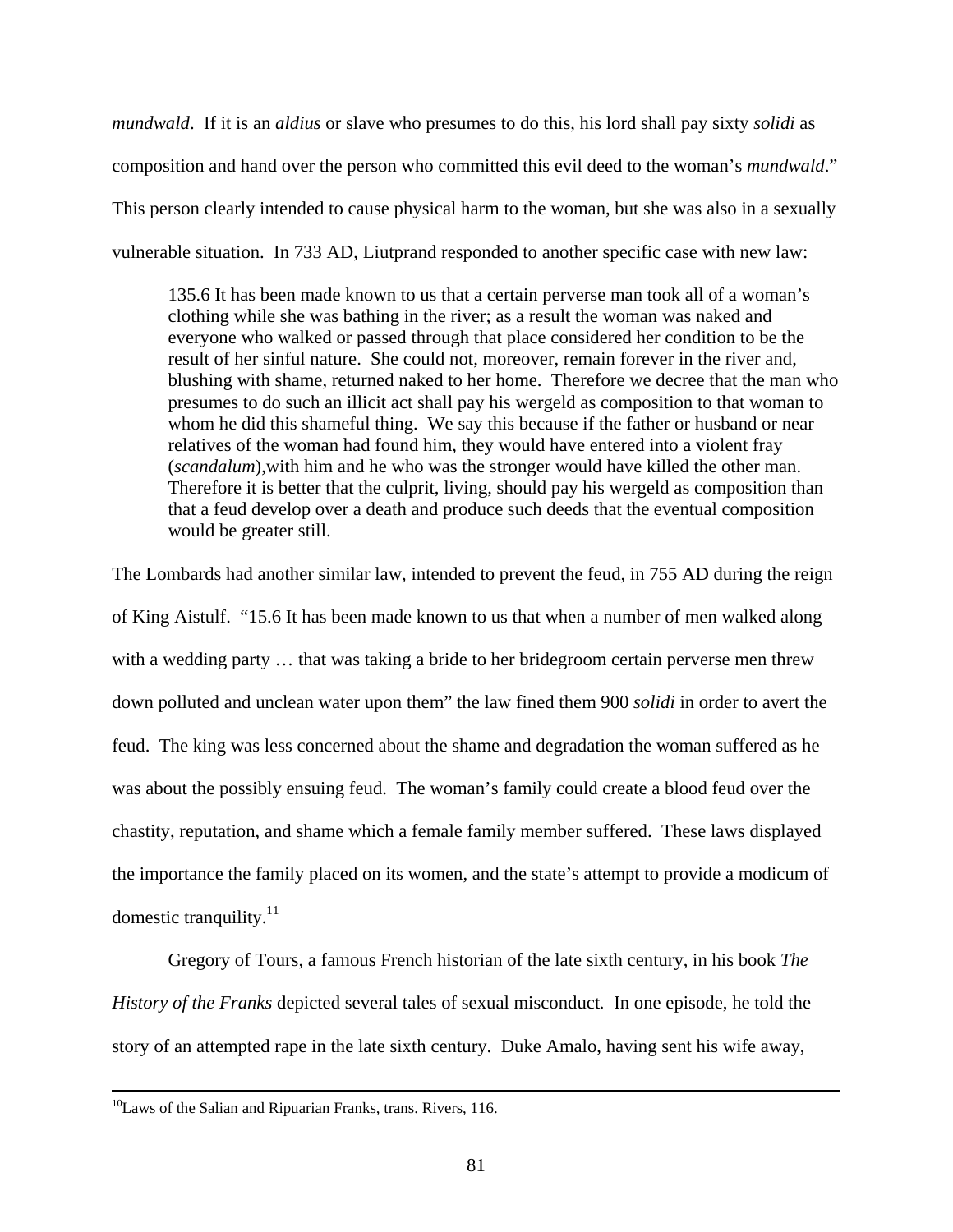became obsessed with a young Frank girl. He ordered his servants to abduct her and place her in his bed. The servants badly beat this poor girl on the way. After arriving at the Duke's bedroom the girl continued to fight desperately and finally, the Duke passed out from the exertion of beating the girl. The girl killed the duke and fled the scene. Gregory of Tours stated: " She went into the church of Saint Marcellus, threw herself at the king's feet and told him all that had occurred. He was filled with compassion. Not only did he grant her her life, but he ordered a royal edict to be drawn up to the effect that she was under his protection and must not be molested by any of the dead man's relations." While not all women were able to approach the king directly, this story is an excellent example of how seriously the law viewed crimes against women. This woman was of no importance to society; Gregory did not even know her name. The duke she killed had a name and a family ready to wreak vengeance on this young girl. Yet, the king considered the duke's attempted rape of the girl as a larger crime than this nameless woman's self-defense that ended in the death of a duke.<sup>12</sup>

Most of the early Germanic codes had laws making rape a punishable offence. The Burgundians' law against the rape of freewomen was very ambiguous. "33.1. If any native freewoman has her hair cut off and is humiliated without cause (when innocent) by any native freeman in her home or on the road, and this can be proven with witnesses, let the doer of the deed pay her twelve *solidi*, and let the amount of the fine be twelve *solidi*." This law continued with the reduction in fines for women of the lower status, and the nature of the humiliation must have been sexual, because the law continued: "33.4. If this injury (shame, disgrace) is inflicted by a slave on a native freewoman, let him receive a hundred blows; if a maidservant let him receive seventy-five blows. 33.5 If indeed the woman whose injury we have ordered to be

<sup>&</sup>lt;sup>11</sup> *Lombards Laws*, trans. Drew, 188.<br><sup>12</sup>Gregory of Tours, *The History of the Franks*, *trans. Lewis Thorpe (London: Penguin Books, 1974), 513-14.*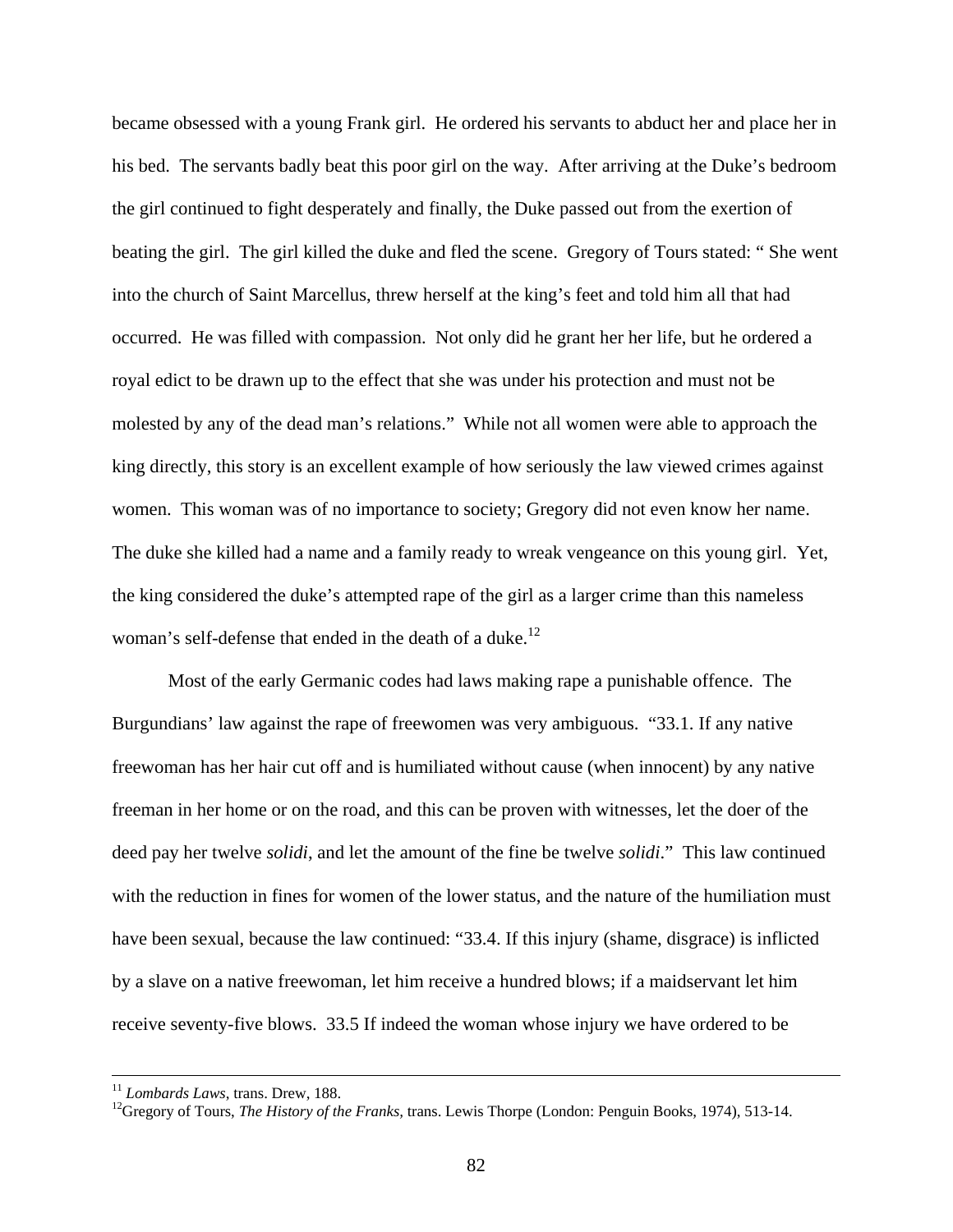punished in this manner commits fornication voluntarily (i.e., she yields), let nothing be sought for the injury suffered" (Drew, BC, 45). From the fact that the woman "commits fornication voluntarily," it is obvious that the previously mentioned humiliation was rape. In a further Burgundian law: "35. 1. If any slave does violence to a native freewoman, and if she complains and is clearly able to prove this, let the slave be killed for the crime committed. 2. If indeed a native girl unites voluntarily with a slave, we order both to be killed. 3. But if the relatives of the girl do not wish to punish their own relative, let the girl be deprived of her free status and delivered into servitude to the king." The laws have no information about how it expected the woman to be "clearly able to prove" that rape had occurred, but it was probably based on her reputation.<sup>13</sup>

In comparison to the Burgundians, the Salian law-code in the early sixth-century *Pactus Legis Salicae* made the issue of rape much clearer. "15.2. He who rapes a free girl and it is proved against him . . .shall be liable to pay twenty- five hundred *denarii* (i.e., sixty-two and one-half *solidi*." The Ancient code of the Visigoths has several laws concerning women and rape. " 3. 4.14: If anyone should compel a virgin or widow, who is freeborn to commit adultery or fornication; if he shall be freeborn, he shall be scourged with a hundred lashes, and be given forever to serve as a slave her whom he has injured. A slave convicted of such a crime shall be burned. And a freeman who has been proved to be guilty of a crime of this kind, shall never be permitted to marry her whom he has violated. But if the woman herself, after she has received the man as a slave, should marry him, she shall then undergo the penalty of her base action, and shall, along with all her property, be delivered over to her own heirs to serve forever as a slave." In the Ancient Law of the Visigoths: " 3. 3. 6: If any ravisher should be killed, it shall not be

1

<sup>&</sup>lt;sup>13</sup> *The Burgundian Code*, trans. Katherine Fischer Drew (Philadelphia: University of Pennsylvania Press, 1949), 45-6.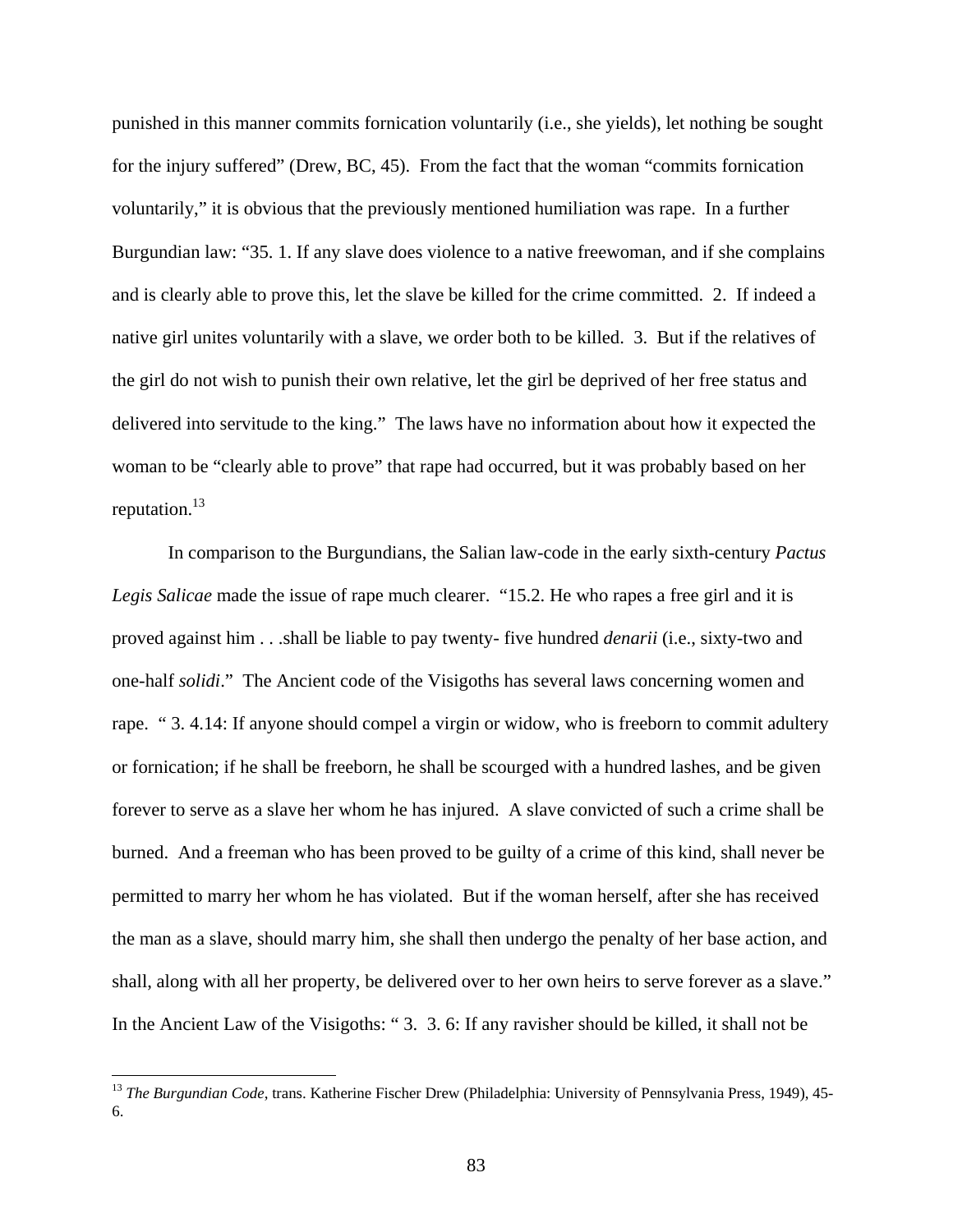considered criminal homicide, because the act was committed in the defense of chastity." If the victim was married at the time, the rapist "shall be delivered. . .into the power of the husband, to be disposed of at his pleasure."<sup>14</sup>

In Capitulary VI (595 AD),of the Salian Franks, rape became a capital offense:

whoever attempts to rape [a woman], whereby a dishonorable crime is perpetrated, let him realize that his life is in peril, and let none of our magnates attempt to ask for him, but let each one of them be pursued in such a manner as an enemy of God. But whoever attempts to transgress our edict, in which ever country he is surrendered, that judge by public proclamation may kill the rapist, and no wergeld is required for him. And if he flees to a church, let him be apprehended without any pleading after being surrendered to the bishop, and let him be sent into exile. If perhaps the woman agreed to be seduced, let them both be sent into exile together, and if they flee to a church, let them both be killed together. And let their property be acquired by their lawful relatives and let our public treasury acquire what is owed.<sup>15</sup>

Rape was not a capital crime in the seventh-century *Pactus Legis Alamannorum*. "32. 1.

If anyone violently abducts another's girl, let him be held liable for her wergeld. 2. If she is not raped [but is still abducted], let him pay forty *solidi*." According to Flavius Chintasvintus of the Visigoths, " 3. 3. 7: The ravisher of a virgin or a widow can only be prosecuted within thirty years after the commission of the crime. If a marriage contract should be entered into by him with the parents of the girl, or with the girl herself, or with the widow, said contract shall not be illegal. After thirty years have elapsed, as aforesaid, all prosecutions shall be barred."<sup>16</sup>

Alfred the Great issued a law in the ninth century that seemed to intend to punish both those men that would seduce women and those that might rape them. "11. If anyone seizes by the breast a young woman belonging to the commons, he shall pay to the commons, he shall pay her 5 shillings compensation. 1. If he throws her down but does not lie with her, he shall pay [her] 10 shillings compensation. 2. If he lies with her, he shall pay [her] 60 shillings

<sup>&</sup>lt;sup>14</sup> Laws of the Salians, trans. Drew, 80; *Visigothic Code*, trans. Scott, 101, 91, 95.<br><sup>15</sup> Laws of the Salian and Ripuarian Franks, trans. Rivers, 145-6.<br><sup>16</sup> Laws of the Alamans, trans. Rivers, 55; *Visigothic Code*,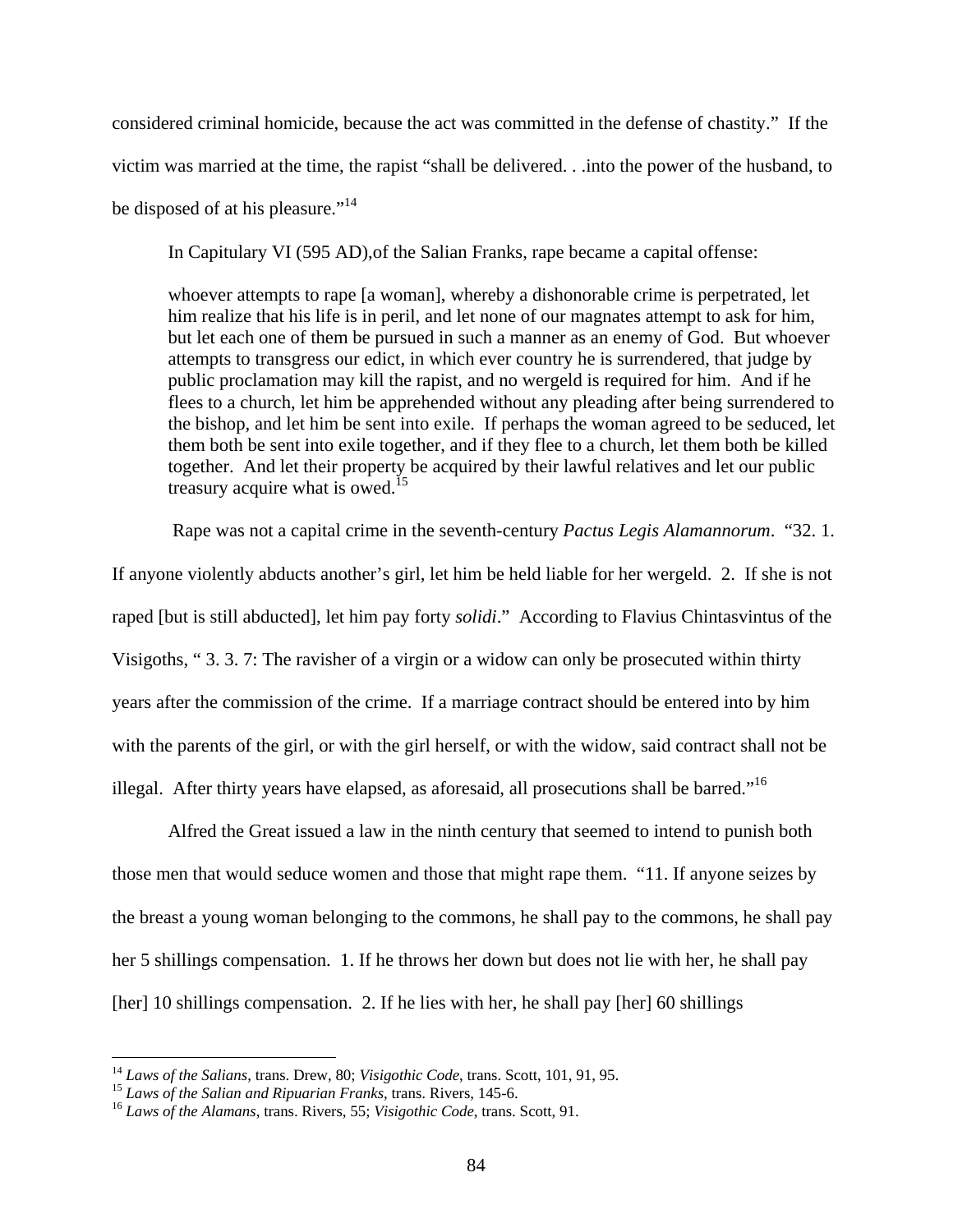compensation. 3. If another man had previously lain with her, then the compensation shall be half this [amount]. 4. If she is accused [of having previously lain with a man], she shall clear herself by [an oath of] 60 hides, or lose half the compensation due to her. 5. If this [outrage] is done to a woman of higher birth, the compensation to be paid shall increase according to the *wergeld*." Alfred the Great also had one law that dealt specifically with the subject of rape. "29. If anyone rapes a girl who is not of age, the same compensation shall be paid to her as is to be paid to an adult."<sup>17</sup>

 Abduction was also a problem throughout the Germanic era. Marriage by capture was a means of obtaining a bride that many of the codes sought to end. In Rothair's edict for the seventh-century Lombards, a man was required to pay compensation for attempting this type of marriage. "If a man violently seizes a woman and takes her unwillingly to wife, he shall pay 900 *solidi*, half to the king and half to the woman's relatives. . . .The woman then has the right to choose who shall have in his power her *mundium*, together with all the property legally belonging to her." According to the next law in this series, he could "then acquire her *mundium*" as long as he had finished paying the compensation to the king and kin." Presumably, in this situation, the woman had decided to remain with the man who had abducted her.<sup>18</sup>

In the fifth-century *Laws of Gundobad*, the Burgundians set forth a law to prevent abduction. "12. 1. If anyone shall steal a girl, let him be compelled to pay the price set for such a girl nine fold and let him pay a fine to the amount of twelve *solidi*. 12. 2. If a girl who has been seized returns uncorrupted to her parents, let the abductor compound six times the *wergeld* of the girl; moreover, let the fine be set at twelve *solidi*. 12. 3. But if the abductor does not have the means to make the above- mentioned payment, let him be given over to the parents of the girl

<sup>&</sup>lt;sup>17</sup> *The Laws of the Earliest English Kings*, trans. F. L. Attenborough (New York: Russell and Russell, 1963), 71, 77. <sup>18</sup> *Lombards Laws*, trans. Drew, 86.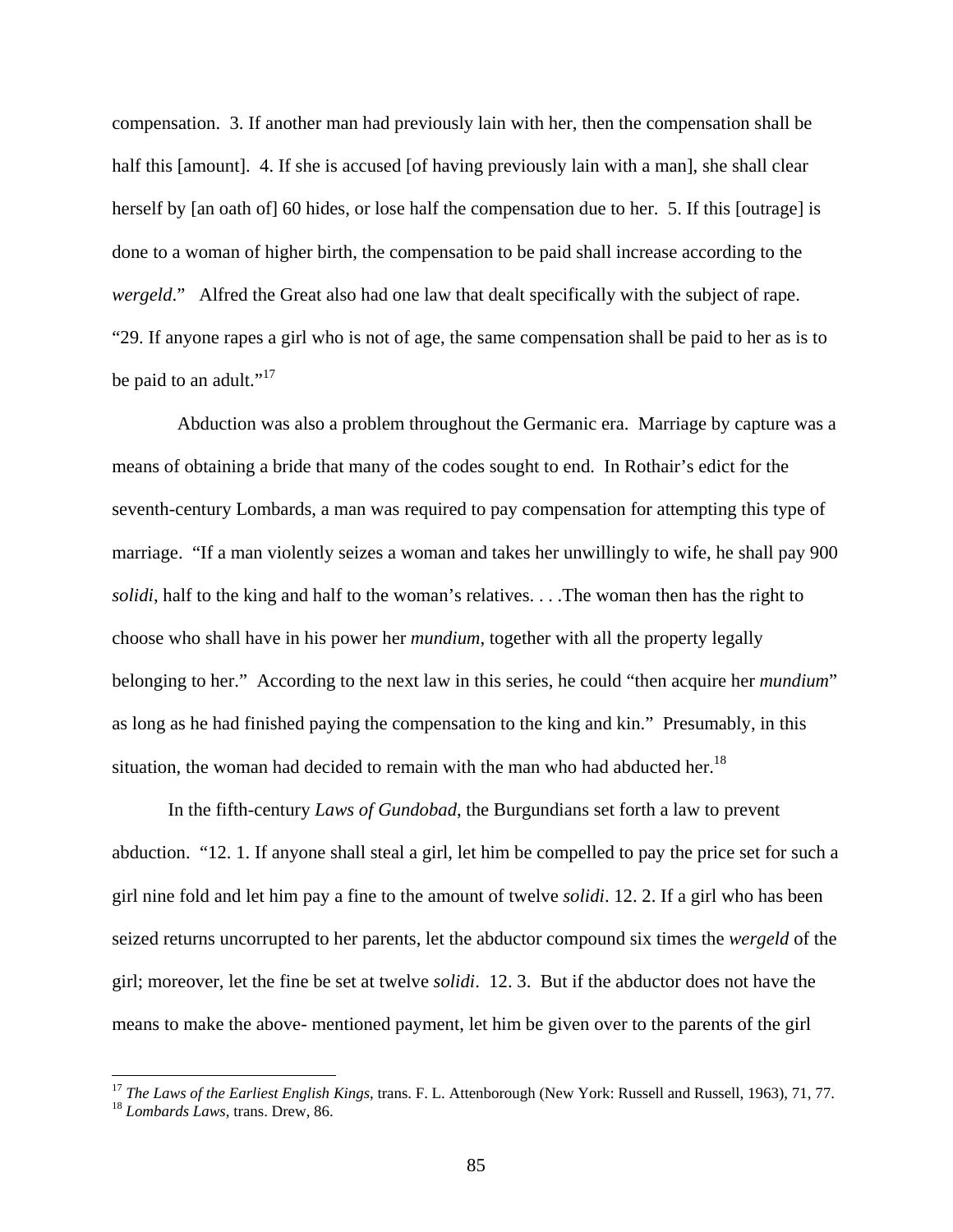that they may have the power of doing to him whatever they choose." There was no mention of the return of a corrupted girl. A man that abducted and raped a girl paid three times more to her parents than did the man that did not rape the girl, but the law does not require the girl's return if the man had raped her. In fact, the law does not require her return at all, it simply stated that "if a girl  $\ldots$  returns."<sup>19</sup>

The Anglo-Saxons under King Æthelberht of the sixth century did not expect that the abductor would return the woman, and in fact, allowed the man to marry her. "82. If a man forcibly carries off a maiden, [he shall pay] 50 shillings to her owner, and afterwards buy from the owner his consent." In the *Pactus Legis Salicae* of the sixth century Salian Franks a similar law existed in this case concerning theft of women that involved more than one man:

13.1 If three men take a free girl from her house or workroom . . . the three shall be liable to pay twelve hundred *denarii* (i.e., thirty *solidi*). 2. If there are more than three involved, each one of them [over three] shall be liable to pay two hundred *denarii (*i.e., five *solidi*). 3. Each one of those who carried arrows shall [in addition] be liable to pay one hundred *denarii* (i.e., three *solidi*). 4. The abductor shall be liable to pay twenty-five *denarii* (i.e., sixty-two and one-half *solidi*). 5. If the girl was taken from a locked room or workroom . . . the penalty should be imposed as in the previous case. 6. If the girl who was seized had been placed in the king's protection, the fine (*fredus*),to be exacted is twenty-five hundred *denarii* (i.e., sixty-two and one-half *solidi).* 7. If it was a servant *(puer*),of the king or a half-freeman .. . who abducted the free girl, he shall make composition with his life [i.e., he shall be given as a slave to the family of the girl].

Like the Burgundian law, there is no mention of the abductor returning the woman abducted.<sup>20</sup>

The Ancient Law of the Visigoths had similar legislation against abduction and rape;

however, the abduction did not end in marriage. The woman returned to her kin:

3. 3. 1: If any man should carry off a virgin or widow by violence, and she should be rescued before she has lost her chastity, he who carried her off shall lose half of his property, which shall be given to her. But should such not be the case, and the crime should have been fully committed, under no circumstances shall a marriage contract be entered into with him; but he shall be surrendered with all his possessions, to the injured

<sup>&</sup>lt;sup>19</sup> *Burgundian Code*, trans. Drew, 31.<br><sup>20</sup> *Laws of the Earliest English Kings*, trans. Attenborough, 15; *Laws of the Salians*, trans. Drew, 77-8; *Burgundian Code*, trans. Drew, 31.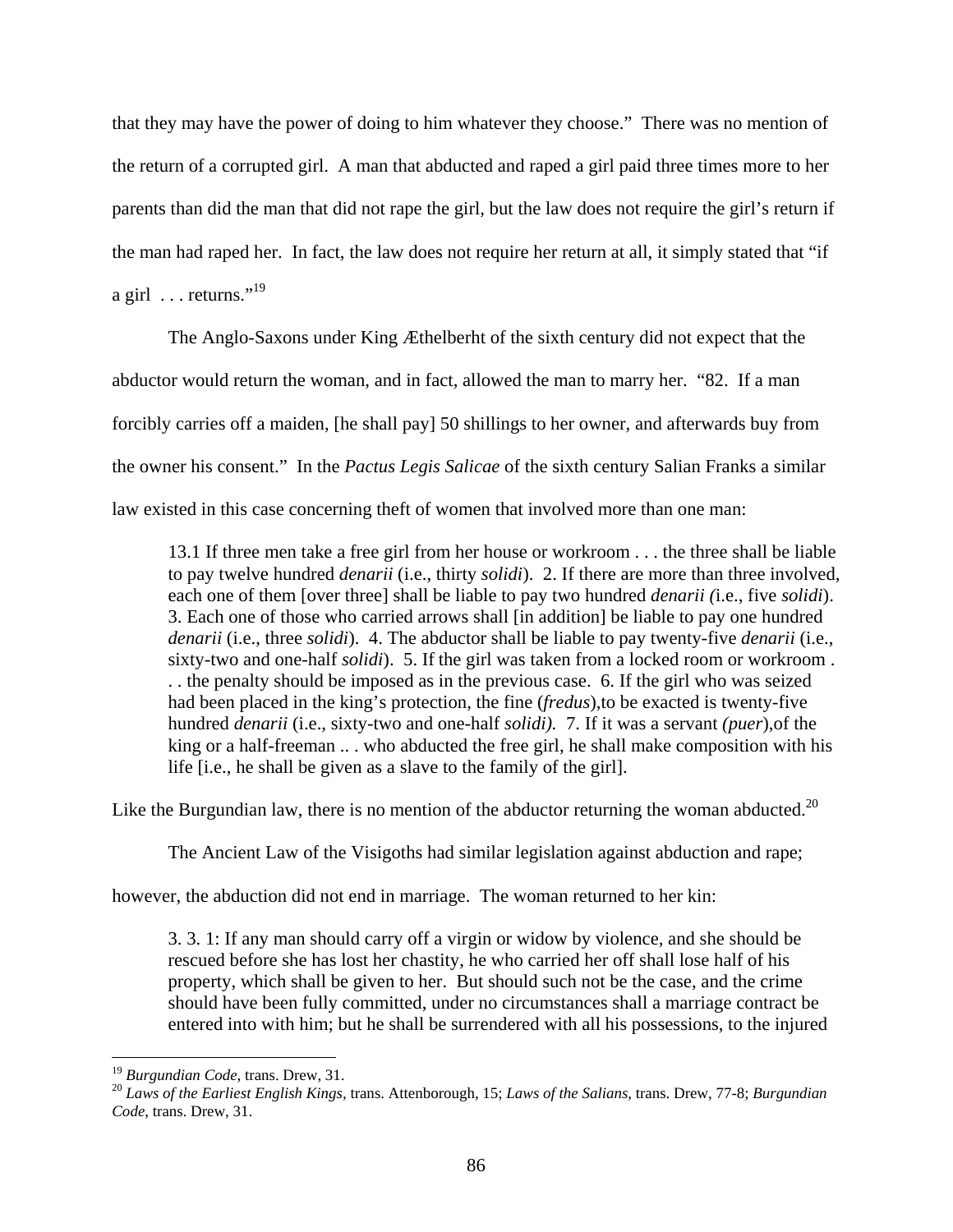party; and shall, in addition, receive two hundred lashes in public; and, after having been deprived of his liberty, he shall be delivered up to the parents of her whom he violated, or to the virgin or widow herself, to forever serve as a slave, to the end that there may be no possibility of a future marriage between them. And if it should be proved that she has received anything from the property of the ravisher, on account of her injury, she shall lose it, and it shall be given to her parents, by whose agency this matter should be prosecuted. But if a man who has legitimate children by a former wife should be convicted of this crime, he alone shall be given up into the power of her whom he carried off; and his children shall have the right to inherit his property.<sup>21</sup>

In the seventh century, Visigothic King Flavius Recesvintus stated: "If the parents of the woman or girl who has been carried off should rescue her, the ravisher shall be given up to them, and, under no condition whatever, shall she be permitted to marry him; and should they presume to marry, both shall be put to death." Visigothic lawmakers intended to stop marriage by capture. The Visigoths also punished a girl's family members, specifically her brothers, if they arranged for the abduction of their sister. The law states, "they shall receive the penalty to which ravishers are liable, excepting that of death."  $^{22}$ 

Widows also received protection from abduction in some Germanic societies. Under Æthelberht's laws of the sixth century, "76. If a man takes a widow who does not [of right] belong to him, double the value of the *mund* shall be paid." The Bavarians in the eighth century had a law that reflected either the Christian value of respect, or the traditional Germanic value of protection of the kin, which protected widows from the mistreatment of strangers. "8.7 If, however, one abducts a widow who is compelled to leave her house because of her children and her poverty, let him compensate with eighty *solidi*, and let him be compelled to pay forty *solidi* to the public treasury, since such recourse is forbidden and [her] protection must depend on God, the duke, and the judges."23

<sup>21</sup> *Visigothic Code*, trans. Scott, 89, 90. 22 *Visigothic Code*, trans. Scott, 89-90. 23 *Laws of the Earliest English Kings,* trans. Attenborough, 15; *Laws of the Alamans*, trans. Rivers, 139.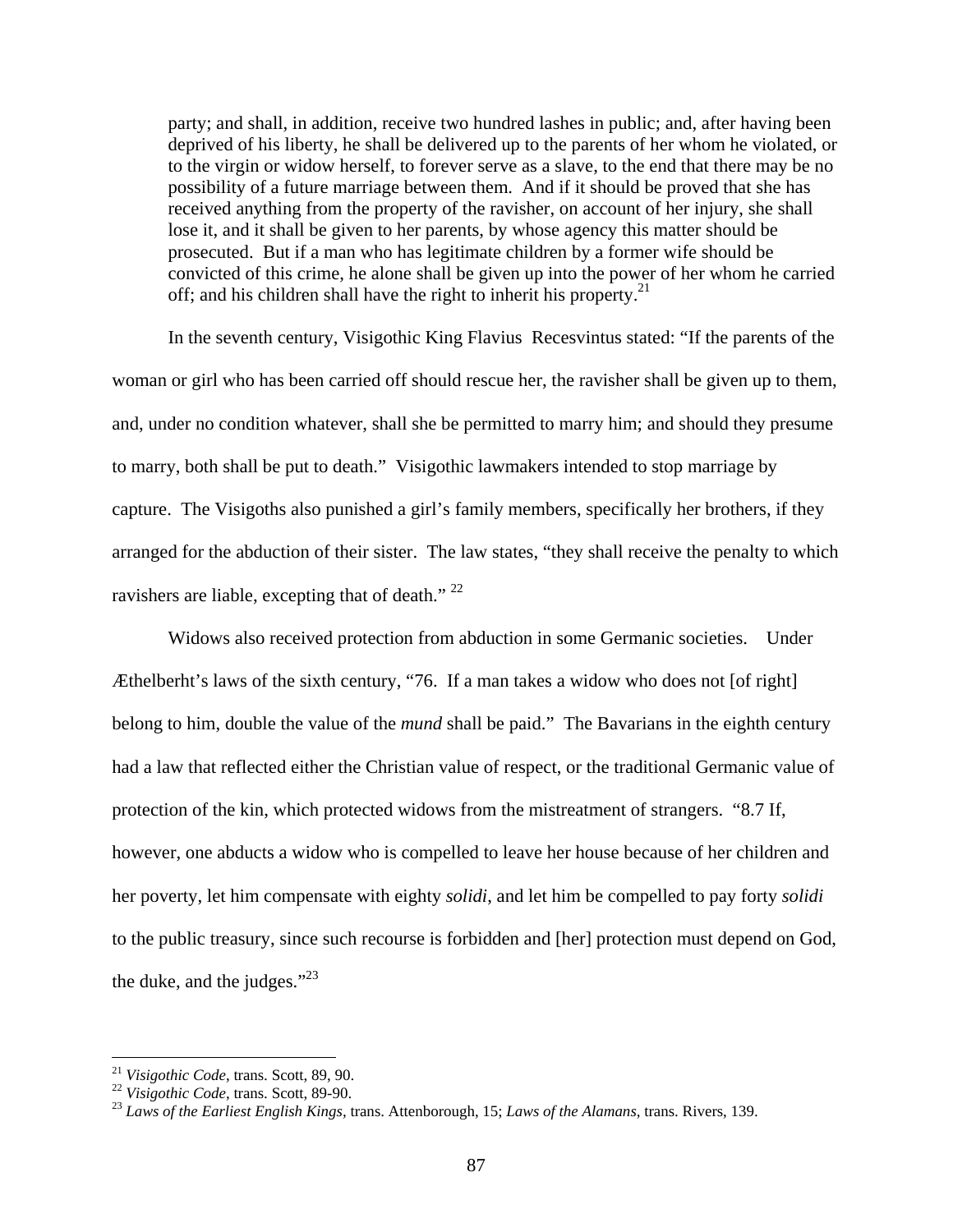Similar to the abduction law was a new law in the sixth century Capitulary III of the Salian Franks. " 99.1. If anyone procures another man's son or daughter for the purpose of marrying him or her off without the consent of the relatives, and if this is proved against him and the relatives suffer loss (*damnati fuerint*) from this, the procurers are indeed robbers or the companions of robbers and shall be condemned to death and the fisc shall acquire their property. 2. But robbers shall not suffer more than what was written in the law above."<sup>24</sup>

Like other Germanic tribes, the seventh-century Ripuarian Franks had laws against abducting women. "39.3 If anyone abducts without her parents' consent a free-born girl who is under guardianship [*mundpurdae*] or [if] a woman is taken or led away who is under the king's or a church's protection, let him be held liable for twice thirty *solidi*." Similar to the Salian Franks, the Ripuarians penalized men for abducting women, increasing the fines with the number of men involved. "38.1. . . If three freemen are with him, let each one of them be held liable for twice thirty *solidi*. And however many more there are to those four above, let each one of them be held liable for thrice five *solidi*." Slaves that abducted free woman paid with their lives. The eighth-century Bavarians had a law against abducting "a virgin against her or her relative's will" was similar to other contemporary Germanic laws. The difference in the Bavarian laws was that the abductor also owed the state an equal fine for the commission of this sin. King Liutprand of the Lombards in 727 AD reiterated a prior law of Rothair. "94.11 If anyone presumes to move another man's ward from the house where she lives without the consent of her *mundwald*, and leads her elsewhere, he who is the leader of the band shall pay eighty *solidi* as composition to her *mundwald* on account of this presumption. If there were freemen with him, each of them shall pay twenty *solidi* in composition; however, slaves shall be computed in the composition of their lord. If it is a freeman who took that ward from her house and he marries her, he shall pay

<sup>24</sup> *Laws of the Salians*, trans. Drew, 144.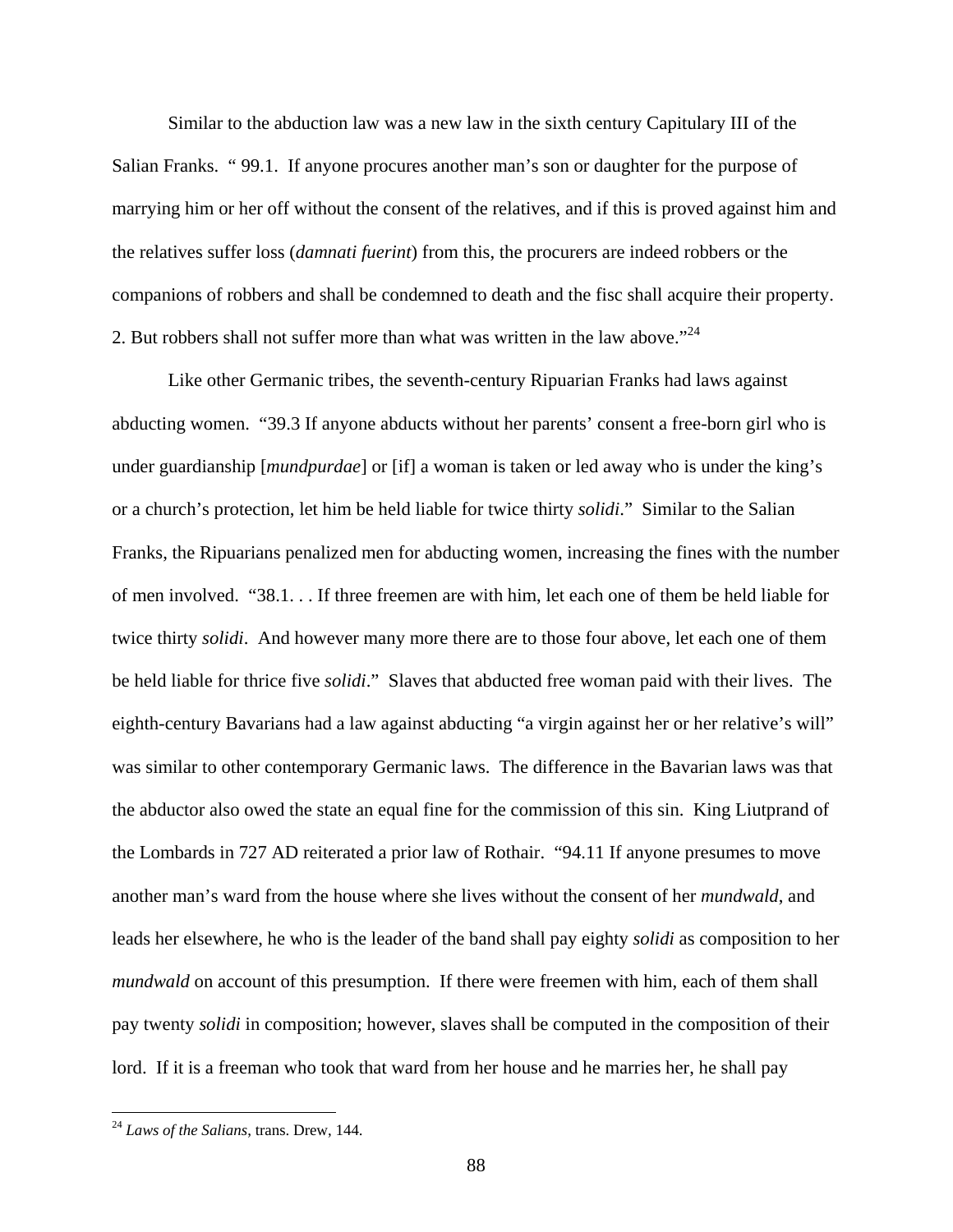composition as established in an earlier edict by King Rothair of glorious memory [Rothair 186, 187]." The Visigoths under Glorious Flavius Recesvintus in the seventh century fined men for aiding others in the abduction of women. "Any one who is known to have assisted, or to have been present, at the carrying off of any woman by force, if he is a freeman, shall pay a fine of six ounces of gold, and shall publicly receive fifty lashes with the scourge. $^{25}$ 

 Abduction was often a form of marriage by capture, a relic of the barbaric days of the Germanic tribes. Though many of the tribes tried to end this violent tradition, it was always a concern. Some of the Germanic tribes tried harder than others. In some cases, Germanic law allowed an abductor to marry his victim, if her parents approved of the match. The necessity of the girl's consent was questionable, if the laws mentioned her consent at all. Germanic women were rarely, if ever, autonomous. The Visigoths in the seventh century required the consent of the woman and her family, during the reign of Flavius Chintasvintus. "Any person who shall, by force, compel a freeborn girl or widow, without the royal order, to take a husband, shall be compelled to pay five pounds of gold to him to whom the injury was done; and the marriage shall be declared void, unless the woman shall consent to it of her own free will."<sup>26</sup>

The Germanic laws also punished those men who attempted to steal a betrothed woman. For example, in the early sixth century *Pactus Legis Salicae* "13.12 He who takes a woman betrothed to someone else and joins her to himself in marriage . . . shall be liable to pay twentyfive hundred *denarii* (i.e., sixty-two and one-half *solidi*) [to her family or guardian]. 13. He shall be liable to pay fifteen *solidi* to the man to whom she was betrothed." In Rothair's edict the offending abductor paid a 900 *solidi* fine, and then paid a hefty fine to the offended fiancée, but the law provided the kin of the woman with the right to let the man gain her *mundium*. The

<sup>25</sup> Laws of the Salian and Ripuarian Franks, trans. Rivers, 185, 184; *Laws of the Alamans*, trans. Rivers, 139; *Lombards Laws*, trans. Drew, 184-5; *Visigothic Code*, trans. Scott, 93.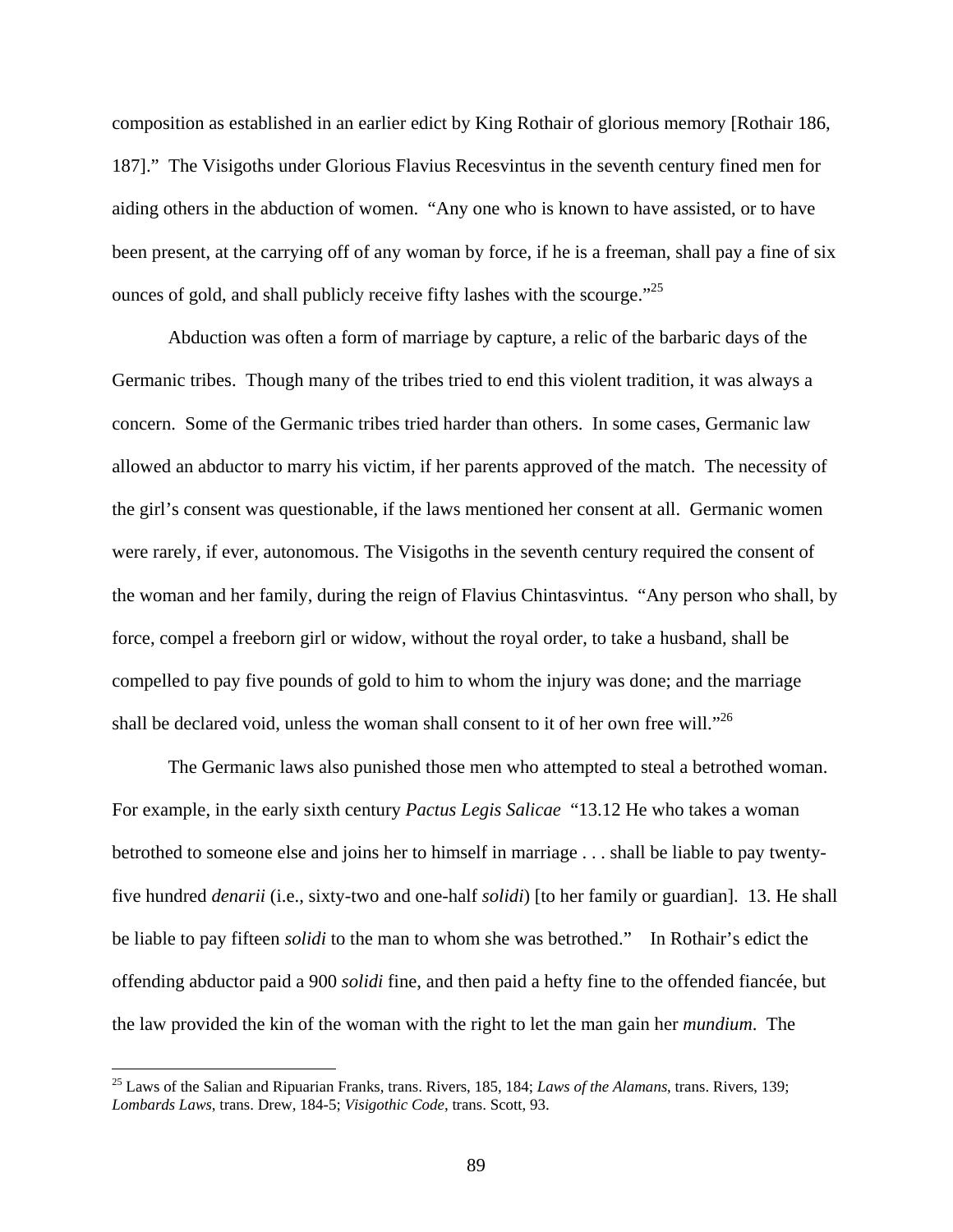Ancient Laws of the Visigoths also punished those men who abducted someone else's fiancée. " 3. 3. 5: If any one should carry off a woman betrothed to another, we hereby decree that half of the property of the ravisher shall be given to the girl, and the other half to her betrothed. But if he should have little or no property, he shall be given up, with all his possessions, to those above mentioned; so that the ravisher having been sold as a slave, they may have an equal share in the price paid for him. The ravisher himself, if the crime shall have been consummated, shall be punished." The Anglo-Saxons under King Æthelberht in the sixth century also had laws against abducting another man's fiancée. "83. If she is betrothed, at a price to another man, 20 shillings shall be paid as compensation. 84. If she is brought back, 35 shillings shall be paid, and 15 shillings to the king."<sup>27</sup>

The Salians in the sixth century Capitulary IV reiterated their law against abducting someone else's wife. "133. If anyone abducts another's wife in the lifetime of her husband . . . let him be held liable for 8000 *denarii*, which make 200 *solidi*." The seventh-century Ripuarians had the same law as the Salians against a man who abducted another man's wife. Neither of these laws mentioned the return of the woman in question. Alamannic lawmakers confronted this issue in the eighth century *Lantfridana Manuscripts*, "50. If any Alaman abducts another's wife contrary to law, let him return her and compensate with eighty *solidi*. If, however, he does not wish to return her, let him pay for her with 400 *solidi*, if the previous husband agrees to receive this payment. And if she dies before her husband sought her, let him [the abductor] compensate with 400 *solidi*." It seems that in some cases, the husband had the option to receive his wife back, but assuming the abductor had raped her, he may have decided not to have her back. The law also stated that if the woman conceived children before the abductor paid her

 <sup>26</sup> *Visigothic Code*, trans. Scott, 93.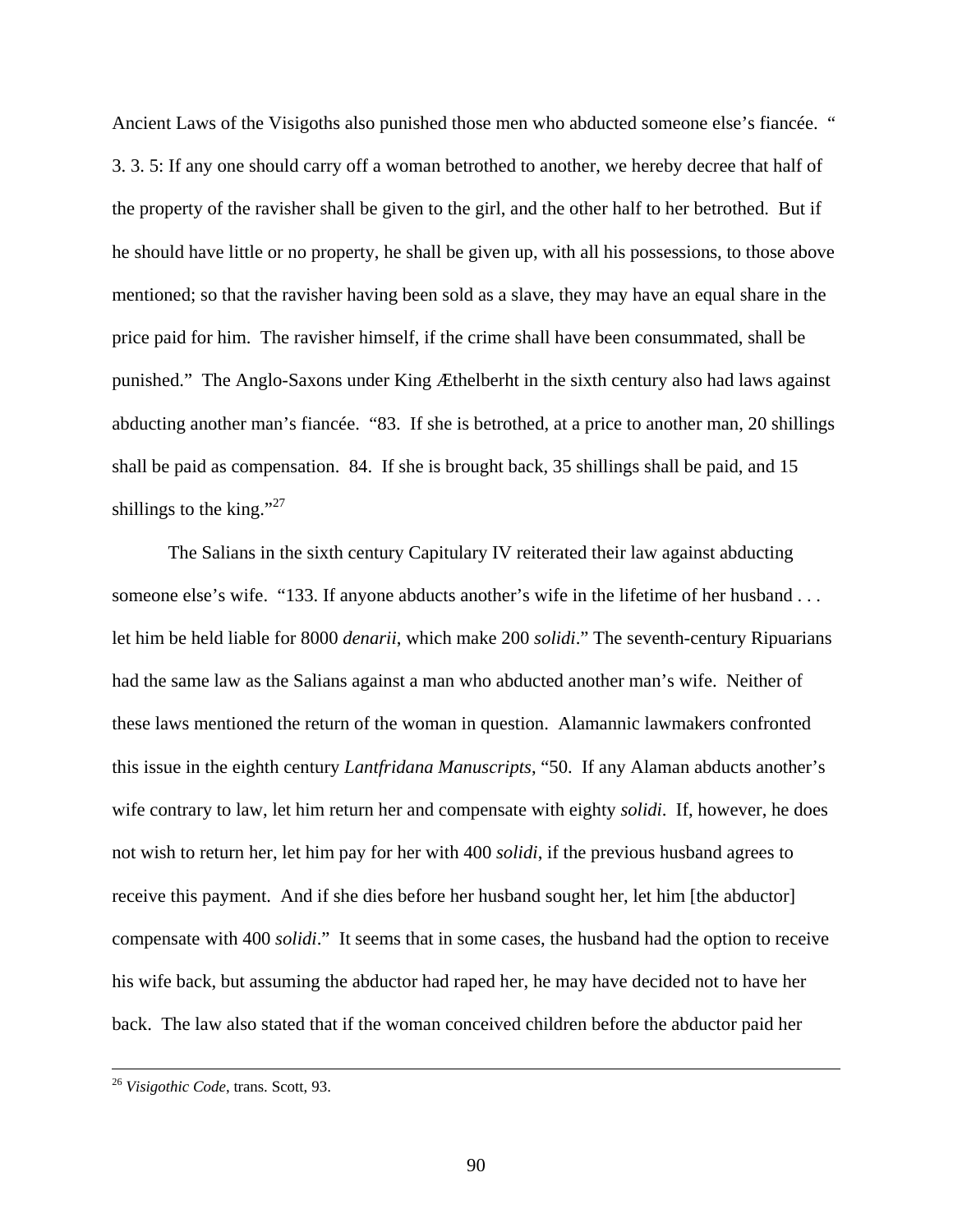former spouse, then "they do not belong to him who begot them, but remain under the guardianship [*mundium*] to the former husband." The same situation applied to a man's fiancée. "51. If anyone takes another's betrothed contrary to law, let him return her and compensate with 200 *solidi*. If, however, he does not wish to return her, let him pay for her with 400 *solidi*, even if she dies under his [custody]." Either way the consent of the woman in question was never an issue for the lawmakers. The eighth-century Bavarian Code also had a law against abduction of another man's fiancée. "8.16 If anyone abducts someone else's betrothed or through persuasion takes her for himself as a wife, let him return her and compensate with eighty *solidi*." If a woman's parents allowed someone to abduct their previously engaged daughter, the Visigothic law, under Flavius Recesvintus, punished the parents financially, and made the abductor a slave to the fiancée. The law made no mention of the girl's fate. "If parents should connive at their daughter being carried away, after she has been betrothed to another, they shall be compelled to pay the latter four times the amount of the dowry agreed upon; and the ravisher shall be delivered up as a slave, absolutely, under the law, to the man who was betrothed to the girl."<sup>28</sup>

The Germanic codes often differentiated between those women forcibly abducted and those who sought a relationship with their abductors. The late fifth-century Burgundian law reduced the penalty a man faced if the girl had voluntarily sought the relationship. Further, and very similar to the Burgundians, the Salians in the early sixth century punished the woman if she left willingly with the abductor. "13.8 But if the free girl voluntarily followed one of these she shall lose her freedom."29

 <sup>27</sup> *Laws of the Salians*, trans. Drew, 78; *Lombards Laws*, trans. Drew, 88; *Visigothic Code*, trans. Scott, 90-1; *Laws of the Earliest English Kings,* trans. Attenborough, 15. 28*Laws of the Salian and Ripuarian Franks*, trans. Rivers, 144; *Laws of the Alamans*, trans. Rivers, 83, 141;

*Visigothic Code*, trans. Scott, 90.

<sup>29</sup> *Burgundian Code*, trans. Drew, 31; *Laws of the Salians*, trans. Drew, 78.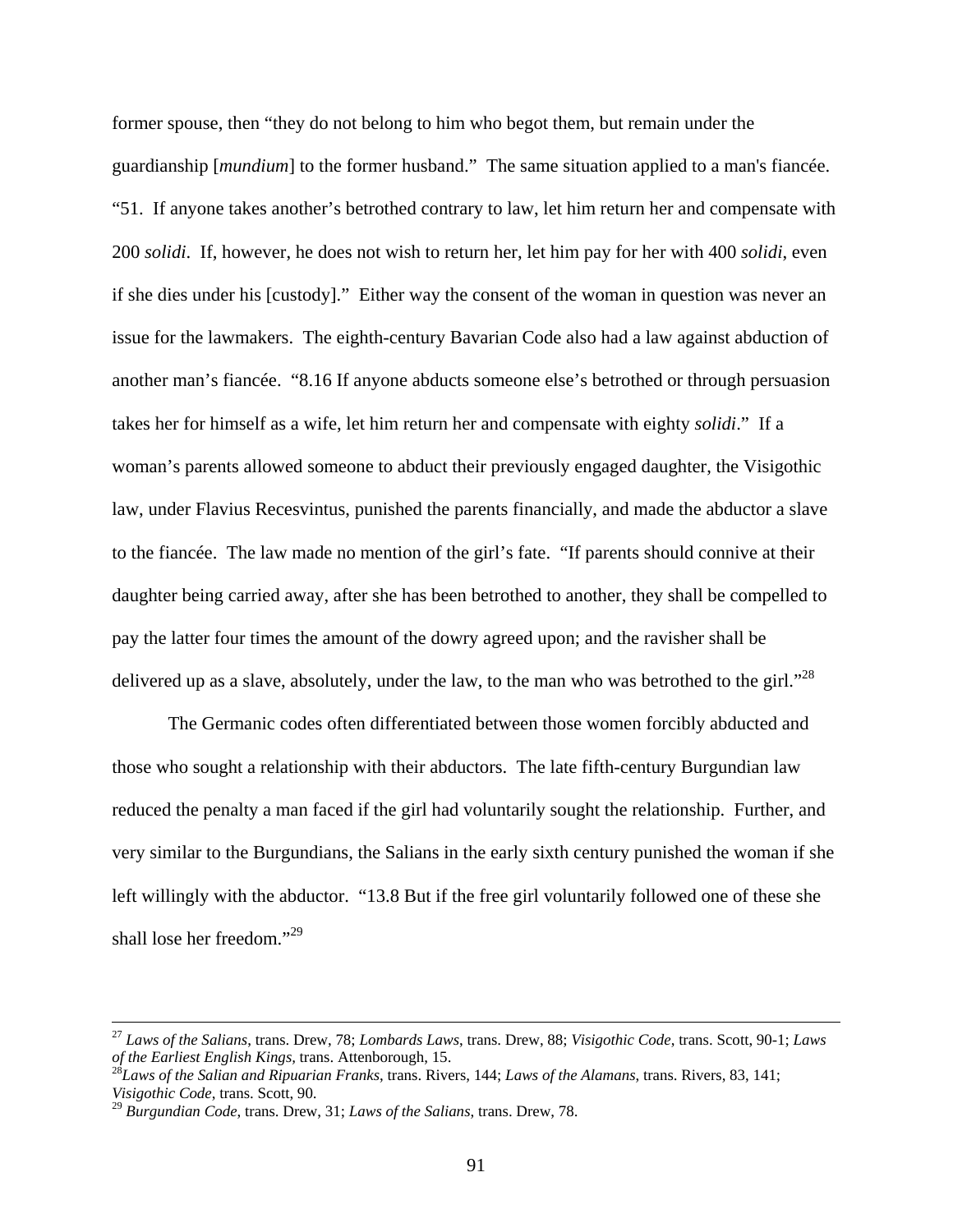The eighth-century *Lantfridana Manuscripts* of the Alamans also allowed some men to marry the women that they abducted. "53.1 If anyone takes another's un-betrothed daughter for himself as wife, let him return her and compensate for her with forty *solidi*, if her father demands her back. 2. If, however, this woman dies under his [custody], before he acquired the guardianship [*mundium*] from her father, and if he begets sons and daughters before [he acquires the *mundium*], and all their children die, let him compensate to the woman's father with the wergeld for each child." Like the Alamans, the Lombards during the reign of King Liutprand (713- 735 AD) did not separate a secretly married couple, but restricted the woman's inheritance rights for the purpose of punishing her. "114.11 If a girl secretly marries a husband without the consent of her relatives so that a marriage portion (*meta*),has neither been given nor promised for her, and if the husband then dies before he acquires her *mundium*, then the woman should be content with no portion nor can she afterwards seek a marriage portion from the heirs of her husband since she negligently went to a husband without the consent of her relatives; nor may he who seeks justice for her seek such a portion." The exact purpose of this law is ambiguous. Possibly, this law was meant to encourage young couples to remain married, even if the marriage occurred without the consent of the families. The Catholic Church strove hard to enforce the validity and permanence of marriage during the seventh and eighth centuries, and this law might represent that interest. Another possibility is that this was not abduction, but simply two people uniting without the consent of the parents, a type of unofficial marriage. In some of the Germanic codes, the laws require that a marriage is only binding after the families of the bride and groom have agreed on property arrangements and the woman's kin have transferred the *mundium*. The law in question still required that the man gain the *mundium* before he can benefit from the full rights of guardianship over his children and wife. Furthermore, laws #51 and #52

92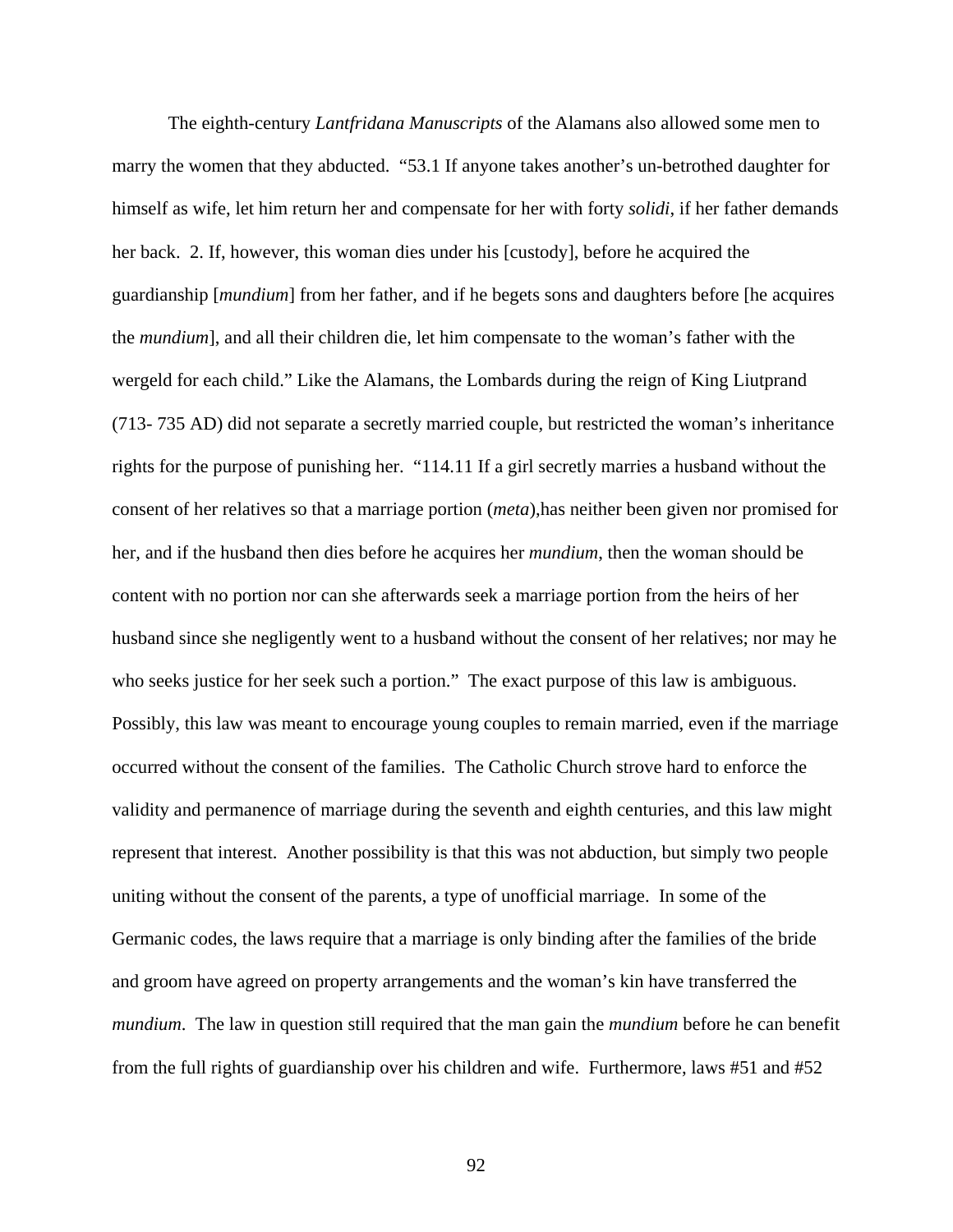specifically say "takes" and not "abducts" which implies that the man did not use force during the situation.<sup>30</sup>

In the eighth century, the Bavarians punished slaves that had consensual sexual unions with Bavarian women, "8.9 If a slave fornicates with a free woman, and this fact is discovered, let the slave's owner return the slave to her relatives for punishment he deserves or to be killed. And let the owner be compelled to pay nothing more, since such crimes incite hostility among the people. 10. If he lies with a freedwoman, whom they call *frilaza*, and she has a husband, let him compensate with forty *solidi* to her relatives or to her husband. 11. If anyone lies with a virgin who is manumitted, let him compensate with eight *solidi* to her relatives or her lord. 12. If anyone lies with another's married maidservant, let him compensate with twenty *solidi* to her lord. 13. If he lies with a virgin maidservant, let him compensate with four *solidi*."<sup>31</sup>

Another possibly sexual crime that men committed against women was abandonment after engagement. The reason for this was that most Germanic codes considered a betrothal engagement to be legally binding. According to the early sixth-century *Pactus Legis Salicae* "65.a. He who seeks another man's daughter in marriage in the presence of his own and of the girl's relatives and afterwards withdraws himself and is not willing to marry her . . . shall be liable to pay twenty- five hundred *denarii* (i.e., sixty-two *solidi*)." Rothair's Edict, for the Lombards in the seventh century, had a similar law: "If anyone betroths a free girl or woman and, after the betrothal has been made and the agreement signed [Rothair 362], the husband neglects to claim his betrothed for two years and delays in carrying out the nuptials: after the two year period has passed, the father or brother or whoever has the woman's guardianship may require that the [groom's] surety complete that marriage portion (*meta*) which had been promised

<sup>30</sup> *Laws of the Alamans*, trans. Rivers, 84; *Lombards Laws*, trans. Drew, 193. 31 *Laws of the Alamans*, trans. Rivers, 139-40.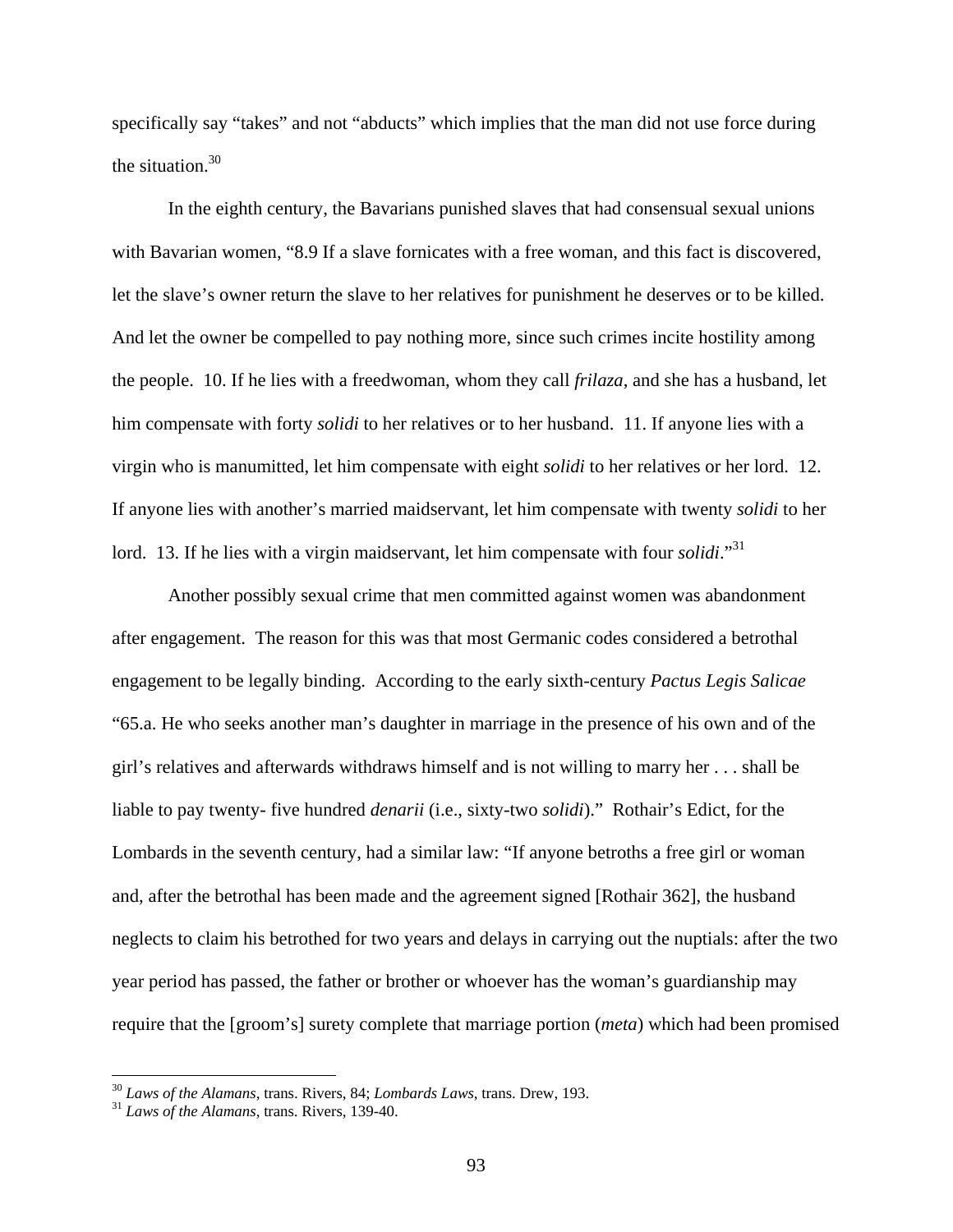on the day of the betrothal. After this the woman's relatives may give her to another husband, provided he is a freeman. And the marriage portion which had been [demanded and] paid shall be in the control of the woman because the betrothed man neglected to take her to wife within the prescribed period of time, or delayed deliberately, except for some unavoidable cause." If the woman contracted a disfiguring ailment during the interim between her engagement and her marriage, the groom did not have to take her as his bride.<sup>32</sup>

Breach of promise was a crime that men sometimes committed against women in the seventh and eighth centuries. The Alamans in the eighth century *Lantfridana Manuscripts* stated: "If anyone dismisses another's betrothed daughter and takes another, let him compensate for her whom he betrothed and dismissed with forty *solidi*, and let him swear with twelve oath takers, five designated and six selected [himself as the twelfth], that he rejects her through no vice or contempt, nor does he find any fault in her, but love of another led him to dismiss her and take another as a wife." In the eighth century Bavarian code, the law about broken betrothals was the same, ending with "and let it be ended between them, and afterwards let him [her father] give his daughter to whom he wishes."<sup>33</sup>

The Anglo-Saxons implemented the opposite approach in the laws of King Ine of Wessex. Instead of the groom compensating the forsaken bride, the family of the bride reimburses the groom. The law implies that the bride's family had called off the wedding. "31. If anyone buys a wife and the marriage does not take place, he [the brides guardian] shall return the bridal price and pay [the bridegroom] as much again, and he shall compensate the trustee of the marriage according to the amount he is entitled to for infraction of his surety." King

<sup>32</sup> *Laws of the Salians*, trans. Drew, 126; *Lombards Laws*, trans. Drew, 84-5. 33 *Laws of the Alamans*, trans. Rivers, 83-4, 140.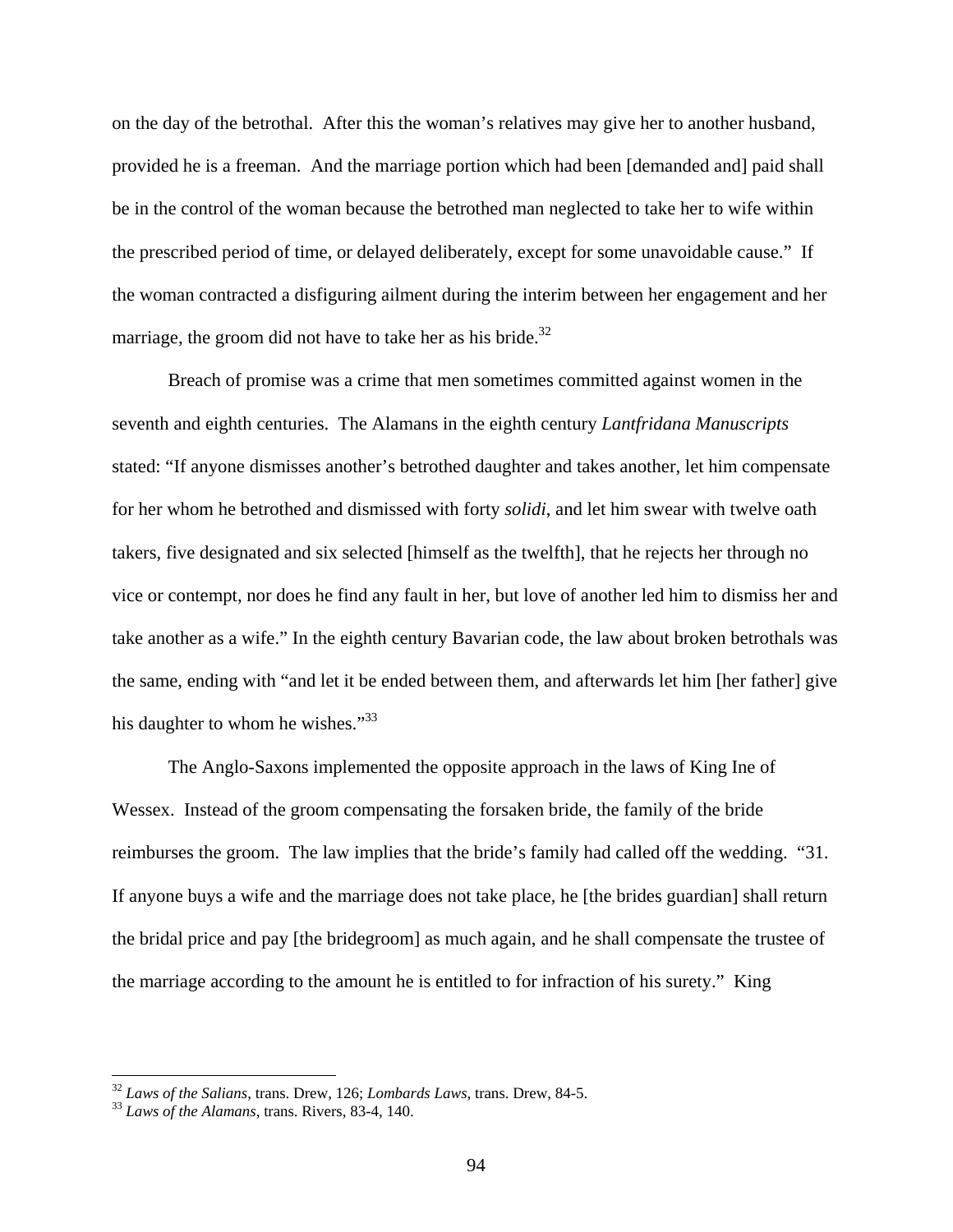Liutprand of the Lombards in 731 AD, implemented a similar law, designed to prevent the

guardian of the bride from breaking the betrothal agreement.

119.3 If he presumes to give her to anyone else or wishes to break the betrothal agreement (*spunsalia*),he shall pay such a composition to the man to whom she was betrothed as was set out in the agreement between themselves, as provided in the earlier laws; in addition he shall pay his wergeld as composition to the king's treasury, and the man who presumes to take her shall likewise pay his wergeld as composition to the treasury. If a man presumes to take a woman who is already betrothed to someone else without the consent of her father or brother, he shall pay double the composition to her betrothed, just as the earlier edict contains, and he shall pay his wergeld as composition to the king's treasury. …As for the girl who presumed to do this voluntarily, if any portion of the inheritance of her relatives is due to her, she shall lose that portion: … Nor can her father or brother give or transfer any part of the inheritance to her by any means because she sinned against our people in doing this because of her desire for gain. We do this in order that enmity may cease and there may be no feud (*faida*). If, however, God forbid, after such a betrothal agreement has been made, some hostility develops between the relatives of those betrothed and they are in enmity for any reason- such as, for example, the killing of one of their relatives- then he who neglects to give or to take [the bride] shall pay as composition the sum which they [the perspective bridegroom and girl's *mundwald*] had agreed upon between themselves, and he shall then be absolved of further blame: because it is not good that a man should give his daughter or his sister or some other relative where hostility caused by a homicide is proven to exist.<sup>34</sup>

 Unlike the previous Germanic codes, according to Flavius Chintasvintus, King of the Visigoths from 642 to 653 AD, couples could not break their engagements. "3.1 For the reason that there are many who, disregarding the betrothal, fail to complete the nuptial contract; we deem it proper to abolish this abuse, that one may delay a marriage according to his will. Therefore, we decree, from this day, that when the ceremony of betrothal has been performed, either between the parents or relatives of the parties, or in the presence of witnesses, and the ring shall have been given or accepted as a pledge, although nothing may have been committed to writing, the promise shall, under no circumstances, be broken. Nor shall it be lawful for either party to change his or her mind, if the other is unwilling to consent; but if all the provisions relating to the dowry have been carried out according to law, then the marriage shall be

<sup>34</sup> *Laws of the Earliest English Kings,* trans. Attenborough, 47; *Lombards Laws*, trans. Drew, 196-7.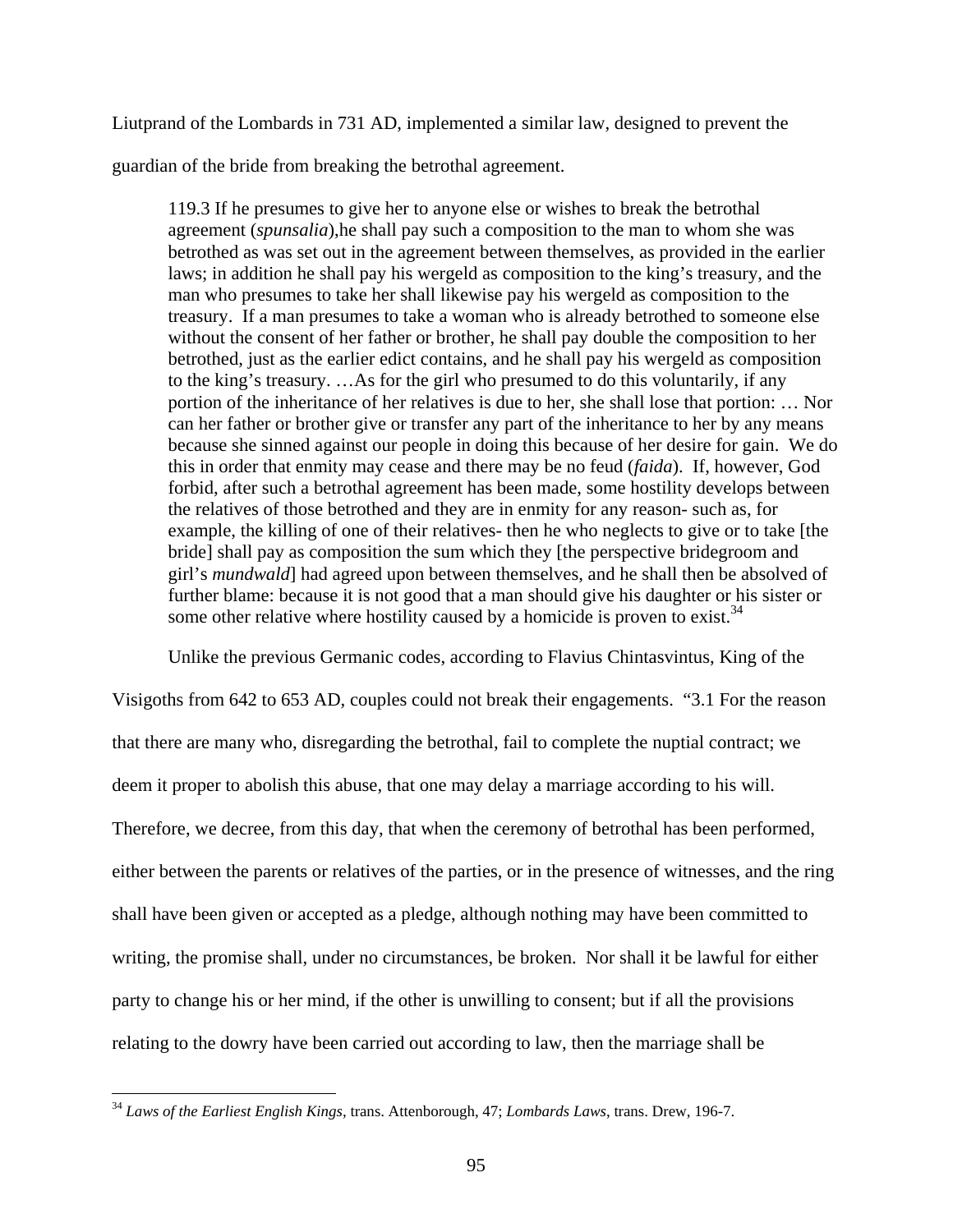celebrated." Apparently, this law did not have the anticipated effect because Flavius Recesvintus the direct successor of Flavius Chintasvintus created a punishment for women, who previously engaged, married other men. The law begins, stating that if the parents and the groom have consented to the marriage, the law did not allow the girl to break this agreement. "But if the girl, against the will of her father, should have fled to him who was her choice, and should have married him, both shall be delivered into the power of him to whom, with her father's consent, she had previously been betrothed. And if her mother, or brothers, or other relatives, should grant her wishes and gave her to him whom she has chosen, against the will of her father, those who have plotted this shall pay a pound of gold to whomever the king may direct. Nor shall the act of the parties be valid." A later law of Flavius Recesvintus in the sixth century altered this law slightly. "And if any person after the dowry has been given, or the marriage contract has been legally drawn up, in violation of his, or her, solemn obligations, should marry anyone else, without the consent of all parties; he, or she, shall be liable to all the penalties of a former law." According to Visigothic law, the girl had no effectual form of veto. Another law stated: "And we decree that this law shall be observed where the father shall have made arrangements concerning the marriage of his daughter, and the amount of his daughter, and the amount of the dowry has been agreed upon, and her father dies before the marriage has been concluded; in such a case the girl shall be given to him to whom she had been contracted either by her father or her mother."<sup>35</sup>

The Germanic codes protected women from sexual assaults in many different ways. They protected them from assaults in their homes, while they were traveling, and in some instances while they were in awkward positions. In general, the laws protected women when they were unable to provide for their own defense. In the later centuries, the Germanic codes

<sup>35</sup> *Visigothic Code*, trans. Scott, 77, 76-7, 116, 77.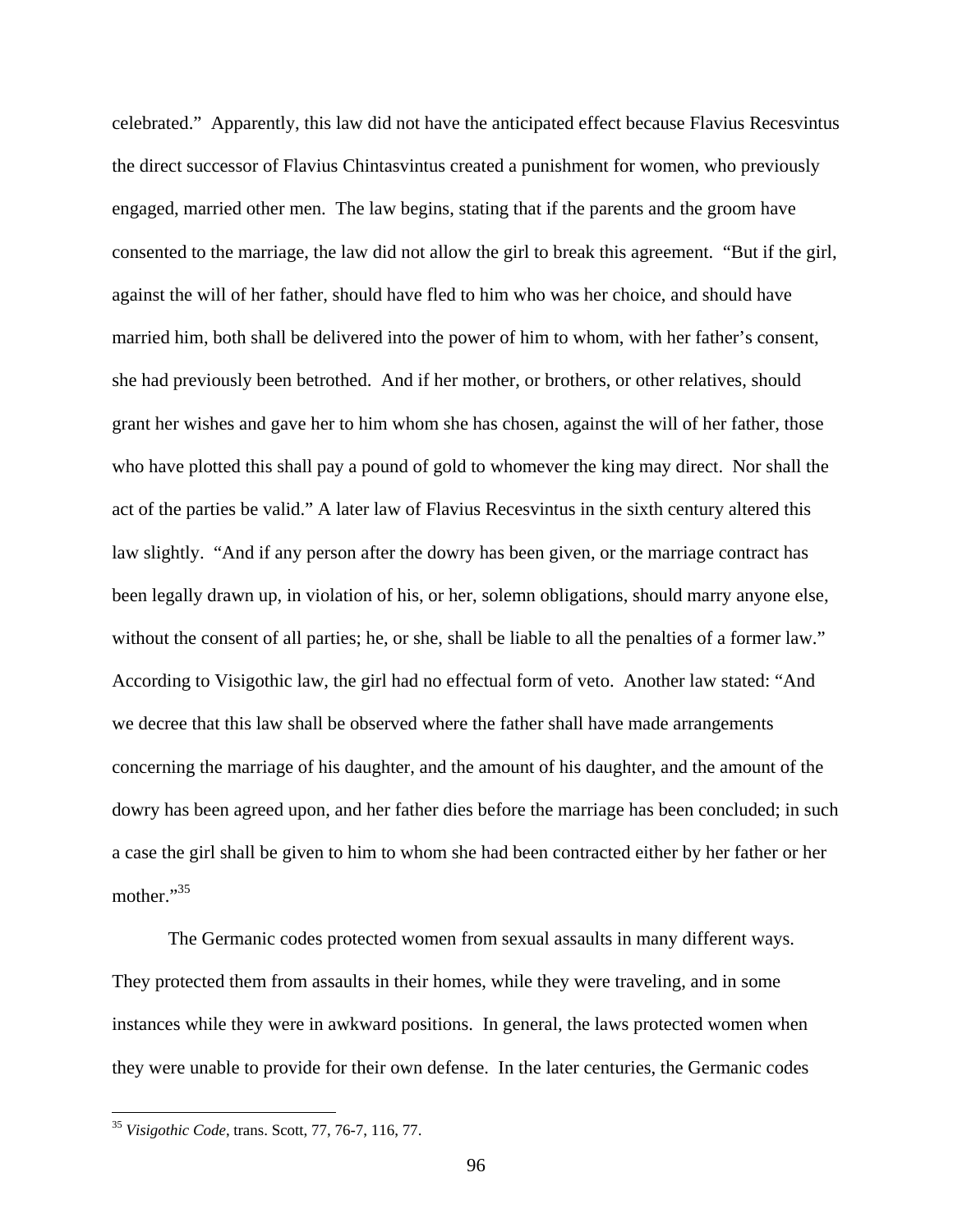protected women from men who falsely promised marriage in order to have sex with them. Furthermore, in the later Germanic era, women were allowed to arrange their own marriages, though they often suffered a loss of property rights. Along with the protections that the Germanic codes provided for their free born women, the majority of the codes also protected the chastity of their servants and slaves.

The issue of sexual security for female slaves had an important aspect for free women as well. Most historians agree that the Germans were a polygamous society, and even Tacitus admits that men of the nobility often had more than one wife. There were clearly sexual double standards; however, the question remains with whom did these men have such affairs. The prior laws made it difficult to obtain a free born woman as a mistress or a second wife. A free-born woman, who needed the approval of her guardian for any marriage, would have had to convince her family to allow her to enter such a situation. Gregory of Tours related the story of a Frankish king, Childeric, whose reign was compromised because he tampered with the wrong women. "Childeric, King of the Franks, whose private life was one long debauch, began to seduce the daughters of his subjects. They were so incensed about this that they forced him to give up his throne. He discovered that they intended to assassinate him and he fled to Thuringia." Childeric later returned and was the father of Clovis the king of the Salian Franks that initially promulgated their laws. The Frankish King Chilperic in the mid-sixth-century agreed to divorce his other wives in exchange for the daughter of King Athanagild of the Visigoths. "Galswinth's father believed what he said and sent his daughter to him with a large dowry." The marriage was an unhappy one, and the king never stopped loving his former wife, Fredegund. The important

97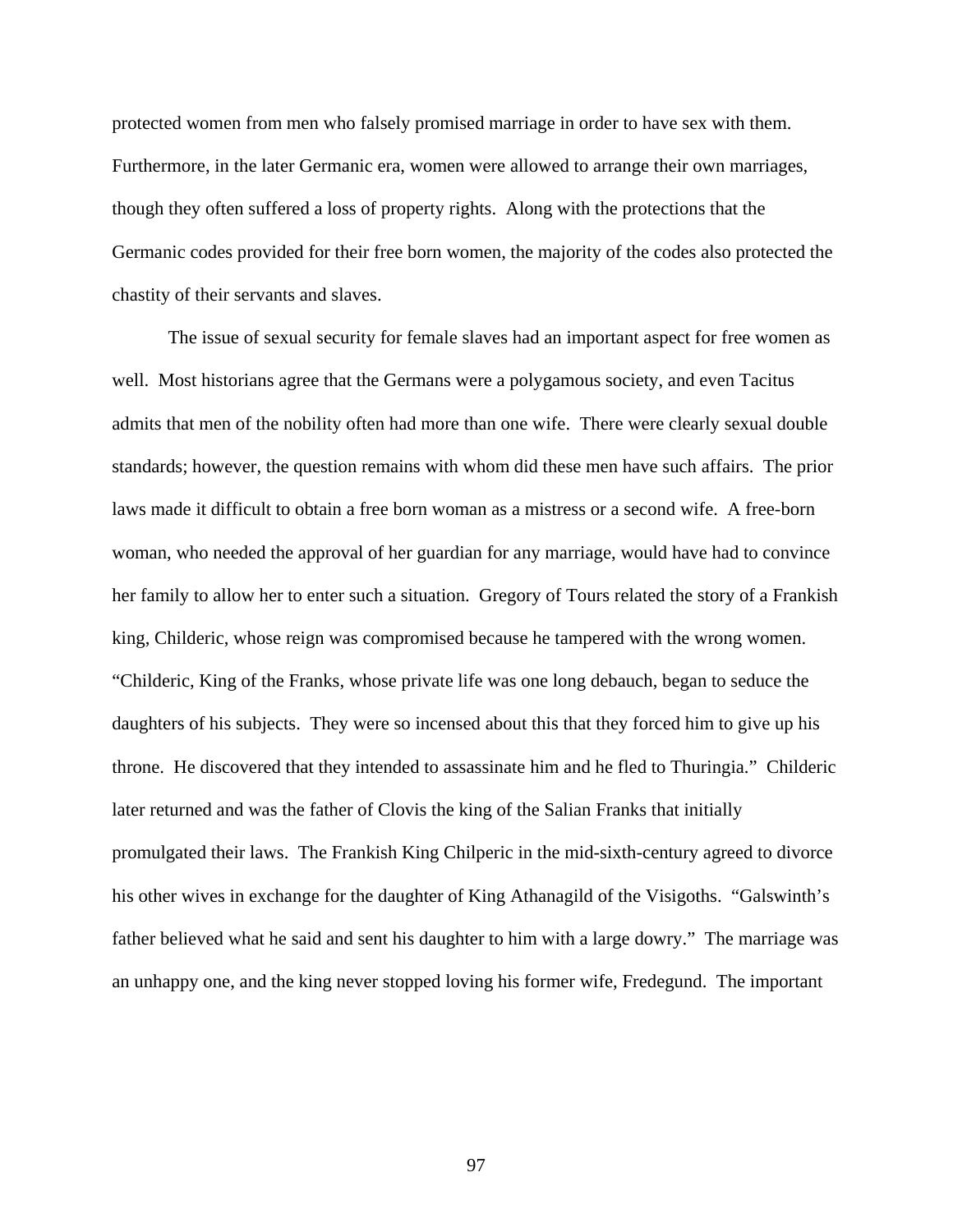point was, no father with a choice would have allowed his daughter to join a series of other wives. Servants and slaves in Germanic society were the source of concubines and polygamy.<sup>36</sup>

Most of the laws concerning crimes that men committed against female slaves were of a sexual nature. Theodore Rivers, translator of the early sixth-century *Pactus Legis Salicae* reads law 10.6 as a sexual crime translating the law "10.6 If anyone seduces a maidservant worth fifteen or twenty-five *solidi*, if [he is] a swineherd, a vinedresser, a blacksmith, a miller, a carpenter, a groom or any overseer worth twenty-five *solidi*. . . let him be held liable, if it can be proven that he did this, . . ." Katherine Fischer Drew translated this law as a non- sexual crime, "10.6 He who loses [i.e., steals and sells] …." The *Pactus Legis Salicae* included laws against sexual encounters with slaves:

25.1. The freeman who has intercourse with someone else's slave girl, and it is proved against him . . ., shall be liable to pay six hundred *denarii* (i.e., fifteen *solidi*) to the slave girl's lord. 2. The man who has intercourse with a slave girl belonging to the king and it is proved against him . . ., shall be liable to pay twelve hundred *denarii* (i.e., thirty *solidi*). . . .5. If a slave has intercourse with the slave girl of another lord and the girl dies as a result of this crime, the slave himself shall pay two hundred forty *denarii* (i.e., six *solidi*) to the girl's lord or he shall be castrated; the slave's lord shall pay the value of the girl to her lord. 6. If the slave girl has not died . . ., the slave shall receive three hundred lashes or, to spare his back, he shall pay one hundred twenty *denarii* (i.e., three *solidi*) to the girl's lord. 7. If a slave joins another man's slave girl to himself in marriage without the consent of her lord . . ., he shall be lashed or clear himself by paying one hundred twenty *denarii* (i.e., three *solidi*) to the girl's lord.<sup>37</sup>

For Anglo-Saxons, Æthelberht's sixth-century laws against sexual encounters with

servants and slaves distinguished the compensation paid according to the status of the owner.

"14. If a man lies with a nobleman's serving maid, he shall pay 12 shillings compensation. 16.

If a man lies with a commoner's serving maid, he shall pay 6 shillings." The law continued

lowering the fines with the lowering status of the different types of servants. If the woman

<sup>36</sup> Tacitus, *Agricola, Germania, and Dialogue on Orators*, trans. Herbert W. Benario (Norman: University of Oklahoma Press, 1991), 72; Gregory of Tours, *History of the Franks*, 128, 222. 37 Laws of the Salian and Ripuarian Franks, trans. Rivers, 54; *Laws of the Salians*, trans. Drew, 75, 87.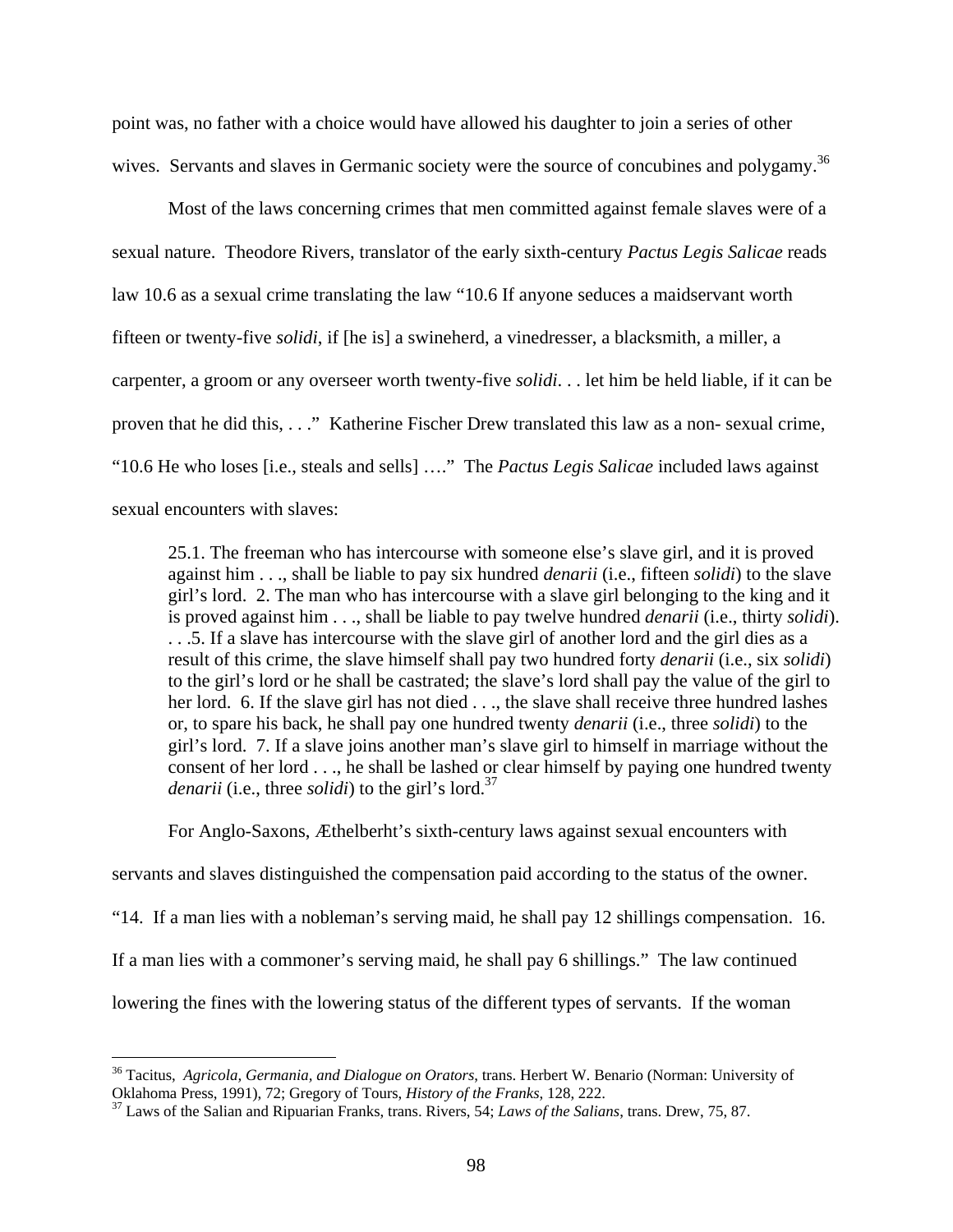belonged to the king, the fines were higher. "10. If a man lies with a maiden belonging to the king, he shall pay 50 shillings compensation. 11. If she is a grinding slave, he shall pay 25 shillings . . .." Griffiths interpreted "maiden" as "the king's female slaves;" Dorothy Whitelock agreed with Attenborough's interpretation of "maiden." The laws were not clear whether "lies with" was consensual or forced.<sup>38</sup>

Some of the Germanic codes differentiated the amount of the fine according to the location of the sexual encounter with someone else's slave. These appear to be consensual relations. The Ancient Law of the Visigoths stated: "If anyone should be convicted of having committed adultery with a female slave outside the house of her master, the latter shall have the power of punishing only the female slave. . . . Where either a freeman or a slave is convicted of the commission of such a crime with a female slave in the house of her master; if he should be freeborn, and the slave of good reputation and of superior rank, he shall receive a hundred lashes, without any imputation of infamy. If the slave is of inferior rank, she shall receive fifty lashes; and a male slave, guilty of such an offence with the female slave of another, shall receive a hundred and fifty lashes." Of course, the slave was the only one punished, but still it was a crime to have an affair with someone else's slave outside of the master's territory, the punishment was much worse if the crime occurred in the owner's home.<sup>39</sup>

 While the early Anglo-Saxons did not have laws against sexual encounters with personal slaves, they did prohibit it with married servants. "85. If a man lies with the woman of a servant, during the life of a husband, he shall pay a two- fold compensation." In 734 AD, Lombard King Liutprand issued a law making it illegal to have relations with a servant's spouse.

<sup>38</sup> *Laws of the Earliest English Kings,* trans. Attenborough, 7, 15; *Introduction to Early English Laws*, trans. Bill Griffiths (Norfolk: Anglo-Saxon Books, 1955), 33; Dorothy Whitelock, "From the Laws of Ethelbert, King of Kent (602- 603), " in *English Historical Documents* Vol. 1 *English Historical Documents, 500-1042*, ed. David Douglas (New York: Oxford University Press, 1955 pp.357-9), 358.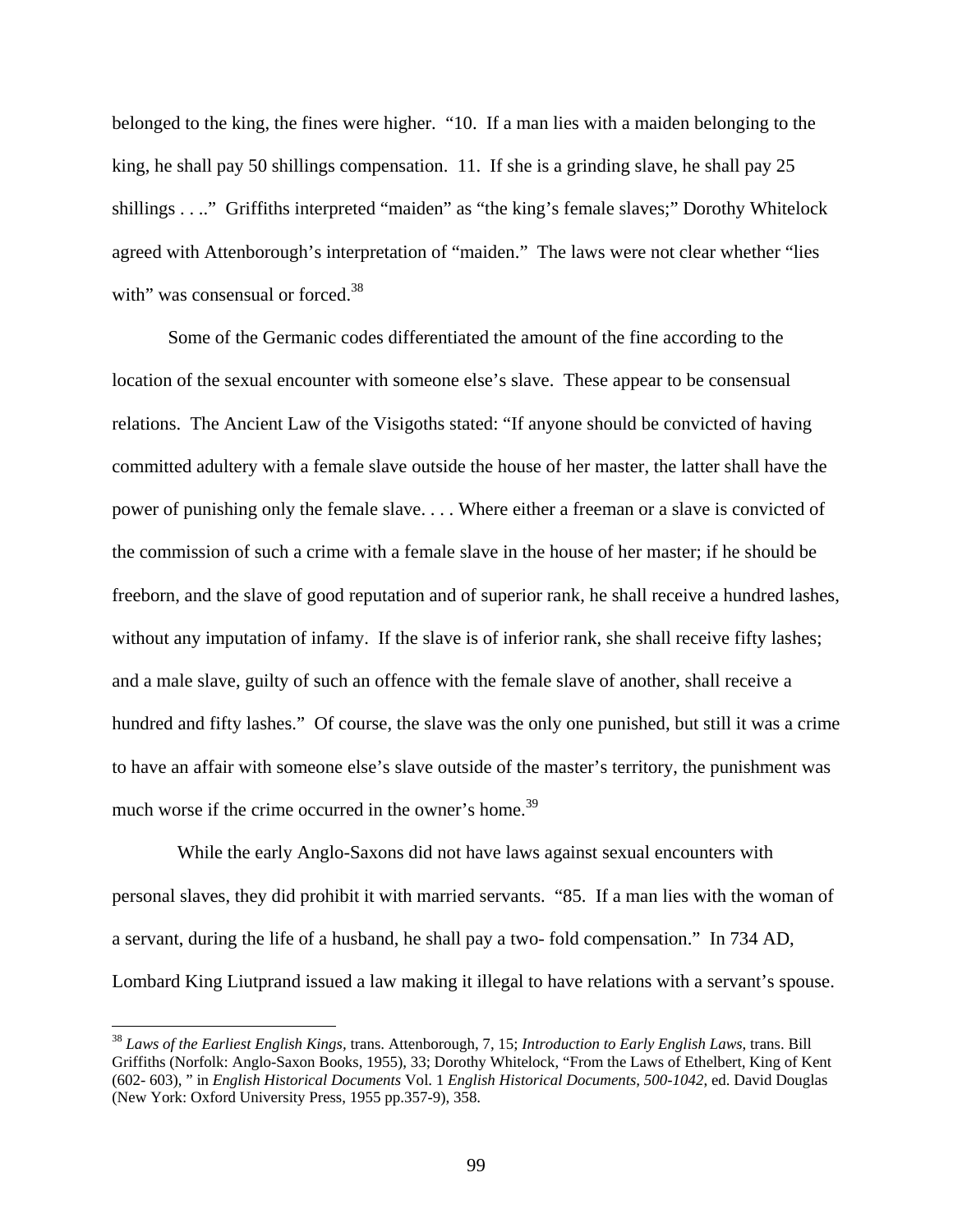"140.11 If a freeman has a man and woman slave, or *aldius* and *aldaia*, who are married, and, inspired by hatred of the human race, he has intercourse with that woman whose husband is the slave or with the *aldia* whose husband is the *aldius*, he has committed adultery and we decree that he shall lose that slave or *aldius* with whose wife he committed adultery and the woman as well." The offended couple received their freedom as well.<sup>40</sup>

Liutprand also punished the owners of slaves who freed their females in order to end a marriage. "98.3 If any man's slave marries a female slave belonging to another man, and if the woman's lord frees her and makes her *amundis,* or if he sells her and the man who buys her craftily frees her while her slave husband remains in the status of servitude, then the freed maidservant shall lose her freedom and become a servant of the king; and the man who freed her shall hand over another slave like her to the kings as composition or shall pay the price at which she is valued as composition because he entered into collusion [to destroy the marriage since free women could not legally be married to slaves]. The slave shall remain in the power of his lord and the lord shall purchase the maidservant at her value or on such terms as he is able to obtain from the king." $41$ 

Alfred's laws for the ninth century Anglo-Saxons, contained several pertaining to the marital chastity of slave. "11. These are the regulations (*domas*) that you should set for them. If anyone buys (*gebegge*) a Christian slave (*peow*), let him serve for six years and on the seventh let him be free without payment (*orceapunga*). With such clothes as he entered into service, let him leave with. If he has a wife of his own providing, let her leave with him. If the master (*hlaford*) provided him with a wife, both she and her children shall belong to the master. If the slave then says, 'I do not want to leave my master or my wife or my child or my property

<sup>39</sup> *Visigothic Code*, trans. Scott, 102. 40 *Laws of the Earliest English Kings,* trans. Attenborough, 15; *Lombards Laws*, trans. Drew, 208.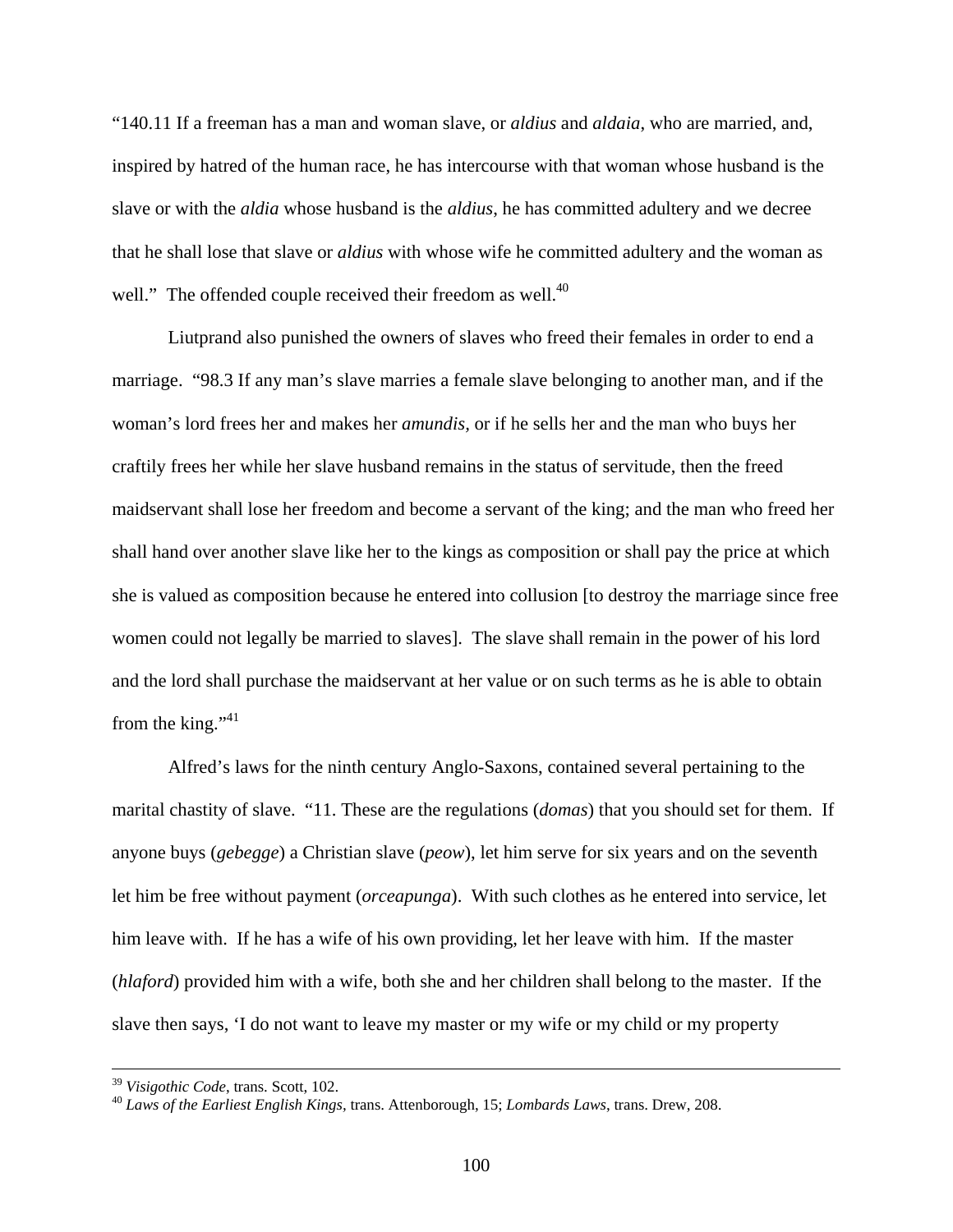(*jerfe*),' let his master bring him to the door of the Temple (*temples*) and perforate his ear with an awl as a sign that he shall ever afterwards be a slave."<sup>42</sup>

Poverty sometimes forced the poor into slavery. This form of slavery was different from the type where owners captured the slaves during battle. These slaves were not the enemy, but fellow countrymen, and Alfred the Great provided special laws for them. The law did not allow owners to treat these women of this class with the same disdain and lack of respect as they did the others. "12. Though someone sell (*bebycgge*) his daughter into slavery (*peowne*) do not let her be a slave entirely as are other maidservants (*mennenu*). He has not the right to sell her abroad among foreign people. But if he who bought her does not care … for her, let her be free among a foreign … people. But if he i.e. the purchaser allows his son to cohabit … with her, give her the morning- gift and ensure that she has clothing and that she has the value of her maidenhood, that is the dowry … let him give her that. If he does none of those things for her, then she shall be free." $43$ 

Of the early Germanic codes, only the Lombards did not fine men for having sex with another person's slave. The only consequence in Rothair's Edict of the seventh century was that any heir from such a union, as a child of a slave, could not inherit. "156. In the case of a natural son who is born to another man's woman slave, if the father purchases him and gives him his freedom by the formal procedure ( *thingaverit* ), he shall remain free. But if the father does not free him, the natural son shall be a slave to him to whom the mother slave belongs."<sup>44</sup>

In 725 AD, Liutprand punished the children of men that had relations with married slaves or servants. "66.2 In the case of that freeman who takes the wife of a slave or of an *aldius* while

<sup>41</sup> *Lombards Laws*, trans. Drew, 187. 42 *Introduction to Early English Laws*, trans. Griffiths, 45. 43 Ibid., 46.

<sup>44</sup> *Lombards Laws*, trans. Drew, 78.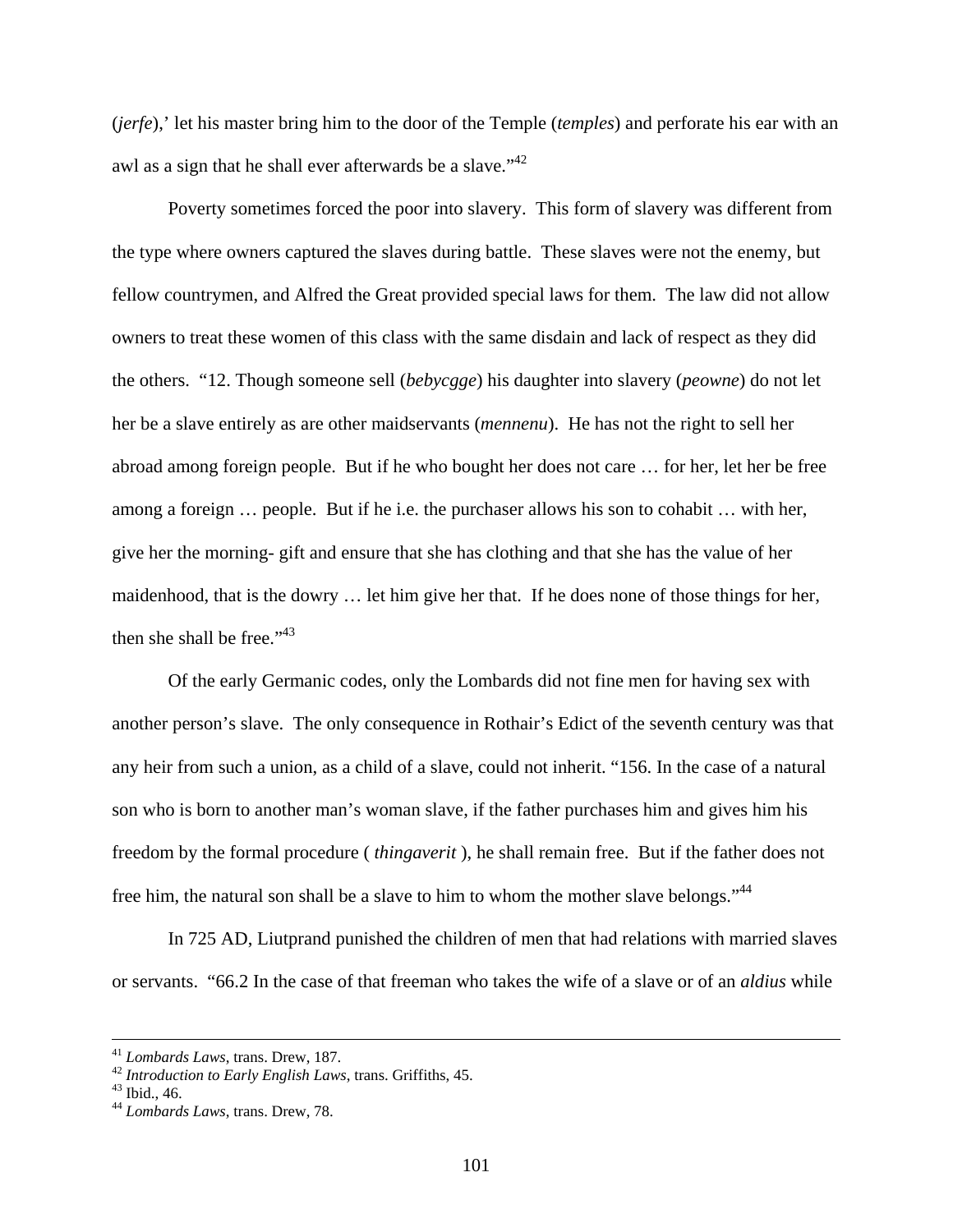her husband is still living, if sons or daughters are born as a result of this union, none of them shall succeed him as heirs, even though they are free, and he shall not be able to give them any of his property. For the case is in doubt whose daughter it is when both the lord and the slave, he who had her first and he who took her afterward, are still living." In 729 AD, he emended this law slightly, stating that while the father could not provide for these children, their brothers could. The reason for this law was; "so that every man who wishes may receive a legitimate wife but may not contract illegal nuptials." The implication of this is that though concubinage did exist, it was unpopular and the laws were in place to inhibit the practice.<sup>45</sup>

Liutprand made another point on this issue. "106.3 If anyone wishes to marry his own or another man's *aldia*, he should free her (make her *wider bora*), just as the edict decrees concerning the woman slave [Rothair 222]. But if he marries her without this procedure, her children are not regarded as legitimate but as natural children."<sup>46</sup>

By 733 AD, the Lombards expected their women to report an adulterous husband's affair with his own servant woman to the king's court: "For if a woman's husband commits adultery with his maidservant or with another woman, the wife herself should proclaim this to the king's court or to the judges." The punishment for the adulterous husband was not clear in this law, but the fact that an unfaithful husband's affair with his servant was a crime meant that concubinage was in a tenuous position. King Canute, for the eleventh century Anglo-Saxons, created penalties for those men who had sexual relations with their slaves. "54. If any married man commits adultery with his own slave, he shall lose her and make amends for himself both to God and to men."<sup>47</sup>

<sup>45</sup> Ibid., 172, 190.

 $46$  Ibid., 190.

<sup>47</sup> *Lombards Laws*, trans. Drew, 201-2; *The Laws of England: From Edmund to Henry1-Part One, Edmund to Canute*, trans. A. J. Robertson (Cambridge: At the University Press, 1925), 203.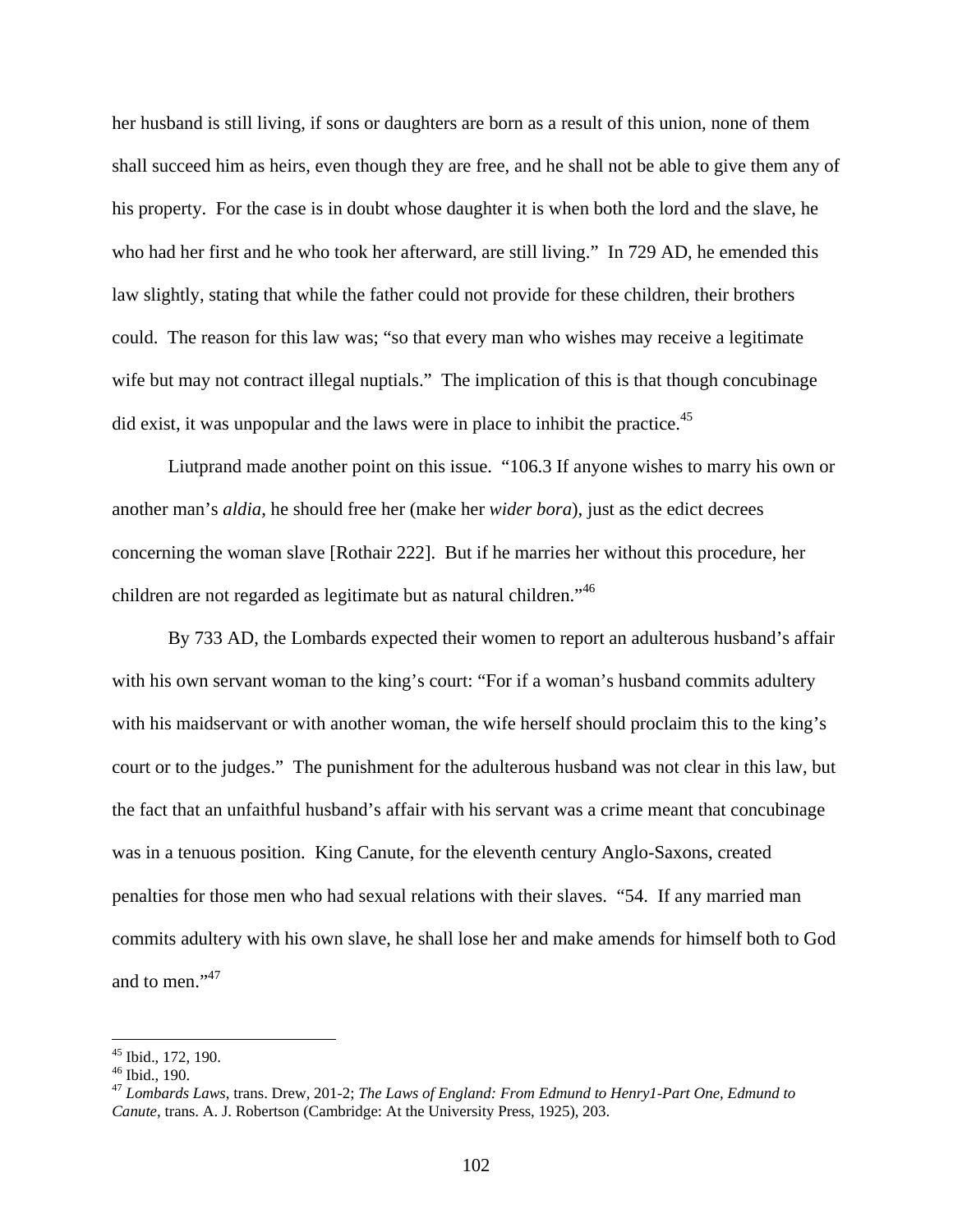The Visigoths had concubines. The Visigothic code was one of the only codes that specifically referred to concubines. " We command, in addition, that no blood relatives of theirs shall ever commit adultery with either the concubine of his father or his brother, nor with any one whom he knew his father or brother had ever sustained intimate relations with, whether she be a freewoman or a slave; nor shall the father commit such adultery with the concubine of his son. And if anyone should knowingly commit such an offence, his heirs, should he have no legitimate children, shall obtain his property; and he himself shall be subjected to penance, and shall undergo the punishment of perpetual exile."<sup>48</sup>

While these laws dealt with the seduction of slaves and freedwomen belonging to other people, the Germans also protected slaves from rape. The Ancient law of the Visigoths also included a law against raping slaves. "3. 4.16: If anyone should violate the person of a female slave, and should be seized in the house of her master; or if he should be convicted of having committed the crime anywhere else; if a slave, he shall receive two hundred lashes; if a freeman, fifty; and the latter shall be compelled to pay, in addition, thirty *solidi* to the master of the female slave. But if the master should have ordered the slave to commit the act, the latter shall undergo the penalty and scourging prescribed by a former law." The sixth-century Burgundians also had a law against raping other people's slaves. " XXX. 1. Whatever native freeman does violence to a maidservant, and force can be proved, let him pay twelve *solidi* to him to whom the maidservant belongs. 2. If a slave does this, let him receive a hundred fifty blows." The Lombards, in Rothair's edict, had laws fining those who raped other people servants. Like the Germanic laws regarding slaves and non-sexual crimes, these laws protecting slaves from sexual

<sup>48</sup>*Visigothic Code*, trans. Scott, 111-2.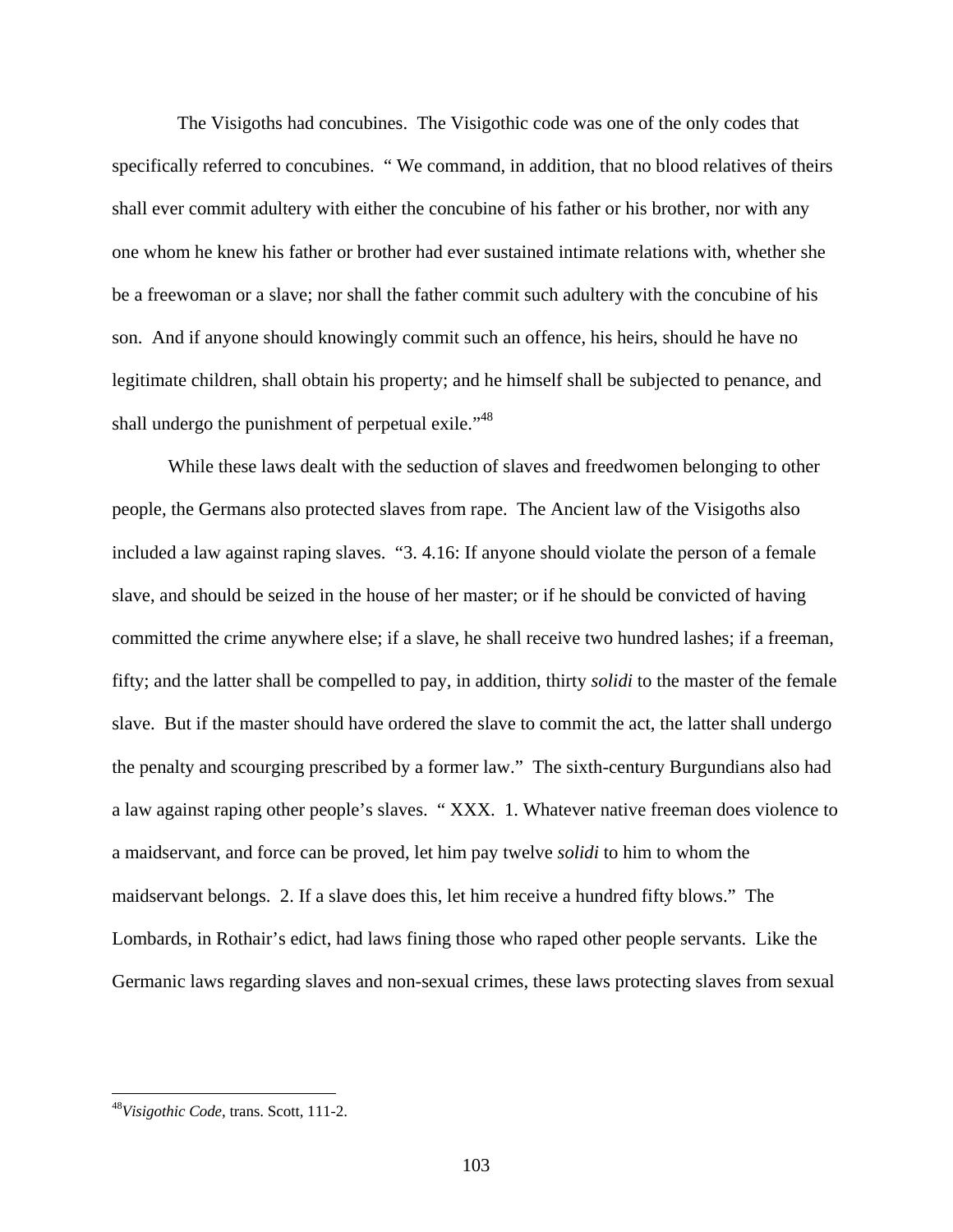abuse were primarily designed to protect the owners property. Regardless of the lawmakers motivation, these laws prevented abuse.<sup>49</sup>

 The Alamans in their code, the eighth-century, *Lantfridana Manuscripts* protected a female servant from sexual abuse from someone other than her owner. "75.1 If anyone lies with someone's chambermaid against her will, let him compensate with six *solidi*. 2. And if anyone lies with the first maid of the textile shop against her will, let him compensate with six *solidi*. 3. If anyone lies with other maids of the textile workshop against their will, let him compensate with three *solidi*."<sup>50</sup>

To a certain extent, Alfred the Great in the ninth century protected the chastity of female slaves. "25. If anyone rapes the slave of a commoner, he shall pay 5 shillings to the commoner, and a fine of 60 shillings. 1. If a slave rapes a slave, castration shall be required as compensation."<sup>51</sup>

 With the exception of the seventh-century Lombards, the laws against raping, seducing or committing adultery with someone else's slave or servant served as a deterrent to concubinage or polygamy. Unless the man was extremely wealthy, it does not seem that he could have very many women readily available. Tacitus had claimed that polygamy was not common for the Germans. It is possible that the Lombards and the Anglo-Saxons might have practiced concubinage, but lawmakers were attempting to discourage this behavior. These laws also prove that Germanic lawmakers at least made the attempt to protect the chastity of their slaves and freedwomen.<sup>52</sup>

<u>.</u>

<sup>&</sup>lt;sup>49</sup> Visigothic Code, trans. Scott, 102; *Burgundian Code*, trans. Drew, 44; *Lombards Laws*, trans. Drew, 92.<br><sup>50</sup> *Laws of the Alamans*, trans. Rivers, 94.<br><sup>51</sup> *Laws of the Earliest English Kings*, trans. Attenborough,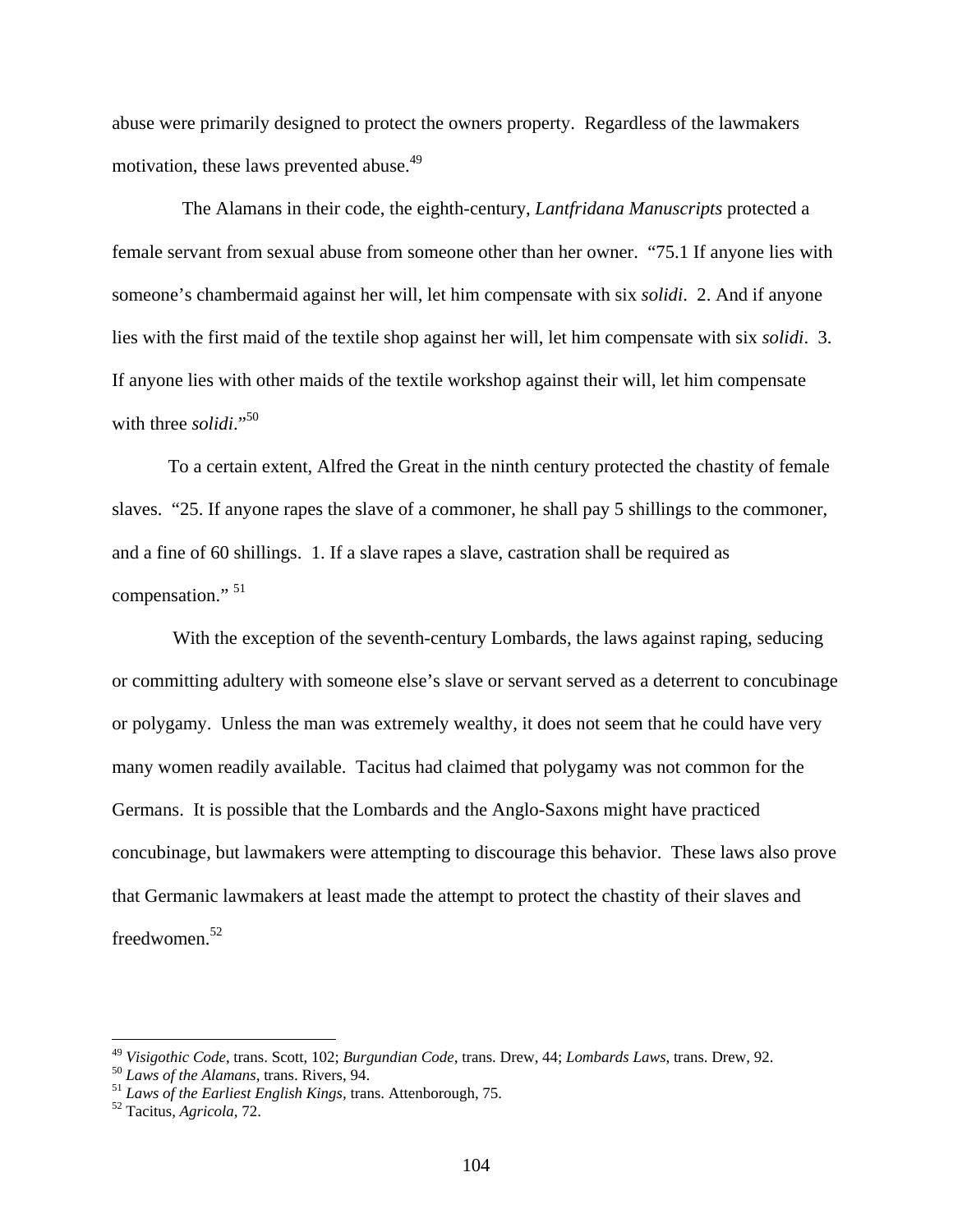The later Germanic lawmakers of the eighth century and beyond included crimes that the clergy might commit against women. These lawmakers also protected religious women from sexual assaults, with harsh penalties as well. According to the seventh-century Ripuarian code, clerics that committed the crime of abduction paid half of the fine of a member of the laity. "38. 2 If a king's man or a church man does this, let him be held liable for twice fifty *solidi*. Similarly, for those three who help him [if there are any], let each one of them be held liable for thirty *solidi*. And however many more there are to these above, let each one of them be fined eight and one- half *solidi*." Clearly, the law allowed these men special privileges but the law did not allow them a free rein.<sup>53</sup>

The eighth-century Bavarians had laws that helped to prevent the abduction of nuns. "1.11: If anyone abducts a nun from a convent, that is, one dedicated to God, and takes her as a wife for himself against ecclesiastical law, let the bishop of that diocese with the consent of the king or the duke demand her back. Nevertheless, let him give her back to the convent from which he abducted he abducted her, whether he wants to or not, and let him compensate two-fold to that convent what is customarily compensated by one who steals another's betrothed. We know that the abduction of another's betrothed is a punishable crime; how much more punishable is a crime which usurps the betrothed of Christ. And if he does not wish to compensate and return her, let him be expelled from the province." The Lombards, under King Liutprand in 723, echoed the sentiments of the Bavarians. While the Bavarians related nuns with the bride of Christ, the Lombards perceived nuns, even those not yet consecrated, as similar to Mary the Mother of God.<sup>54</sup>

<sup>53</sup> *Laws of the Salian and Ripuarian Franks*, trans. Rivers, 184. 54 *Laws of the Alamans*, trans. Rivers, 122; *Lombards Laws*, trans. Drew, 159-60.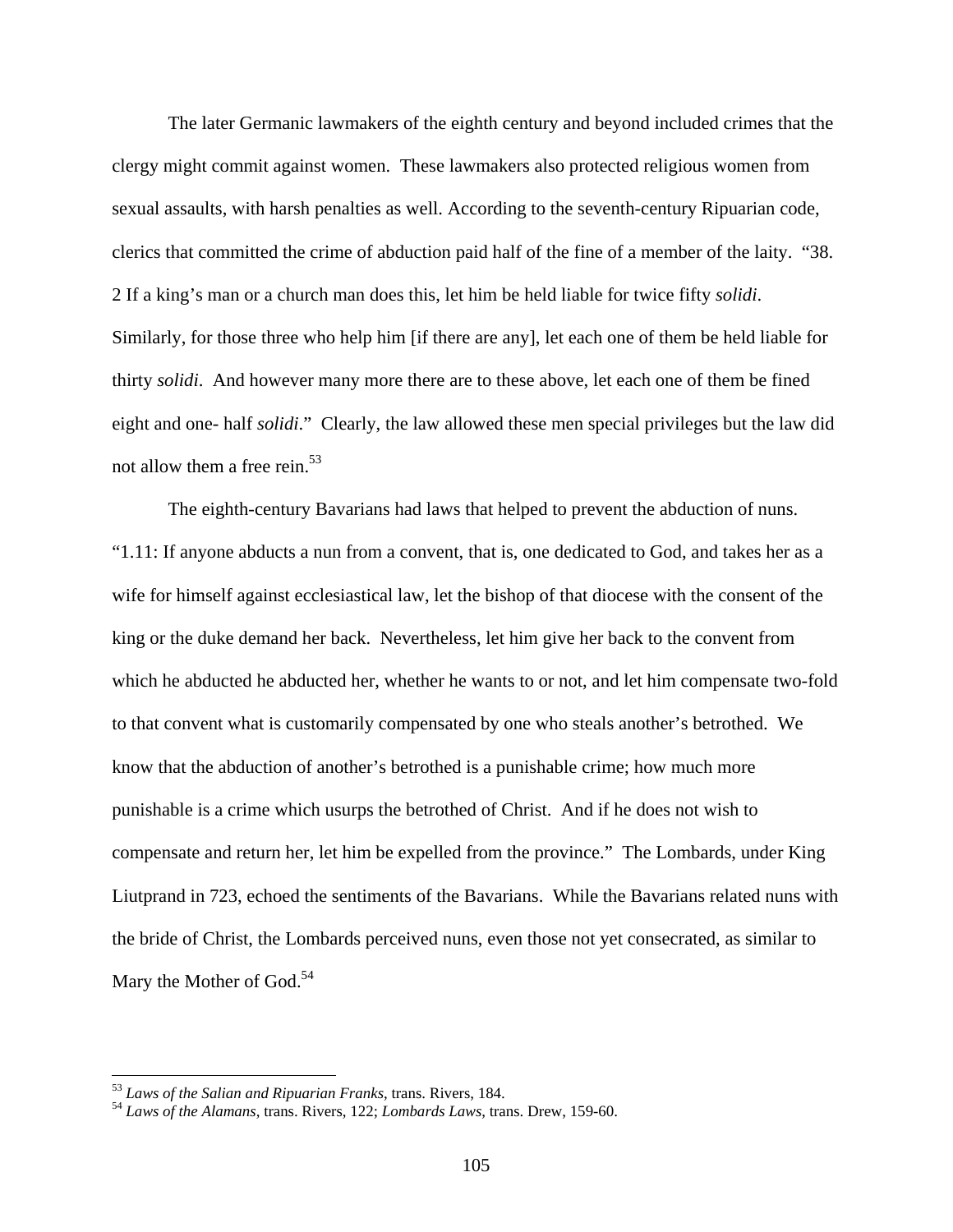The Lombards punished those women who did not act according to their chosen role, as well as punishing those men that aided in their misconduct:

30.1 . . .the cause of God and of the blessed Mary is so much greater that those who receive the veil or take the habit upon themselves ought to persevere in it. Therefore, if any woman contrary to this provision which our Excellency has established goes out or takes a husband for herself, she shall lose all her property and that property shall fall into [the] possession of our treasury. Moreover, concerning the person of that woman who committed such an evil deed, whoever is king shall judge as is pleasing to him whether it is better to send her to a convent or [to provide for her] in some other manner according to God. Likewise, the prince may ordain as it pleases him concerning her habit of life or vestment. If, moreover, that one in whose guardianship [*mundium*] such a woman is had consented to the abovementioned evil and this is proved, he shall pay his wergeld as composition to the royal treasury and that one who presumed to take her shall pay 600 *solidi* as composition. If, however, the *mundwald* did not consent to such an evil deed, he shall receive half the 600 *solidi* as composition and the king half. He who abducts such a woman shall pay 1000 *solidi* as composition in order that a case involving someone dedicated to God may exceed [the usual payment] to the amount of 100 *solidi* . . .

Even in the case of slave donated to the Church, the compensation was double that of an unconsecrated female slave.<sup>55</sup>

King Æthelred in the tenth century explained the chronic problems within the clerical orders, which continued despite the laws, after reiterating that clergy was not supposed to marry. "5.2 But some are guilty of a worse practice in having two or more [wives], and others, although they forsake their former wives, afterwards take others while these are still alive--a thing which is unfitting for any Christian man to do." He then repeated the benefits of the clerical man that behaved as he ought to do. He would have the privileges of a royal noble. For "minister of the altar," the law stated: "30. Let him know, if he will, that he has no concern with a wife or with worldly warfare, if he wishes rightly to obey God and keep God's laws, as it becomes his orders by right."<sup>56</sup>

<sup>&</sup>lt;sup>55</sup> Lombards Laws, trans. Drew, 159-60, 185.

<sup>&</sup>lt;sup>56</sup> Laws of England: From Edmund to Henry 1, trans. Robertson, 93; Dorothy Whitelock, "Extracts from King Ethelred's 1014 Code (VIII Ethelred), " in *English Historical Documents* Vol. 1 *English Historical Documents, 500- 1042*, ed. David Douglas (New York: Oxford University Press, 1955 pp.411-414), 413.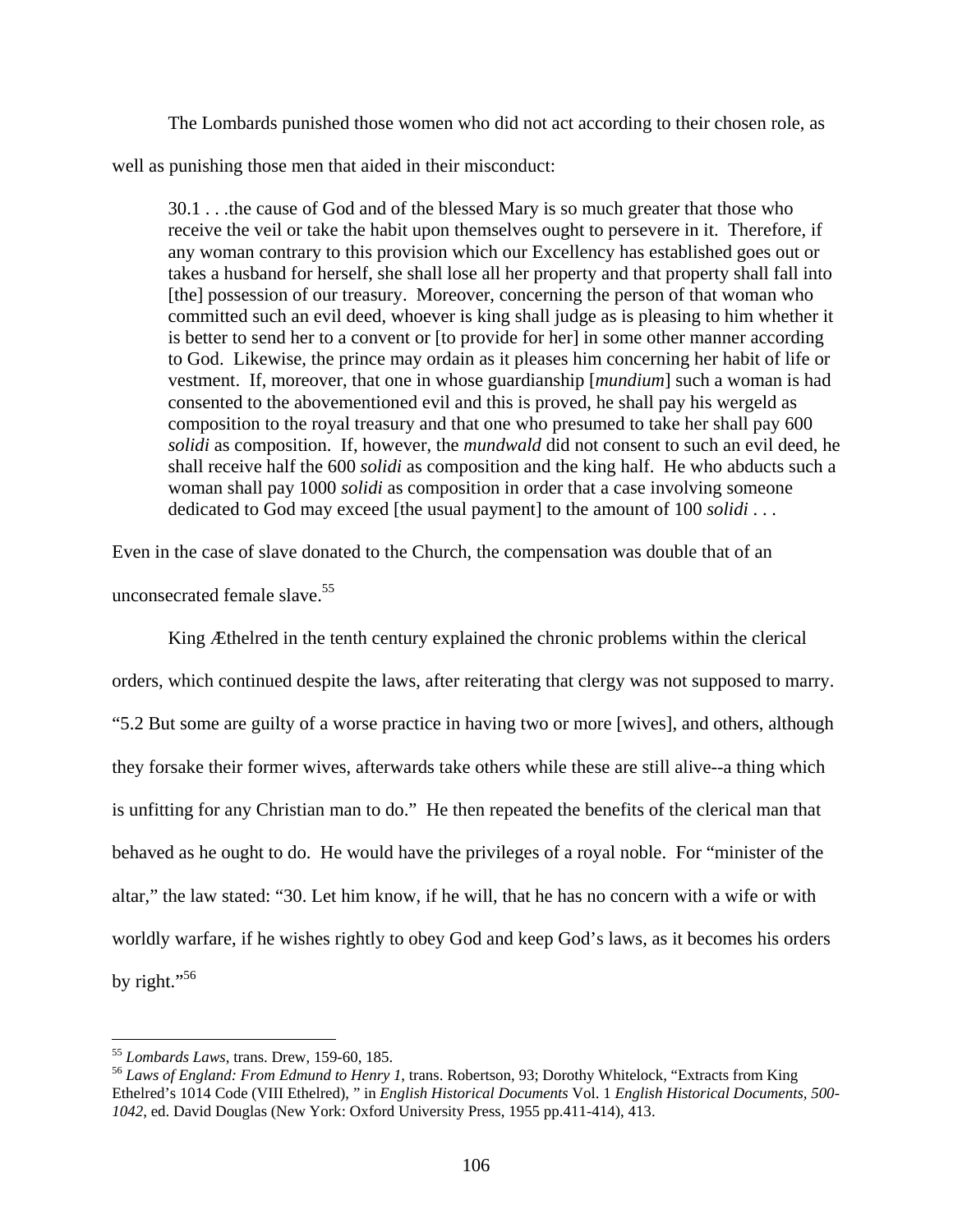King Canute in Proclamation I in 1020 AD, admonished men against marrying these religious women. "16. And likewise we enjoin, in the name of God Almighty and of all his Saints, that no man be so presumptuous as to take to wife a professed nun or a woman who has taken religious vows. 17. And if anyone has done so, he shall be an outcast before God and cut off from the whole community of Christians, and he shall forfeit to the king all that he has, unless he desists [from the unhallowed wedlock] as quickly as possible, and makes amends towards God to the utmost."<sup>57</sup>

It is clear from these examples of law codes dealing with sexual abuse that even the earliest laws protected women from abuse because they were an important part of society. In most of these societies, women were valued highly because of their ability to bear children, but the laws also sought to protect their virtue even in their old age when they could no longer conceive children. In the land of the eighth-century Bavarians, poor widows and nuns were the highest valued women.

Some of the laws reflected the importance of women as representatives of their family's virtue. Germanic society did not condone promiscuous behavior for women, if they had many of these laws would not exist. Many of the Germanic laws were designed to shield women from the possibilities of seduction, such as those of the Franks, preventing a touch on the arm. Lawmakers in Germanic society believed it was necessary to protect a woman's virtue and reputation in part because she was a conduit of her family's property. The laws punishing sexual offenders protected women from ruining their reputations; these laws also protected them from rape and abduction.<sup>58</sup>

<sup>57</sup> *Laws of England: From Edmund to Henry 1*, trans. Robertson, 145. 58 *Laws of the Salians*, trans. Drew, 84.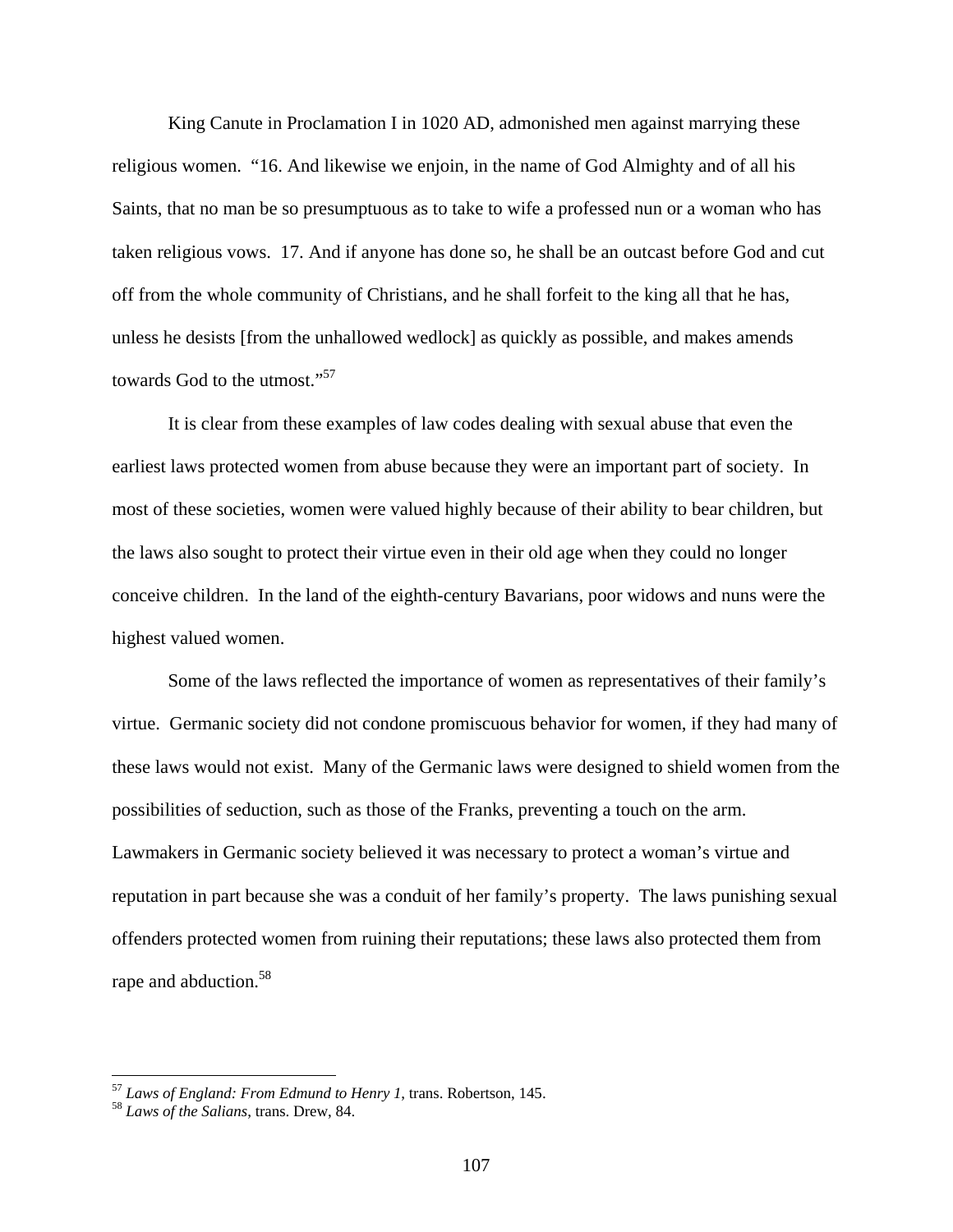Of course, concubinage remained in practice in certain areas, but the Lombard and the Anglo-Saxon lawmakers strove hard to end this practice, especially within the clergy. The Visigoths, the only other Germanic tribe to specifically mention concubines, lost their independence in the early eighth century. The laws limiting the availability of concubines show that they probably were not a dominant concern for the majority of Germanic women.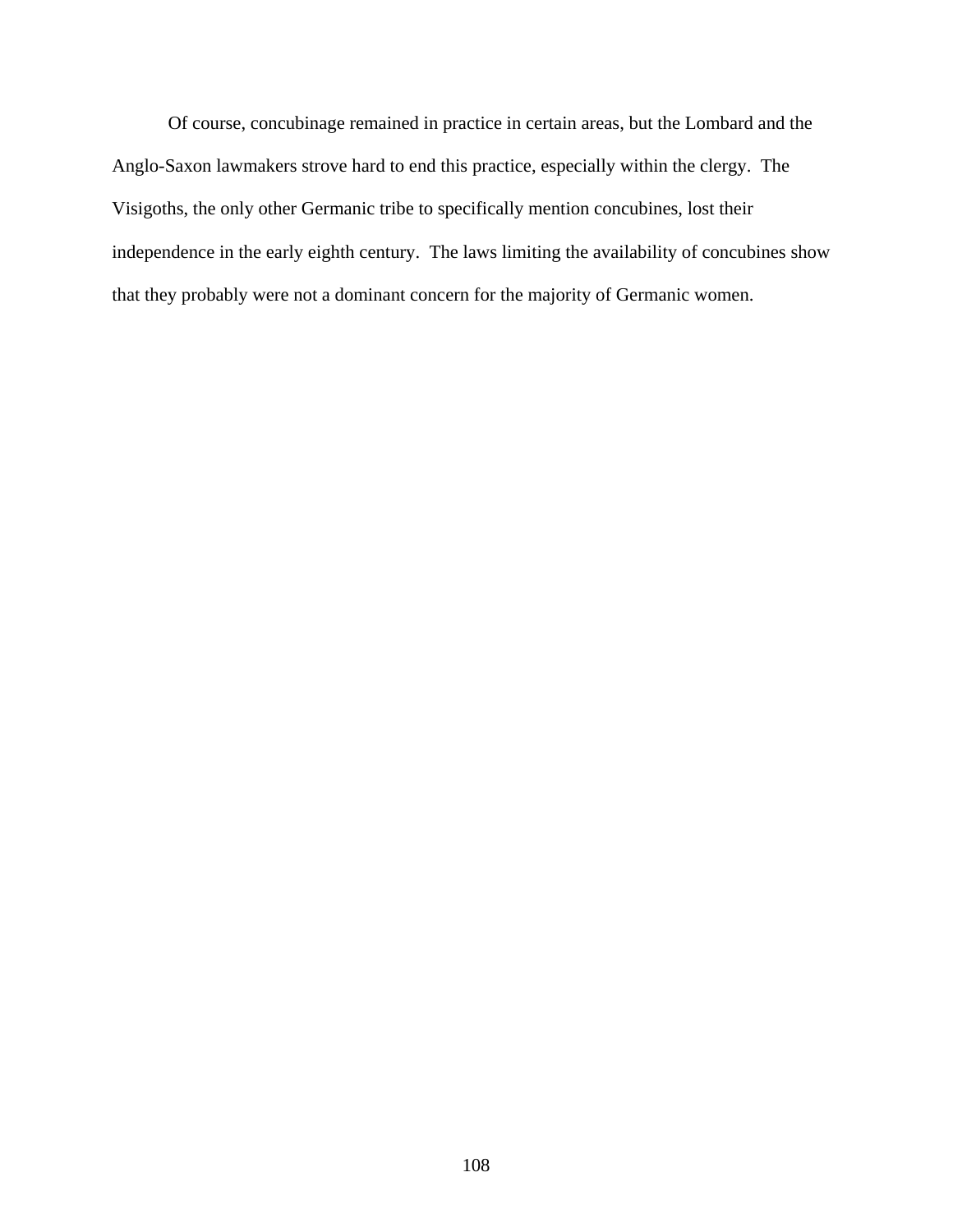## CHAPTER 7

## NON-SEXUAL CRIMES WOMEN COMMITTED

 In comparison to the crimes of a non-sexual nature that men committed against women, the non-sexual crimes that women committed were a minor concern for most Germanic lawmakers. These crimes can be divided into three categories: violent crimes, crimes against the state, and crimes against society. Most Germanic codes had laws punishing violent non-sexual crimes that women committed. The laws reflect societal concerns: Germanic women who fought, attempted to cause abortions, and murdered others.

Germanic lawmakers tried to end the tradition of warrior women as a characteristic. According to a late fifth-century Burgundian law, for women who fought and unlike their male counterparts, women did not receive compensations for battle injuries. "92.2 But if the woman has gone forth from her courtyard to fight, and her hair has been cut off or she has received wounds, let it be her fault because she has gone forth from her home; and let nothing be sought from him who struck her or cut her hair." The Lombards also attempted to dissuade their women from fighting. The Ancient law of the Visigoths indicated that some of their women were not above violent behavior. "Where a freeborn woman, either by violence or by any other means, causes another freeborn woman to abort, whether, or not, she should be seriously injured as a result of said act, she shall undergo the same penalty provided in the cases of freeborn men." The Anglo-Saxons under King Æthelberht of Kent in the sixth century had an ambiguous law against female "misconduct." This may have been a law intended to restrain warrior women, because the majority of the crimes that Anglo-Saxon lawmakers included were aggressive in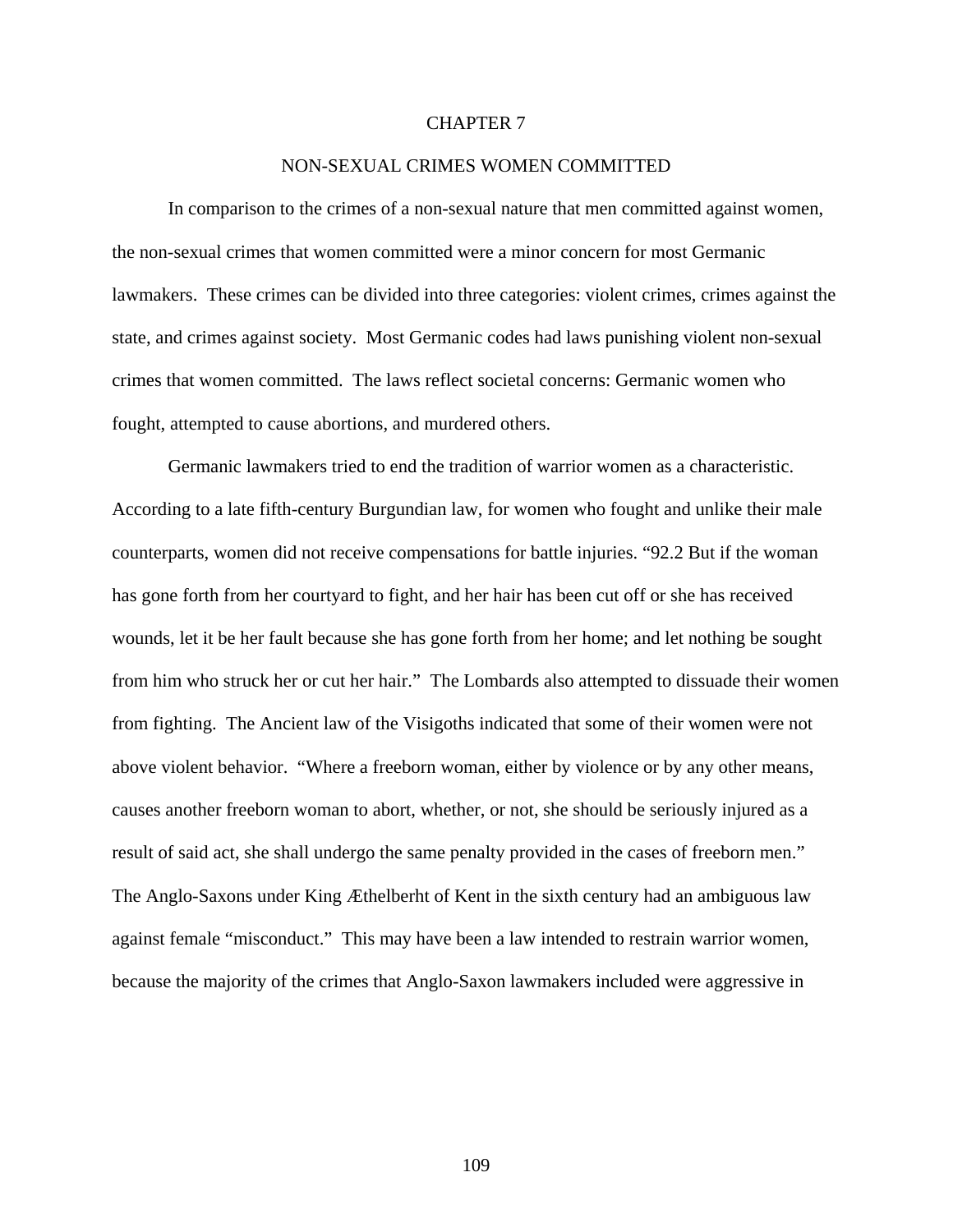nature, but because this law is vague, its purpose is not clear. "73. If a freeborn woman, with long hair, misconducts herself, she shall pay 30 shillings as compensation."

 The Bavarians, of the eighth-century, in an attempt to stop the warrior women, sought to prevent their women from fighting. "4.29 If, however, she wishes to fight through boldness of heart, just as a man does, her compensation will not be twofold." Like their Germanic neighbors, the Lombards tried to keep their women from fighting. "If a free woman participates in a brawl (*scandalum*) where men are struggling, and if she inflicts some blow or injury and perhaps in turn is struck or killed, she shall be valued according to her rank and composition shall be paid for her as if the deed had been done to a brother of that woman. But the penalty for such an injury, for which 900 solidi have been adjudged, shall not be required since she had participated in a struggle in a manner dishonorable for women." Likewise, the Lombards under King Liutprand in 731 AD did not pay the twofold compensation for injured women either, but he reported that these situations did occur. "123.7 If some man in rage has hit a freeman or a freewoman or a girl who had come to a brawl (*in scandalum*) where men were fighting and if his blows were weighty and ponderous as we have just heard." The tradition of fighting women continued. King Rothair had made a prior law relating to women and brawls, that Liutprand repealed out of necessity. The earlier Lombard king did not believe Lombard women had the ability to invade the peace of a person's courtyard:

A woman is not able to commit breach of courtyard, which is hoberos, for it is foolish to think that a woman, free or slave, could commit a forceful act with arms as if she were a man.

Liutprand repealed this law:

<sup>1</sup> *The Burgundian Code*, trans. Katherine Fischer Drew (Philadelphia: University of Pennsylvania Press,1949), 82; *Lombard Laws*, trans. Katherine Fischer Drew (Philadelphia: University of Pennsylvania Press, 1976), 127; *The Visigothic Code,* trans. S. P. Scott (Littleton, CO: Fred B. Rothman & Co., 1982), 207; *The Laws of the Earliest English Kings*, trans. F. L. Attenborough (New York: Russell and Russell, 1963), 15.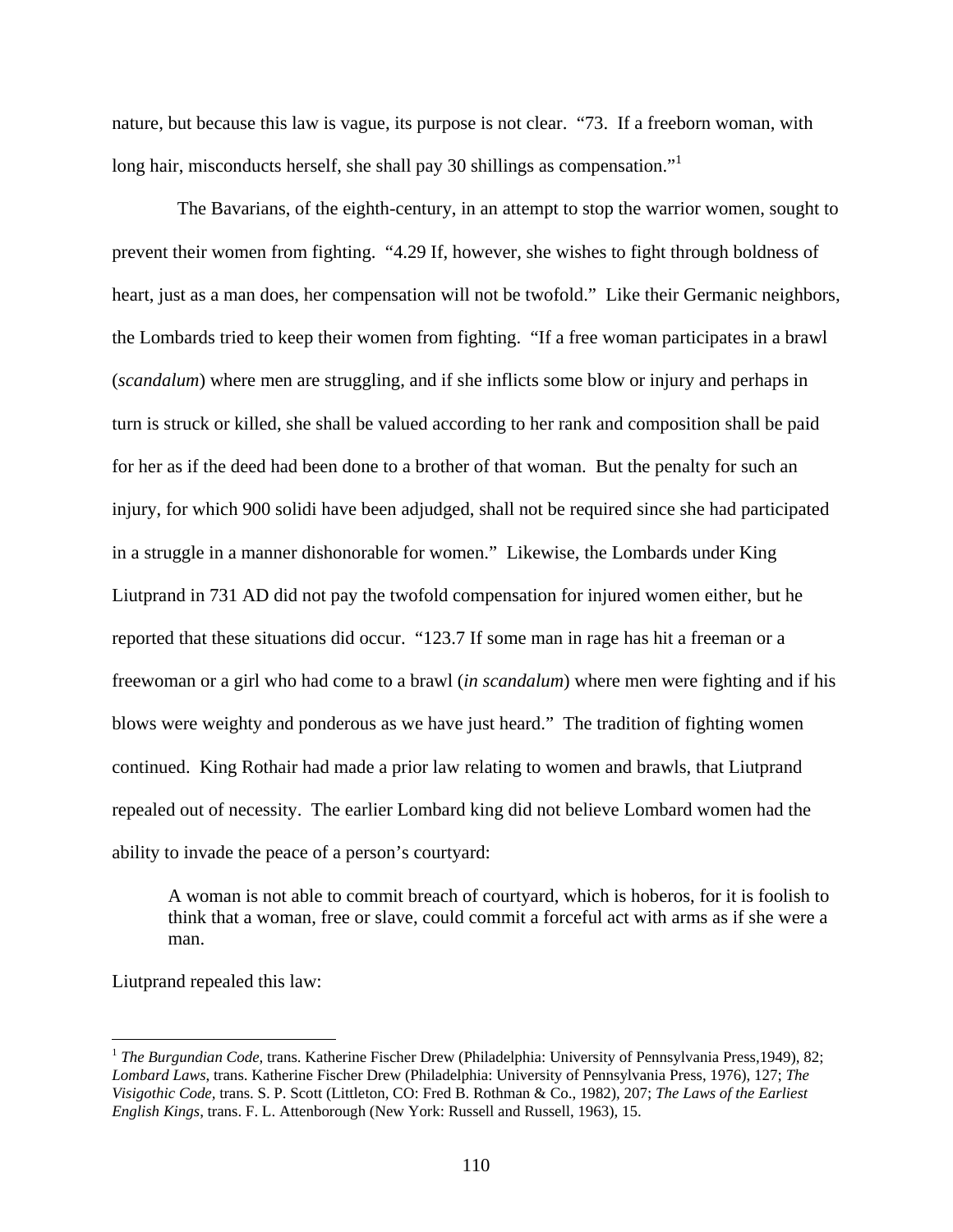141.3 It has been related to us that certain perfidious and evil- minded men, not presuming themselves to enter armed into a village or into the house of another man in a violent manner since they fear the composition which has been set up in an earlier law [Rothair 279, 280], gather together as many women as they have both free and bond, and set them upon weaker men. Seizing these men the women rain blows upon them and commit other evil deeds in a violent manner more cruelly then men might do. Since this has been brought to our attention and these less strong men have entered an accusation on account of this violence, we add to the edict that if, in the future, women presume to do this, if they receive any injury or dishonor, wounds or injuries, or even death there, those who, in defending themselves, inflicted this injury or caused destruction to them shall pay no composition to the women themselves or to their husbands or to their mundwalds. And in addition the public agent who is established in that place shall seize those women and shave (*decalvere*) them and drive (*frustare*) them through the neighborhood villages of that region in order that other women shall not presume to commit such evil deeds. If the women in this situation inflict wounds or cause other injuries to any man, their husbands shall pay composition for the wounds according to the provisions of the code. We have decreed this rather on account of the discipline than for the composition because we cannot equate the collecting of women with a breach of the peace with an armed band (*arschild*) [Rothair 19; Liutprand 35, 134] nor with the sedition of rustics [Rothair 280], because these are things that men do, not women; therefore it shall be done concerning such women as provided above. If a woman rushes into a brawl (*scandalum*) and receives there death or a blow or injury, justice shall be done her as our predecessor King Rothair provided and adjudged [Rothair 378].<sup>2</sup>

Germanic lawmakers also created legislation designed to prevent women from

committing other crimes. The Ancient law of the Visigoths punished women that voluntarily aborted their children. "If anyone should administer a potion to a pregnant women to produce an abortion, and the child should die in consequence, the woman who took such a potion, if she is a slave, shall receive two hundred lashes, and if she is freeborn, she shall lose her rank, and shall be given as a slave to whomever we may select."<sup>3</sup>

The later Visigoths under the seventh-century King Flavius Chintasvintus perceived abortion to be a crime. Visigothic lawmakers considered abortion to be primarily a crime that women committed, but one men could also commit:

<sup>2</sup> *The Laws of the Earliest English Kings*, trans. F. L. Attenborough (New York: Russell and Russell, 1963), 134; *Lombards Laws*, trans. Drew, 124, 198-9, 108, 208-9. <sup>3</sup> *Visigothic Code*, trans. Scott, 206.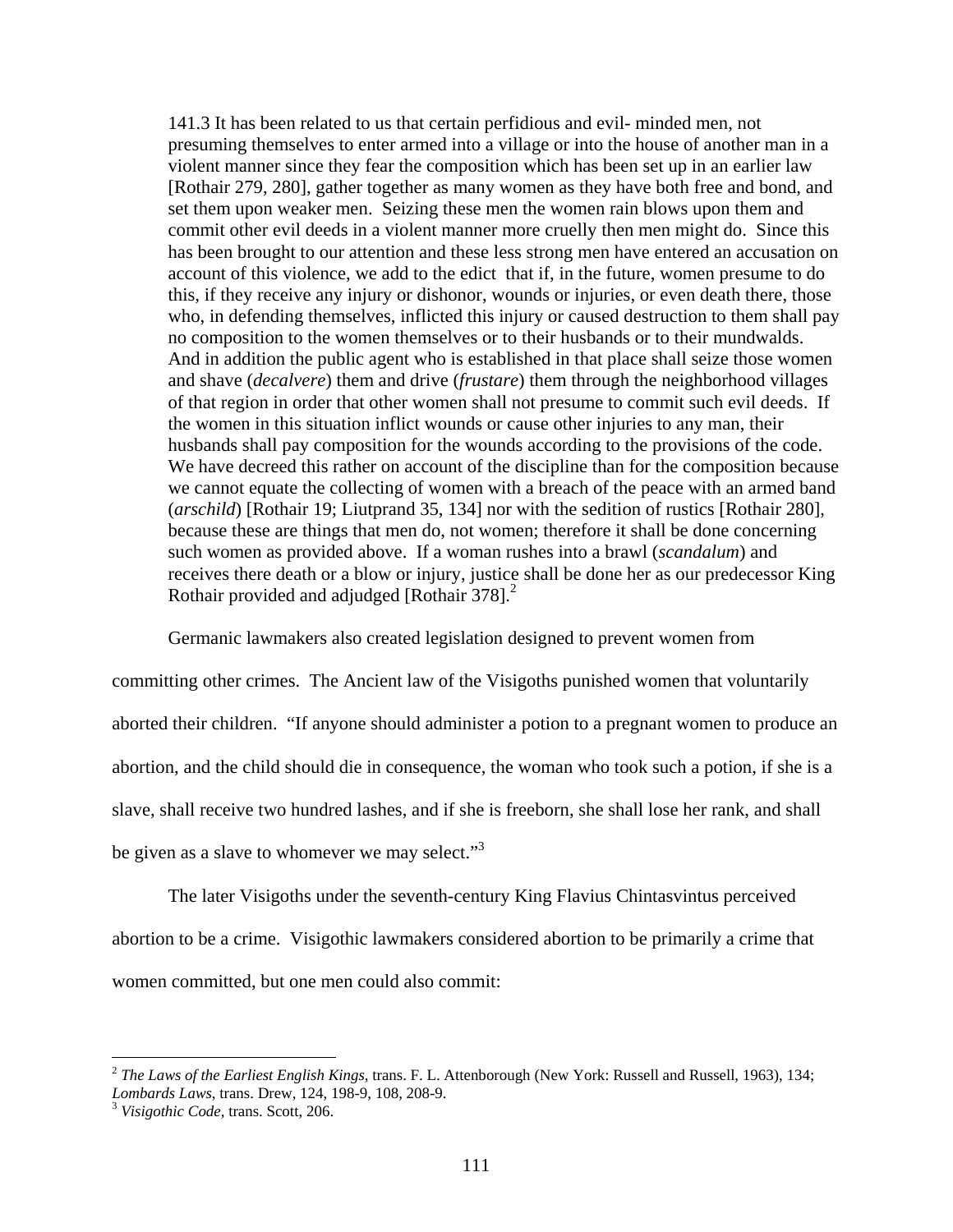No depravity is greater than that which characterizes those who, unmindful of their parental duties, willfully deprive their children of life; and, as this crime is said to be increasing throughout the province of our kingdom and as men as well as women are said to be guilty of it; therefore, by way of correcting such license, we hereby decree that if either a freewoman or a slave should kill her child before, or after its birth; or should take any potion for the purpose of producing abortion; or should use any other means of putting an end to the life of her child; the judge of the province or district, as soon as he is advised of the fact, shall at once condemn the author of the crime to execution in public; or should he desire to spare her life, he shall at once cause her eyesight to be completely destroyed; and if it should be proved that her husband either ordered, or permitted the commission of this crime, he shall suffer the same penalty.

In a footnote about this law, the translator and editor, Scott, stated that the Visigoths punished the crime of abortion more severely than the other Germans because the Visigoths had copied Roman Law: "excepting in the provision of the seventh chapter, where the innate cruelty of barbarian retribution is disclosed by one of the most frightful punishments."4

Murder was also a violent crime that women of the Germanic era were known to commit. For example, in Gregory of Tours's, *History of the Franks,* he related the tale of Brunhild, daughter of Visigothic King Athanagild and wife of the Frankish King Sigibert, who once at least verbally intended to murder King Guntram, also king of the Franks. "'It is true enough,' added Guntram as an afterthought, 'that his mother Brunhild threatened to murder me, but as far as I am concerned that is a matter of small moment. God, who snatched me from the hands of my other enemies also delivered me from the snares of Brunhild." Queen Fredegund, the wife of King Chilperic managed to have her brother-in-law, King Sigibert, assassinated, thus continuing a treacherous battle between Brunhild and Fredegund. These are only two examples of the treachery that Germanic women were capable of committing.<sup>5</sup>

According to Rothair's edict, of the seventh-century Lombards, "If a woman conspires in the death of her husband, acting either through herself or through a substitute, the husband has

<sup>4</sup> Ibid., 207-8.

<sup>5</sup> Gregory of Tours, *History of the Franks*, trans. Lewis Thorpe (London: Penguin Books, 1974), 221, 437, 248.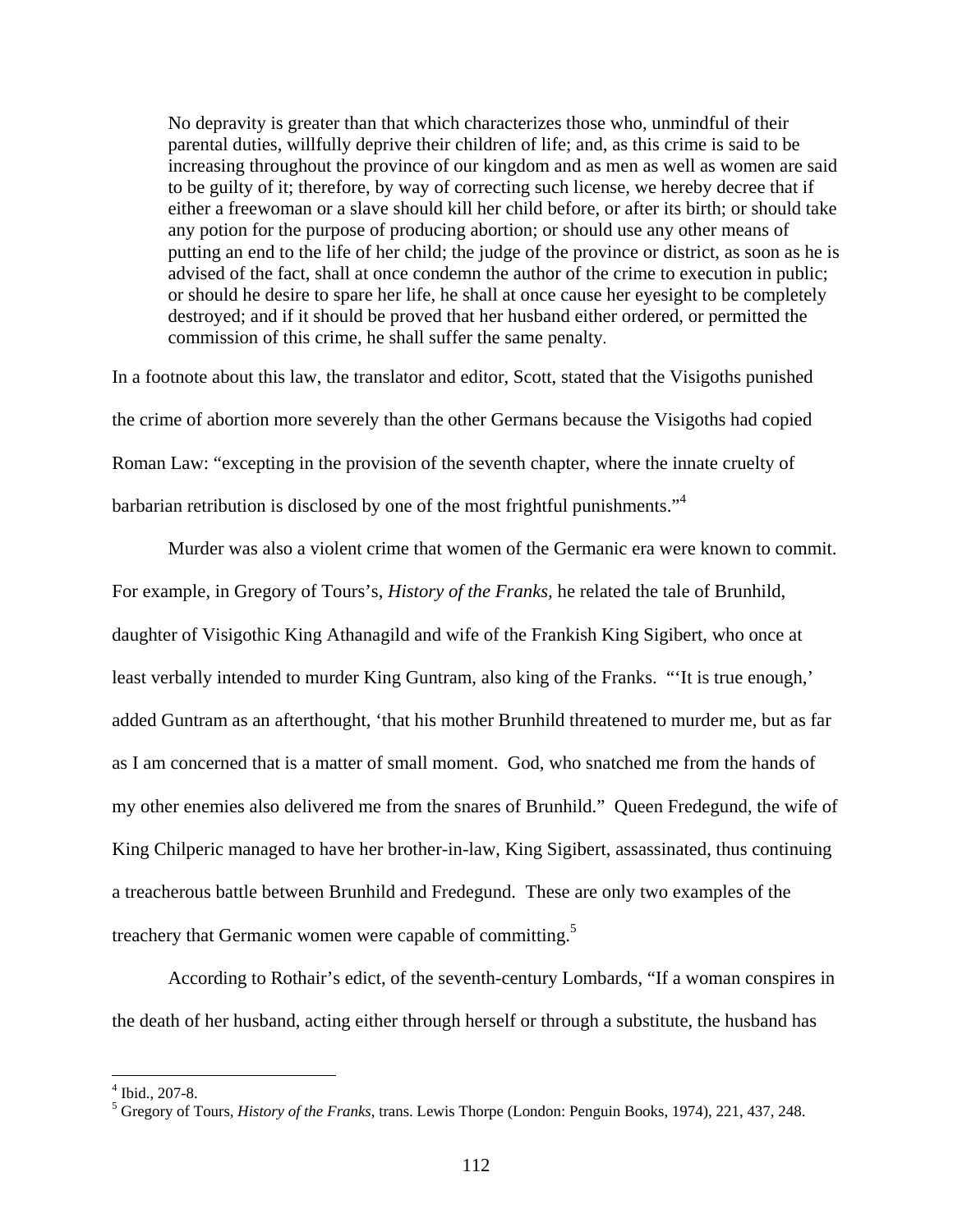the right to do with her what he wishes, and he may likewise do what he wishes with her property. If the woman denies the charge, her relatives may clear her either by oath or through the *camfio*, that is, by duel." If the woman succeeded in murdering her spouse, the law required her death.<sup>6</sup>

Lombard women in the seventh century faced a penalty if they attempted or succeeded in poisoning someone. "139. The free man or free woman who mixes potion intending to give it to someone to drink shall pay twenty solidi as composition, just as in the case of him who plots the death of someone else. 140. If a free man or free woman gives another poison in his drink but that one does not die, he who gave the poison shall pay as composition a sum equal to half the wergeld at which that one would have been valued had he been killed. 141. Whoever gives another poison in his drink and that one dies shall pay as composition a sum equal to the full wergeld of the dead man in accordance with his rank." If a slave committed this crime, the lord paid all compensations, but the slave faced capital punishment.<sup>7</sup>

Germanic women were also capable of committing crimes against the state, though these were few. Salian women in the early sixth century faced fines if they provided supplies or shelter to their fugitive husbands or kin. Once the courts declared someone a fugitive, they were outlaws. If someone came across any of these people, they could be killed with impunity. Another non-sexual crime against the state that late fifth century Burgundian women might commit was treating the royal servants badly. "76. 3. Also women will likewise be held to the payment of the fine if they treat our servants (*wittiscalci*) with contempt."8

<sup>6</sup> *Lombards Laws*, trans. Drew, 91-2. <sup>7</sup>

 $<sup>7</sup>$  Ibid., 74.</sup>

<sup>8</sup> *The Laws of the Salian Franks*, trans. Katherine Fischer Drew (Philadelphia: University of Pennsylvania Press, 1991), 118; *Burgundian Code*, trans. Drew, 73.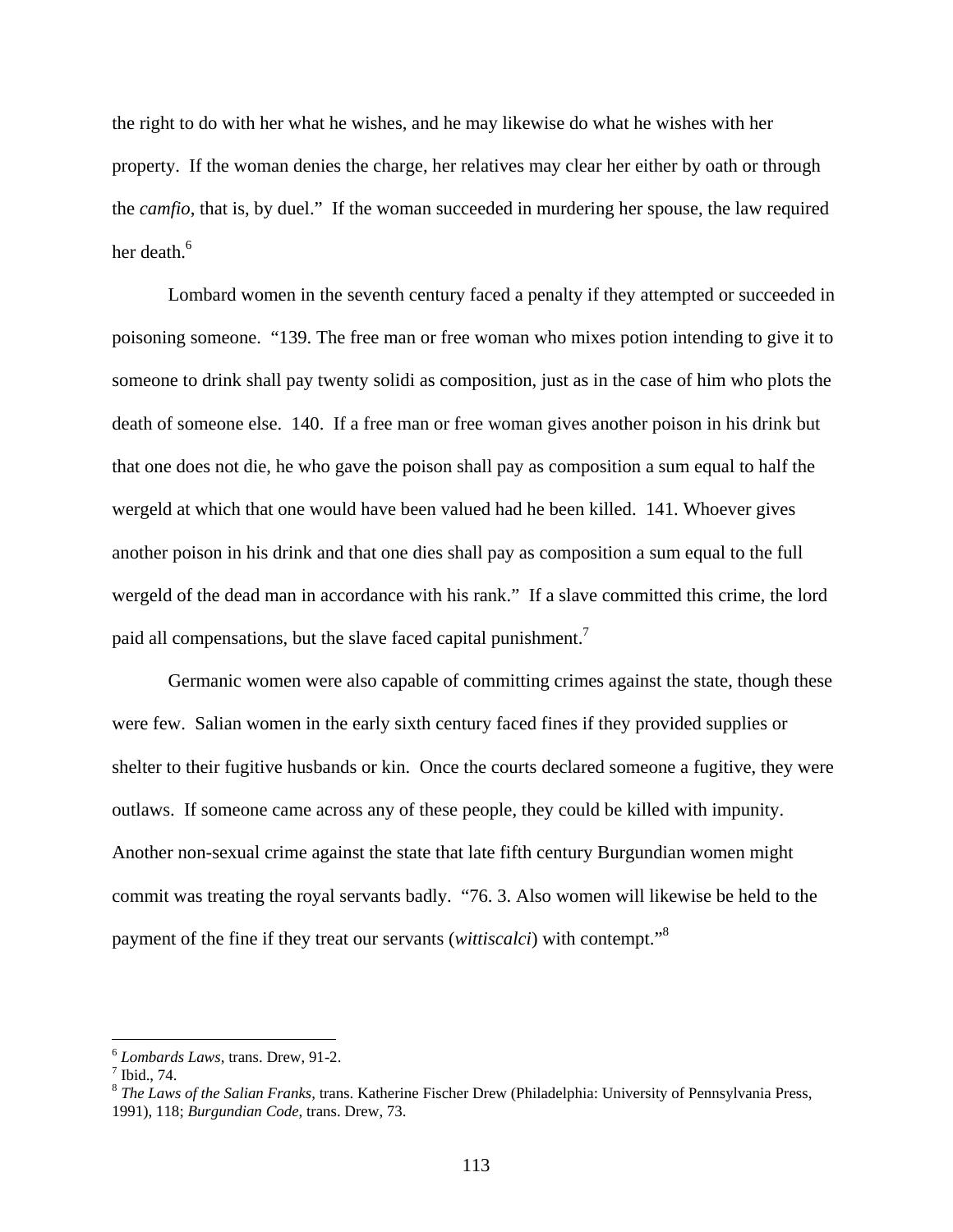Germanic women were sometimes party to or responsible for committing crimes that endangered society in general. These laws included spreading rumors about people, practicing witchcraft, and aiding or committing theft. Of these crimes, the most important were witchcraft and theft.

Insulting people and thus endangering their reputation was a crime dealt with in the seventh-century *Pactus Legis Alamannorum*. " If a woman calls another a witch or a poisoner, whether it is said in a dispute [in the presence of the accused] or in one's absence, let her pay twelve *solidi*. If a woman calls a man deceitful without due cause, let her pay twelve solidi or let her husband swear with twelve men, half of whom are chosen." Germanic courts were so reliant on fame as an index of legal standing that insults and false accusations were taken very seriously.<sup>9</sup>

In the land of the early sixth-century Salian Franks, the law punished women for practicing magic. "19.4. The woman who casts a magic spell over another woman so that she cannot have children shall be liable to pay twenty-five hundred *denarii* (i.e., sixty-two and onehalf *solidi*." Theodore Rivers' translation of law 64.3 reads: "If a witch eats a man and it can be proven that she did this . . ., let her be held liable for 8000 *denarii*, which make 200 *solidi*." The law did not state how this was proven. In the seventh century Rothair's edict of the Lombards, a man might accuse a woman of being a witch and the law required proof, as previously mentioned; however, the lawmakers in an effort to prevent men from taking the law into their own hands stated: "no one may presume to kill another's *aldia* or woman slave as if she were a vampire (*striga*), which the people call witch (*masca*), because it is in no wise to be believed by Christian minds that it is possible that a woman can eat a living man from within." Obviously, even at this early age, the seventh century, the Lombards doubted the power of witches.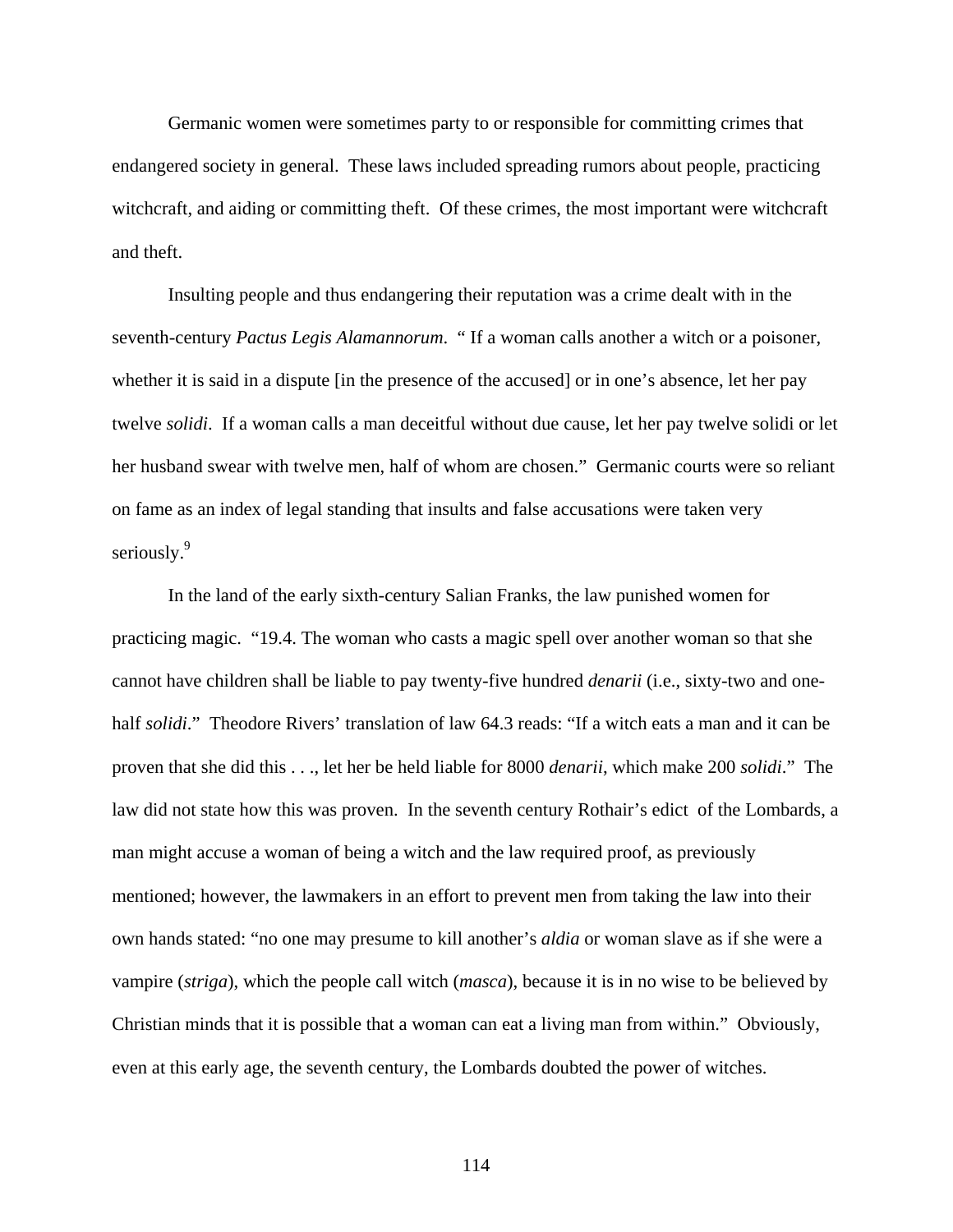Differing Germanic codes viewed witches in different ways, but all of them attempted to keep women from practicing witchcraft.<sup>10</sup>

Ripuarian Franks in the seventh century also believed in witchcraft, and this was one of the few crimes that the laws mentioned that women committed. "86.1 If a man [*baro*] or Ripuarian woman kills anyone through a magic potion, let him compensate with his *wergeld*. 2. But if [the victim] does not die but undergoes some change or injury to his body, probably from this influence, let [the perpetrator] be held liable for 100 *solidi*, or let him swear with six [oath takers]." The Anglo-Saxons of Kent under King Wihtred in the seventh century punished the practitioners in cases of witchcraft. "12. If a husband, without his wife's knowledge, makes offerings to devils, he shall forfeit all his goods or his *healsfang*. If both [of them] make offerings to devils they shall forfeit their *healsfangs* or all their goods." The Visigoths under Flavius Chintasvintus in the seventh century believed that women used magic to keep their husbands unaware of their wives' indiscretions, "... and so affect the minds of their husbands, either by the administration of drugs, or by the devices of witchcraft, that they are unable to accuse their wives or to leave them, on account of the affection they bear them;" In the introduction to the ninth-century Laws of Alfred the Great witchcraft was still a concern of the Anglo-Saxons. " 30. The women who are in the habit of receiving wizards and sorcerers and magicians, thou shalt not suffer to live." $11$ 

Germanic women were also privy to information pertaining to their kin and spouses. In most areas, the law attempted to compel women to report the thefts of their kin, though few laws

<sup>&</sup>lt;sup>9</sup> *Laws of the Alamans*, trans. Rivers, 50.<br><sup>10</sup> *Laws of the Salians*, trans. Drew, 84; *The Laws of the Salian and Ripuarian Franks*, trans. Theodore Rivers (New York: AMS Press, 1986), 109; *Lombards Laws*, trans. Drew, 126-7.<br><sup>11</sup> *Laws of the Salian and Ripuarian Franks*, trans. Rivers, 210-11; *Laws of the Earliest English Kings*, trans.

Attenborough, 27; *Visigothic Code*, trans. Scott, 100; Dorothy Whitelock, "The Laws of Alfred (871-899), " in *English Historical Documents* Vol. 1 *English Historical Documents, 500-1042*, ed. David Douglas (New York: Oxford University Press, 1955 pp. 372-80), 373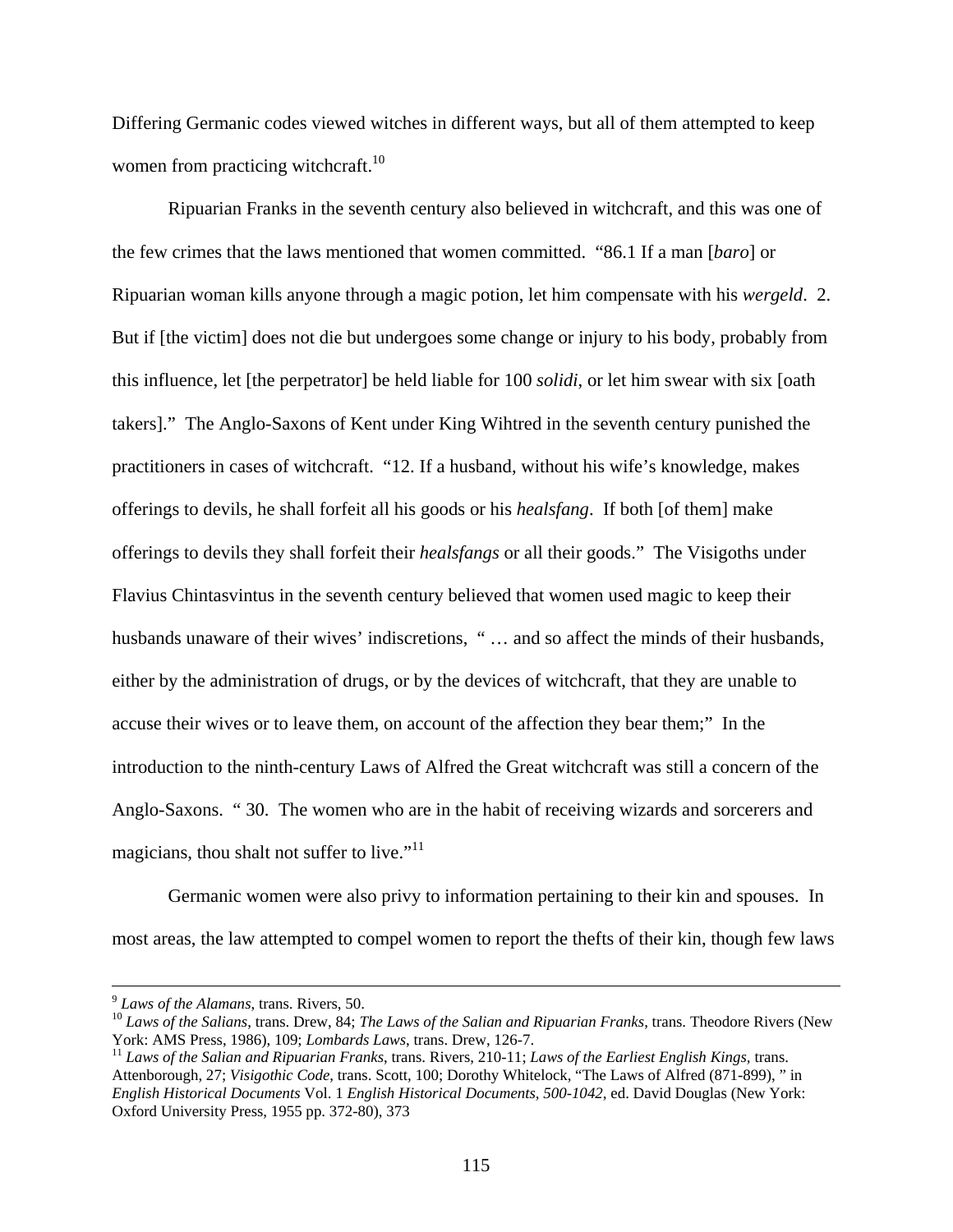believed that women were thieves. In the late fifth-century Burgundian law 47. 1, after a brief explanation about the rampant theft which occurred, it stated: "if any native freeman, barbarian as well as Roman, or a person of any nation dwelling within the provinces of our kingdom, take horses or oxen in theft, and his wife does not immediately reveal the committed crime, let her husband be killed, and let her also be deprived of her liberty and given in servitude without delay to him against whom the deed was committed; because it cannot be doubted, and it is often discovered, that such women are sharers in the crimes of their husbands." The sixth-century Lombards in Rothair's edict fined a woman "ninefold" the value of the item and also declared ". . .let shame be reflected on her who did this disgraceful deed." The Anglo-Saxons under King Ine of Wessex, in the seventh century, like the Burgundians, punished wives if they were aware that their husbands practiced theft. "7. If anyone steals without the cognizance of his wife and children, he shall pay a fine of 60 shillings. 1. If, however, he steals with the cognizance of all his household, they shall all go into slavery. 2. A ten year old child can be [regarded as] accessory to theft." In situations where the theft involved an animal, which would be difficult not to notice, King Ine's laws allowed the women a way out. "57. If a husband steals a beast and carries it into his house, and it is seized therein, he shall forfeit his share [of the household property]- his wife only being exempt, since she must obey her lord. If she declare, with an oath, that she had not tasted the stolen [meat], she shall retain her third of the [household] property.<sup>12</sup>

Theft remained a concern for the Anglo-Saxons in the tenth century. Under the laws of Æthelstan 4.6, this law punished women for theft:

And if there is a thief who has committed theft since the Council was held at Thundersfield, and is still engaged in thieving, he shall in no way be judged worthy of life, neither by claiming the right of protection nor by, making monetary payment, if the charge is truly substantiated against him- whether it is a freeman or a slave, a noble or a

<sup>12</sup> *Burgundian Code*, trans. Drew, 54; *Lombards Laws*, trans. Drew, 103; *Laws of the Earliest English Kings,* trans. Attenborough, 39, 55, 57.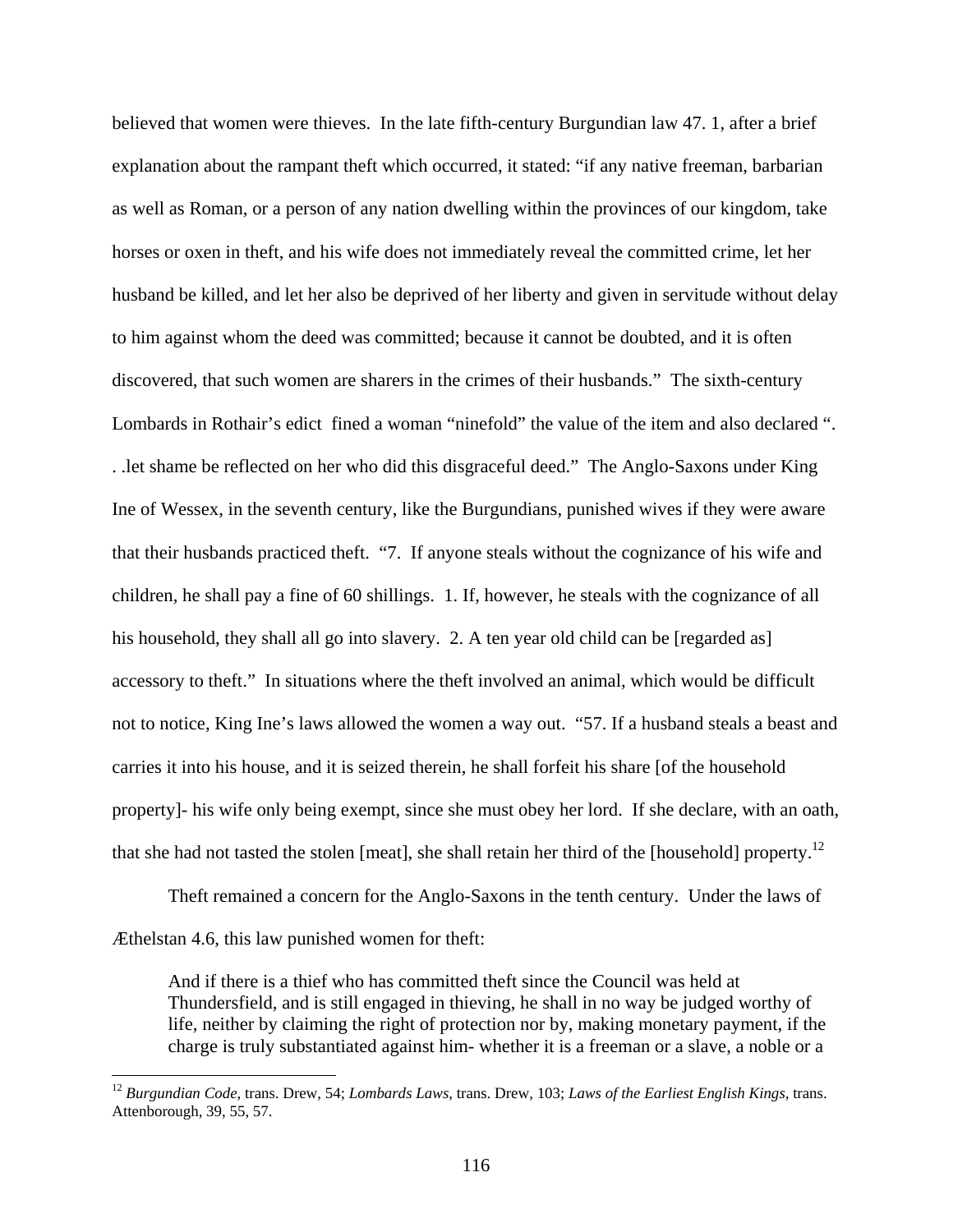commoner, or, if it is a woman, whether she is a mistress or a maid- whosoever it may be, whether taken in the act, if it is known for certainty- that is, if he shall not make a statement of denial- or if the charge is proved in ordeal, or if his guilt becomes known in any other way. 4. In the case of a freewoman, she shall be thrown from a cliff or drowned. 7. In the case of a female slave who commits an act of theft anywhere except against her master or mistress, sixty and twenty female slaves shall go and bring three logs each and burn that one slave; and they shall pay as many pennies as male slaves would have to pay, or suffer scourging as has been stated above with reference to male slaves.<sup>13</sup>

Other Anglo-Saxon laws in the seventh century had focused on the man as a thief. Later

Anglo-Saxon kings realized that women would also commit theft. King Canute, however,

reasserted the innocence of women, whose husband's stole property, allowing that there were

areas over which the woman was in charge, and areas over which she might have no knowledge.

This change reflects a movement from the concept of group liability, a Germanic form based on

the protection and policing of society within the clan, and the Christian conception of individual

liability based on intent:

1

76. If anyone carries stolen goods home to his cottage and is detected, the law is that he (the owner) shall have what he has tracked. 1. And unless the goods had been placed under the wife's lock and key, she shall be clear [of any charge of complicity]. 1a. But it is her duty to guard the keep of the following- her storeroom and her chest and her cupboard. If the goods have been put in any of these, she shall be held guilty. 1.b. But no wife can forbid her husband to deposit anything that he desires in his cottage. 2. It has been the custom until now for grasping persons to treat a child which lay in the cradle, even though it had never tasted food, as being guilty as though it were fully intelligent. 3. But I strictly forbid such a thing hence forth, and likewise very many things which are hateful to  $\mathrm{God.}^{14}$ 

Germanic lawmakers included a few laws concerning the crimes of female slaves, but they were few in number. Though sixth-century Salian lawmakers were not specific in regard to the type of crime a female slave committed, they do state: "40.11 If indeed it is a female slave accused of an offense for which a male slave would be castrated, then she should be liable to pay

<sup>&</sup>lt;sup>13</sup> *Laws of the Earliest English Kings*, trans. Attenborough, 149, 151.<br><sup>14</sup>The Laws of England: From Edmund to Henry1-Part One, Edmund to Canute, trans. A. J. Robertson (Cambridge: At the University Press, 1925), 215.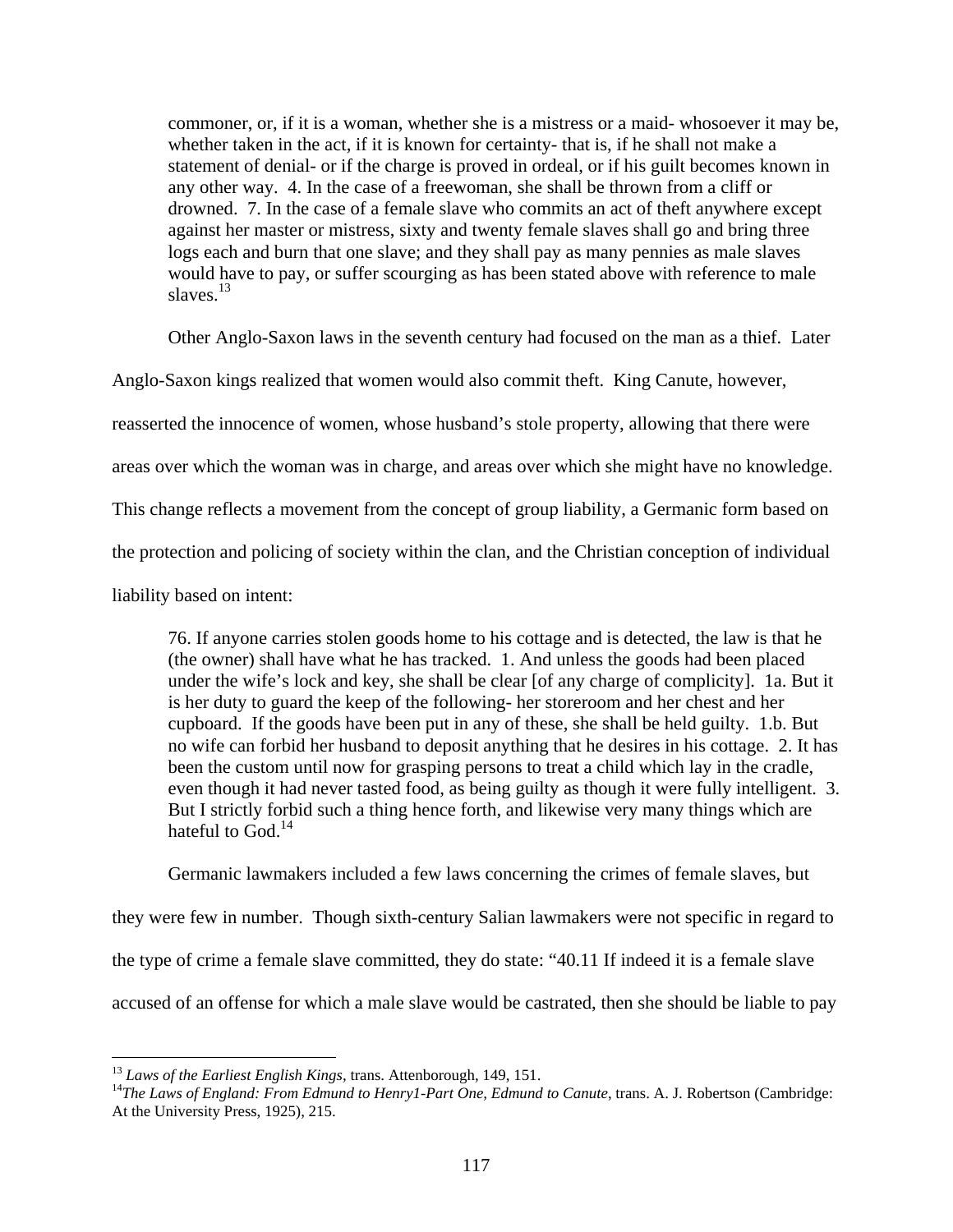two hundred forty *denarii* (i.e., six *solidi*) -- if it is agreeable for her lord to pay this- or she should be subjected to two hundred forty lashes." Several of the fines and laws concerning other women had a section covering slaves and servants.<sup>15</sup>

These laws are important in examining the effects of Roman society and the Catholic Church upon Germanic society. The female warrior ethos remained, and this was something that Germanic society tried to stop. The concept of intent, though apparent in the early laws pertaining to theft for the Anglo-Saxons, became even stronger during the eleventh century, when King Canute noted that infants could not be held responsible for thefts their parents carried out. The importance of the laws against abortions denote the value that Germanic society held for children and motherhood. For the most part, however, the laws against crimes that women committed were unimpressive, denoting that for the majority of the Germanic era the state was still too weak to enforce many of its laws. A woman's guardian was expected to restrain his ward from committing crimes detrimental to society.

<sup>15</sup> *Laws of the Salians*, trans. Drew, 103-4.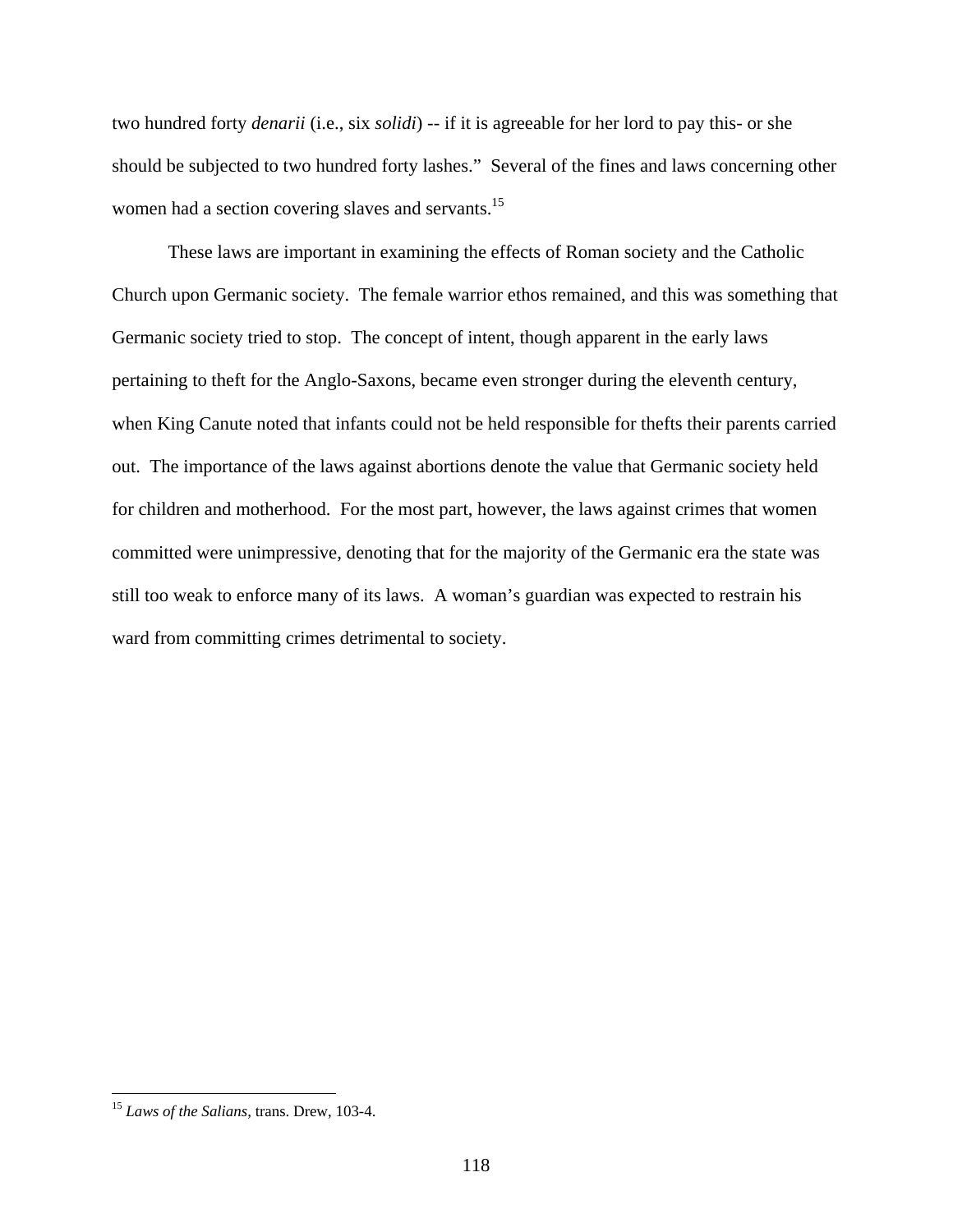## CHAPTER 8

## SEXUAL CRIMES WOMEN COMMITTED AND DIVORCE RIGHTS

The majority of the Germanic codes concerning crimes that women could be accused of were sexual. These crimes included incest, adultery, and fornication. The extent to which the lawmakers blamed the women for these encounters reflects the influence of the Catholic Church within the laws. In the less Christianized codes, it does not seem as if the lawmakers perceived women as active agents in these sexual crimes, with the exception of adultery. The Catholic Church's conception of the intent of the individual gradually changed the nature of the women's roles from passive to aggressive participation in all of the types of sexual crimes.

The late-fifth-century Burgundians punished women in incestuous relationships harshly. "36. If anyone has been taken in adultery with his relative or with his wife's sister, let him be compelled to pay her *wergeld*, according to her status, to him who is the nearest relative of the woman with whom he committed adultery; and let the amount of the fine be twelve *solidi*. Further, we order the adulteress to be placed in servitude to the king." In Rothair's edict for the seventh-century Lombards, a father could disinherit a son if "he sins with his step- mother." Lombard law required that incestuous couples separate. "If the woman consented, then the man who took her to wife shall pay 100 *solidi* to the king's fisc as composition for his guilt, and he shall be separated from her immediately, having been forced to do so by the king. The woman shall keep half of her property and the other half shall go to the king's fisc." Other than the fine, there was no mention of punishment for the male in the Burgundian code, while the Lombards fined only those women that consented to an incestuous union. Suzanne Wemple was correct that double standards existed, especially in this instance. Of course, as Christianity increasingly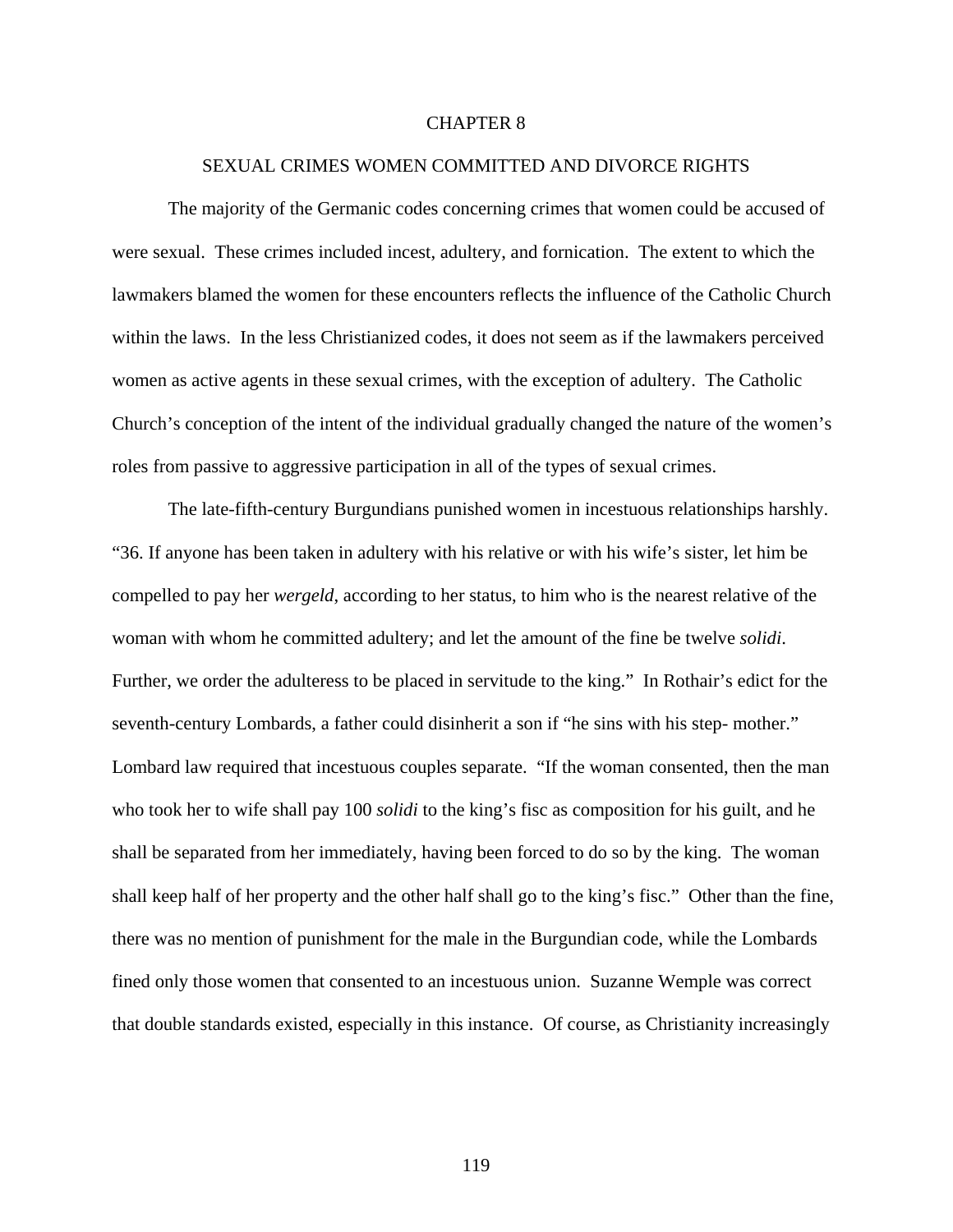influenced the Germans, lawmakers viewed the crime of incest as particularly heinous. It is interesting that the Burgundians did not consider this relationship to be a marriage, but adultery.<sup>1</sup>

According to Katherine Fischer Drew, the *Pactus Legis Salicae* "is free from Christian influences . . .," yet the Salians did have laws against incestuous marriages. "13.11 He who joins to himself in profane marriage the daughter of his sister or brother, or a cousin of further degree . . . or the wife of his brother, or his mother's brother, shall be subjected to this punishment: the couple shall be separated from such a union and, if they had children, these will not be legitimate heirs but will be marked with disgrace."<sup>2</sup>

The Salians reconfirmed their incest laws, including laws against relationships between an aunt and a nephew, in Capitulary VI (595 AD), showing the influence of the Catholic Church. "1.2 We decree that no individuals infected by incest may unite in marriage, that is, neither one's brother's wife nor one's wife's sister nor one's uncle's wife nor a blood relative. If anyone takes his father's wife, let him be put to death. And with regard to the previous unions which appear to be incestuous, we command that they be corrected in accordance with the bishop's decision. But whosoever is unwilling to listen to his bishop [and] becomes excommunicated, let him suffer the everlasting judgment of God and let him be expelled from our court. And let him who is willing lawfully to maintain the care of his soul surrender all his property to his relatives." Though the Catholicism of the Salian Franks was unclear in the earlier code, this was no longer the case. $3$ 

<sup>1</sup> *The Burgundian Code*, trans. Katherine Fischer Drew (Philadelphia: University of Pennsylvania Press, 1949), 46; *Lombard Laws*, trans. Katherine Fischer Drew (Philadelphia: University of Pennsylvania Press, 1976), 81, 86; Suzanne Wemple, "Consent and Dissent to Sexual Intercourse in Germanic Societies from the Fifth to the Tenth Century," in *Consent and Coercion to sex and Marriage in Ancient and Medieval Societies*, ed. Angeliki E. Laiou (Washington: Dumbarton Oaks, 1993 pp. 227-244), 242.

<sup>&</sup>lt;sup>2</sup> The Laws of the Salian Franks, trans. Katherine Fischer Drew (Philadelphia: University of Pennsylvania Press, 1991), 3, 78.

<sup>3</sup> *The Laws of the Salian and Ripuarian Franks*, trans. Theodore Rivers (New York: AMS Press, 1986), 145.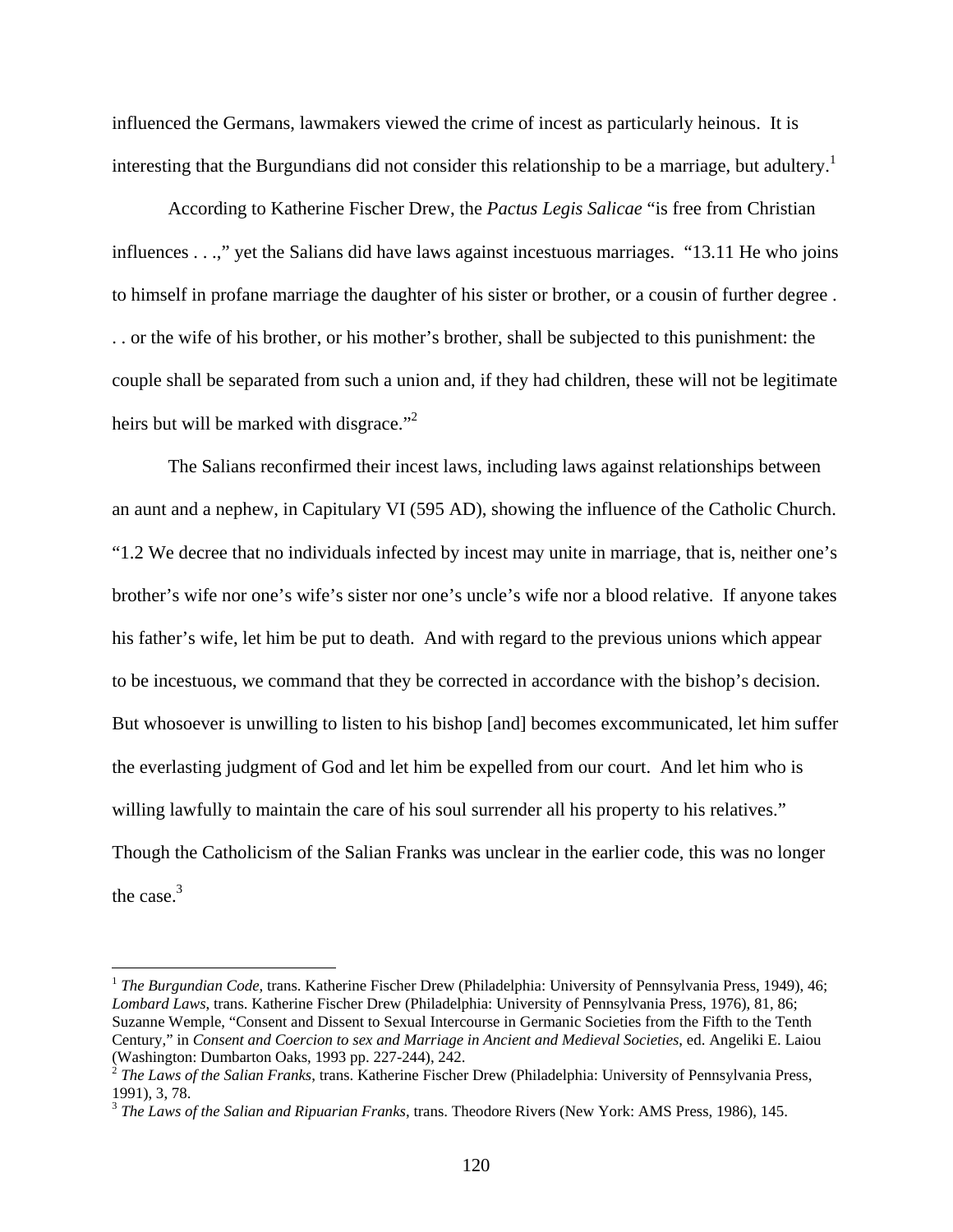King Wihtred of Kent in 695 AD also outlawed incestuous marriages. "3. Men living in illicit unions shall turn to a righteous life repenting of their sins, or they shall be excluded from the communion of the Church. 5. If after this meeting, a nobleman presumes to enter into an illicit union, despite the command of the king and the bishop, and the written law, he shall pay 100 shillings compensation to his lord, in accordance with established custom. 1. If a commoner does so, he shall pay 50 shillings compensation; and in either [case the offender] shall desist from the union with repentance." The Lombards under King Liutprand in 723 AD disinherited children born of incestuous unions. Furthermore, "If anyone presumes to do this illegal act, he shall lose his property, and the children who are begotten of such a union cannot be legitimate heirs . . ." The Lombard King Aistulf in 750 AD insisted that incestuous couples separate. "8. It is pleasing to us that any illegal marriage prohibited by cannon or secular law be ended immediately. Any judge in the present indiction who neglects or delays to adjudicate such a case shall pay his *wergeld* as composition: for it seems to us and to everyone that he who consents to such a marriage acts against God and against his own soul and allows evil to increase." None of these laws punished the women for her role in the crime. In some ways this protected the women because the issue of her consent is uncertain. In the codes covered to this point, only the Salian Franks in their earliest code even mentioned the consent of the woman. This does not imply that the remainder of the marriages were necessarily forced, but the fact that the women were so secondary in these laws definitely suggests that force was possible, or even likely. $4$ 

The *Lantfridana Manuscripts* of the Alamans in the eighth century punished both parties involved in incestuous marriages. "If anyone acts against this, let them [the married pair] be separated by the judges in that place, and let them lose all their property, which the public

1

<sup>4</sup> *The Laws of the Earliest English Kings*, trans. F. L. Attenborough (New York: Russell and Russell, 1963), 25; *Lombards Laws*, trans. Drew, 160, 229.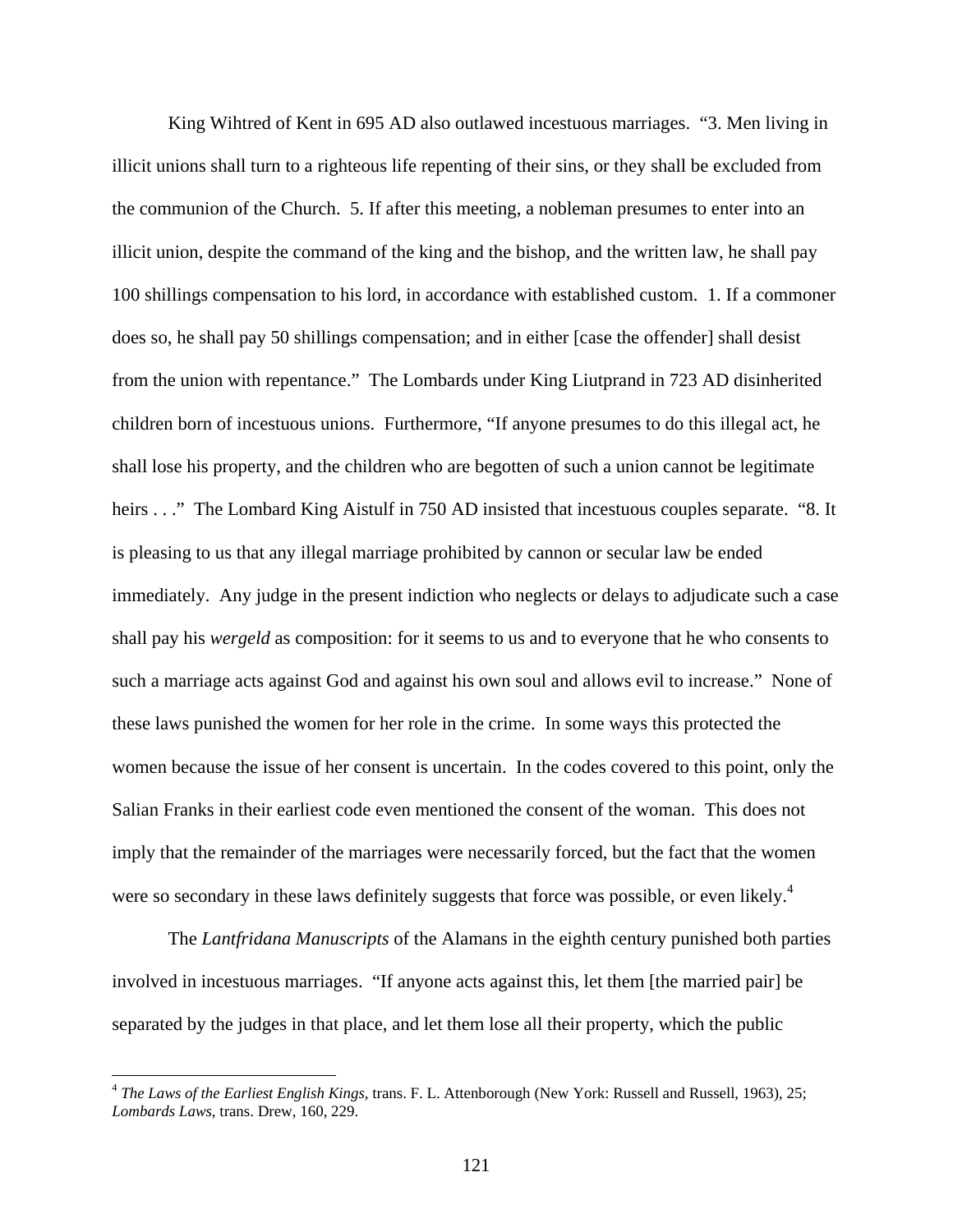treasury shall acquire. If there are lesser persons who pollute themselves through an illicit union, let them lose their freedom; let them be added to the public slaves." The Bavarian code's law against incest was identical to the *Lantfridana Manuscripts* law 39. Likewise, Flavius Chintasvintus reissued the decree about incest. "Therefore, it shall not be lawful to defile the blood of such as are related even to the sixth degree, either by marriage or otherwise; those persons only being excepted, who have been married with the permission of the king, before the making of this law, and the said persons shall, in no way, be affected by its provisions. This law shall also apply to women. If any person should violate it, the judge shall immediately order them to be separated, and shall cause them to be placed in monasteries, according to their sex, there to perform perpetual penance. The disposition of the property of these offenders has been provided for by another law." The Alamans, Visigoths, and Bavarians all punished the women involved in these unions.<sup>5</sup>

Alfred the Great, the ninth-century King of the Anglo- Saxons, also focused on the religious crime of incest in his Treaty with King Guthrum. "4. And in the case of incestuous unions, the councilors have decided that the king shall take possession of the male offender, and the bishop the female offender, unless they make compensation before God and the world as the bishop shall prescribe, in accordance with the gravity of the offence. 1. If two brothers or two near relatives lie with one woman, they shall pay as compensation and with all promptness whatever sum may be approved--whether as fine or as *lahslit*--according to the gravity of the offence." King Æthelred in the late tenth century simply stated that men ought to avoid incestuous relationships and "observe the laws of the church." Æthelred and Canute both repeated this law. VI Æthelred law 12 reissued the prohibition against incest and defined the

<sup>5</sup> *Laws of the Alamans and Bavarians*, trans. Theodore Rivers (Philadelphia: University of Pennsylvania Press, 1977), 79-80, 137; *The Visigothic Code,* trans. S. P. Scott (Littleton, CO: Fred B. Rothman & Co., 1982), 106.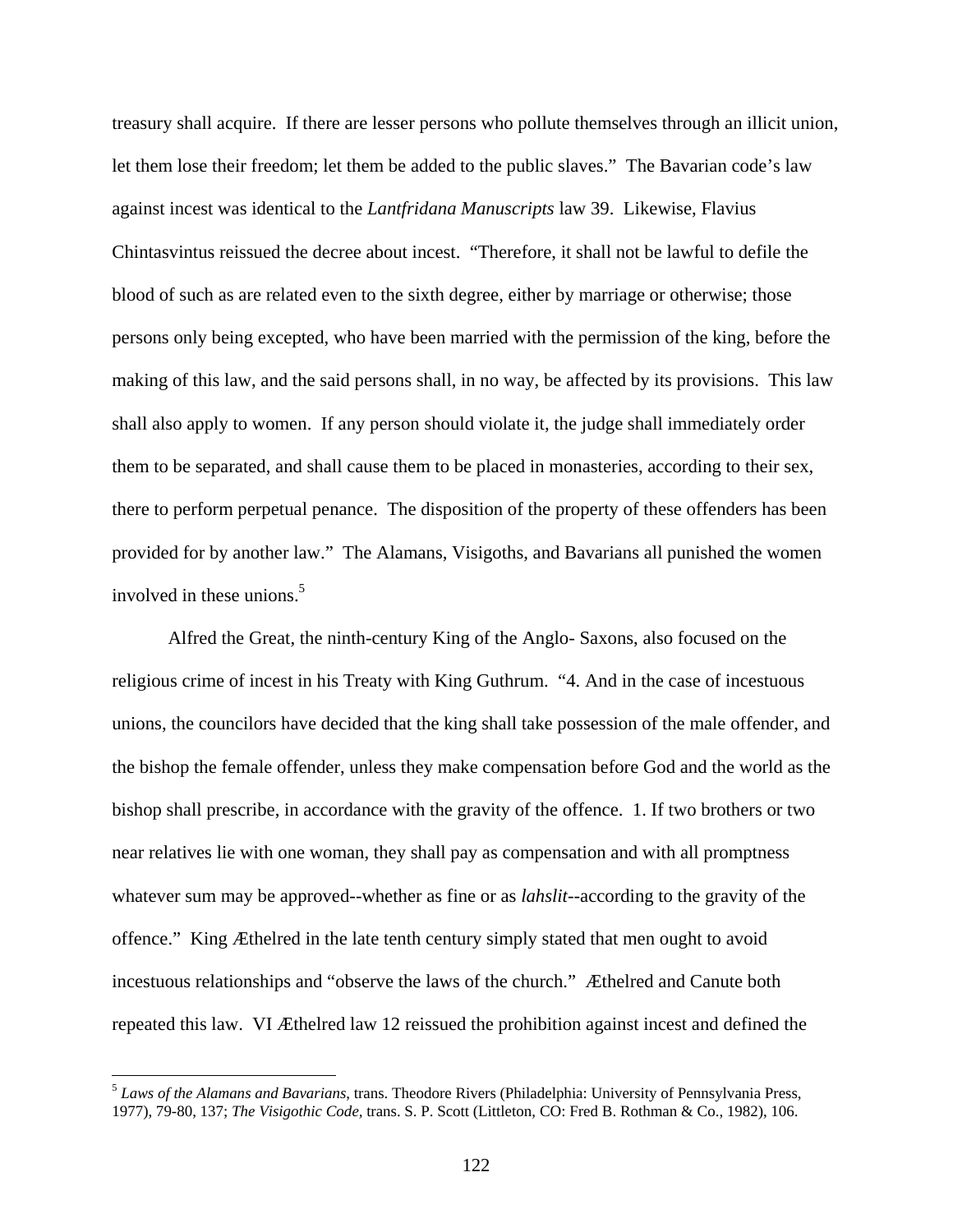relationships. "12. And it must never happen that a Christian man marries among his own kin within six degrees of relationship, that is, within the fourth generation, or with the widow of a man as nearly related to him as this, or with a near relative of his first wife. 1. And a Christian man must never marry a professed nun or his godmother or a divorced woman, and he shall never have more wives than one, but he who seeks to observe God's law aright and to save his soul from hell-fire shall remain with the one as long as she lives." Canute's Code in the eleventh century also repeated this law, adding "7.2 And he shall never commit adultery anywhere." Unlike the other Anglo-Saxon kings, King Canute distinguished types of incest according to the closeness of the relationship in his code. "51. If anyone commits incest, he shall make amends according to the degree of relationship [between them], either by the payment of *wergeld* or of a fine, or by the forfeiture of all his possessions. 1.The cases are not alike if incest is committed with a sister or with a distant relative." By the eleventh century, the Anglo-Saxons created a differentiation in the seriousness of the incest. The punishment for women was not stated, so probably the women were still made prisoners of the bishop as stated in King Æthelred's law.<sup>6</sup>

Germanic lawmakers also considered adultery a crime. The late-fifth-century Burgundians had several laws against adultery. "68. 1 If adulterers are discovered; let the man and woman be killed. 68. 2 This must be observed: either let him (the injured party) kill both of them, or if he kills only one of them, let him pay the *wergeld* . . . ." The Salian Franks in the early sixth century, *Pactus Legis Salicae,* required compensation comparable to that of murder. The Ancient Law of the Visigoths allowed the husband to deal privately with his adulterous wife and her counterpart, including causing their deaths; however, "3. 4. 3 If the wife of anyone should commit adultery, and not be caught in the act, her husband may accuse her before a judge

<sup>6</sup> *Laws of the Earliest English Kings,* trans. Attenborough, 105; *The Laws of England: From Edmund to Henry 1 Part One, Edmund to Canute*, trans. Robertson (Cambridge: At the University Press, 1925), 83, 95, 163, 95, 163,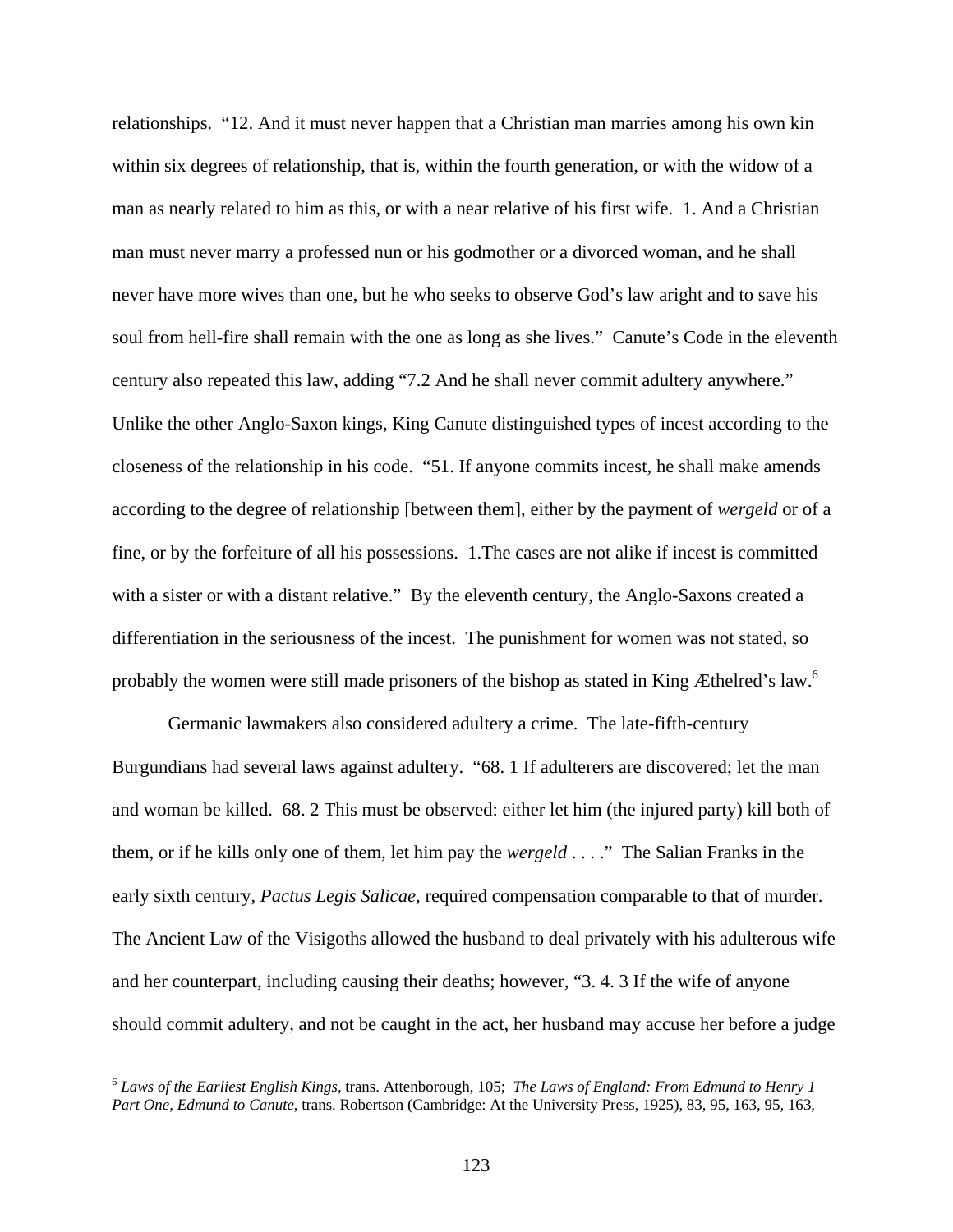by the introduction of competent evidence. And if the adultery of the woman should be plainly manifest, both adulterer and adulteress, according to the provisions of a former law, shall be given to the husband, to be disposed of in any way he may select. 4 If the husband, or the man who was betrothed to the woman, should kill the adulterer along with the adulteress, it shall not be considered criminal homicide." Furthermore, so long as neither the adulteress nor adulterer had "legitimate children by a former marriage" the offended husband gained ownership of all of the adulterous couple's property. This law continued allowing the "legitimate children" to inherit their share of their mother's property and to require that the husband never have "marital relations" with his wife again, lest he forfeit her properties. Furthermore, the law allowed "parents . . . to kill adulterers caught in their houses . . . But if slaves should discover them, they may keep them in honorable custody, until they can be delivered over to the master of the house . . . ." The late sixth-century Anglo-Saxon king, Æthelberht, also prohibited adultery. "31. If [one] freeman lies with the wife of [another] freeman, he shall pay [the husband] his [or her] *wergeld*, and procure a second wife with his own money, and bring her to the other man's home." It is uncertain what happened to the adulterous wife. In Rothair's edict of the seventhcentury Lombards, the law punished both parties to adultery with death.<sup>7</sup>

 The Ancient Law of the Visigoths gave special privileges to the wife of an adulterous husband: "If any freeborn woman should commit adultery with the husband of another, and should be convicted of it by conclusive evidence, she shall be surrendered to the wife of the husband with whom she was guilty, that the revenge of the woman injured may be fully satisfied." Furthermore, the law allowed the "torture" of personal slaves in order to prove that "either a master or a mistress" had committed "adultery." This law only applied to women

201, 203.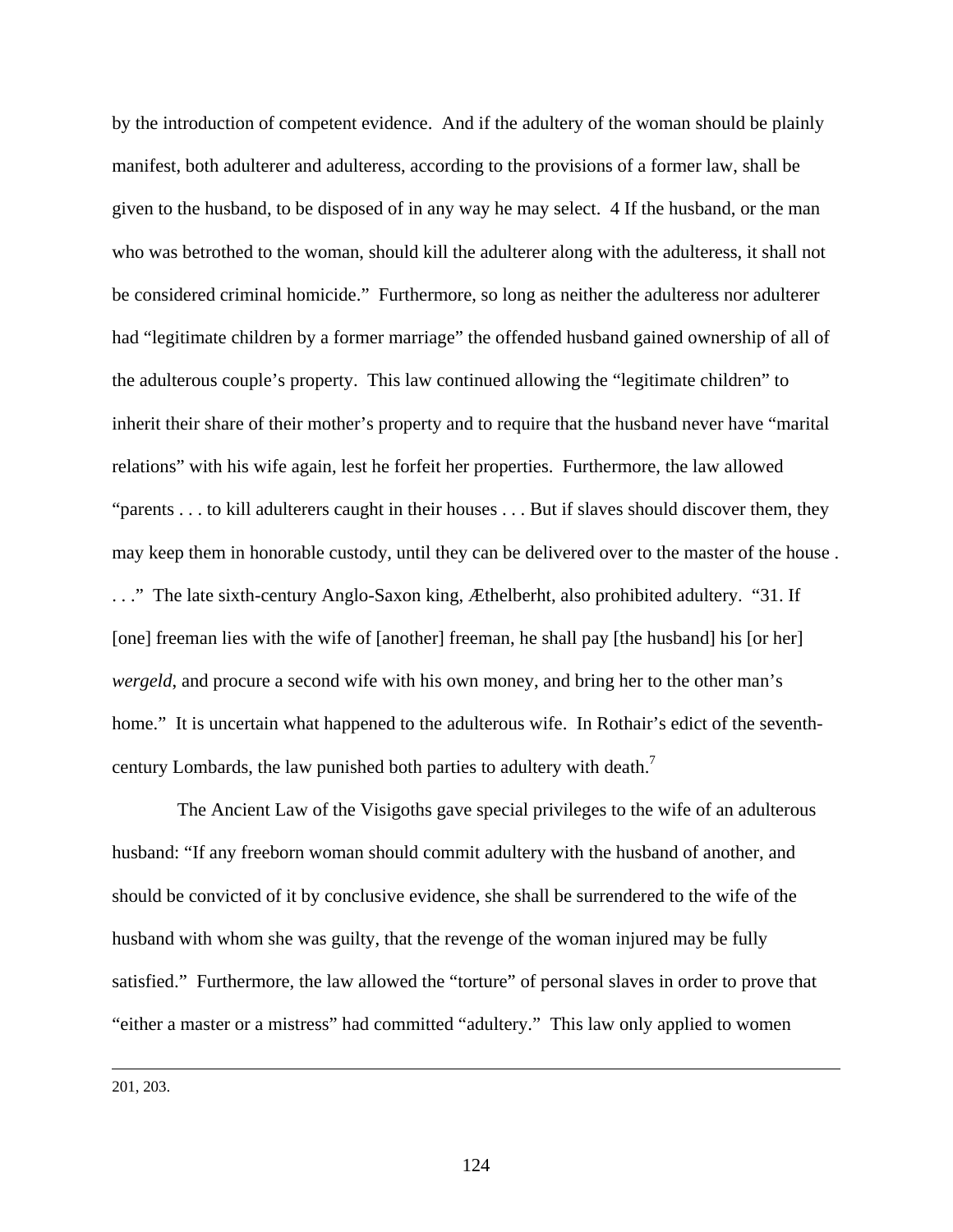whose husbands had affairs with other freeborn women; this did not apply to slaves or women of semi-free status.<sup>8</sup>

In cases of adultery, Flavius Recesvintus in the seventh century reiterated the law punishing adulterers. The law allowed a woman's closest male kin to murder her. "If a father should kill his daughter, while she is in the act of committing adultery in his own house, he shall be liable to no penalty or reproach. But if he should wish to spare her life, he shall have full power to dispose of her and the adulterer, according to his will. Likewise, her brothers or her uncles, after the death of her father, shall have the same power."<sup>9</sup>

The later Germanic codes of the seventh and eighth centuries punished women for committing a variety of sexual indiscretions; however, the newer laws also reflect the importance of the woman's property. Chastity was still important to the Germans and the prior laws of the Lombards, Anglo- Saxons, Salian Franks and the Visigoths all dealt with adultery; lawmakers had not repealed these laws. There is a concentration on the affects of adultery on property in these later laws.

The Visigoths under Flavius Chintasvintus created a law that allowed children and other relatives of the husband to prosecute adultery in situations where the husband was unwilling to do so:

But if there are no sons, or they have not the proper age or experience to conduct this matter lawfully; in order that there may be no delay in punishment of adultery; or for fear that the adulteress may kill her husband; or her children or relatives may, for this reason, be deprived of her property; it is hereby decreed that the relations of the husband shall have the power, under such circumstances of accusing the said adulteress. And if, after accepting this trust, the adultery of the woman should be plainly proved in court, then both parties who have been convicted of this crime shall be at once given up, with all their property, to serve as slaves those who according to the provisions of the law, have

 <sup>7</sup> *Burgundian Code*, trans. Drew, 68; *Laws of the Salians*, trans. Drew, 80; *Visigothic Code*, trans. Scott, 96, 99, 97; *Laws of the Earliest English Kings, trans. Attenborough, 9; <i>Lombards Laws, trans. Drew, 93.* 8 *Visigothic Code, trans. Scott, 98.* 

 $<sup>9</sup>$  Ibid., 96.</sup>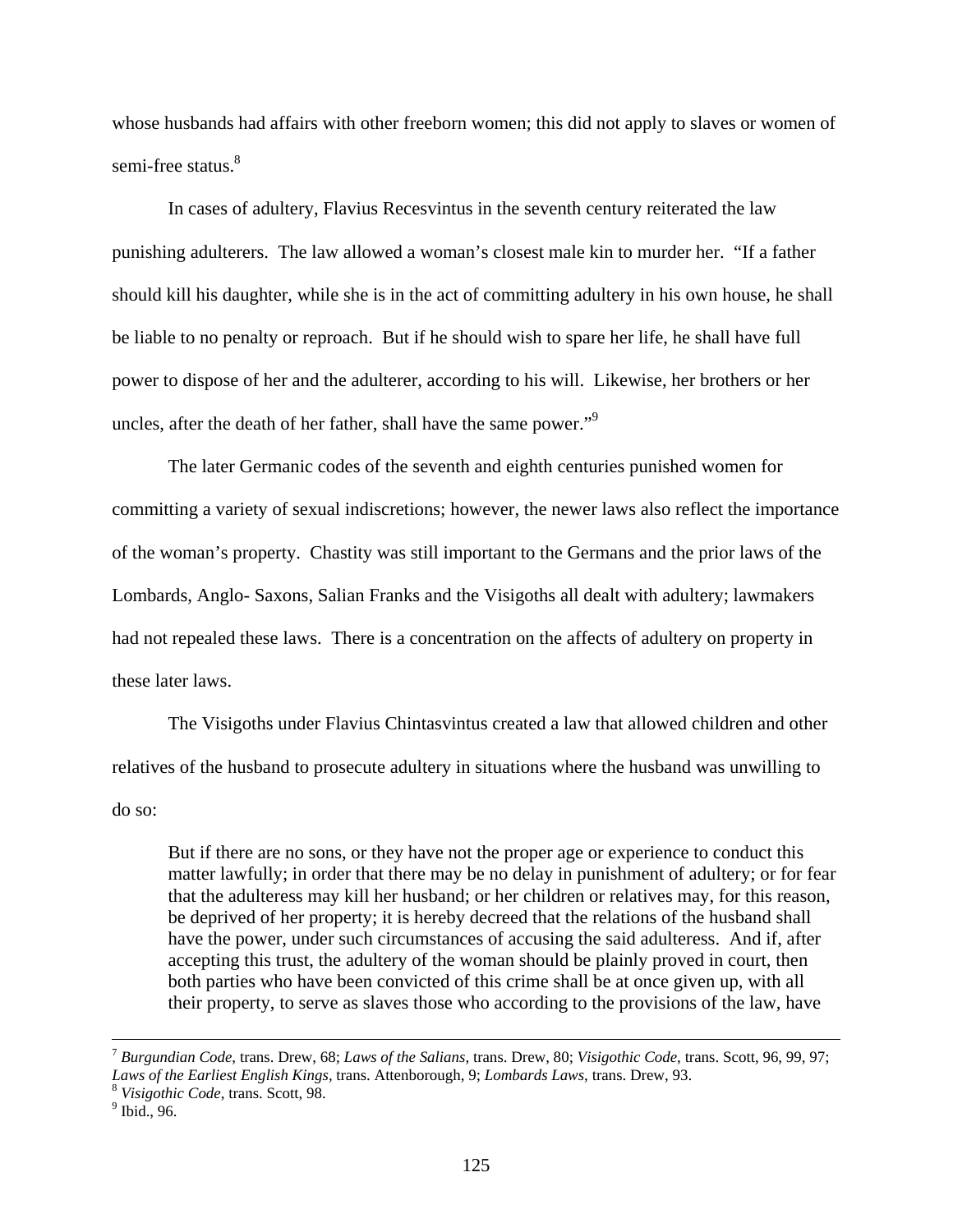proved this accusation. We make, however, an exception in favor of such as have manifested signs of repentance, and seem to be worthy of pity; and we decree that they shall receive the punishment of the scourge. And if the sons of the adulteress were not of sufficient age, at the time the crime was committed, to appear in court, the relatives of the husband, after the death of the latter, if there are no sons, shall be entitled to the property of the woman. If the sons should be unwilling or not of sufficient age or experience to prosecute the adulteress; then the nearest relative of the husband, who produced evidence of the crime, shall have the fifth part of the property of the adulteress for his pains, and the other four-fifths shall belong to the sons aforesaid. If there should be any lukewarmness on the part of the relatives, or negligence on the part of the sons, or if the parties should be corrupted by gifts; the conduct of such matters shall not be committed to persons of this character; and should the cause come to the knowledge of the king, he shall determine, according to his mercy, either by whom the case must be prosecuted, or how much of the property of the woman the prosecutor shall have as a fee for his trouble. But because it is difficult to prove the adultery of a woman by the evidence of persons who are free, as generally this crime is perpetrated in secret; henceforth, whenever the evidence of a freeborn person is not available to prove adultery, it shall be lawful for the person aforesaid, to whom it is granted by the present law to bring an accusation of this torture, that kind, to put the slave of both parties to the torture, that the crime may be proved. $10$ 

This law allowed a widow's in-laws to revoke her claims to her husband's inheritance on the evidence of tortured slaves.

Other Anglo-Saxon laws against adultery also existed. "10. If anyone lies with the wife of a man whose *wergeld* is 1200 shillings, he shall pay 120 shillings compensation to the husband; to a husband whose *wergeld* is 600 shillings, he shall pay 100 shillings compensation; to a commoner he shall pay 40 shillings compensation [for a similar offense]." Alfred the Great had another law which stated: "42.7 A man may fight, without becoming liable to vendetta, if he finds another [man] with his wedded wife, within closed doors or under the same blanket; or [if he finds another man] with his legitimate daughter [or sister]; or with his mother, if she has been given in lawful wedlock to his father." King Canute also reissued laws against adultery, especially for religious men, but it is not clear if he meant men of the clergy. "50.1 It is wicked adultery for a pious man to commit fornication with an unmarried woman, and much worse [for

 $10$  Ibid., 120-01.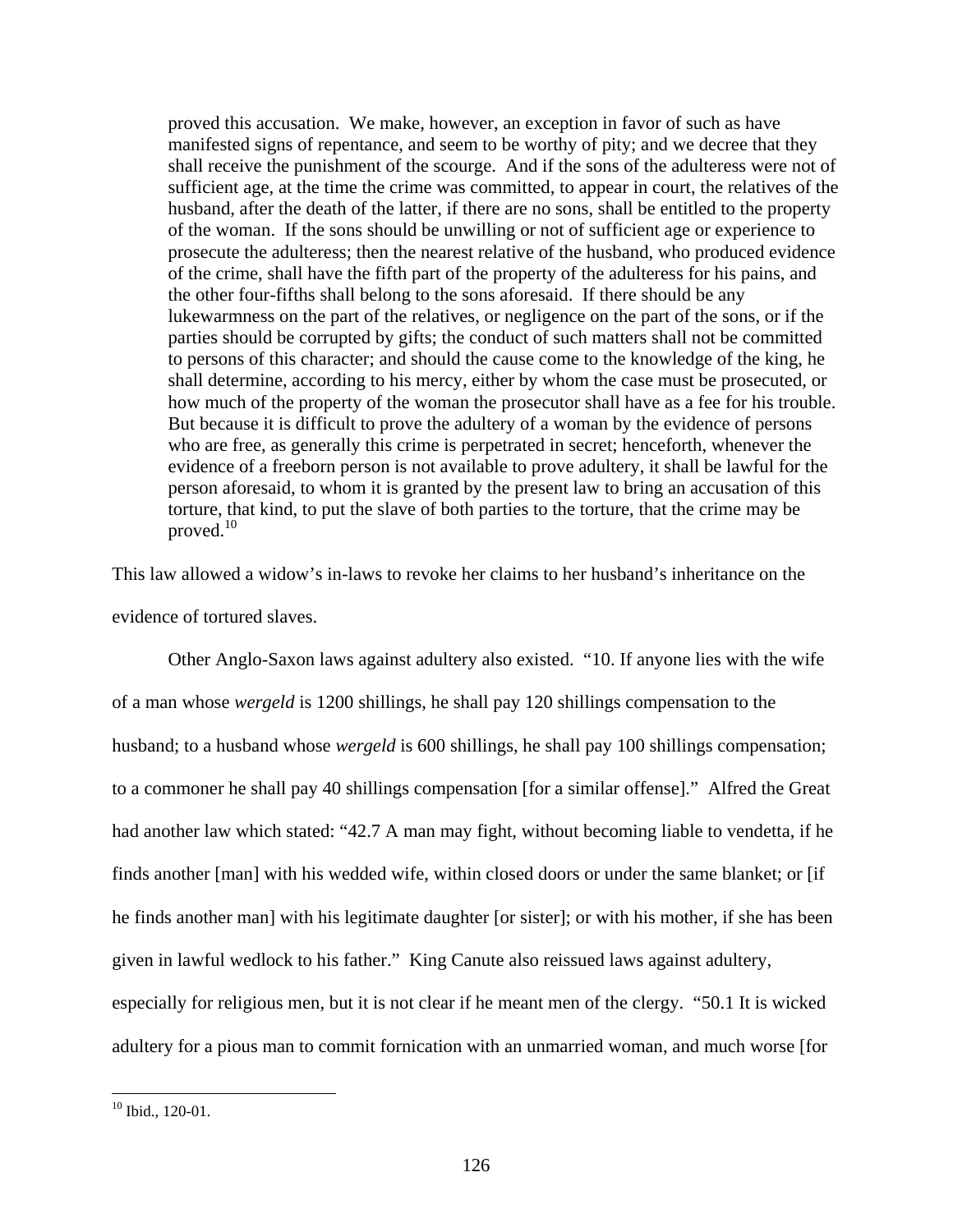him to do so] with the wife of another man or with any woman who has taken religious vows." Dorothy Whitelock translated the word "pious" as "married," "50.1 It is wicked adultery that a married man should commit fornication with a single woman, and much worse if with another's wife or with a woman consecrated [to God]." If Whitelock is correct, this is evidence that concubinage was on the decline in the Anglo-Saxon England. These later English laws differed from the laws of prior centuries because the woman was no longer replaced.<sup>11</sup>

The presence of concubines seems implied in some of the previous laws. When speaking of whom a man may kill when he catches a couple in the act of adultery, the law says "with his legitimate daughter [or sister]; or with his mother, if she has been given in lawful wedlock to his father." This implied that the mother could be a concubine and not a wife. King Canute created a law explicitly stating that concubines did exist and punishing those men that kept them. "54.1 And if anyone has a lawful wife and also a concubine, no priest shall perform for him any of the offices which must be performed for a Christian man, until he desists and makes amends as thoroughly as the bishop shall direct him, and ever afterwards desist from such [evil- doing]." Concubines did exist and the government was trying to eradicate them through the laws, but there were other possibilities as to why King Alfred's law made a distinction between a mother and a wife.12

The other possible reason that the marriage had been a clandestine marriage. Barbara Hanawalt, studied court records in the later Middle Ages and discovered that clandestine marriages were common among the poor in the fourteenth and fifteenth century. Though her

<sup>11</sup> *Laws of the Earliest English Kings,* trans. Attenborough, 71, 85; *Laws of England: From Edmund to Henry 1*, trans. Robertson, 201; Dorothy Whitelock, "Extract from the Laws of Cnut (1020- 1023)," in *English Historical Documents* Vol. 1 *English Historical Documents, 500-1042*, ed. David Douglas (New York: Oxford University Press, 1955 pp. 419-430), 426; *Laws of the Earliest English Kings,* trans. Attenborough, 9. 12 *Laws of the Earliest English Kings,* trans. Attenborough, 85; *Laws of England: From Edmund to Henry 1*, trans.

Robertson, 203.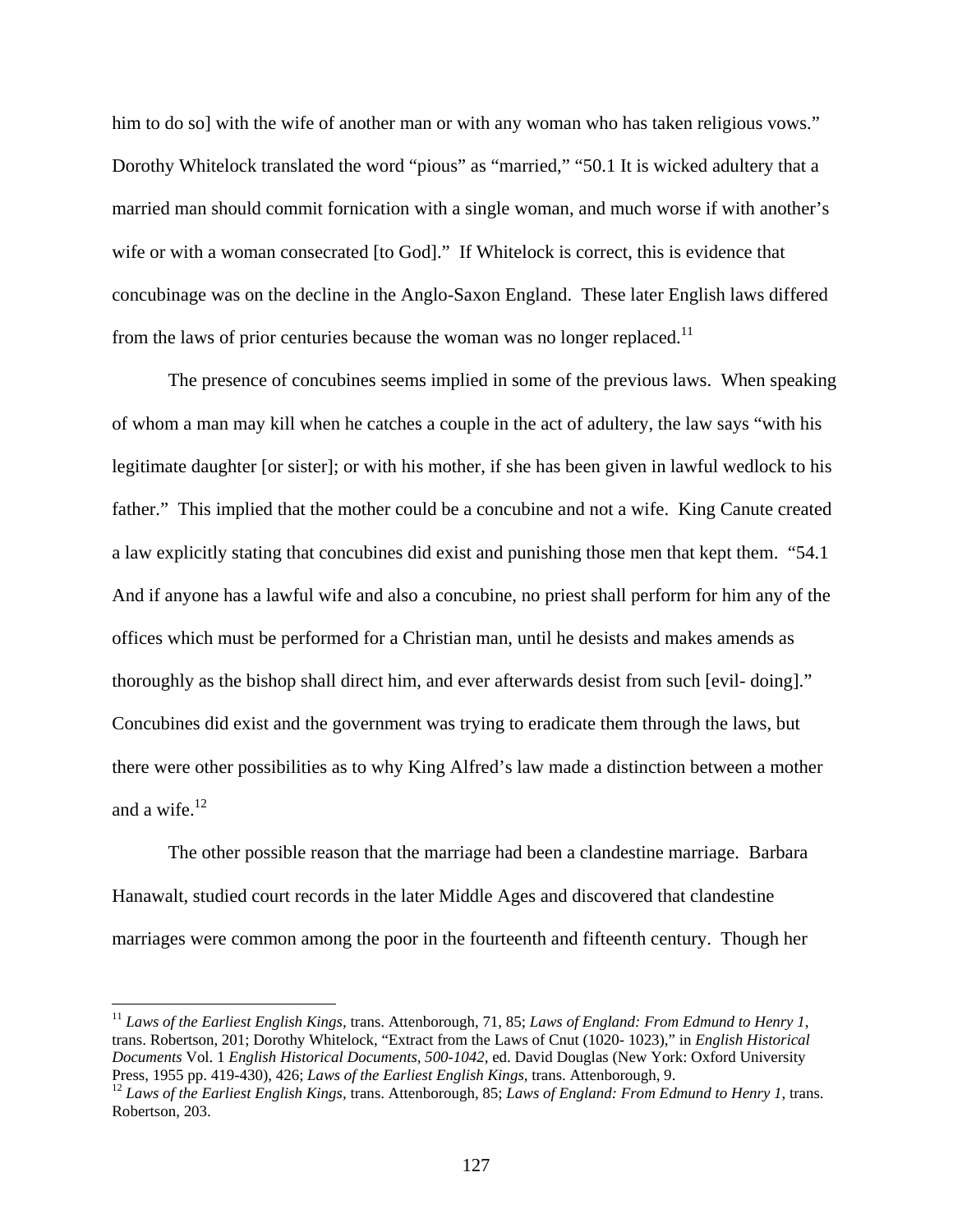study covers England several centuries later, there is evidence that these were possible in the earlier centuries. The distinction between lawful wedlock and simply having two parents implies the existence of this type of marriage; spouses that did not have the benefit of a church wedding were not entitled to the same rights. The family would not have given the groom his wife's *mundium*. Furthermore, neither the husband nor the wife in such a marriage would inherit from the other. $^{13}$ 

Though in the eleventh century Canute reiterated several of the laws concerning adultery that mirrored those of his predecessors, King Canute also implemented a new rather harsh penalty for wives who committed adultery. "55. No woman shall commit adultery. If, while her husband is still alive, a woman commits adultery with another man and it is discovered, she shall bring disgrace upon herself, and her lawful husband shall have all that she possesses, and she shall then lose both her nose and her ears. 1. And if a charge is brought, and the attempt to refute it fails, the decision shall then rest with the bishop, and his judgment shall be strict." Some of the prior Germanic laws have stated that the woman might be killed when a near family member caught her in an adulterous activity, but King Canute's law seems excessively cruel. There is no mention of the punishment for the adulterous male.<sup>14</sup>

 The Lombards in Rothair's edict of the seventh century punished women who voluntarily participated in the crime of bigamy. "If a freeman or slave takes another man's wife and associates her with himself in marriage, then both shall be killed if both consented." The Lombards, during the reign of King Grimwald, in 668 AD, also provided some protection for the wife of a polygamous man. "If a woman or girl knows that a man has a wife and enters [his house] in spite of her and so takes a husband not her own, we order that that woman lose all her

<sup>&</sup>lt;sup>13</sup> Barbara Hanawalt, *The Ties that Bound*, (New York: Oxford University Press, 1986), 198.<br><sup>14</sup> *Visigothic Code*, trans. Scott, 99; *Laws of England: From Edmund to Henry 1*, trans. Robertson, 203.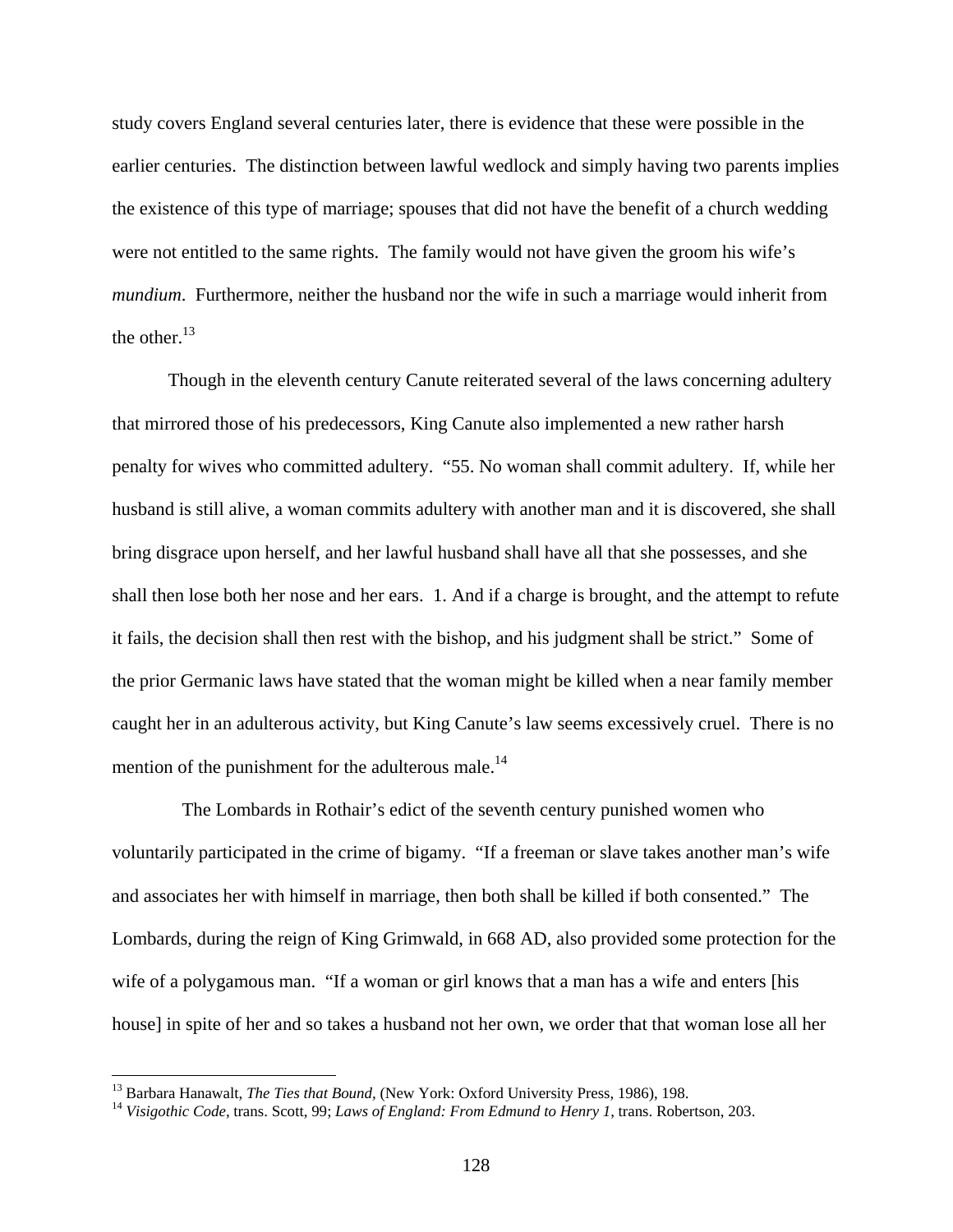property who knowingly and willingly consented to the husband of another woman, and the court of the king will receive half of her property and the relatives [of the injured wife] half. And the husband shall take back that first woman and live with her, his legal wife, as is proper. The blame shall be imputed to her who presumed to enter in spite of the other wife, and no composition shall be paid by the husband and the feud shall not be required." The Lombards, under King Liutprand in 731 AD, also punished women who tried to commit bigamy. "122.6 If any poor foolish man dares to betroth a woman who already has a husband, whether her husband is sick or well--as in the case just reported to us--and this is proved, then the man who did this shall pay his *wergeld* as composition to the husband, and the woman shall receive such a treatment as we provided above for her who permits herself to be basely treated."<sup>15</sup>

In most cases, sexual activities were a private matter for the late-fifth-century Burgundians. Burgundian women involved in illicit sexual unions were not punished by the state as long as the relationship was not adultery, incest, or sex with a slave. But if she complained of ill treatment in such unions, she could expect only disgrace:

44. 1 If the daughter of any native Burgundian before she is given in marriage unites herself secretly and disgracefully in adultery with either barbarian or Roman, and if afterward she brings a complaint, and the act is established as charged, let him who has been accused of her corruption, and has been said, is convicted with certain proof, suffer no defamation of character (*calumnia*) upon payment of fifteen *solidi*. She indeed, defeated in her purpose by the vileness of this conduct, shall sustain the disgrace of losing chastity. 44.2 But if a widow who has not been sought, but rather overcome by desire, unites with anyone, and she burst forth in an accusing voice, let her not receive the stated number of *solidi*, and we order that she, demanding marriage thus, be not awarded to him to whom she joined herself in such disgraceful manner, because it is just that she, defeated by her vile conduct, is worthy of neither matrimony nor reward.<sup>16</sup>

In the Ancient law of the Visigoths fornication was a crime for women, but not for men.

"If any freeborn woman should be detected in having voluntarily committed adultery with any

<sup>15</sup> *Lombards Laws*, trans. Drew, 93, 134-5, 198. 16 *Burgundian Code*, trans. Drew, 51-2.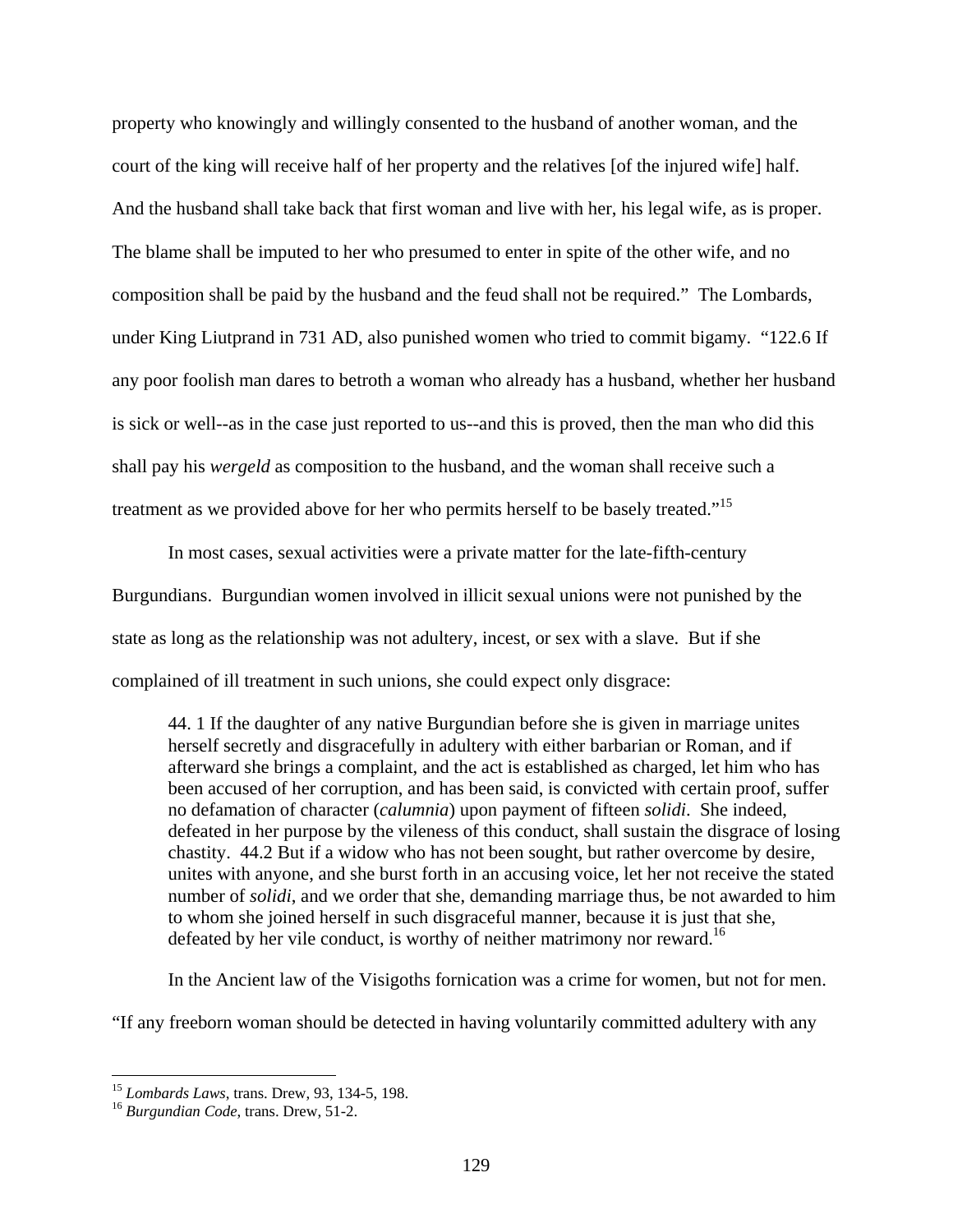man, and if, afterwards, he should wish to marry her, he shall be permitted to do so. But if he should be unwilling, she shall be considered guilty of having voluntarily committed a crime." In the event that the woman's kin agreed to the marriage, she might still be disinherited. The Lombards in Rothair's edict had a similar law. If the woman's parents and the man could not agree on a wedding, then the law required compensation from the man and punishment for the woman; "If the relatives neglect this or do not take vengeance on her, then the king's gastald or schultheis shall take her to the king and he shall render judgment as is pleasing to him." It is not clear what the Lombards meant by "take vengeance on her." In the case of both the Visigoths and the Lombards, the woman was only punished if the sexual union did not result in a wedding. These relationships were clearly an attempt to gain the approval of the kin for a clandestine marriage.<sup>17</sup>

Late-fifth-century Burgundians did make a distinction between this type of union and a legal marriage. For example: "61. Whatever woman, barbarian by nation, enters into a union willingly and secretly, let her wedding price be paid in fee simple to her relatives; and he to whom she has been joined in an adulterous union may be united afterward in marriage to another if he wishes." Another law stated: "12.4 If indeed, the girl seeks the man of her own will and comes to his house, and he has intercourse with her, let him pay her marriage price threefold; if, moreover, she returns uncorrupted to her home, let her return with all blame removed from him." Though the laws are often unclear and unwritten customs still regulated many things, it does seem that in most cases the Burgundians expected the man to marry the woman once they fornicated. The law only mentioned her return when the couple did not fornicate.<sup>18</sup>

1

<sup>17</sup> *Visigothic Code*, trans. Scott, 97; *Lombards Laws*, trans. Drew, 87. 18 *Burgundian Code*, trans. Drew, 66, 31.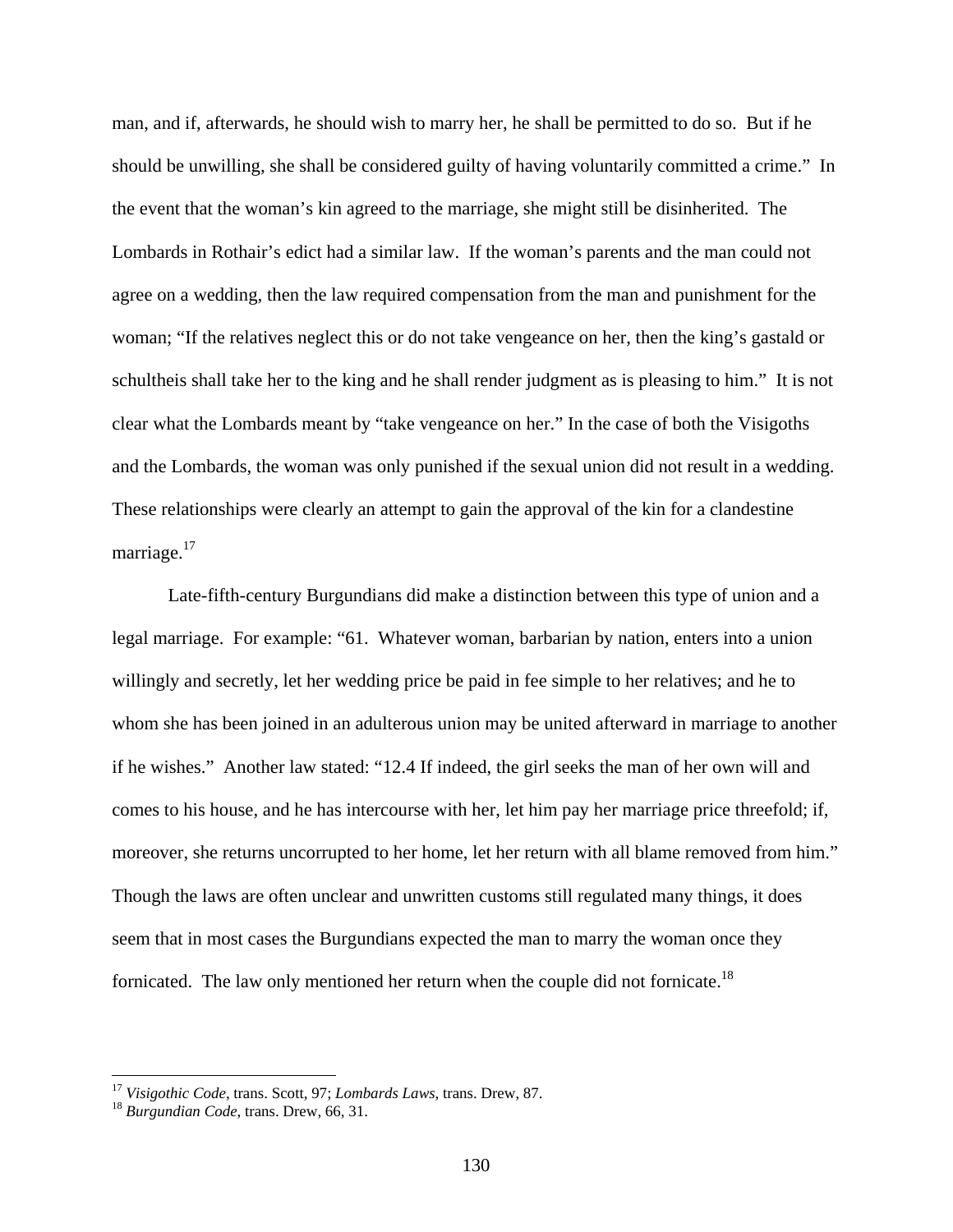The early sixth-century Salian Franks punished only the man involved in consensual illicit unions, the law did not mention the woman's disgrace. "15.3 He who secretly has intercourse with a free girl with the consent of both and it is proved against him . . . shall be liable to pay eighteen hundred *denarri* (i.e., forty-five *solidi*)."19

The Lombards under King Liutprand only punished women with shame if they had relations with someone beneath their status, as long as it was not a slave. "60.7 If any man's *aldius* has intercourse with a freewoman or girl, he shall pay fifty *solidi* as composition to him who holds her *mundium*, but the guilt shall be imputed to her on the fact that she consented to an *aldius*." The punishment was the loss of her reputation.<sup>20</sup>

Most Germanic codes punished women for marrying without parental consent. Roman women living in late fifth-century Burgundy suffered some financial loss for marrying without the consent of their parents if their spouse was not Roman. For instance: "12. 5 If indeed a Roman girl, without the consent or knowledge of her parents unites in marriage with a Burgundian, let her know she will have none of the property of her parents." Burgundian males suffered financial penalties if his bride's parents had not given their consent to the marriage. "101. 1 If any Burgundian of the highest (*optimas*) or middle class (*mediocris*) unites with the daughter of another (probably of the same class) without her father's consent, we order that such a noble make triple payment of one-hundred fifty *solidi* to the father whose daughter he took, if he took her without stating his intentions in advance of or seeking his consent, and let the fine be thirty- six *solidi*." The second part of this law required the same threefold payment for couples in the lower class, only of course, the bridal price was only 15 *solidi* in comparison to fifty *solidi* for the upper classes. The Ancient Law of the Visigoths required parental consent to marriage

<sup>19</sup> *Laws of the Salians*, trans. Drew, 80. 20 *Lombards Laws*, trans. Drew, 80.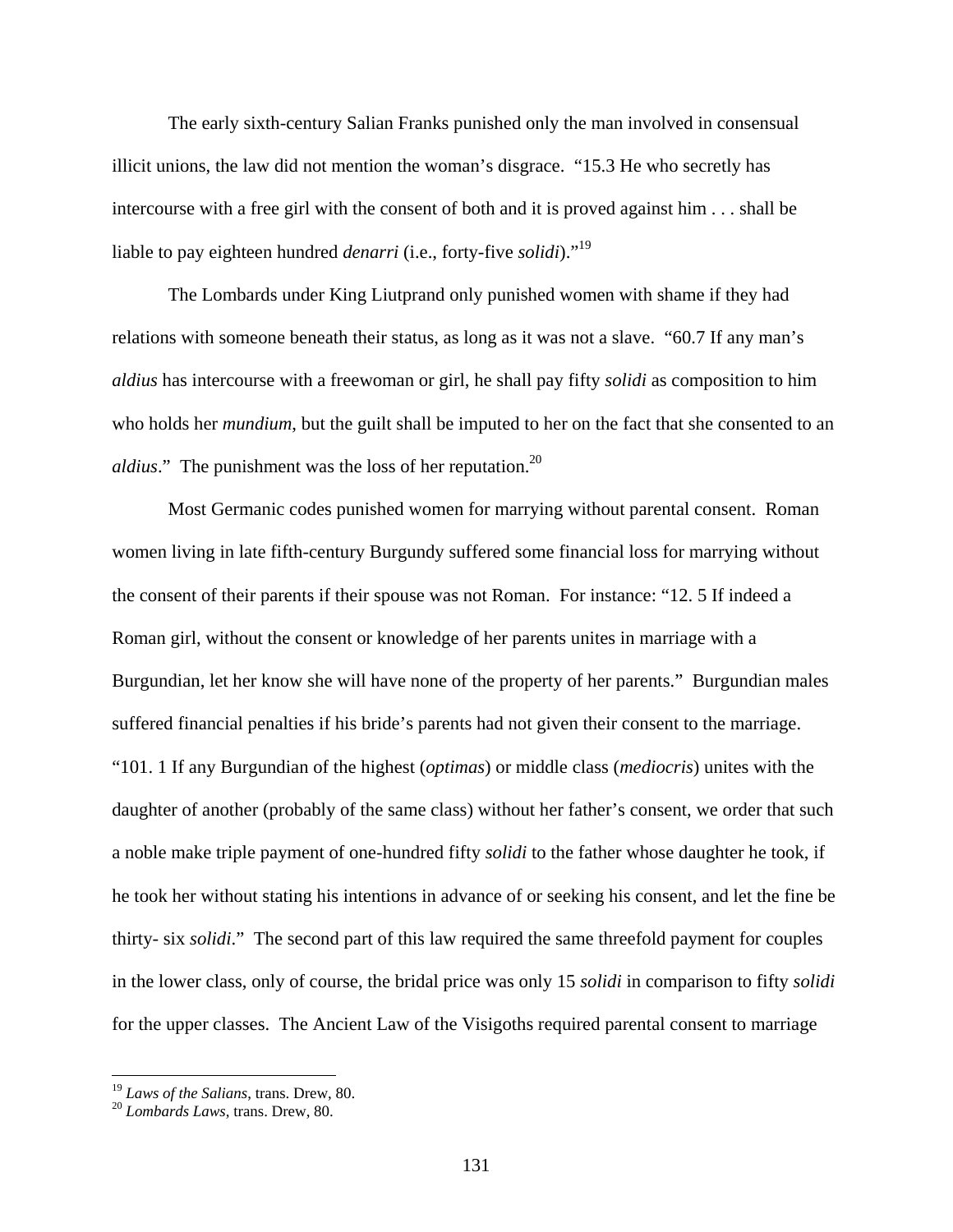and families had the right to disown their willful daughter if she was uncooperative. "If any freeborn girl should marry a freeman before the latter has consulted her parents, and if he then should obtain consent to have her as his wife, he shall pay the legal dowry to her parents; but, if he cannot furnish that sum, the girls shall be again placed under their control. If she should have been voluntarily married without the consent and knowledge of her parents, and they should then be unwilling to receive her, she shall not inherit along with her brothers, for the reason that she married without the permission of her parents. If her parents should give her any of their property, she shall have full liberty to dispose of it at her pleasure." Like the other Germanic codes, the Lombards fined the groom because he had not gained consent of his wife's parents. "Then the husband who received her to wife shall pay twenty *solidi* as composition for the illegal intercourse (*anagrip*) and another twenty *solidi* to avert the feud."<sup>21</sup>

The Burgundians considered betrothed women to be married, and lawmakers punished sexual indiscretion with death for both partners. In an actual case in 517 AD, the king determined the following:

52. 3 And since, Aunegild, after the death of her first husband, retaining her own legal competence, promised herself, not only with the consent of her parents, but also with her own desire and will, to the above mentioned Fredegisil, and since she had received the greater part of the wedding price which her betrothed had paid, she broke her pledged faith, having been aroused by the ardour of her desire for Balthamodus. Furthermore, she not only violated her vows, but repeated her customary shameful union and on account of this, she ought to atone for such a crime and such a violation of her free status not otherwise than with the pouring forth of her own blood. . . . Nor do we remove merited condemnation from Balthamodus who presumed to receive a woman due in marriage to another man for his case deserves death.

Out of respect for the "holy days," the king commuted Aunegild and Balthamodus's death penalties and charged them both with the value of their *wergeld* in compensation to the jilted

<sup>21</sup> *Burgundian Code*, trans. Drew, 31, 85-6; *Visigothic Code*, trans. Scott, 87; *Lombards Laws*, trans. Drew, 87.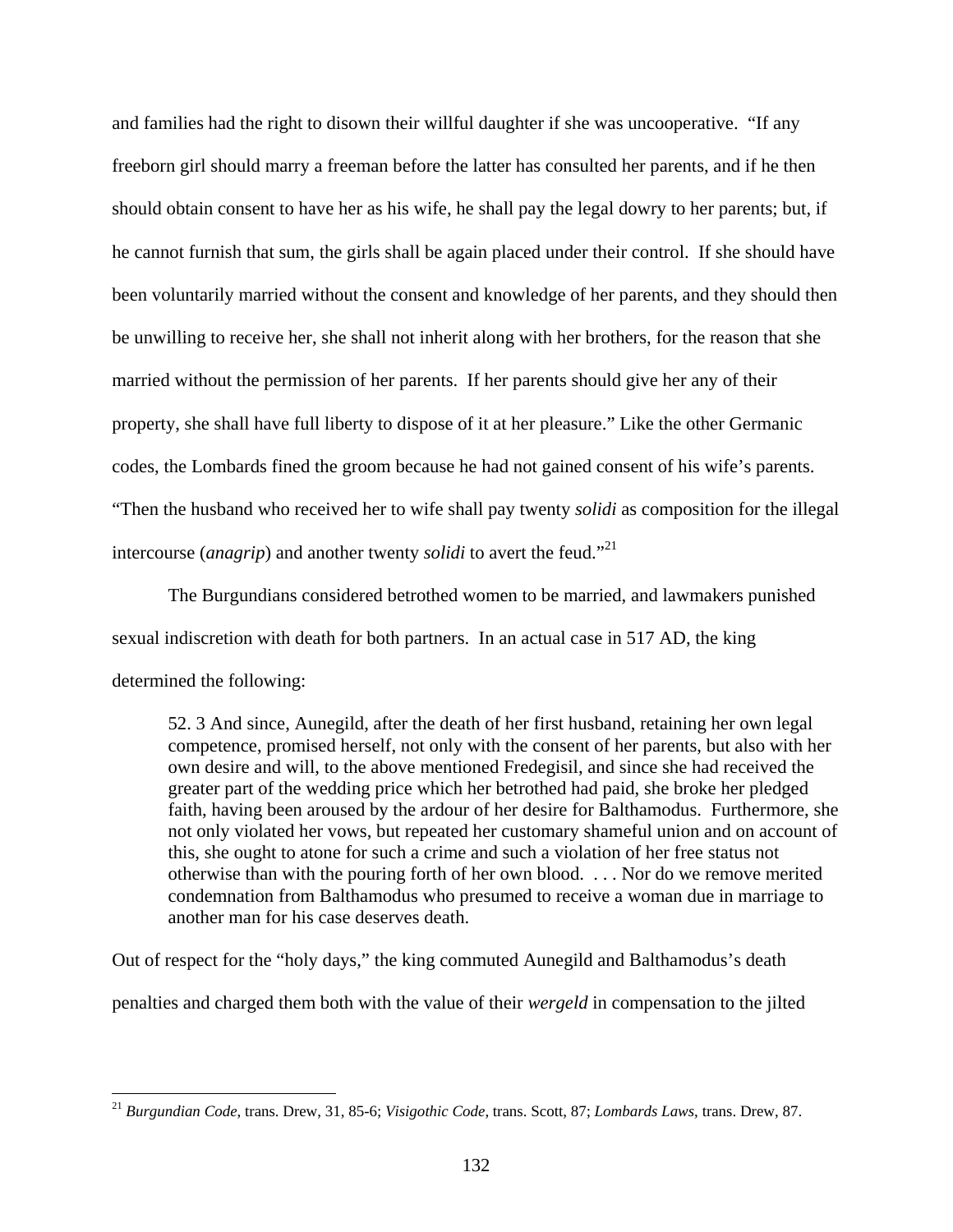fiancée Fredegisil. Balthamodus had the opportunity to prove his own innocence in the affair. The Ancient Law of the Visigoths had a law similar to the Burgundian case just presented:

If a marriage contract has been entered into between an intended husband and the parents of an intended wife; or with the woman herself, if she has the right to make the contract; the dowry being duly given, and an agreement made in writing, before witnesses, according to custom, and as is prescribed by law; and, afterwards the girl or woman is convicted of having committed adultery, or of having betrothed herself to another man, or of having married; she, along with her unlawful husband, or adulterer, or betrothed to whom she has given herself contrary to her solemn agreement, shall be delivered up as slaves, with all their property, to the person to whom she was first betrothed.

In Rothair's edict of the seventh-century Lombards, the punishment that the law mentioned was less severe than the Visigoths. The woman faced no penalty at all, and the man paid a financial compensation to the parents, the king and "him who had betrothed the woman and whom he has treated disgracefully double the amount of the marriage portion established at the time of betrothal." This fine was the same if the parents had caused the injury to the fiancée. "And if afterwards for some strange reason they enter into a secret agreement with someone else, or consent to another man's taking the woman to wife forcefully or with her consent, then those relatives who gave their consent to the fraudulent agreement shall pay him  $\dots$ ."<sup>22</sup>

Under Alfred the Great, of the ninth-century Anglo-Saxons, "18.1 If a young woman is betrothed commits fornication, she shall pay compensation to the amount of 60 shillings to the surety [of the marriage], if she is a commoner. This sum shall be [paid] in livestock, cattle being the property tendered, and no slave shall be given in such a payment. 2. If her *wergeld* is 600 shillings, she shall pay 100 shillings to the surety [of the marriage]. 3. If her *wergeld* is 1200 shillings, she shall pay 120 shillings to the surety [of the marriage]." It is interesting that the law fines the woman and not her parents.23

<sup>22</sup> *Burgundian Code*, trans. Drew, 60; *Visigothic Code*, trans. Scott, 95; *Lombards Laws*, trans. Drew, 88. 23 *Laws of the Earliest English Kings,* trans. Attenborough, 73.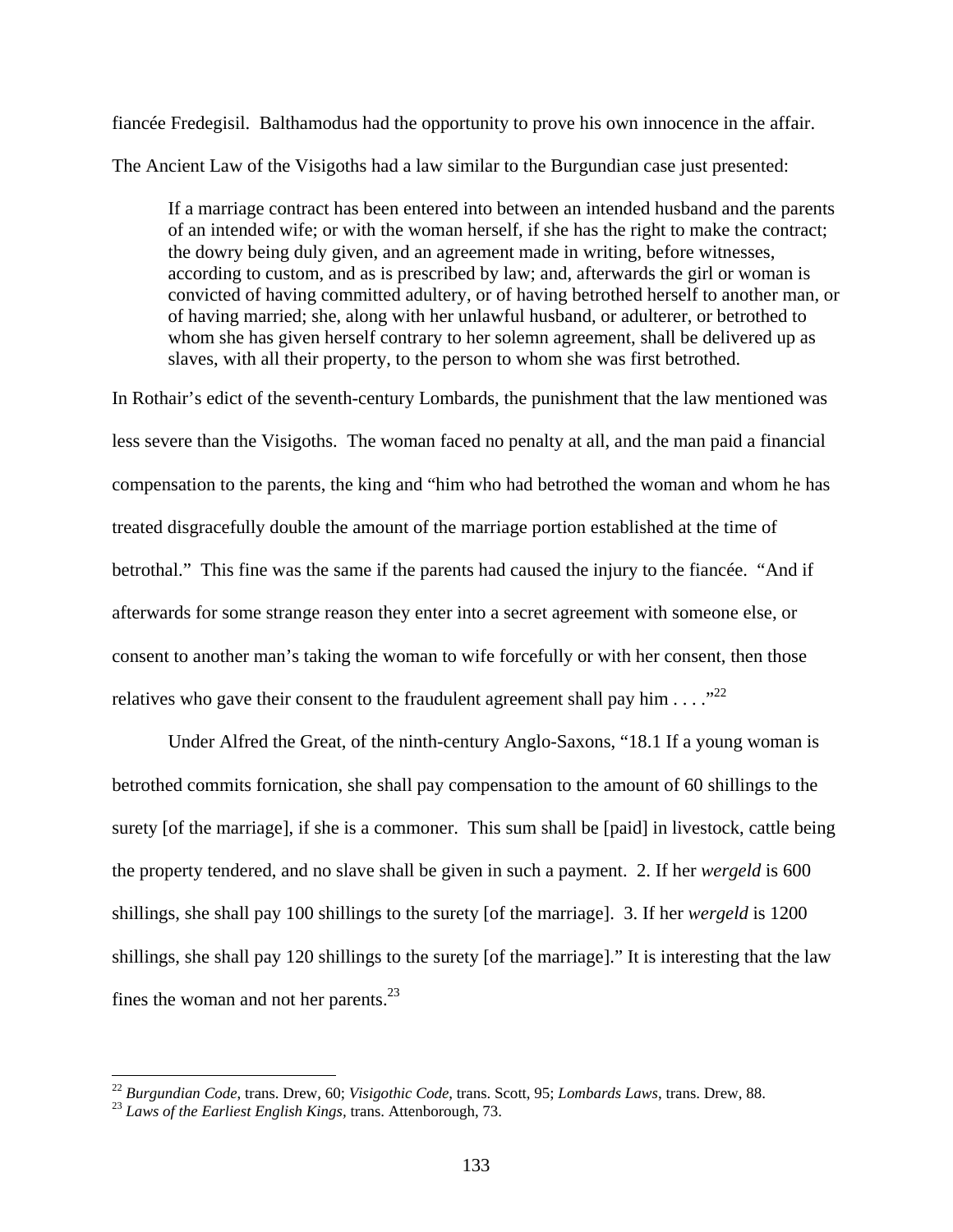The Salian Franks placed great emphasis on marrying within your own social class. The law punished men as well as women for not heeding this custom. According to Katherine Fischer Drew, the *Pactus Legis Salicae* stated: "13.9 [9. The freeman who takes another's female slave in marriage . . . shall remain in servitude with her]. 10. He who associates another man's half-free woman *(litam)* with himself in marriage . . . shall be liable to pay twelve hundred *denarri* (i.e., thirty *solidi*)." Like the Salian Franks, the Ancient Law of the Visigoths severely punished people for marrying beneath their station:

If a freeborn woman should commit adultery with her own slave, or freedman, or should marry him; as soon as this has been proved, she shall be put to death; and both adulterer and adulteress shall be publicly scourged before the judge, and burned. And whenever any judge shall be convinced of the commission of such a crime, and shall learn that any mistress has married her slave, or her freedman; he shall at once cause them to be separated, in order that the sons of her former husband, or those of his relatives entitled to it by legal succession, may obtain possession of her property. But if heirs, to the third degree, should be wanting, then all her property shall belong to the royal treasury; for it is not proper that the children born of such a marriage should be heirs. And the woman, whether she be a virgin or a widow, shall be liable to the penalty hereinbefore mentioned. But if she should take refuge at the altar, and claim the privilege of sanctuary, she shall be given by the king to whomever he chooses, to serve him forever as a slave. 3. If any freeborn woman should marry or commit adultery with the slave of another, even though he should belong to the king; as soon as this shall come to the knowledge of the judge, he shall order the parties to be separated immediately, that they may suffer the punishment they deserve, to wit: each one a hundred lashes. . . . And if they should be guilty for the third time, they shall receive another hundred lashes, and the woman shall be delivered over into the power of her relatives. And if, at any time afterwards, her relatives should permit her to return to the slave, she shall become the slave of the master to whom the latter belongs. And whatever children shall be born of this union shall follow the condition of the father, and remain in slavery. The relatives of the woman, however, shall inherit her property, according to the rules of inheritance. But if the children who are born of this union shall prove, by a lawful witness, that for thirty years they have been free, they shall be exempt from servitude; provided that their parents, within the thirty years for which time the children have proved themselves to be free, should have rendered no service to their master, by reason of which their children might be subject to slavery. And we direct that this law shall also apply to freeborn men who marry the female slaves of the king, or those of anyone else whomsoever.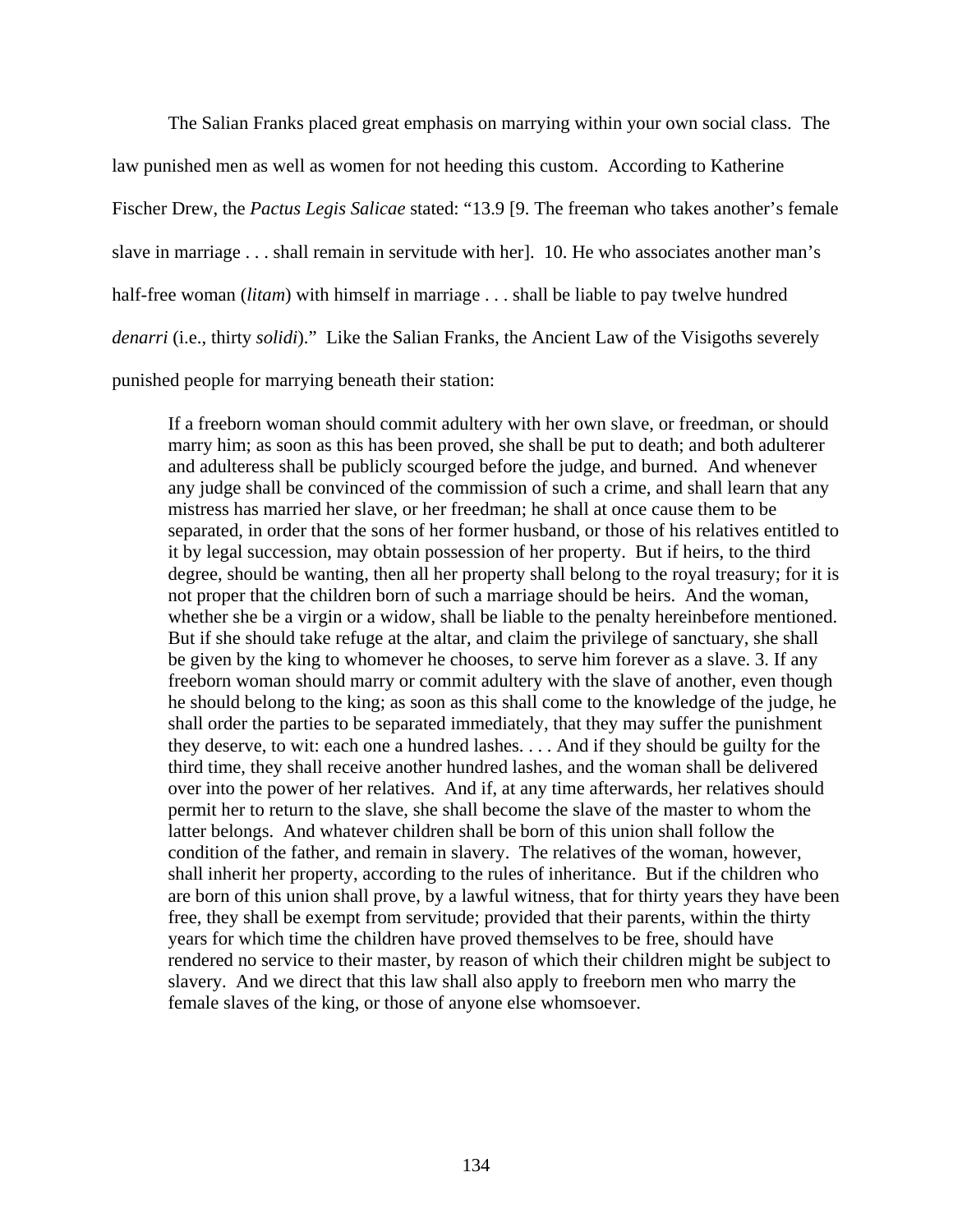The Visigoths were very strict concerning women who married beneath their station. It also seems that occasionally women married slaves and went unpunished, hence the thirty-year premise. 24

 The Lombards had several laws concerning those men and women that married beneath their station. It does not appear to be as stigmatized as in the other tribes:

If any man's *aldius* takes to wife a free woman (one who is folkfree) and acquires her *mundium*, and if after children are born the husband dies, then if the woman does not wish to remain in that house and her relatives want to bring her back to them, they may return the price which had been paid for the woman's *mundium* by him to whom the *aldius* belonged. She may then return to her relatives without the morning-gift or any of her husband's property, but with any property which she brought with her from her own relatives, if there was any. And if the woman had children and they do not wish to remain in their father's house, they may leave the paternal property by purchasing their own *mundium* at the same rate as was paid for their mother. They may then go freely wherever they wish.

However, the semi-free or freed woman that "marries a slave shall lose her liberty. But if the husband's lord neglects to reduce her to servitude, then when her husband dies she may go forth together with her children and all the property which she brought with her when she came to her husband. But she shall have no more than this as an indication of her mistake in marrying a slave." The Lombards allowed a certain amount of social mobility, but they drew the line at intermarriages between freeborn women and slaves. "The slave who dares to marry a free woman or girl shall lose his life. With regard to the woman who consented to a slave, her relatives have the right to kill her or to sell her outside the country and to do what they wish with her property."<sup>25</sup>

The Lombards were more lenient when a freeman wished to wed a slave. "If any man wishes to marry his own woman slave, he may do so. Nevertheless, he ought to free her, that is, make her worthy born . . . and he ought to do it legally by the proper formal procedure . . .She

<sup>24</sup> *Laws of the Salians*, trans. Drew, 78; *Visigothic Code*, trans. Scott, 83-5.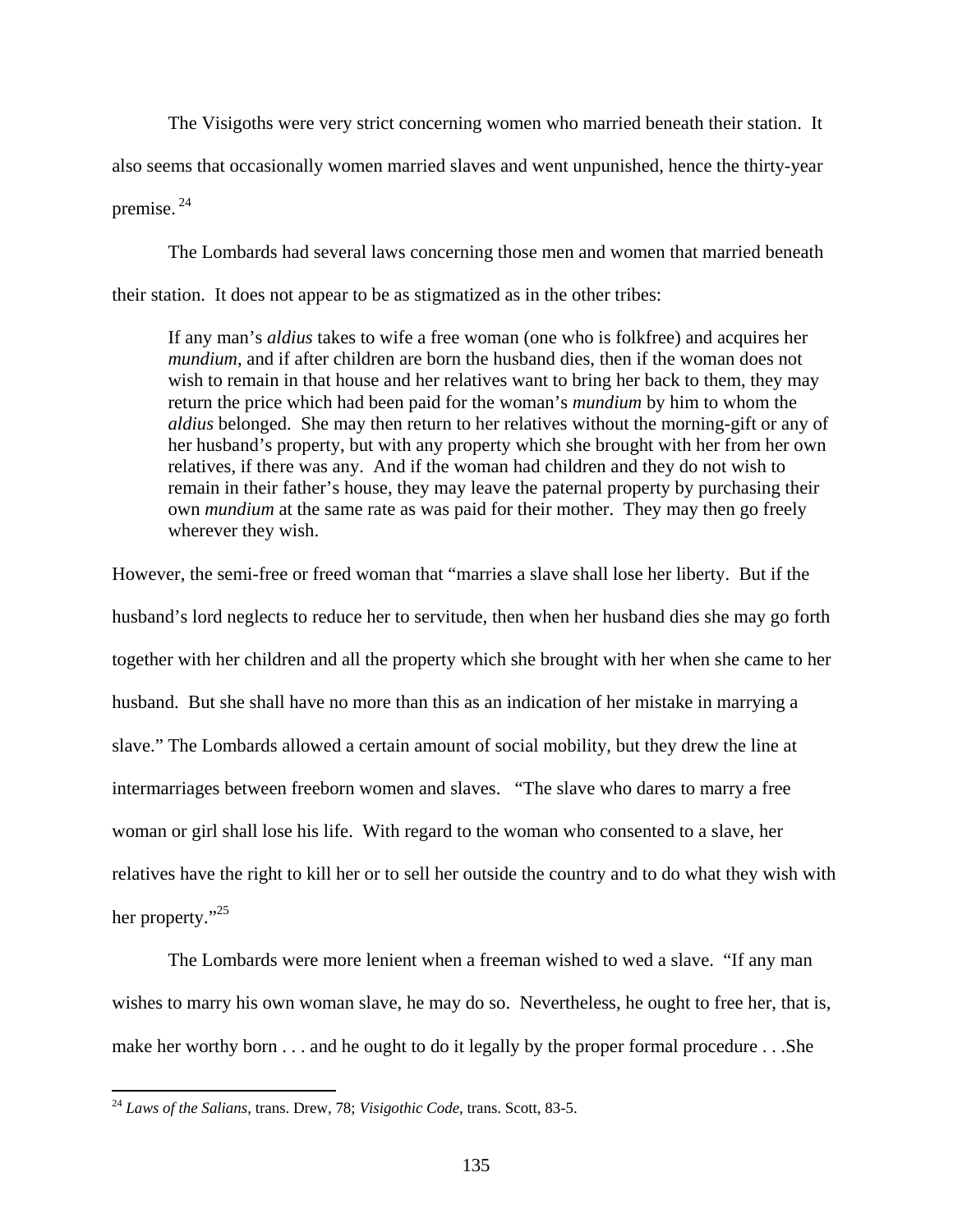shall then be known as a free and legal wife and her children may become the legal heirs of their father." This was a harsh double standard because Lombard law recommended a woman's death for the same crime. $26$ 

The Salian Franks in Capitulary III, lawmakers increased the punishment women faced for marrying their slaves:

If a woman unites in marriage with her slave, let the public treasury acquire all her property and let her be outlawed. 2. If anyone of her relatives kills her, let nothing at all be required from her either her relatives or the public treasury for this death. Let that slave endure the worst death by torture, that is, let him be broken on the wheel. But if anyone of the relatives gives food or shelter to this woman [because she has been outlawed], let him be held liable for fifteen *solidi*.

Capitulary VII changed this law. The new law allowed the couple to remain married, but deprived the woman of her inheritance and her free status. The new law further implemented the same punishment for free men that married slaves.<sup>27</sup>

The majority of the Germanic codes punished women who married beneath their station in life, and this punishment took a multitude of forms. Some codes required her disinheritance, some that she and her heirs succumb to the lower status, some outlawed the woman. The Lombards, in Rothair's edict 221, required that the family kill or sell the freewoman that dared to marry a slave. King Liutprand created a law to handle situations where the woman's family did not fulfill the obligations of the previous law. "24.6 If a freewoman takes a slave [as husband], and her relatives neglect to take vengeance on her within a year, as is provided in an earlier law [Rothair 221], then whenever she is found after the expiration of a year she shall become a palace slave. And the slave [her husband] shall be turned over to a public official and their children shall serve the king's court in all things. But if the relatives of that woman, or the

<sup>25</sup> *Lombards Laws*, trans. Drew, 94-95. 26 Ibid., 95.

<sup>27</sup> *Laws of the Salian and Ripuarian Franks*, trans. Rivers, 129; *Laws of the Salians*, trans. Drew, 164.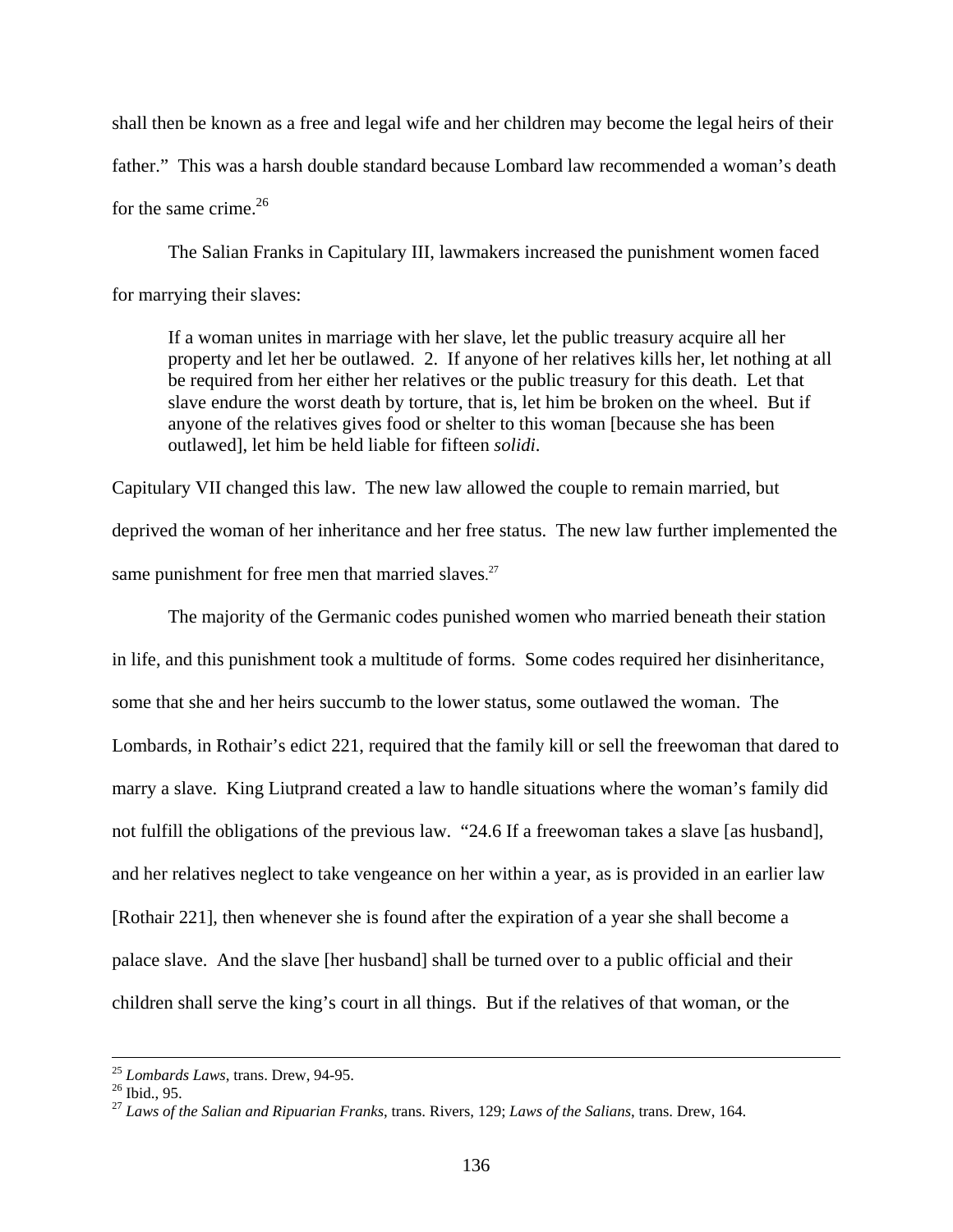slave's lord, have carried out within a period of one year that which the earlier edict commands, it shall remain permanently in effect." In a prior law, King Grimwald had established the fact that if the kin had not separated the couple and taken in action within a number of years, the couple should remain free. King Ratchis in 746 AD extended the time to sixty years. "6.11 If in the future any women are found who have married slaves and they have remained at liberty at least sixty years, no one shall presume to return them or their sons or their daughters or any others who have descended from them into servitude, but they shall continue in their liberty as they have been for sixty years." The Visigoths under Flavius Chintasvintus in the seventh century allowed freed women to accept the status of the slave to whom she had married:

If any woman who has been freed should unite herself with the slave of another, or should marry him; the master of the slave shall notify her three times, in the presence of three witnesses, to leave him, and if, after the third notification, she should be unwilling to do so, she shall become the slave of the master of him with whom she is living. But if she should not have been notified before any children are born, then she shall remain free. It is the rule that the blood relations of a slave belong to his master, because those cannot be free who are born in this condition. This likewise shall apply to men who have been set free, who unite with the slaves of others. But if any woman who has been set free should marry the slave of another, after the permission of the master has been granted, through any contract or agreement with the latter, then such a contract shall be valid  $^{28}$ 

Flavius Chintasvintus also punished those who tricked women into inadvertently marrying slaves. This was in fact a sexual crime that men committed against women, but the law went to great lengths to protect these women in such a way because of the harsh punishment women faced for marrying slaves. "Many persons, induced by avarice, are accustomed to wickedly deceive free born women or girls by inducing them to accept their slaves as husbands, representing them to be freeborn; in order that any children they have may afterwards be reduced to slavery. Therefore, that this fraud may be abolished, we decree by the present law, that persons guilty of such deception shall be branded with infamy; and these slaves who are found to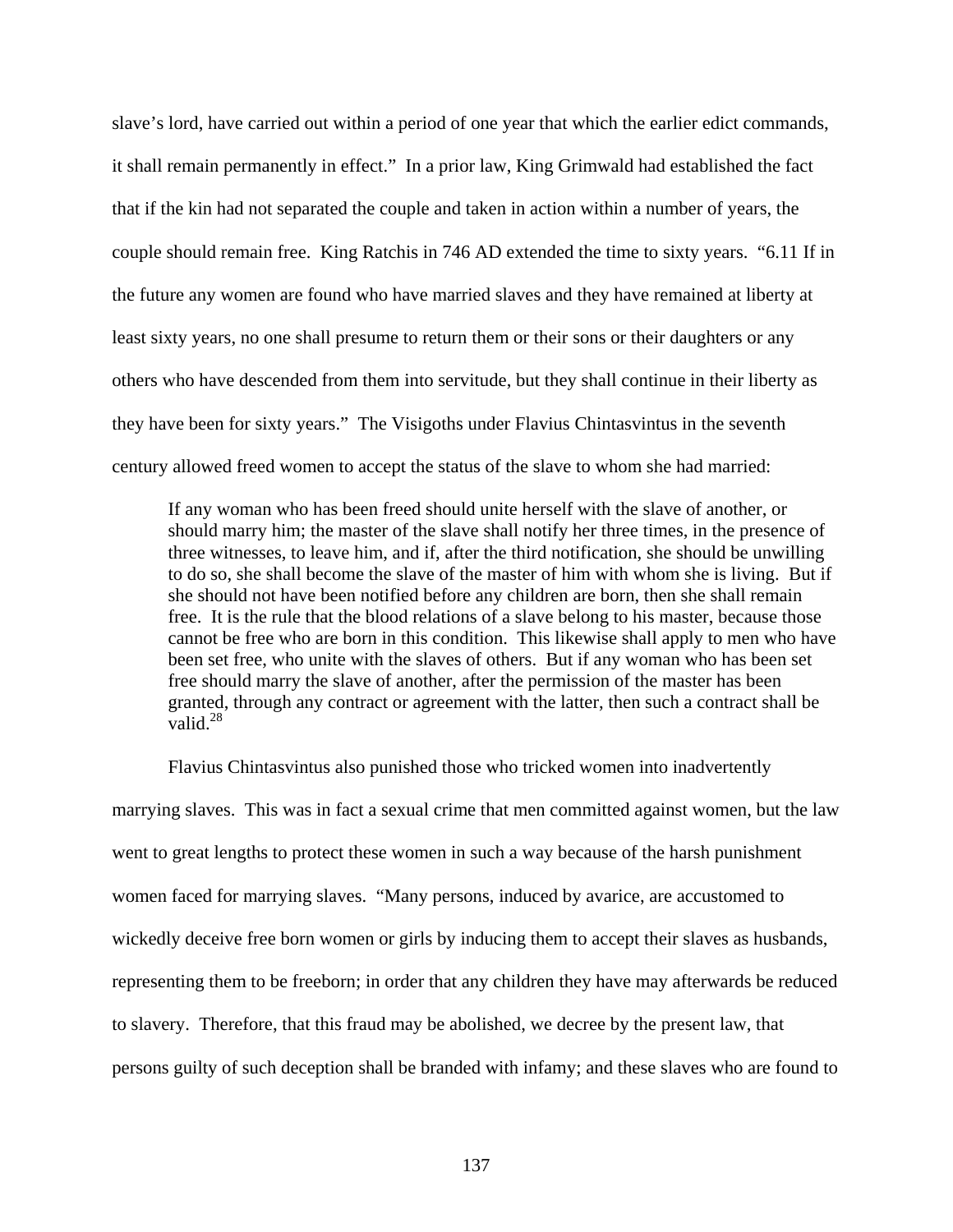have been represented as freemen by the aforesaid evil- minded persons, shall be, along with their children, forever free … and the woman or girls who married said slaves shall have, as their own, all the property which was either received by, or promised to them at the time of their marriage." The problem of marriages between the slave class and the freeborn class was on the rise in the seventh century, as the editor Scott pointed out in a footnote. Another Visigothic law written during the reign of Flavius Chintasvintus the law began: "For the reason that fugitive slaves falsely declaring themselves to be freemen, frequently contract marriages with freeborn women." The law allowed the owner of the slave to reclaim the escaped slave along with any heirs of the marriage and any property the slave possessed. Flavius Recesvintus changed this law dramatically in his release of Visigothic laws. The case involved a slave that managed to trick a woman and her kin into believing that he was a freeman. "The judge should have investigated the matter, in behalf of the woman, and the master of said slave should add his testimony; no reproach shall attach to said woman, nor shall she be liable for any damages, but she shall continue to be free, and any children she may have had by said slave, shall follow the condition of their mother. She shall not be separated from said slave should she desire to remain with him, provided his master gives his consent."<sup>29</sup>

Aside from ensuring that women married men of the appropriate social status, the Germanic lawmakers also focused on ensuring that women married older men. Later Lombard law did not allow their women to marry young boys. King Liutprand was shocked to learn that such things occurred:

129.13 A most vain and grasping suasion and perversion has appeared in these times which seems to us, in conjunction with the rest of the judges to be illegal: women, adult and mature in age, have joined themselves in union with small boys who are under the legal age and claim them as their legitimate husbands- [all this seems illegal to us] since

 <sup>28</sup> *Lombards Laws*, trans. Drew, 95, 155, 220; *Visigothic Code*, trans. Scott, 85.

<sup>29</sup> *Visigothic Code*, trans. Scott, 86-7, 314.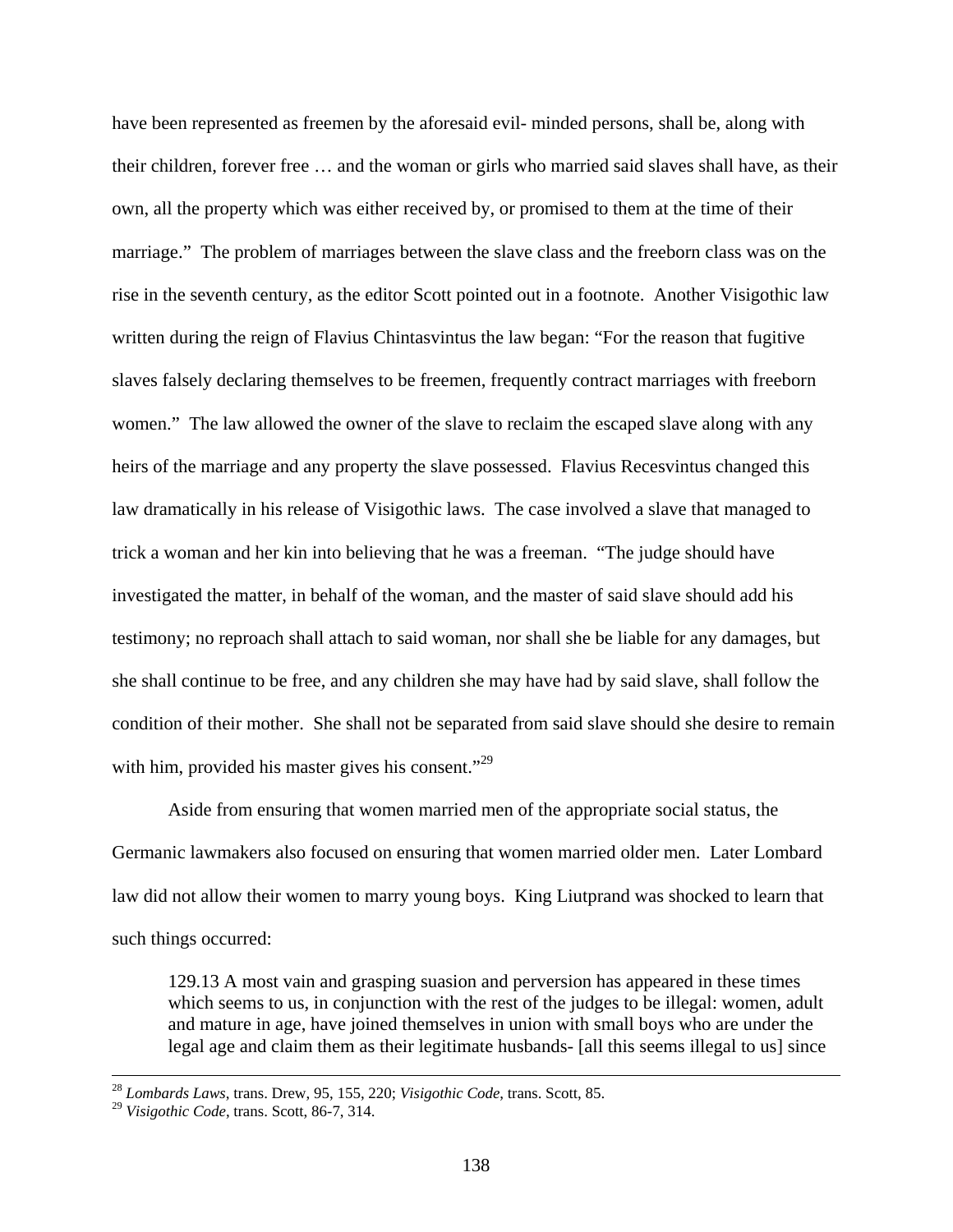at this time the boys are not strong enough to have intercourse with women. Therefore we now decree that in the future no woman shall presume to do this thing unless the boy's father or grandfather has made provision for this with the woman's relatives. But if a boy remains underage after his father's death and a woman presumes to marry him before the boy has completed thirteen years, saying that he ought to be her legal husband, the union shall not be valid and they shall be separated from one another. Indeed the woman shall return empty- handed with reproach and she may not marry any other man until the boy reaches the above age.

When the boy reached the appropriate age, he had the right to decide if he wanted to remain married to the woman or not. If someone else later married the woman, the law required that her marriage gifts be fifty percent less. A later Lombard law allowed men under eighteen to contract engagements. "117.1 … he shall have the right to provide the marriage portion (*meta*) and to give the morning- gift, as the edict provides [Liutprand 7, 89], and to incur obligations and to offer surety and to sign contracts, if he wishes for this purpose. … It is true that we have handled the affairs of children under this age in order that they may not destroy or disperse their property; but in the case of a union blessed by God, we agree that it may be done as stated above." It is fairly certain that the woman was younger than he. Like the Lombards, Visigothic law in the seventh century under Flavius Recesvintus did not allow mature women to marry boys. The law stated that such a situation was unnatural. "For though men have received their name from the fact that they control women by their superior strength, some, in violation of the laws of nature, give the priority to women, when they unite females of advanced age with boys who are little more than children; and thus, for the sake of gain, and through unwise delay, encourage the commission of vice by the former."<sup>30</sup>

Lombard laws of the eighth century allowed women to marry men of Roman origin. When this occurred the woman became subject to Roman law instead of her native Lombard law. The rules and protections that the Lombards provided for women were lost at that time. In

<sup>30</sup> *Lombards Laws*, trans. Drew, 200-01, 195; *Visigothic Code*, trans. Scott, 78.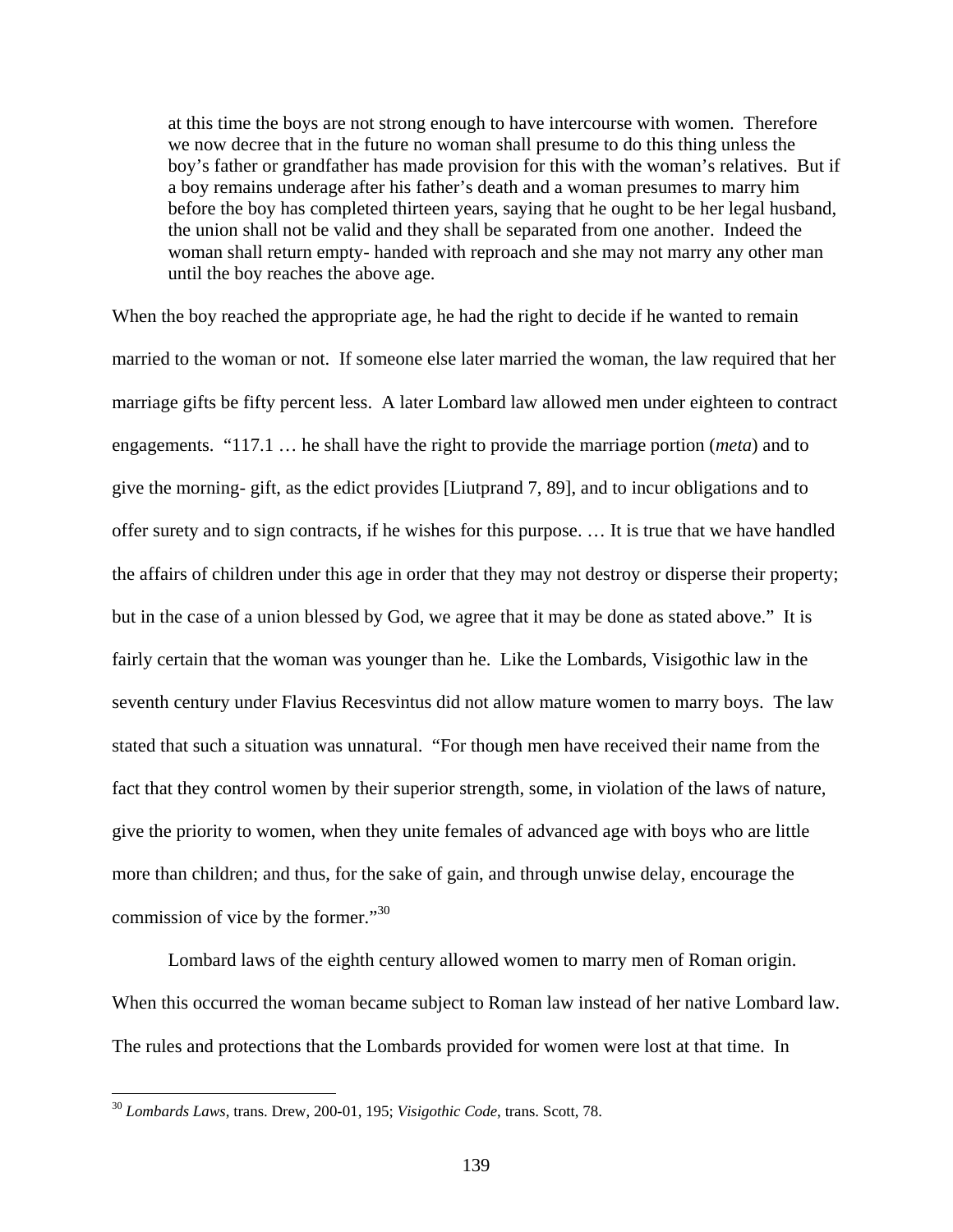certain situations, it provided her with more freedom, but it also denied her the financial security of guaranteed marital inheritance. King Liutprand explained this law in 731 AD. "127.11 If a Roman man marries a Lombard woman and acquires her *mundium*, and if after his death the widow marries without the consent of the heirs of her first husband, feud and the penalty for illegal intercourse shall not be required; for after she married a Roman man and he acquired her *mundium*, she became a Roman and the children born of such a marriage shall be Roman and shall live according to the law of their Roman father. Therefore the man who marries her after the death of her first husband ought not to pay composition for illegal intercourse just as he would not pay it for another Roman woman." In the same sense, Lombard men left their right to Lombard law when they became a member of the clergy. "153.11 If a Lombard is married and has sons or daughters, and if afterwards, compelled by divine guidance, he becomes a priest, then the sons or daughters who were born before his consecration shall live by that law as their father lived when he begot them, and they ought to settle their lawsuits according to this law." Ancient law of the Visigoths had denied their citizens the right to marry Romans, but Flavius Recesvintus changed this law in the seventh century. "For this reason, we hereby sanction a better law; and, declaring the ancient one to be void, we decree that if any Goth wishes to marry a Roman woman, or any Roman a Gothic woman, permission being first requested, they shall be permitted to marry. And any freeman shall have the right to marry any freewoman; permission of the Council and of her family having been previously obtained."<sup>31</sup>

Beyond marrying within their own social class and culture, lawmakers expected Visigothic widows to wait to remarry for a year. "If any woman, within a year after the death of her husband should marry another, or commit adultery, the children of her first marriage shall receive half of her property; or if there are no children, the nearest heirs of the deceased husband

<sup>31</sup>*Lombards Laws*, trans. Drew, 199-200, 214; *Visigothic Code*, trans. Scott, 76.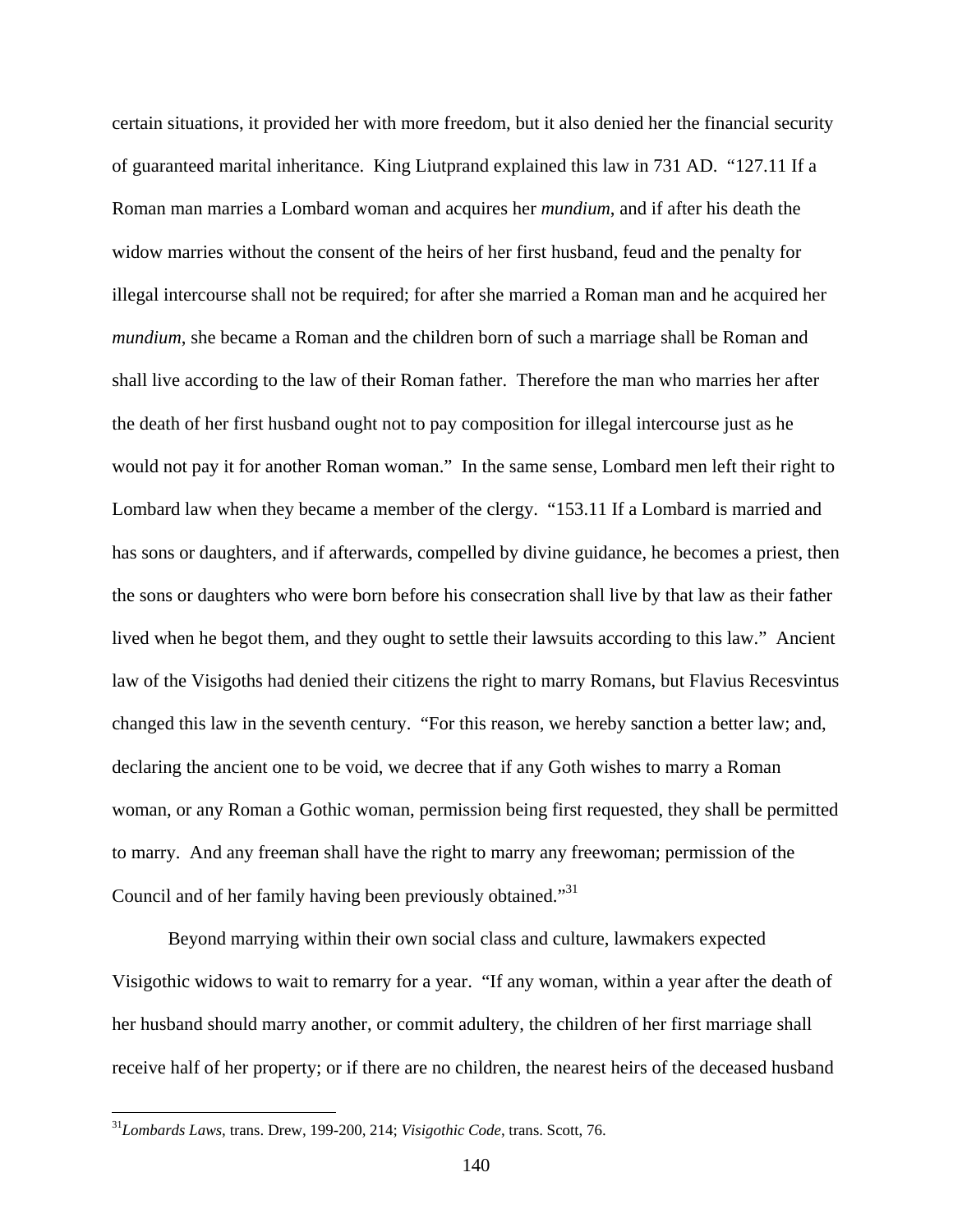shall receive half of her property, by order of the court. We have especially prescribed this penalty lest the woman having been left pregnant by her husband, and desiring to enter into a second marriage, should destroy her unborn offspring. We decree, however, that those only shall be exempt from the operation of this law, who marry within the prohibited time under order of the king." $32$ 

The Ancient Law of the Visigoths also had laws against prostitution:

If any freeborn girl or woman should publicly practice fornication, be known as a harlot, and be shamelessly given to soliciting men; after having been arrested by the governor of the city, she shall receive in public two hundred lashes, and shall be sent away, under the condition that she shall not, afterwards, be guilty of similar conduct, or ever again enter the city. And if she should return, she shall be sentenced by the governor to receive three hundred lashes more, and shall be given as a slave to some pauper, and never be permitted to go freely about the city again. And if she should admit that she has pursued her evil life with the knowledge of her father and mother, and thus should seem to have acquired her degradation through association with her parents, and her father and mother should be convicted of having had such a guilty knowledge; each of them shall receive a hundred lashes.

This law continued concerning the punishment of slaves who practiced prostitution. The law punished such slaves for prostitution with "three hundred lashes" for the first offence, in addition to "having had her head shaved" at which point the law required that her owner sell her far away from the province where she committed her sins." The prostitute was not the only one that the law punished. "If she should declare that she had acted with the consent of her master, gaining money for him through her vicious practices, and he should be publicly convicted of this, he shall receive the same number of lashes as she would otherwise have received." Furthermore, the law penalized public officials for not punishing such crimes. "If any judge should be unwilling to investigate such offences, or prosecute, or correct them, he shall receive a hundred

<sup>32</sup> *Visigothic Code*, trans. Scott, 83.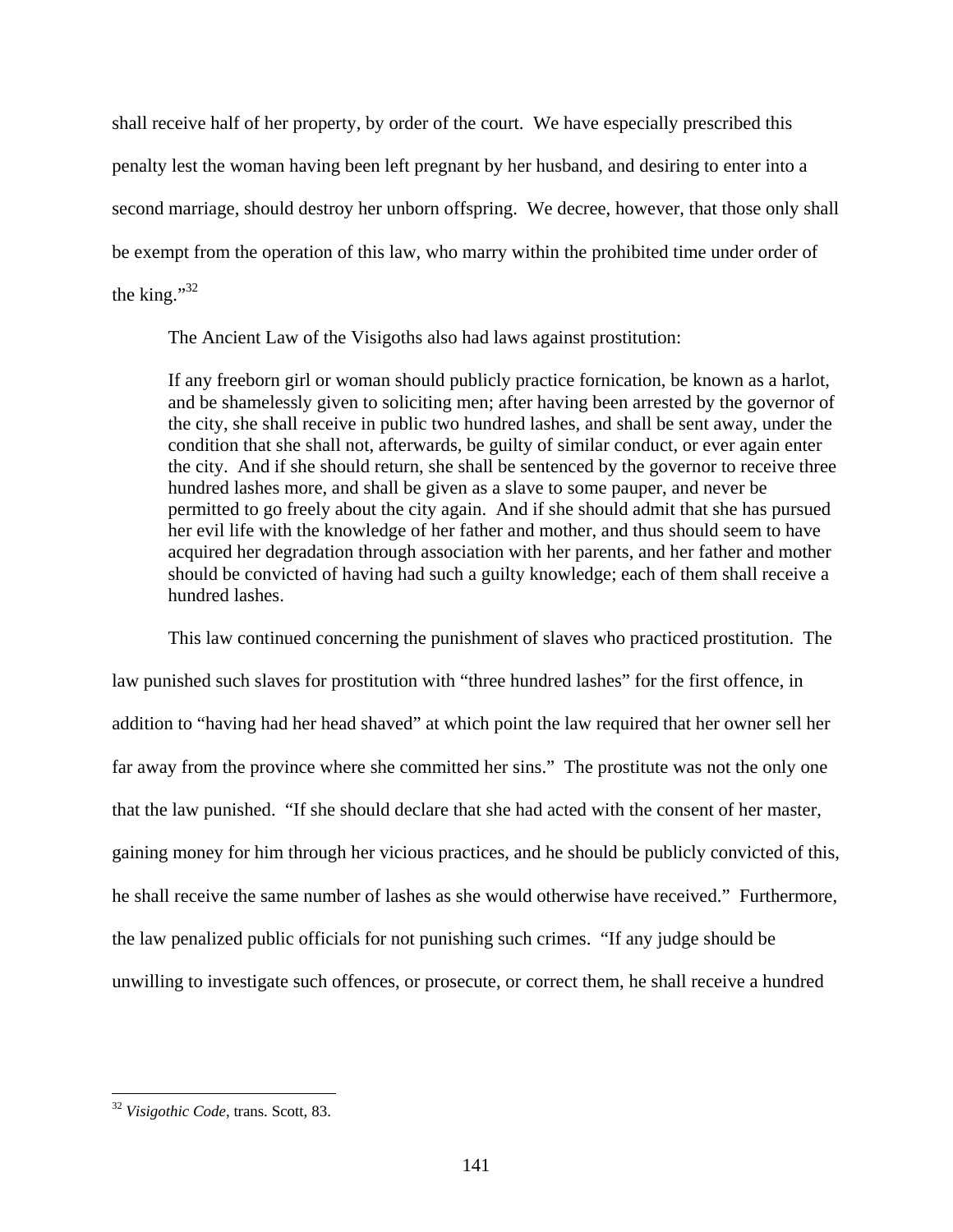lashes by order of the governor of the city, and shall pay thirty *solidi* to him whom the king shall designate." The Visigoths were careful to limit the availability of prostitution.<sup>33</sup>

The Anglo-Saxons laws in the late ninth-century Treaty of Alfred and Guthrum, classed prostitutes in the same category as witches and ordered them from the land. "11. If wizards or sorcerers, perjurors or they who secretly compass death, or vile, polluted, notorious prostitutes be met with anywhere in the country, they shall be driven from the land and the nation shall be purified; otherwise, they shall be utterly destroyed in the land- unless they cease from their wickedness and make amends to the utmost of their ability." King Æthelbert reissued this law in the late tenth century, leaving only the descriptive adjectives out. The reputation of being a "vile, polluted, notorious" prostitute was no longer necessary before the English citizens removed her from the land. Being a prostitute in and of itself was enough of a crime. Canute's Code repeated this law also eliminating the adjectives describing prostitutes. Only the Visigoths and the Anglo- Saxons created laws pertaining to prostitutes. They did existed in other Germanic areas, but were apparently better tolerated.<sup>34</sup>

 The Germanic codes carefully guarded the chastity of their women, and to a certain extent that of their slaves. Concubinage and polygamy did exist within the Germanic nations, but to what extent they were prevalent within the community is questionable. For a faithful loving wife, this adultery within her own home must have been difficult to accept, but adultery was hard to commit. It is difficult to imagine being a concubine in the home and presence of the mistress. Certainly, the servant or the slave had few available options. The laws often limited the number of women with whom a man might have an extra marital affair, thus softening the effects of the double standards within the laws.

<sup>33</sup> *Visigothic Code*, trans. Scott, 103-4.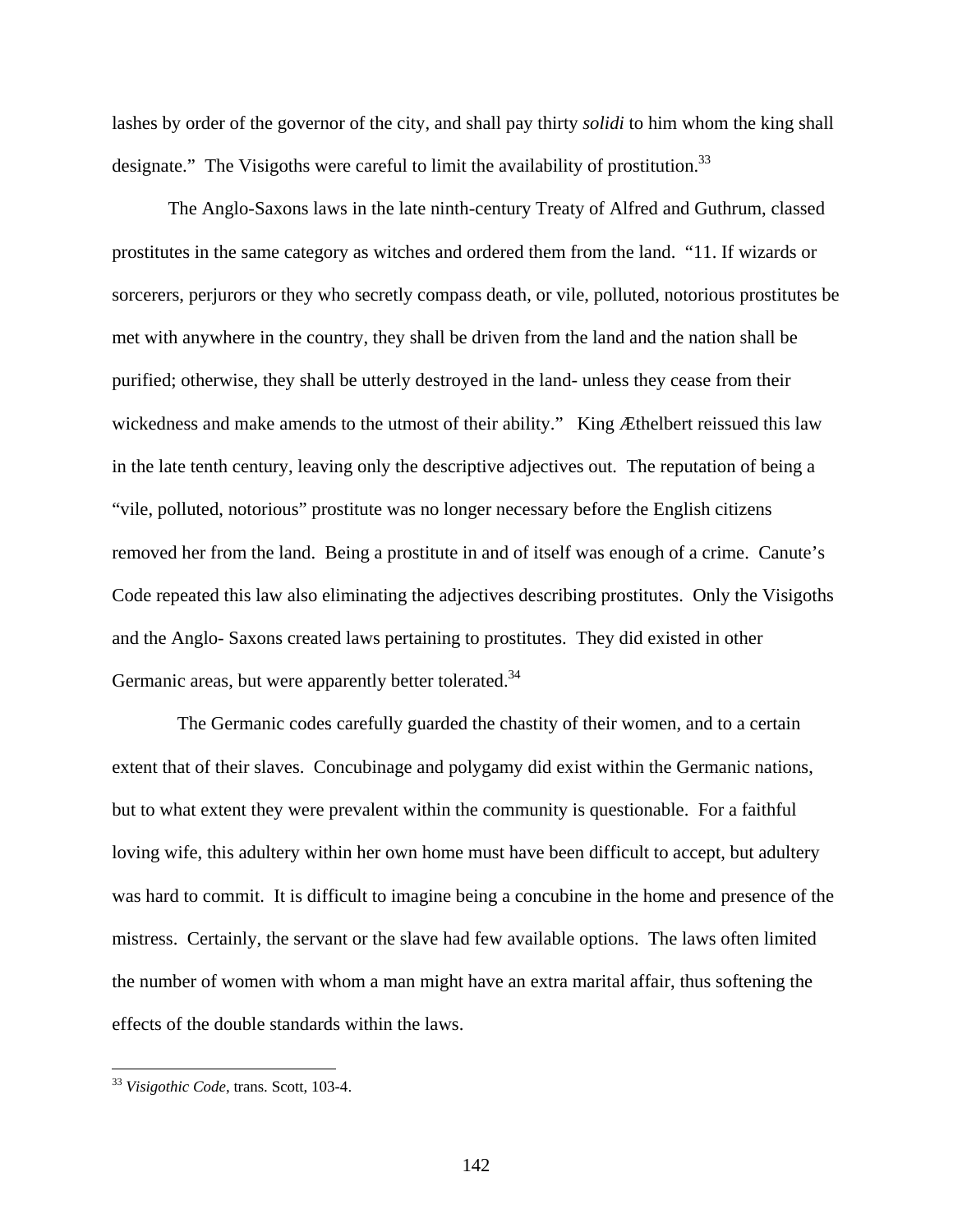Another important issue in all of the Germanic codes was a woman's right to obtain a divorce. This is included in the section about sexual crimes that women might commit because in some areas lawmakers considered divorce to be a crime. Many of the later codes denied women this right and some of them do not mention divorce at all. The majority of those codes, which Christianity influenced, were more likely to deny the right of divorce to either party, with the exception of truly heinous crimes. The Anglo-Saxons under sixth-century King Æthelberht allowed women the right to divorce. "79. If she wishes to depart with her children, she shall have half the goods. 80. If the husband wishes to keep [the children], she shall have a share of the goods equal to a child's." According to the seventh-century historian, the Venerable Bede, divorcing one's wife sometimes lead to difficulties. "On the death of Cynegils, his son Cenwalh succeeded to the throne, but refused to accept the faith and sacraments of Christ. Not long afterwards he lost his kingdom, for he put away his wife, who was sister of Penda, King of Mercia, and took another woman. This led to war, and Cenwalh was driven out of his kingdom and took refuge with Anna, king of the East Angles."<sup>35</sup>

Neither the *Pactus Legis Salicae* in the early sixth century for the Salian Franks nor the Ancient law of the Visigoths mentioned divorce for either spouse. Gregory of Tours related the story of Tetradia who left her husband Eulalius in the late sixth century. She suffered fines and her children lost their inheritance, but Frankish society allowed her to leave her husband and remarry. Gregory of Tours also mentioned a young man, Virus, who had desired to wed Tetradia the wife of his uncle, Eulalius. Virus:

Had lost his own wife and wanted to marry her. He was afraid of what his uncle would do to them both, so he sent Tetradia off to Desiderius, still hoping to marry her later on.

 <sup>34</sup> *Laws of the Earliest English Kings,* trans. Attenborough, 109; *Laws of England: From Edmund to Henry 1*, trans. Robertson, 93, 177.

<sup>35</sup> *Laws of the Earliest English Kings,* trans. Attenborough,15; The Venerable Bede, *A History of the English Church and People*, trans. Leo Shirley-Price (Edinburgh: R & R Clark Ltd., 1955), 148-9.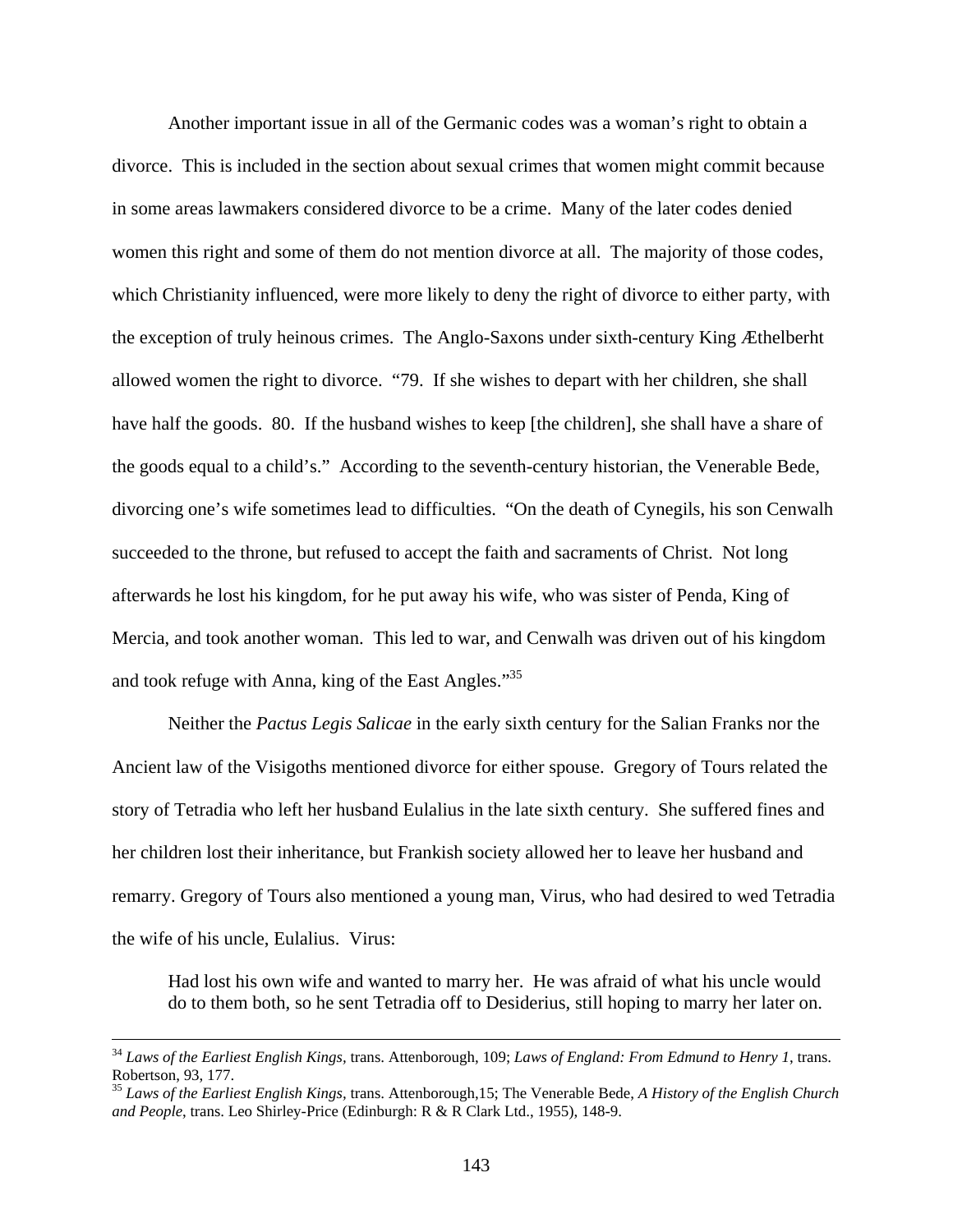She took with her all her husband's property, gold, silver, clothing, everything in fact which she could carry. She also took her elder son, leaving her younger boy behind. When Eulalius came back from his journey, he discovered what they had done. For a while he took no action nursing his resentment. Then he attacked his nephew Virus and killed him in one of thee narrow defiles of the Auvergne. In the meantime, Desiderius had lost his won wife. When he heard that Virus had been killed, he married Tetradia himself.

This situation occurred around 581 AD. Eulalius was a womanizer, who was abusive to his wife, and had killed his mother. Eulalius deserved the worst. Tetradia was fined for absconding with all of Eulalius's possessions and her children lost their claim to legitimacy presumably because she remarried, but she was not prosecuted for leaving her husband. Virus and Tetradia never married, but it is clear from the story that they were committed to the relationship. Desiderius married her after it became certain that Virus was dead, yet Gregory did not condemn their relationship as being adulterous. Clearly the Franks allowed women to obtain a divorce, though their laws made no mention of it.<sup>36</sup>

The Venerable Bede related the laws on marriage according to the Catholic Church. These laws do not mention penalties, but they do cover the major concerns of the Church in the seventh century. "Chapter 10: On Marriage: 'That lawful wedlock alone is permissible; incest is forbidden; and no one may leave his lawful wife except, as the gospel provides, for fornication. And if a man puts away his own wife who is joined to him in lawful marriage, he may not take another if he wishes to be a good Christian. He must either remain as he is, or else be reconciled to his wife.'" The sanctity of marriage was highly valued in the Catholic Church, and they strove hard to convince people to remain married. $37$ 

<sup>&</sup>lt;sup>36</sup> Gregory of Tours, *The History of the Franks*, trans. Lewis Thorpe (London: Penguin Books, 1974), 555. <sup>37</sup> Venerable Bede, *History of the English Church*, 211.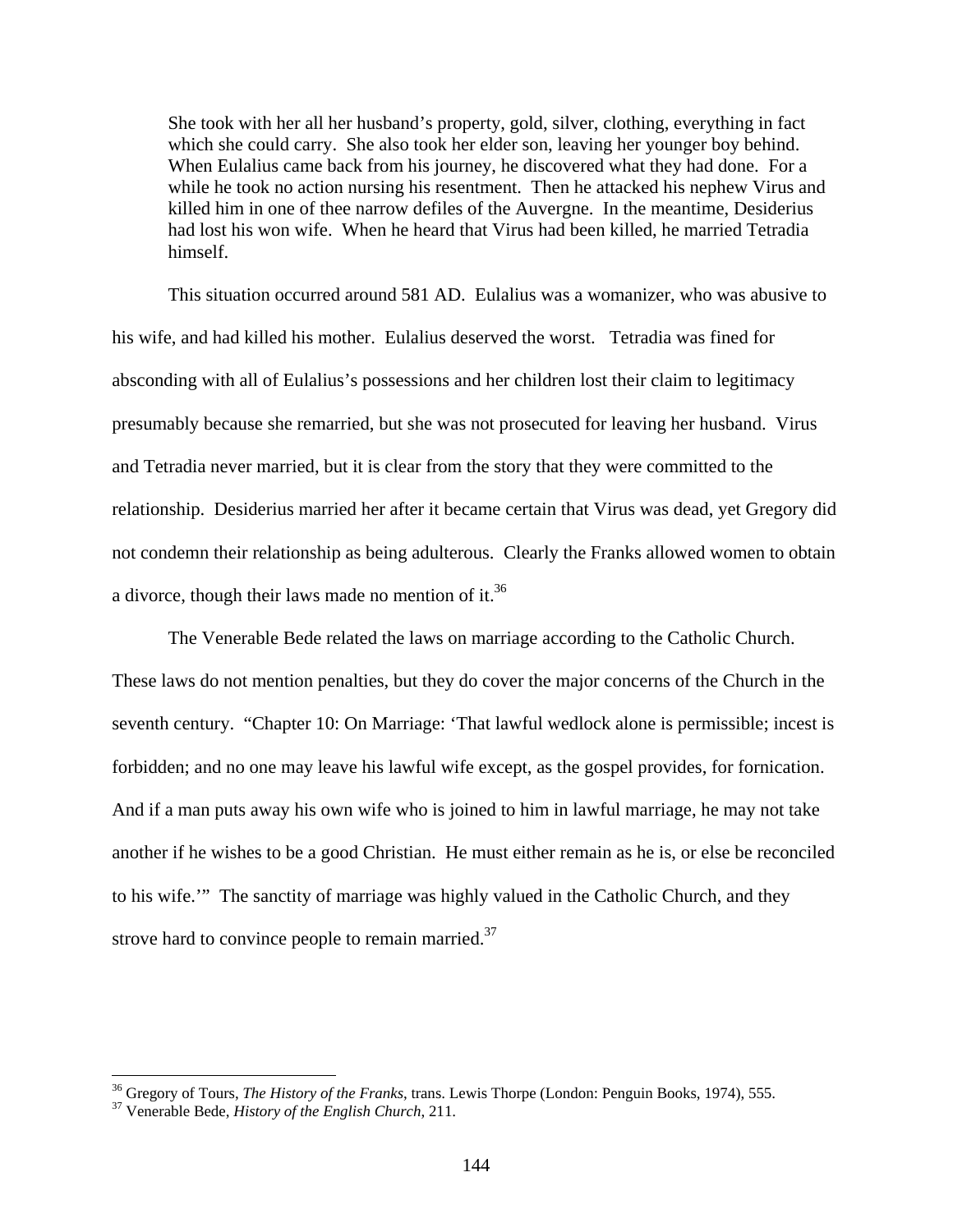Some of the codes had separate laws pertaining to women and to men, and these double standards degraded the standard of living for Germanic women. The Burgundians had the worst double standard when it came to the subject of divorce.

34.1 If any woman leaves (puts aside) her husband to whom she is legally married, let her be smothered in mire. 2. If anyone wishes to put away his wife without cause, let him give her another payment such as he gave for her marriage price, and let the amount of the fine be twelve *solidi*. 3. If by chance a man wishes to put away his wife, and is able to prove one of these three crimes against her, that is, adultery, witchcraft, or violation of graves, let him have full right to put her away; and let the judge pronounce the sentence of the law against her, just as should be done against criminals. 4. But if he chooses, he may go away from the home, leaving all household property behind, and his wife with their children may possess the property of her husband.

It is interesting that the law punished women by being "smothered in mire" for requesting a divorce. Tacitus, an ancient Roman historian, when speaking of the Germans and how they punished criminals, stated that "traitors and deserters they hang from trees, cowards and the unwarlike and those who have perverted their persons they plunge in the mire of a swamp, with a basket over them. The distinction in punishment shows their belief that violent crimes should be displayed while they are being punished, but disgraceful acts should be concealed."<sup>38</sup>

King Grimwald in 668 AD was the first Lombard king to deal in any way with the issue of divorce in his laws. "If anyone puts aside his wife without legal cause and receives over her another woman into his house, he shall pay 500 *solidi* as composition, half to the king and half to the relatives of the wife; and moreover, he shall lose the *mundium* of the woman whom he put aside. If the wife does not wish to return to her husband, she may return to her relatives together with her property and her *mundium*." Whether a Lombard woman possessed the ability to initiate a divorce is unclear.<sup>39</sup>

<sup>38</sup> *Burgundian Code*, trans. Drew,45-6; Tacitus, *Agricola, Germania, and Dialogue on Orators*, trans. Herbert W. Benario (Norman: University of Oklahoma Press, 1991), 69.

<sup>39</sup> *Lombards Laws*, trans. Drew, 134.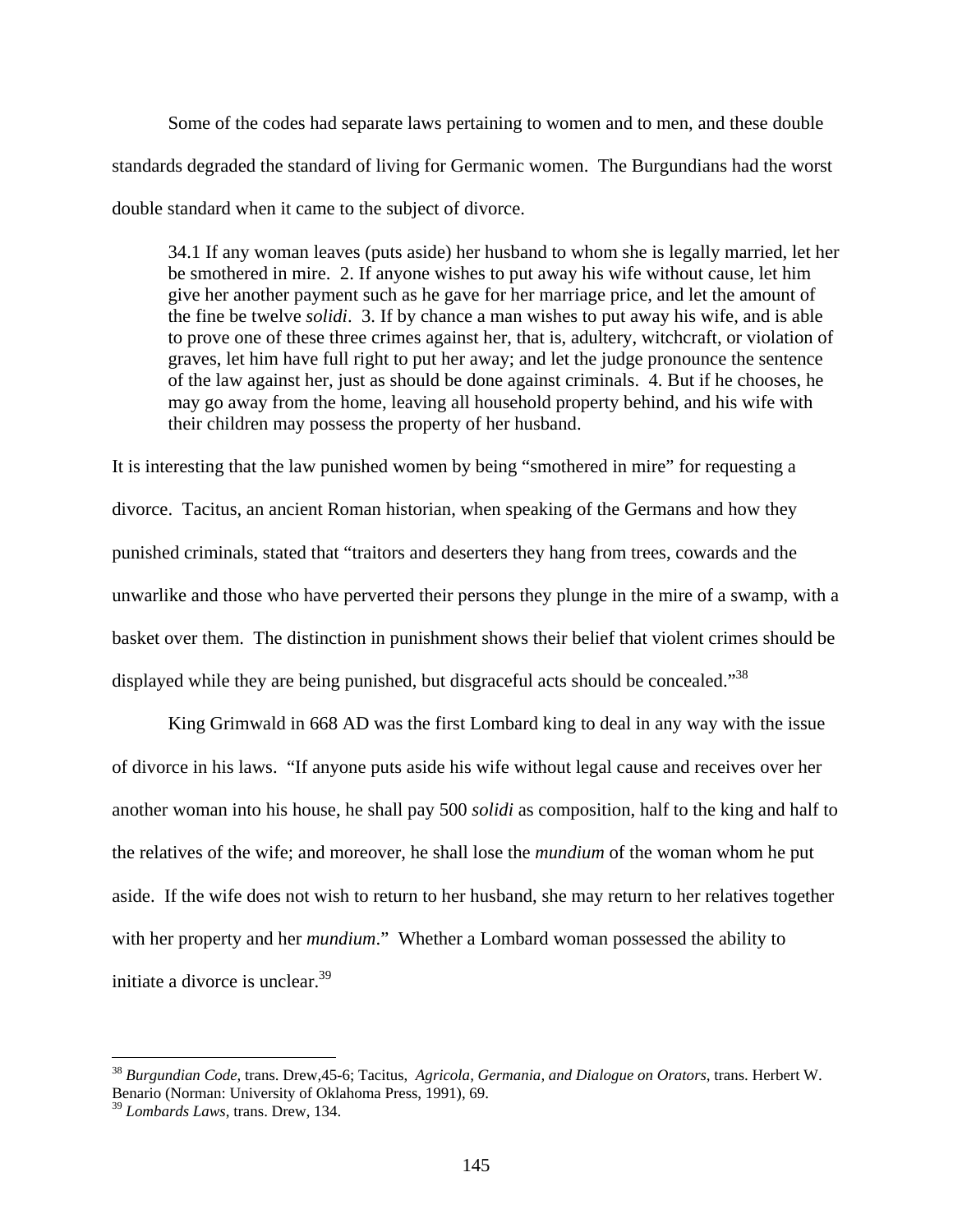Some of the later Germanic codes written in the seventh and eighth centuries allowed women the right to divorce. The Alamans in the seventh century *Pactus Legis Alamannorum* provided divorce rights for both parties. "35.1 If a husband dismisses his wife, let him compensate her with forty *solidi*, and have no [more] authority over her guardianship [*mundium*], and return all things to her that she legally obtained. 2. If he keeps anything, let this woman have authority over the property and let him pay twelve *solidi*. 3. Concerning anything as small as a fibula [astula, brooch], which is legally hers, let the husband swear or return it. 34.3 If she wishes to depart freely, let her take what she legally obtained. Let the bedding be equally divided."40

The eighth-century Bavarians allowed men to divorce but insisted that they provide for their former wives. "8.14 If any free man dismisses his wife, a free woman, without any fault except his dislike, let him compensate with forty-eight *solidi* to her relatives. However, let him provide the woman her lawful morning-gift according to her status, and whatever she brings with her from her relatives property, let all these things be returned to the woman."<sup>41</sup>

The Lombards, under King Liutprand in 720 AD, allowed a woman to remarry if her husband had been away for more than three years. "18.3 If the man has a wife and he does not return within the established three-year period, she shall come to the king's palace, whoever is king at the time, and it shall be done thus: according as the king gives her the privilege of remarrying or as he orders or establishes concerning her affairs, it shall be done. But she shall not presume to take another husband without the king' permission. If such things occur after the expiration of this time period, the king shall have the power to judge concerning them in whatever manner is pleasing to him." The specific man in this situation was a merchant. The

<sup>&</sup>lt;sup>40</sup> *Laws of the Alamans*, trans. Rivers, 56.<br><sup>41</sup> Ibid., 140.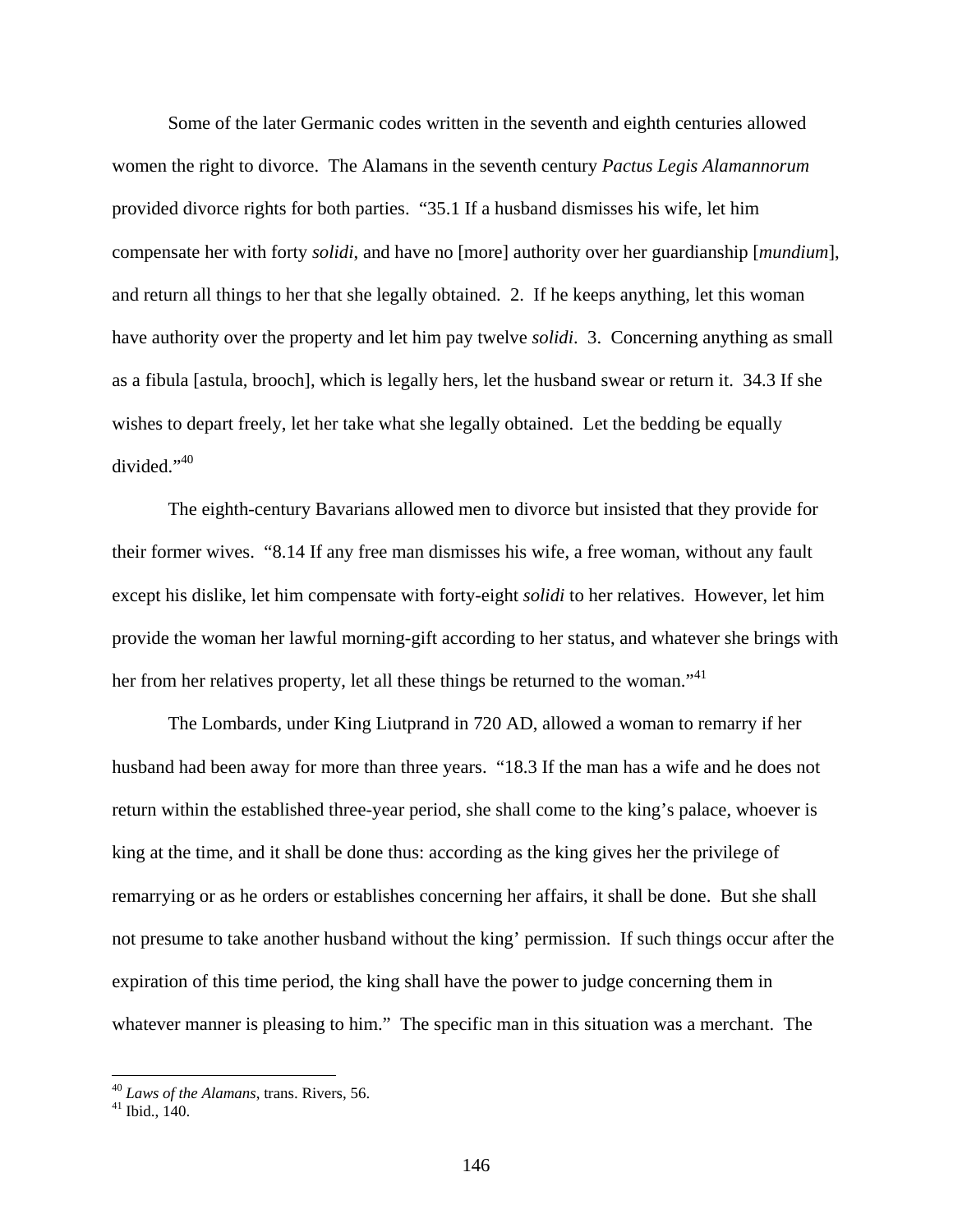Visigoths likewise were concerned with marriages between the pair when the husband was away. Under Flavius Chintasvintus, 642- 653 AD, "No woman, in the absence of her husband, shall have the liberty to marry another man until she has learned, by certain evidence, that her husband is dead; and he, also, who wishes to marry her must make diligent inquiry for that purpose. But if they should neglect to do this, and should be unlawfully married, and afterwards the former husband should return, they shall both be delivered up into his power, to be disposed of at his will, and he shall have the right to sell them or do whatever he pleases with them."<sup>42</sup>

Flavius Recesvintus of the Visigoths added this law to ensure that bigamy did not occur. "No one can legally marry a freewoman who has been repudiated by her husband, unless he knows that they have been divorced, either by written evidence, or in the presence of witnesses." In an effort to protect the woman from being repudiated, the law continued:

If, however, the case between the former husband and his wife has not yet been decided; or if her husband has married another woman; or, indeed, if he has left his wife unjustly; he shall lose the dowry which he gave her, and it shall absolutely belong to her, nor shall he be entitled to receive any of her property. If he should have sold, or fraudulently disposed of any of the property of his wife, the judge shall compel him to make restitution. Where the woman, through fear of her husband, or deceived by any of his representations, should have made any written agreement concerning her property for his benefit, her agreement shall be null and void, and all property which it disposed of shall be restored to her.  $43$ 

Visigothic law allowed women to divorce their husbands, if the men were guilty of the crime of pederasty according to the laws of Flavius Chintasvintus. "And it shall be lawful for their wives, having received back their dowries, and retaining all their possessions, to afterwards marry whomsoever they will."<sup>44</sup>

 The Germanic codes written during the eighth through the eleventh century also focused on the sexual crimes that clerical women committed. Many of these crimes mirrored those of

<sup>42</sup> *Lombards Laws*, trans. Drew, 152-3; *Visigothic Code*, trans. Scott, 86. 43 *Visigothic Code*, trans. Scott, 113-4.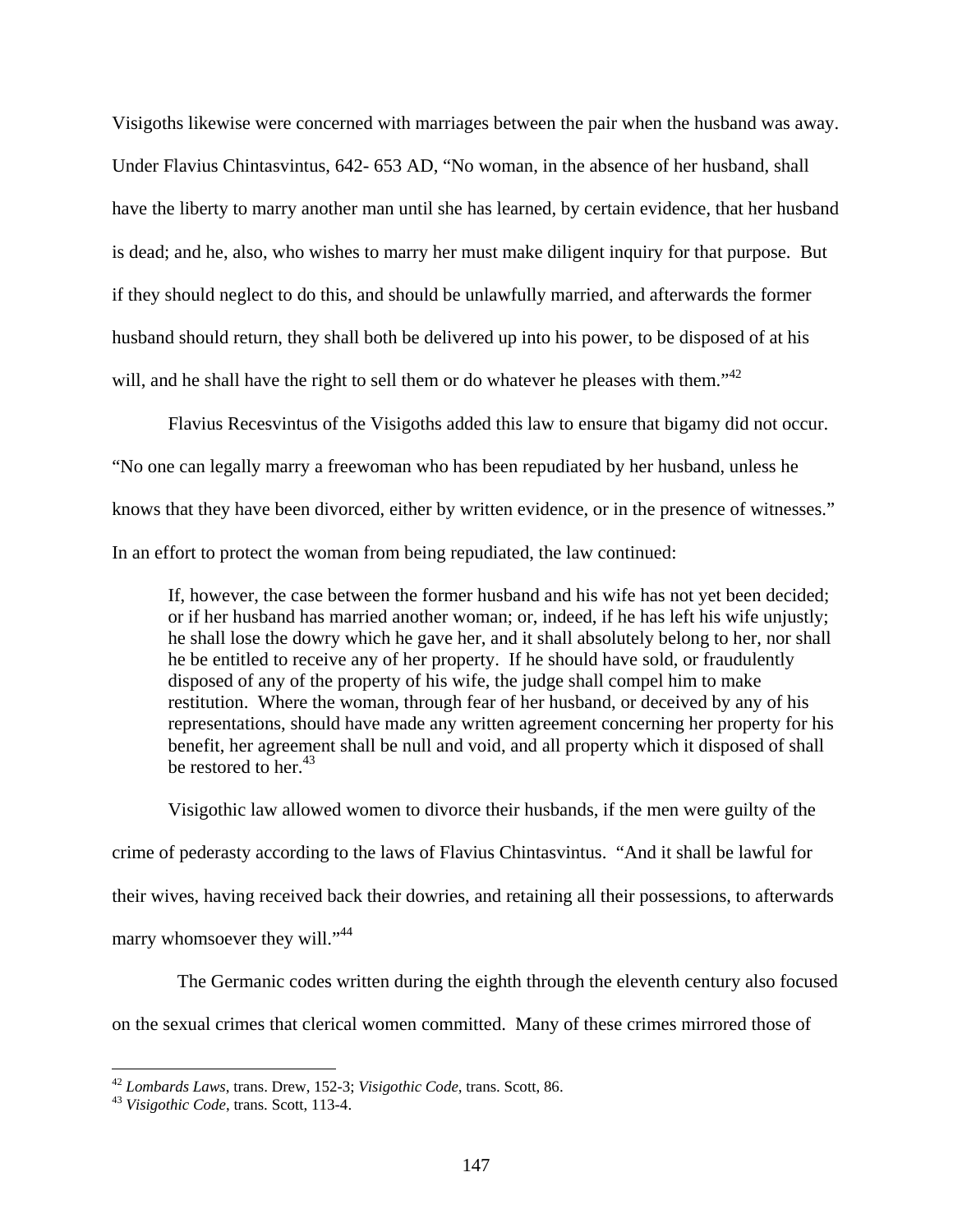their secular sisters. In cases where men and women of the clergy married beneath their station,

the *Lex Ribuaria* punished them:

61.9. If however, a church freedman marries a king's or a church maidservant or the maidservant of a church freedman, let him be a slave with her. If, however, he merely fornicates with her, let him be held liable for eight and one- half *solidi*, or let him swear with six [oath takers]. If a church freedwoman does this, let her and her descendants fall back into slavery. 10. If, however, a church freedman takes a Ripuarian maidservant [in matrimony], let his descendants, not him, be slaves. Similarly, if a church or king's freedwoman or a Roman woman takes a Ripuarian slave, let her descendants be slaves, not her be slaves. 11. If a churchman, a Roman or a king's man takes a Ripuarian free woman in matrimony, or if a Roman woman or a king's or church's freedwoman takes a Ripuarian free man, let their descendants always descend to the lower status. 12. If anyone removes a king's man, either a man [*baro*] or a woman, from the king's guardianship [*mund*e*burde*], let him be held liable for sixty *solidi*. 13. Similarly, let that one who removes a church freedwoman or a man [*baro*] from the church's guardianship [*mundeburde*] be held liable for sixty *solidi*. Nevertheless, let their descendants be returned to the guardianship of the king or church. 14. If, however, a Ripuarian marries a king's or ecclesiastical maidservant or a freedman's maidservant, let his descendants, not him, be slaves. 15. If, however, a Ripuarian takes a Ripuarian in matrimony, let him remain with her in slavery. 16. Similarly, if a Ripuarian woman does this, let her and her descendants continue in slavery. 17. If, however, a free man fornicates with a maidservant, let him be held liable for fifteen *solidi*. If a slave does this, let him be held liable for three *solidi*, or let him be castrated. 18. If a freewoman pursues a Ripuarian slave and her parents wish to prevent this, let her be offered a sword and a spindle by the king or the count. If she takes the sword, let her kill the slave. But if [she takes] the spindle, let her follow  $[\text{him}]$  into slavery.<sup>45</sup>

The Alamans in the seventh century *Lantfridana Manuscript* also had laws that provided the

church with slaves, in situations where their slaves marry above their station.

17.1 If a freewoman was manumitted by charter or in a church, and after this she married a slave, let her remain permanently a maidservant of the church. 2. If, however, a free Alamannic woman marries a church slave and refuses the servile work of a maidservant, let her depart. If, however, she gives birth to sons or daughters there, let them remain slaves and maidservants permanently, and let them not have the right of departure. However, the mother of these children, when she wishes to depart has the right for three years. If, however, she performs the work of a maidservant for three years and her relatives have not redeemed her in order that she may become free, either before the duke or a count, or in the public assembly with the passing of three meetings of the Marchfield,

 <sup>44</sup> Ibid., 110-1.

<sup>45</sup> *Laws of the Salian and Ripuarian Franks*, trans. Rivers, 196-7.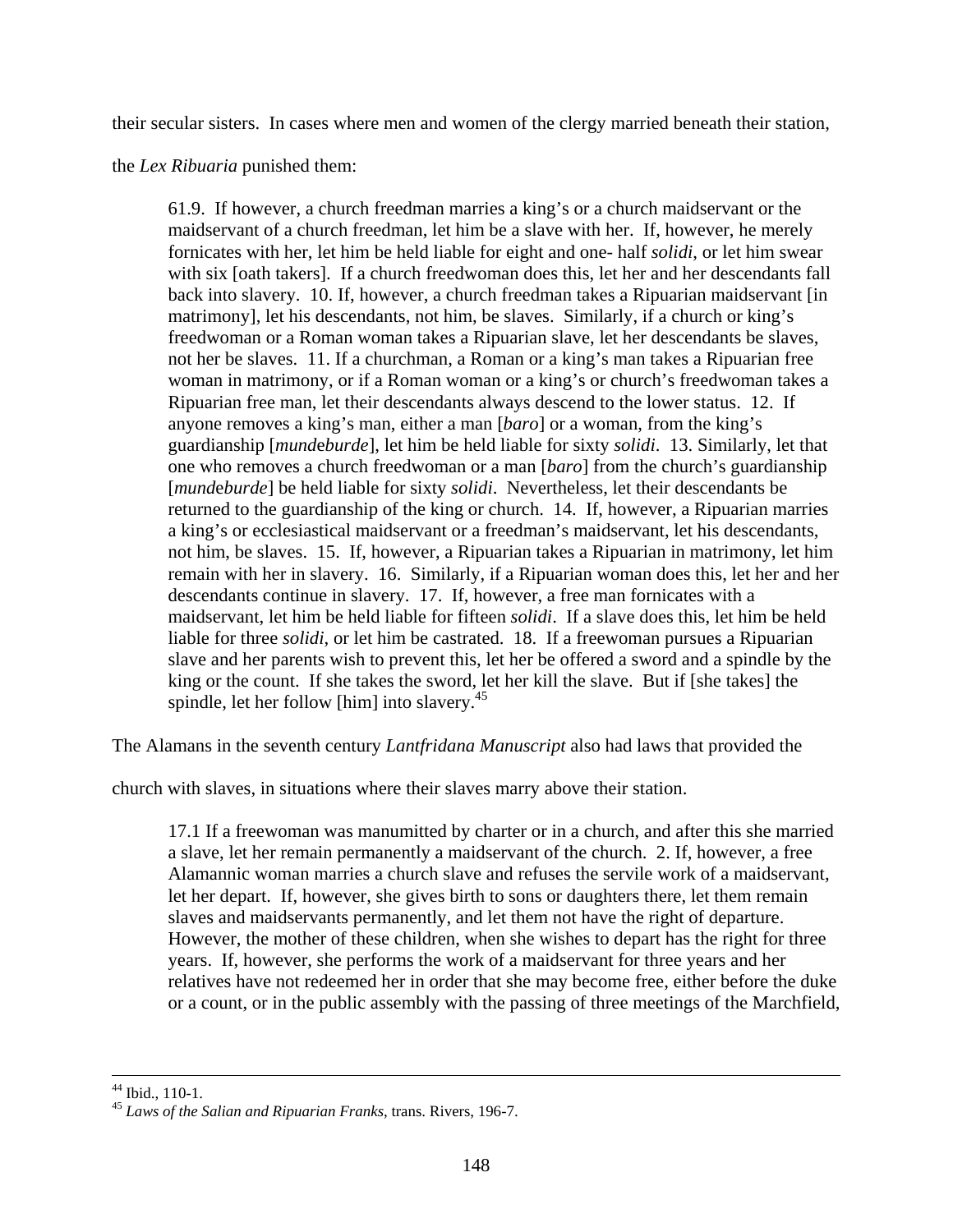then let her always remain a maidservant, and let those who are born of her be slaves and maidservants.46

 Another law of Liutprand, dated 726 AD, stated that religious women "if because of their sinful nature they commit adultery voluntarily, then he who committed adultery with such a consecrated woman shall pay 200 *solidi* as composition. … Moreover, concerning the property of that religious woman who, may God forbid, commits adultery voluntarily, it shall be done just as we have already provided concerning religious women who unite themselves with a man." The Visigoths also punished women who betrayed their vows. "She shall undergo the same penalty and loss of property as has been decreed concerning men, to wit: the children and heirs of such a woman shall have her property. The relatives of a husband, however, shall be entitled to any gift previously presented by him to his wife. And, since women are more frequently involved in the fraud of apostasy, we hereby decree that whatever should be given by a man to his betrothed, or to his wife, before or after the nuptials, by way of dowry, shall belong, not to the heirs of the wife, but to the heirs of him who gave the dowry." The loss of inheritance to both herself and her family did not prove sufficient because Flavius Egica, King of the Visigoths, issued a further law to deter these women:

Certain widows are accustomed to shrewdly mingle fraud with devotion, and, by the union of religious and secular garments, give themselves an opportunity for transgression at their will. Thus, during the time of their mourning, they put on a religious dress; and, afterwards, for purposes of deception, put on other garments under the religious habit; and for this reason, to those who see them, appear other than what they are. Wherefore, that an end may be put to fraud of this kind, we decree, by this law, that hereafter, when any widow wishes to excuse herself for practicing this deception, that within she wears one kind of dress, and outside another; that portion, which is visible, and which she has assumed for the purposes of duplicity, shall be considered as designating her as a member of a religious order; and, thus, not what she has adopted for the commission of sin, but what the eyes of everyone perceive her to be as the sign of her religious profession. Any widow who, hereafter attempts to excuse herself in this way, shall not only be subject to

<sup>46</sup> *Laws of the Alamans*, trans. Rivers, 72.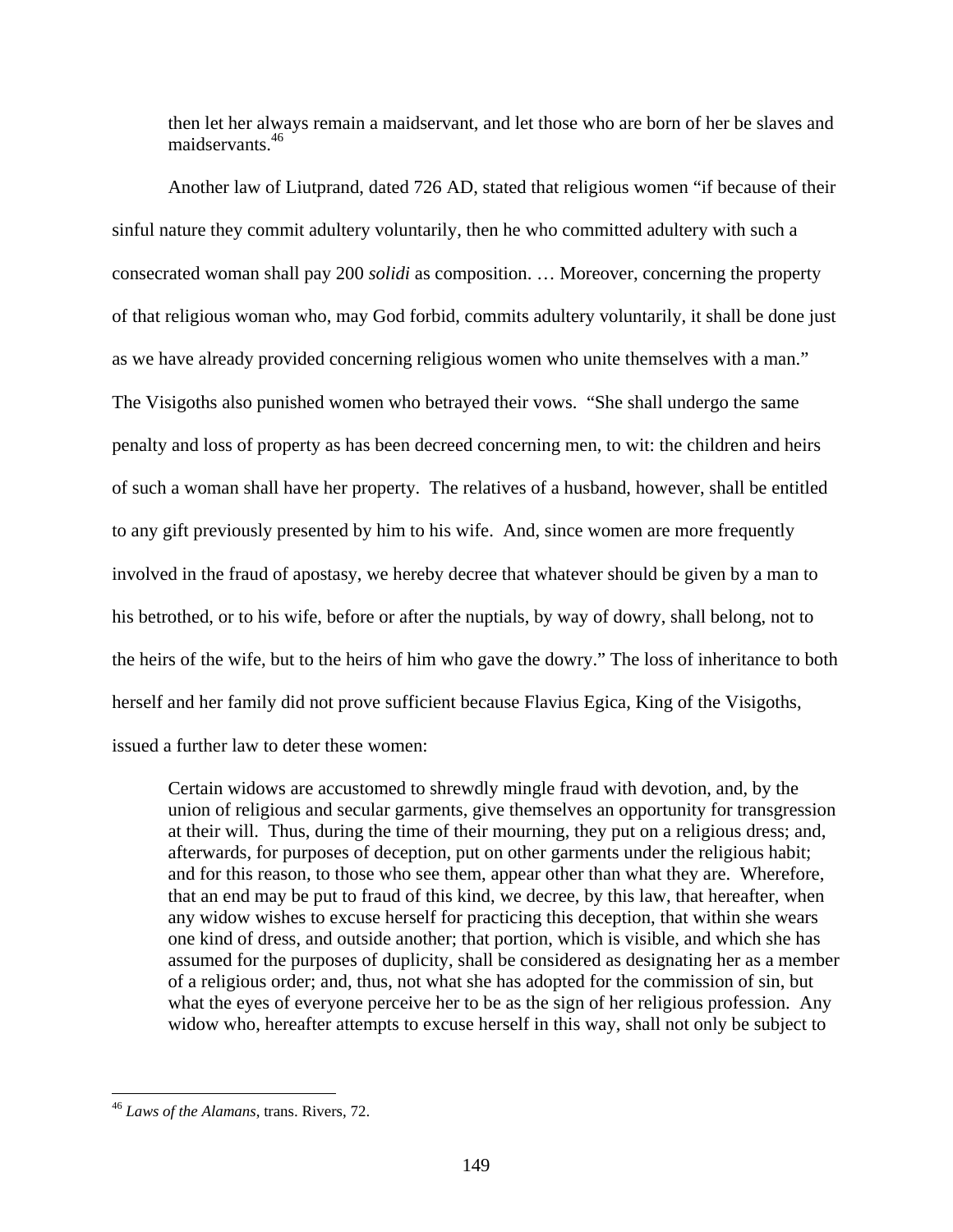the penalties of the law, but shall also undergo the punishment prescribed by the cannons of the church, and shall not escape the justice of the king.<sup>47</sup> Eighth-century Bavarian law tried to prevent higher clergy from sexual behaviors. "1.12

Let no priest or deacon be allowed to have strange [non- familial] woman with him in his house; neither let him be led through that opportunity and offer polluted sacrifice, nor let the people sink through his offense and suffer harm. For this reason, concerning those who are invested with priestly rank, let him know that cohabitation with strange women is forbidden. Only this permission is allowed them: that they may have lodge within the walls of their houses mothers, daughters, and full sisters. Concerning these, in fact, no unfortunate offenses are feared, since agreement with nature is allowed. Love does not jeopardize their chastity."48

Flavius Recesvintus of the Visigoths created laws designed to prevent indiscretions within the clergy. "Therefore, if it should be established by undoubted evidence, that any priest, deacon, or sub- deacon, has married or committed fornication or adultery with a widow doing penance, a virgin, a wife, or any other woman; as soon as the fact shall come to the knowledge of the bishop, or the judge, he shall put an end to such a connection at once. When the offender has been brought back under the power of his ecclesiastical superior, he shall be placed in confinement, and compelled to do penance according to the holy cannons of the Church; …such women as are implicated in the aforesaid enormities, shall be given a hundred lashes by order of the judge, and all access to them shall be prohibited." In a footnote to this Visigothic law, the editor, Scott pointed to the double standards, here in comparison to the woman, and when compared to the laws when a secular man committed the same crime. "It will be noted also, that, no provision is made for the punishment of the higher clergy; while it was notorious that the bishops and metropolitans were the greatest of all offenders, where women were concerned. As

<sup>47</sup> *Lombards Laws*, trans. Drew, 176-7; *Visigothic Code*, trans. Scott, 109. 48 *Laws of the Alamans*, trans. Rivers, 123.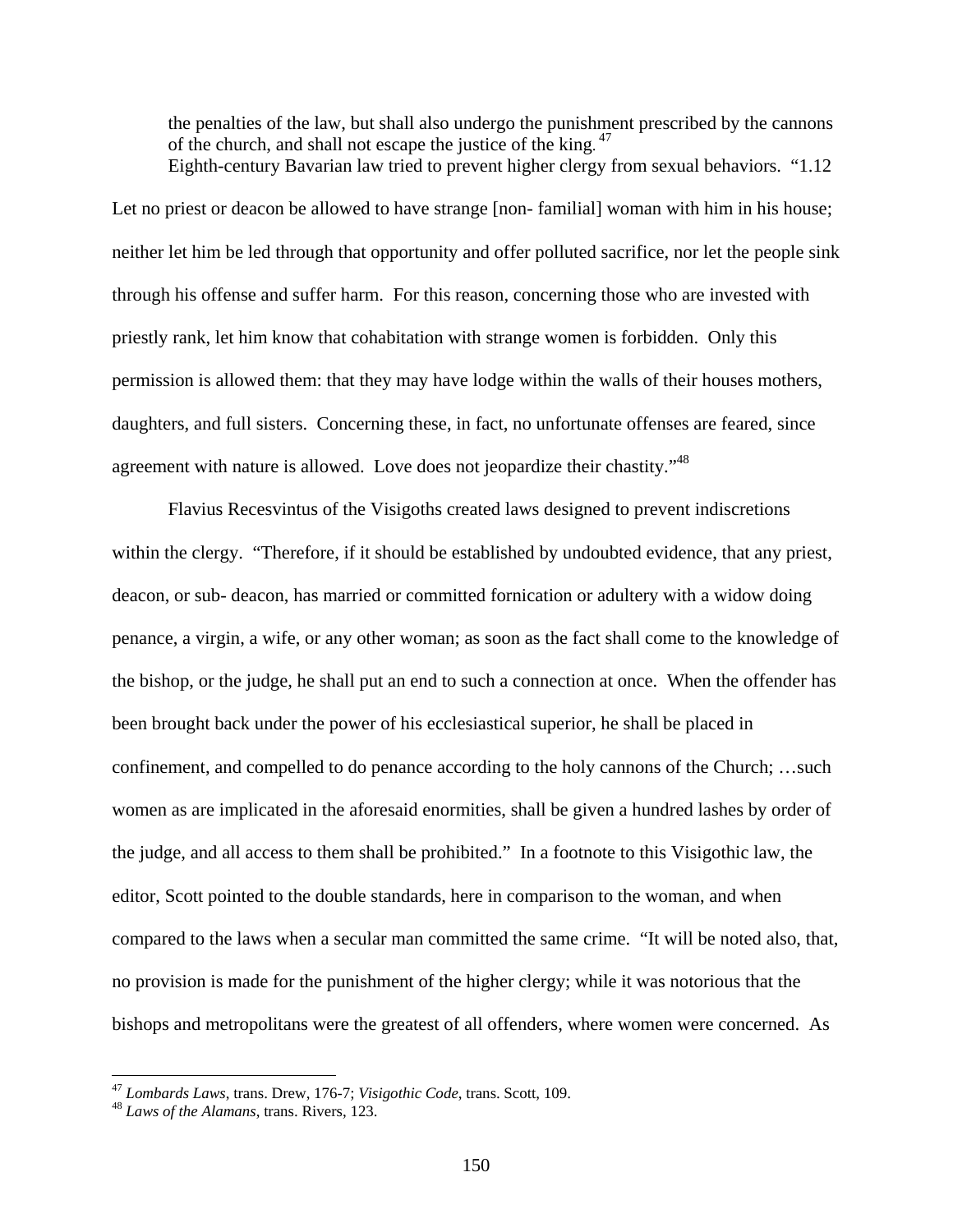they framed the laws which governed the people, and were presumed to receive their inspiration from heaven, they naturally came to regard themselves as above their own decrees, and not liable to their penalties and restrictions. … No mercy is shown to the women involved, and, what is unusual, no distinction is made where the latter belong to different castes, or stations in society."<sup>49</sup>

In a similar law made during the reign of Flavius Recesvintus incest and marriage to religious women, through force or otherwise, became an equal crime. "And if any other persons in our kingdom should attempt to commit a crime of this kind, they shall be separated, and condemned to perpetual exile, at the instance of the judge or priest, even if no one should accuse them; nor shall any time which may have elapsed, be pleaded in their defense. The property of such persons which has been seized for the crime, shall belong to the children, to those born of this marriage; and the latter shall not be liable to reproach on this account, for those who are born out of wedlock are purified by the ceremony of baptism."50

The Romans and the Catholic Church had the least influence on the earlier Anglo- Saxon kings, but by the late ninth century, the Catholic Church had become a major component of life in English society. Be that as it may, abduction still occurred. Prior laws which never mentioned the return of an abducted woman, were unaltered in the new preventative legislation. The change, due to the increased influence of the church, between these two centuries was that instead of punishing the abductor alone, the law also blamed the women. The Anglo-Saxons, under Alfred the Great King of Wessex, issued a law punishing women within the monastery that seemingly chose abduction. "8. If anyone takes a nun from a nunnery without the permission of the king or bishop, he shall pay 120 shillings, half to the king, and half to the bishop and the lord

<sup>&</sup>lt;sup>49</sup> *Visigothic Code*, trans. Scott, 105.<br><sup>50</sup> Ibid., 107-8.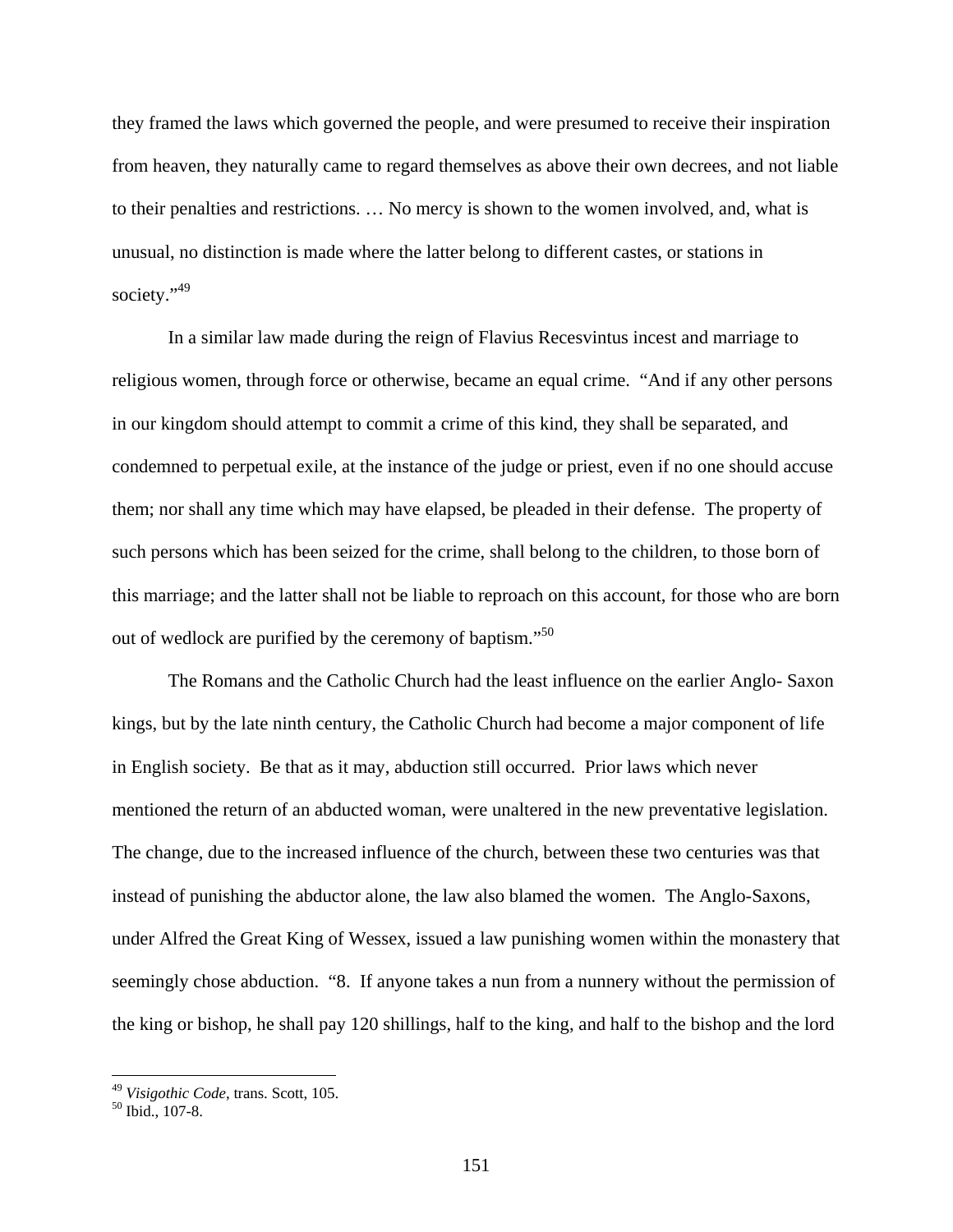of the church, under whose charge the nun is. 1. If she lives longer than he who abducted her, she shall inherit nothing of his property. 2. If she bears a child, it shall inherit no more than its mother. 3. If her child is slain, the share of the *wergeld* due to the mother's kindred shall be paid to the king, but the father's kindred shall be paid the share due to them." There is no mention of the return of the woman, the man pays compensation to the ward of the church and the law denied the woman and her heirs the benefit of inheritance.<sup>51</sup>

This law clearly implies that the English government had decided that women had been using the prior abduction laws to escape a situation they did not care for, such as the stifling life of the cloister. The Venerable Bede related several instances where kings donated their offspring to the monastery, but he rarely mentions any of these children becoming miscreants in their later life. For instance: "In fulfillment of his vow to the Lord, King Oswy gave thanks to God for his victory, and dedicated his daughter Elfleda, who was scarcely a year old, to his service in perpetual virginity." Elfleda became an important connection between the king and the monastery. "Elfleda was a friend of Saint Cuthbert. Wilfred owed much to her support in his troubles, and Eddius describes her as 'a very wise woman, the best of comforters and councilors in the whole province.'" According to Suzanne Wemple, the monasteries became a place for the women that did not suit secular society. "Increasingly nunneries were used in the ninth century to segregate women considered undesirable, socially dangerous, or unproductive." These undesirable women may explain the tendencies of the lawmakers to blame these women for their abductions and misdemeanors.<sup>52</sup>

 $51$  Laws of the Earliest English Kings, trans. Attenborough, 69.

<sup>&</sup>lt;sup>52</sup> Venerable Bede, *History of the English Church*, 180, 337; Suzanne Wemple, "Women from the Fifth to the Tenth Century," in *A History of Women in the West,* Vol. 2, *Silences of the Middle Ages*, ed. Christiane Klapische-Zuber (Cambridge: Harvard University Press, 1992 pp. 169-201), 191.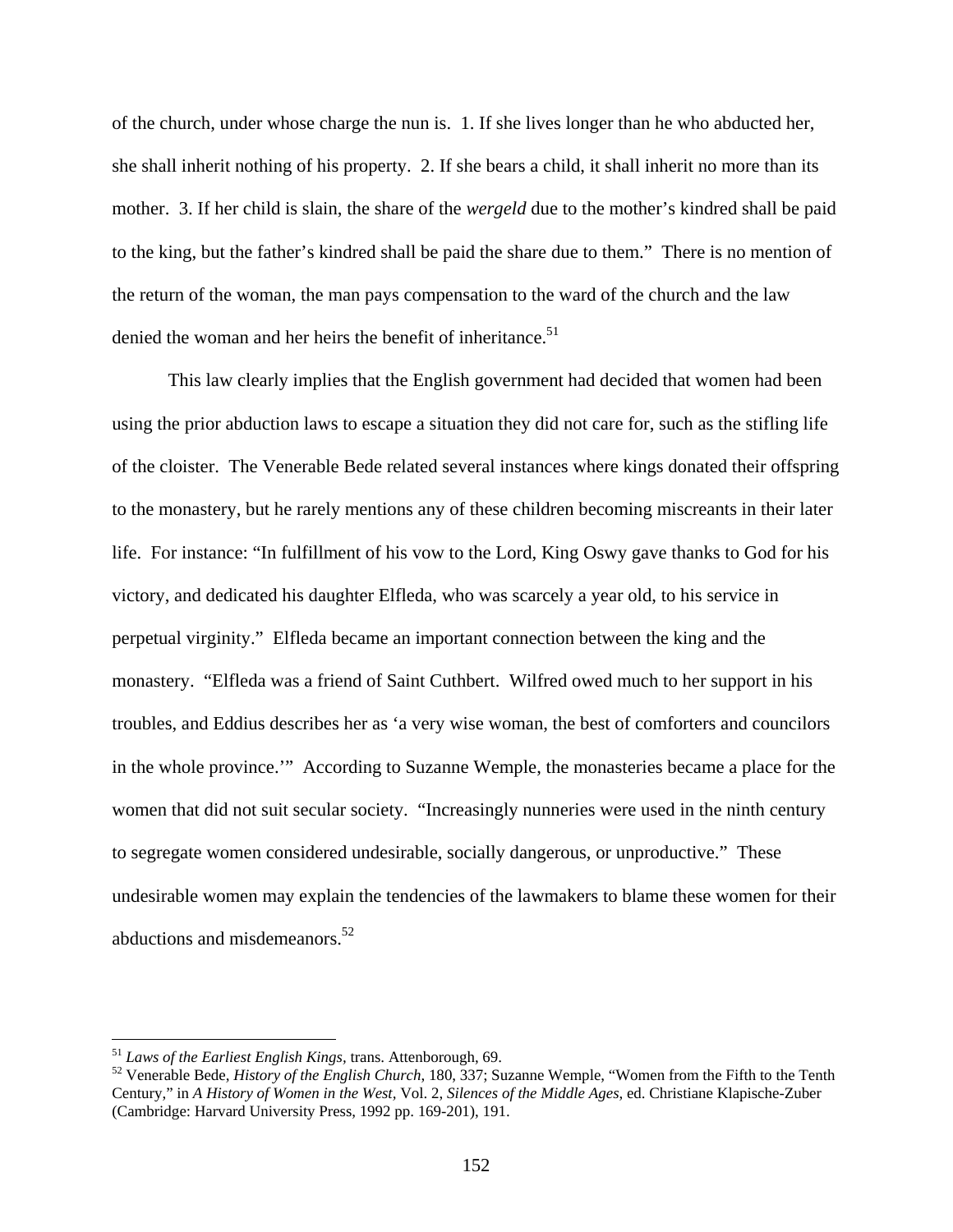A law of King Edmund referred to crimes that either sex in the monastery might commit. "1. This is the first injunction: that those in holy orders whose duty it is to teach God's people by the example of their life should observe the celibacy befitting their estate, whether they be men or women. If they fail to do so, they shall incur that which is ordained in the cannon, and they shall forfeit their worldly possessions and burial in consecrated ground, unless they make amends." King Edgar reiterated the same principle in 962- 963 AD. "And that the servants of God who receive the dues which we render to Him shall live a pure life, so that, by virtue of their purity, they may intercede for us with God." Æthelred reiterated this law requiring that "the servants of God, bishops and abbots, monks and nuns, priest and women under religious vows, shall submit to their duty, and live according to their rule, and zealously intercede for all Christian people." Æthelred repeated this law in the sixth section of his laws and further specified the instructions for the clergy, stating, "9. They know full well that they have no right to marry. 1. But he who will turn from marriage and observe celibacy shall obtain the favor of God, and in addition, as worldly honour, he shall enjoy the *wergeld* and the privileges of a thegn, both during his life and after his death. 2. And he who will not do [what befits his order] shall impair both his ecclesiastical and his civil status." Canute repeated this law in his code of laws between 1027 and 1034 AD.<sup>53</sup>

Lawmakers of the Germanic era conceived of a multitude of sexual crimes that women might commit. The majority of these crimes were detrimental to society such as the commission of adultery or prostitution. Some crimes portrayed a religious element, such as those dealing with incest. Certain crimes concerned the protection of status. Women that married beneath their status had the potential to disperse property outside of the realms of free citizens, therefore lawmakers found it imperative to discourage women from committing this crime. Furthermore,

<sup>53</sup> *Laws of England: From Edmund to Henry 1*, trans. Robertson, 7, 31, 81, 103, 91.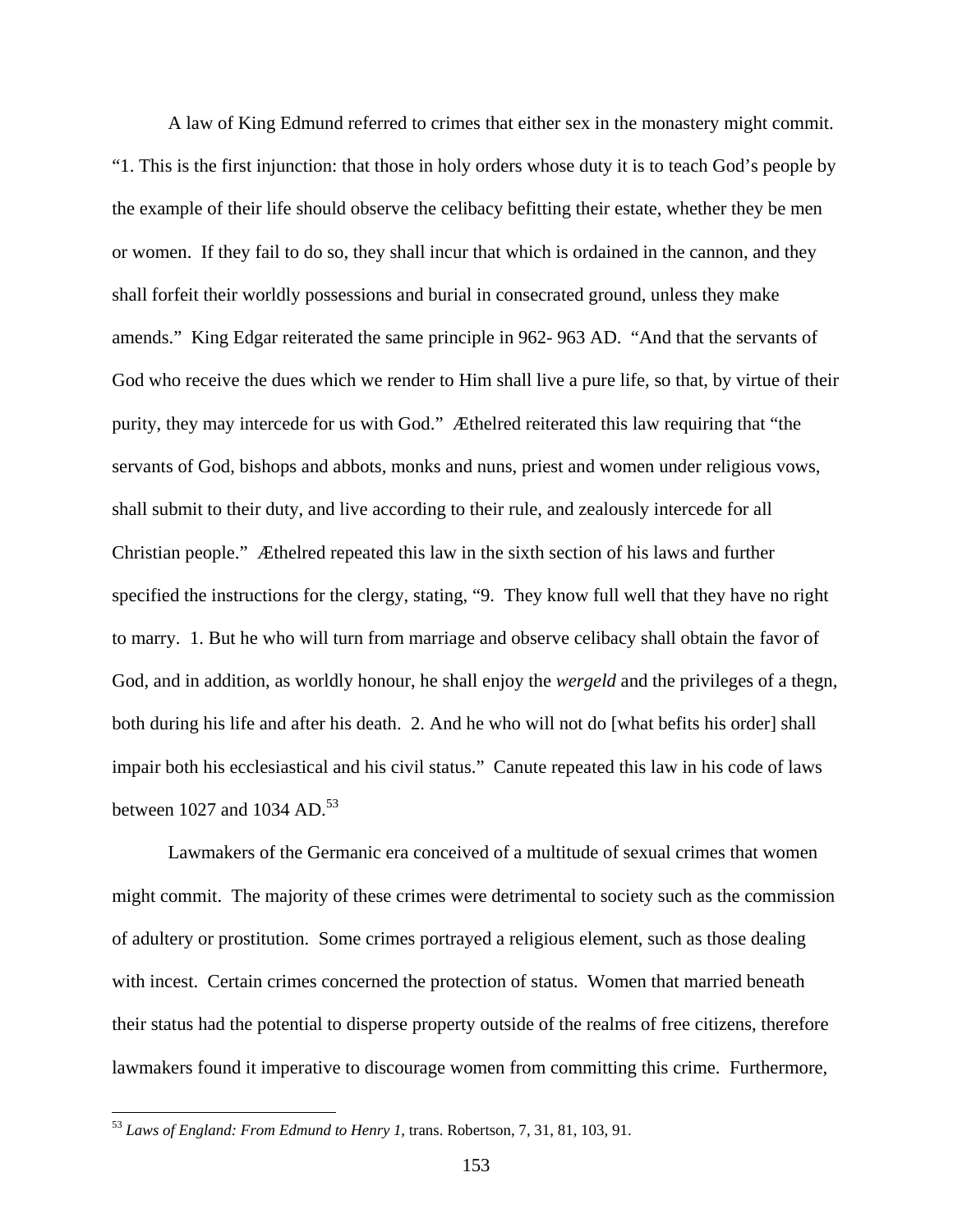these laws maintained a dominant role for the male. If a woman married a man from the lower class, she might use her higher status to rule him. In the earlier codes these women were punished with death, while the later codes simply disinherited her and reduced her to slavery. This reflected the Christian tendency to preserve life. The majority of these codes placed the emphasis for punishing the women on the family. The purpose of the guardian was to restrain women from committing crimes of any sort and this was readily apparent in the laws concerning sexual crimes. Especially the crimes concerning incest in which case the man was often punished were the woman was not.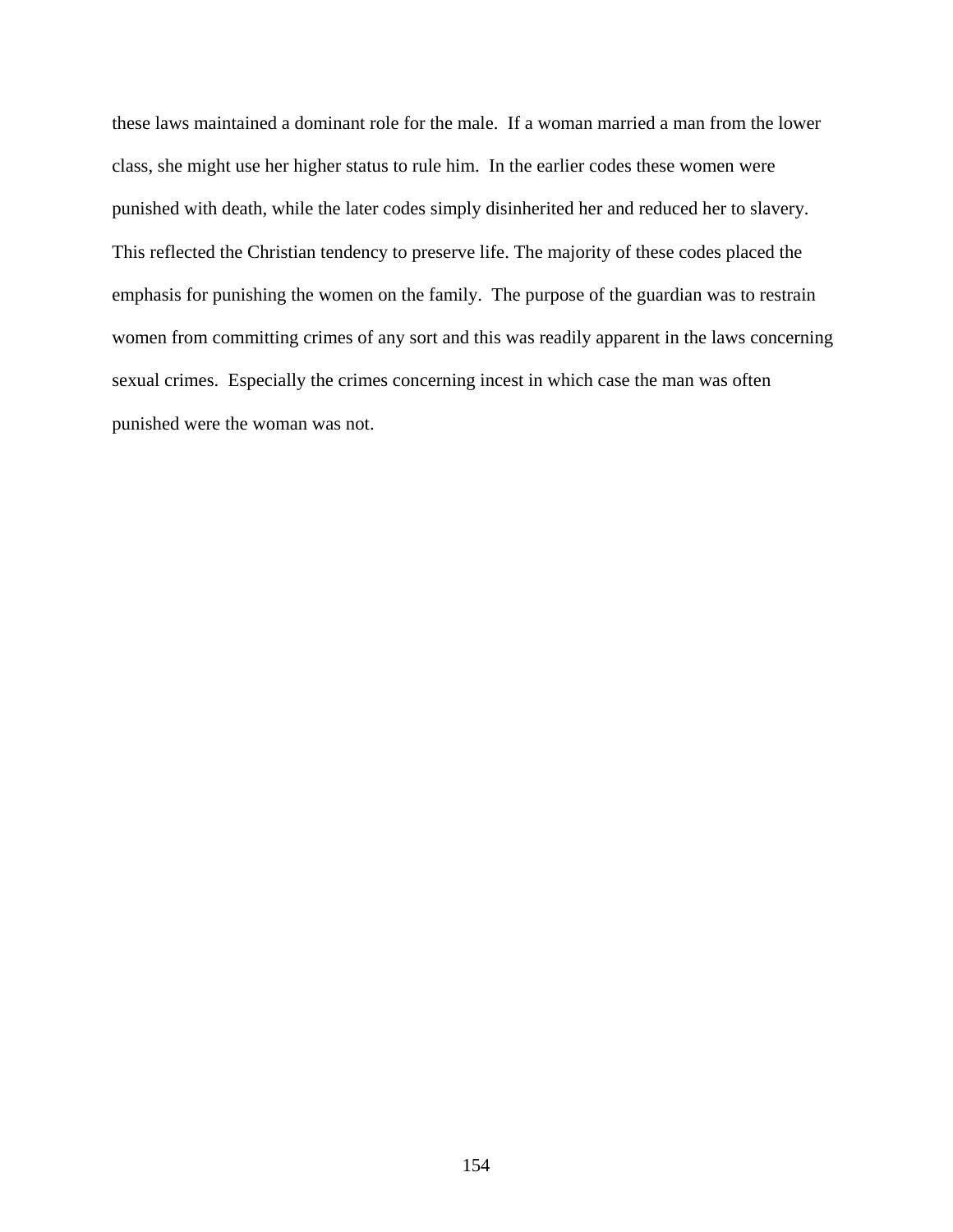## CHAPTER 9

## WOMEN AND PROPERTY

One of the most important considerations in determining the value and equity in anyone's life is the ability to own property. In most of the Germanic codes women inherited from a variety of sources. The most important and most common forms for women were those things that she received at the time of her marriage.

A woman's family might provide her with a dowry at the time of her wedding. The value of the dowry was an important factor in determining how well a husband would be able to provide for his wife. The main purpose of a dowry was to provide an income for the woman in the case of the death of her husband. Widowhood was a common occurrence in the Germanic era.1

 In some of the Germanic tribes, the law required the husband to provide a bridal-price. Instead of, or in addition to, the woman's family providing property for their daughter, the groom donated a specific amount of land or other valuable commodities in exchange for the ability to wed the woman. Historians refer to this type of payment as a bridal-price. In the earlier codes, this amount usually reimbursed the family for the expense of raising their daughter and losing a valuable helper at the home. Historians, such as Suzanne Wemple, have used the existence of the bridal-price in the earlier codes to accuse the Germanic families of selling their daughters. This unfair assessment needs to be eliminated. While originally the bridal-price belonged to the kin of the bride, it soon evolved into insurance for the bride and her children, which in many cases she kept even in the event that she remarried. Even in the beginning when the property belonged to the bride's parents, the purpose was to compensate them for the loss of a worker,

<sup>&</sup>lt;sup>1</sup> Jack Goody, "Bridewealth and Dowry in Africa and Eurasia," in *Bridewealth and Dowry* (Cambridge: Cambridge University Press, 1973, pp. 1-58), 1.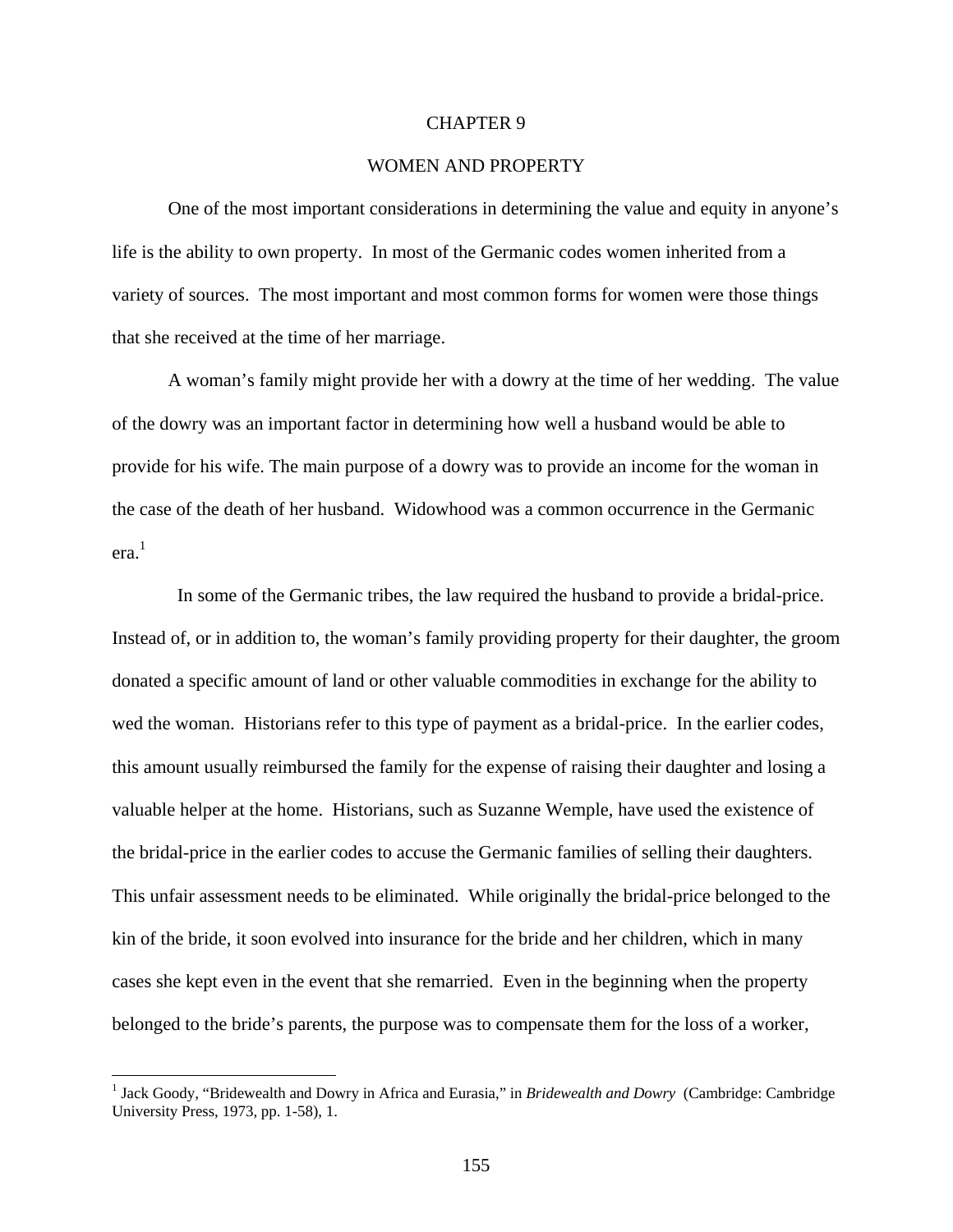which the groom's family gained. In the majority of the laws, the family of the bride also provided wedding gifts. The bridal-price was less an effort to purchase a bride than it was to insure the respect and loyalty of future in-laws, who might later remarry their daughter thus destabilizing the future of the groom's heirs. Furthermore under Lombard and Visigothic laws, the purpose of the *mundwald* was in part to protect women from their financially inept spouses. The bridal-price was a Germanic trait that lawmakers slowly diminished to the detriment of their brides. The comparison of women to chattel during the Germanic era because of the bridal-price is misguided. $2$ 

Another type of marriage inheritance was the *morgengabe* or morning-gift, which the husband bestowed on his wife the day after the wedding. The morning-gift also provided the wife with income in the case of her husband's death. This gift was often financial in nature, but in the event of extremely wealthy people, the gift might compromise properties. In the majority of Germanic tribes, the women kept this gift even if she decided to remarry.

From time to time, the bride's family gave her other important gifts such as marriage ornaments, jewels and clothing, which became a portion of her inheritance. All of the codes required at least one of these types of marriage settlements.

All of the Germanic codes regulated inheritance in one way or another. In some areas, women held their marriage property in *usufruct*. This meant that the woman used the inheritance to support herself, but she could not sell any of this property. In reality, the gifts belonged to the children of the couple. *Usufruct* was a common practice among most Germanic tribes, as it was with the Romans before them. The purpose of *usufruct* was to protect the inheritance from mismanagement, and to protect the inheritance of children of prior marriages from step-fathers

<sup>2</sup> Suzanne Wemple, *Women in Frankish Society: Marriage and Cloister, 500 to 900* (Philadelphia: University of Pennsylvania Press, 1981), 14-5.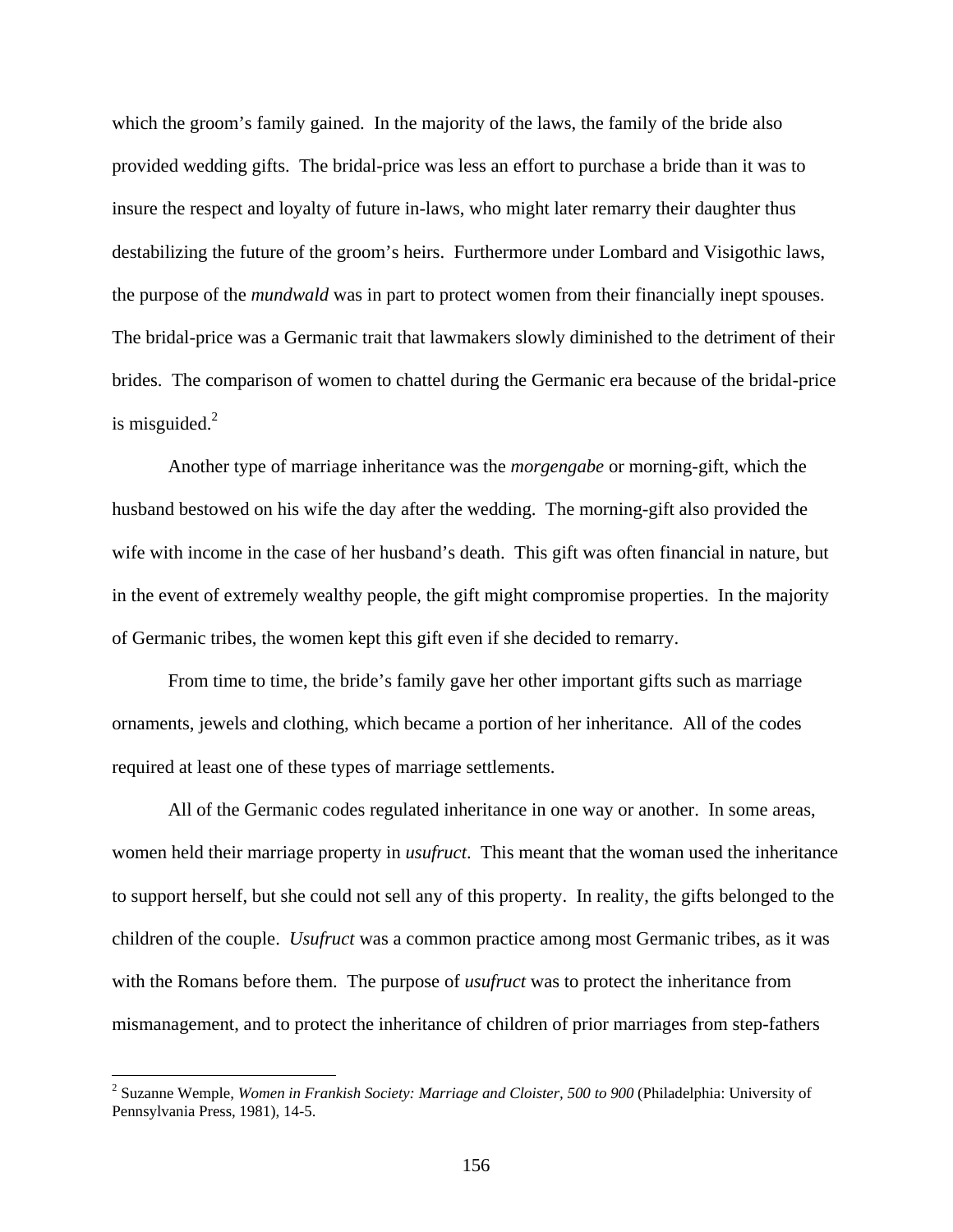who might favor their own children. To this end, some of the codes did not allow women to retain their deceased spouse's property if they either remarried or did not have children.<sup>3</sup>

Under Rothair's edict in the seventh century, the Lombard families provided their daughters with a dowry*.* "181. If a father gives his daughter to a husband or a brother gives his legitimate sister, the bridegroom must be content with that amount of the father's or mother's property which the father or brother gave him on the day of the carrying out (*traditio*) of the nuptials." The law referred to these gifts as the "father's gift (*faderfio*)."4

The eighth-century Alamannic law, *Lantfridana Manuscript,* referred to a dowry. "In addition, a lawful dowry consists of 400 *solidi*, either in gold, silver, slaves, or whatever other property he gave." Alamannic widows were entitled to their dowry even if they remarried. "54.1 If any freeman dies leaving a wife without sons or daughters and she wishes to give up the inheritance to marry another of equal status to her own, let a lawful dowry accompany her, and whatever his relatives lawfully give her and whatever she took with her from her father's inheritance, let her have the right of taking with her all things that she has not consumed or sold." Furthermore, her husband's kin could not refuse her this dowry. "If, however, the nearest relative of the deceased husband wishes to refuse a dowry to that woman, which is illegal, let him [the relative who refused] take an oath with five designated men or with wager of battle between two fighters with drawn sword. If she [the widow] can acquire the property either through an oath or through combat, let that property never revert back after the death of the woman, but let her next husband or his children possess it forever." It seems that otherwise the woman held this dowry in *usufruct* until her death.<sup>5</sup>

<sup>&</sup>lt;sup>3</sup> Antti Arjava, Women and Law in Late Antiquity (Oxford: Clarendon Press, 1996), 135, 173.

*Lombard Laws*, trans. Katherine Fischer Drew (Philadelphia: University of Pennsylvania Press, 1976), 85, 90-1.<br><sup>5</sup> Laws of the Alamans and Bavarians, trans. Theodore Rivers (Philadelphia: University of Pennsylvania Press,

<sup>1977), 84.</sup>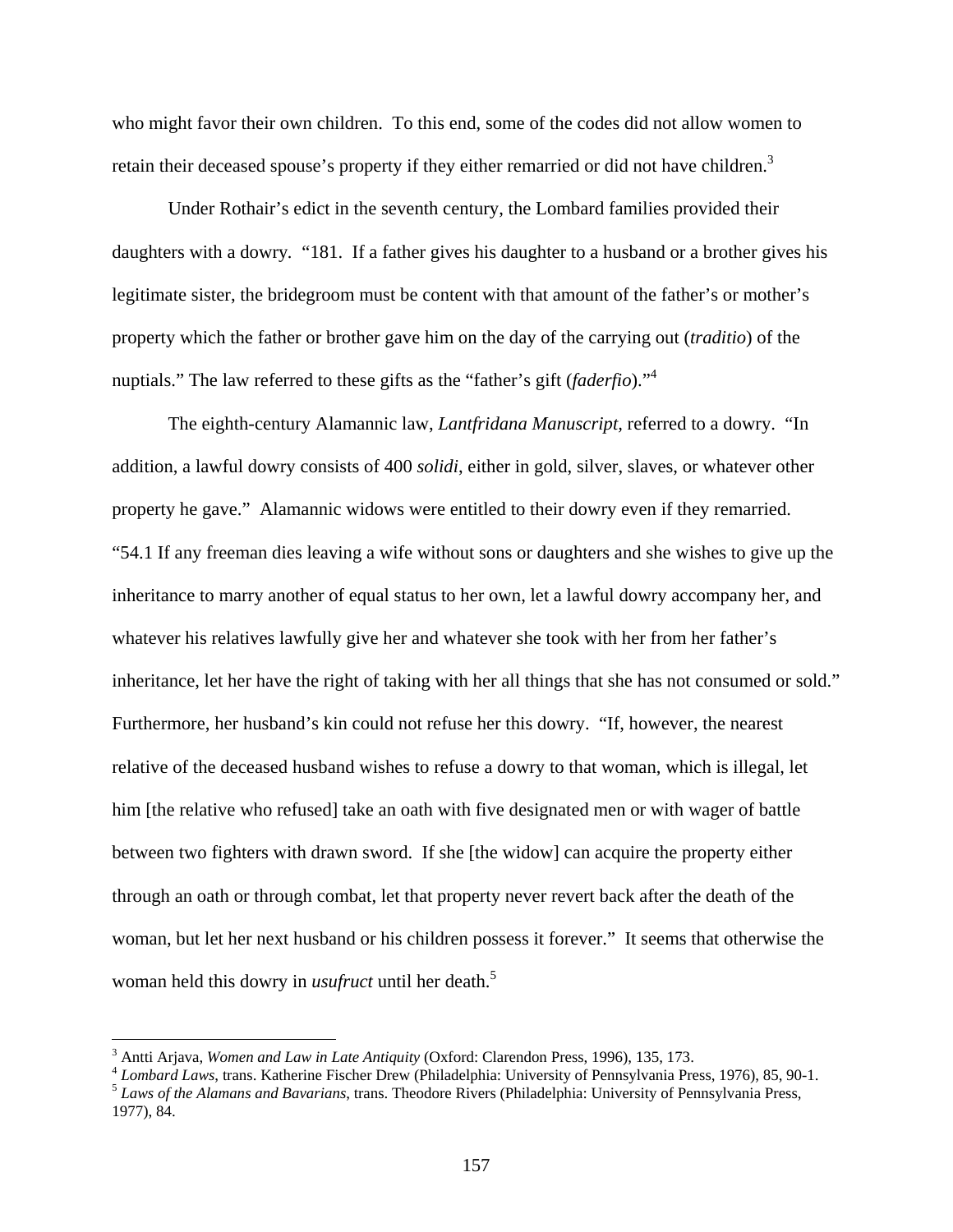The Ripuarian law of the seventh century provided its women with *dowers,* which the groom or his kin provided the bride. "If anyone marries a woman, let whatever [the husband] grants to her by means of documents and charters remain permanently hers irrevocably. But if he gives nothing to her through documents, let her receive fifty *solidi* in dower."<sup>6</sup>

The Salian Franks in their laws allowed either spouse the right to *usufruct* of the dower, until the time that the children came of age. If there were no heirs of the former marriage, the kin of the wife were entitled to a majority of the dower in exchange for "two beds quilts and two tables and chairs made ready. If they do not do this, let them take possession of only one- third of the dower, and only if they have not agreed previously by contract." In Capitulary IV, the law stipulated that if the couple did not produce heirs before the death of a spouse, the living spouse retained fifty percent of the dower while the relatives of the deceased obtained the rest."<sup>7</sup>

The Franks, the Lombards, and the Alamans were the only Germanic tribes that regulated the dowry through their laws. This does not mean that other German states did not have dowries, but this gift was far less important than other property exchanges at the time of the wedding. The dowry as a counter gift to something which the groom or his kin provided was beneficial to the woman and her children. The dowry when it stood alone as the major source of income exchanged at the time of the wedding was harmful to the woman in question. Roman Law reemerged during the twelfth and thirteenth century and placed a greater emphasis on dowry. In conjunction with primogeniture, (the bequest of the estate to the eldest son) the rising costs of the dowry limited the ability of women to marry. According to James Brundage, Italian city-states during the Renaissance limited the amount of income that the family provided for the dowry because the price of the gift could "disadvantage other family members. For this reason several

<sup>6</sup> *The Laws of the Salian and Ripuarian Franks*, trans. Theodore Rivers (New York: AMS Press, 1986), 186. 7  $<sup>7</sup>$  Ibid., 131, 135-6.</sup>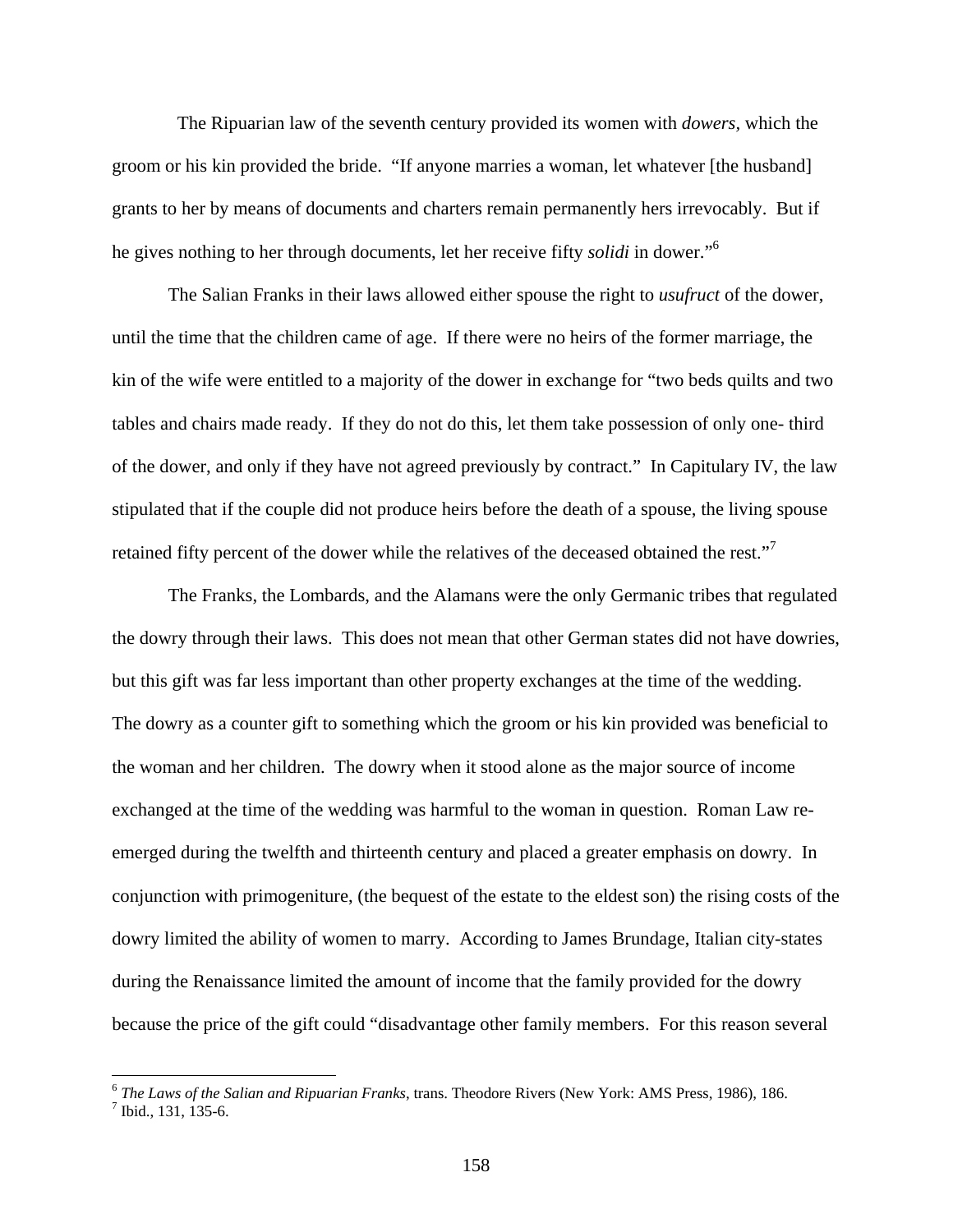of them incorporated in their statutes what had long been a common practice, namely that a woman who received a dowry at the time of marriage was excluded from any further share in her family's estate." According to Christiane Klapisch-Zuber, the pressure to re-acquire a valuable dowry often forced young widows to abandon children and return to their familial home in order that her kin might marry her off again. "By the remarriage of a widow of their blood, Florentines affirmed that they had never totally relinquished control over the dowries that they had given to their daughters or sisters. At the same time, they claimed a perpetual right to the women's bodies and their fertility." The increased importance and value of the dowry also limited the number of daughters that a family could afford to marry off. The dowry in effect denied many women the ability to marry, one of the few occupations that pre-modern society approved of for women. Second daughters and second sons often turned to the Catholic Church as an acceptable refuge for those that could not marry, but there was also an increase in pre-marital sex and illegitimate children. According to Guido Ruggiero, in the fifteenth century, "The hospitals of Venice that served as foundling homes complained regularly to Venetian authorities about the large number of children abandoned to them and the high mortality rates of their young charges." Ruggiero attributes the rise in abandoned children to illegitimacy, but it is also likely that inability of a family to provide for excess children in conjunction with the Catholic Church's strong disapproval of birth control practices also contributed to the rise of orphaned children. $8$ 

Other Germanic tribes used the custom of the bridal–price. Some of them allowed the woman to inherit at least a portion of the property in the absence of her parents. In the Ancient Law of the Visigoths, the groom paid the bride's parents a "dowry,*"* which in reality was a

<sup>8</sup> James Brundage, *Law, Sex, and Christian Society in Medieval Europe* (Chicago: The University of Chicago Press, 1987), 541; Christiane Klapische-Zuber, "Maternity, Widowhood, and Dowry in Florence," in *Major Problems in the History of the Italian Renaissance*, ed. Benjamin Kohl and Alison Andrews Smith (Lexington: D. C. Heath and Company, 1995 pp. 319-326), 320; Guido Ruggiero, *The Boundaries of Eros: Sex Crime and Sexuality in Renaissance Venice* (New York: Oxford University Press, 1985), 29.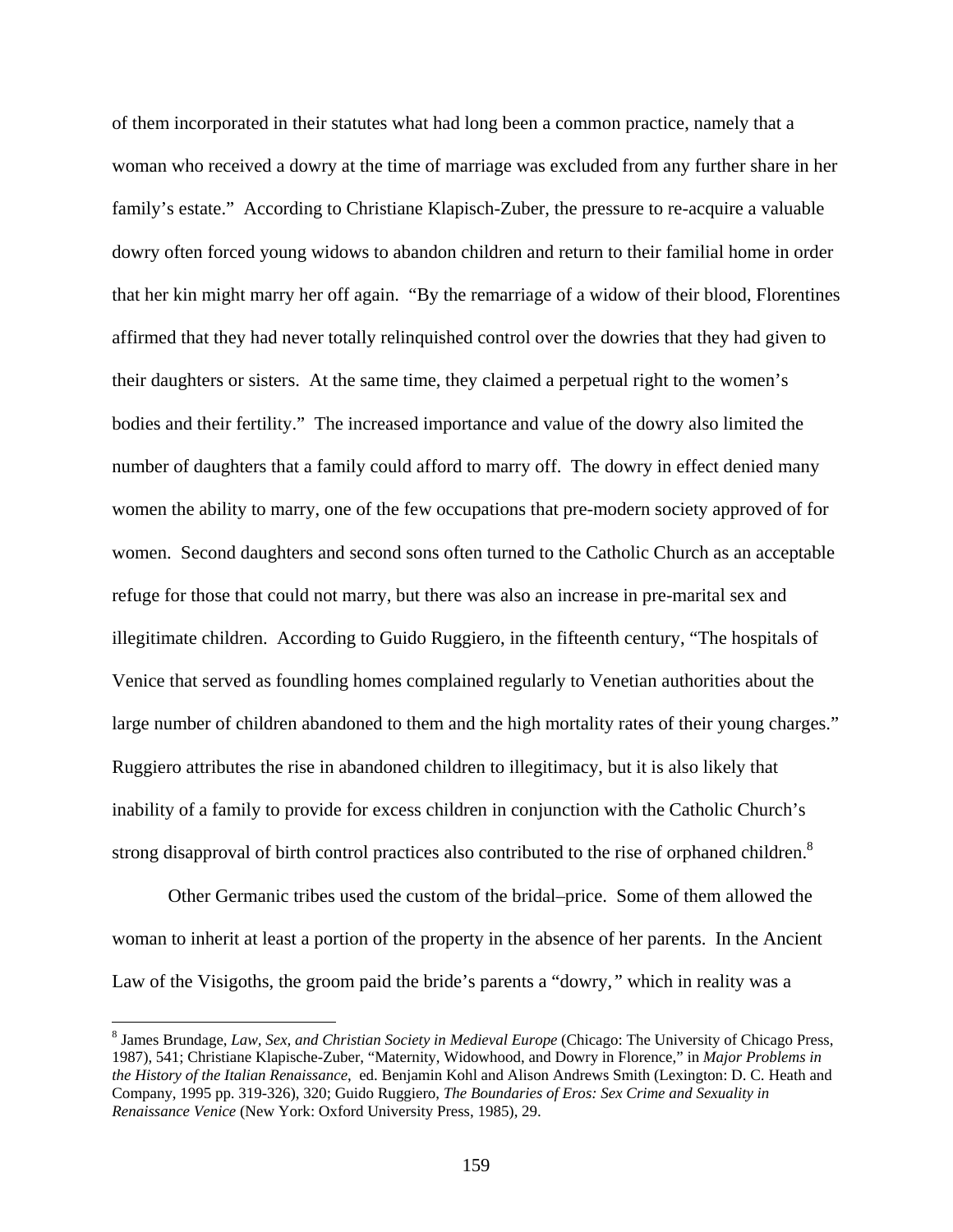bridal-price. The parents had the right to retain the dowry for themselves, but no one else had that right. "The father shall have the right to demand and keep the dowry of his daughter. If the father or mother should not be present, then the brothers, or the nearest relatives, shall receive the dowry, and deliver it untouched to their sister." It is uncertain whether the parents of the bride generally kept the bridal-price or gave it to their child, but the wording of the law implies that it was not unheard of for the woman to receive the payment, and furthermore no one other than her parents where allowed to keep the gift. $9$ 

The late-fifth-century Burgundians referred to their bridal–payment as the *wittimon*. The *wittimon* for the first marriage went to the woman's father. It seems that the woman inherited a third of the payment for herself, if she had no surviving father or brothers. "66. 1 If a girl is given in marriage and has neither father nor brothers, but only an uncle and sisters, let the uncle receive a third part of the *wittimon*, and let the sisters know they may claim another third. 2. If indeed she is without fathers or brothers, and she receives a husband, it is pleasing that the mother receive a third part of the *wittimon*, and the nearest relatives another third. 3. If she does not have a mother, let the sisters receive that third." This is certainly not definite proof that the women received a portion of the *wittimon*, but in this particular law, there is a missing third. For her second husband, "let her *wittimon* be claimed by the nearest relatives of the first husband." For any woman that entered a third marriage, she retained the *wittimon*. 10

The Lombards referred to their bridal-price as a "marriage portion (*meta*)" which was taken from the groom's familial inheritance and appears to belong to the wife and not her family. "If one of the brothers takes a wife and gives her a marriage portion (*meta*) from the common property, then when another of the brothers also takes a wife, or when [the common property] is

<sup>&</sup>lt;sup>9</sup> *The Visigothic Code*, trans. S. P. Scott (Littleton, CO: Fred B. Rothman & Co., 1982), 80.<br><sup>10</sup> *The Burgundian Code*, trans. Katherine Fischer Drew (Philadelphia: University of Pennsylvania Press, 1949), 67-8.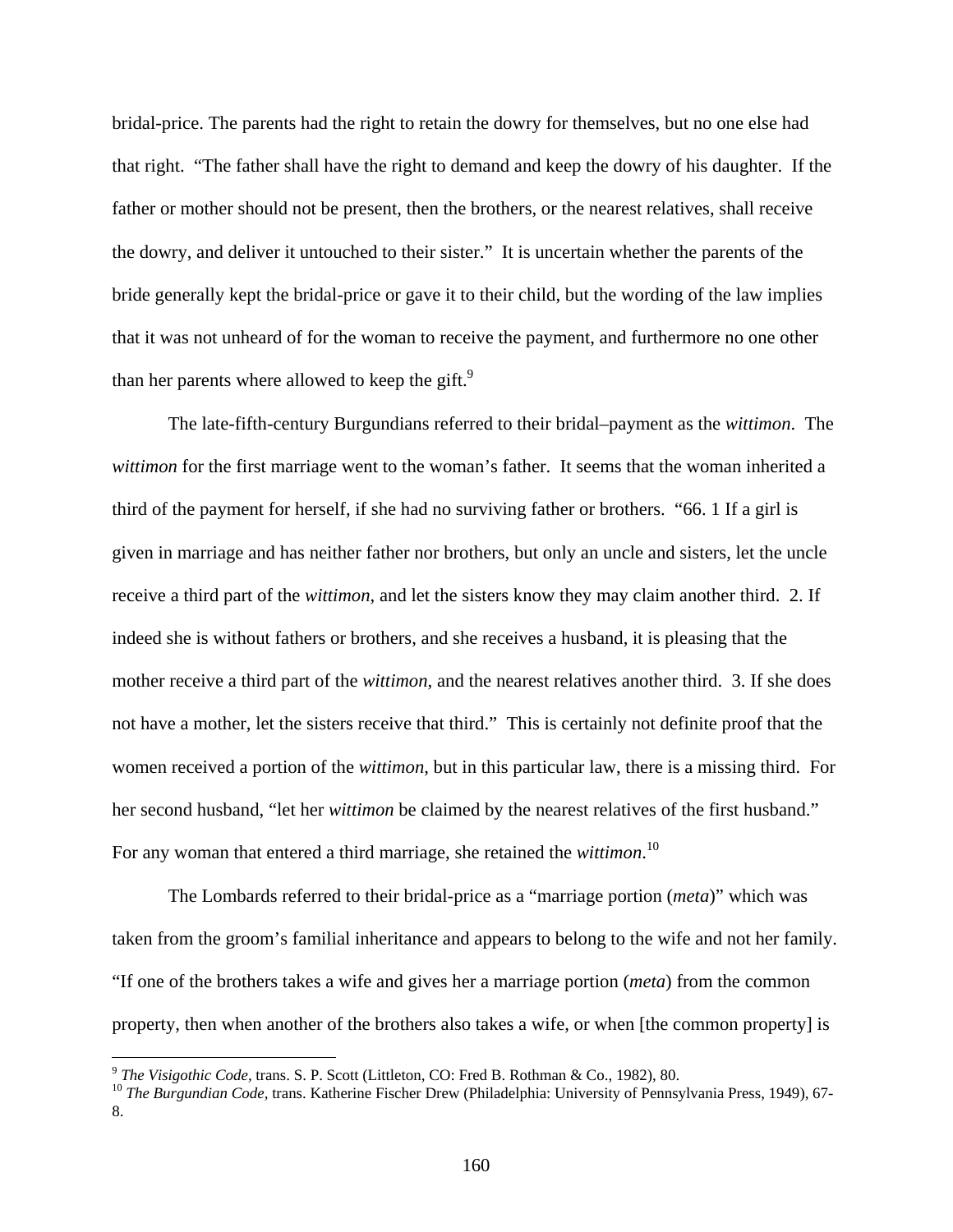divided, something shall be given to him [or to the other brothers] in the same quantity as that which the [first] brother took for his wife's marriage portion."<sup>11</sup>

The early Germanic codes which mentioned the bridal-price later limited the amount of property or money that this payment might compromise. Evidently the gift had grown to substantial portions of familial property alienated from the groom's family. Germanic lawmakers soon attempted to limit this gift, and by the twelfth century had eliminated it in most areas. The reduction of the bridal-price was part of a larger trend towards favoring one heir in order to stop the diminishment of the familial property. Over the centuries, Germanic families divided their lands among their children and eventually the property decreased in size, so that the land was not large enough to sustain more than one family unit. The reduction of the bridal-price was matched by the reduction in other valuable wedding gifts and familial inheritance.

Liutprand in 727 AD limited the amount of the marriage portion. "89.6 If anyone wishes to give his wife a marriage portion (*meta*), it thus seems just to us, that if the man is a judge he may give 400 *solidi* if he wishes, no more; [he may give] less if desirable. Other noble men may give 300 *solidi*, not more. If any of these other men wish [to give] less, [let them give] whatever they desire. And the marriage portion to be given shall be appraised according to value in order that at no future time may contention or disagreement proceed them." King Liutprand in 728 AD further restricted the amount of property a man gave his bride to a marriage portion and a morning-gift. "Whatever he gives more than this amount shall not be valid." King Liutprand's law in 731 AD stated that widows were to receive a smaller marriage portion than virgins." Liutprand's focus on limiting the property which the woman inherited at the time of her marriage implies that prior to these laws the women were receiving too much land and other valuables.<sup>12</sup>

<sup>&</sup>lt;sup>11</sup> *Lombards Laws*, trans. Drew, 81.<br><sup>12</sup> *Lombards Laws*, trans. Drew, 183, 189, 200-1.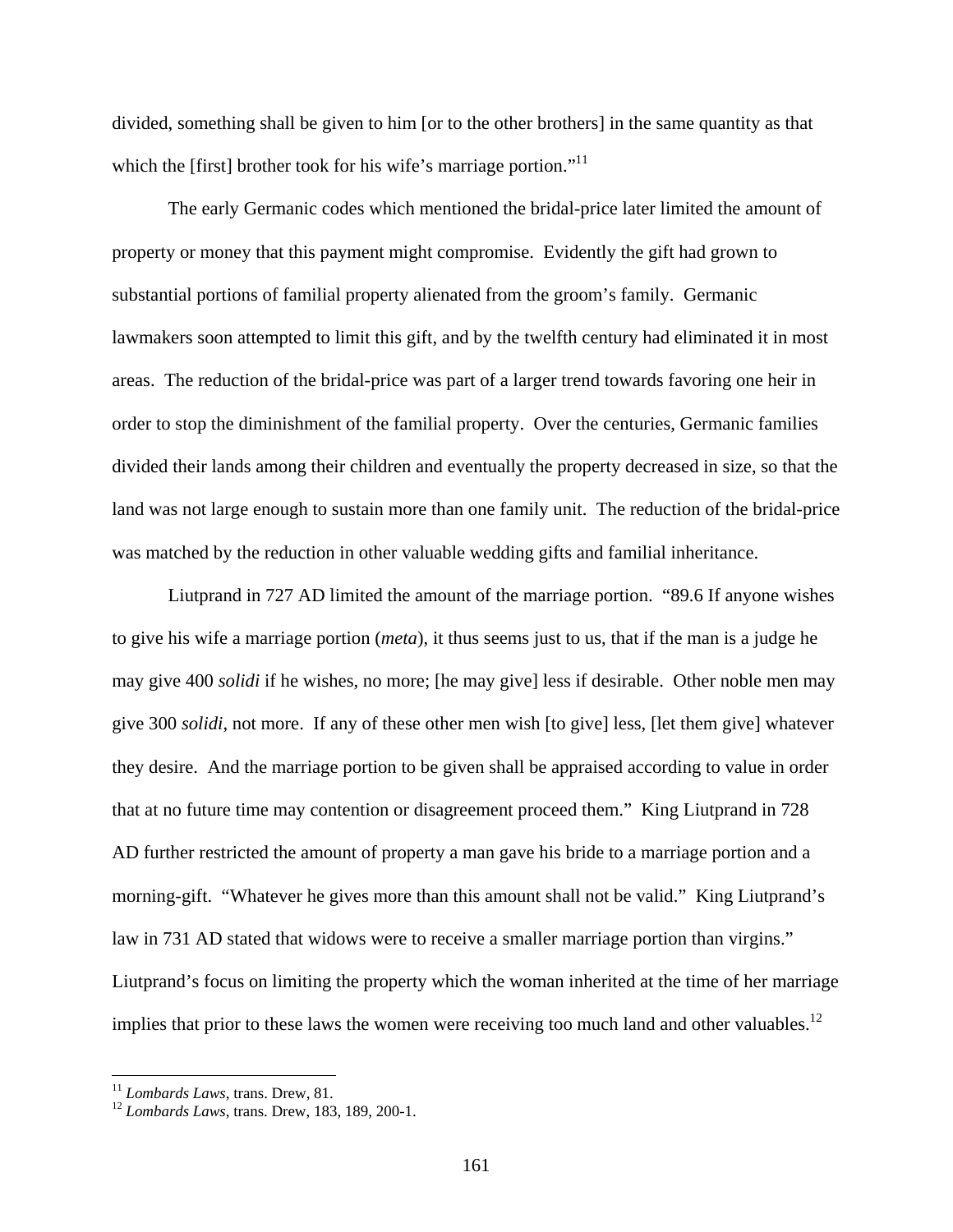The seventh-century Visigoths under Flavius Chintasvintus required that the dowry, or bridal-price, which came from the groom or his kin, could not equal more than ten percent of the groom's property. "No person shall pay, or bind himself, as the dowry of the girl or woman, more than the tenth part of his property. But if it should happen that a parent should wish to give the dowry for the benefit of his daughter-in-law, he can then give as said dowry, the tenth part of the property which his son would inherit from him in the case of his death; and, in addition, he must give ten young men and ten young girls, and twenty horses: or, in ornaments, as much as would amount in value to a thousand *solidi*." This was the dowry of the women marrying the top echelons of society; not every woman received such a substantial amount. The law states: "the nobles of our palace, or of the principal personages of the Gothic nation … should choose for himself a wife, of the aforesaid rank." A Visigothic woman had "absolute liberty to dispose of this property if she should not leave any sons, and if she should die intestate, this donation shall go to the nearest heirs of the husband." She had full ownership of this estate if she had no male children, the land reverted to the groom's kin only if she left no formal bequest stating otherwise. This law was later limited to allow women to alienate no more than twenty-five percent of their bridal-price. Visigothic law did not allow men to provide more than the regulated amount for a dowry. If the man insisted that the bride receive more than ten percent of his belongings, "he is hereby fully authorized to take possession of all and above said sum, whenever he chooses. But if it should happen that through reverence for his oath, or, as is often the case, through negligence, he should be unwilling to revoke or appropriate the surplus amount … the parents of the bridegroom, or his relations, shall become aware of the facts, they may deprive the bride of all over and above the sum abovementioned as legal; and this they may do as a matter of right, and without prejudice." Furthermore, this same Visigothic law stated that "not within the space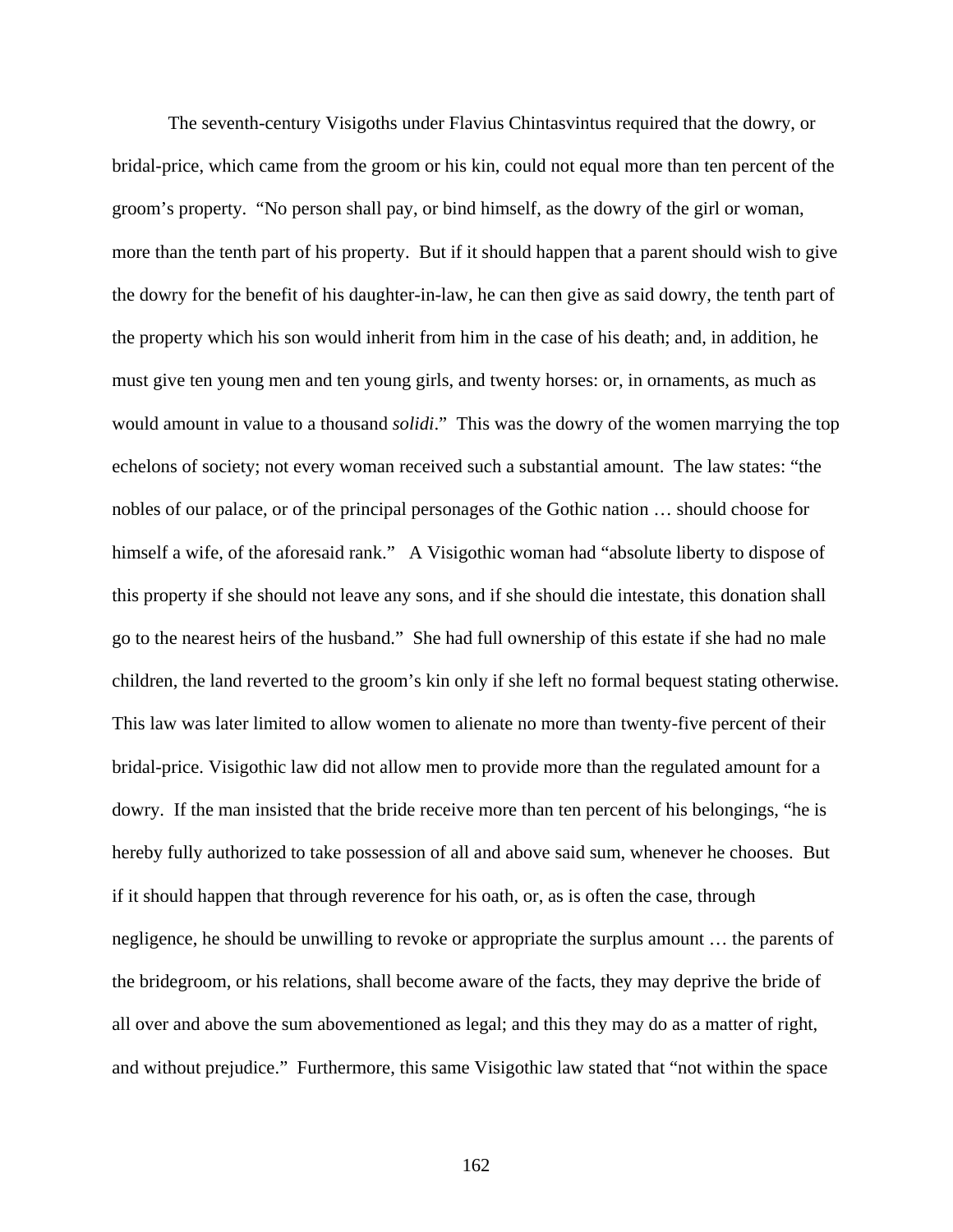of a year shall the husband give to the wife, or the wife to the husband, any present whatever, except the dowry herein before mentioned; unless either of them should be attacked by grievous illness, and be in imminent danger of death." Glorious Flavius Recesvintus recommended that all spouses, even the poorest, provide a dowry for their wives, but the dowry could not be greater than ten percent of the groom's total belongings. $^{13}$ 

Flavius Chintasvintus, in seventh-century Visigothic law, limited the freedom that

women of the prior centuries had over their dowries:

For the reason that many women to whom the privilege was granted of disposing of their dowries as they pleased, have been found to have bestowed them upon persons with whom they were living illegally, to the injury of their children or grandchildren; therefore, we declare it to be both necessary and proper that those for the rearing of whom the marriage was celebrated, should receive some benefit from said property. In pursuance whereof we decree that, if any woman has children or grandchildren, and should wish to bestow a gift upon the church, or upon freedmen, or upon any other person or persons; she shall not have the right to dispose of more than the fourth part of her dowry in this manner. Three fourths of it shall be left, without question, to her children or grandchildren, whether there be one, or many of them. On the other hand, a wife shall have full power to dispose of her entire dowry in any way she pleases, when she leaves no legitimate children or grandchildren. Nevertheless, it shall not be lawful for any woman who has married two husbands, or more, to give the dowry she has received from one husband, to the children and grandchildren of another; but the children or grandchildren born in a certain line of descent shall, after the death of their mother, have the entire dowry given by their father or grandfather.<sup>14</sup>

In Æthelberht's laws, the Anglo-Saxons had a bridal-price. "77. If a man buys a maiden, the bargain shall stand, if there is no dishonesty. 1. If however there is dishonesty, she shall be taken back to her home, and the money shall be returned to him." The laws of King Ine of Wessex also mentioned a bridal- price for Anglo-Saxon women. The early Anglo-Saxon bridalprice was paid to the parents or family of the woman in question. Later Anglo-Saxon laws referred to the bridal-price as a dowry, but its purpose had not really changed. The law referred to the dowry as "the value of her maidenhead." A man that fornicated with a woman paid

<sup>&</sup>lt;sup>13</sup> *Visigothic Code*, trans. Scott, 79-80.<br><sup>14</sup> Ibid., 139-40.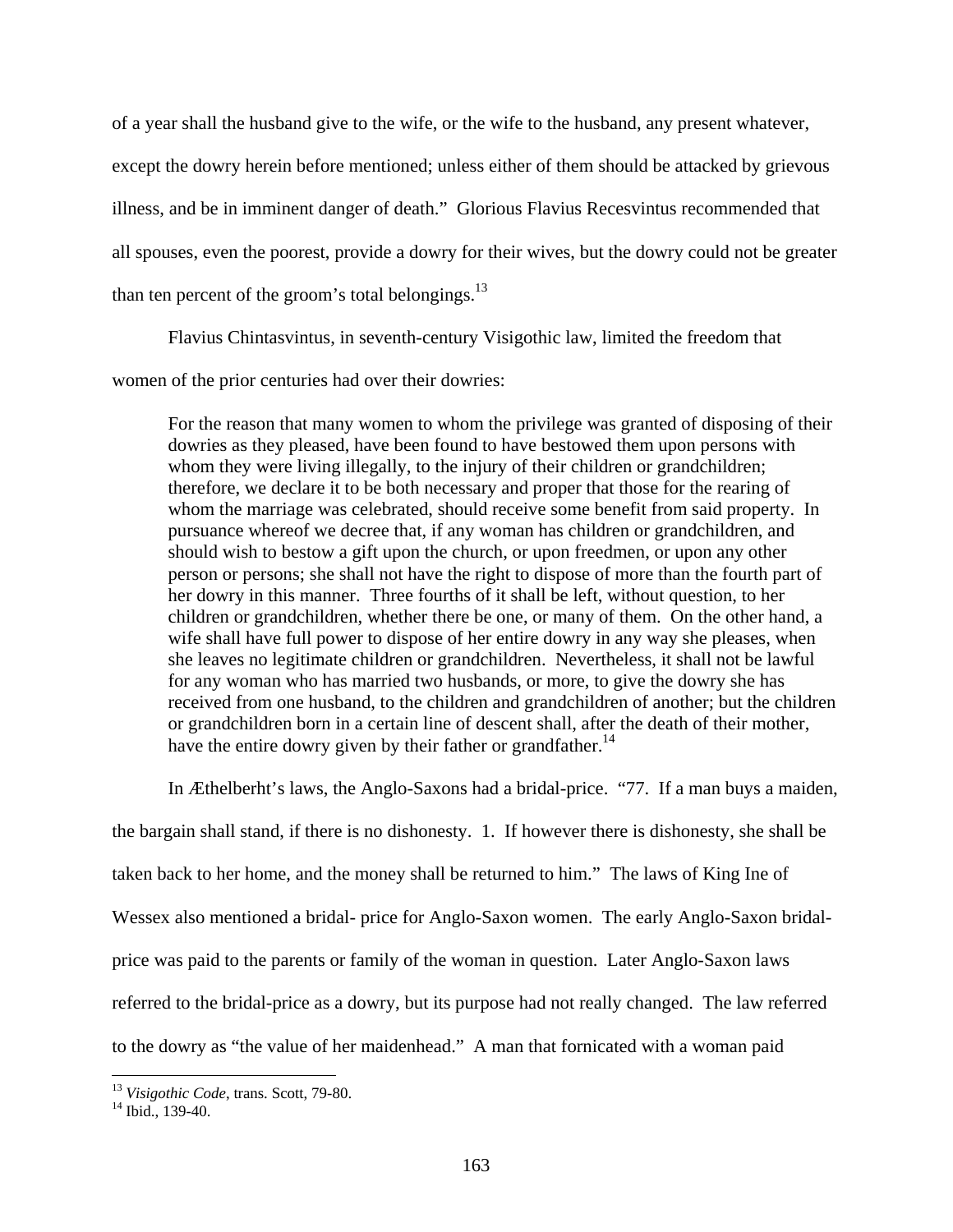"money ... in proportion to her dowry." All of this implied that the dowry was the price of a woman's virginity, thus the Anglo-Saxon dowry functioned much like the bridal- price and not a true dowry. King Canute in the eleventh century put an end to the concept that women were bought, and thus might have inadvertently ended her family's receipt of the dowry: "nor shall she be given for money, except the suitor desires of his own free will to give something." Like the laws concerning the bridal-price, the majority of Anglo-Saxon property laws were vague in comparison to other Germanic states. The diminishment of the bridal-price as a source of income for the bride and her kin occurred during the eleventh century.<sup>15</sup>

Some historians have disparaged the Germans because of their use of the bridal- price and they were not alone. King Canute ended the bridal- price because he felt this was an attempt to purchase a bride, but whether this was the original intention is still disputed. The bridal-price originated as a way to reimburse a woman's parents for the expense of raising her and the loss of her as member of the working family. No one else was able to retain the entire bridal-price but the parents or the parents-in-law who also stood to lose a working participant in the household. While this was similar to the purchase of a slave and historians have remarked that it was, this clearly was not the case. Slaves did not have the ability to own property. Lombard women kept their bridal-price as did orphaned Visigothic women, and any Burgundian woman entering her third marriage. In the second place, while the groom or his family did make a bridal-payment, this was only one of several gifts exchanged at the time of the wedding. A Germanic bride did not arrive at the home of her new spouse empty handed, according to her tribal tradition, she brought bedding, ornaments, furniture, and even property. The bridal-price was a benefit and

<sup>&</sup>lt;sup>15</sup> *The Laws of the Earliest English Kings*, trans. F. L. Attenborough (New York: Russell and Russell, 1963), 15; *Introduction to Early English Laws*, trans. Bill Griffiths (Norfolk: Anglo-Saxon Books, 1955), 46, 50; *The Laws of England: From Edmund to Henry1-Part One, Edmund to Canute*, trans. A. J. Robertson (Cambridge: At the University Press, 1925), 213.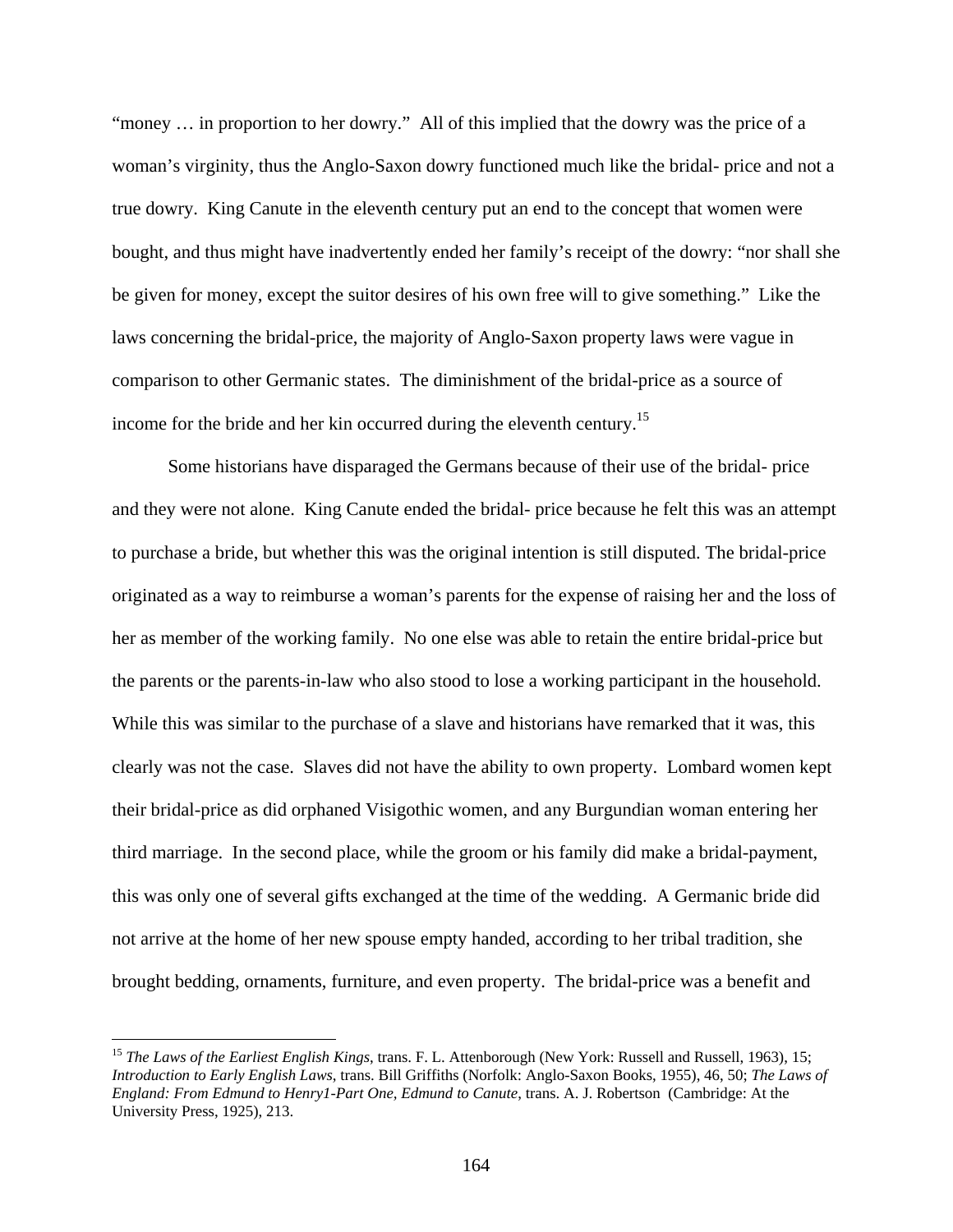increased the value of the woman in question. Women had a higher value in society when groom's sought to gain their affection rather than her parents attempting to attract the cheapest suitor, which the dowry implies.

According to the Burgundian law codes, the bride's family provided her with what historians believe to have been jewelry and clothing of value. The Burgundians were one of few Germanic tribes that mentioned this source of inheritance, and the code mentioned these in two different and contradictory laws. The first law declared:

51. 3. The mother's ornaments and vestments belong to the daughters without any right to share on the part of the brothers; further let this legal principle be observed concerning those ornaments and vestments in the case of girl's whose mother's die intestate. But if the mother shall have made any disposal of her own ornaments and vestments, there shall be no cause for action thereafter. 4. But if an unmarried girl who has sisters dies, and she has not declared her wish in writing or in the presence of witnesses, let her portion after her death belong to her sisters and, as has been stated, let her brother's have no share therein. 5. However if the girl dies and does not have a blood sister, and no clear disposition has been made concerning her property, let her brothers become her heirs.

Another law implied that the father obtained the possession of the marriage ornaments because it stated: "85.1 If a father leaves daughters, and while living, wishes to give the marriage ornaments (*malahereda)*, let him give to whom he pleases, with the consequence that no one may seek their return to his daughters. 2. If the father shall have asked that the marriage portion (*wittimon)* not be sought, let his wish be disregarded; but, as a former law has stated, let the nearest relative receive it; with the further provision that the girl will obtain a third part of the ornaments (of the marriage portion) which the relative has received." In view of these seemingly contradictory statements, it is probable that in the second law, the mother predeceased the father. Regardless, the marriage ornaments provided women with a valuable inheritance, which they could then pass on to their daughters. Furthermore, the Burgundian bride and her kin also paid a sum to the groom and his kin at the time of the marriage. "Likewise, let neither the woman nor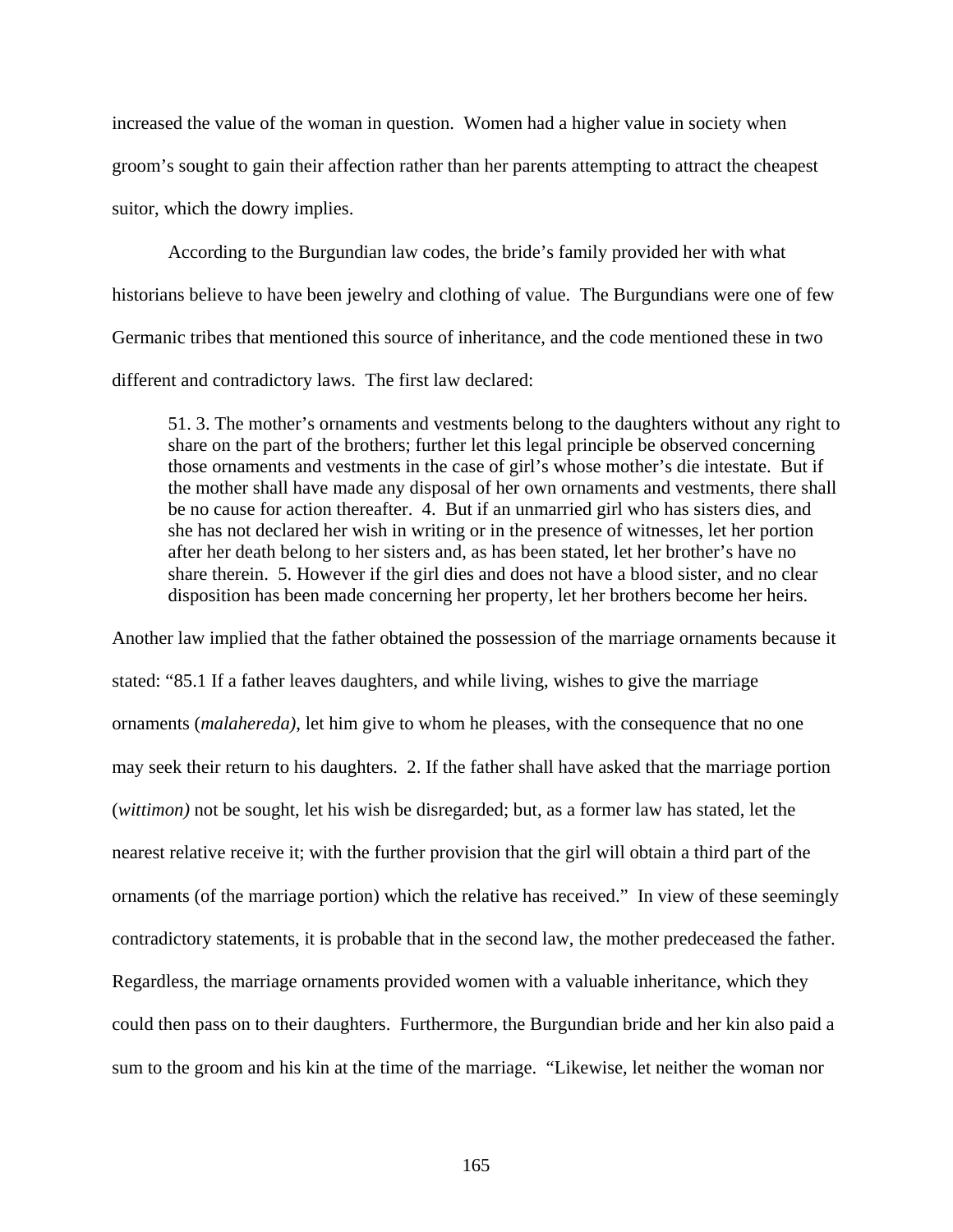the relatives of the woman seek back that which a woman pays when she comes to her husband if the husband dies without children."<sup>16</sup>

Other Germanic codes created legislation to monitor gifts from the bride and her kin to the groom. Lombard fathers also provided their daughters with financial gifts at the time of their wedding. The laws were unclear during the reign of Liutprand, but several of them mentioned these gifts in passing. "102.7 If a Lombard has one legitimate son and one or more daughters and the father dies before he has given his daughter(s) in marriage, he has the right to give a fourth of his property by charter or gift to his daughter(s), if he wishes. … If the father has given them [the daughters] in marriage before his death, he shall provide for them as he chooses, according to law." Visigothic law, under Flavius Chintasvintus 642-653 AD, allowed women to provide property to her husband at the time of the marriage. "As was permitted by the Roman laws, the girl, or the woman, may give to the groom as much out of her own property as she herself has demanded of him, should she desire to do so." These financial gifts were reciprocal. Like her husband, a woman might wish to gain the loyalty of her future in-laws and also to provide well for any heirs the couple might have.<sup>17</sup>

The *Law of Gundobad* required that husbands in legal marriages provide their wives with morning-gifts. The size of the morning-gift for the Burgundians is not clear, but the purpose was certainly to provide for the widow and her heirs. A Burgundian woman who remarried after the death of her husband and had prior children was entitled to hold her morning-gift in *usufruct* until her death. In fact, even if the marriage produced no heirs, the woman retained the use of her morning-gift until her death." In a later law, the king upheld this decision stating: "Let that remain in effect which has been established previously concerning the morning-gift

<sup>&</sup>lt;sup>16</sup> *Burgundian Code*, trans. Drew, 59, 79, 32.<br><sup>17</sup> *Lombards Laws*, trans. Drew, 188-9; *Visigothic Code*, trans. Scott, 79.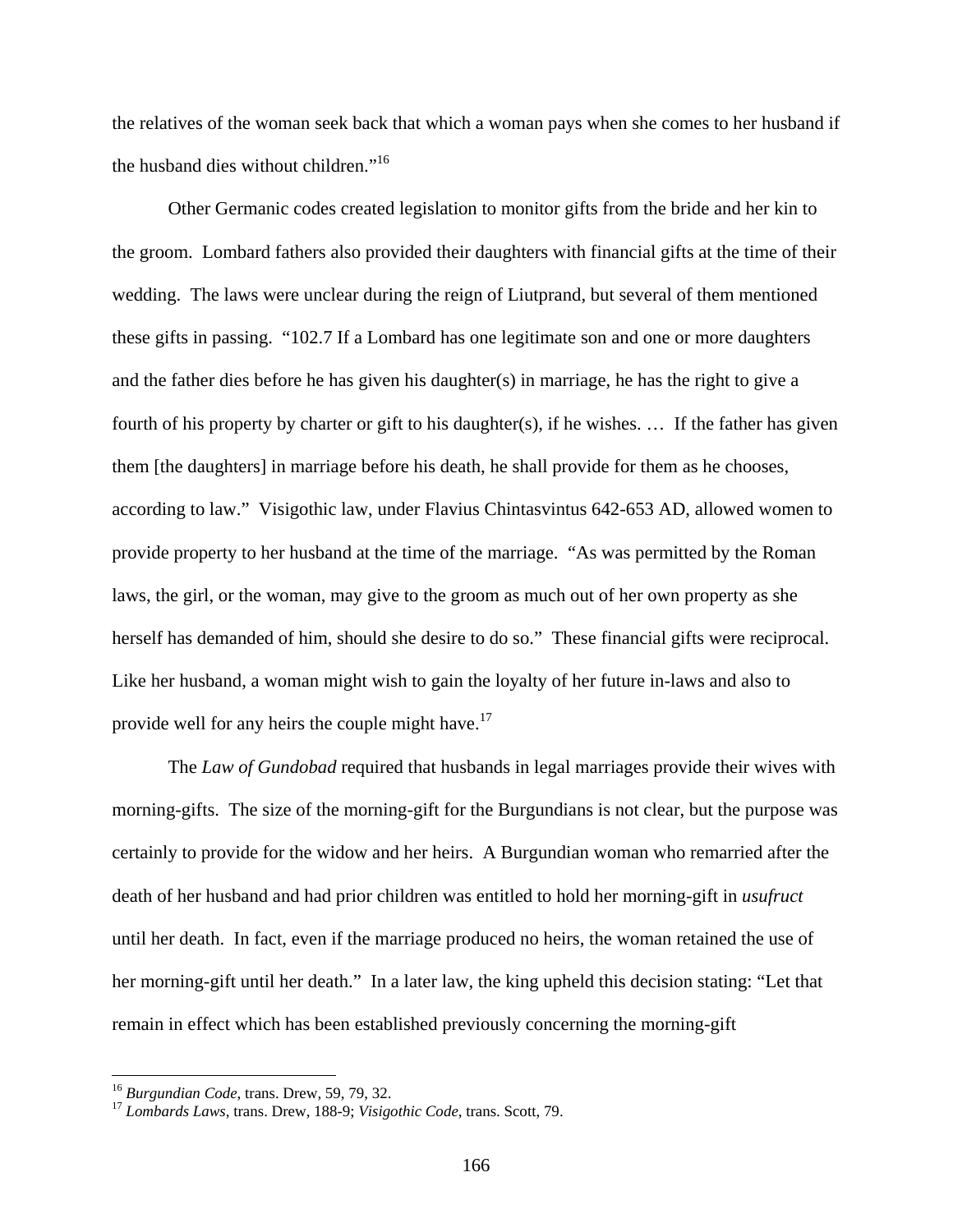(*morgengeba*, *morgingiva*)." The Anglo-Saxons, under King Æthelberht of Kent, and the Lombards, under Rothair's edict, had morning-gifts. Ripuarian and Alamanic men in the eighth century gave their bride's a morning-gift. The Anglo-Saxons during the tenth and eleventh centuries restricted women from retaining their morning-gifts if they did not wait at least a year before their next marriage, but otherwise the gift belonged solely to her.<sup>18</sup>

The Lombards under King Liutprand in 717 AD created an extensive law that regulated a woman's morning-gift, in an effort to both ensure that she receives it, and limit the amount which gift might be because this gift had become so important to the inheritance of the woman. "If a Lombard wishes to give his wife a morning-gift (*morgincap*) at the time he marries her, we decree that before the marriage in the presence of friends and relatives he announce the gift by means of a written instrument confirmed by witnesses which states, 'Observe that which I give as a morning-gift to my wife,' so that in the future she may not lose the gift by any perjury. The morning-gift may not be more than a fourth part of the property of him who makes the gift. If a man prefers to give his wife less than this fourth part, he may give whatever amount pleases him; but more than a fourth part he may not." Barbara Kreutz states about this law, "Plainly, the intent here was restrictive, but the 717 maximum came to be the standard award and *quarta*  became a synonym for *morgengabe*." From this point on, a Lombard woman stood to inherit a full fourth of her husband's property as her morning-gift, which Lombard law would later restrictive even he from selling without her consent.<sup>19</sup>

<sup>18</sup> *Burgundian Code*, trans. Drew, 40, 50-1; *Laws of the Earliest English Kings,* trans. Attenborough, 15; *Lombards Laws*, trans. Drew, 901; *The Laws of the Salian and Ripuarian Franks*, trans. Theodore Rivers (New York: AMS Press, 1986), 186; *Laws of the Alamans*, trans. Rivers, 85; *Introduction to Early English Laws*, trans. Griffiths, 46; *Laws of England: From Edmund to Henry 1*, trans. Robertson, 211, 213.

<sup>19</sup>*Lombards Laws*, trans. Drew, 147; Barbara Kreutz, "Twilight of Morgengabe," in *Portraits of Medieval and Renaissance Living: Essays in Memory of David Herlihy* ed. Samuel K. Cohn, Jr. and Stephen A. Epstein (Ann Arbor: University of Michigan Press, 1996 pp. 131-147), 135.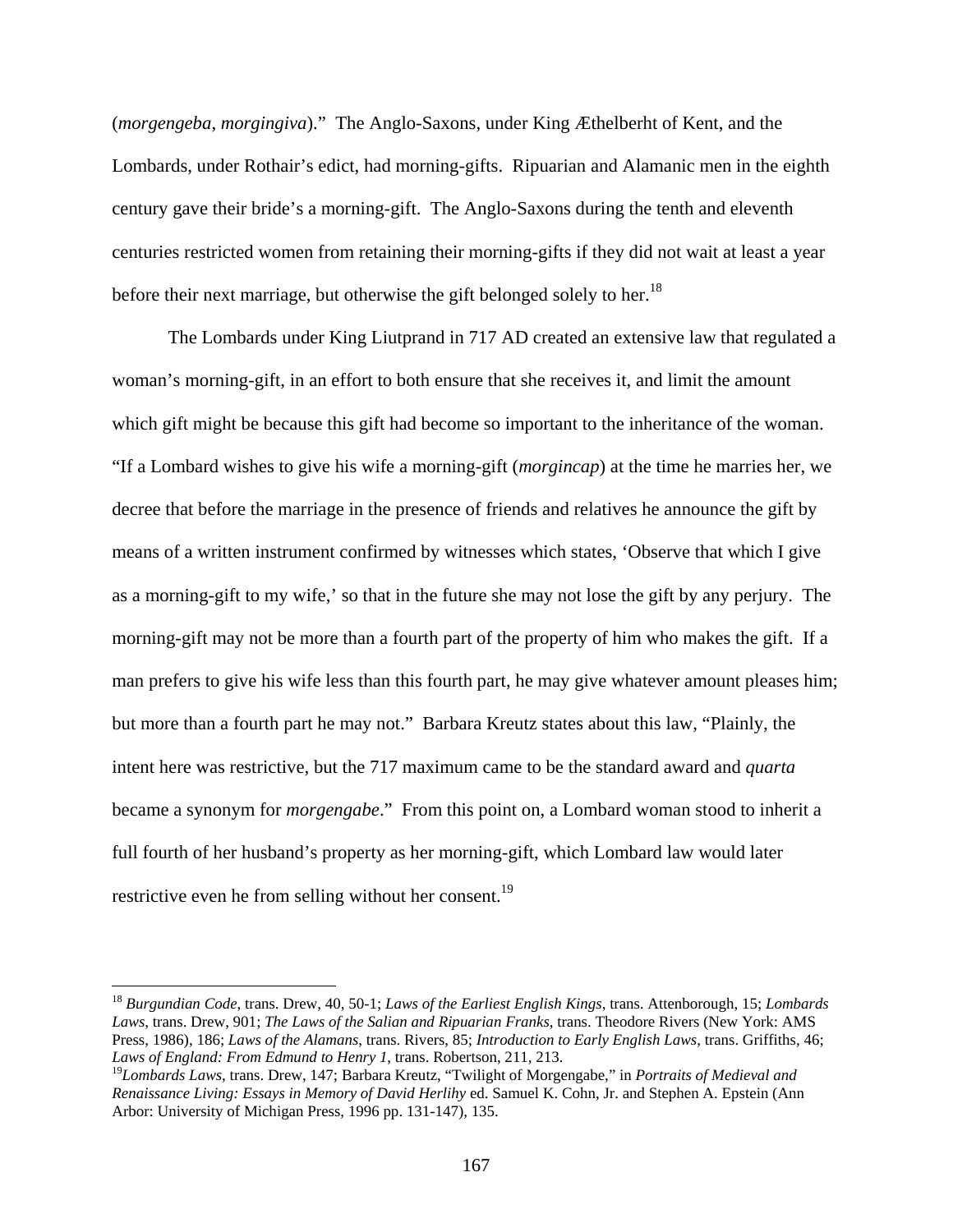The Burgundians provided widows with a *dos.* "62.2. Nevertheless, let her use her wedding gift (*dos*) which she received from her husband as long as she lives, and let the ownership be reserved for the son." The law allowed the widow to retain her morning-gift and the *dos* in *usufruct,* even if she remarried.20

The Alamans, in the *Pactus Legis Alamannorum,* brought bedding to the marriage. If there were no heirs of the marriage, neither surviving spouse was entitled to any portion of the other's property. "34.1 If any woman is killed, leaving no descendants by her husband, let all her property, whatever was legally obtained be returned to the relatives. 2. And if she survives her husband, let all the bedding be removed by her."<sup>21</sup>

King of the Visigoths, Flavius Chintasvintus's law listed some of the presents that parents provided to the newly wedded couple. The law's intention was to prevent the couple from alienating property that ought to pass to the heirs of the couple, but the law is interesting in providing historians with a better concept of what the Germanic tribes considered appropriate marriage gifts. "That if any property should be transferred to any person, either by writing, or in the presence of witnesses at the time of his marriage, excepting such as is usually given in the way of ornaments or clothes, as a marriage gift, whether said property consists of slaves, lands, vineyards, buildings, clothing, or jewels, presented by the parents to the children at the time of the marriage, or after it, the said children shall have full power to dispose of such property as they wish." The law continued stating that the inheritance at the time of the death of the parents would be divided less the amount provided at the wedding or after. Young Visigothic couples

<sup>&</sup>lt;sup>20</sup> Burgundian Code, trans. Drew, 66.

<sup>&</sup>lt;sup>21</sup> *Laws of the Alamans*, trans. Rivers, 56.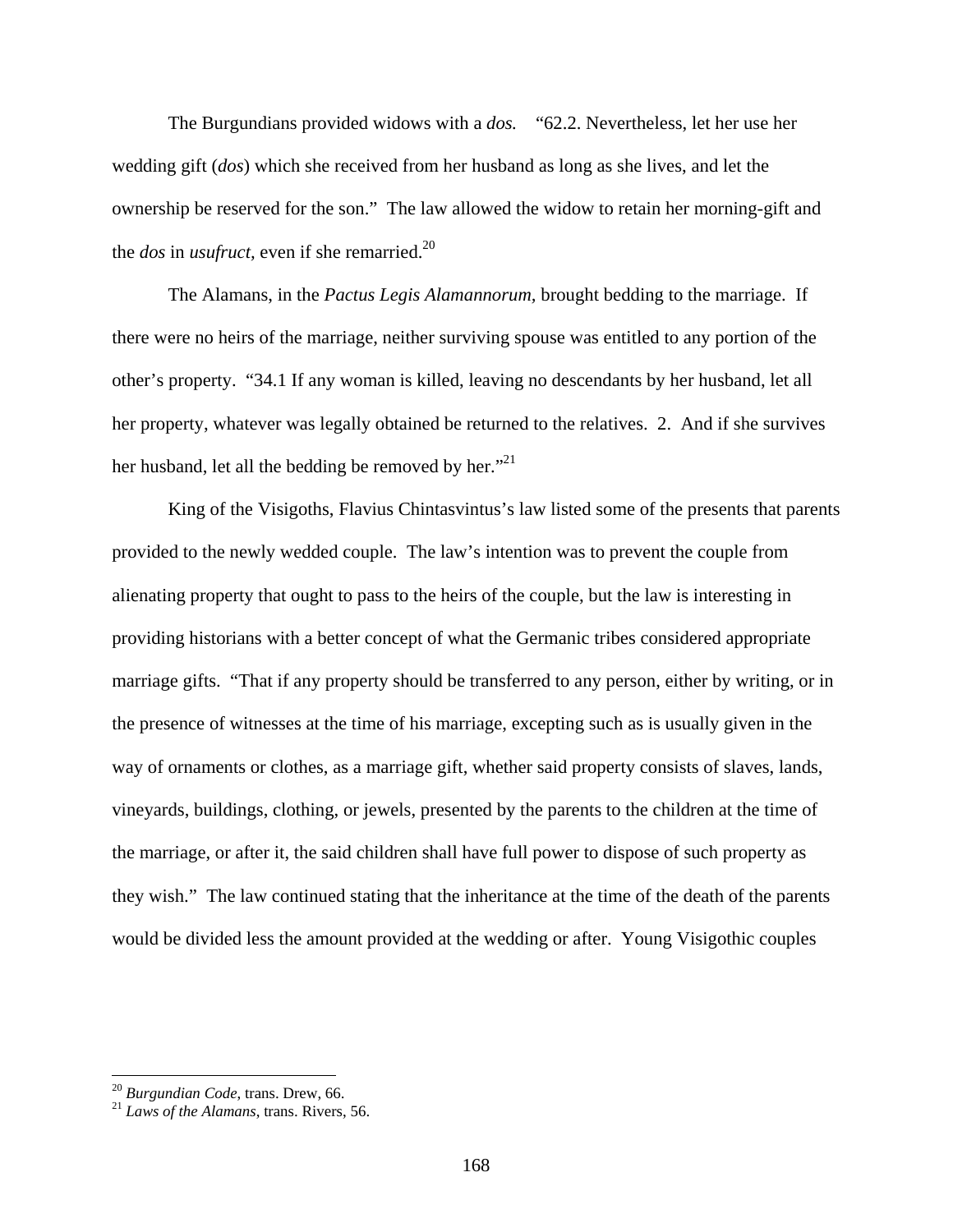were acquiring a vast amount of goods from their families at the time of their marriage which they did not hold in *usufruct* but possessed outright.<sup>22</sup>

The bride's wedding gifts generally passed to her kin. The Visigoths allowed mothers to claim their wedded daughters' dowry. The Anglo-Saxons under King Æthelberht of Kent allowed a woman's paternal kin to retain ownership of her property, probably after her death. "81. If she does not bear a child, [her] father's relatives shall have her goods, and the 'morninggift.'" It seems clear from existing wills and charters, that the daughter kept this property until the time of her death  $^{23}$ 

There were no further laws concerning presents that the couple received at the wedding

that differed from those mentioned above. Dorothy Whitelock in her *English Historical* 

*Documents* translated a formula for engagement dated between 975 and 1030 AD:

Concerning the betrothal of A Woman

How a man shall betroth a maiden and what agreement there ought to be. 1. If a man wishes to betroth a maiden or a widow, and it so pleases her and her kinsmen, then it is right that the bridegroom first according to God's laws and proper secular custom should promise to pledge to those who are her advocates, that he desires her in such a way that he will maintain her according to god's law as a man should maintain his wife; and his friends are to stand surety for it. 2. Next, it must be known to whom the belongs the remuneration for rearing her. The bridegroom is then to pledge this, and his friends are to stand surety for it. 3. Then afterwards the bridegroom is to announce what he grants her if she should live longer than he. 4. If it is thus contracted, then it is right that she should be entitled to half the goods- and to all, if they have a child together- unless she marries again. 5. He is to strengthen what he promises with a pledge, and his friends are to stand surety for it. 6. If they then reach an agreement about everything, then the kinsmen are to set about betrothing their kinswoman, as wife and in lawful matrimony to him who has asked for her, and he who is leader of the betrothal is to receive the security. 7. If, however, one wishes to take her away from that district into that of another thegn, then it is to her interest that her friends have the assurance that no wrong will be done to her, and that if she commits an offense, they may be allowed to stand next in paying compensation, if she has not possessions with which she can pay. 8. At the marriage there should be a priest, who shall unite them together with God's blessing in all

<sup>&</sup>lt;sup>22</sup> Visigothic Code, trans. Scott, 140.

<sup>&</sup>lt;sup>23</sup> Visigothic Code, trans. Scott, 80; *Laws of the Earliest English Kings*, trans. Attenborough, 15.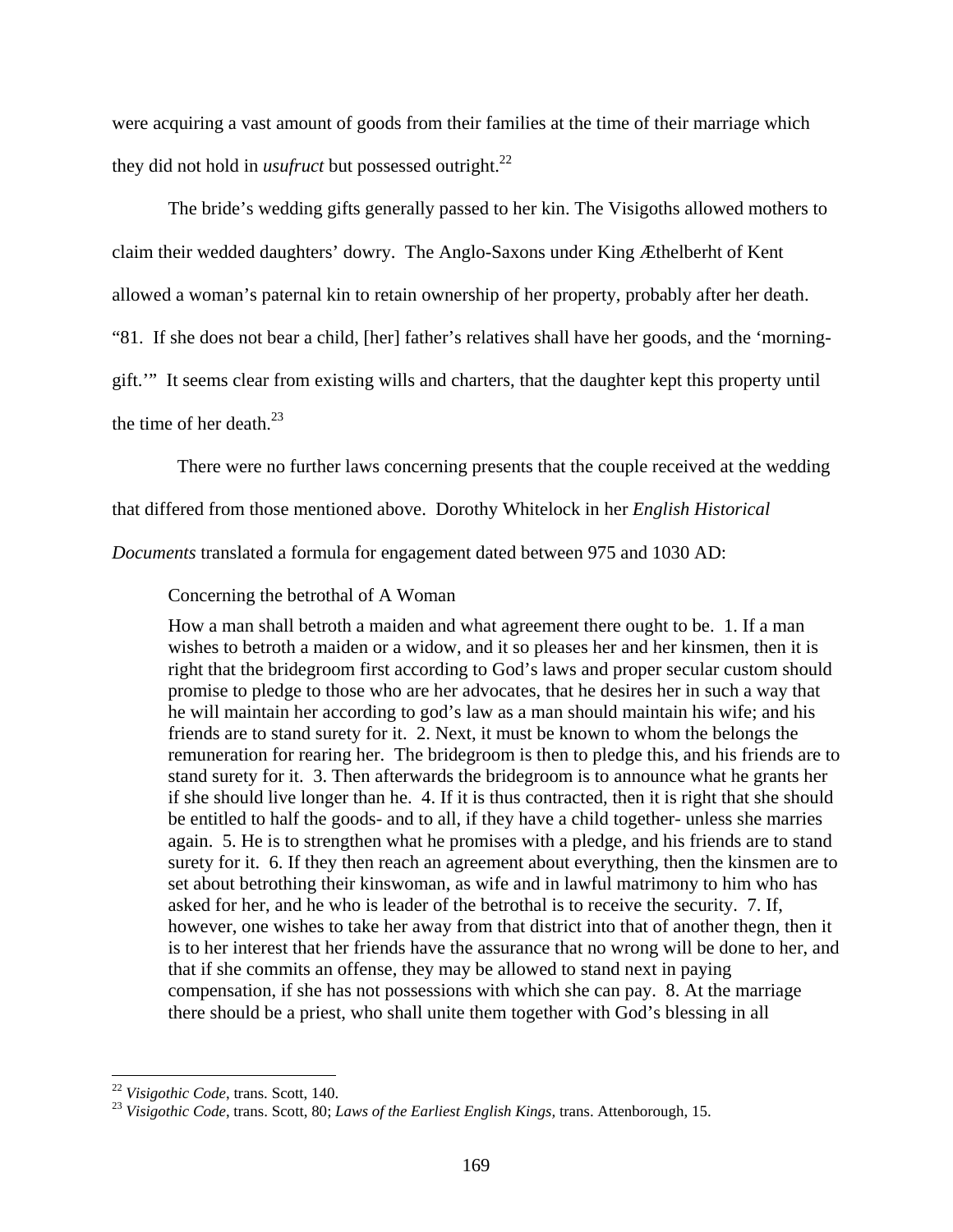prosperity. 9. It is also well to take care that one knows that they are not too closely related, lest one afterwards put asunder what was previously wrongly joined together.

From this document it is clear that custom still required parental consent, a bridal- payment, and furthermore, if the woman no longer lived in the area she remained tied to her kin, and not to the kin of her spouse. This was important because her kin faced the penalties for crimes she committed instead of her husband, thus providing the spouse with no reason to abuse this woman. It also denotes a large inheritance for a widow with children who chose to remain in widowhood for life. Furthermore, the groom provides the woman with a dowry over and above the possession of his property at the time of his death. The contract also reflects the growing influence of the Catholic Church because Germanic tribes had previously married within their  $\mathrm{kin}^{24}$ 

Beyond the inheritances that families provided to the wedded couple at the time of the wedding, many of the Germanic codes also furnished widows with a portion of their husband's property on which to live in the event that she had children and did not remarry after his death. In general, this did not include the property the bride received at the time of the wedding for her support in the event of his death. In most cases a widow retained a morning-gift and a dowry whether she remarried or not. The property she received at the time of her husband's death was different than the prior gifts and often more restricted than the prior gifts. Usually she held these properties in *usufruct* and they were for the support of the deceased husband's heirs.

Several of the Germanic codes provided additional property for widows. For the Burgundians, a widowed wife and mother, who did not remarry, was also entitled to a third of her deceased husband's property. In an earlier law, dated 501 AD, concerning women whose marriages did not produce children: "42.1 Therefore we decree in the present constitution that if

<sup>24</sup> Dorothy Whitelock, "Concerning the Betrothal of a Woman," in *English Historical Documents* Vol. 1 *English Historical Documents, 500-1042*, ed. David Douglas (New York: Oxford University Press, 1955 p. 431), 431.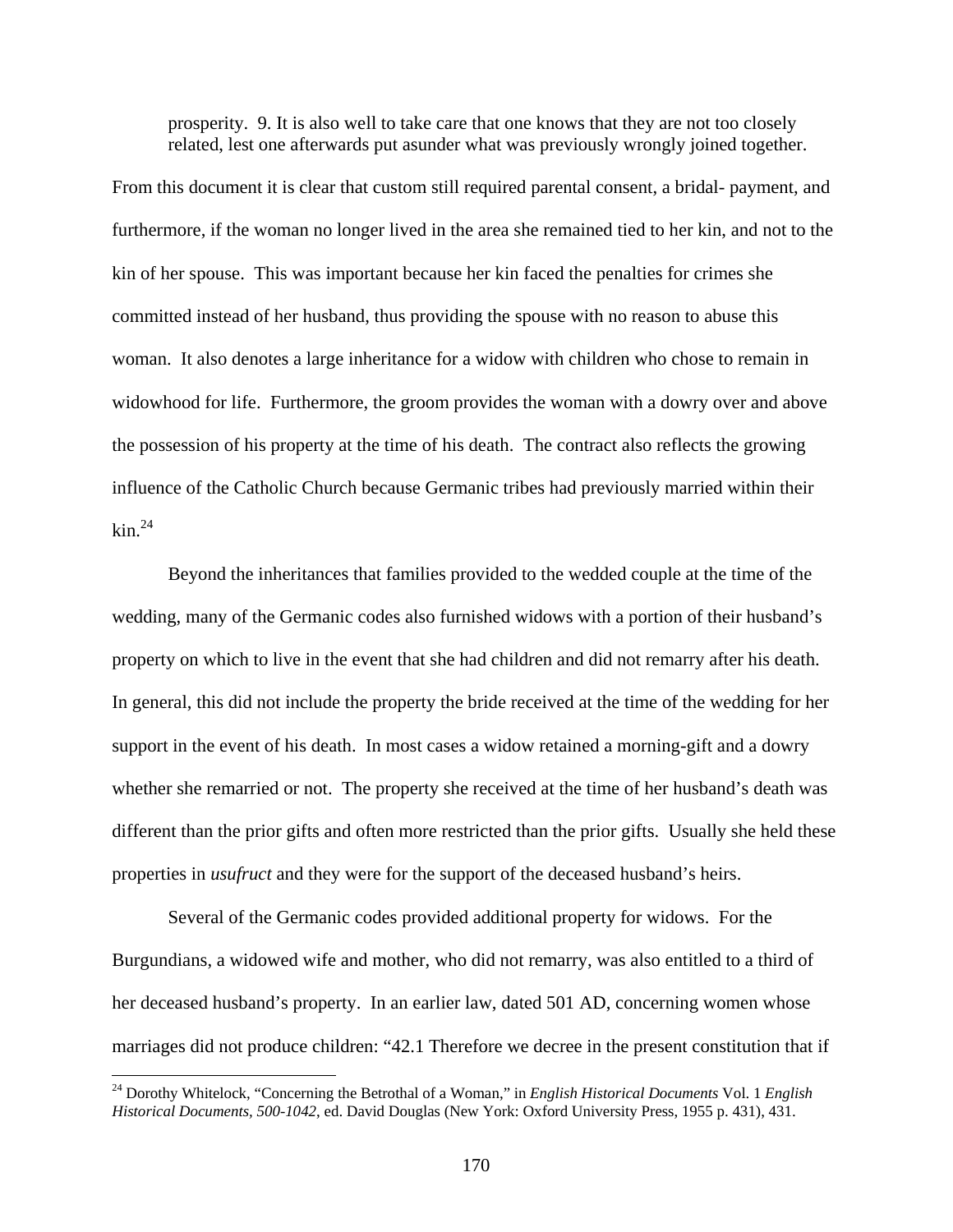a woman whose husband has died without children has not taken her vows a second time, let her possess securely a third of all the property of her husband to the day of her death; with the further provision that after her death, all will revert to the legitimate heirs of her husband." This same law continued stating that women who married lost this portion of their inheritance and that the deceased's relative collected the *wittimon*. "24.2 If by chance the woman has no children, after her death let her relatives receive half of whatever has come to her by way of marriage gift, and let the relatives of the dead husband who was the donor receive half." Under King Æthelberht in the sixth century, widows with children had extensive property rights. "78. If she bears a living child, she shall have half the goods left by her husband, if he dies first." In the Ancient Law of the Visigoths, a widow who did not remarry and had children held limited inheritance rights to her husband's estate because she was not a part of his kin group:

A mother, during her lifetime, or so long as she remains a widow, shall share equally with her children in the income derived from the estate of her deceased husband. But she cannot give away, or sell, or bestow upon any of her children her share of the aforesaid property. And if the children should become aware that their mother, either through negligence, or through hatred of them, was about to dispose of any of said property, they may, at once, make application to the governor of the city, or to the judge, in order that the latter may warn their mother not to alienate such property, and only to use the income of it. She, however, shall have the right to give to her children any or all of said income, and she can unquestionably dispose of any profits derived from the same. And if it should be proved that she has alienated any of her portion, full restitution must be made therefore after her death . . . If the mother should marry again, from that very day the children can claim as their own that portion of their father's property which their mother received at his death.<sup>25</sup>

The majority of the Germanic codes did not consider a spouse to be a relative. Visigothic

law stated: "Husband and wife shall inherit from each other, respectively, when they leave no

<sup>25</sup> *Burgundian Code*, trans. Drew, 50-1, 40; *Laws of the Earliest English Kings,* trans. Attenborough, 15; *Visigothic Code*, trans. Scott, 125.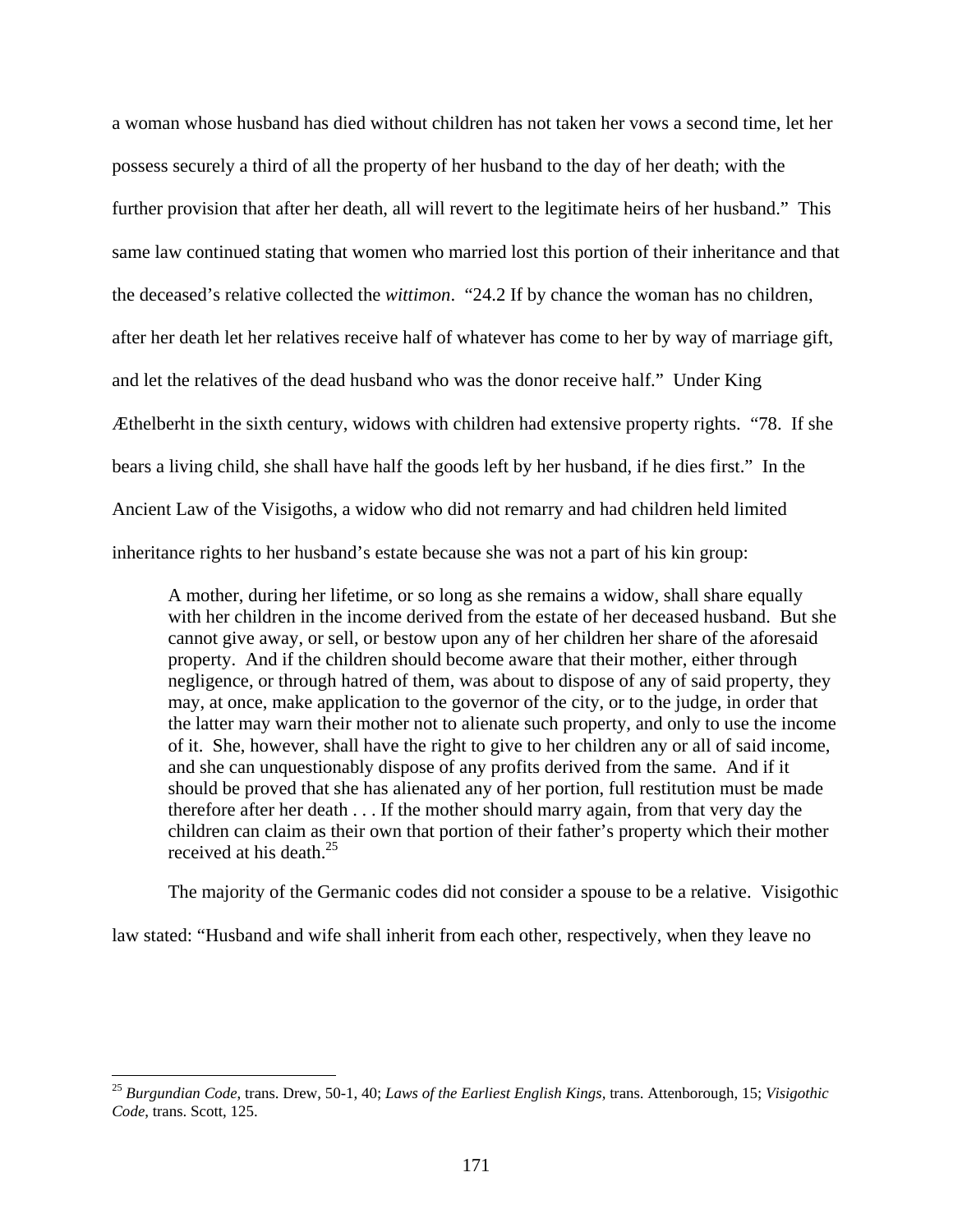relatives nearer than the seventh degree." The reasons for this was that property should be inherited through the familial lines, and unless there are heirs, spouses break those lines.<sup>26</sup>

The Ancient Law of the Visigoths gave the husband the same right of *usufruct* to a deceased wife's property as long as he did not remarry. In the event that the father remarried, the law required that he inventoried the estate for the children of the first marriage. The law allowed the father to retain guardianship of his children if he wished:

But he must at once draw up an inventory of their property in his own hand, in the presence of a judge, or of the heirs of his deceased wife, and he must also bind himself by a written obligation, that those relatives who are legally entitled to it shall have the guardianship of the children in case of his death; in order that none of the property of the latter may be lost but may be protected by him, in every way, from injury or diminution in value. If the father, after having married a second time, should refuse to act as guardian of his children, then the judge shall appoint the nearest relative of the mother to take charge of them as guardian. And if either his son or daughter should marry, they shall at once receive their portion of their mother's estate; excepting the third part, which he may reserve for himself, as authorized by law. The father, as soon as a son or daughter has reached the age of twenty years, shall give to them half of what they are entitled to from their mother's estate, provided that they should not have already married. The remaining half the father shall reserve for himself during his lifetime, and, after his death, it shall descend to his children. This same regulation shall apply also to grandchildren. When the father has alienated any of the aforesaid property, or has retained it beyond the time prescribed by law, everything belonging to his children by right of inheritance from their mother, shall be given to them, at once, by way of complete restitution.27

An Anglo-Saxon woman received property from her husband at the time of his death. In

the laws of King Ine of Wessex widows were entitled to a "third of the [household] property."

Under the laws of King Canute, in the eleventh century, women inherited from their spouses, at

the time of their widowhood. "70.1 But, according to his direction, the property shall be very

<sup>&</sup>lt;sup>26</sup> *Visigothic Code*, trans. Scott, 123.<br><sup>27</sup> Ibid., 123-4.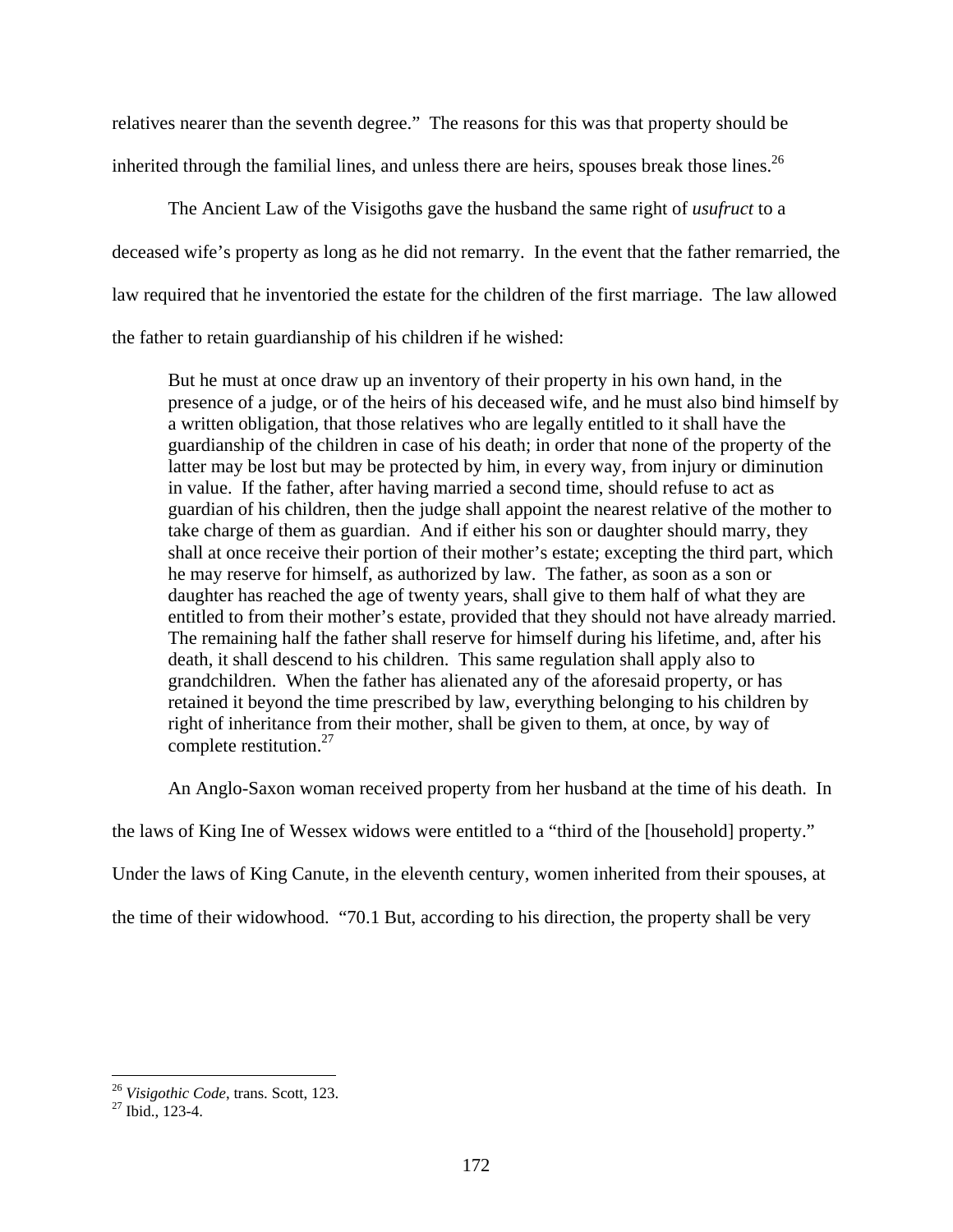strictly divided among his wife and children and near kinsmen, each according to the share which belongs to him."<sup>28</sup>

A seventh-century Ripuarian woman also inherited a large part of her spouse's property at the time of his death. The law made no mention of remarriage for the widow. "If the wife outlives her husband, and let her demand for herself a third of all their property which they acquired together." The Alamans, in the *Lantfridana Manuscripts* of the eighth century, allowed widows to inherit if they decided to remain widows. Bavarian widows inherited property from their husbands as long as they did not remarry.<sup>29</sup>

Lombard widows of the eighth century also had extensive inheritance rights in *usufruct*, if they remained chaste. King Aistulf, in 755 AD, stated : "14.5 That Lombard who on dying wishes to grant to his wife *usufruct* from his property, if he leaves sons or daughters by her, cannot grant more to her for her *usufruct* than a half of his property since he has already given her a morning gift (*morgincap*) and a marriage portion (*meta*) … And if he leaves one or two sons or daughters from a previous wife, he can leave only a third portion of his property for the *usufruct* of his surviving wife …if there are more children, her share shall be determined according to this progression. But she shall have the complete morning-gift and marriage portion which her husband gave her according to law. If she marries again or if she dies, the *usufruct* [of her portion] shall revert in entirety to the heirs, and concerning the marriage portion and the morning-gift, let it be observed as provided in the earlier law [Rothair 1821."30

 Beyond the gifts that women acquired at the time of their marriage, women also inherited from their families. The majority of the Germanic tribes worked hard to ensure that the

<sup>28</sup> *Laws of the Earliest English Kings,* trans. Attenborough, 55, 57; *Laws of England: From Edmund to Henry 1*, trans. Robertson, 209.

<sup>29</sup> *The Laws of the Salian and Ripuarian Franks*, trans. Theodore Rivers (New York: AMS Press, 1986), 186; *Laws of the Alamans*, trans. Rivers, 84, 159-60. 30 *Lombards Laws*, trans. Drew, 234.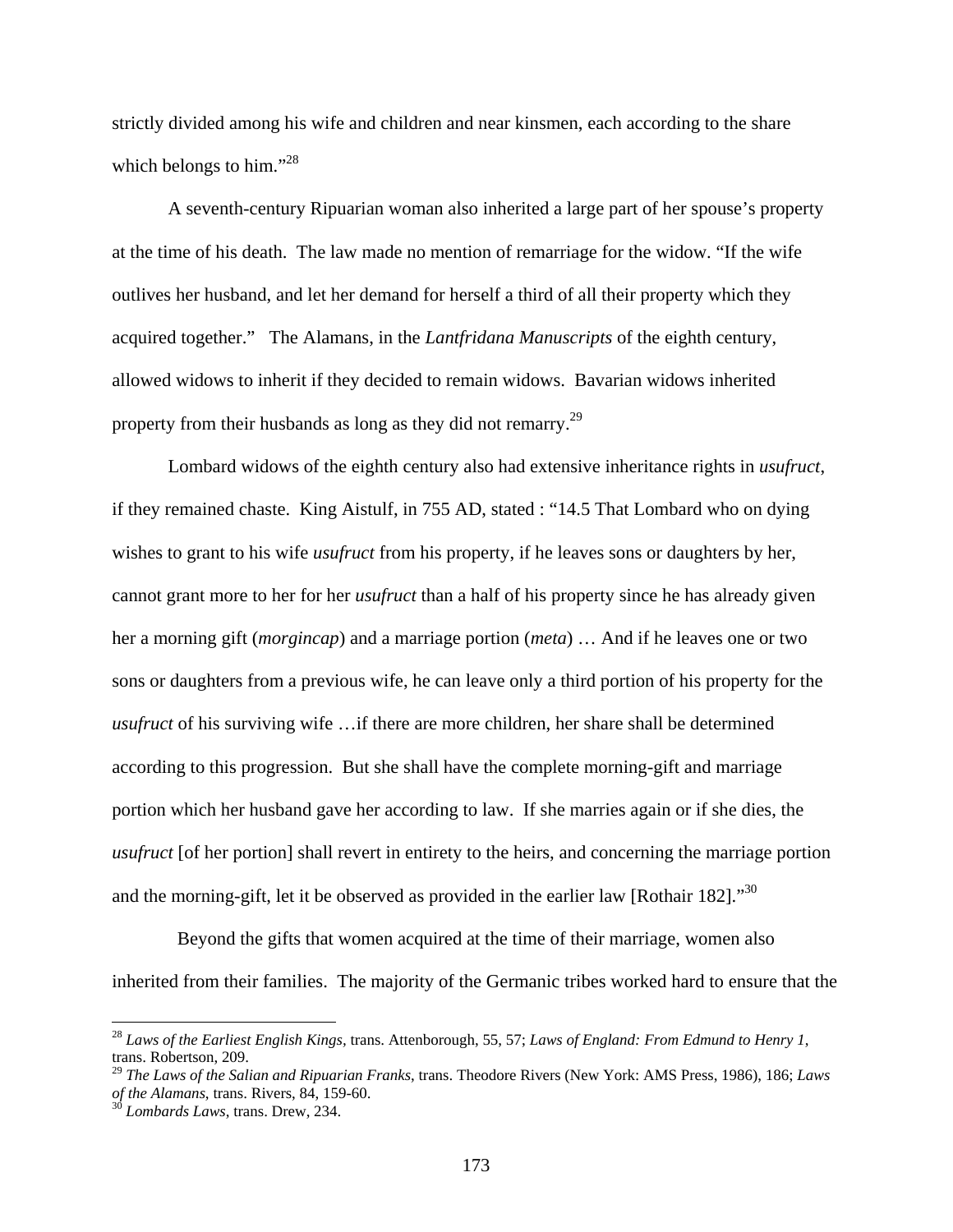property of the family stayed within the kin-group. Many of the Germanic codes did not allow women to inherit the *terra salica* lands because they did not want the woman to pass ancient familial lands into the hands of another kin; furthermore, ownership of these lands was often tied to military duties, which the women could not perform. In many of the codes, the woman stayed within her own kin, and was not joining a new family. The property that belonged to her passed to her children or reverted to her brothers and uncles, sisters and nieces, whatever the case might have been. The separate ownership of property, which reverted to the woman's kin, must have provided her with a bit of autonomy. In most cases, the laws specify that the husband could not alienate the property of his wife. A few of the codes, the Burgundians in particular, mentioned that husbands had power over their wives, especially in regards to property; however, lawmakers placed careful limits on the husband's power over her property. Thus the codes protected the property rights of the women and their kin, while providing only minimum actual benefits to the husband through such property. The Germanic era was not a time of unlimited civil rights for women, and it does seem to be superficial to state that while a husband might control her body, he did not control her property. Yet, the property allowances when taken in conjunction with the Germanic law's provision of, and limitations on, the *mundwald* certainly aided women. Their life was not one of lonely, segregated, desperation.<sup>31</sup>

Germanic women often owned large amounts of property which they inherited from their families, the Ancient Law of the Visigoths stated:

If the husband should acquire any property through the labor of his wife's slaves, or in any foreign enterprise, his wife shall have no right to such property, either during his lifetime, or after his death for a husband who has control of his wife, as stated in the law of the Holy Scriptures, shall also have full authority over her slaves; and everything which he has gained by the services of the latter, or by those of his own slaves, in any undertaking shall belong to him absolutely. And if the said slaves, while they are engaged with their master in any expedition or enterprise, should commit any wrong, or

<u>.</u>

<sup>31</sup> *Burgundian Code*, trans. Drew, 85.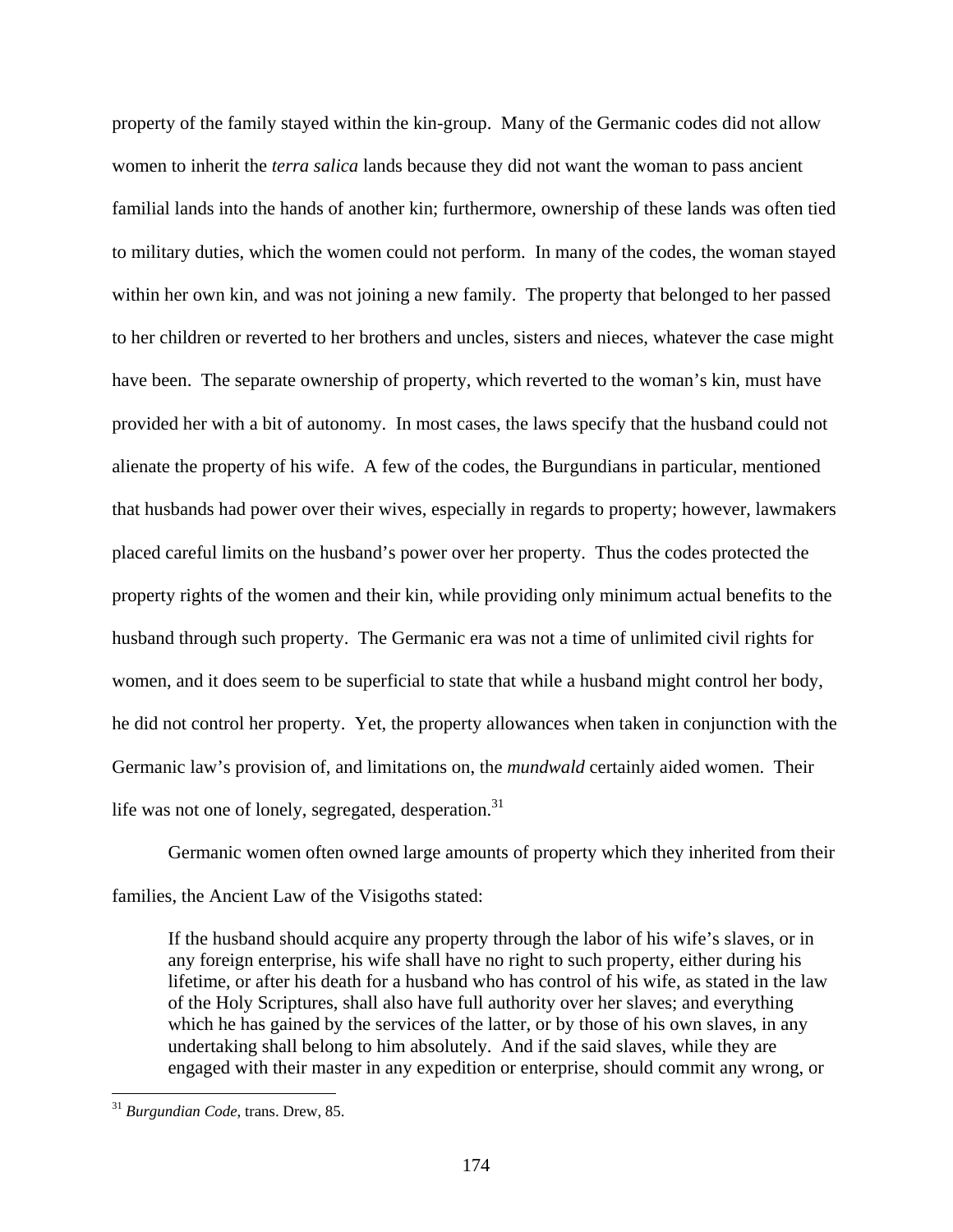do any injury, he who brought them with him shall be responsible for their conduct, and shall make restitution, should they be found guilty.

Though this law does limit the wife's ability to control her property during the lifetime of her husband, it also denotes that some women brought a large amount of moveable property to the marriage, such as slaves. Furthermore, the Visigoths also put several restraints on the husband in regards to the property belonging to his wife, because, in reality, her property belonged to her heirs and not her husband. Lawmakers did not allow the husband to alienate the property belonging to his wife without her permission and the permission of her kin. Thus, he may acquire some monetary gain through the use of her slaves, but the land held no real value beyond that, and he could not keep the land in the event of her death. $32$ 

In Visigothic society, under Flavius Chintasvintus, spouses could provide each other with gifts equaling no more than a fifth of their possessions, if there were no direct heirs to the marriage. "Where the husband and wife before they have children, enter into a written agreement, mutually bestowing their property upon one another, and afterwards, should have children; such a disposition of property, if their children are living, shall be void; and the children may take and hold the entire property of their parents, with the exception of the fifth part, which the parents shall have the right to dispose of otherwise. But if one of them, that is to say, either the husband or the wife, before the marriage was consummated, should be proved to have made for the benefit of the other a written agreement disposing of property, it shall remain in full force; and such donation cannot, in any way, be overthrown by children subsequently born of their marriage." The Ripuarian Franks, in the seventh century, allowed men and women to bequeath their property to their spouses, in the absence of direct heirs:

If anyone has no children, neither sons nor daughters, let him have the right according to Ripuarian law in the presence of the king to adopt an heir of all his property: if he is a

<u>.</u>

<sup>32</sup> *Visigothic Code*, trans. Scott, 126.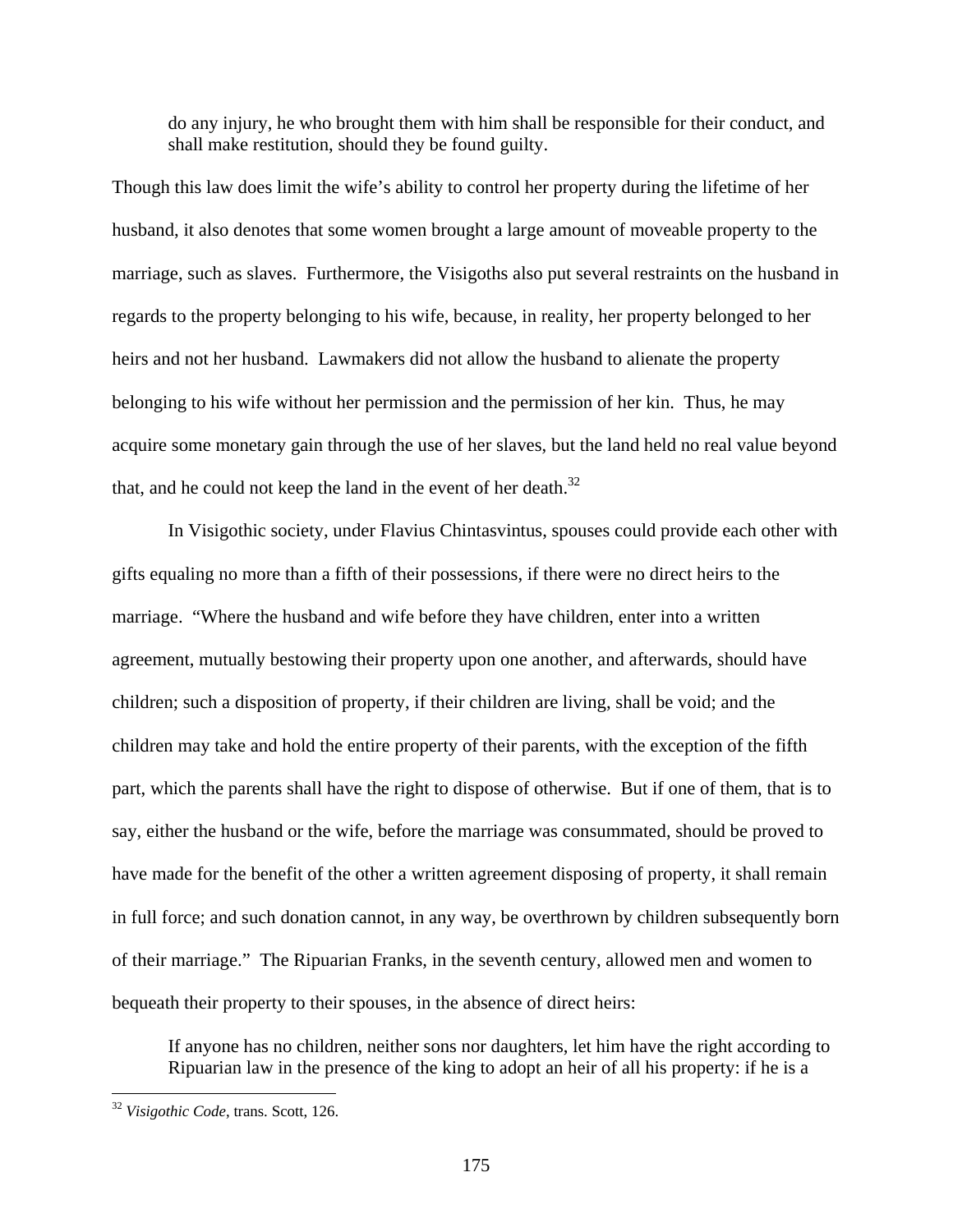husband, his wife, or if she is a wife, her husband, or whoever, either related or not related. Or let him transfer property [*adfatimire*] through charters or let him hand over [his property when] witnesses are summoned. If a man and his wife transfer property [*adfatimus*], let the inheritance revert to the lawful heir who survives them after the death of both, except in so far as [the deceased husband] may have spent on alms or on his own needs.33

Glorious Flavius Recesvintus, of the Visigoths, in the seventh century was also concerned that differing amounts of prosperity within the marriage might cause instability and therefore stated: "If the value of their possessions is the same, neither has a right to assume superiority over the other. For it is not unusual, where such property is equal in amount, for one party, in some way, to take advantage of the other. And if it should be evident that the possessions of one exceed those of the other in value, as above stated, there shall be an apportionment of it made, showing what either may claim after the death of the other, and what either shall have a right to dispose of to his or her children, or to heirs, or in any other way that may be desired."<sup>34</sup>

In most of the Germanic codes, lawmakers distinguished between familial property that was largely inalienable, meaning it customarily passed to the next of kin, and gifts from other sources that were less restrictive. Land that was inalienable was so, for either sex. This was land designated for the heirs of the blood which had always held that land; however, gifts of land also existed. Women sometimes acquired alienable gifts. The Ancient Law of the Visigoths provided an excellent example of these alienable gifts:

We especially decree that a wife shall be entitled to no part of any property presented by the king to her husband, unless the latter should bestow a portion of it upon her by way of dowry. And, likewise, should the gift be made to a wife, her husband shall have no right to any of it, nor can he lay claim to it after her death, unless his wife should give or bequeath it to him. If a wife should, at any time, in addition to her dowry, accept from her husband any property acquired by him as a gift, or by profligate conduct, or the proceeds of claims collected by him, she shall have absolute disposal of said property until the day of her death, according to the terms of the will of her husband, even though there be children born of that marriage. She shall have the power to expend or use the

<sup>&</sup>lt;sup>33</sup> *Visigothic Code*, trans. Scott, 129-30; *Laws of the Salian and Ripuarian Franks*, trans. Rivers, 190. <sup>34</sup> *Visigothic Code*, trans. Scott, 126-7.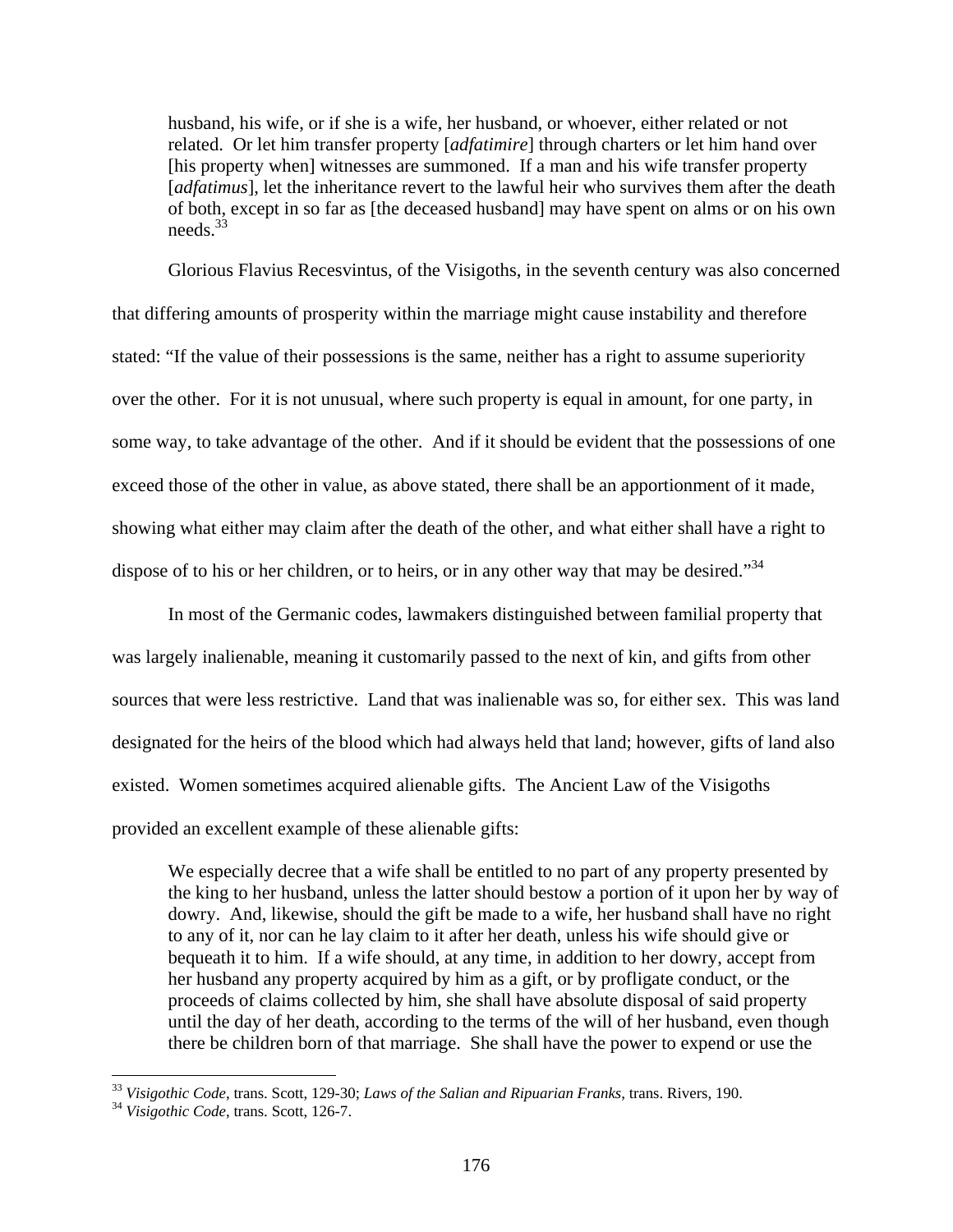income of such property, just as the testator has designated by will; and, during her lifetime, she shall enjoy unhampered possession of all such property, the income of which shall be used for her expenses.

This property was separate and distinct from the dowry, which the husband provided. The wife was allowed ownership of this property, even if the marriage had not produced any heirs, and even if she chose another husband, provided she was not guilty of "adultery or other meretricious conduct."<sup>35</sup>

Visigothic wives did not become the kin of their husbands. The wife maintained her property separately and divided her estates among the children separately. "Where a man leaves only brothers and sisters, they shall inherit his property, share and share alike, provided they are all children of the same father and mother. But if some should be descended from a different father or mother from the others, the inheritance shall go to the brothers and sisters having the same father and mother as the descendent. Such children as are born of different parents, but of the same mother, shall inherit the property of the mother, share and share alike. Those also who are descended from different mothers, but the same father, shall share in a like manner." The Ancient Law also stated: "A woman shall inherit, equally with her brothers, the property of her their father or mother; of their grandparents, on the paternal and the maternal side, as well as their brothers and sisters; and also any property which may be left by a paternal uncle, or a cousin, or a nephew, or a niece. For it is only just that those who are nearly related by blood, should enjoy the benefits of hereditary succession." Visigothic women stood to inherit a large amount of property from their families, which they maintained separately from that of their husbands.<sup>36</sup>

<sup>35</sup> Ibid., 153.

<sup>36</sup> Ibid., 122-3.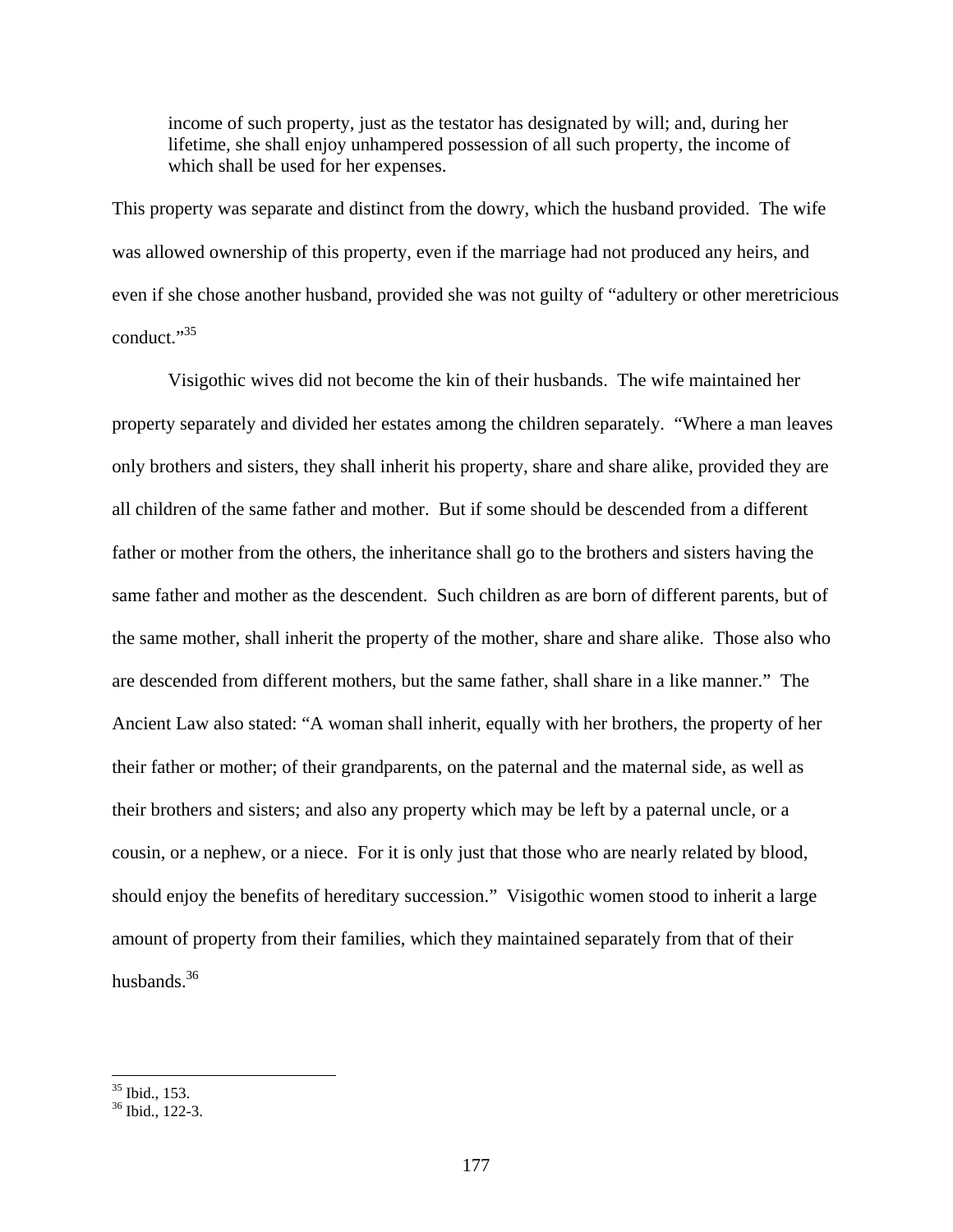In Rothair's edict, daughters inherited portions equal to that of any illegitimate sons. "158. If anyone leaves one legitimate daughter and one or more natural sons and the other near relatives or heirs, the substance of the dead man shall be divided equally into three parts." $37$ 

Germanic women in most areas inherited from their children. Most places restricted this ownership to *usufruct* until the time of her death, at which point the land reverted to its rightful heirs. One Burgundian law concerning the death of both the husband and the son provided the woman with the property belonging to both. This particular law made no mention of whether the woman might remarry. "24.3 But if perchance children shall have been born and they shall have died after the death of their father, we command that the inheritance of the husband or children belong wholly to the mother. Moreover, after the death of the mother, we decree that what she holds in *usufruct* by inheritance shall belong to the legal heirs of her children. Also we command that she protect the property of her children dying intestate." A chronologically later law mentioned the woman's inheritance if she did not remarry and limited the amount that she could inherit:

74.1 Indeed it has been established in general in a law stated in earlier times that if a woman whose husband has died childless does not enter into a second marriage, she may claim a third of his inheritance for her own use throughout her lifetime; but now after considering more carefully with the nobles (obtimates) of our people all these matters set forth under this same title; it pleases us to limit the general application of the abovementioned law. Wherefore we order that any such widow, concerning whom we speak, may receive a portion of the inheritance of her husband if she has not already obtained property from her father or her mother, or if her husband has not given her any portion of his property by means of which she can live. 2. If any woman whose husband has died does not take vows to a second husband, or does not wish her sons, now grown, to live with her, she may accordingly divide the property of the dead husband with them. If she has one son only, let her obtain the above- mentioned third; if there are two or three or four or more sons, let her receive a fourth part; nevertheless after her death, let the property return to the sons. 3. If anyone enters a second marriage after the death of his first wife by whom he had children, and has children by his second wife, and if he then dies, the rule should be observed that his widow shall not hold that anything must be

<sup>37</sup> *Lombards Laws*, trans. Drew, 78-9.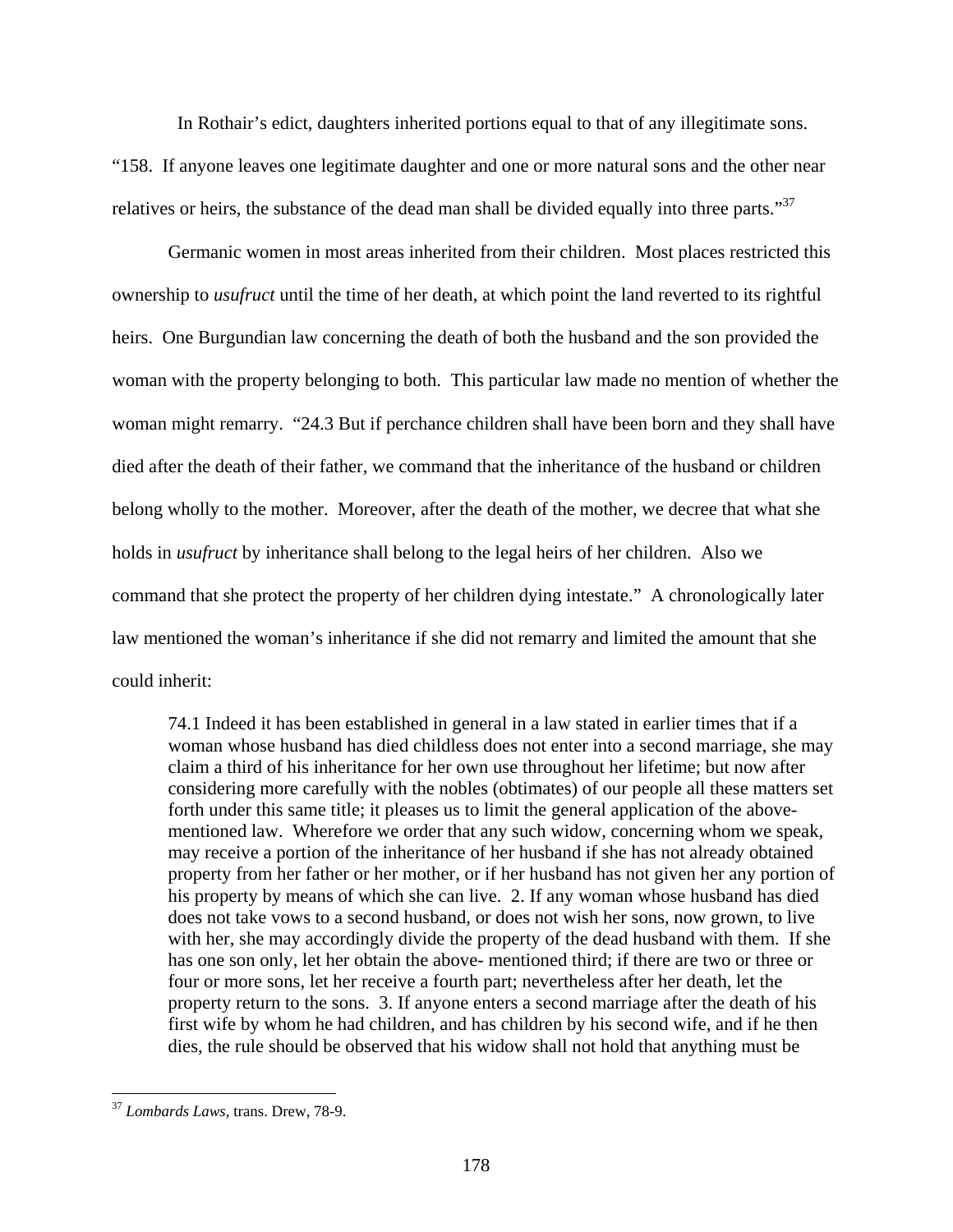given to her from the portion of her step-children, but let her receive the portion designated above from the property inherited by her own children.

As stated in the law above 74.2, the woman could inherit from the husband's lands in conjunction with her sons, but in law 24.4 the law allowed a son to gift his mother whatever he wished, to which she held more than *usufruct*. "24.4 If any son has given his mother something by will or by gift, let the mother have the power of doing whatever she wishes therewith; if she dies intestate, let the relatives of the woman claim the inheritance as their possession." Though Burgundian women did inherit from their sons, the lawmakers altered this law slightly in the face of difficulties with distribution:

53.1 It has been permitted now for a long time as set forth and established in previous law, that if, a father being dead, his son dies without a will and the mother still lives, she shall possess the substance (*usufruct*) of the son's property during the rest of her life, and after her death the nearest relatives of the son coming from the father's side shall receive all those properties of which we speak. However, discussing this case more thoroughly, with the nobles of our people (*obtimates populi nostri*), we direct attention to the fact that the nature of the aforementioned law causes no less of loss and discord than of advantage to the heirs since they disagree among themselves over the various contradictions involved in the contest. As a result, on the one hand, the slowness of acquiring inheritance gives offense, and on the other the loss of property causes anxiety. Therefore it seems more just that the bonds of the above-mentioned condition should be relaxed under circumstances whereby the case will not be delayed, but ended. 2. Therefore, we order, that, just as a similar case was concluded by our decision, since the contrary decrees of the fates often shift under these circumstances, a legal division of the remaining property shall be made on an equal basis immediately between the mother of the deceased son, if there be no daughter, and his nearest relatives as we mentioned above, with the further provision that each of them may have the power according to law of doing what he pleases with the half received. For surely, it is more desirable that the cases should terminate immediately to the welfare of the parties concerned rather than that anyone should gain an advantage because of any delay in point of time.

The limitations in property that a woman might inherit from her children portray the growing

concerns that the availability of new land was becoming limited. In the *Pactus Legis Salicae*, for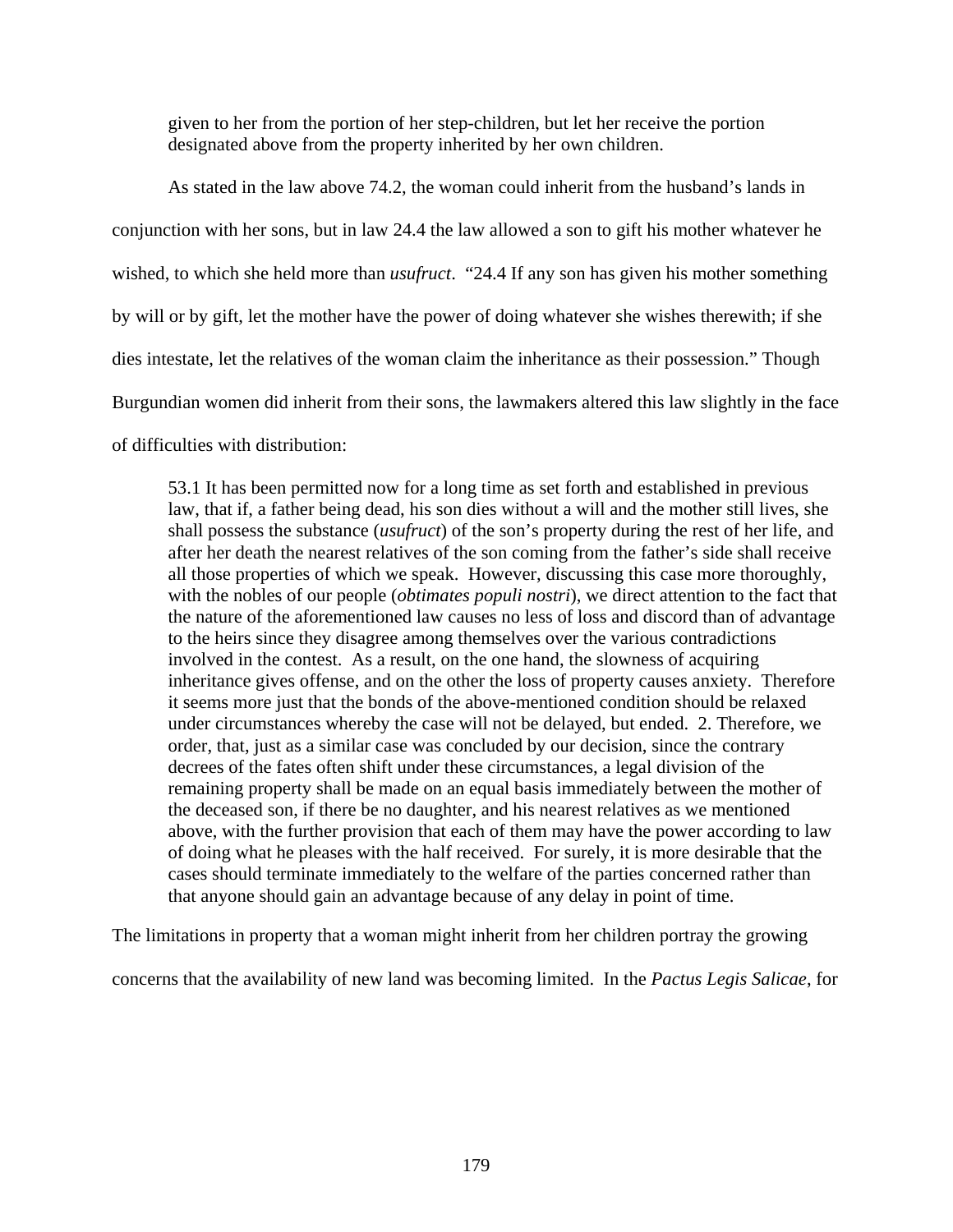the sixth-century Franks, a woman inherited from her deceased childless son, if the father was also dead."<sup>38</sup>

Burgundian fathers had the legal right to give their daughters whatever they chose. In the law quoted above 53.1, the deceased son's daughter inherited everything in the place of the mother, but there was no mention of a son. This must have been a case where the lawmakers made the assumption that everyone knew the son would inherit everything. Specifically stated in the law, was that daughters inherited in the absence of sons. "14.1 Among Burgundians we wish it to be observed that if anyone does not leave a son, let a daughter succeed to the inheritance of the father and mother in place of the son." The law allowed fathers to provide their daughters with gifts of land if they wished. "1.1 Because nothing concerning the privilege of bestowing gifts which is permitted to fathers, or concerning the gifts (and *gratuities*) of rulers, has been provided in the laws, we have decreed in the present statute, with the common consent and will of all, that it be permitted to a father to give to anyone from the common property or from the produce of his labor before he makes a division, excepting that land acquired by allotment (title of lot, *sors*), concerning which the arrangement of previous laws will stand."<sup>39</sup>

Other Germanic laws provided property between aunts and nieces. The Burgundian law stated: "75.4 If indeed as has been said, the father has died, and the son leaves no male heirs, but a daughter only, and the sisters of her father (i.e., the above son) are still living, the law establishes the rule for claiming the title of inheritance as follows: the amount of the father's portion must be set aside (for the daughter), while the other half (i.e., her grandfather's portion) shall legally belong to the aunts mentioned above, nor let it be thought that any of their half may be claimed by the daughter (the only heir of the son)." According to the *Pactus Legis Salicae*,

<sup>38</sup> *Burgundian Code*, trans. Drew, 41, 70-1, 40, 61; *The Laws of the Salian Franks*, trans. Katherine Fischer Drew (Philadelphia: University of Pennsylvania Press, 1991), 122.

<sup>39</sup> *Burgundian Code*, trans. Drew, 61, 32, 22.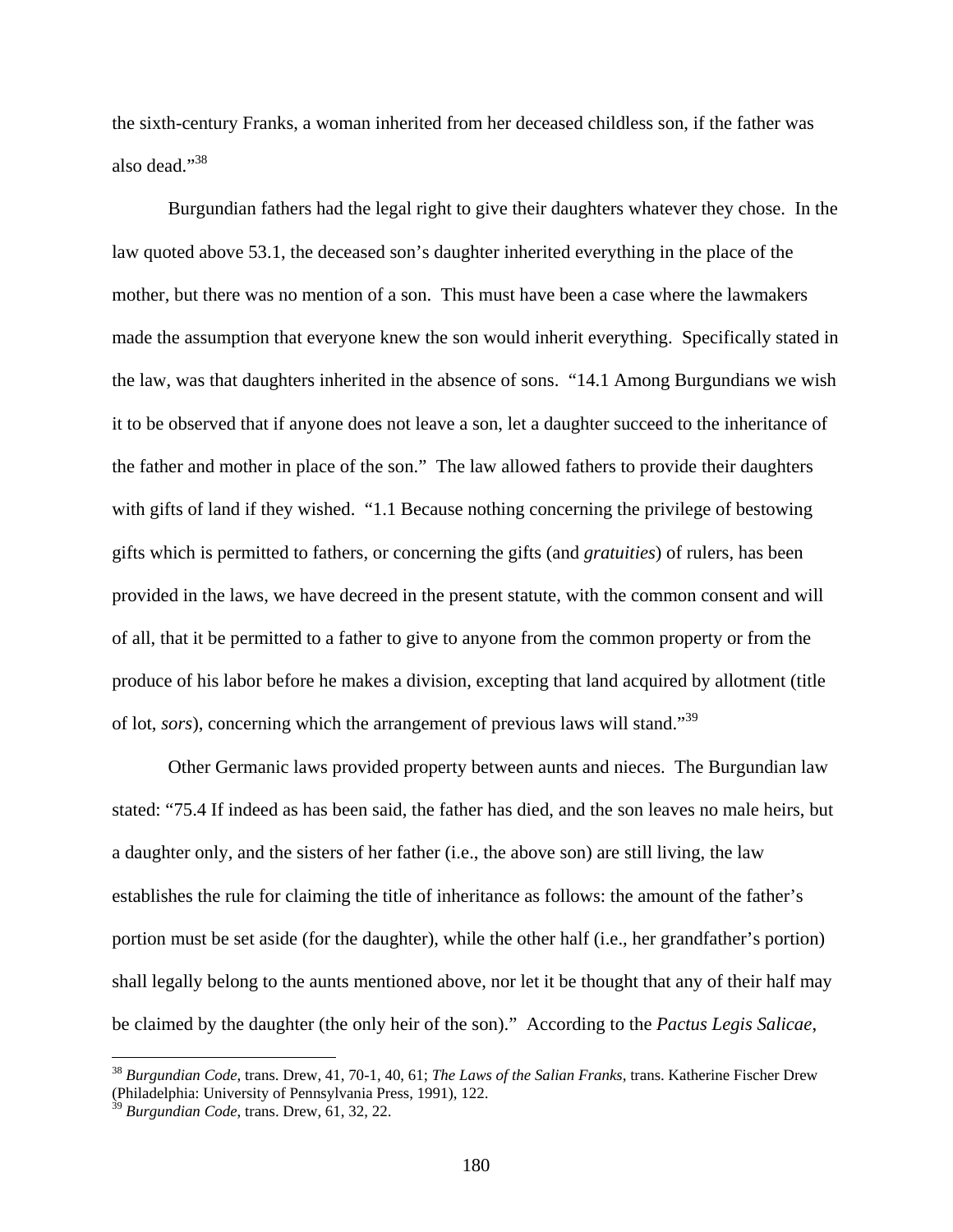Salian women, also stood to inherit from their kin in the absence of male counterparts. A sister inherited if there was no brother. "59.1 If a man dies and leaves no children, and if his father or mother survives him, this person shall succeed to the inheritance. 2. If there is no father or mother but he leaves a brother or sister, they shall succeed to the inheritance. 3. If none of these is living, then the sister of the mother shall succeed to the inheritance." This law continued naming distant relatives; the important point is that women were in line to inherit familial lands, though occasionally barred from inheriting the *terra Salica* lands. Even in the event that Frankish women did not inherit ancestral lands, they still often maintained the estates for their minor sons. According to Paul the Deacon, in the sixth century, Sigispert's son Childebert, "still a little boy, with Brunhilde his mother, took up the management of his kingdom." Brunhilde was ruling during her son's minority.40

The Salian Franks required that their daughters inherit equally with their brothers. "If a father or [a relative of] the kindred, when he gave his daughter to a husband, gave some property to her on that [wedding] night, let her, as much as he gave, make claim to everything of her share against her brothers. Similarly, if [a father] decides to cut his son's hair, whatever he gave him, let [his son] retain this with the exception of [his] share, and let the others divide what remains among themselves in an equitable fashion." Furthermore, the Salians, in Capitulary IV, allowed women to inherit the *terra salica* lands, which the law previously barred women from owning. "108. In a similar manner, it is agreed and resolved that whoever has neighbors and has either sons or daughters alive after his death, so long as the sons survive, they should possess the [ancestral] land as the Salic law specifies. And if the sons have died, let the daughter in a similar manner receive this land, just as the sons would have possessed it if they were living. And if she

<sup>40</sup> *Burgundian Code*, trans. Drew, 72-3; *Laws of the Salians*, trans. Drew, 122; Paul the Deacon, *History of the Lombards*, trans. William Foulke (Philadelphia: Harvard University Press, 1907), 103.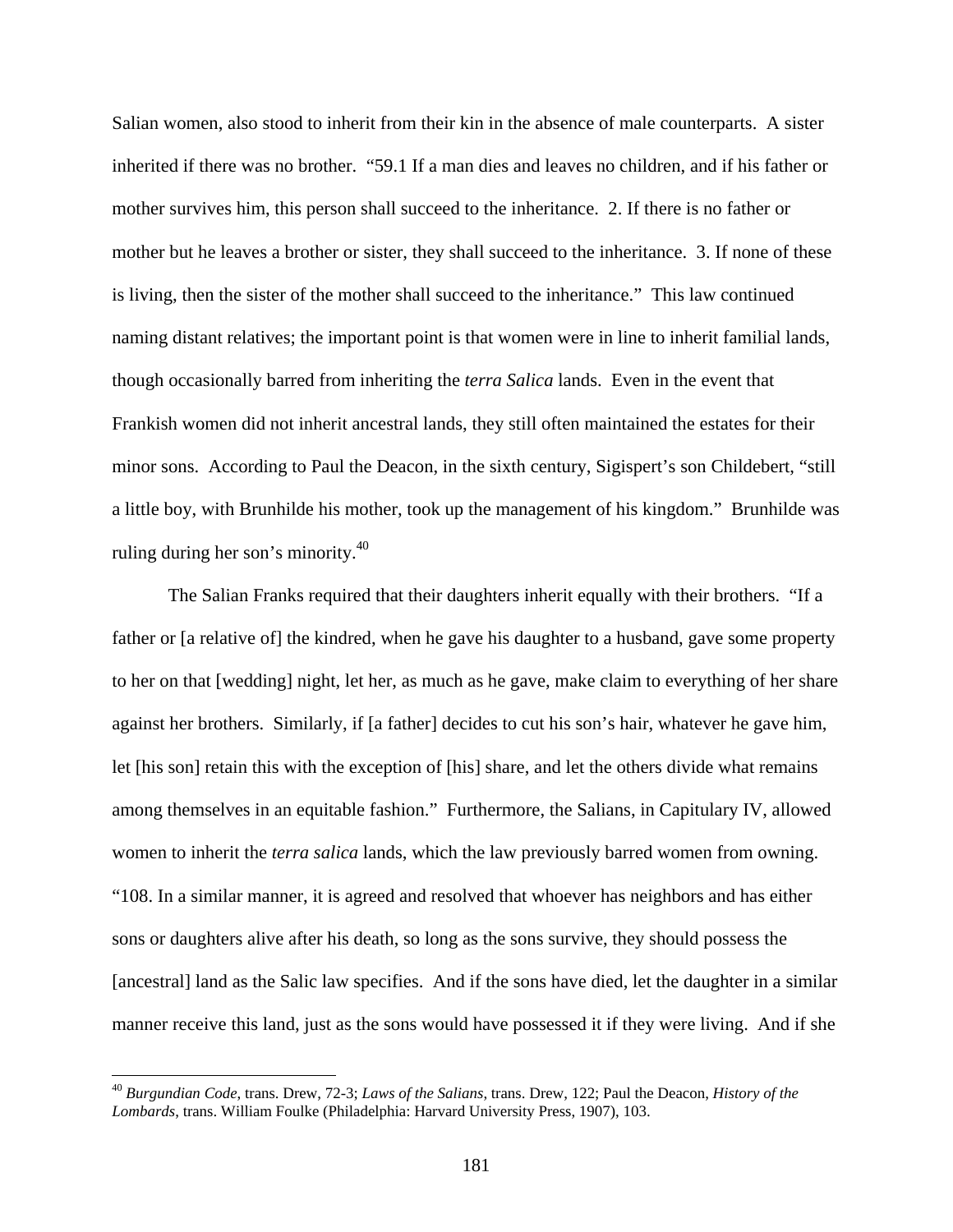died, let another brother [to the deceased father], who is living receive the land of his brother, [and] not the neighbors. And [if] the brother died, [and] no other brothers are living, then let the sister [to the deceased father] take possession of this land." Furthermore, in Capitulary IV, the Salian lawmakers included "recent acquisitions and especially land when acquired, that the persons who have a living father should honor the custom among themselves which they have over their property."<sup>41</sup>

Germanic women inherited lands from their kin, usually in the absence of nearer males heirs to the deceased. Lombard King Liutprand allowed daughters to inherit in the absence of sons. Another law of Liutprand in the same year, 713 AD, stated: "#2.11 If a Lombard while living has handed over some of his daughters in marriage and other daughters remain at home unmarried (in *capillo*), then all of the daughters shall equally succeed as heirs to his substance as if they were sons." In 725 AD, King Liutprand reconfigured a prior law requiring that a man could not disinherit his only heir, thus forcing the man into *usufruct* of his property. "65.1 In the case of a man who has an unmarried daughter at home and who does not have a legitimate son, he may not alienate more than two parts [two thirds] of his property in any fashion as a gift or for the sake of his soul. The third part [of his property] he must leave to his daughter, as King Rothair of glorious memory has already established [Rothair 158]. If a man does make a gift (*thinx*) [of his whole property] and afterwards a daughter is born, he shall modify the gift so as to retain a third part." This law further stipulated that if the father conceived daughters the percentage of the gift decreased. $42$ 

<sup>41</sup> *Laws of the Salian and Ripuarian Franks*, trans. Rivers, 114, 135. 42 *Lombards Laws*, trans. Drew, 145, 172.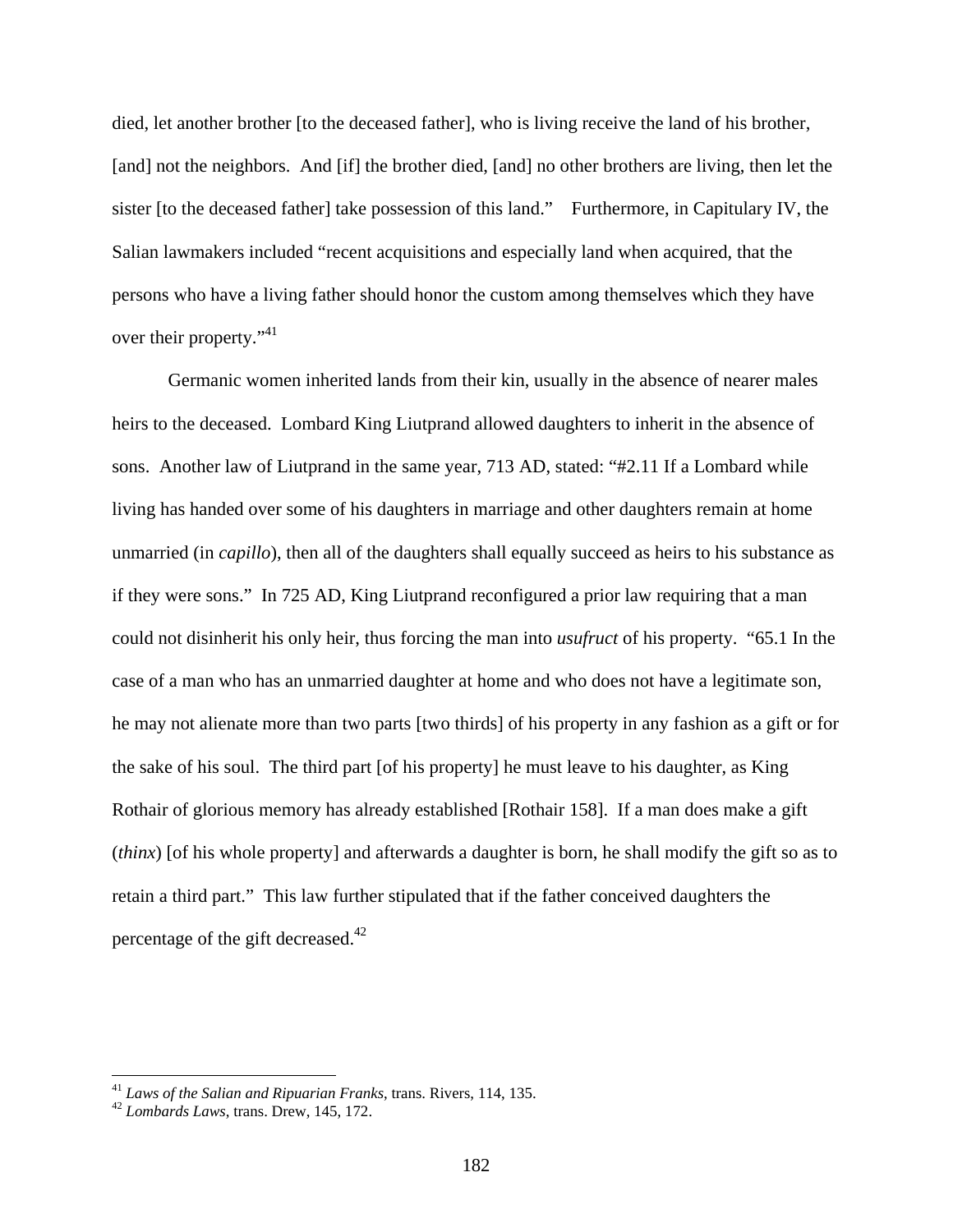For the Lombards, in situations where sons did not exist, daughters inherited the family

lands, and in a case where a sole son had only sisters and daughters, the law showed a preference

for daughters:

3.3 If a Lombard leaves sisters, and while he was still alive they had gone to husbands, and if this man also leaves daughters, then the sisters shall have from the property of their brother [only] such an amount as they received on the day of their vows when they went to husbands [and the daughters shall have the rest of the inheritance]. If the brother leaves neither sons nor daughters, or if the sons and/ or daughters die before him without leaving sons or daughters of their own, then the sisters- those who remained unmarried as well as those who have gone to husbands- shall succeed as heirs to all his property.

King Aistulf changed this law in 755 AD.

10.1 We note that it is provided in an earlier law [Liutprand 3] that if a brother dies without sons or daughters and leaves sisters, the sisters shall succeed him as his heirs, but any aunts may have none of the property of their nephew: only sisters or near [male] relatives may succeed. We also note that since the aunts remain at home unmarried and unprovided for, suffering need, they marry slaves. Therefore, with God inspiring us, we now provide that if a Lombard dies leaving one or more sisters at home unmarried and one or more sons, his sons ought to consider in what manner their aunts can live according to the quality of their status that they will not suffer need from lack of food, or clothing, or even service. And if one of the aunts wishes to live in a holy convent under an established rule, let it be arranged by the nephews as desired by her or is suitable. If a nephew dies without sons or daughters or intestate and leaves sisters, the aunts who remain at home unmarried together with their nieces [the sisters of the deceased] shall succeed equally to the entire property of their nephew and brother.<sup>43</sup>

The Visigoths also believed in linear inheritance. Flavius Chintasvintus restricted the

rights of parents to alienate their property, even if their children predeceased them:

But they shall not have the power to give to each grandchild more than the third part of the aforesaid property. And if they should wish to give any to the church, or to the freedmen, or to any one else, they shall have the right to dispose of only the fifth part of it in this manner, as prescribed by a former law. But where neither children nor grandchildren, nor great- grandchildren should be living, they shall have the right to make such disposition of their property as they desire. … But if a son having a wife and children should die during the life of his father, before his father has given him all that he was entitled to from his estate, and his sons should also die during the life of their grandfather, the daughter- in- law shall receive only so much as the father had formerly set aside for her husband. Nor can the widow claim any more than this from her fatherin-law or any of his relatives. But if the son had been living with the father, and had not

 $43$  Ibid., 145, 213-2.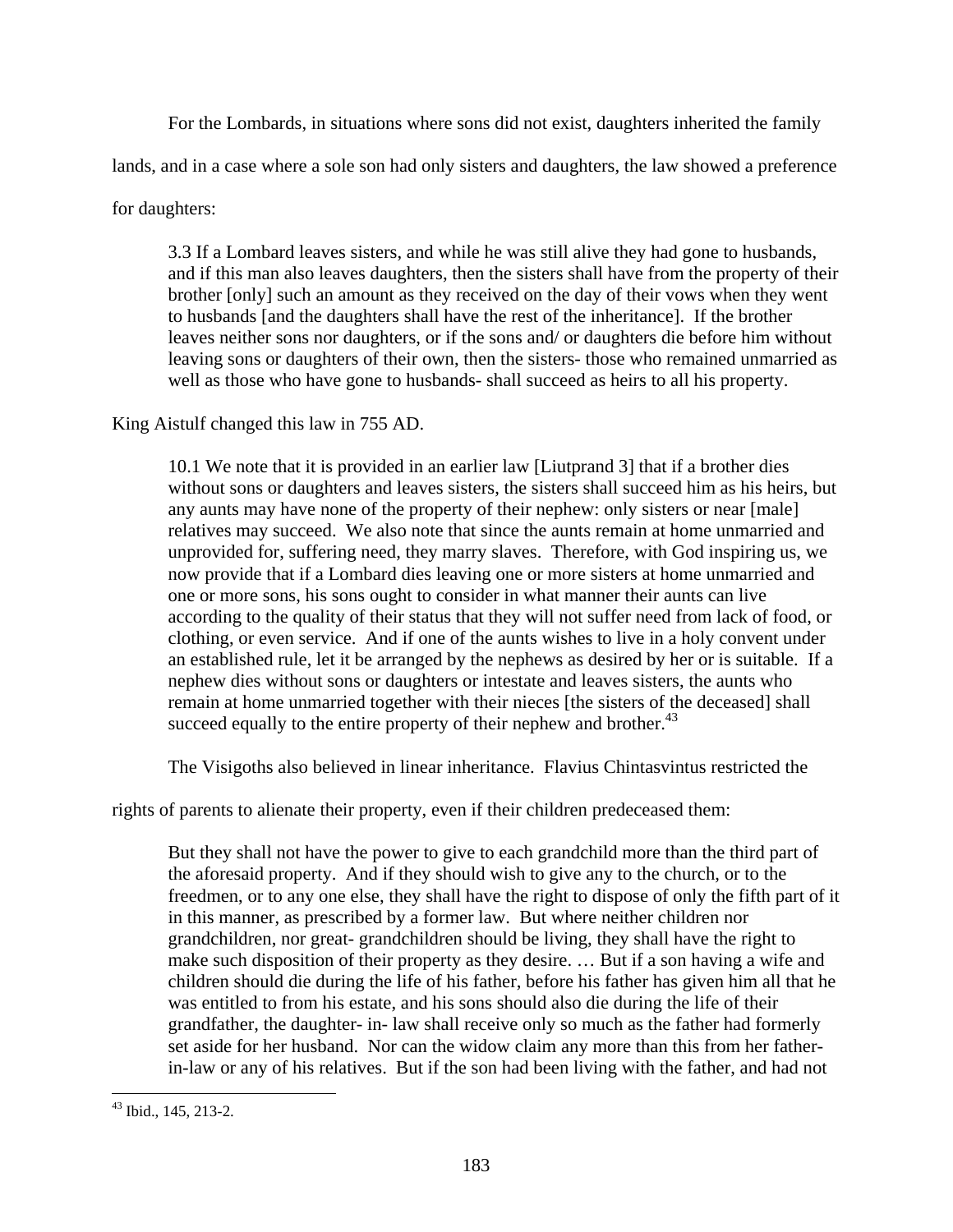yet received anything from him; the son's widow shall then only be entitled to what she obtained as a dowry at the time of her marriage. Where the son, in obedience to his father's wishes, permitted the latter to retain what he was entitled to from his mother's estate, and should bequeath it at his death to his wife, or to anyone else; such bequest for the benefit of the wife or of the others, if made in writing, shall be valid: provided his mother did not have other sons by the same husband. If, however, other sons should be living, the provisions of the former law must be carried out.

The law providing the direct heir with a third of the property was reiterated during the reign of Glorious Flavius Recesvintus demanding that no child could be disinherited in favor of a stranger unless the child committed a physical assault on the person." If a man passed away while his wife was pregnant and had no other heirs, the child was entitled to three- quarters of the deceased's property. The laws created during the reign of Glorious Flavius Recesvintus stated that if there were no heirs to the fourth degree of consanguinity, then that person owned the property with full liberties. "Every freeborn man and woman, whether belonging to the nobility, or of inferior rank, who has no children, grandchildren, or great- grandchildren, has the unquestionable right to dispose of his or her estate at will."44

The rise of primogeniture through the Germanic era is a phenomenon that proved harmful to both men and women. As land became increasingly smaller in size through successive divisions of estates among the kin, the need to retain a live-able tract of land grew. It is for this reason that primogeniture came to be practiced in particular among the poorer strata of society. This meant in effect that only one son inherited the land, and effectually only one son might marry. According to George Homans, "In any society where husbandry is nearly the only means of subsistence, a man's status as a landholder or a landless man is in close relation with his status as married or single." Gavel-kind is another form of inheritance which the English practiced in areas where productive land was more plentiful. "According to the custom of gavel-kind, … a tenement might be divided equally among the sons of the last holder. In default of sons, then

<sup>44</sup> Ibid., 128-30.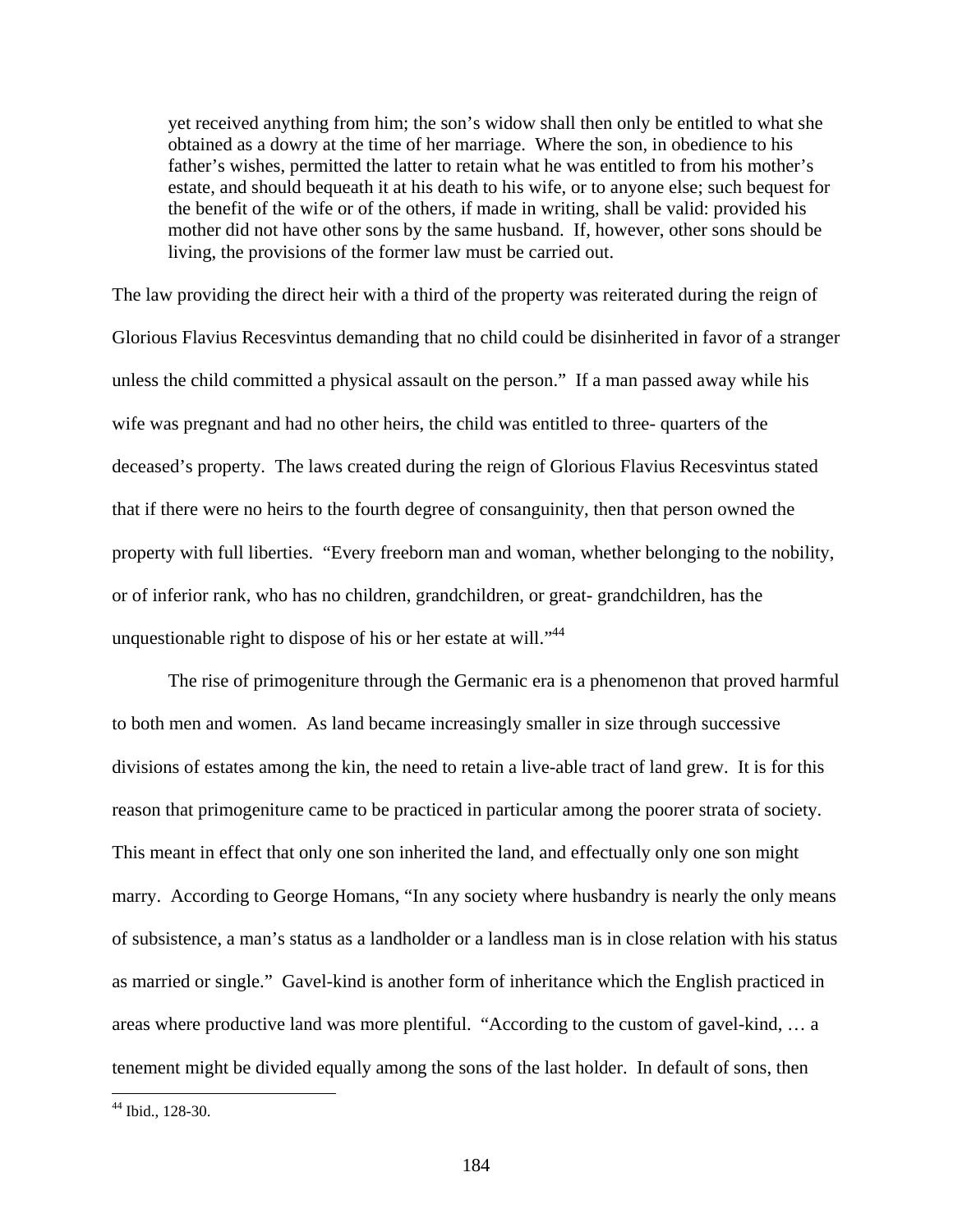among the daughters." In either case, during the Germanic era, daughters inherited in the absence of brothers, and wives inherited at the death of their spouse. In most cases she held *usufruct* because the land reverted to the blood heirs if she had no children. In either case, women had better property rights during the Germanic era, than in the era following. During the Renaissance, in part due to the rediscovery of Roman law and in part due to the decreasing availability of land, the law denied women the right of inheritance from their kin. Families saved the inheritance for the eldest son, and their financial income for the dowry of the eldest sister, who in effect became a pawn and might be remarried if she was widowed at a young age. Women were even excluded from partible inheritance on the continent in the later centuries.<sup>45</sup>

The early Lombards did not practice any form of primogeniture and in the event that a man left more than one female child, he was initially not allowed to favor one of them over the others. "4.4 If a Lombard leaves sisters or daughters at home unmarried, then they ought to succeed to his inheritance in the same and equally, however many there are, as if he had left legitimate sons." In 755 AD, however, King Aistulf allowed a father to favor one child with more property than the others. "13.4 … Therefore we now decree that if a man has two daughters, and does not leave a son, he may reward one of the daughters if he wishes with a third part of his property. If he has three daughters he may reward one of them with a fourth part of his property; if there are more the portion shall be determined according to this principle."<sup>46</sup>

The Ripuarian Franks, in the eighth century, had inheritance laws similar to the Salian Franks; the first to inherit were the children of the deceased, then the parents of the deceased, then the siblings of the deceased. The Ripuarians stipulated: "while a man lives, a woman may not succeed to the ancestral landed inheritance [*hereditas aviatica*]." The *Lantfridana* 

<sup>45</sup> George Homans, *English Villagers of the Thirteenth Century* (New York: Russell and Russell, 1960), 136, 123, 110.

<sup>46</sup> *Lombards Laws*, trans. Drew,154-6, 234.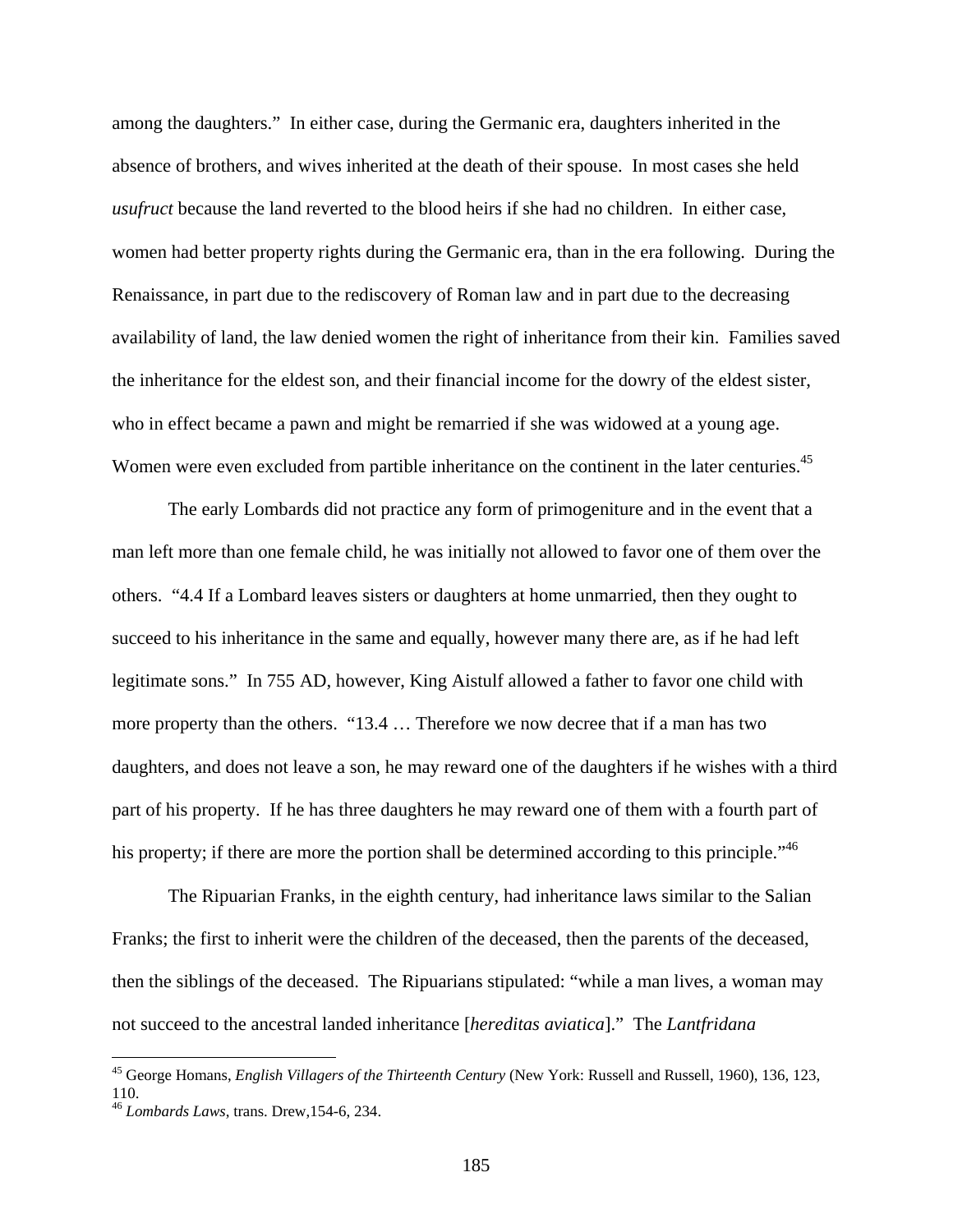*Manuscripts* of the eighth-century Alamans allowed daughters to inherit in the absence of sons, as long as the women married within their social class. "55. If, moreover, two sisters are left after the death of their father without a brother, and the paternal inheritance belongs to them, and one marries a free man of equal status to herself, where as the other marries a *colonus* of the king or a *colonus* of a church, let her who marries a free man of equal status to herself inherit the land of her father; however, let them divide other property equally. Let her who marries the *colonus* not receive a portion of the land, since she did not marry [a man] of equal status to herself." $47$ 

The Alamans allowed female heirs to pass their inheritance to their children, and created laws to handle the death of both. The *Lantfridana Manuscripts* law concerning women and their familial inheritance states: "89.1 If a woman who has a paternal inheritance becomes pregnant after marriage and gives birth to a boy, and she dies in that hour, and the child is alive for awhile or for one hour, so that he can open his eyes and see the roof of the house and the four walls, and afterwards dies, let the maternal inheritance remain with the baby's father. 2. Moreover, if his father has witnesses who saw that the child opened his eyes and saw the roof of the house and the four walls, then let the father have permission under the law to hold that property. Whoever the owner is, let him hold his property." For the Bavarians, the law allowed the children of men in the king's service to inherit, if the father died in battle. "2.7 And if he dies, let him be assured that his sons and daughters will possess his inheritance without difficulty; then let him fulfill the order faithfully and promptly." Visigothic children inherited regardless of gender in the laws of Flavius Chintasvintus and their mothers and fathers inherited their estates in the case of their death. "Where the father is dead and the son or daughter should have lived ten days or longer, should have been baptized, and then should die; whatever either would have inherited from the

<u>.</u>

<sup>47</sup> *Laws of the Salian and Ripuarian Franks*, trans. Rivers, 192, 202-3; *Laws of the Alamans*, trans. Rivers, 85.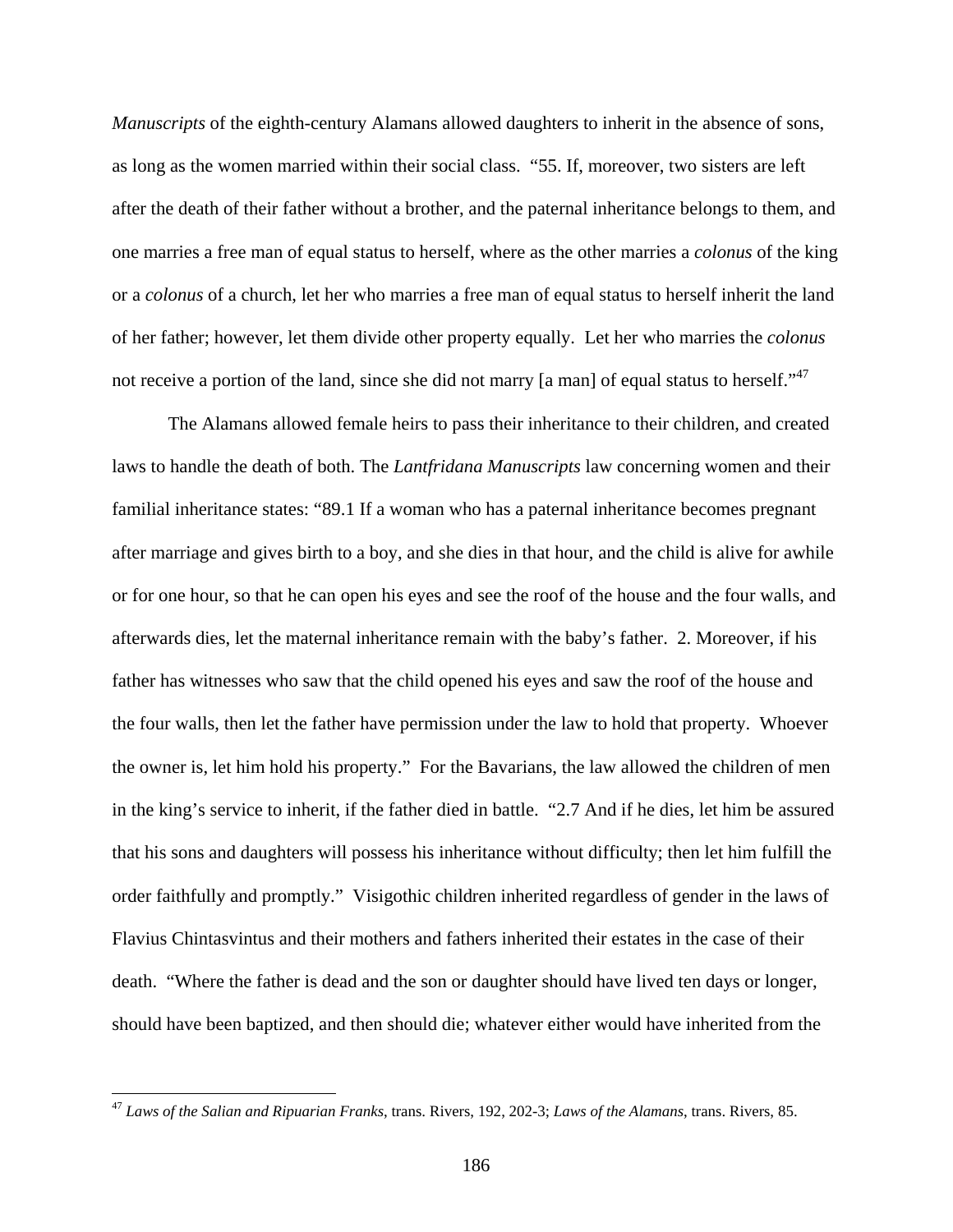estate of his or her father, may be claimed by his or her mother. And, in like manner if the mother should die ...."<sup>48</sup>

The later-eighth-century *Lex Salica Karolina* allowed women to inherit in the absence of nearer male kin, but specifically stated: "34.6. Indeed concerning Salic land (*terra salica*), no part of the inheritance may pass to a woman but all the inheritance of land goes to the male sex." Lawmakers excluded this specific denial of women's property rights in Capitulary IV, thus it seems that for approximately 225 years, women legally had the right to inherit the *terra salica*  $lands<sup>49</sup>$ 

Despite the exclusion of women from ancestral lands, according to the literature, among the wealthy women did inherit large amounts of property. According to a companion of King Charles the Bald, Nithard, Louis the Pious divided the "treasures" of his father Charlemagne in the ninth century, a third for the burial, a third for his sisters and a third for himself. Louis also allowed his nephew to become the King of Italy. In later years, Louis dispersed his empire among his sons, but made no mention of lands that his daughters were to inherit. Louis was the Holy Roman Emperor and had vast territories to govern; these lands were more than likely what the Franks considered *terra salica* lands and was probably why Nithard did not mention the lands the daughters received. According to *Nithard's Histories*, though Louis the Pious had not bequeathed any territories to his daughters, there was some indication that Hildegard, Louis's daughter and Charles's sister, had a large amount of control within the city of Laon. She actively participated in a feud against her brother, Charles the Bald. She possessed the ability to open and close the gates. Charles later spared the inhabitants of the city in honor of his sister and the

<sup>48</sup> *Laws of the Alamans*, trans. Rivers, 98, 126; *Visigothic Code*, trans. Scott, 128.

<sup>49</sup> *Laws of the Salians*, trans. Drew, 198.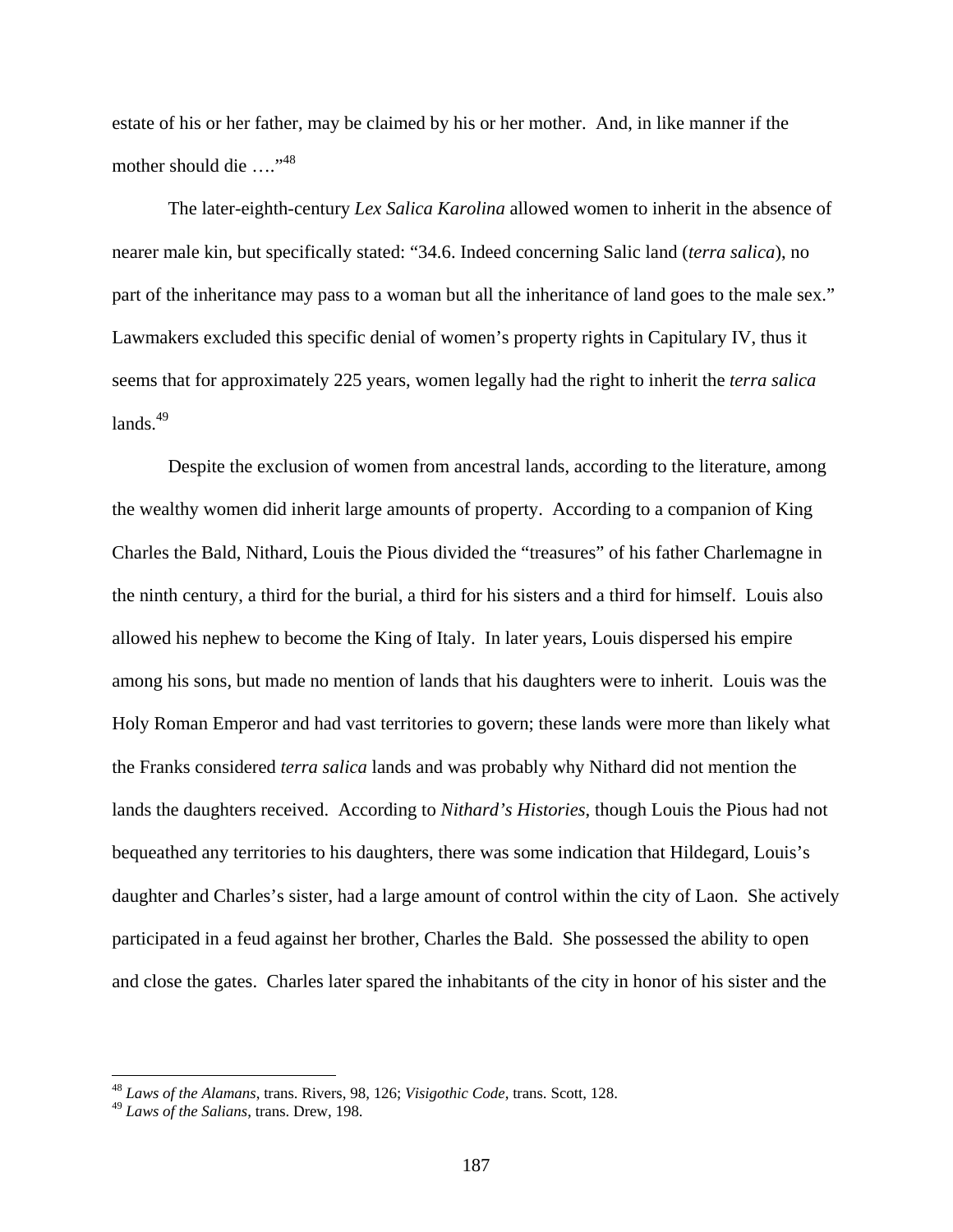truce the two had made. Of course, Charles took possession of the city at the same time. It seems that ownership was fleeting within the ruling family.<sup>50</sup>

The Visigoths also wanted the families to retain ownership of familial lands, but they did not distinguish between the genders in inheritance. If the person in question had children, then the law expected ownership of all properties to pass to the child; however, if there were no direct heirs, then the property belonged to the other heirs of the parents. The Ancient Law stated: "If anyone should leave a paternal grandfather and grandmother, his entire property shall descend to them. So also if he should leave a maternal grandfather and grandmother, they shall inherit his estate equally; and the same disposition of it shall be made, if he should leave both a paternal and maternal grandmother. This equitable division of his estate shall apply only to such portions of it as he has acquired by his own efforts; and whatever he may have inherited from his ancestors, or his parents, shall descend to the heirs of the latter in the direct line of succession." The gender did not matter, but the heirs had to be of the same kin group.<sup>51</sup>

Like the Visigoths, the Lombards also required that property remain in the hands of legitimate kin whenever possible and in Germanic society women were considered legitimate kin. "171. If anyone, either because of age or other infirmity, despairs of ever having children and therefore transfers his property to someone else, and if afterwards it happens that he begets legitimate children, then the whole *thinx*, that is the gift which was made before the children were born, is broken and the one or more legitimate sons who were born afterwards shall be heirs of their father in all things. If, moreover, there were one or more legitimate daughters or one or more natural sons born after the gift had been made, they shall have their rights, just as provided above, as if nothing had been given to anyone else. And he who was given the property shall

<sup>50</sup> *Laws of the Salians ,* 185, 198; *Carolingian Chronicles: Royal Frankish Annals and Nithard's Histories,* trans. Bernhard Scholz (Ann Arbor: The University of Michigan Press, 1970), 130, 160.

<sup>51</sup> *Visigothic Code*, trans. Scott, 145.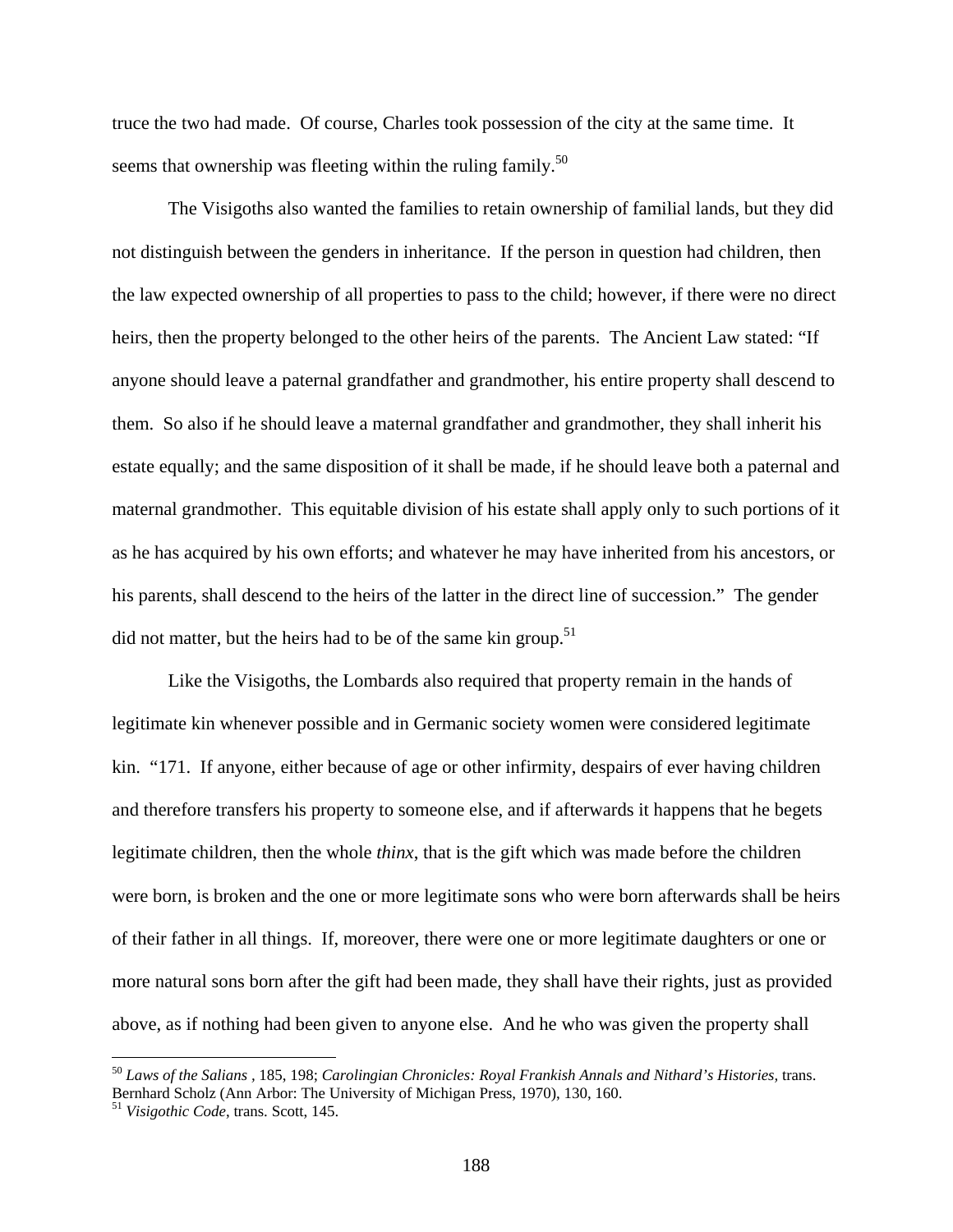have only such an amount as the near relatives or the king's fisc would have received if the property had not been transferred." Lombard women inherited from their families, one law stating that a widow who " … returned to the home of her father or brother shall keep her morning-gift and marriage portion as before. The father's gift (*faderfio*)--the other gifts which the father or brother gave her when she went to her husband--shall be held in common with the other sisters. And the one or more sisters may take [from the father's or brother's property] an amount equal to that which the father or brother gave to the relatives of the dead husband in return for releasing the widow's *mundwald*."<sup>52</sup>

Germanic leaders treated the government as if it were private property. This was the reason why Charlemagne divided his estate among his sons. Prior Frankish kings had done the same. Like the woman's ability to inherit private property, she was also able to inherit the ability to govern. Furthermore, the right to kingship occasionally passed through the female line. According to Paul the Deacon, the early Lombards allowed daughters to become queens, at least in the absence of sons. In the third century AD, attacking Bulgarians slaughtered King Agelmund and his troops and captured his child. "Then King Lamissio seeing these things, began in a loud voice to cry out to the whole army, that they should remember the infamies they had suffered and recall to view their disgrace; how their enemies had murdered their king and had carried off in lamentation as a captive, his daughter whom they had desired for their Queen." A later Lombard King Waccho had three wives before he had a son who became heir to the throne, though his daughters married kings. "And Waccho had for his third wife the daughter of the king of the Heroli, by name Salinga. From her a son was born to him, whom he called Waltari, and who upon the death of Waccho reigned as the eight king over the Langobards."

<sup>52</sup> *Lombards Laws*, trans. Drew, 82, 90-1.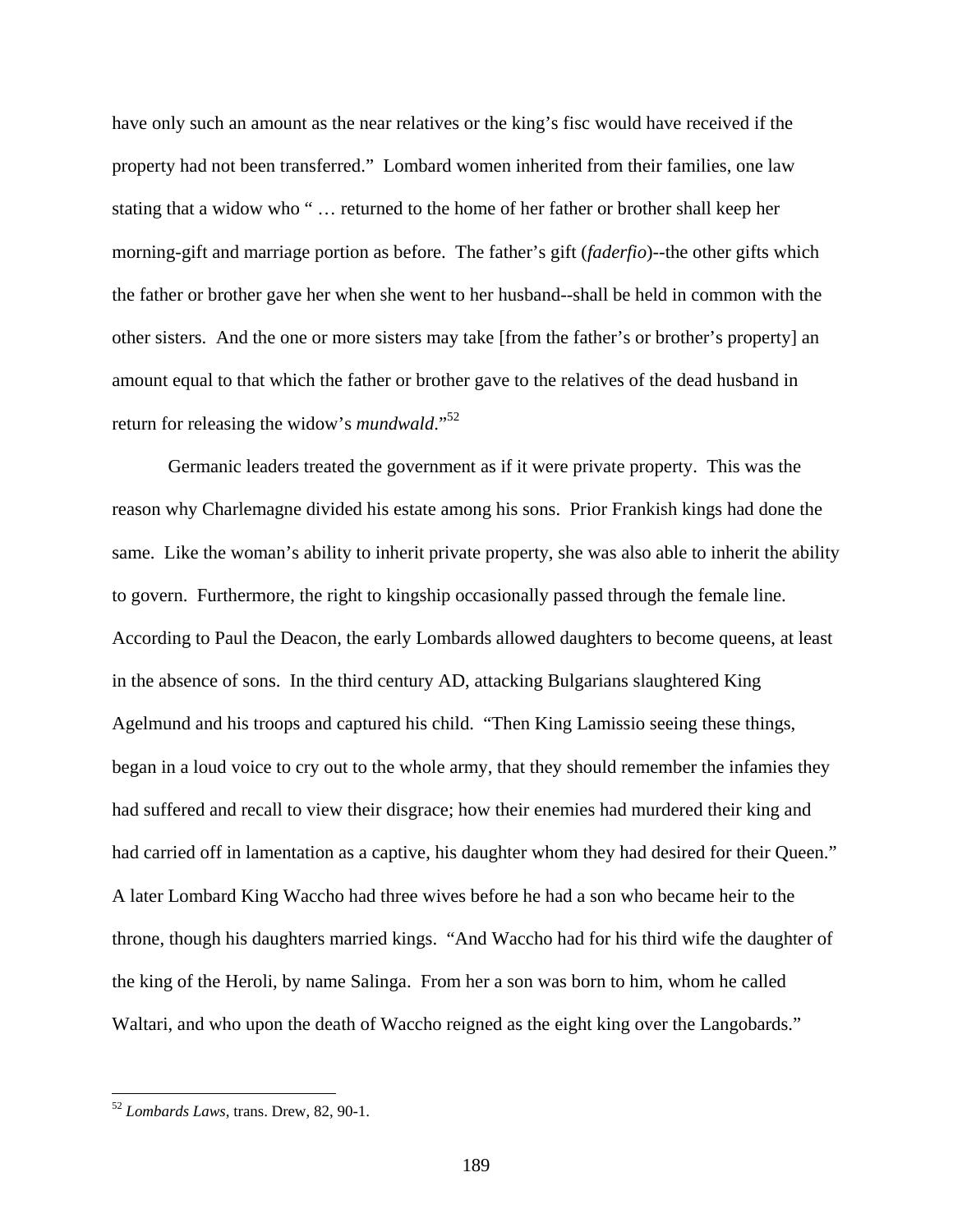Presumably, if Waccho had not eventually acquired a son, one of his daughters would have inherited the throne. $53$ 

Another form of inheritance was the payment of compensation that belonged to the victim's family. Under Capitulary I, of the Salian Franks's laws, a mother received a portion of the compensation if her son was a victim of homicide:

One-half the compensation belongs to the son. One-half belongs to the mother [in so far] that it comes from a quarter of the *wergeld* [leude]. The other quarter [of the *wergeld*] belongs to the nearest relatives, that is, three [relatives] from the father's kindred and three from the mother's. If the mother is not living, let the relatives divide one- half the *wergeld* [*leude*] among themselves.

In Katherine Fischer Drew's version of this law, it is clear that the mother mentioned in the law

is actually the wife of the spouse. It is difficult to determine whether the mother mentioned was

the mother of the deceased or the wife of the deceased.<sup>54</sup>

The *Lex Salica Karolina,* in the late eighth century, changed the Salian law for dispersing

compensation among the heirs, by providing no mention of the mother at all.

14.1 If the father of someone is killed, let his children collect half of the composition for him and the nearest relatives from his father's kin as well as from his mother's kin shall divide the other half. 2. But if there is no near kin on either the paternal or on the maternal side, that portion [of the composition] shall go to the fisc or him to whom the fisc grants it shall have it.<sup>55</sup>

In 717 AD, Liutprand barred women from inheriting the compensation due a murdered man.

"13.7 Although we have [earlier] established that daughters could be heirs, just as if they were

boys, to all the property of their father or mother [Liutprand 1], nevertheless we decree here [in

this case] that the nearest [male] relatives of him who was killed- those who can succeed him

within the proper degree of relationship- shall receive that composition. For daughters, since

<sup>53</sup> Paul the Deacon, *History of the Lombards*, trans. William Foulke (Philadelphia: Harvard University Press, 1907),29, 40-1.

<sup>54</sup> *Laws of the Salian and Ripuarian Franks*, trans. Rivers, 114; *Laws of the Salians*, trans. Drew,130. 55 *Laws of the Salians*, trans. Drew, 182-3.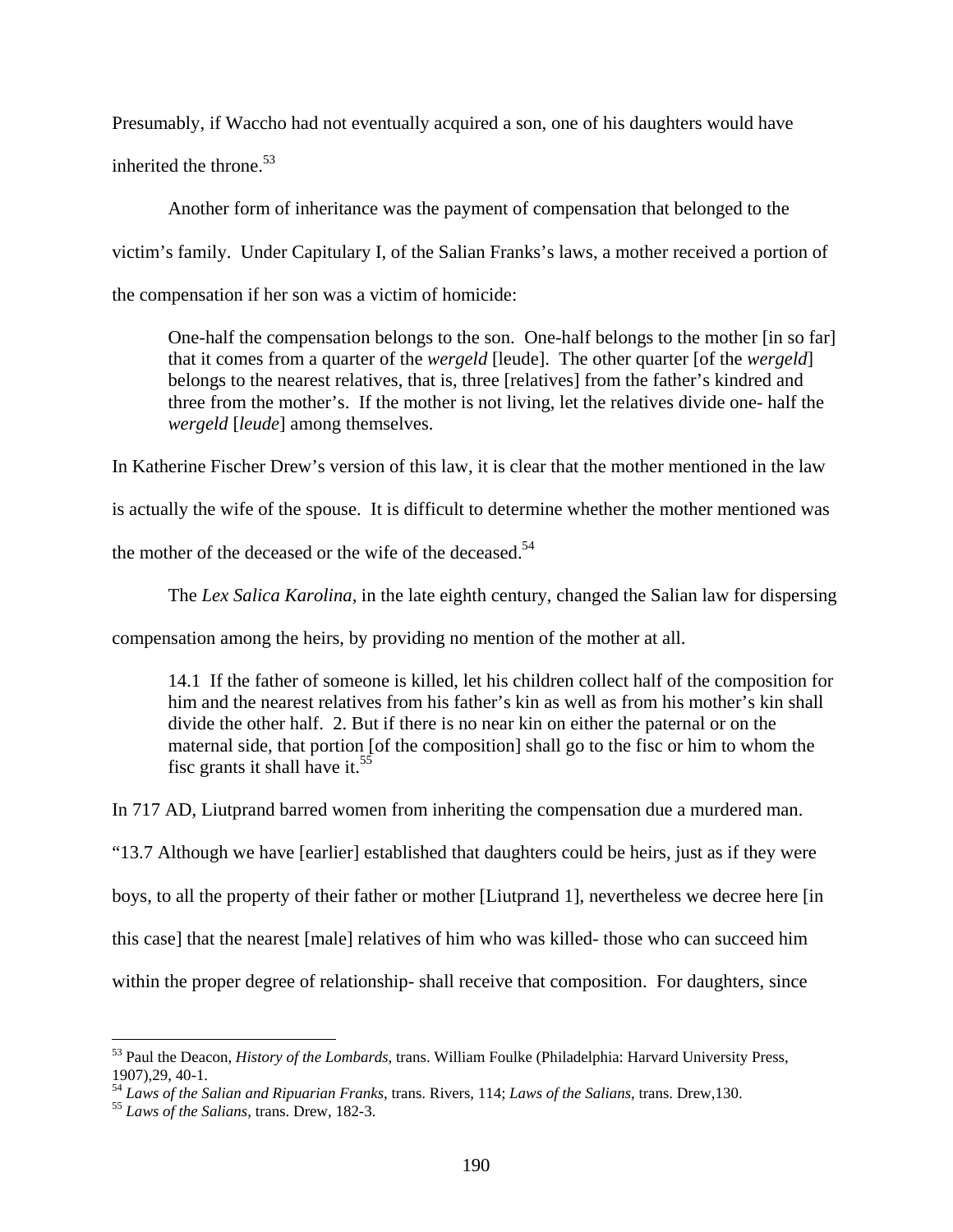they are of the feminine sex, are unable to raise the feud. Therefore we provide that daughters not receive the composition, but, as we have said, the abovementioned [male] relatives [ought to have it]. If there are no near [male] relatives, then the daughters themselves shall receive half of that composition, whether there is one or more of them, and half [shall be received] by the king's treasury."56

Between the marriage gifts, and those lands that passed to women from their children or their kin, in conjunction with the property derived from their husbands' estates, women inherited vast amounts of property. The majority of these Germanic laws were attempts to limit such properties from belonging to the women because they stood to inherit so much land. It is true that some Germans, such as the Franks, and the Burgundians, and even the Lombards allowed women to inherit only in the absence of males, this does not diminish the relative importance of the inheritance. In these cases the women were inheriting the familial estate in its entirety, with the understanding that such lands would pass to her sons, or daughters in their absence. Furthermore, even though the women generally held only *usufruct* to these lands, this was generally the same for any male that held them. Even parents were limited in the amount of property that they might bestow outside of the family.

Another important issue that Germans dealt with in the area of property and women was the amount that religious women could inherit. Unlike their secular sisters, the Burgundian law codes defined exactly what these women of the convents could inherit because property that belonged to religious women often remained with the monastery with which they were affiliated.

14.5 Concerning those women who are vowed to God and remain in chastity, we order that if they have two brothers they receive a third portion of the inheritance of the father, that is, of that land which the father, possessing by the right of *sors* (allotment), left at the time of his death. Likewise, if she has four or five brothers, let her receive the portion due her. 14.6. If moreover she has but one brother, let not a half, but a third part go to her

<sup>56</sup> *Lombard Laws*, trans. Drew, 149.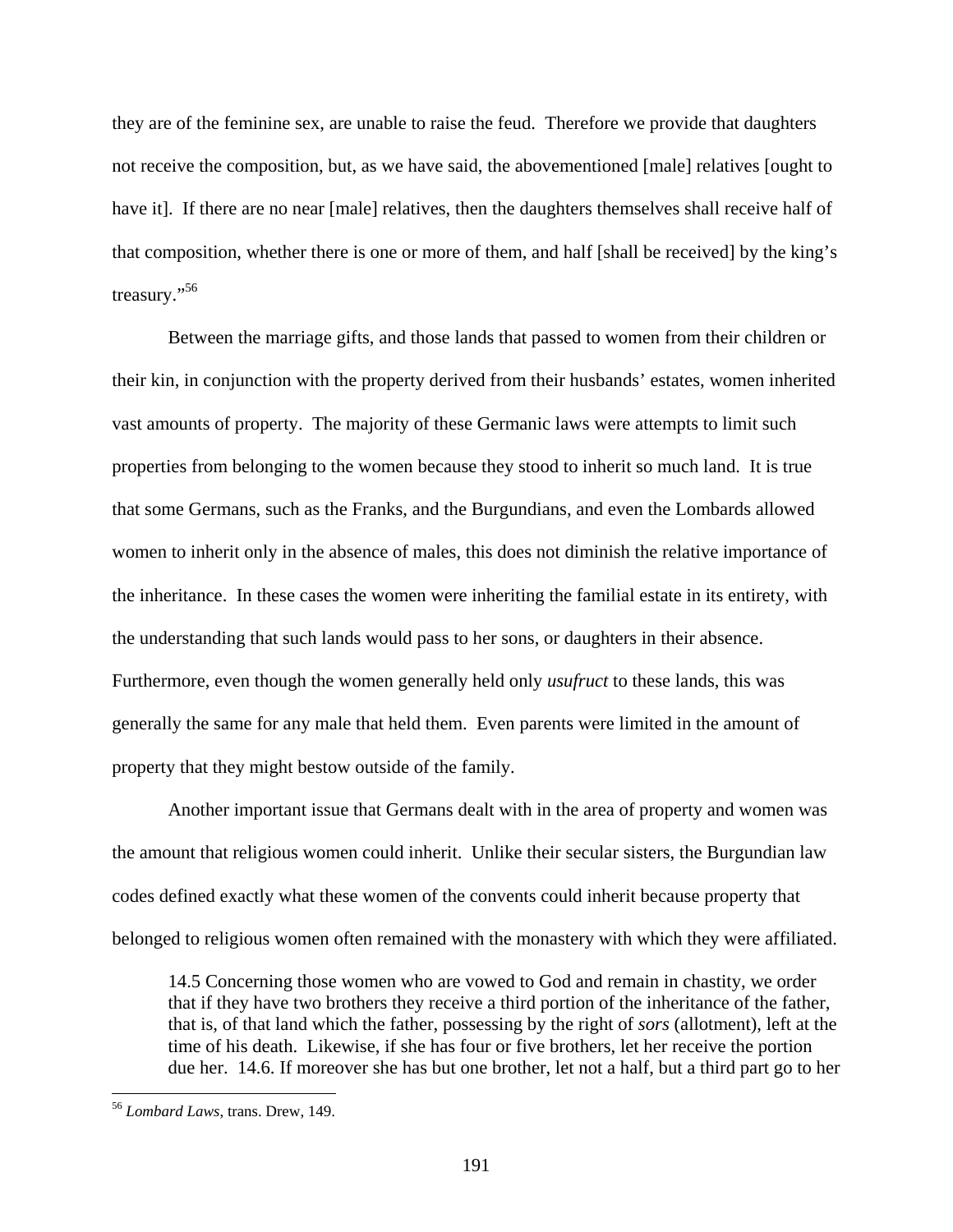on the condition that, after the death of her who is a woman and a nun, whatever she possesses in *usufruct* from her father's property shall go to the nearest relatives, and she will have no power of transferring anything, there from, unless perhaps from her mother's goods, that is, from her clothing or things of the cell (*rescellube)*, or what she has acquired by her own labor. 7. We decree that this should be observed only by those whose fathers have not given them portions; but if they shall have received from their father a place where they can live, let them have full freedom of disposing of it at their will. $57$ 

There were no laws in the *Salic Legis Pactus* concerning women, property, and the convent. The Ancient Law of the Visigoths, however, viewed the church in the same manner as a spouse. "The church to which they are attached shall inherit the property of all clerks, monks, and other persons in orders, who have left no heirs under the seventh degree, and who have made no disposition of their estate." The Visigothic law further states: "The widows of priests or of other ecclesiastics, who have devoted their sons to the service of the church, solely through gratitude to the latter, shall not be deprived of any property possessed by the fathers, which was originally derived from the church."58

 The later Lombard codes allowed women to bring a portion of their property into the religious house with them. "101.6 If a woman takes the religious veil or enters a nunnery, the conditions of the preceding law having been observed, if she has sons or daughters who possess her *mundwald*, she may enter the nunnery with a third part of her own property and after her death this property shall remain in the possession of that monastery which she entered. If she does not have sons or daughters, she may enter the nunnery with half her property and after her death, if she wishes, that half of her property will remain in the possession of the nunnery. If she remains at home, she may have the right to dispose of a third of her property either for the

<sup>&</sup>lt;sup>57</sup> Burgundian Code, trans. Drew, 32-2.

<sup>&</sup>lt;sup>58</sup> Visigothic Code, trans. Scott, 123, 145.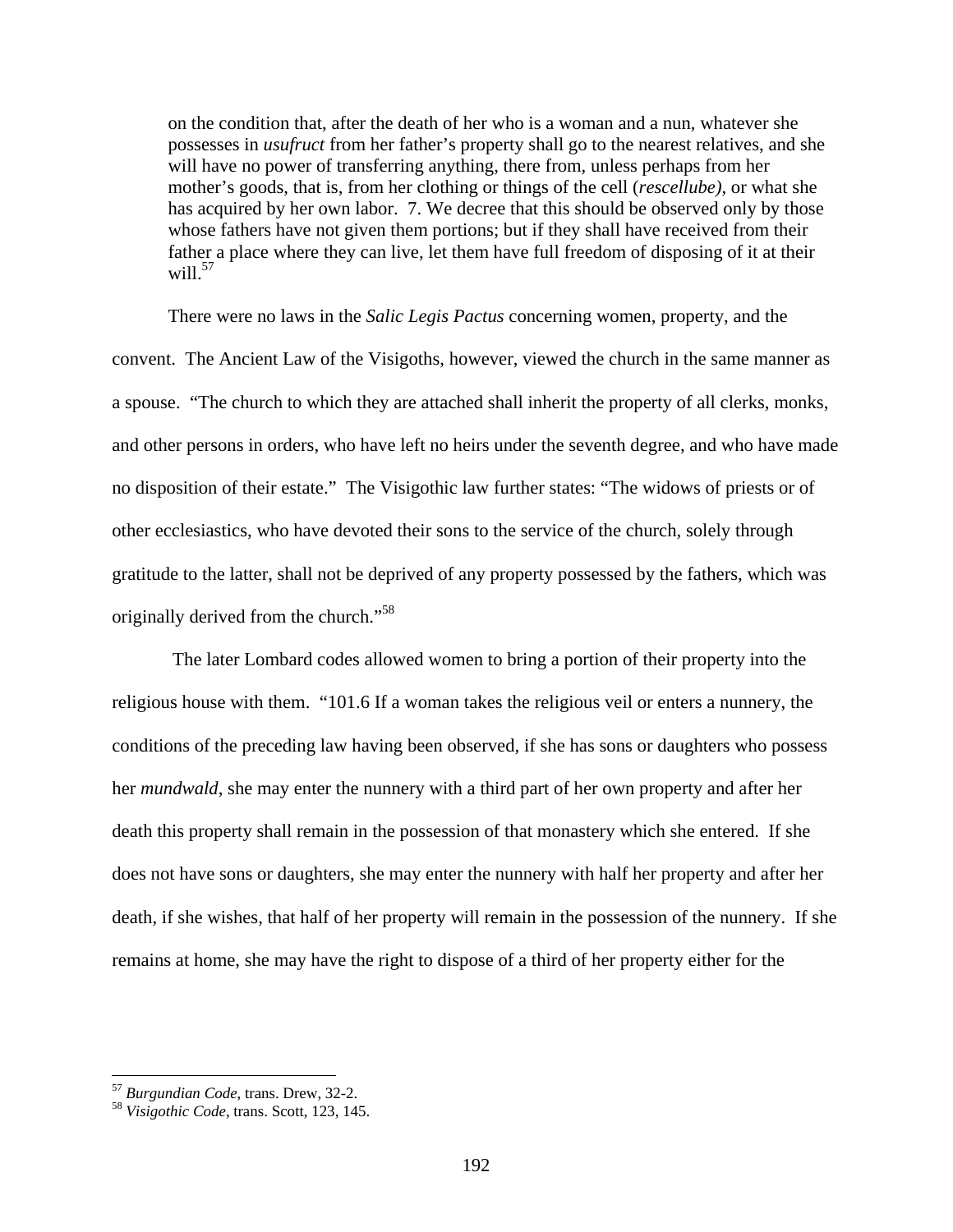benefit of her souls or to anyone whom she wishes. Two-thirds of her property will pass to the possession of him who holds her *mundwald*."<sup>59</sup>

The Anglo-Saxons made few mentions of property that clerical women possessed, but it is clear from the writings of the Venerable Bede that women were important in donating the lands to the newly founded monasteries in the sixth and seventh centuries. Often times the land was provided in conjunction with a man, or in honor of a female family member. For instance "Before he became bishop, Earconwald had built two well known monasteries, one for himself and the other for his sister Ethelberga." Another example was "In the province of Lindsey there is a noble monastery called Beardeneu which was greatly loved, favored, and enriched by the Queen (Osthryda) and her husband Ethelred, who wished that the honored bones of her uncle should be re-interred there." Some women founded their own monasteries without the mention of any male. "After this, Hilda was made abbess of the monastery of Heruteu, founded not long previously by Heiu, a devout servant of Christ who is said to have been the first woman in the province of Northumbria to take vows and be clothed as a nun, which she did with the blessing of Bishop Aidan." Anglo-Saxon women often donated lands to the church.<sup>60</sup>

It is obvious that women contributed whenever possible to the growth of the Catholic religion through the use of their property. According to Gregory of Tours, Queen Clotild, the wife of King Clovis, provided property for the sustenance of a priest and his family. "There was at that time in Clermont-Ferrand a priest called Anastasius, a man of free birth, who owned a certain property which had been granted to him by Queen Clotild of glorious memory." King

<sup>&</sup>lt;sup>59</sup> *Lombard Laws*, trans. Drew, 188.<br><sup>60</sup> Venerable Bede, *History of the English*, 213, 155, 241.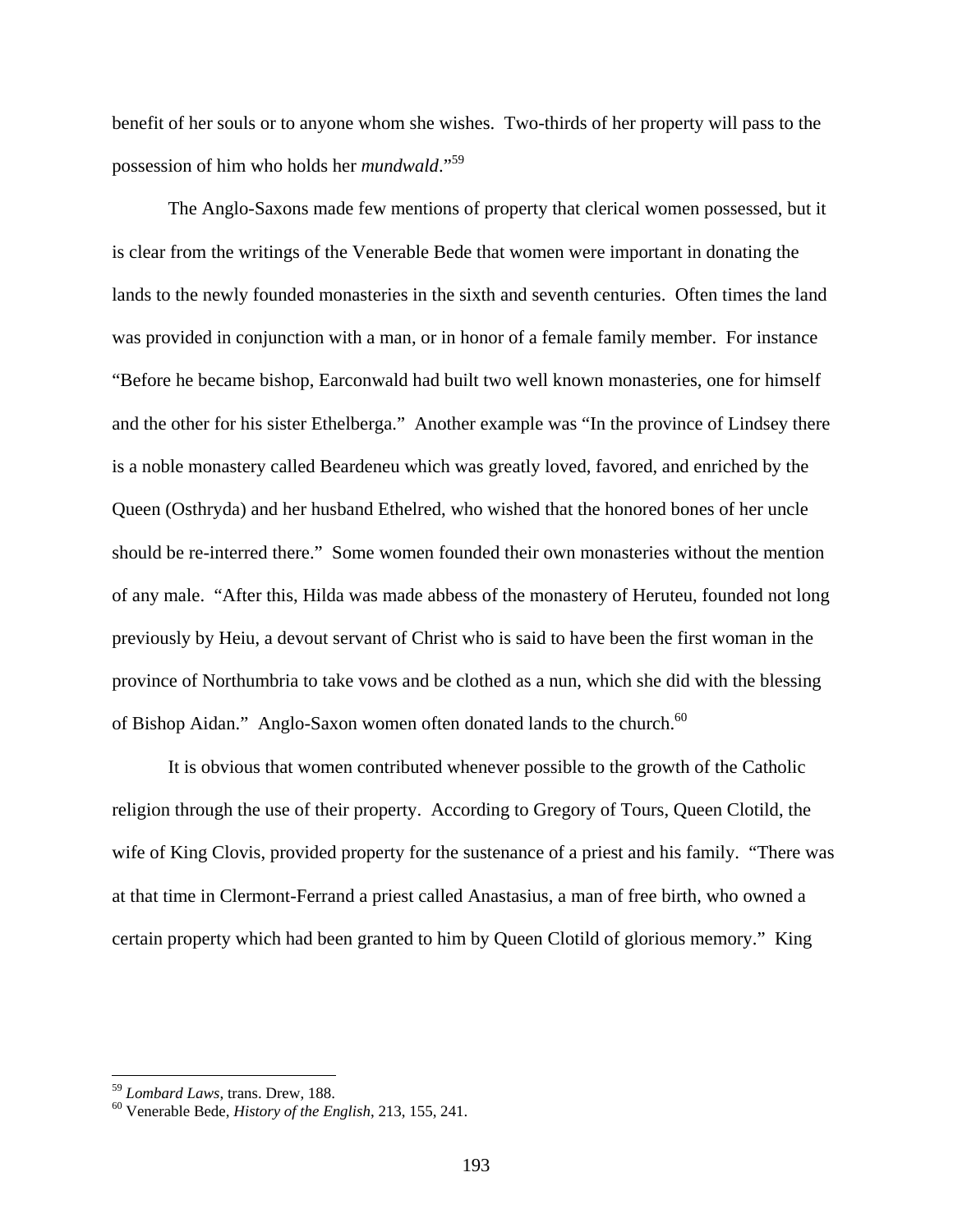Lothar later upheld this gift, but only because a greedy bishop in the area was attempting to deprive the priest of this land.<sup>61</sup>

Aside from the laws and other contemporary literary sources, the later centuries also provided written legal documents concerning women and their lands. There is an abundance of wills and charters for the Anglo-Saxons dating from the tenth century, though there are a few earlier surviving documents. In many cases these testaments uphold the previously examined laws, but on occasion they depict customary traditions that ran contrary to the laws.

Dorothy Whitelock translated thirty- nine wills ranging in date from the 950's to around 1066. Through these wills, the historian can determine a great deal about the custom of the time concerning property and women, at least among the extremely wealthy families of the late Anglo-Saxon era. Probably the most enlightening of the wills are the wills of Ælfgar and his two daughters Æthelflæd and Ælflæd. These wills explained a great deal about the customs of the time.

The father spoke his will somewhere between 946 and 951 AD. Ælfgar bequeathed to his eldest daughter, Æthelflæd, several estates: Cockfield, Ditton, Lavenham, and Baythorn. The inheritance was conditional, when she died Cockfield should be granted to St Edmund's foundation at Bedericesworth, and the father's will allowed the daughter to determine the other religious house for Ditton. Baythorn should be granted to her younger sister, and Lavenham should be granted to Æthelflæd's child, the will did not specify gender and she apparently had not had any children yet. Æthelflæd also held *usufruct* on the estates of Peldon, Mersea and Greenstead. This meant that she could use the products of these lands, but she could not sell them. At the time of her death, these lands were supposed to go to Stoke, a religious foundation that the family favored, which historians have limited knowledge about. Ælfgar's younger

<sup>61</sup> Gregory of Tours, *The History of the Franks*, trans. Lewis Thorpe (London: Penguin Books, 1974), 205-7.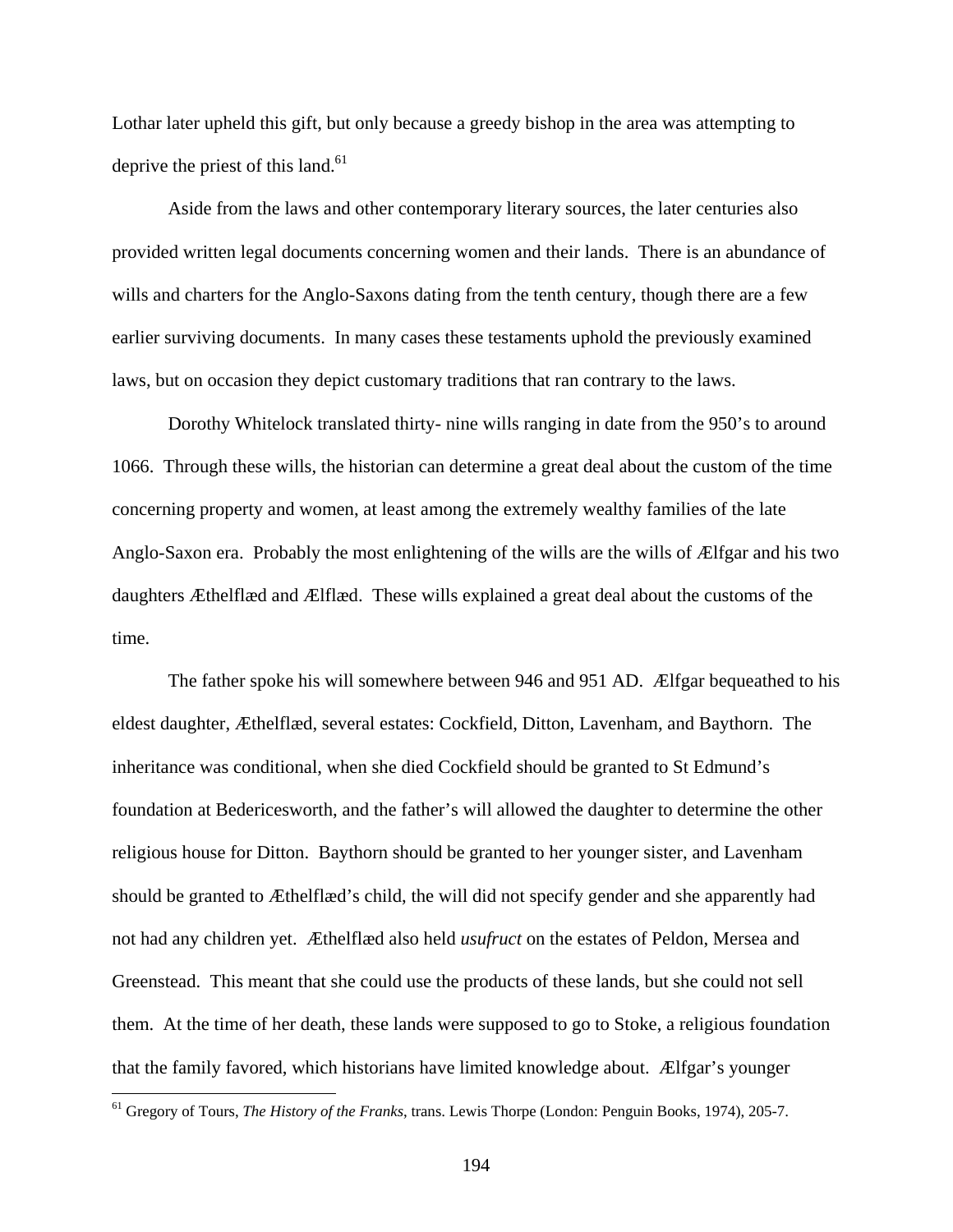daughter, Ælflæd inherited Eleigh, Colne, Tey and Totham. These grants were also conditional, Colne and Tey could be granted to her direct heirs, and in the absence of those to her husband, and after his death to specified churches. At the time of Ælflæd's death, if there were no direct heirs from the marriage Eleigh went to the elder sister and Totham went to Æthelflæd regardless of any heirs her sister might have left. Ælflæd was also to inherit Baythorn at the time of her elder sister's death, and if she died without an heir, the land went to St Mary's foundation at Barking. Ælfgar also left an estate, Heybridge, to one of his men on the condition that this man would pay rent to St Paul's community.<sup>62</sup>

Æthelflæd, Ælfgar's eldest daughter, had more than doubled the amount of land that her father had given her at the time of her will, which she spoke between 975 and 991 AD. She had been married to King Edmund who died in 946 AD. She later remarried and widowed again. She had no surviving children. Did she follow the conditions of her father's will? She left three estates to her "lord" as her heriot. A testator paid the heriot to the feudal lord so that he would allow a person's family to inherit. She left four estates Withermash, Damerham, Ham and Ditton, which her father had given her to leave to the church of her choice, to various churches. Of her father's estates, she granted Cockfield to her sister and spouse for the duration of Ælflæd's life instead of to the church her father had chosen. Æthelflæd bequeathed Lavenham, Peldon, Mersea, and Greenstead to the younger sister and her husband and the young couple would leave these lands to Stoke upon their deaths. Æthelflæd also left her sister and brother-inlaw four other estates "for her life" and three other estates, including Woodham; that the couple could keep "for their lifetime." After their deaths, the land would go to specified churches. One of the estates, Elmsett, was supposed to go to someone named Edmund at the time of the

<sup>&</sup>lt;sup>62</sup>Anglo-Saxon Wills, trans. Dorothy Whitelock (Cambridge: At the University Press, 1930), 104, 7,9.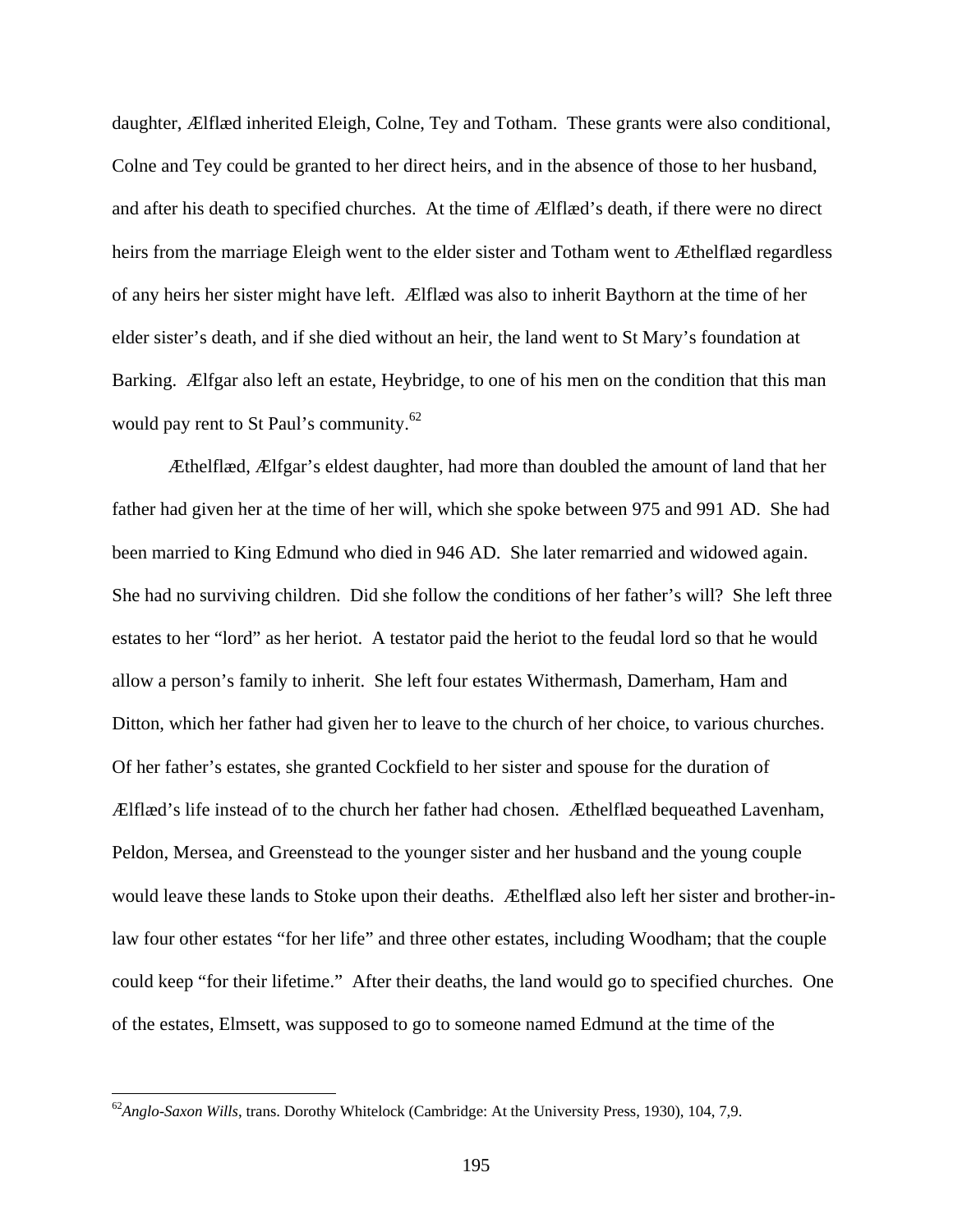younger couple's death. She left several other estates to important people in her life, such as her priests and a "kinswoman Crawe" who inherited Waldingfield unconditionally.<sup>63</sup>

There were several discrepancies between the will of the father and that of the elder daughter. Several estates did not go directly to the church of her father's choice at the time of Æthelflæd's death. According to her father's will, Aethelflaed was not entitled to bequeath Cockfield, Lavenham, Mersea, Peldon and Greenstead to anyone past the lifetime of Æthelflæd because she did not have any direct heirs. Furthermore, she held only *usufruct* on Mersea, Peldon and Greenstead and yet she had the power to pervert the will of her father with these lands. The younger sister's will contained even more discrepancies.

Ælflæd spoke her will around 1002, and like her sister, she had become extremely wealthy at the time of her death. Did she follow the conditions of her sister's will? One of the eight lands she left, as her heriot to King Aethelred was Elmsett, which she should have granted to Edmund, according to her sister's will. The only information in that will was his name, it is difficult to determine who Edmund was and he may have died. Woodham was supposed to be granted to a church, but instead was bequeathed to the King's mother Ælfthryth for her lifetime before passing to St Mary's foundation at Barking. Withermash and Ditton, which Æthelflæd had left to churches, were in the younger sister's possession at the time of her will. Ælflæd was also in possession of Heybridge, which her father had granted to one of his men. Furthermore, Ælflæd included Waldingfield among her possessions, which her sister Æthelflæd had willed to Crawe. She granted the land to her kin, but stipulated "After Crawe's death the estate at Waldingfield to St Gregory's at Sudbury according to the agreement my sister made about it."

<sup>63</sup> *Anglo-Saxon Wills,* trans. Whitelock, 138; *Anglo-Saxon Wills,* trans. Whitelock, 138, 35, 7, 35, 37.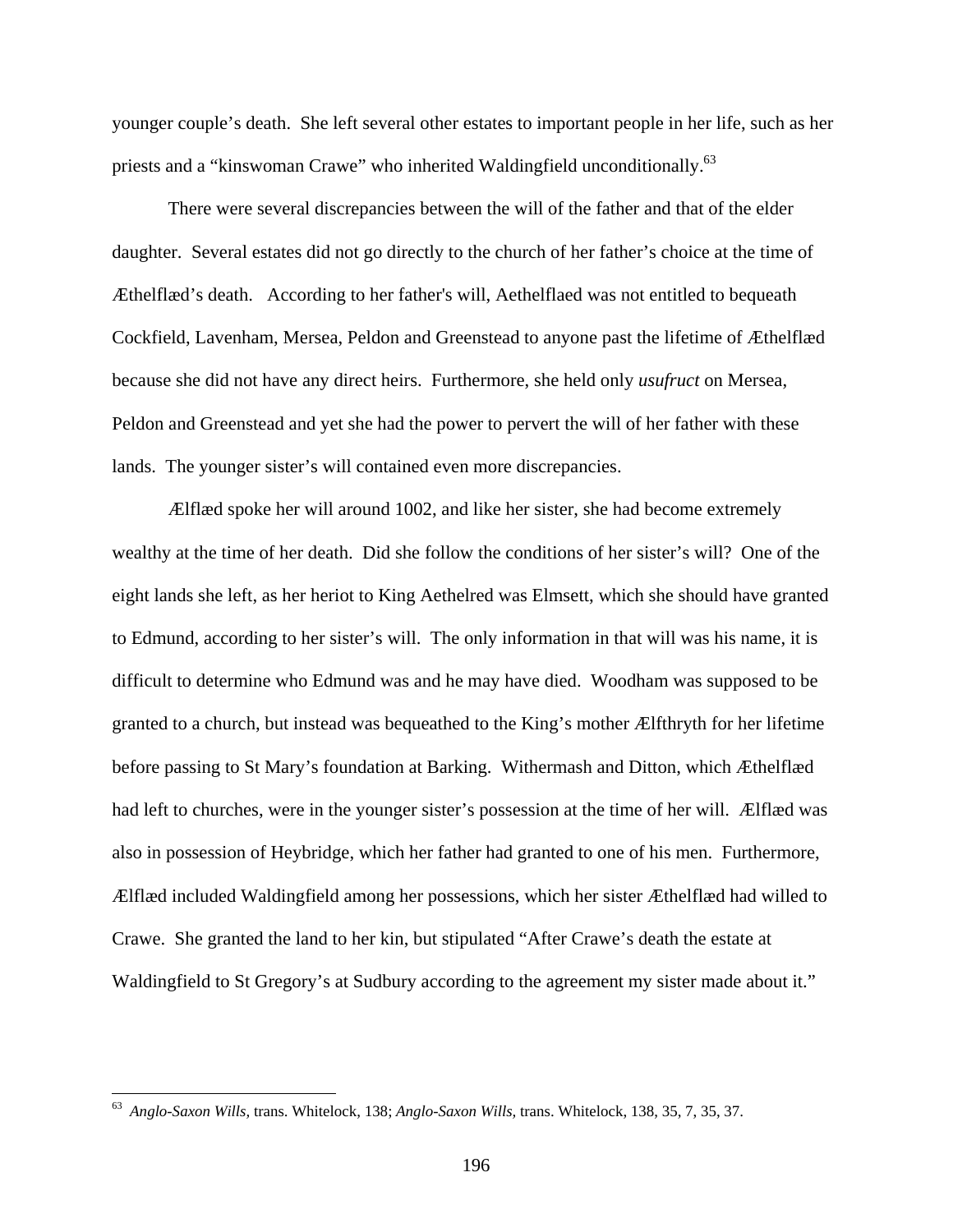With these exceptions, *Ælflæd did leave the lands of her ancestors to their chosen churches*, along with several other estates that she herself had inherited from other sources.<sup>64</sup>

There were several important points that these three wills provide. In the first place, these girls both inherited an incredible amount of land. Their father bequeathed thirteen estates, Æthelflæd granted twenty-three estates, and the younger child left thirty-six. The women both left land in their heriot where their father had left only swords and gold. This was an extremely wealthy family and Ælflæd must have been the last of the line, with the exception of Crawe. Neither of the daughters ever had children that survived.<sup>65</sup>

The second important point that these wills illuminated was the fact that Ælflæd acquired so much land that she should not have received. She inherited Cockfield, Lavenham, Ditton, Mersea, Peldon, and Greenstead all of which should have gone directly to the church after Æthelflæd's death. Furthermore, she inherited Ditton and Withermash, which was contrary even to the elder sister's will. Clearly, this society believed that certain lands must remain in the family. The custom of the time also dictated that these wills were spoken in front of witnesses, people did not consider property to be a private matter. It is unlikely that there were not witnesses' attending at least two of the three wills when the testators spoke their wills and not notice the discrepancies. All of these wills included a request to the lord to uphold their content, and Ælfgar's will included a wish that anyone who did pervert his will should burn in "Hell." Yet, both of his daughters did just that. Ælflæd stated in her will, "Then these are the estates which my ancestors bequeathed to it [Stoke] after my sister's lifetime and after mine." According to her sister's will, this was clearly not the case with Ditton and Withermash. It would be interesting to find Crawe's will, the implication from these findings is that all of these

<sup>&</sup>lt;sup>64</sup> *Anglo-Saxon Wills*, trans. Whitelock, 141, 39, 37, 9, 41. <sup>65</sup> Ibid., 7,9, 35,37, 39, 41.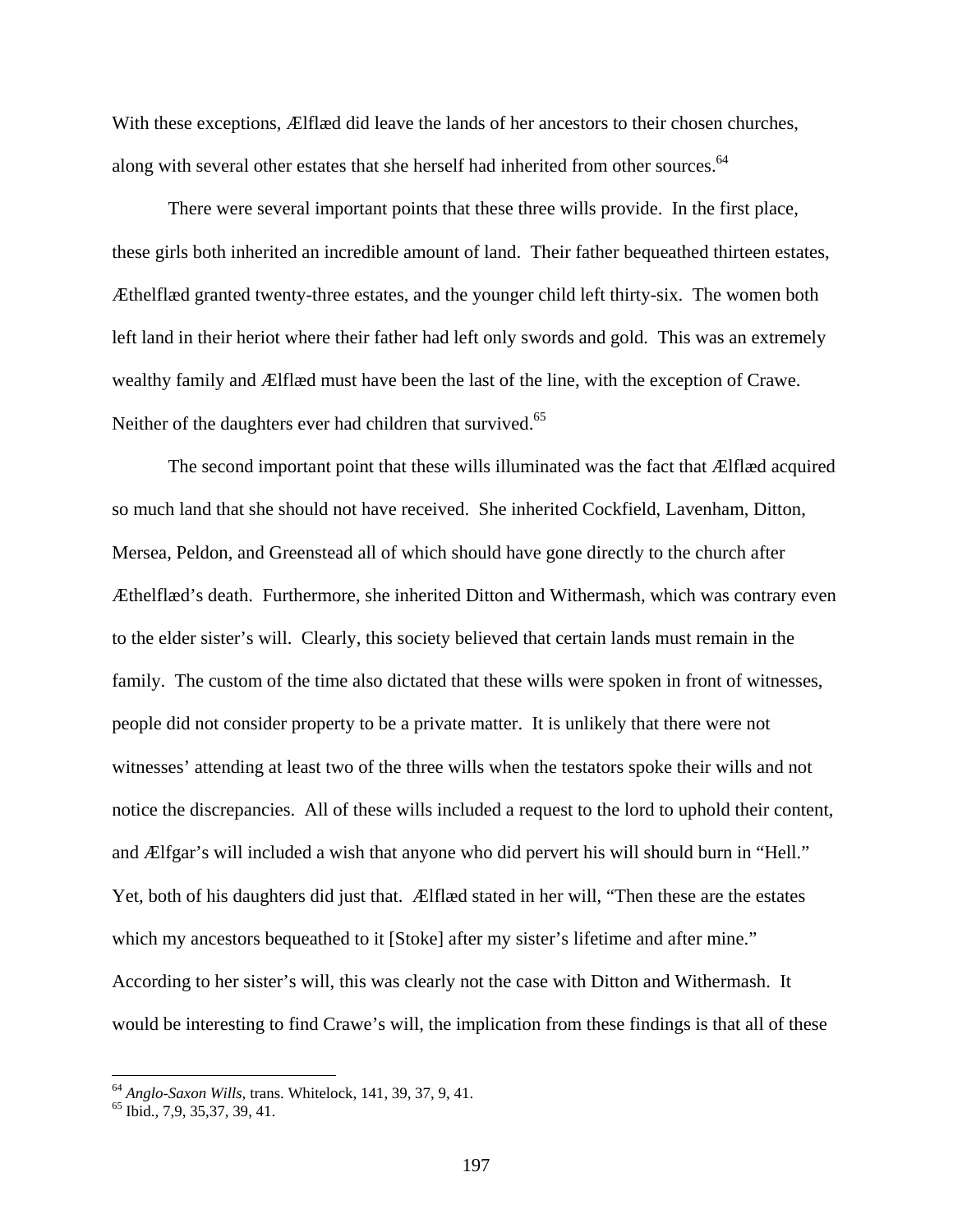lands according to custom should go to Crawe and not the church to which they were willed. According to Ms. Whitelock, a religious foundation did not hold any of the lands the family had bequeathed to Stoke in the Doomsday Book compiled in 1086 AD. There is at least a chance that Crawe inherited the lands the family had granted to Stoke.<sup>66</sup>

A further point about women and the extent of property that they could obtain throughout their lives which the wills demonstrate is the issue of the marriage gift. It was common custom that the groom give the bride a present on the day after their wedding and in the Germanic world it was called a *morgengabe* or morning –gift. The woman retained this land for the support of herself and her children in the case of her husband's death. King Edmund had given Æthelflæd Damerham presumably as a marriage gift, which she left to Glastonbury, a religious foundation, for his soul. Ælflæd's husband Brihtnoth had given her the estate at Rettendon as her marriage gift, which she granted to St Etheldreda's at Ely because they had buried her husband there. Ælflæd and Brihtnoth had been married for several years; Ælfgar had mentioned the younger daughter's spouse in his will. Brihtnoth died a hero's death in 991 and Ælflæd probably did not re-marry, she spoke her own will just ten years later. She had no heirs, yet she clearly kept what must have been several other properties belonging to her husband. It is apparent that there were some discrepancies between both the law on inheritance in the absence of heirs. Neither of these women had children of their own, and Æthelflæd remarried, yet both of these women retained a massive amount of property from their husbands. As a further example; Wulfric, who married Wulfstan's sister, " . . .promised her the estate at Orleton and Ribbesford for her lifetime, and he promised her that he would obtain the estate at Knightwick for her for three lives from the community at Winchcombe, and gave her the estate at Alton . . . and promised her fifty *mancuses* of gold and thirty men and thirty horses." This was a quite large marriage settlement,

<sup>66</sup> *Anglo-Saxon Wills,* trans. Whitelock, 7, 9, 35, 37, 39, xii, 41, 105.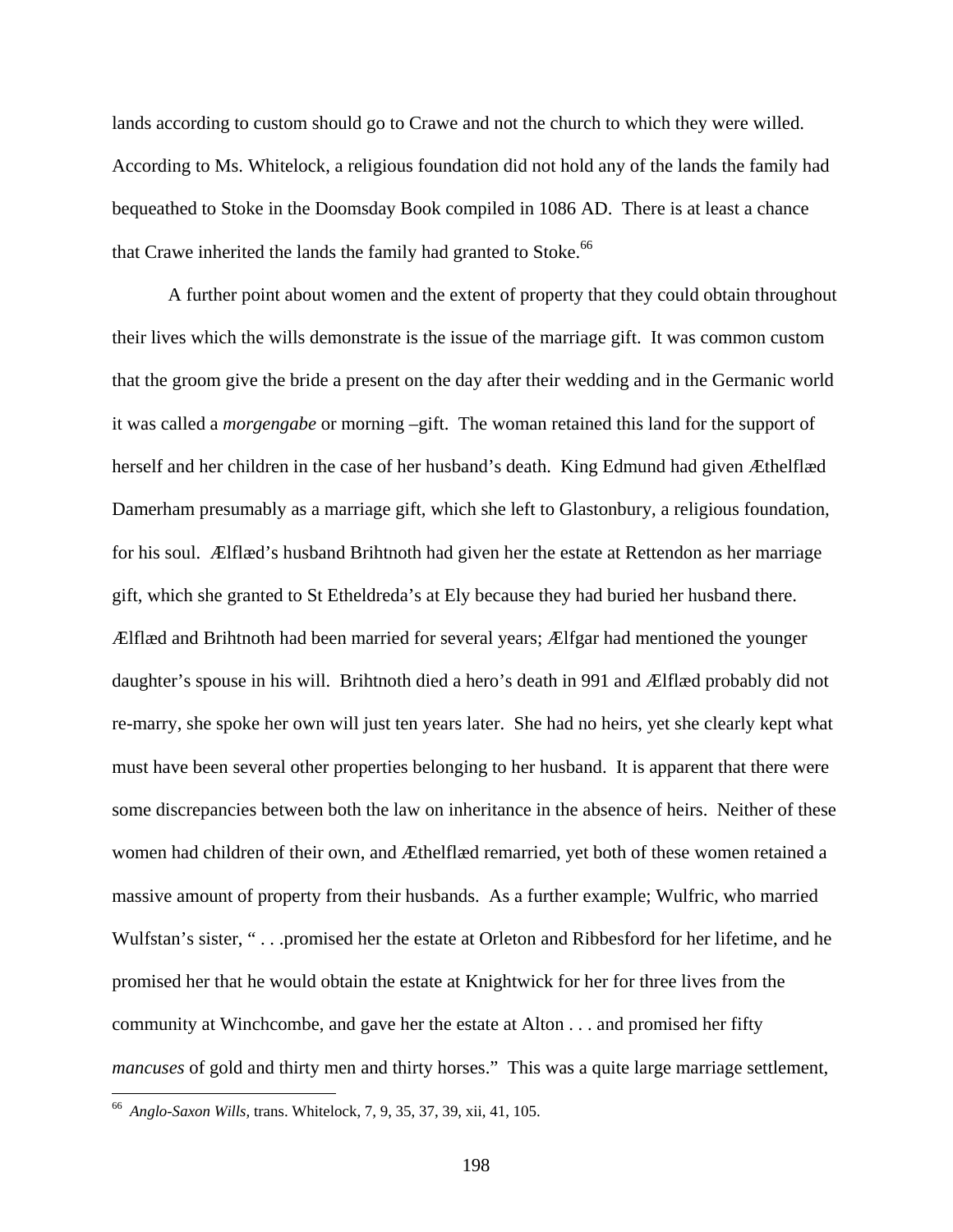which Wulfric guaranteed to his prospective bride around 1015 AD. Certainly, the span of lifetimes limited her ownership in some ways, but not all of the estates were limited in this way. $67$ 

It is also clear that the sisters, Æthelflæd and Ælflæd, did obey the father's will about the lands he left to each of them. The will only changed at the point where familial lands would have passed out of the hands of the family and to the church. In his will, Ælfgar had granted some land directly to the church and other important people in his life. His children never mentioned these lands in their wills, with the exception of Heybridge; which Ælflæd bequeathed in her will to St Paul's community. The interesting point about this was that the father had disinherited some of his lands from the family and some of them he could not, regardless of the father's wishes. Historians have deemed this concept alienation. As early as 777 AD, men bequeathed lands to their female kin, as proven in a charter where a cleric named Ealdred left some property "to Æthelburgh, his kinswoman, for life, with reversion to the bishopric of Worcester." In 804 AD, a young man, Æthelric, granted two separate properties to his mother, Ceolburh, for her life if she should survive him.<sup>68</sup>

English women inherited from their families even if they had living brothers. Wynflæd spoke her will around 950 Ad. She had one daughter and one son. Her daughter Æthelflæd had apparently not married and had no heirs. Her son Eadmær had a son, Eadwold, and a daughter. To her daughter, Wynflæd, left Ebbesborne "as a perpetual inheritance to dispose of as she pleases" and Charlton from which the daughter was required to pay a specified amount for the benefit of "her soul." It was not clear whether "her" referred to the mother or the daughter. She

<sup>67</sup> Whitelock, *Anglo-Saxon Wills,* 138, 142; *Worcestershire: Anglo-Saxon Charter Bounds*, ed. Della Hooke (Rochester: The Boydell Press, 1990), 330.

<sup>68</sup> *Anglo-Saxon Wills*, trans. Whitelock, 7,9, 39; Homans, *English Villagers*, 195; *Worcestershire: Anglo-Saxon Charter Bounds*, trans. Hooke, 34, 93.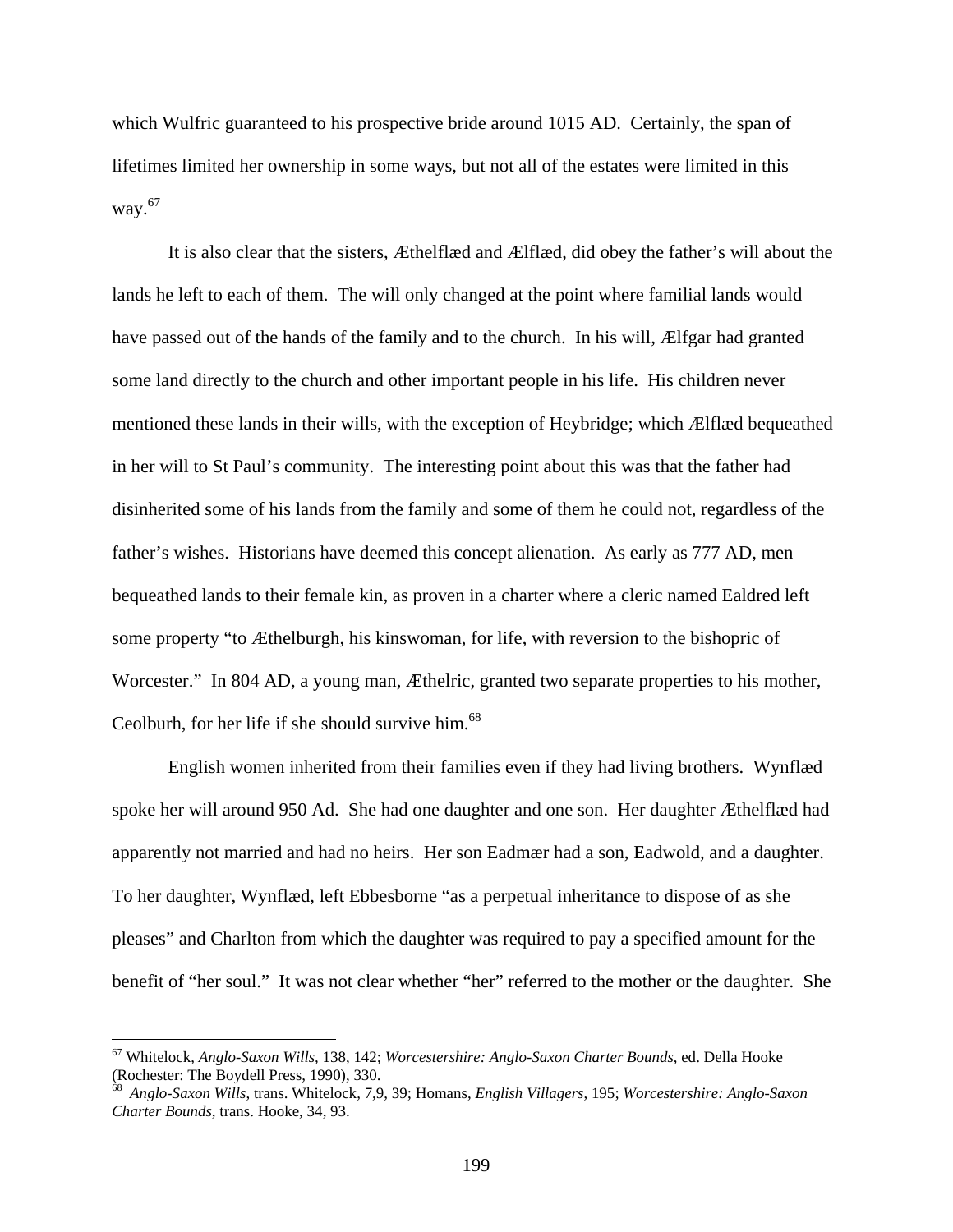also granted the family home and all of her unbequeathed possessions to her daughter. To her son, Eadmær, she left three estates, including her morning-gift Faccombe. In the case of Eadmær's death, Æthelflæd would hold this land for her lifetime and then bequeath the land to Eadwold, Eadmær's son. Wynflæd also asked her son, Eadmær to allow Eadwold to hold some of the aforementioned estates she had bequeathed, if he reached the age of maturity before the death of his father. This was not a case where the daughter inherited in the absence of sons. It is certain that families intended to provide for all of their children to the best of their ability in the tenth century.

Perhaps the best example is the will of King Alfred, which historians have dated between 873 and 899, "My grandfather bequeathed his land in the male line and not in the female line. If, then, I have given to any woman what he acquired, and my kinsmen wish to have it in the lifetime [of the holders], they are to buy it back. If not, let it be dealt with after their time as we have already arranged. It is for this reason that I say that they must pay for it, because they are succeeding to property of mine which I may give to the male or female whichever I please. Anglo-Saxon mothers also occasionally received gifts of property from their children. King Edward the Confessor donated an estate to his mother Queen Ælfgifu Emma for her lifetime; she later willed this land to St. Edmund's. $69$ 

Other wills indicated sources of land for women besides that of their families. As the law codes stated, women were entitled to receive a morning-gift from their husband at the time of their marriage and retained a large portion of his property in the event of his death, if she had born heirs and did not remarry. She still had the legal right to retain a smaller portion of his land

<sup>69</sup> *Anglo-Saxon Wills,* trans. Whitelock, 108, 11, 15; There are other wills where daughters inherited vast estates alongside their brothers, see *Anglo-Saxon Wills*, #xvii Pp 46-51, #xxi Pp 62-65, #xxxii Pp 84-87; *Select English Historical Documents of the Ninth and Tenth Centuries,* trans. F. E. Harmer (Cambridge: At the University Press, 1914), 92, 53; *The Ward Bequest: Anglo-Saxon Writs,* trans. F. E. Harmer (Manchester: Manchester University Press, 1952), 159.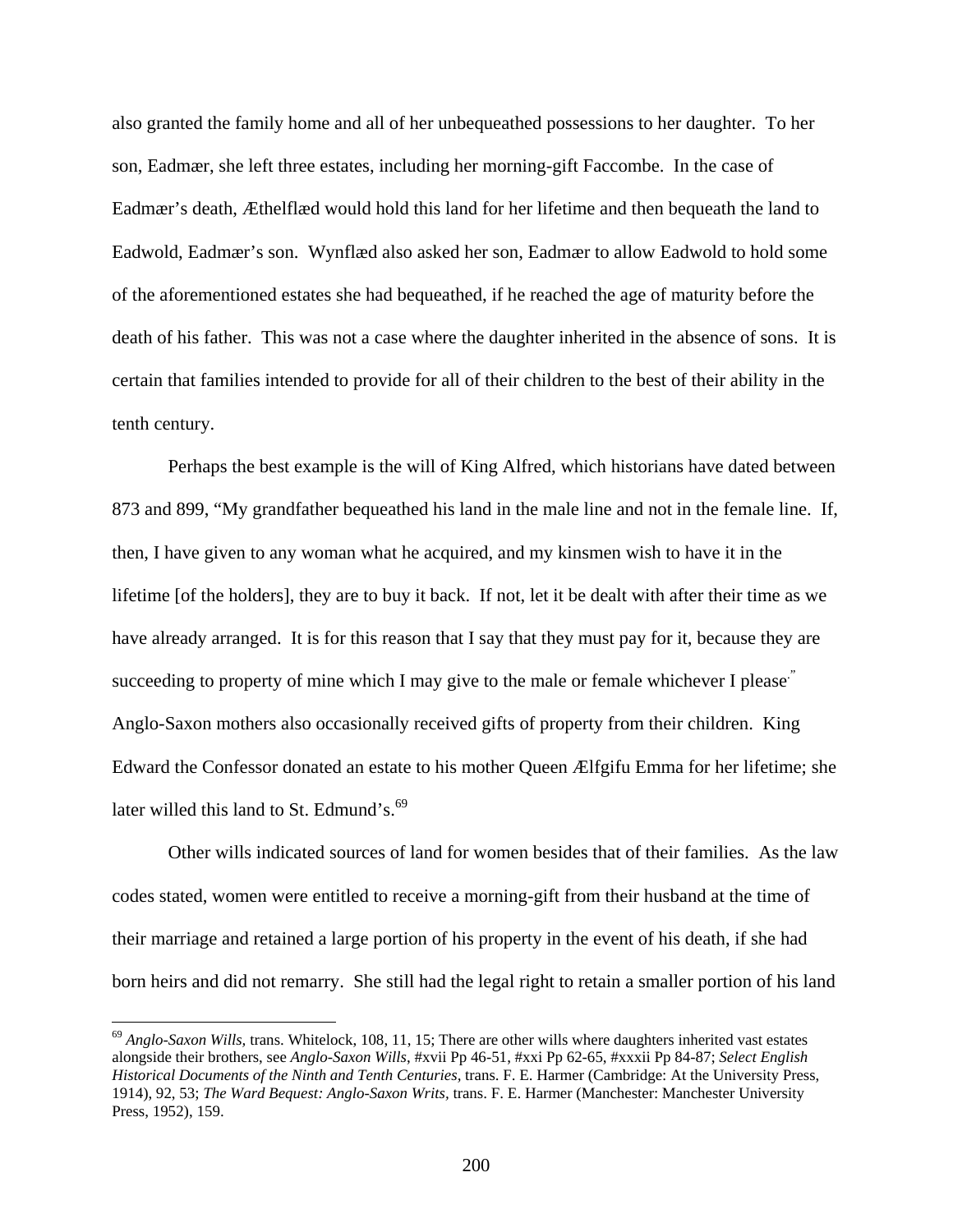and her morning-gift even if she did remarry. According to Ms. Whitelock Æthelflæd's first husband King Edmund granted the estate at Damerham to her as a morning-gift. At the time of her death, she left this land to a church for the souls of her first husband and herself. Brihtnoth gave Ælflæd the estate at Rettendon as her morning-gift, which she left to a church along with two other estates because the church had provided his burial site.<sup>70</sup>

 According to the wills, many husbands left women land in order to repay the church for burials. These lands were often in addition to morning-gifts. For example, in Whitelock's book, wills number V and VI dealt with land bestowed upon the church in exchange for proper burials and for the needs of their souls. In the first instance, Ordnoth and his wife seemed to have already given the land to the church. It is will number VI that states, "I, Æthelgeard, grant the estate at Sotwell after my death to my wife for her lifetime, and then for the need of the souls of both of us to the New Minister in Winchester, for them to use and never alienate." Further evidence of the popularity of these burial properties are located in *The Ward Bequest Anglo-Saxon Writs*, edited by F E Harmer. King Edward the Confessor issued the majority of these writs in the middle of the eleventh century. The King used these writs to notify communities of his support for the wills of his citizens. Several of these writs dealt with couples leaving land to religious houses "for (the benefit of) their souls." In two of the several examples, the writs specifically stated that the widow possessed the land until her death at which time the ownership of the property transferred to the chosen religious foundation. King Edward granted land to Westminster, but insisted that Queen Edith retained ownership until her death. The other writs involving married couples and properties they wished to donate to the church simply defined the location and its rights, named the couple and contained the king's approval of the bequest. It is obvious that men of means left their wives additional land for the welfare of their souls. A

<sup>70</sup> *Anglo-Saxon Wills,* trans. Whitelock, 139, 144.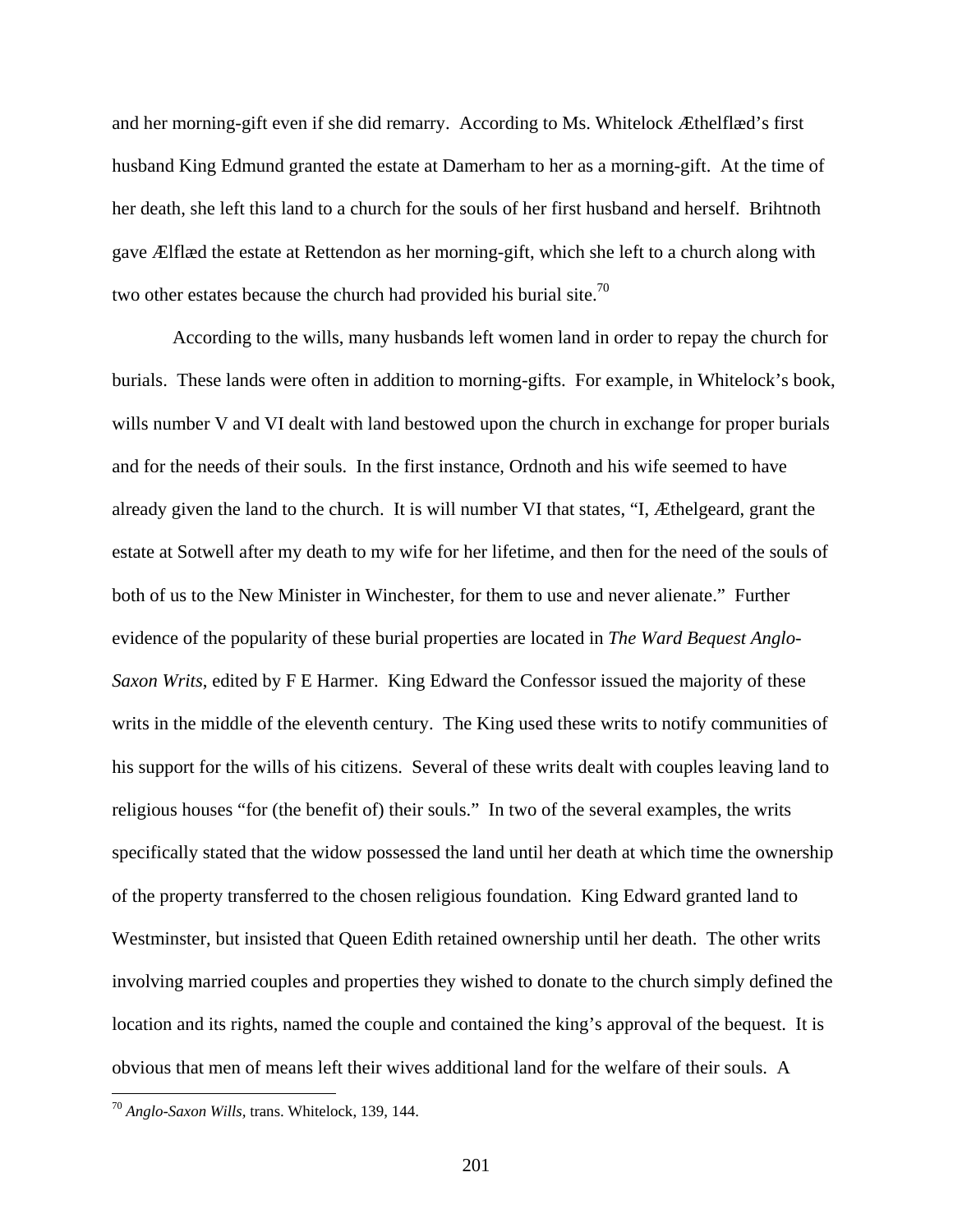further point in these situations was that many of these couples left lands to the churches jointly. For example, a charter, dating approximately 790 AD, reads: "Grant of land at Knighton- on Teme. Newnham and Eardiston in Lindridge, Worcs., by Wiferd and Alta, his wife, to the Church of St. Peter." In 896 AD, Eared and his wife also donated land to the Church. These charters and wills imply that the woman consented to the grant of land. It was more than simply a gift in her name for her soul.<sup>71</sup>

A further point about women and property that the wills elucidated was the matter of remarriage. The Anglo-Saxon years were a violent time. There were tribal wars among the Anglo-Saxons and the later centuries brought devastating attacks from the Danes. Women often outlived their husbands. In some of the written wills husbands stipulated that the properties left to their wives was in accordance with a prior agreement that she not remarry. Most of the wills in Ms. Whitelock's translation simply mention an agreement that the couple made, the majority of these written wills were from the later tenth century. In F E Harmer's book *Select Historical Documents of the Ninth and Tenth Centuries,* the editor provided examples of more explicit agreements that the wife would not remarry. Wills numbered II and X, dated 835 AD and 889 AD respectively, specified that the wife not remarry. The stipulations about the remarriage of the woman in question, though mentioned in the law codes, seemed to be a matter of preference. Occasionally the wills stated that the woman owned these lands in perpetuity with no mention of remarriage.72

<sup>71</sup> *Laws of the Earliest English Kings,* trans. Attenborough, 55-57; *Anglo-Saxon Wills,* trans. Whitlock 138, 142, 41, 17, 19, there are other instances of lands husbands and wives bequeathed to the church for their souls and their burial, xi Pp 27, 29 xii P 41, xvi P43; *The Ward Bequest: Anglo-Saxon Writs,* Harmer, the two writs that left the land to the widow for her lifetime are Pp 121, 359, other examples of couples gifting religious houses for the benefit of their souls are Pp 189-90, 221, 340, 341, 342, 356, 358-9; *Worcestershire: Anglo-Saxon Charter Bounds,* trans. Hooke , 93, 103.

<sup>72</sup> *Anglo-Saxon Wills,* trans. Whitelock, 69, 89; *Select English Historical Documents of the Ninth and Tenth Centuries*, ed. Harmer, 41, 47, 75, 88; *Anglo-Saxon Wills,* trans. Whitelock, 71.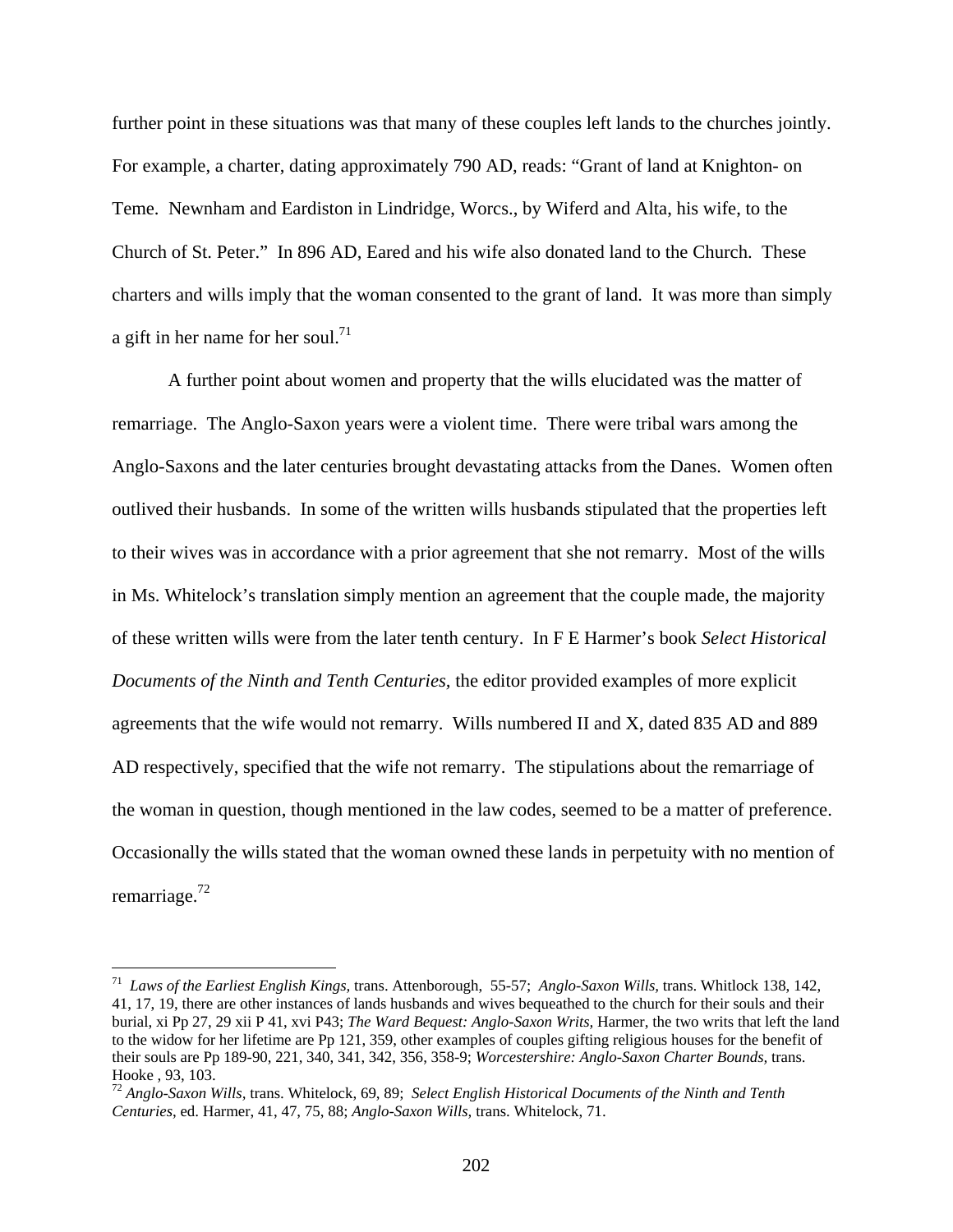These wills are an enlightening source for historians about the life of late Anglo-Saxon women. Despite the lack of specific laws within the Anglo-Saxon codes about women and inheritance and even counter to the existing laws, women were in possession of lands whether they married or not, they had the ability to retain their morning-gift even if they remarried, and even if they had no heirs. Another important point was the nature of the language used in their wills. The people of this era spoke their wills in public; these women were sophisticated and knowledgeable enough to know the form and the language for making wills. Furthermore, regardless of the wills of Ælfgar and Æthelflæd, Ælflæd understood that they could not grant familial lands away from her possession. She knew the customs of the land would not allow it.

Aside from the wills, historians can also gain insightful information through the writs of the king. The king used these writs to uphold the testaments of his citizens. Women appeared frequently in these writs as testators bequeathing their properties to monasteries. In one instance, Ælfwynn donated her own properties to the monastery where she had been a nun. There was also a writ where King Cnut bequeathed the St. Mildred's body and property to St. Augustine's church. It is abundantly clear that women received many gifts of property from their husbands and parents. There are a few instances where women received gifts from their sons. King Edward the Confessor provided his mother with property, which she then bequeathed to a monastery.<sup>73</sup>

 The writs denoted that the women owned these lands. There was no mention of *usufruct.* The clause "for her lifetime," which symbolizes *usufruct* rarely occurred in the writs. Occasionally, words to that effect were in the writs pertaining to the lands couples donated to the churches. Several of the writs stated "as fully and completely" as the female testator in question "possessed" the property. Some of the writs mentioned a caretaker of these properties. In one

<u>.</u>

<sup>73</sup> *The Ward Bequest*, trans. Harmer, 159, 347.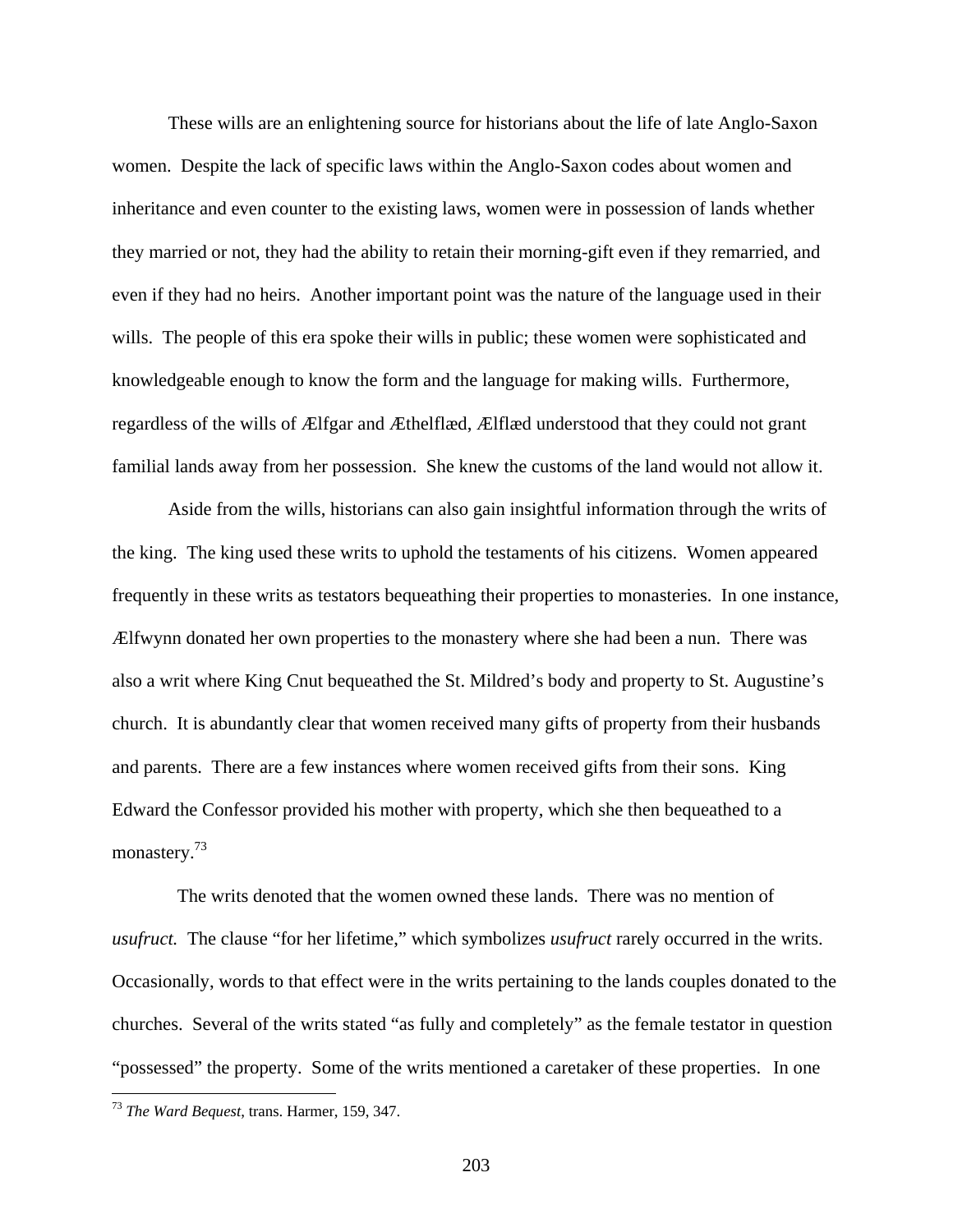instance, King Edward mentioned land his mother owned, but in a later writ concerning the same property claimed "Ælfric, Witgar's son, administered it on my mother's behalf." Ælfgifu Emma, Edward's mother, appears in these writs in conjunction with several pieces of property, it is certainly possible that she needed a caretaker for some of her properties. The administrator of the queen's property was not her guardian. Certainly, her sons, King Harthacnut and later King Edward the Confessor would have been more suitable for the guardian role. By this time, Ælfgifu Emma had been wife to two kings, and the mother of two kings, she may have served as her own guardian. Ælfgifu Emma held one property jointly with her son King Harthacnut and together they left the land to "the church of Ramsey." This queen held numerous properties during her lifetime and this one piece of joint property should not symbolize *usufruct* or guardian-ship. The number of writs that dealt with women and full ownership that did not mention male caretakers were more numerous than those that did. Guardians were important for young wives in Anglo-Saxon England, but more mature women had a larger role in society and lesser need for a guardian. These women were well versed in the law and understood their property rights. This was apparent in the wills, but it was also apparent in the writs.<sup>74</sup>

Women appear frequently in the writs as testators, but occasionally they appeared as witnesses. The Lady Edith, wife of King Edward the Confessor, was one of several that witnessed a sale of land to Bishop Giso. Between the years of 995 and 1002, a woman named Ælfthryth provided testimony in a disputed property case. She had been instrumental in persuading Bishop Æthelwold to allow her kin to retain property, which belonged to the bishop, for the lifetime of the couple. The couple seemingly had since passed away but their

<sup>74</sup> *The Ward Bequest*, trans. Harmer, 155, 165, 257.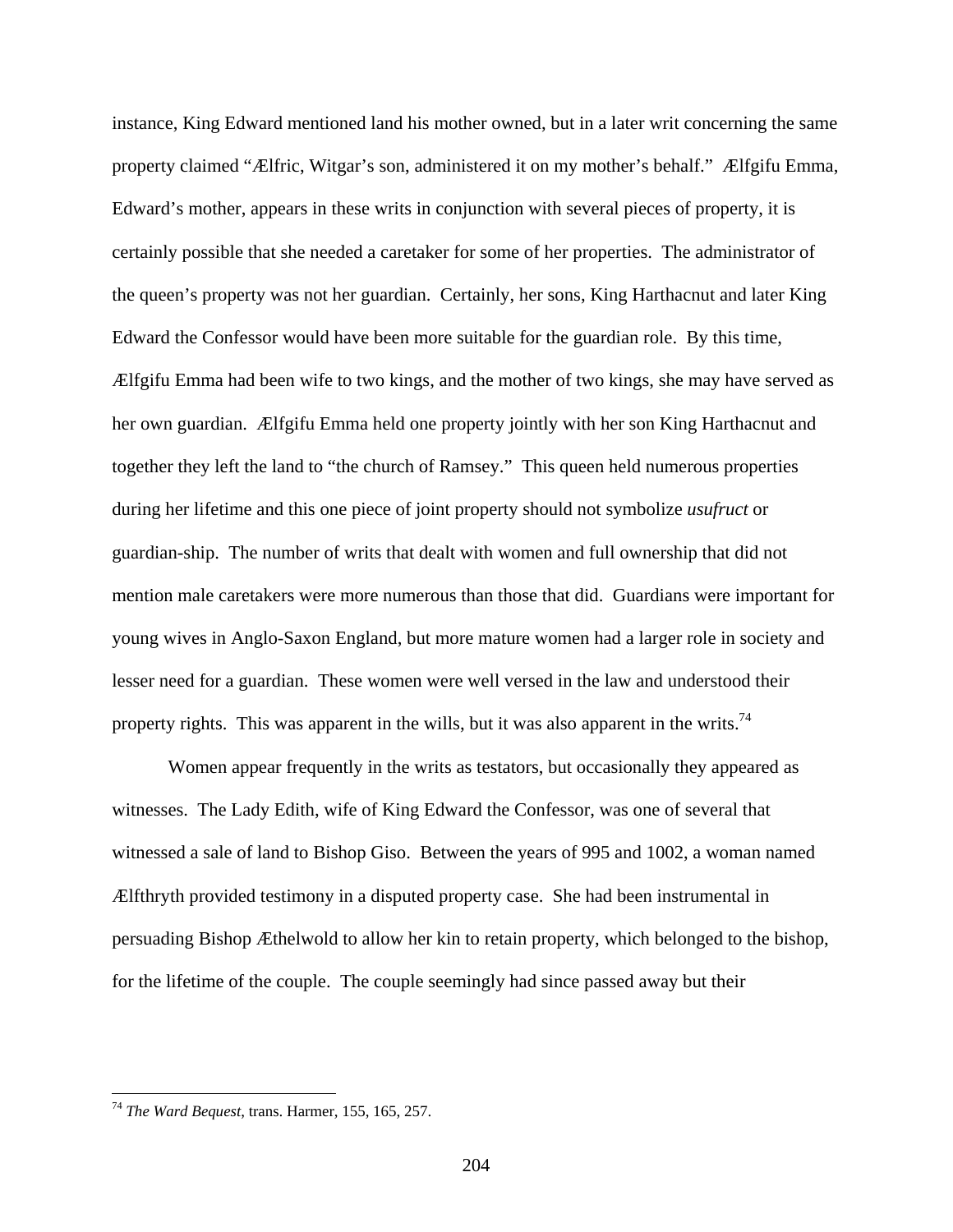descendants had not yet remitted the property to the bishop. Ælfthryth testified to the terms of the agreement and she was offended that her kin had not upheld this arrangement.<sup>75</sup>

Queens also occasionally issued writs. The Lady Edith sent at least two. In one instance, she donated her own lands to Bishop Giso. She stated that Bishop Giso had ownership "as fully and completely as I myself possessed it, on the terms that we have agreed on." She further sent a writ addressed to the hundred court bequeathing additional land to Bishop Giso for the benefit of her's and her husband's souls, and requesting that they resolve an issue about rent and dues that her tenant had not paid the past six years.<sup>76</sup>

Through the laws and the wills it is abundantly clear that women inherited large amounts of property from their spouses and their families during the Germanic era. The majority of this land was limited through the practice of *usufruct*, but even *usufruct* allowed the women substantial financial security in the event that they were widowed. The loss of the practice of the bridal- price and the reintroduction of the Roman concept of dowry*,* in which the bride's family provided the wedding inheritance was the main reason that women in the later middle-ages and early modern era were so bereft of property. The practice of primogeniture in which only one son might inherit that most of the Germans adopted as the availability of land declined also deprived women of their property rights. Germanic women from the fifth to the eleventh century were certainly in a better financial situation than their Roman predecessors and their Germanic granddaughters.

<sup>75</sup> Ibid 283, 396-7.

<sup>76</sup> *The Ward Bequest*, trans. Harmer, 284, 286.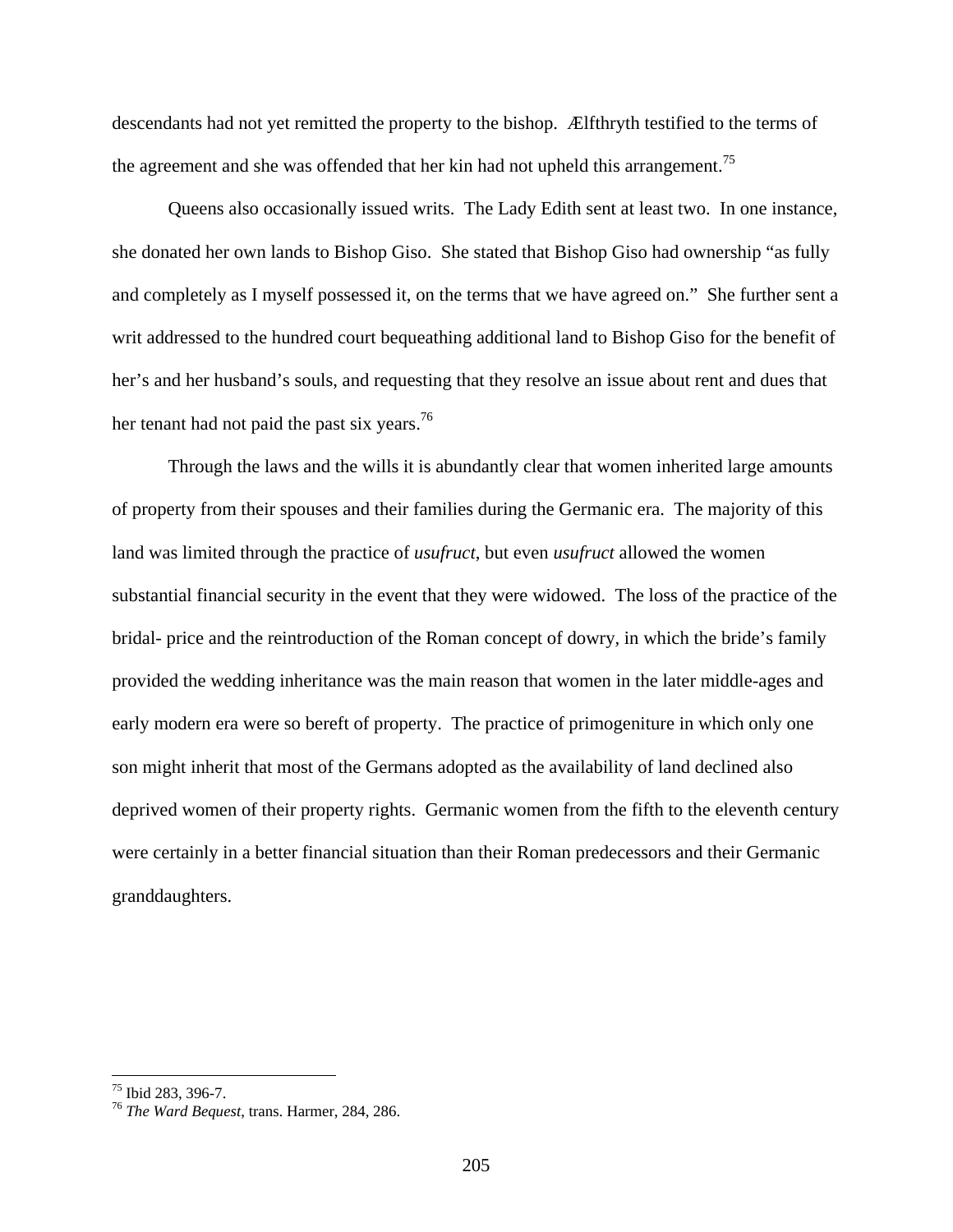## CHAPTER 10

## **CONCLUSION**

 The Germanic law codes provided several safeguards to ensure that the Germanic qualities they valued remained intact for their women. These Germanic values which the laws reinforced were the protection of chastity, the importance of the kin group as a protective and policing force within the state, and the value of women within the family structure. Women were conduits of property, participated in raising the children, and as widows often became the *mundwald* of their daughters and daughters-in-laws. The laws provided women with property and limited the powers of her *mundwald*, while at the same time requiring that he ensure her safety, and these two issues were by far the most important in supplying women with at least a minimal amount of security and independence.

The laws protected the chastity of the women, punishing those that might rape them and discouraging their abduction. In many cases, the laws attempted to protect the honor of the family, but the underlying motivation does not change the fact that these laws helped ensure the safety of Germanic women. The laws attempted to provide at least a minimal amount of protection for those women of slave status. These laws often reflected the value of the slave or servant to her master, but, whatever the reason, the law dissuaded many from sexually abusing these women. Some of the compensations that these laws imposed went to the guardian of the victim. Many of these laws also protected women from seduction. The implication that women were susceptible to the amorous attention of men is evident in the law, but it is not unique to Germanic culture.

 Most of the Germanic laws also protected women from general abuses. Men were fined for making false accusations. Reputation was an important source for determining guilt in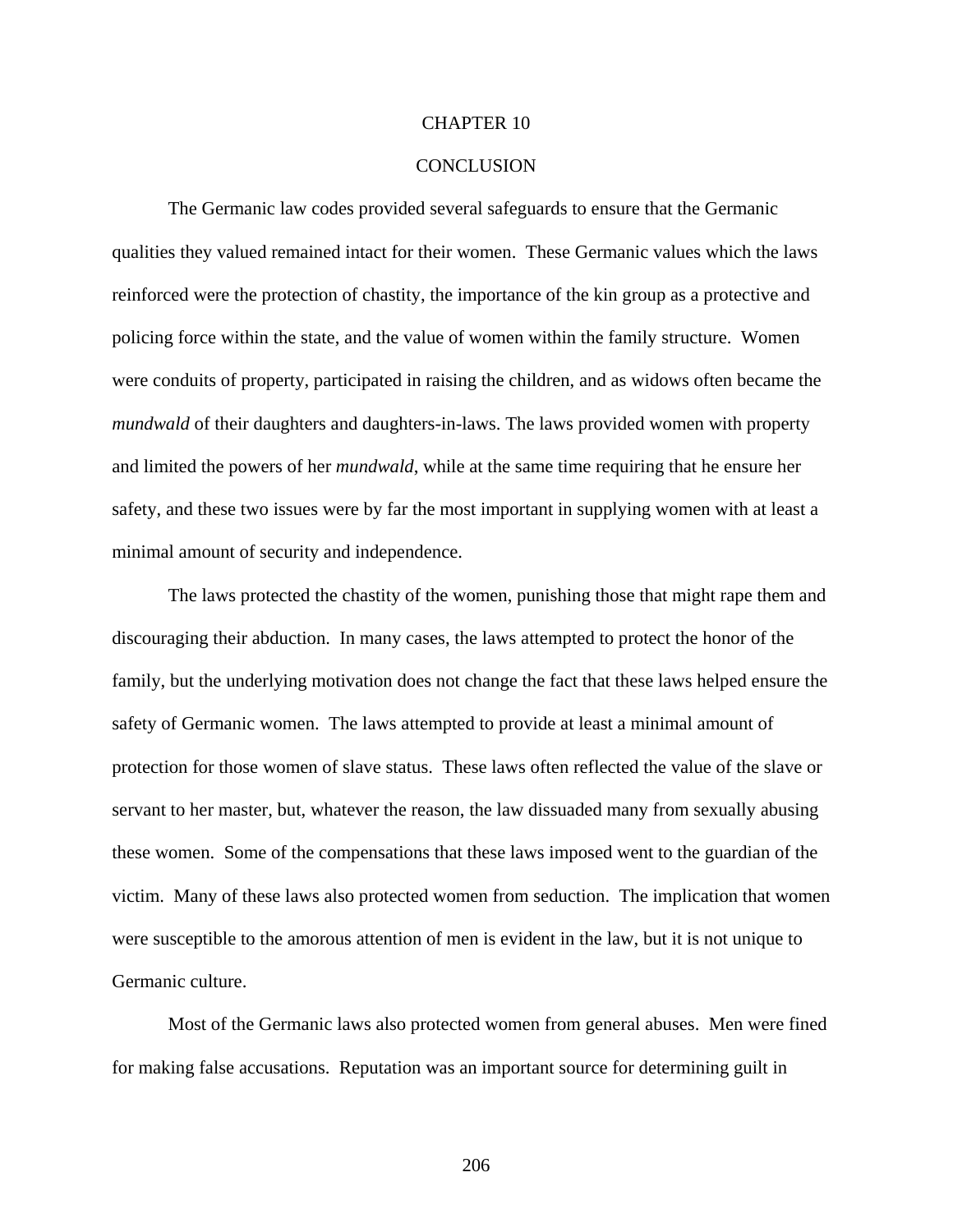Germanic society and false accusations of witchcraft and prostitution might have harmful repercussions for both the woman and her kin. Some of the laws punished a man for cutting a woman's hair, because this might cause shame for her and her family. There were also Germanic laws protecting women from general violence.

 The Germanic guardian is an important issue in studying the rights of these women, because the *mundwald* had a large amount of control over the women around them. Certainly, the potential for abuse did exist in certain areas, in particular the land of the Franks, in which the powers of the guardian were rarely even mentioned, and the lands of the Burgundians which were always very vague in regard to female issues. In most areas, however, one of two things occurred. Either the woman was released from the power of the guardian after her first widowhood or the laws restricted the powers of her guardian. Lombard law did not allow guardians to inflict physical or sexual harm upon their wards, nor were they permitted in any way to compromise their virtue. The law prevented Visigothic brothers from forcing their sister into behavior that might compromise her inheritance rights. Furthermore, the law expected these guardians to file charges and collect compensation for abuses their wards suffered. In a way, guardians were advocates for the women, ensuring that the laws created were followed.

 The Lombards and the Visigoths regulated the amount of property that the *mundwald* might gain from his ward. Generally, if the *mundwald* was not a member of the woman's immediate kin group or her husband, he received only the value of her *mundium*. This protected women from in-laws who refused to release her to another marriage in order to keep her property. The motivation behind the guardianship laws are questionable in many instances, the protection of the wards which the laws instituted are suspect. Lawmakers might have been more concerned about the property the women possessed than the women themselves, but the laws of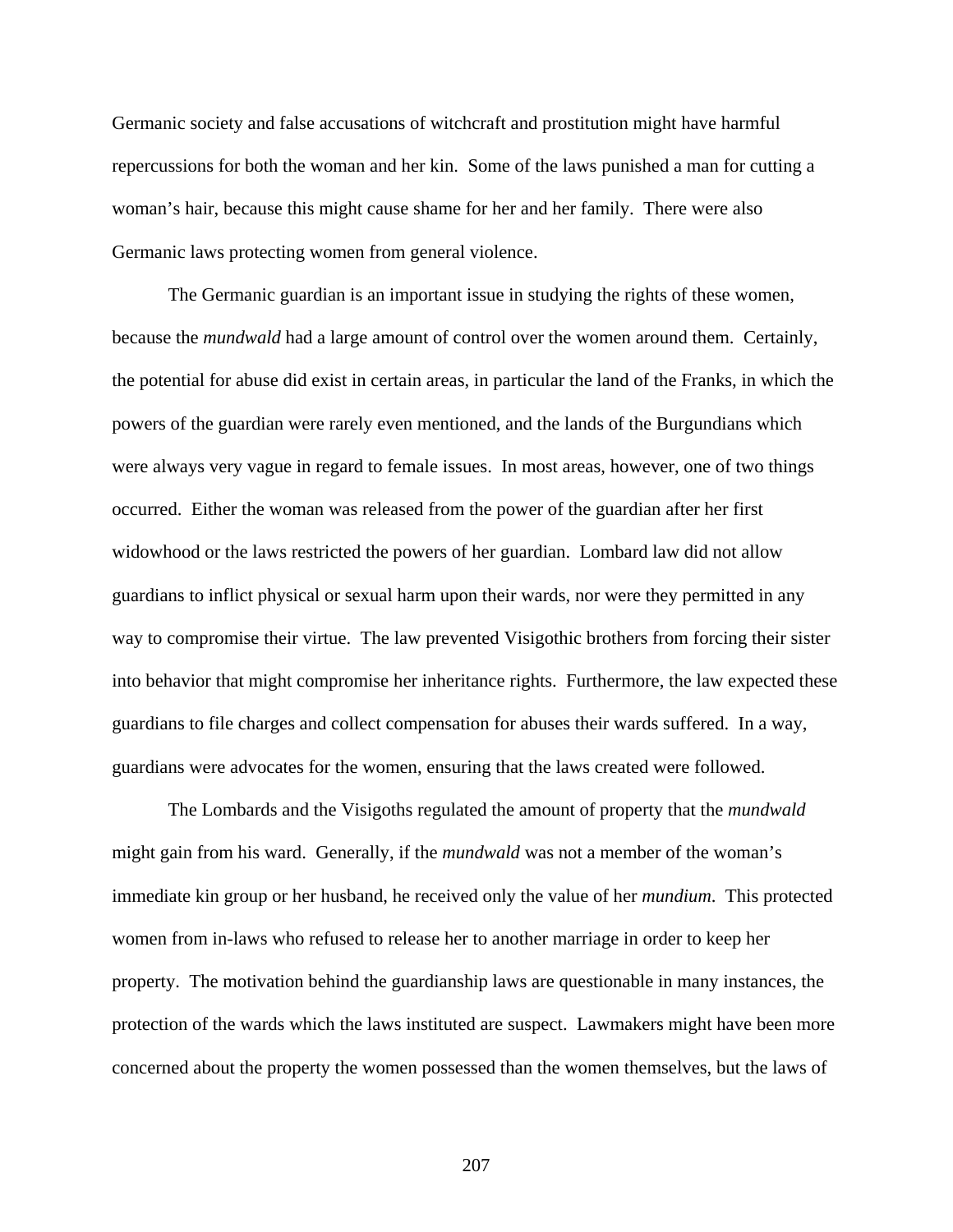the Lombards requiring that these women be dressed appropriately to their status, and providing the women with the right to select their own guardians, in cases of abuse, help improve the situation for women during the Germanic era.

 Beyond protection from abuse, the Germanic lawmakers also provided their women with a number of inheritance rights. Women received morning-gifts, dowers, marriage ornaments, and other important forms of property at the time of their marriage from their families and their groom. The morning-gift provided the women with financial security in the event that her husband predeceased her and in many cases, the widow retained this gift even if she re-married. The dower served the same purpose, though in many cases, she was expected to remain a widow in order to keep her dower. Marriage ornaments were a unique family heirlooms that passed through the women from generation to generation. Furthermore, the majority of the codes allowed women to inherit a portion of their deceased husband's property at the time of his death, if she chose not to re-marry. All of these gifts provided the woman with a certain amount of independence and security for her old age.

Women also received property from their families. Though some of the Germanic codes such as that of the Salian Franks restricted their women from inheriting the familial lands (*terra Salica*), and most specified that women inherited in the absence of sons, this does not mean that the women did not acquire a large amounts of land. In fact, as long as the Germans possessed an excess of land and a miniscule population, women inherited from a variety of sources. It was not until property became scarce that the laws regulating women's inheritances began to be restricted. In France, primogeniture was eventually adopted. The practice of the morning-gift and the bridal-price disappeared. Soon instead of obtaining valuable property for their family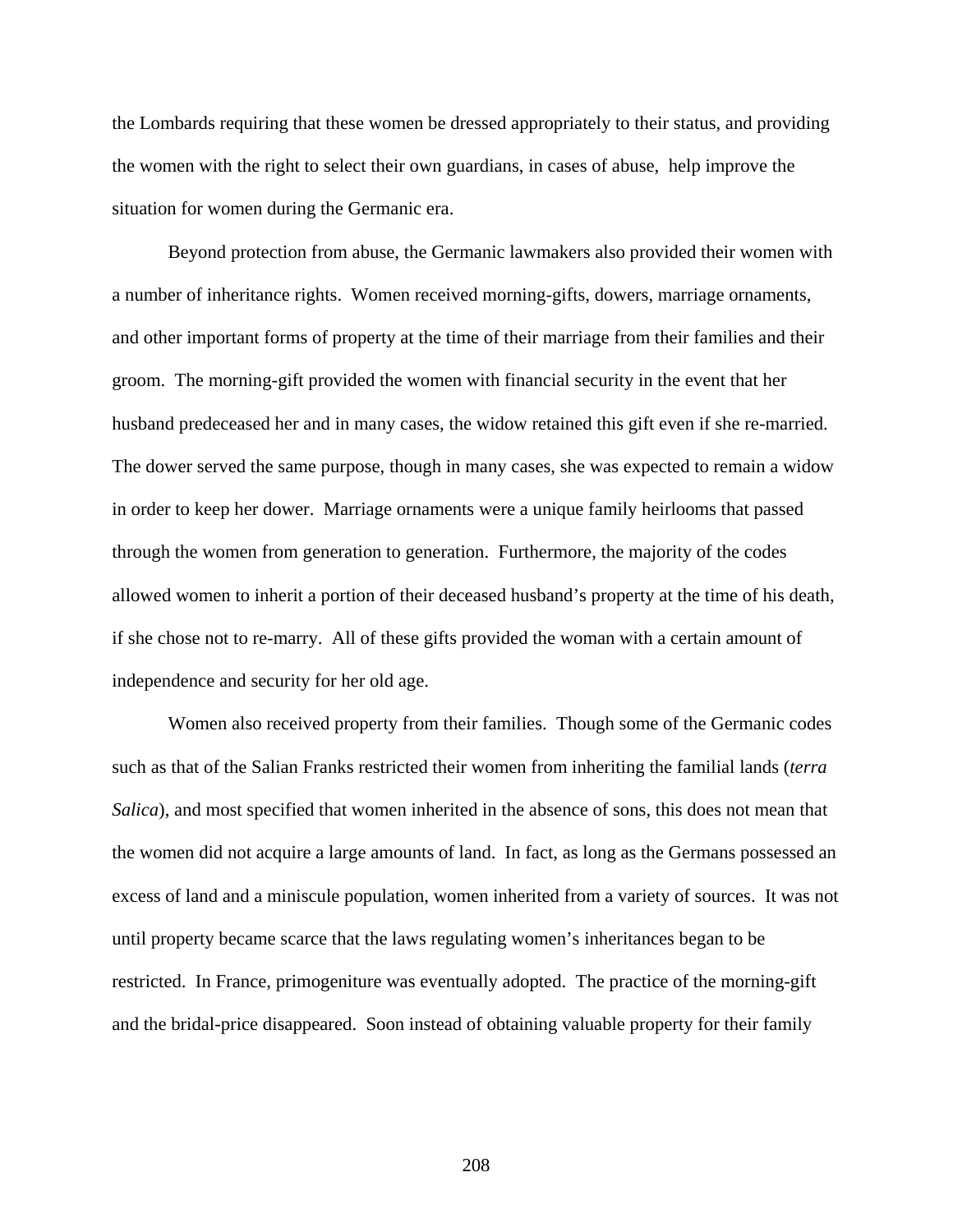through the marriage of a daughter, father's were forced to part with some of their lands in order to obtain a spouse for their children.

Most of the property that women possessed either through marriage, or their families, was held in *usufruct*. The woman had the right to enjoy the income and profits derived from the land, but she was not allowed to sell, or dispose of it in any other way. *Usufruct* was common for most familial lands, regardless of the gender of the person possessing it. In situations were a childless widow held lands from her spouse, ownership reverted to his kin at the time of her death. The laws and custom both limited the places in which people might alienate their lands. While most of the laws allowed people to donate property and other wealth to the Church, it was a very limited amount.

 Christianity affected women in a minimal way. In incest laws, the Catholic Church expanded incest to the seventh degree of the kin. In marriage, the Catholic Church placed a greater emphasis on the pair remaining married. Perhaps, the Church also encouraged the family to gain the consent of the woman in question, but even this issue is unclear. The Visigoths, whose laws the clergy often wrote, made the consent of the woman seem unnecessary. Once the parents of the bride and groom had contracted the marriage the woman was not allowed out of the contract regardless of her feelings. Hopefully, her parents obtained her consent prior to making the arrangements, but the Visigoths created several laws implying that she could not get out of such an arrangement. Eighth-century Lombard law did require the woman's consent to marriage and tenth-century Anglo- Saxons did the same. In the face of these conflicting examples, it is difficult to determine how much influence the Catholic Church had over the institution of marriage in the Germanic era. Lawmakers focused on the concerns of the state and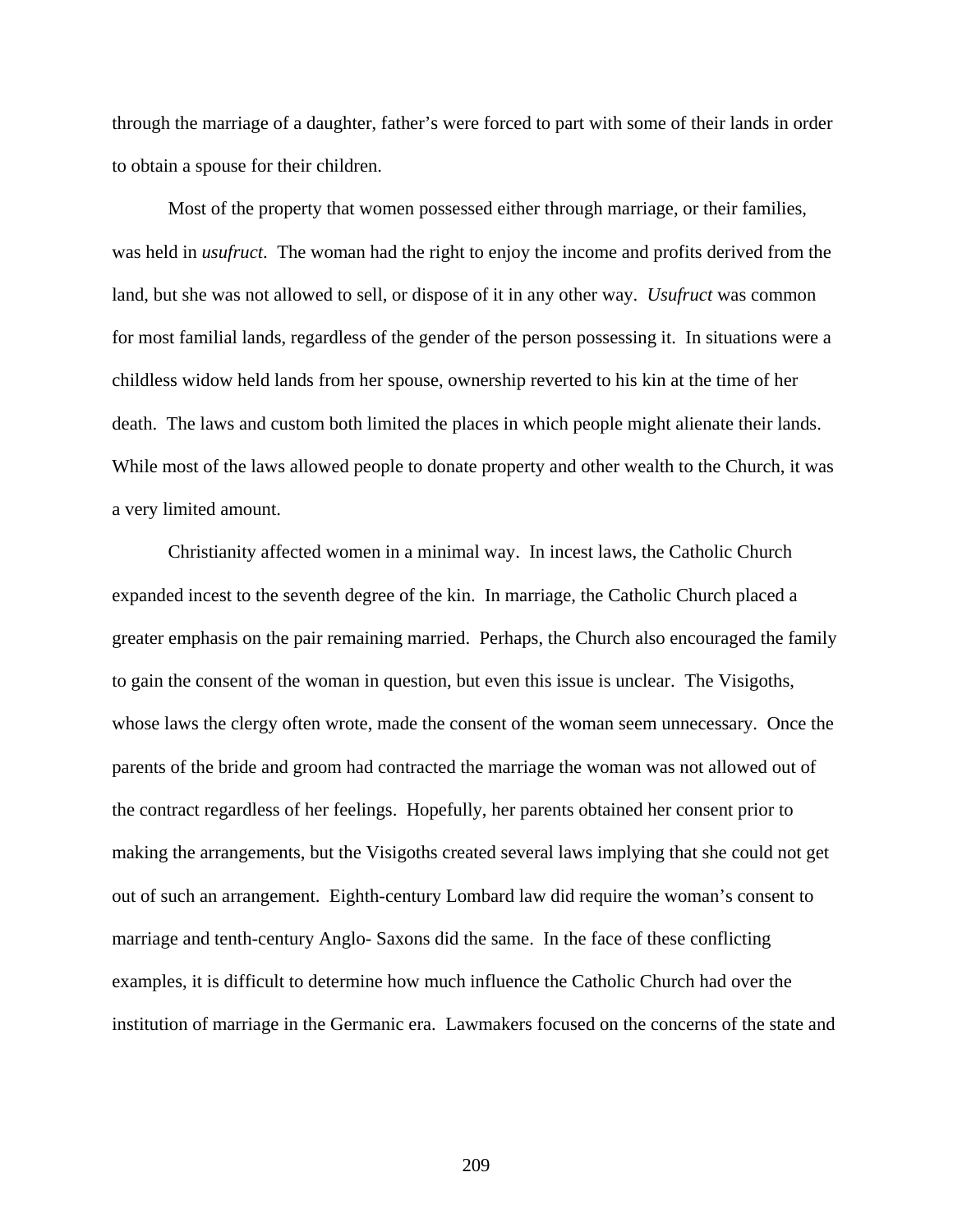followed the desires of the Catholic Church when it did not directly conflict with those concerns. 1

Other than these changes, the majority of the influence the Catholic Church possessed was verbal and not real. For instance, the Franks ceased to refer to the theft of a slave in the same sentence as the theft of a mare, but the fine for the crime remained unchanged. The punishment that women faced for committing the crime of incest did not really change with the increasing prominence of the Church, though the number of people with whom she might commit such a crime did. $^{2}$ 

To be fair there were many things that the Catholic Church might have improved in the lives of women. The monastery allowed women an option outside of marriage. Church laws frowned on the concept of polygamy and concubinage. Concubinage and polygamy however were never probable options among the majority of Germans anyway. The availability of such women was generally restricted to the wealthy few.

 Of the Germanic codes, the one that provided the most widespread rights for its women were the Lombards. Lombard laws were the most specific in the crimes committed against women and the most restrictive in the guardians treatment. The woman's consent to marriage was always required unless, her immediate kin planned the marriage. No one could alienate her property or force her into a sale. The Lombard laws were also the most sophisticated. The majority of the areas in which they settled were urban and there conception of the laws reflected the views of the city. The tremendous number of laws were awe inspiring. King Rothair had

<sup>1</sup> *The Visigothic Code,* trans. S. P. Scott (Littleton, CO: Fred B. Rothman & Co., 1982), 95; *Lombard Laws*, trans. Katherine Fischer Drew (Philadelphia: University of Pennsylvania Press, 1976), 148-9; Dorothy Whitelock, "Concerning the Betrothal of a Woman," in *English Historical Documents* Vol. 1 *English Historical Documents,* 

<sup>&</sup>lt;sup>2</sup> The Laws of the Salian Franks, trans. Katherine Fischer Drew (Philadelphia: University of Pennsylvania Press, 1991), 203.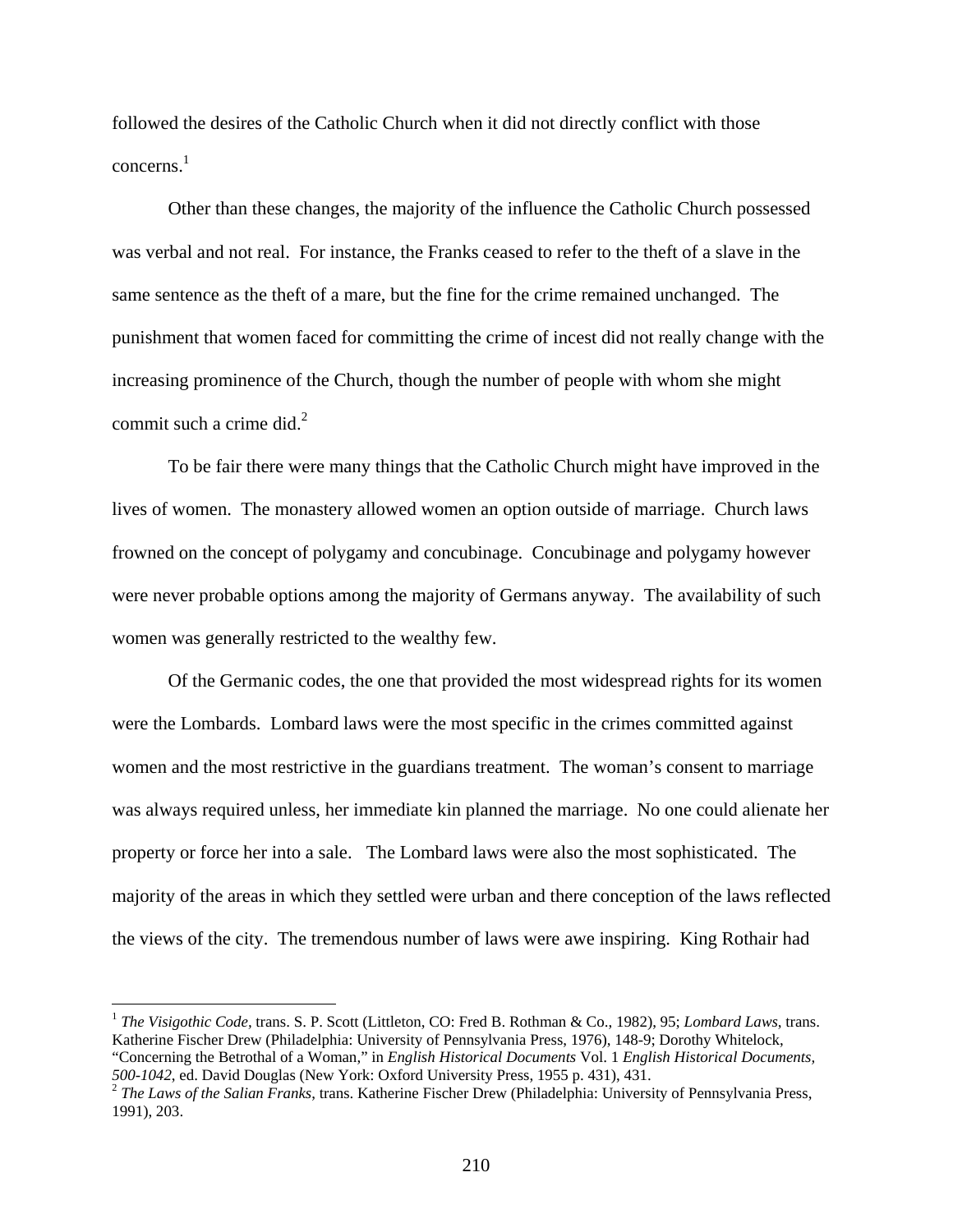over 300 laws created during his reign, and Liutprand reviewed and reissued many of these. This was the reason these laws were so specific. Furthermore, though women lost some of their compensation for fighting, warrior women could still existed in Lombard Italy. The law treated these women as responsible beings that committed crimes, and accepted compensations for crimes that they suffered. There seems to be more independence within Lombard territory than in other Germanic areas.

 The Burgundians had the most repressive provisions concerning women of all of the Germanic codes. They were the least explicit in defining their crimes. Furthermore, the law that prevented women from obtaining compensation if she left her courtyard in order to fight, this is too constrictive. How hard might it be for a man to simply say that she had come to fight? It seems that the guardian might keep her safest by restricting her to her home. The Burgundians punished their women for requesting a divorce, and the law explicitly stated that her husband "has power over her." The Burgundian laws are quite ominous and unfriendly toward women. $3$ 

 Life for women during the Germanic era varied from area to area, but there were several similarities. All of the Germanic codes provided a woman with a *mundwald* at least until she reached a certain age of maturity. For instance, if she entered her third marriage, she was no longer reliant on her *mundwald* for support and approval. The Germanic codes also ensured that women received property, and other valuables necessary to support them in the event that they were widowed. All of the Germanic codes created a series of compensations as punishment for those that harmed women. There were fines for rape, abduction, physical abuses, and others. These compensations also provided incentives for guardians to substitute monetary, instead of physical, vengeance, thus creating a more stable environment for women to live in. All of these

<sup>3</sup> *The Burgundian Code*, trans. Katherine Fischer Drew (Philadelphia: University of Pennsylvania Press, 1949), 85, 45-6.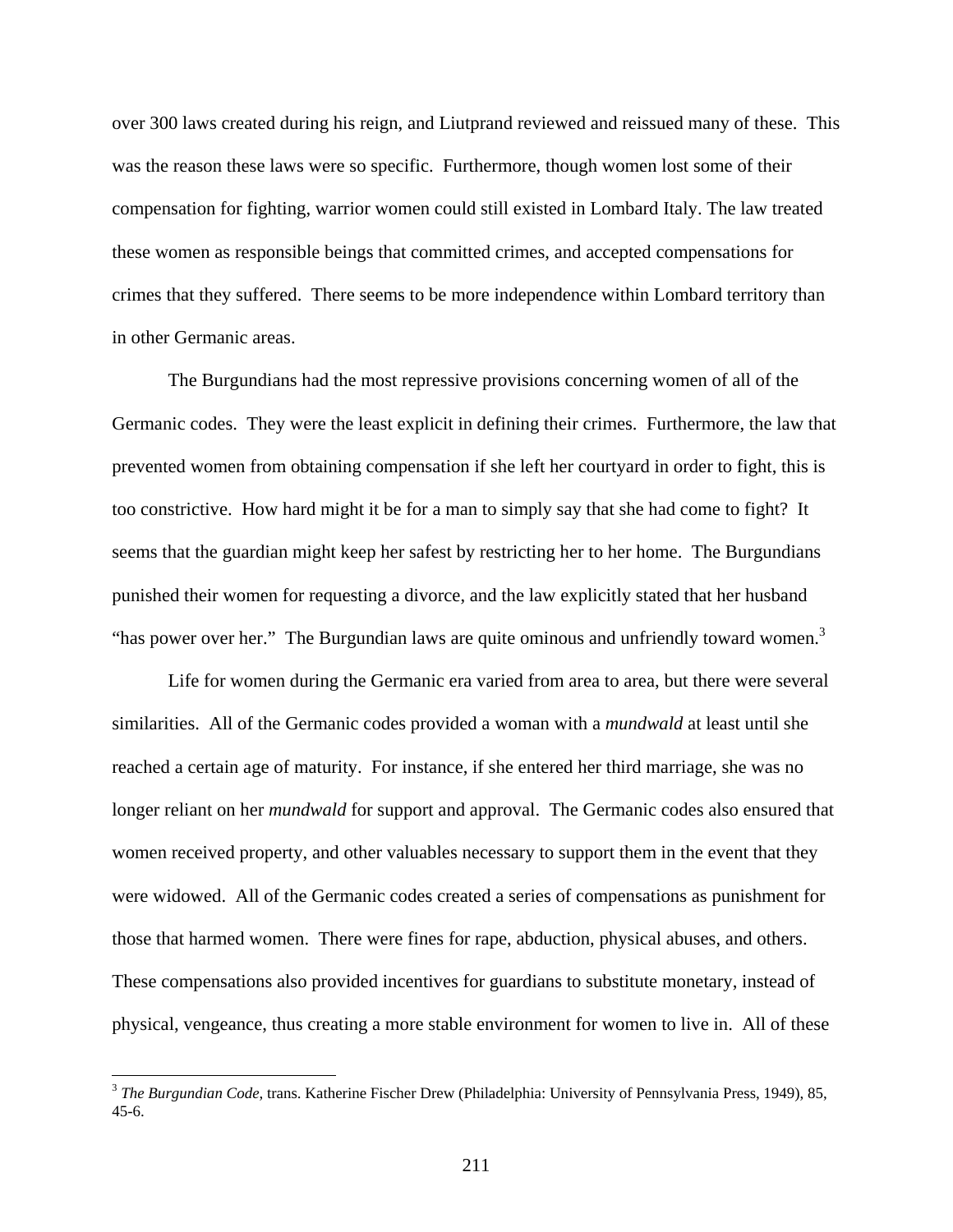combined awarded women a life of minimal financial and physical safety. The environment these laws created also provided women with stability. Life in Germanic society in the fifth century did not drastically differ from that of the ninth and tenth.

Many of the safety features of the Germanic laws disappeared with re-emergence of Roman Laws. Women were disinherited from familial lands in exchange for cash settlements which did not ensure the same amount of stability that property did. The system of compensations were exchanged for state inflicted physical punishment, which also deprived women of the satisfaction of vengeance. Crimes against women became crimes against the state. They were less personally involved in the trial and punishment phase, though they still suffered the same affects from the crime. These are merely a few of the reasons why women were materially and emotionally better off during the Germanic era from 400-1000 AD.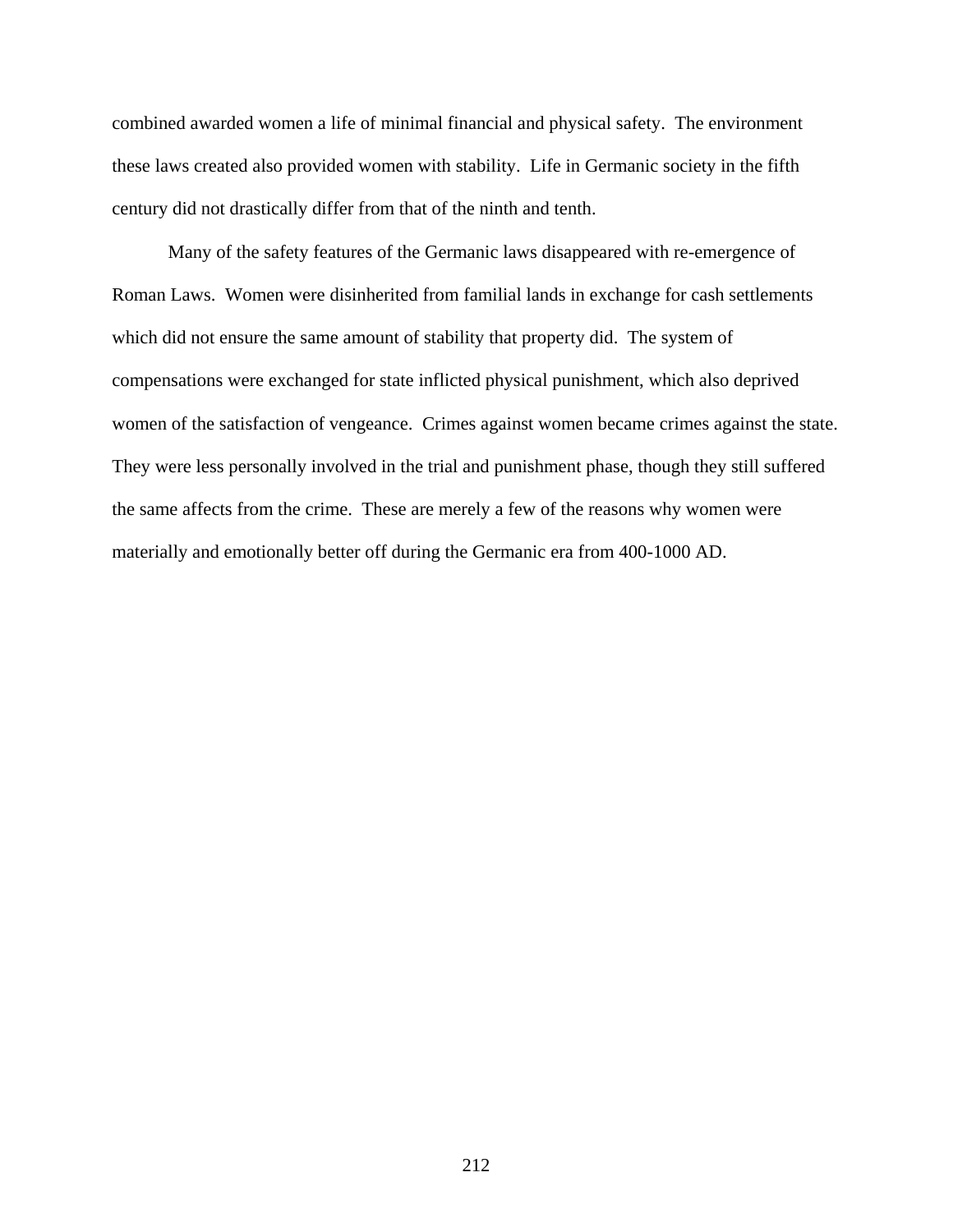## BIBLIOGRAPHY

## Primary Sources

- *Anglo-Saxon Chronicles*. Translated and edited by Anne Savage. New York: St. Martin's/Marek, 1983.
- Bede, The Venerable. *A History of the English Church and People*. Translated and edited by Leo Shirley-Price. Edinburgh: R. & R. Clark Ltd., 1955.
- *The Burgundian Code*. Translated and edited by Katherine Fischer Drew. Philadelphia: University of Pennsylvania Press, 1949.
- Caesar, Julius. *The Conquest of Gaul*. Translated and edited by S. A. Handford. London: Penguin Books, 1982.
- *Carolingian Chronicles: Royal Frankish Annals and Nithard's Histories*. Translated by Bernhard Walter Scholz with Barbara Rogers. Ann Arbor: The University of Michigan Press, 1970.
- Douglas, David, gen. ed. *English Historical Documents*. Vol. 1: *English Historical Documents, 500-1042* by Dorothy Whitelock. New York: Oxford University Press, 1955.
- Gregory of Tours. *The History of the Franks.* Translated and edited by Lewis Thorpe. London: Penguin Books, 1974.
- Griffiths, Bill, ed. *An Introduction to Early English Law*. Norfolk: Anglo-Saxon Books, 1955.
- Harmer, F. E., ed. *Selected English Historical Documents of the Ninth and Tenth Centuries*. Cambridge: Cambridge University Press, 1914.

\_\_\_\_\_\_\_\_. *The Ward Bequest: Anglo-Saxon Writs*. Manchester: Manchester University Press, 1952.

- Hooke, Della, ed. *Worcestershire: Anglo-Saxon Charter Bounds.* Rochester: The Boydell Press, 1990.
- Jordanes. *The Origins and Deeds of the Goths*. Translated and edited by Charles Mierow. Princeton: Princeton University Press, 1908.
- *The Laws of the Alamans and Bavarians*. Translated and edited by Theodore Rivers. Philadelphia: University of Pennsylvania Press, 1977.
- *The Laws of the Earliest English Kings*. Translated and edited by F. L. Attenborough. New York: Russell and Russell, 1963.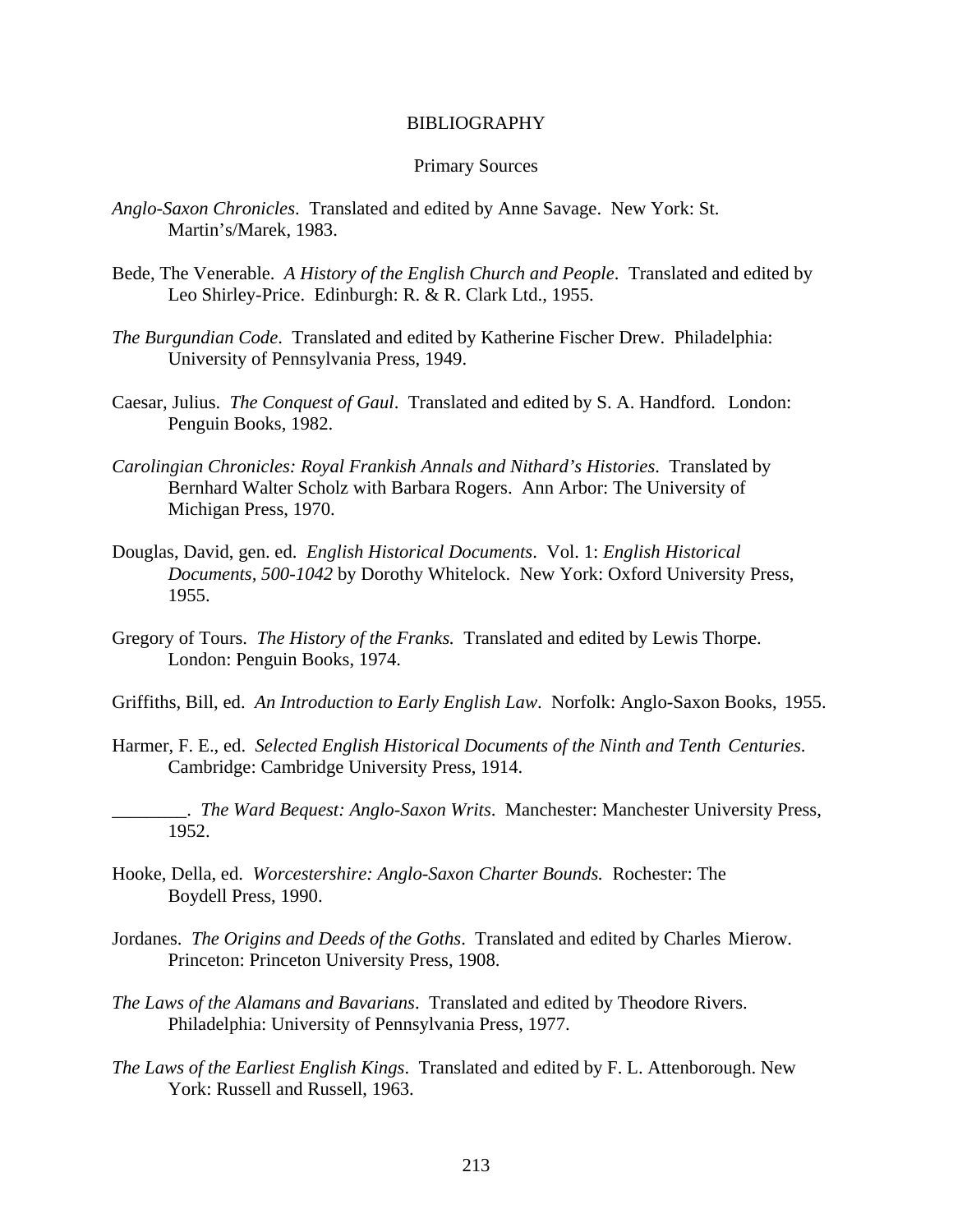- *The Laws of England: From Edmund to Henry1- Part One Edmund to Canute*. Translated and Edited by A. J. Robertson. Cambridge: At the University Press, 1925.
- *The Laws of the Salian Franks*. Translated and edited by Katherine Fischer Drew. Philadelphia: University of Pennsylvania press, 1991.
- *The Laws of the Salian and Ripuarian Franks.* Translated and edited by Theodore Rivers. New York: AMS Press, 1986.
- *Lombard Laws*. Translated and edited by Katherine Fischer Drew. Philadelphia: University of Pennsylvania Press, 1976.
- Marcellinus, Ammianus. *Rerum Gestarum Libri Qui Supersunt.* 3 vols. Translated and edited by John C. Rolfe. Cambridge: Harvard University Press, 1950.
- Paul the Deacon. *History of the Lombards*. Translated and edited by William Foulke. Philadelphia: Harvard University Press, 1907.
- Procopius. *History of the Wars*. Vol. 3-5. Translated and edited by H. B. Dewing. Cambridge: Harvard University Press, 1904.
- Tacitus. *Agricola,Germania, and Dialogues on Orators*. Translated and edited by Herbert W. Benario. Norman: University of Oklahoma Press, 1991.
- *The Visigothic Code*. Translated and edited by S. P. Scott. Littleton, CO: Fred B. Rothman & Co., 1982.

Whitelock, Dorothy, ed. *Anglo-Saxon Wills*. Cambridge: Cambridge University Press, 1930.

Secondary Sources

*Books* 

Arjava, Antti. *Women and Law in Late Antiquity*. Oxford: Clarendon Press, 1996.

- Boulding, Elise. *The Underside of History: A View of Women Through Time* Vol. 2. London: Sage Publications, 1992.
- Brundage, James. *Law, Sex, and Christian Society in Medieval Europe*. Chicago: The University of Chicago Press, 1987.
- Bullough, Vern. *The Subordinate Sex: A History of Attitudes Toward Women*. Chicago: University of Illinois Press, 1973.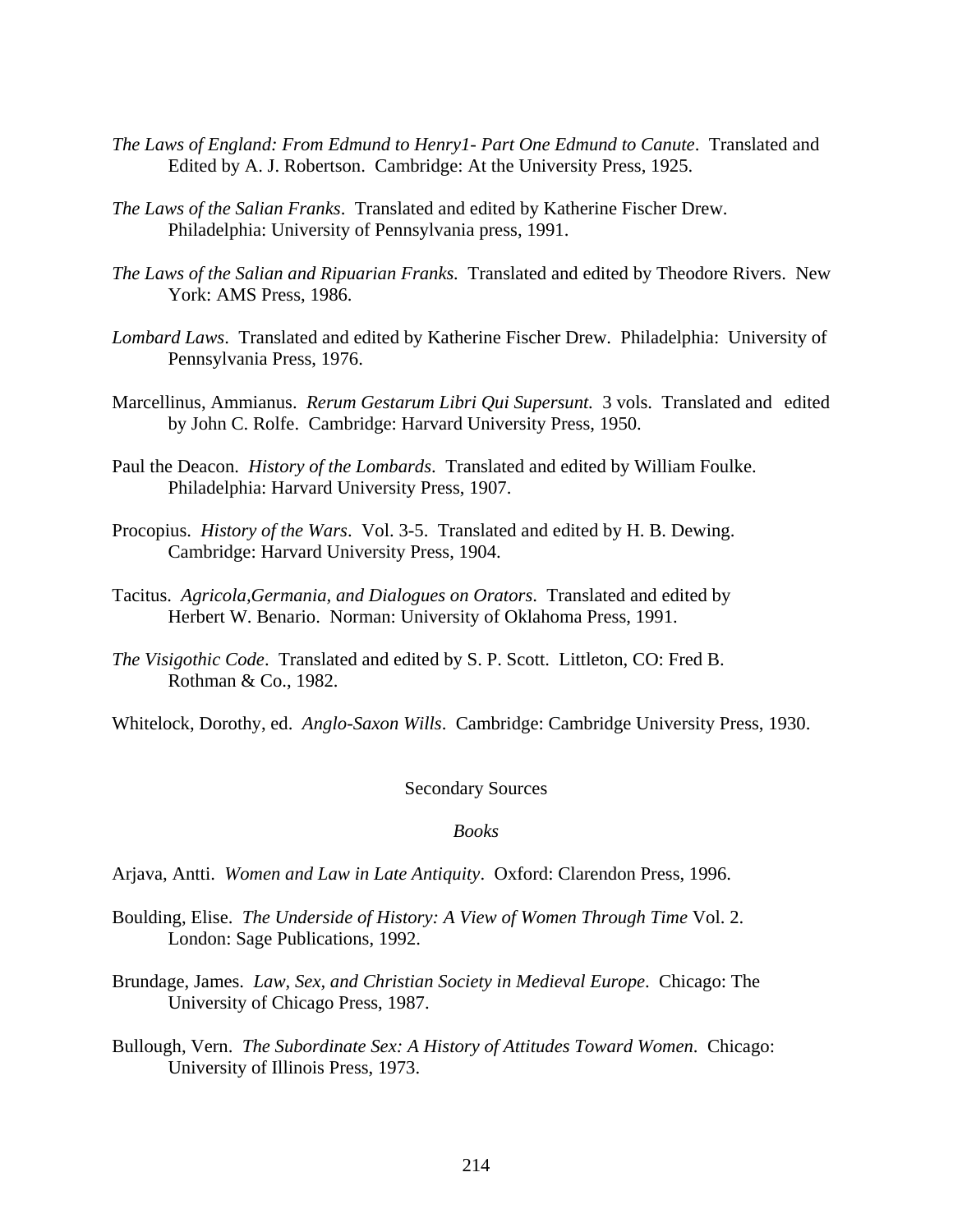- Collins, Roger. *Visigothic Spain, 409-711*. Oxford: Blackwell Publishing, 2004.
- Hanawalt, Barbara. *The Ties that Bound: Peasant Families in Medieval England.* New York: Oxford University Press, 1986.
- Herlihy, David. *Opera Muliebria: Women and Work in Medieval Europe*. New York: McGraw-Hill, 1990.
- Homans, George. *English Villagers of the Thirteenth Century*. New York: Russell and Russell, 1960.
- Kreutz, Barbara. *Before the Normans: Southern Italy in the Ninth and Tenth Centuries.* Philadelphia: University of Pennsylvania Press, 1991.
- Lyon, Bryce, Herbert Rowen and Theodore Hamerow. *A History of the Western World*. Chicago: Rand McNally Company, 1969.
- Moran Cruz, JoAnn H. and Richard Gerberding. *Medieval Worlds: An Introduction to European History 300-1492*. Boston: Houghton Mifflin Company, 2004.
- Ruggiero, Guido. *The Boundaries of Eros: Sex Crime and Sexuality in Renaissance Venice.* New York: Oxford University Press, 1985.
- Wemple, Suzanne. *Women in Frankish Society: Marriage and the Cloister, 500 to 900.* Philadelphia: University of Pennsylvania Press, 1981.
- Wood, Ian. *The Merovingian Kingdom, 450-751*. New York: Longman, 1994.

## *Articles*

- Drew, Katherine Fischer. "The Law of the Family in the Germanic Barbarian Kingdoms: A Synthesis." *Studies in Medieval Culture*. Vol. 11. Edited by John R. Sommerfeldt and Thomas H. Seiler. Kalamazoo, MI: Western Michigan University, 1992, pp. 17-26.
- Goody, Jack. "Bridewealth and Dowry in Africa and Eurasia." *Bridewealth and Dowry*. Cambridge: Cambridge University Press, 1973, pp. 1-58.
- Klapische-Zuber,Christiane. "Maternity, Widowhood, and Dowry in Florence." *Major Problems in the History of the Italian Renaissance*. Edited by Benjamin Kohl and Alison Andrews Smith. Lexington: D. C. Heath and Company, 1995, pp. 319-326.
- Kreutz, Barbara. "The Twilight of *Morgengabe*." *Portraits of Medieval and Renaissance Living: essays in Memory of David Herlihy*. Edited by Samuel K. Cohn, Jr. and Stephen A. Epstein. Ann Arbor: University of Michigan Press, 1996, pp. 131-147.